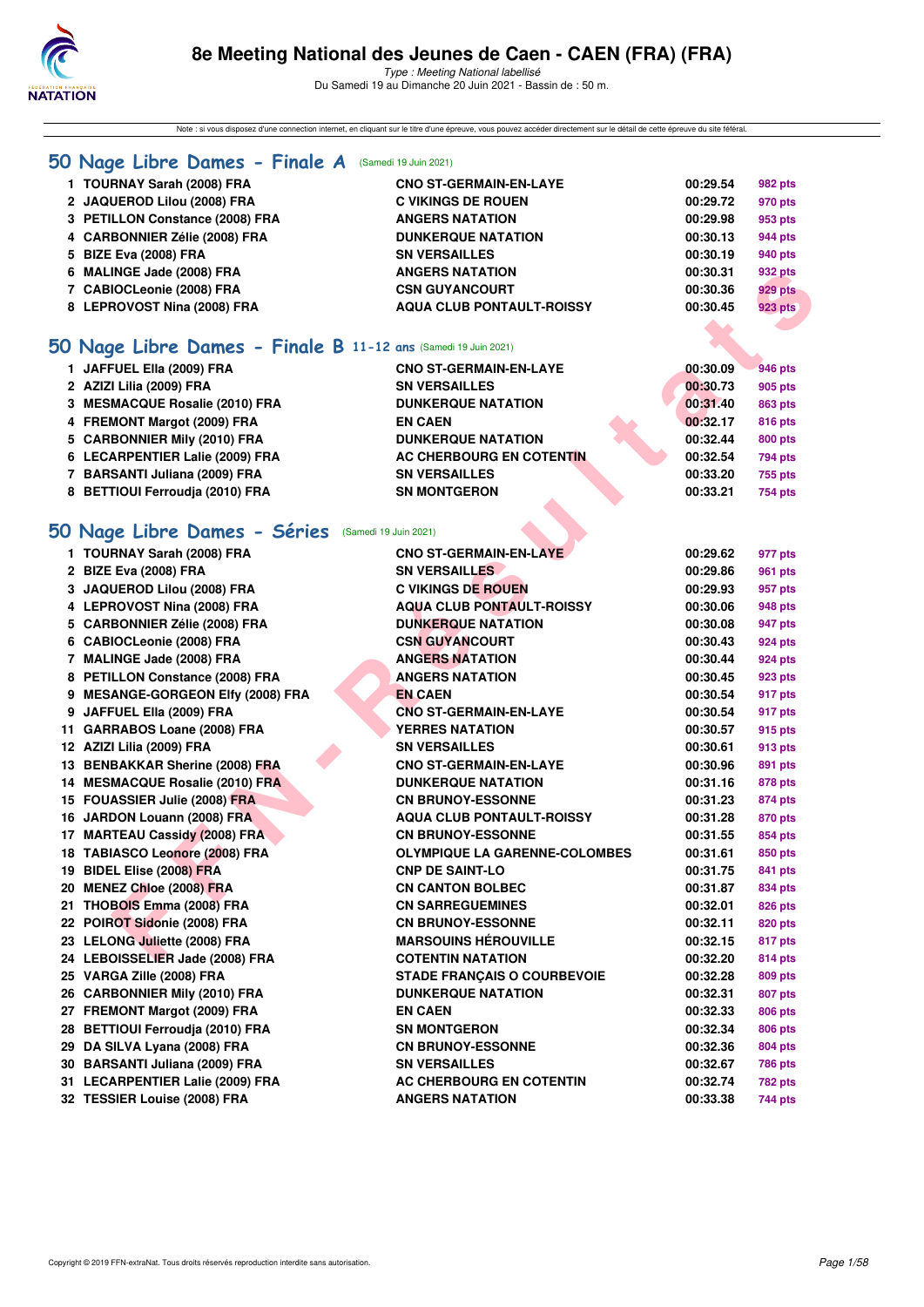

| 50 Nage Libre Dames - Séries (suite) |                                       |                                    |            |                |  |  |
|--------------------------------------|---------------------------------------|------------------------------------|------------|----------------|--|--|
|                                      | 33 DELSART Ambre (2010) FRA           | <b>ES MASSY NATATION</b>           | 00:33.55   | 735 pts        |  |  |
|                                      | 34 LE VINCENT Maiwenn (2009) FRA      | <b>AQUA CLUB PONTAULT-ROISSY</b>   | 00:33.67   | <b>728 pts</b> |  |  |
|                                      | 35 JEANNE Olivia (2008) FRA           | AC CHERBOURG EN COTENTIN           | 00:33.76   | <b>723 pts</b> |  |  |
|                                      | 36 TABURET Zoé (2009) FRA             | <b>EN CAEN</b>                     | 00:33.78   | <b>722 pts</b> |  |  |
|                                      | 37 CIMKAUSKAS Ilana (2009) FRA        | <b>STADE FRANÇAIS O COURBEVOIE</b> | 00:34.00   | 709 pts        |  |  |
|                                      | 38 CROCHARD Marilou (2008) FRA        | <b>MARSOUINS HÉROUVILLE</b>        | 00:34.02   | <b>708 pts</b> |  |  |
|                                      | 39 PIRVU Alice (2009) ROU             | <b>CN CANTON BOLBEC</b>            | 00:34.13   | 702 pts        |  |  |
|                                      | 40 BAELEN Camille (2009) FRA          | <b>DUNKERQUE NATATION</b>          | 00:34.29   | 693 pts        |  |  |
|                                      | 41 BRUNEL LE THIEC Lilo (2008) FRA    | <b>CN COUTANCES</b>                | 00:34.33   | 691 pts        |  |  |
|                                      | 42 SARIA Katheleen (2008) FRA         | AS GOURNAY NATATION                | 00:34.78   | <b>666 pts</b> |  |  |
|                                      | 43 GUITTIER Anael (2010) FRA          | <b>SN MONTGERON</b>                | 00:34.82   | <b>664 pts</b> |  |  |
|                                      | 44 BERAULT Milane (2009) FRA          | <b>CN CANTON BOLBEC</b>            | 00:35.04   | <b>652 pts</b> |  |  |
|                                      | 45 IBRAHIM Kamila (2009) FRA          | <b>SN MONTGERON</b>                | 00:35.10   | <b>649 pts</b> |  |  |
|                                      | 46 ASKRI Myriam-Dahlia (2008) FRA     | <b>CSN GUYANCOURT</b>              | 00:35.13   | 647 pts        |  |  |
|                                      | 47 MEZIANI Ines (2008) FRA            | <b>SN MONTGERON</b>                | 00:35.24   | 641 pts        |  |  |
|                                      | 48 DELABY-MARTINEK Louise (2008) FRA  | <b>ANDELLE NATATION</b>            | 00:35.35   | 635 pts        |  |  |
|                                      | 49 MARCHAIS PAILLET Aline (2010) FRA  | <b>ES MASSY NATATION</b>           | 00:35.40   | <b>633 pts</b> |  |  |
|                                      | 50 AUBERT Emma (2009) FRA             | AC CHERBOURG EN COTENTIN           | 00:35.54   | <b>625 pts</b> |  |  |
|                                      | 51 PEZET Faustine (2008) FRA          | <b>CN BRUNOY-ESSONNE</b>           | 00:35.64   | 620 pts        |  |  |
|                                      | 52 HAMEL Suan (2010) FRA              | <b>MARSOUINS HÉROUVILLE</b>        | 00:35.99   | 602 pts        |  |  |
|                                      | 53 GODARD Romane (2008) FRA           | <b>EN CAEN</b>                     | 00:36.02   | 600 pts        |  |  |
|                                      | 54 FEFEU Maya (2008) FRA              | <b>STADE LAVAL</b>                 | 00:36.05   | 599 pts        |  |  |
|                                      | 55 CREPIN Apolline (2010) FRA         | <b>ANGERS NATATION</b>             | 00:36.36   | <b>583 pts</b> |  |  |
|                                      | 56 COLIGNON Audrey (2009) FRA         | <b>C VIKINGS DE ROUEN</b>          | 00:36.49   | 576 pts        |  |  |
|                                      | 57 HEGAZY Sarah (2008) FRA            | <b>STADE FRANÇAIS O COURBEVOIE</b> | 00:36.58   | 571 pts        |  |  |
|                                      | 58 BRUNET Lalie (2009) FRA            | <b>AQUA CLUB PONTAULT-ROISSY</b>   | 00:36.62   | 569 pts        |  |  |
|                                      | 59 PEZAVENT Salomé (2008) FRA         | <b>CN COUTANCES</b>                | 00:36.94   | 553 pts        |  |  |
|                                      | 60 DESFRENE Juliette (2008) FRA       | <b>C LAÏQUE COLOMBELLES</b>        | 00:37.22   | 540 pts        |  |  |
|                                      | 61 ECOLIVET Tilia (2010) FRA          | <b>CNP DE SAINT-LO</b>             | 00:37.25   | <b>538 pts</b> |  |  |
|                                      | 62 NEDELEC Camille (2010) FRA         | <b>AS EMERAINVILLE</b>             | 00:37.33   | 534 pts        |  |  |
|                                      | 63 MULLER Camille (2008) FRA          | <b>CN BRUNOY-ESSONNE</b>           | 00:37.34   | 534 pts        |  |  |
|                                      | 64 GOULU Clémence (2010) FRA          | <b>ANGERS NATATION</b>             | 00:37.67   | <b>518 pts</b> |  |  |
|                                      | 65 PEYRAUBE Marilou (2008) FRA        | AC CHERBOURG EN COTENTIN           | 00:37.79   | 512 pts        |  |  |
|                                      | 66 BETSEY Camille (2010) FRA          | <b>EN CAEN</b>                     | 00:38.12   | 496 pts        |  |  |
|                                      | 67 BLANCHET PROUST Camille (2008) FRA | <b>CN COUTANCES</b>                | 00:38.50   | 479 pts        |  |  |
|                                      | 68 BOURLON Adèle (2010) FRA           | <b>CN CANTON BOLBEC</b>            | 00:38.64   | 472 pts        |  |  |
|                                      | 69 YOLCHYAN Louna (2010) FRA          | <b>CNP DE SAINT-LO</b>             | 00:38.90   | 460 pts        |  |  |
|                                      | 70 LEROUX Chloe (2009) FRA            | <b>MARSOUINS HÉROUVILLE</b>        | 00:39.02   | 455 pts        |  |  |
|                                      | 71 VILLON Soa (2010) FRA              | <b>EN CAEN</b>                     | 00:39.10   | 451 pts        |  |  |
|                                      | 72 SCOTTO DI POMPEO Nina (2010) FRA   | <b>C VIKINGS DE ROUEN</b>          | 00:39.25   | 445 pts        |  |  |
|                                      | 73 LAFFONT Zoé (2009) FRA             | <b>AQUA CLUB PONTAULT-ROISSY</b>   | 00:39.30   | 442 pts        |  |  |
|                                      | 74 EL HEZZAT Yasmine (2009) FRA       | <b>AQUA CLUB PONTAULT-ROISSY</b>   | 00:39.63   | 428 pts        |  |  |
|                                      | 75 PIQUET Lea (2010) FRA              | <b>AS EMERAINVILLE</b>             | 00:39.99   | 412 pts        |  |  |
|                                      | 76 MARNONI Pauline (2009) FRA         | <b>EN CAEN</b>                     | 00:40.21   | 403 pts        |  |  |
|                                      | 77 TARCY Lise (2009) FRA              | <b>EN CAEN</b>                     | 00:40.34   | 397 pts        |  |  |
|                                      | 78 BAUDRELOT Jeanne (2010) FRA        | <b>EN CAEN</b>                     | 00:40.99   | 370 pts        |  |  |
|                                      | 79 VARIN Florie (2010) FRA            | <b>CN CANTON BOLBEC</b>            | 00:43.00   | <b>293 pts</b> |  |  |
|                                      | 80 CASTEL Lise (2010) FRA             | <b>C VIKINGS DE ROUEN</b>          | 00:44.51   | <b>241 pts</b> |  |  |
|                                      | 81 LEBOUTEILLER Naéline (2010) FRA    | <b>CNP DE SAINT-LO</b>             | 00:44.92   | 228 pts        |  |  |
|                                      | 82 COUSIN Garance (2010) FRA          | <b>CNP DE SAINT-LO</b>             | 00:47.90   | <b>143 pts</b> |  |  |
|                                      | --- IKHEDJI Sabine (2010) FRA         | <b>CNP DE SAINT-LO</b>             | <b>DNS</b> |                |  |  |
|                                      |                                       |                                    |            |                |  |  |

## **[100 Nage Libre Dames - Finale A](http://www.ffnatation.fr/webffn/resultats.php?idact=nat&go=epr&idcpt=70045&idepr=2)** (Dimanche 20 Juin 2021)

**1 JAQUEROD Lilou (2008) FRA C VIKINGS DE ROUEN 01:04.42 961 pts**

50m : 00:31.74 (00:31.74) 100m : 01:04.42 (00:32.68)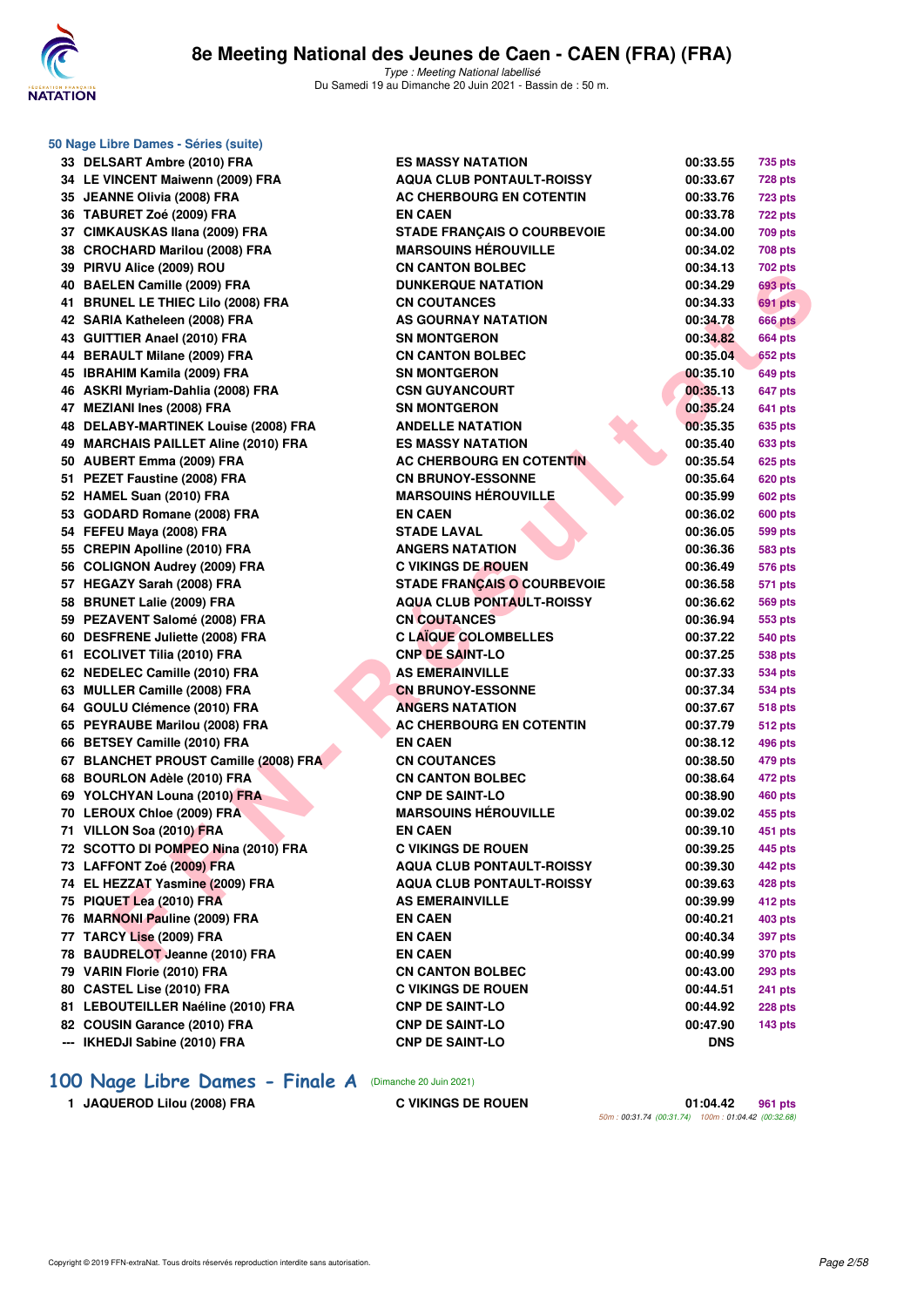

Du Samedi 19 au Dimanche 20 Juin 2021 - Bassin de : 50 m.

**CNO ST-GERMAIN-EN-LAYE** 

**DUNKERQUE NATATION** 

**2 BN VERSAILLES** 

**SN VERSAILLES** 

| 100 Nage Libre Dames - Finale A (suite) |  |  |  |  |
|-----------------------------------------|--|--|--|--|
| 2 AZIZI Lilia (2009) FRA                |  |  |  |  |
| 3 TOURNAY Sarah (2008) FRA              |  |  |  |  |
| 4 CARBONNIER Zélie (2008) FRA           |  |  |  |  |
| 5 BIZE Eva (2008) FRA                   |  |  |  |  |

- 6 JAFFUEL Ella (2009) FRA CNO ST-GERMAIN-EN-LAYE
- 7 DIMITRI Lise (2008) FRA **CSN GUYANCOURT**
- 8 FOUASSIER Julie (2008) FRA CN BRUNOY-ESSONNE

## **[100 Nage Libre Dames - Finale B](http://www.ffnatation.fr/webffn/resultats.php?idact=nat&go=epr&idcpt=70045&idepr=2) 11-1**

- **1 MESMACQUE Rosalie (2010) FRA** 2 HENNEQUIN Juliette (2009) FRA **3 LIMAM Yasmine (2010) FRA C VIKINGS DE ROUEN** 4 BARSANTI Juliana (2009) FRA **5 VENTURA Vanessa (2010) FRA C VIKINGS DE ROUEN 01:47 PTS**
- **6 FREMONT Margot (2009) FRA**
- **7 BAELEN Camille (2009) FRA**
- 8 LECARPENTIER Lalie (2009) FRA AC CHERBOURG EN COTENTIN

## **[100 Nage Libre Dames - Séries](http://www.ffnatation.fr/webffn/resultats.php?idact=nat&go=epr&idcpt=70045&idepr=2)** (Dimanche 20 Juin 2021)

| 1 TOURNAY Sarah (2008) FRA       | <b>CNO ST-GERMAIN-EN-LAYE</b>    | 50m: 00:30.48 (00:30.48) 100m: 01:04.64 (00:34.16) | 01:04.64 | 954 pts        |
|----------------------------------|----------------------------------|----------------------------------------------------|----------|----------------|
| 2 JAQUEROD Lilou (2008) FRA      | <b>C VIKINGS DE ROUEN</b>        | 50m: 00:31.82 (00:31.82) 100m: 01:05.29 (00:33.47) | 01:05.29 | 933 pts        |
| 3 AZIZI Lilia (2009) FRA         | <b>SN VERSAILLES</b>             | 50m: 00:31.59 (00:31.59) 100m: 01:05.83 (00:34.24  | 01:05.83 | 916 pts        |
| 4 BIZE Eva (2008) FRA            | <b>SN VERSAILLES</b>             | 50m: 00:31.35 (00:31.35) 100m: 01:05.87 (00:34.52) | 01:05.87 | 915 pts        |
| 5 CARBONNIER Zélie (2008) FRA    | <b>DUNKERQUE NATATION</b>        | 50m: 00:32.41 (00:32.41) 100m: 01:06.61 (00:34.20  | 01:06.61 | 892 pts        |
| 6 LEPROVOST Nina (2008) FRA      | <b>AQUA CLUB PONTAULT-ROISSY</b> | 50m: 00:31.76 (00:31.76) 100m: 01:06.77 (00:35.01  | 01:06.77 | 887 pts        |
| 7 DIMITRI Lise (2008) FRA        | <b>CSN GUYANCOURT</b>            | 50m: 00:32.81 (00:32.81) 100m: 01:07.49 (00:34.68  | 01:07.49 | <b>864 pts</b> |
| 8 FOUASSIER Julie (2008) FRA     | <b>CN BRUNOY-ESSONNE</b>         | 50m: 00:32.16 (00:32.16) 100m: 01:07.51 (00:35.35  | 01:07.51 | <b>864 pts</b> |
| 9 JAFFUEL Ella (2009) FRA        | <b>CNO ST-GERMAIN-EN-LAYE</b>    | 50m: 00:32.23 (00:32.23) 100m: 01:07.80 (00:35.57) | 01:07.80 | 855 pts        |
| 10 JARDON Louann (2008) FRA      | <b>AQUA CLUB PONTAULT-ROISSY</b> | 50m: 00:33.71 (00:33.71) 100m: 01:08.24 (00:34.53  | 01:08.24 | 842 pts        |
| 11 CABIOCLeonie (2008) FRA       | <b>CSN GUYANCOURT</b>            | 50m: 00:32.19 (00:32.19) 100m: 01:08.41 (00:36.22) | 01:08.41 | 837 pts        |
| 12 BENBAKKAR Sherine (2008) FRA  | <b>CNO ST-GERMAIN-EN-LAYE</b>    | 50m: 00:32.61 (00:32.61) 100m: 01:08.72 (00:36.11  | 01:08.72 | 827 pts        |
| 13 POBEL-CRAPPE Laura (2008) FRA | <b>CSN GUYANCOURT</b>            | 50m: 00:33.46 (00:33.46) 100m: 01:08.86 (00:35.40  | 01:08.86 | 823 pts        |
| 14 MESMACQUE Rosalie (2010) FRA  | <b>DUNKERQUE NATATION</b>        |                                                    | 01:09.03 | 818 pts        |

| 2 ans (Dimanche 20 Juin 2021)   |
|---------------------------------|
| <b>DUNKERQUE NATATION</b>       |
| <b>CN AVRANCHES</b>             |
| <b>C VIKINGS DE ROUEN</b>       |
| <b>SN VERSAILLES</b>            |
| <b>C VIKINGS DE ROUEN</b>       |
| <b>EN CAEN</b>                  |
| <b>DUNKERQUE NATATION</b>       |
| <b>AC CHERBOURG EN COTENTIL</b> |

|                                                                                           |                                                          | $0011.00.01.22$ (00.01.22) 10011.01.00.40 (00.00.20)                                                                            |
|-------------------------------------------------------------------------------------------|----------------------------------------------------------|---------------------------------------------------------------------------------------------------------------------------------|
| <sup>-</sup> UEL Ella (2009) FRA                                                          | <b>CNO ST-GERMAIN-EN-LAYE</b>                            | 01:07.23<br>872 pts<br>50m: 00:32.29 (00:32.29) 100m: 01:07.23 (00:34.94)                                                       |
| TRI Lise (2008) FRA                                                                       | <b>CSN GUYANCOURT</b>                                    | 01:07.51<br><b>864 pts</b><br>50m: 00:32.53 (00:32.53) 100m: 01:07.51 (00:34.98)                                                |
| <b>ASSIER Julie (2008) FRA</b>                                                            | <b>CN BRUNOY-ESSONNE</b>                                 | 01:08.26<br>841 pts<br>50m: 00:32.03 (00:32.03) 100m: 01:08.26 (00:36.23)                                                       |
| age Libre Dames - Finale B 11-12 ans (Dimanche 20 Juin 2021)<br>MACQUE Rosalie (2010) FRA | <b>DUNKERQUE NATATION</b>                                | 01:08.08<br>846 pts                                                                                                             |
| NEQUIN Juliette (2009) FRA                                                                | <b>CN AVRANCHES</b>                                      | 50m: 00:32.77 (00:32.77) 100m: 01:08.08 (00:35.31)<br>01:08.59<br>831 pts                                                       |
| <b>\M Yasmine (2010) FRA</b>                                                              | <b>C VIKINGS DE ROUEN</b>                                | 50m: 00:32.75 (00:32.75) 100m: 01:08.59 (00:35.84)<br>01:09.41<br>807 pts                                                       |
| SANTI Juliana (2009) FRA                                                                  | <b>SN VERSAILLES</b>                                     | 50m: 00:33.51 (00:33.51) 100m: 01:09.41 (00:35.90)<br>01:10.92<br>763 pts                                                       |
| TURA Vanessa (2010) FRA                                                                   | <b>C VIKINGS DE ROUEN</b>                                | 50m: 00:33.54 (00:33.54) 100m: 01:10.92 (00:37.38)<br>01:11.67<br>741 pts                                                       |
| <b>MONT Margot (2009) FRA</b>                                                             | <b>EN CAEN</b>                                           | 50m: 00:34.58 (00:34.58) 100m: 01:11.67 (00:37.09)<br>01:11.76<br>739 pts                                                       |
| LEN Camille (2009) FRA                                                                    | <b>DUNKERQUE NATATION</b>                                | 50m: 00:33.62 (00:33.62) 100m: 01:11.76 (00:38.14)<br>01:12.07<br>730 pts                                                       |
| <b>ARPENTIER Lalie (2009) FRA</b>                                                         | AC CHERBOURG EN COTENTIN                                 | 50m: 00:34.26 (00:34.26) 100m: 01:12.07 (00:37.81)<br>01:13.09<br>702 pts<br>50m: 00:34.65 (00:34.65) 100m: 01:13.09 (00:38.44) |
| age Libre Dames - Séries<br>RNAY Sarah (2008) FRA                                         | (Dimanche 20 Juin 2021)<br><b>CNO ST-GERMAIN-EN-LAYE</b> | 01:04.64<br>954 pts<br>50m: 00:30.48 (00:30.48) 100m: 01:04.64 (00:34.16)                                                       |
| UEROD Lilou (2008) FRA                                                                    | <b>C VIKINGS DE ROUEN</b>                                | 01:05.29<br>933 pts                                                                                                             |
| l Lilia (2009) FRA                                                                        | <b>SN VERSAILLES</b>                                     | 50m: 00:31.82 (00:31.82) 100m: 01:05.29 (00:33.47)<br>01:05.83<br>916 pts                                                       |
| Eva (2008) FRA                                                                            | <b>SN VERSAILLES</b>                                     | 50m: 00:31.59 (00:31.59) 100m: 01:05.83 (00:34.24)<br>01:05.87<br>915 pts                                                       |
| <b>BONNIER Zélie (2008) FRA</b>                                                           | <b>DUNKERQUE NATATION</b>                                | 50m: 00:31.35 (00:31.35) 100m: 01:05.87 (00:34.52)<br>01:06.61<br>892 pts                                                       |
| ROVOST Nina (2008) FRA                                                                    | <b>AQUA CLUB PONTAULT-ROISSY</b>                         | 50m: 00:32.41 (00:32.41) 100m: 01:06.61 (00:34.20)<br>01:06.77<br>887 pts<br>50m: 00:31.76 (00:31.76) 100m: 01:06.77 (00:35.01) |
| TRI Lise (2008) FRA                                                                       | <b>CSN GUYANCOURT</b>                                    | 01:07.49<br>864 pts<br>50m: 00:32.81 (00:32.81) 100m: 01:07.49 (00:34.68)                                                       |
| <b>ASSIER Julie (2008) FRA</b>                                                            | <b>CN BRUNOY-ESSONNE</b>                                 | 01:07.51<br>864 pts<br>50m: 00:32.16 (00:32.16) 100m: 01:07.51 (00:35.35)                                                       |
| FUEL Ella (2009) FRA                                                                      | <b>CNO ST-GERMAIN-EN-LAYE</b>                            | 01:07.80<br>855 pts<br>50m: 00:32.23 (00:32.23) 100m: 01:07.80 (00:35.57)                                                       |
| DON Louann (2008) FRA                                                                     | <b>AQUA CLUB PONTAULT-ROISSY</b>                         | 01:08.24<br>842 pts<br>50m: 00:33.71 (00:33.71) 100m: 01:08.24 (00:34.53)                                                       |
| IOCLeonie (2008) FRA                                                                      | <b>CSN GUYANCOURT</b>                                    | 01:08.41<br>837 pts<br>50m: 00:32.19 (00:32.19) 100m: 01:08.41 (00:36.22)                                                       |
| BAKKAR Sherine (2008) FRA                                                                 | <b>CNO ST-GERMAIN-EN-LAYE</b>                            | 01:08.72<br>827 pts                                                                                                             |
| EL-CRAPPE Laura (2008) FRA                                                                | <b>CSN GUYANCOURT</b>                                    | 50m: 00:32.61 (00:32.61) 100m: 01:08.72 (00:36.11)<br>01:08.86<br>823 pts                                                       |
| MACQUE Rosalie (2010) FRA                                                                 | <b>DUNKERQUE NATATION</b>                                | 50m: 00:33.46 (00:33.46) 100m: 01:08.86 (00:35.40)<br>01:09.03<br>818 pts                                                       |

|  | 01:04.67 953 pts                                   |  |
|--|----------------------------------------------------|--|
|  | 50m: 00:31.48 (00:31.48) 100m: 01:04.67 (00:33.19) |  |
|  | 01:04.84 948 pts                                   |  |
|  | 50m: 00:31.03 (00:31.03) 100m: 01:04.84 (00:33.81) |  |
|  | 01:05.53 926 pts                                   |  |
|  | 50m: 00:31.29 (00:31.29) 100m: 01:05.53 (00:34.24) |  |
|  | 01:06.45 897 pts                                   |  |
|  | 50m: 00:31.22 (00:31.22) 100m: 01:06.45 (00:35.23) |  |
|  | 01:07.23 872 pts                                   |  |
|  | 50m: 00:32.29 (00:32.29) 100m: 01:07.23 (00:34.94) |  |
|  | 01:07.51 864 pts                                   |  |
|  | 50m: 00:32.53 (00:32.53) 100m: 01:07.51 (00:34.98) |  |
|  | 01:08.26 841 pts                                   |  |
|  | 50m: 00:32.03 (00:32.03) 100m: 01:08.26 (00:36.23) |  |

|  | 01:08.08 846 pts                                   |  |
|--|----------------------------------------------------|--|
|  | 50m: 00:32.77 (00:32.77) 100m: 01:08.08 (00:35.31) |  |
|  | 01:08.59 831 pts                                   |  |
|  | 50m: 00:32.75 (00:32.75) 100m: 01:08.59 (00:35.84) |  |
|  | 01:09.41 807 pts                                   |  |
|  | 50m: 00:33.51 (00:33.51) 100m: 01:09.41 (00:35.90) |  |
|  | 01:10.92 763 pts                                   |  |
|  | 50m: 00:33.54 (00:33.54) 100m: 01:10.92 (00:37.38) |  |
|  | 01:11.67 741 pts                                   |  |
|  | 50m: 00:34.58 (00:34.58) 100m: 01:11.67 (00:37.09) |  |
|  | 01:11.76 739 pts                                   |  |
|  | 50m: 00:33.62 (00:33.62) 100m: 01:11.76 (00:38.14) |  |
|  | 01:12.07 730 pts                                   |  |
|  | 50m: 00:34.26 (00:34.26) 100m: 01:12.07 (00:37.81) |  |
|  | 01:13.09 702 pts                                   |  |
|  | 50m: 00:34.65 (00:34.65) 100m: 01:13.09 (00:38.44) |  |

|                                                    | 01:04.64 954 pts |  |
|----------------------------------------------------|------------------|--|
| 50m: 00:30.48 (00:30.48) 100m: 01:04.64 (00:34.16) |                  |  |
|                                                    | 01:05.29 933 pts |  |
| 50m: 00:31.82 (00:31.82) 100m: 01:05.29 (00:33.47) |                  |  |
|                                                    | 01:05.83 916 pts |  |
| 50m: 00:31.59 (00:31.59) 100m: 01:05.83 (00:34.24) |                  |  |
|                                                    | 01:05.87 915 pts |  |
| 50m: 00:31.35 (00:31.35) 100m: 01:05.87 (00:34.52) |                  |  |
|                                                    | 01:06.61 892 pts |  |
| 50m: 00:32.41 (00:32.41) 100m: 01:06.61 (00:34.20) |                  |  |
|                                                    | 01:06.77 887 pts |  |
| 50m: 00:31.76 (00:31.76) 100m: 01:06.77 (00:35.01) |                  |  |
|                                                    | 01:07.49 864 pts |  |
| 50m: 00:32.81 (00:32.81) 100m: 01:07.49 (00:34.68) |                  |  |
|                                                    | 01:07.51 864 pts |  |
| 50m: 00:32.16 (00:32.16) 100m: 01:07.51 (00:35.35) |                  |  |
|                                                    | 01:07.80 855 pts |  |
| 50m: 00:32.23 (00:32.23) 100m: 01:07.80 (00:35.57) |                  |  |
|                                                    | 01:08.24 842 pts |  |
| 50m: 00:33.71 (00:33.71) 100m: 01:08.24 (00:34.53) |                  |  |
|                                                    | 01:08.41 837 pts |  |
| 50m: 00:32.19 (00:32.19) 100m: 01:08.41 (00:36.22) |                  |  |
|                                                    | 01:08.72 827 pts |  |
| 50m: 00:32.61 (00:32.61) 100m: 01:08.72 (00:36.11) |                  |  |
|                                                    | 01:08.86 823 pts |  |
| 50m: 00:33.46 (00:33.46) 100m: 01:08.86 (00:35.40) |                  |  |
|                                                    | 01:09.03 818 pts |  |
| 50m: 00:33.10 (00:33.10) 100m: 01:09.03 (00:35.93) |                  |  |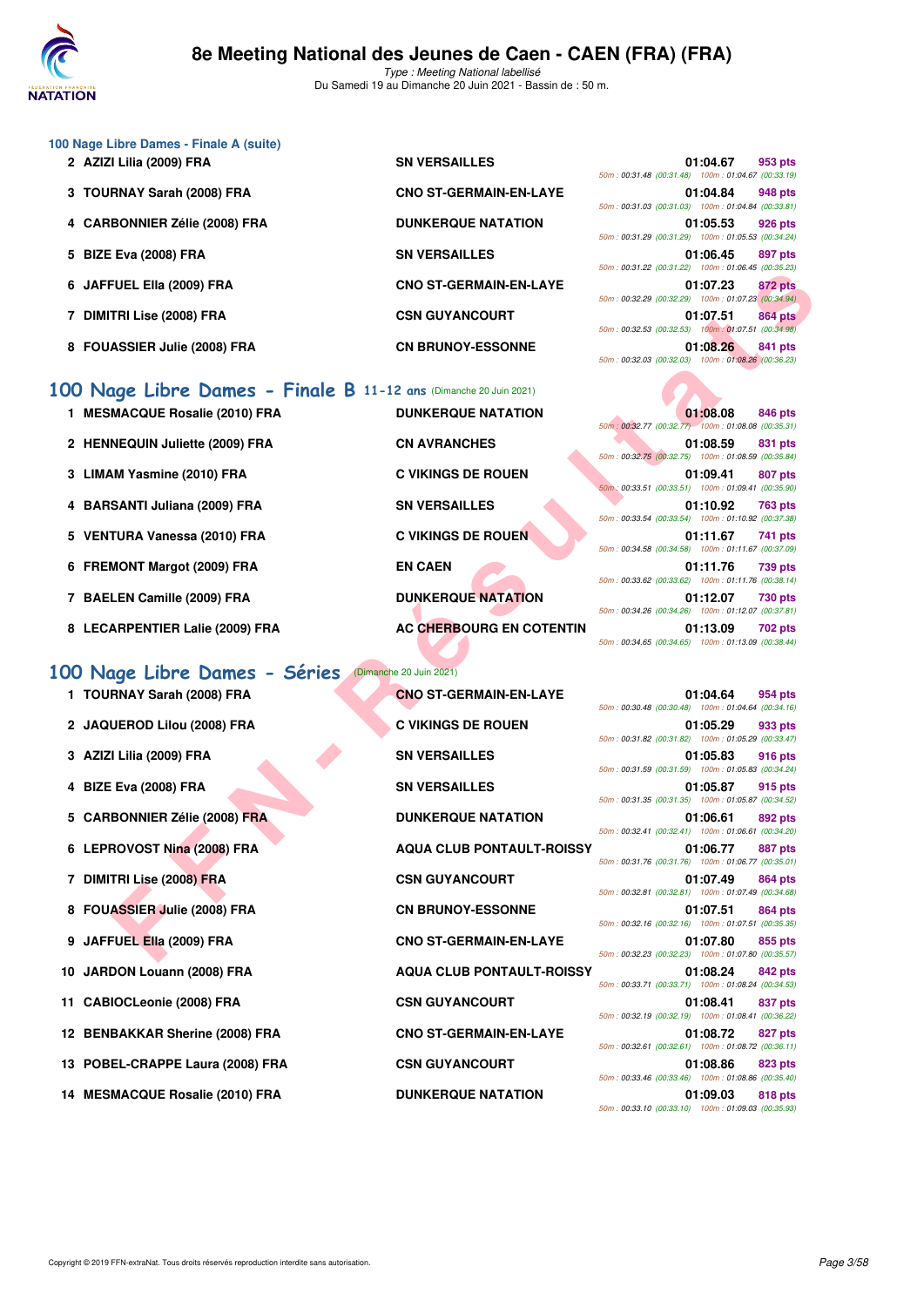

|                                    |                                      | 50m: 00:33.03 (00:33.03) 100m: 01:09.04 (00:36.01                                                        |          |                |
|------------------------------------|--------------------------------------|----------------------------------------------------------------------------------------------------------|----------|----------------|
| 16 LIMAM Yasmine (2010) FRA        | <b>C VIKINGS DE ROUEN</b>            | 50m: 00:32.84 (00:32.84) 100m: 01:09.49 (00:36.65                                                        | 01:09.49 | 804 pts        |
| 17 MADELINE Juliette (2008) FRA    | <b>EN CAEN</b>                       | 50m: 00:32.94 (00:32.94) 100m: 01:09.74 (00:36.80                                                        | 01:09.74 | 797 pts        |
| 18 MESANGE-GORGEON Elfy (2008) FRA | <b>EN CAEN</b>                       | 50m: 00:32.71 (00:32.71) 100m: 01:09.88 (00:37.17                                                        | 01:09.88 | 793 pts        |
| 19 LEBOISSELIER Jade (2008) FRA    | <b>COTENTIN NATATION</b>             | 50m: 00:33.02 (00:33.02) 100m: 01:09.90 (00:36.88                                                        | 01:09.90 | 792 pts        |
| 20 MARTEAU Cassidy (2008) FRA      | <b>CN BRUNOY-ESSONNE</b>             | 50m: 00:32.65 (00:32.65) 100m: 01:10.04 (00:37.39                                                        | 01:10.04 | <b>788 pts</b> |
| 21 BARSANTI Juliana (2009) FRA     | <b>SN VERSAILLES</b>                 | 50m: 00:33.31 (00:33.31) 100m: 01:10.06 (00:36.75)                                                       | 01:10.06 | 788 pts        |
| 22 VENTURA Vanessa (2010) FRA      | <b>C VIKINGS DE ROUEN</b>            | 50m: 00:33.76 (00:33.76) 100m: 01:10.11 (00:36.35                                                        | 01:10.11 | 786 pts        |
| 23 HENNEQUIN Juliette (2009) FRA   | <b>CN AVRANCHES</b>                  |                                                                                                          | 01:10.28 | 781 pts        |
| 24 POIROT Sidonie (2008) FRA       | <b>CN BRUNOY-ESSONNE</b>             | 50m: 00:33.77 (00:33.77) 100m: 01:10.28 (00:36.51                                                        | 01:11.34 | 751 pts        |
| 25 RACHDI Chérine (2008) FRA       | <b>C VIKINGS DE ROUEN</b>            | 50m: 00:34.33 (00:34.33) 100m: 01:11.34 (00:37.01)<br>50m: 00:33.40 (00:33.40) 100m: 01:11.53 (00:38.13) | 01:11.53 | 745 pts        |
| 26 TABIASCO Leonore (2008) FRA     | <b>OLYMPIQUE LA GARENNE-COLOMBES</b> | 50m: 00:34.68 (00:34.68) 100m: 01:12.35 (00:37.67                                                        | 01:12.35 | <b>722 pts</b> |
| 27 LECARPENTIER Lalie (2009) FRA   | AC CHERBOURG EN COTENTIN             | 50m: 00:33.69 (00:33.69) 100m: 01:12.39 (00:38.70)                                                       | 01:12.39 | <b>721 pts</b> |
| 28 FREMONT Margot (2009) FRA       | <b>EN CAEN</b>                       | 50m: 00:34.65 (00:34.65) 100m: 01:13.13 (00:38.48)                                                       | 01:13.13 | <b>700 pts</b> |
| 29 OUERFELLI Nesrine (2009) FRA    | <b>STADE FRANCAIS O COURBEVOIE</b>   | 50m: 00:33.91 (00:33.91) 100m: 01:13.18 (00:39.27                                                        | 01:13.18 | 699 pts        |
| 30 TESSIER Louise (2008) FRA       | <b>ANGERS NATATION</b>               |                                                                                                          | 01:13.19 | 699 pts        |
| 31 BAELEN Camille (2009) FRA       | <b>DUNKERQUE NATATION</b>            | 50m: 00:35.68 (00:35.68) 100m: 01:13.19 (00:37.51)<br>50m: 00:34.53 (00:34.53) 100m: 01:13.25 (00:38.72) | 01:13.25 | 697 pts        |
| 32 BETTIOUI Ferroudja (2010) FRA   | <b>SN MONTGERON</b>                  | 50m: 00:33.79 (00:33.79) 100m: 01:13.61 (00:39.82)                                                       | 01:13.61 | 687 pts        |
| 33 THOBOIS Emma (2008) FRA         | <b>CN SARREGUEMINES</b>              | 50m: 00:35.04 (00:35.04) 100m: 01:13.75 (00:38.71)                                                       | 01:13.75 | 683 pts        |
| 34 BERTHIER Capucine (2008) FRA    | <b>AQUA VALLEE-DE-CHEVREUSE</b>      | 50m: 00:35.07 (00:35.07) 100m: 01:13.81 (00:38.74                                                        | 01:13.81 | 682 pts        |
| 35 MESSANT Camille (2008) FRA      | <b>ANGERS NATATION</b>               | 50m: 00:35.32 (00:35.32) 100m: 01:13.95 (00:38.63)                                                       | 01:13.95 | 678 pts        |
| 36 CIMKAUSKAS Ilana (2009) FRA     | <b>STADE FRANÇAIS O COURBEVOIE</b>   | 50m: 00:34.64 (00:34.64) 100m: 01:14.04 (00:39.40)                                                       | 01:14.04 | 676 pts        |
| 37 LARRIEULE Maïa (2009) FRA       | <b>CSN GUYANCOURT</b>                | 50m: 00:34.27 (00:34.27) 100m: 01:14.18 (00:39.91                                                        | 01:14.18 | 672 pts        |
| 38 BIDEL Elise (2008) FRA          | <b>CNP DE SAINT-LO</b>               | 50m: 00:37.19 (00:37.19) 100m: 01:14.41 (00:37.22)                                                       | 01:14.41 | <b>666 pts</b> |
| 39 CROCHARD Marilou (2008) FRA     | <b>MARSOUINS HÉROUVILLE</b>          | 50m: 00:35.36 (00:35.36) 100m: 01:14.42 (00:39.06                                                        | 01:14.42 | 665 pts        |
| 40 CARBONNIER Mily (2010) FRA      | <b>DUNKERQUE NATATION</b>            | 50m: 00:34.86 (00:34.86) 100m: 01:14.50 (00:39.64)                                                       | 01:14.50 | 663 pts        |
| 41 LE VINCENT Maiwenn (2009) FRA   | <b>AQUA CLUB PONTAULT-ROISSY</b>     | 50m: 00:37.41 (00:37.41) 100m: 01:14.68 (00:37.27                                                        | 01:14.68 | 658 pts        |
| 42 POTTIER Inès (2009) FRA         | <b>STADE LAVAL</b>                   | 50m: 00:35.58 (00:35.58) 100m: 01:14.70 (00:39.12)                                                       | 01:14.70 | 658 pts        |
| 43 MENEZ Chloe (2008) FRA          | <b>CN CANTON BOLBEC</b>              |                                                                                                          | 01:14.83 | 654 pts        |
| 44 JEANNE Olivia (2008) FRA        | AC CHERBOURG EN COTENTIN             | 50m: 00:36.75 (00:36.75) 100m: 01:14.83 (00:38.08                                                        | 01:14.87 | 653 pts        |
| 45 VARGA Zille (2008) FRA          | <b>STADE FRANCAIS O COURBEVOIE</b>   | 50m: 00:34.75 (00:34.75) 100m: 01:14.87 (00:40.12)                                                       | 01:14.90 | 652 pts        |

**100 Nage Libre Dames - Séries (suite)**

**FIGURE Jude (2008) FRA**<br> **FEAU Cassidy (2008) FRA**<br> **FEAU Cassidy (2008) FRA**<br> **FOR DE RIVIENCE SESONNE<br>
INTRA VANEAR (2009) FRA

<b>FOR DE RIVIENCE SESONNE<br>
INTRA VANEAR (2009) FRA

CN BRUNCOV-ESSONNE<br>
<b>FIGURE 2009) FRA**<br> **15 LECERCLE Maëlys (2008) FRA AS HERBLAY NATATION 01:09.04 818 pts** 50m : 00:33.03 (00:33.03) 100m : 01:09.04 (00:36.01) **16 C VIKINGS DE ROUEN 61:09.49 804 pts** 50m : 00:32.84 (00:32.84) 100m : 01:09.49 (00:36.65) 50m : 00:32.94 (00:32.94) 100m : 01:09.74 (00:36.80) 50m : 00:32.71 (00:32.71) 100m : 01:09.88 (00:37.17) **19 COTENTIN NATATION 199.90 792 pts** 50m : 00:33.02 (00:33.02) 100m : 01:09.90 (00:36.88) **20 CN BRUNOY-ESSONNE** 01:10.04 **788 pts** 50m : 00:32.65 (00:32.65) 100m : 01:10.04 (00:37.39) 50m : 00:33.31 (00:33.31) 100m : 01:10.06 (00:36.75) **22 VIKINGS DE ROUEN 01:10.11 786 pts** 50m : 00:33.76 (00:33.76) 100m : 01:10.11 (00:36.35) **23 CN AVRANCHES 23 HTML 23 CN AVRANCHES 24 HTML 24 HTML 24 HTML 26 HTML 26 HTML 26 HTML 26 HTML 26 HTML 26 HTML 26 HTML 26 HTML 26 HTML 26 HTML 26 HTML 26 HTML 26 HTML 26 HTML 26 HTML 26 HTML 26 HTML 26 HTML 26 HTML 2** 50m : 00:33.77 (00:33.77) 100m : 01:10.28 (00:36.51) **24 POIL:11.34 POIROT SIGNAL CN BRUNOY-ESSONNE 01:11.34 751 pts** 50m : 00:34.33 (00:34.33) 100m : 01:11.34 (00:37.01) **25 C VIKINGS DE ROUEN 01:11.53 745 pts** 50m : 00:33.40 (00:33.40) 100m : 01:11.53 (00:38.13) **22 PTS** OLYMPIQUE LA GARENNE-COLOMBES 01:12.35 722 pts 50m : 00:34.68 (00:34.68) 100m : 01:12.35 (00:37.67) **27 LAC CHERBOURG EN COTENTIN 01:12.39 721 pts** 50m : 00:33.69 (00:33.69) 100m : 01:12.39 (00:38.70) **28 FR CAEN 28 FR CAEN 01:13.13 700 pts** 50m : 00:34.65 (00:34.65) 100m : 01:13.13 (00:38.48) **29 OUERFELLING COURBEVOIE** 01:13.18 699 pts 50m : 00:33.91 (00:33.91) 100m : 01:13.18 (00:39.27) **30 TESTIER ANGERS NATATION** 699 pts 50m : 00:35.68 (00:35.68) 100m : 01:13.19 (00:37.51) **31:13.25 697 pts** 50m : 00:34.53 (00:34.53) 100m : 01:13.25 (00:38.72) **32 BETTION 5N MONTGERON 687 pts** 50m : 00:33.79 (00:33.79) 100m : 01:13.61 (00:39.82) **33 THOBOIS EMMA (2013) FRA CN SARREGUEMINES** 01:13.75 683 pts 50m : 00:35.04 (00:35.04) 100m : 01:13.75 (00:38.71) **34 BERTHIER Capucine (2008) FRA AQUA VALLÉE-DE-CHEVREUSE 01:13.81 682 pts** 50m : 00:35.07 (00:35.07) 100m : 01:13.81 (00:38.74) **35 ANGERS NATATION 678 pts** 50m : 00:35.32 (00:35.32) 100m : 01:13.95 (00:38.63) **STADE FRANÇAIS O COURBEVOIE 01:14.04 676 pts** 50m : 00:34.64 (00:34.64) 100m : 01:14.04 (00:39.40) **37 CSN GUYANCOURT 672 pts** 50m : 00:34.27 (00:34.27) 100m : 01:14.18 (00:39.91) **38 BIDEL SAINT-LO 666 pts** 50m : 00:37.19 (00:37.19) 100m : 01:14.41 (00:37.22) **MARSOUINS HÉROUVILLE** 01:14.42 665 pts 50m : 00:35.36 (00:35.36) 100m : 01:14.42 (00:39.06) **40 DUNKERQUE NATATION 663 pts** 50m : 00:34.86 (00:34.86) 100m : 01:14.50 (00:39.64) **400 AQUA CLUB PONTAULT-ROISSY** 01:14.68 658 pts 50m : 00:37.41 (00:37.41) 100m : 01:14.68 (00:37.27) **42 POTTIER IN EXAMPLE 201:14.70** 658 pts 50m : 00:35.58 (00:35.58) 100m : 01:14.70 (00:39.12) **43 CN CANTON BOLBEC** 01:14.83 654 pts 50m : 00:36.75 (00:36.75) 100m : 01:14.83 (00:38.08) AC CHERBOURG EN COTENTIN 01:14.87 653 pts 50m : 00:34.75 (00:34.75) 100m : 01:14.87 (00:40.12) **45 45 STADE FRANÇAIS O COURBEVOIE 61:14.90 652 pts** 50m : 00:35.31 (00:35.31) 100m : 01:14.90 (00:39.59)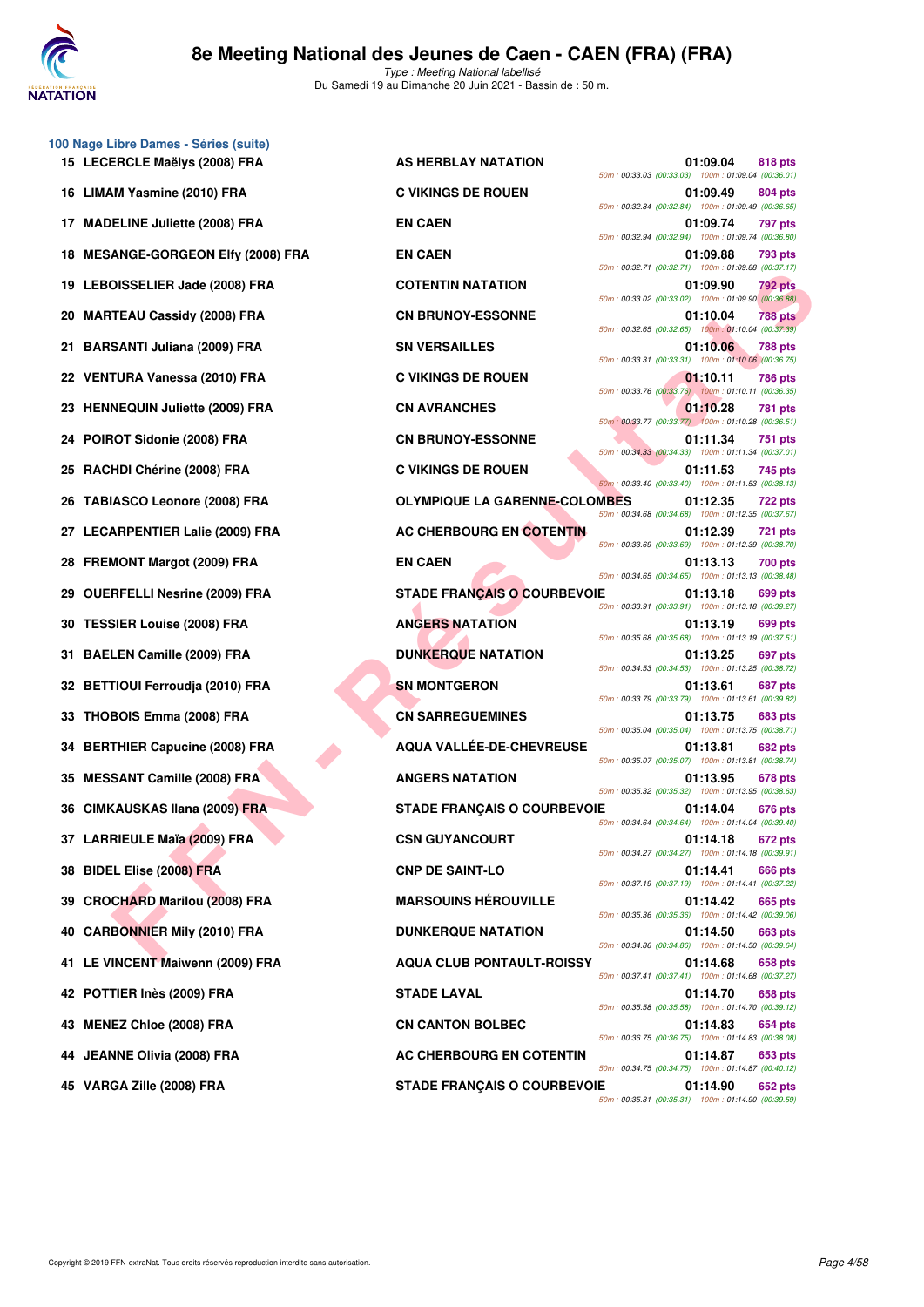

Type : Meeting National labellisé Du Samedi 19 au Dimanche 20 Juin 2021 - Bassin de : 50 m.

| 100 Nage Libre Dames - Séries (suite) |                                    |                                                    |          |                |
|---------------------------------------|------------------------------------|----------------------------------------------------|----------|----------------|
| 46 DELSART Ambre (2010) FRA           | <b>ES MASSY NATATION</b>           | 50m: 00:36.25 (00:36.25) 100m: 01:15.62 (00:39.37  | 01:15.62 | 633 pts        |
| 47 PEROT Ines (2008) FRA              | AS HERBLAY NATATION                | 50m: 00:36.33 (00:36.33) 100m: 01:16.00 (00:39.67  | 01:16.00 | 624 pts        |
| 48 DELABY-MARTINEK Louise (2008) FRA  | <b>ANDELLE NATATION</b>            | 50m: 00:35.92 (00:35.92) 100m: 01:16.28 (00:40.36  | 01:16.28 | 616 pts        |
| 49 NGOM PRISO Jalane (2010) FRA       | <b>C VIKINGS DE ROUEN</b>          | 50m: 00:36.03 (00:36.03) 100m: 01:16.61 (00:40.58  | 01:16.61 | 608 pts        |
| 50 TABURET Zoé (2009) FRA             | <b>EN CAEN</b>                     | 50m: 00:36.26 (00:36.26) 100m: 01:16.75 (00:40.49  | 01:16.75 | 604 pts        |
| 51 JAILLET PEYREGNE Chloé (2009) FRA  | <b>CSN GUYANCOURT</b>              | 50m: 00:35.85 (00:35.85) 100m: 01:17.32 (00:41.47) | 01:17.32 | 590 pts        |
| 51 FEFEU Maya (2008) FRA              | <b>STADE LAVAL</b>                 | 50m: 00:37.25 (00:37.25) 100m: 01:17.32 (00:40.07  | 01:17.32 | 590 pts        |
| 53 BRUNEL LE THIEC Lilo (2008) FRA    | <b>CN COUTANCES</b>                | 50m: 00:35.15 (00:35.15) 100m: 01:17.60 (00:42.45  | 01:17.60 | 583 pts        |
| 54 SARIA Katheleen (2008) FRA         | AS GOURNAY NATATION                | 50m: 00:36.51 (00:36.51) 100m: 01:18.07 (00:41.56) | 01:18.07 | 571 pts        |
| 55 PUY Eloïse (2008) FRA              | <b>C VIKINGS DE ROUEN</b>          | 50m: 00:36.42 (00:36.42) 100m: 01:18.14 (00:41.72) | 01:18.14 | <b>569 pts</b> |
| 56 MARCHAIS PAILLET Aline (2010) FRA  | <b>ES MASSY NATATION</b>           | 50m: 00:37.48 (00:37.48) 100m: 01:18.20 (00:40.72) | 01:18.20 | <b>568 pts</b> |
| 57 LOUISE Zoé (2009) FRA              | <b>CNP DE SAINT-LO</b>             | 50m: 00:37.10 (00:37.10) 100m: 01:18.87 (00:41.77  | 01:18.87 | 551 pts        |
| 58 IBRAHIM Kamila (2009) FRA          | <b>SN MONTGERON</b>                | 50m: 00:37.57 (00:37.57) 100m: 01:18.99 (00:41.42) | 01:18.99 | 548 pts        |
| 59 AUBERT Emma (2009) FRA             | AC CHERBOURG EN COTENTIN           | 50m: 00:38.80 (00:38.80) 100m: 01:19.07 (00:40.27  | 01:19.07 | 546 pts        |
| 60 GODARD Romane (2008) FRA           | <b>EN CAEN</b>                     | 50m: 00:36.50 (00:36.50) 100m: 01:19.15 (00:42.65  | 01:19.15 | 544 pts        |
| 61 TCHATAT Iris (2008) FRA            | <b>AS HERBLAY NATATION</b>         | 50m: 00:34.93 (00:34.93) 100m: 01:19.16 (00:44.23  | 01:19.16 | 544 pts        |
| 62 NOYER Shaina (2010) FRA            | AS HERBLAY NATATION                | 50m: 00:37.40 (00:37.40) 100m: 01:19.24 (00:41.84) | 01:19.24 | 542 pts        |
| 63 MEZIANI Ines (2008) FRA            | <b>SN MONTGERON</b>                | 50m: 00:37.92 (00:37.92) 100m: 01:19.51 (00:41.59  | 01:19.51 | 536 pts        |
| 64 HEGAZY Sarah (2008) FRA            | <b>STADE FRANÇAIS O COURBEVOIE</b> | 50m: 00:36.84 (00:36.84) 100m: 01:19.54 (00:42.70) | 01:19.54 | 535 pts        |
| 64 ASKRI Myriam-Dahlia (2008) FRA     | <b>CSN GUYANCOURT</b>              | 50m: 00:35.87 (00:35.87) 100m: 01:19.54 (00:43.67  | 01:19.54 | 535 pts        |
| 66 FARDEAU Ophelie (2009) FRA         | AS HERBLAY NATATION                | 50m: 00:37.67 (00:37.67) 100m: 01:19.58 (00:41.91) | 01:19.58 | 534 pts        |
| 67 GUITTIER Anael (2010) FRA          | <b>SN MONTGERON</b>                | 50m: 00:37.15 (00:37.15) 100m: 01:19.65 (00:42.50  | 01:19.65 | 532 pts        |
| 68 BOUBEGHLA Yesmine (2009) FRA       | <b>ANGERS NATATION</b>             | 50m: 00:39.25 (00:39.25) 100m: 01:19.90 (00:40.65  | 01:19.90 | 526 pts        |
| 69 BRUNET Lalie (2009) FRA            | <b>AQUA CLUB PONTAULT-ROISSY</b>   | 50m: 00:38.64 (00:38.64) 100m: 01:20.43 (00:41.79  | 01:20.43 | 514 pts        |
| 70 PARACHE Oriana (2009) FRA          | <b>CSN GUYANCOURT</b>              | 50m: 00:39.14 (00:39.14) 100m: 01:20.89 (00:41.75  | 01:20.89 | 503 pts        |
| 71 TIJOU Capucine (2009) FRA          | <b>STADE LAVAL</b>                 | 50m: 00:38.18 (00:38.18) 100m: 01:20.95 (00:42.77  | 01:20.95 | 501 pts        |
| 72 BENBOUDJEMA Lahna (2009) FRA       | AS HERBLAY NATATION                | 50m: 00:39.22 (00:39.22) 100m: 01:22.21 (00:42.99  | 01:22.21 | 473 pts        |
| 73 PEZET Faustine (2008) FRA          | <b>CN BRUNOY-ESSONNE</b>           | 50m: 00:37.63 (00:37.63) 100m: 01:22.44 (00:44.81) | 01:22.44 | 467 pts        |
| 74 PIRVU Alice (2009) ROU             | <b>CN CANTON BOLBEC</b>            | 50m: 00:37.77 (00:37.77) 100m: 01:22.63 (00:44.86  | 01:22.63 | 463 pts        |
| 75 ZOUAREG Anna (2008) FRA            | <b>CERGY PONTOISE NATATION</b>     | 50m: 00:36.32 (00:36.32) 100m: 01:22.75 (00:46.43) | 01:22.75 | 460 pts        |
|                                       |                                    |                                                    |          |                |

**76 TREMEUR Charlotte (2010) FRA C VIKINGS DE ROUEN 01:23.61 441 pts**

URET Zeo (2009) FRA EN CHARLET AIRPORTED DE CHARLET AIRPORTED DE CHARLET AIRPORTED DE CHARLET AIRPORTED DE CHARLET AIRPORTED DE CHARLET AIRPORTED DE CHARLET AIRPORTED DE CHARLET AIRPORTED DE CHARLET AIRPORTED DE CHARLET AI **46 BES MASSY NATATION 61:15.62** 633 pts 50m : 00:36.25 (00:36.25) 100m : 01:15.62 (00:39.37) **47 AS HERBLAY NATATION 624 pts** 50m : 00:36.33 (00:36.33) 100m : 01:16.00 (00:39.67) **48 BELABY-MARTION 12008120116.28** 616 pts 50m : 00:35.92 (00:35.92) 100m : 01:16.28 (00:40.36) **49 NGOM PRISO Jalane (2010) FRA C VIKINGS DE ROUEN 01:16.61 608 pts** 50m : 00:36.03 (00:36.03) 100m : 01:16.61 (00:40.58) **504 pts 504 pts 504 pts 504 pts** 50m : 00:36.26 (00:36.26) 100m : 01:16.75 (00:40.49) **FRA** CSN GUYANCOURT 01:17.32 590 pts 50m : 00:35.85 (00:35.85) 100m : 01:17.32 (00:41.47) 50m : 00:37.25 (00:37.25) 100m : 01:17.32 (00:40.07) 50m : 00:35.15 (00:35.15) 100m : 01:17.60 (00:42.45) **571 pts 571 pts** 50m : 00:36.51 (00:36.51) 100m : 01:18.07 (00:41.56) **C VIKINGS DE ROUEN 01:18.14 569 pts** 50m : 00:36.42 (00:36.42) 100m : 01:18.14 (00:41.72) **568 pts** MASSY NATATION **1.18.20 568 pts** 50m : 00:37.48 (00:37.48) 100m : 01:18.20 (00:40.72) **551 pts** CNP DE SAINT-LO 01:18.87 **551 pts** 50m : 00:37.10 (00:37.10) 100m : 01:18.87 (00:41.77) **58 IBRAHIM CONTGERON 01:18.99** 548 pts 50m : 00:37.57 (00:37.57) 100m : 01:18.99 (00:41.42) **AC CHERBOURG EN COTENTIN 01:19.07 546 pts** 50m : 00:38.80 (00:38.80) 100m : 01:19.07 (00:40.27) 50m : 00:36.50 (00:36.50) 100m : 01:19.15 (00:42.65) **61:19.16 644 pts** 50m : 00:34.93 (00:34.93) 100m : 01:19.16 (00:44.23) **62 AS HERBLAY NATATION 62 AS HERBLAY NATATION** 50m : 00:37.40 (00:37.40) 100m : 01:19.24 (00:41.84) **638 MONTGERON 61:19.51 636 pts** 50m : 00:37.92 (00:37.92) 100m : 01:19.51 (00:41.59) **64 GEGAZY STADE FRANÇAIS O COURBEVOIE 61:19.54 535 pts** 50m : 00:36.84 (00:36.84) 100m : 01:19.54 (00:42.70) **64 CSN GUYANCOURT 61:19.54 635 pts** 50m : 00:35.87 (00:35.87) 100m : 01:19.54 (00:43.67) **66 FARDEAU Ophelie (2009) FRA AS HERBLAY NATATION CONSUMING CONSUMING CONSUMING CONSUMING CONSUMING CONSUMING CONSUMING CONSUMING CONSUMING CONSUMING CONSUMING CONSUMING CONSUMING CONSUMING CONSUMING CONSUMING CONSUMING** 50m : 00:37.67 (00:37.67) 100m : 01:19.58 (00:41.91) **67 GUITTIER ANALYSIS CONTRACT AND CONTRACT AND ANALYSIS CONTRACT AND ANALYSIS CONTRACT AND ANALYSIS CONTRACT AND ANALYSIS CONTRACT AND ANNUALYSIS CONTRACT AND ANNO THE STATE OF STATE AND ANNUALYSIS CONTRACT AND ANNO THE S** 50m : 00:37.15 (00:37.15) 100m : 01:19.65 (00:42.50) **68 BOUGERS NATATION 61:19.90 626 pts** 50m : 00:39.25 (00:39.25) 100m : 01:19.90 (00:40.65) **69 BRUA CLUB PONTAULT-ROISSY** 01:20.43 514 pts 50m : 00:38.64 (00:38.64) 100m : 01:20.43 (00:41.79) **70 PARACHET CSN GUYANCOURT 01:20.89 503 pts** 50m : 00:39.14 (00:39.14) 100m : 01:20.89 (00:41.75) **71 TIGOU CAPUCINE CAPUCINE (20.95 501 pts** 50m : 00:38.18 (00:38.18) 100m : 01:20.95 (00:42.77) **72 BENBOURY NATATION 61:22.21** 473 pts 50m : 00:39.22 (00:39.22) 100m : 01:22.21 (00:42.99) **73 PERUNOY-ESSONNE 01:22.44 467 pts** 50m : 00:37.63 (00:37.63) 100m : 01:22.44 (00:44.81) **74 PIRVI ALICE CONCONTON BOLBEC** 01:22.63 **463 pts** 50m : 00:37.77 (00:37.77) 100m : 01:22.63 (00:44.86) **75 CERGY PONTOISE NATATION 01:22.75** 460 pts 50m : 00:36.32 (00:36.32) 100m : 01:22.75 (00:46.43) 50m : 00:39.16 (00:39.16) 100m : 01:23.61 (00:44.45)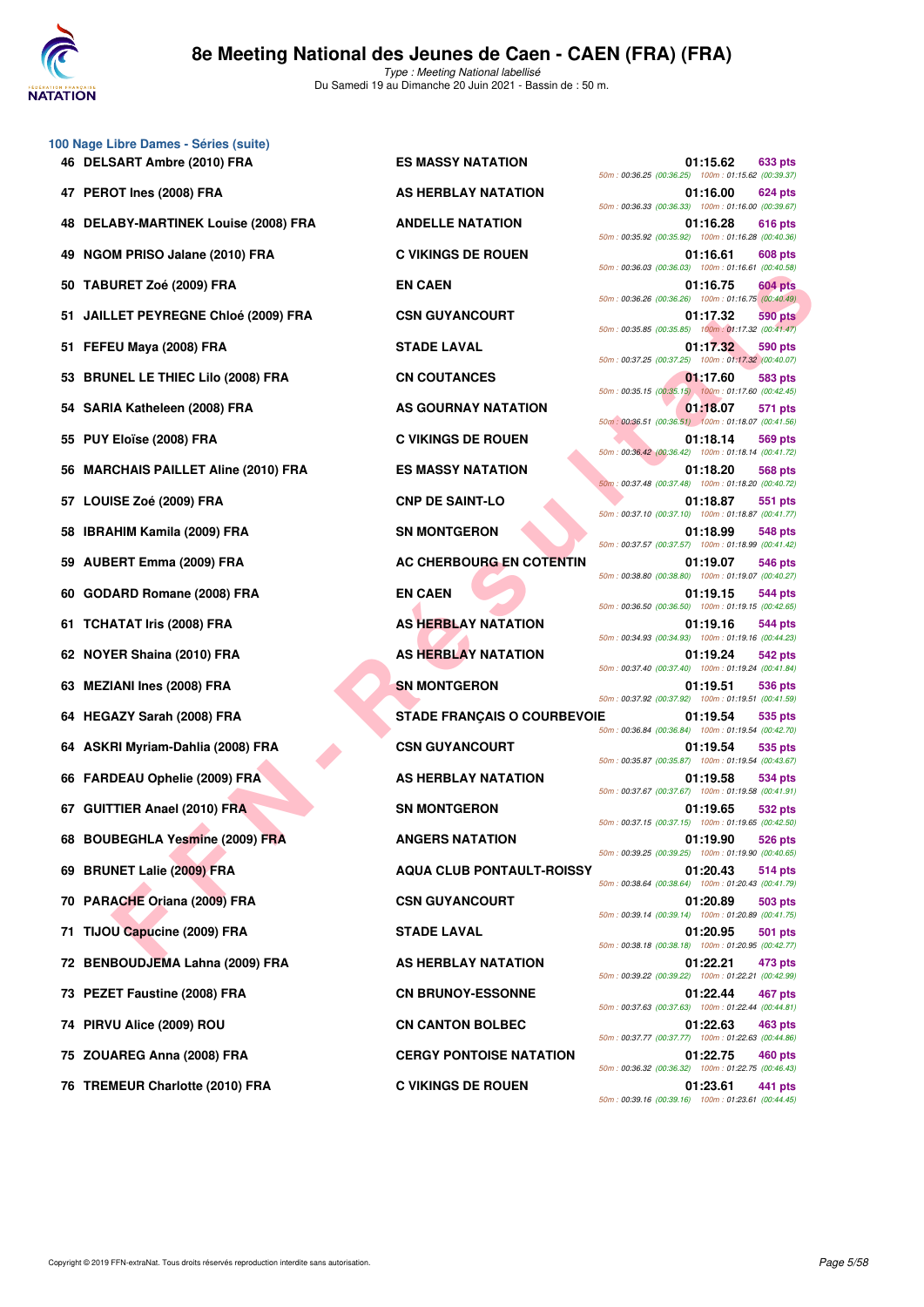

Type : Meeting National labellisé Du Samedi 19 au Dimanche 20 Juin 2021 - Bassin de : 50 m.

| 100 Nage Libre Dames - Séries (suite) |                                  |                                                     |           |                |
|---------------------------------------|----------------------------------|-----------------------------------------------------|-----------|----------------|
| 77 NEDELEC Camille (2010) FRA         | <b>AS EMERAINVILLE</b>           | 50m: 00:39.37 (00:39.37) 100m: 01:23.81 (00:44.44)  | 01:23.81  | 437 pts        |
| 78 PEYRAUBE Marilou (2008) FRA        | AC CHERBOURG EN COTENTIN         | 50m: 00:40.83 (00:40.83) 100m: 01:24.18 (00:43.35   | 01:24.18  | 429 pts        |
| 79 BETSEY Camille (2010) FRA          | <b>EN CAEN</b>                   | 50m: 00:41.67 (00:41.67) 100m: 01:24.39 (00:42.72)  | 01:24.39  | 424 pts        |
| 80 MARNONI Pauline (2009) FRA         | <b>EN CAEN</b>                   | 50m: 00:39.32 (00:39.32) 100m: 01:24.44 (00:45.12)  | 01:24.44  | 423 pts        |
| 81 PEZAVENT Salomé (2008) FRA         | <b>CN COUTANCES</b>              | 50m: 00:41.18 (00:41.18) 100m: 01:24.53 (00:43.35   | 01:24.53  | 421 pts        |
| 82 ECOLIVET Tilia (2010) FRA          | <b>CNP DE SAINT-LO</b>           | 50m: 00:41.55 (00:41.55) 100m: 01:25.00 (00:43.45)  | 01:25.00  | 411 pts        |
| 83 BLANCHET PROUST Camille (2008) FRA | <b>CN COUTANCES</b>              | 50m: 00:41.41 (00:41.41) 100m: 01:25.03 (00:43.62)  | 01:25.03  | 411 pts        |
| 84 LAFFONT Zoé (2009) FRA             | <b>AQUA CLUB PONTAULT-ROISSY</b> | 50m: 00:39.26 (00:39.26) 100m: 01:25.21 (00:45.95   | 01:25.21  | 407 pts        |
| 85 KAL Nawel (2008) FRA               | AS HERBLAY NATATION              | 50m : 00:42.18 (00:42.18) 100m : 01:25.25 (00:43.07 | 01:25.25  | 406 pts        |
| 86 RACHIDI Lina (2009) FRA            | AS HERBLAY NATATION              | 50m: 00:38.65 (00:38.65) 100m: 01:25.48 (00:46.83   | 01:25.48  | 401 pts        |
| 87 DESFRENE Juliette (2008) FRA       | <b>C LAÏQUE COLOMBELLES</b>      | 50m: 00:41.07 (00:41.07) 100m: 01:25.56 (00:44.49)  | 01:25.56  | <b>400 pts</b> |
| 88 CASTEL LEDUNOIS Ambre (2009) FRA   | <b>CNP DE SAINT-LO</b>           | 50m: 00:40.85 (00:40.85) 100m: 01:25.90 (00:45.05)  | 01:25.90  | 393 pts        |
| 89 CADENAULE Lena (2010) FRA          | <b>ANGERS NATATION</b>           | 50m: 00:41.86 (00:41.86) 100m: 01:26.82 (00:44.96   | 01:26.82  | 374 pts        |
| 90 COLIGNON Audrey (2009) FRA         | <b>C VIKINGS DE ROUEN</b>        | 50m: 00:40.83 (00:40.83) 100m: 01:27.26 (00:46.43   | 01:27.26  | 365 pts        |
| 91 GREMILLET Enola (2010) FRA         | <b>CSN GUYANCOURT</b>            | 50m: 00:43.95 (00:43.95) 100m: 01:27.29 (00:43.34   | 01:27.29  | <b>365 pts</b> |
| 92 LAVAUD Alicia (2010) FRA           | <b>AS HERBLAY NATATION</b>       | 50m: 00:41.87 (00:41.87) 100m: 01:27.69 (00:45.82)  | 01:27.69  | 357 pts        |
| 93 MULLER Camille (2008) FRA          | <b>CN BRUNOY-ESSONNE</b>         | 50m: 00:41.10 (00:41.10) 100m: 01:27.74 (00:46.64   | 01:27.74  | 356 pts        |
| 94 FREDJ Sahra (2008) FRA             | <b>AS HERBLAY NATATION</b>       | 50m: 00:43.21 (00:43.21) 100m: 01:28.76 (00:45.55   | 01:28.76  | 336 pts        |
| 95 EL HEZZAT Yasmine (2009) FRA       | <b>AQUA CLUB PONTAULT-ROISSY</b> | 50m: 00:42.07 (00:42.07) 100m: 01:28.84 (00:46.77   | 01:28.84  | 334 pts        |
| 96 LEROUX Chloe (2009) FRA            | <b>MARSOUINS HÉROUVILLE</b>      | 50m: 00:41.48 (00:41.48) 100m: 01:29.19 (00:47.71   | 01:29.19  | <b>328 pts</b> |
| 97 BOULONGNE Camille (2010) FRA       | <b>C VIKINGS DE ROUEN</b>        | 50m: 00:43.89 (00:43.89) 100m: 01:29.61 (00:45.72)  | 01:29.61  | <b>320 pts</b> |
| 98 LAMOTTE Clara (2010) FRA           | <b>EN CAEN</b>                   | 50m: 00:42.72 (00:42.72) 100m: 01:29.65 (00:46.93   | 01:29.65  | <b>319 pts</b> |
| 99 BAUDRELOT Jeanne (2010) FRA        | <b>EN CAEN</b>                   | 50m: 00:42.87 (00:42.87) 100m: 01:29.96 (00:47.09   | 01:29.96  | 313 pts        |
| 100 WREN Lucy (2010) FRA              | <b>CN AVRANCHES</b>              |                                                     | 01:30.54  | <b>303 pts</b> |
| 101 MESLIER Juliette (2010) FRA       | <b>CNP DE SAINT-LO</b>           | 50m: 00:42.36 (00:42.36) 100m: 01:30.54 (00:48.18   | 01:30.58  | <b>302 pts</b> |
| 101 BOURLON Adèle (2010) FRA          | <b>CN CANTON BOLBEC</b>          | 50m: 00:42.23 (00:42.23) 100m: 01:30.58 (00:48.35   | 01:30.58  | <b>302 pts</b> |
| 103 REZAK Inès (2009) FRA             | <b>STADE LAVAL</b>               | 50m: 00:42.03 (00:42.03) 100m: 01:30.58 (00:48.55   | 01:30.76  | 299 pts        |
| 104 VILLON Soa (2010) FRA             | <b>EN CAEN</b>                   | 50m: 00:43.63 (00:43.63) 100m: 01:30.76 (00:47.13   | 01:31.11  | 293 pts        |
| 105 YOLCHYAN Louna (2010) FRA         | <b>CNP DE SAINT-LO</b>           | 50m: 00:41.95 (00:41.95) 100m: 01:31.11 (00:49.16)  | 01:31.13  | 292 pts        |
| 106 VARIN Florie (2010) FRA           | <b>CN CANTON BOLBEC</b>          | 50m: 00:41.65 (00:41.65) 100m: 01:31.13 (00:49.48)  | 01:32.36  | 271 pts        |
| 107.0010001.01 (0010) FDA             | <b>ILEBBLAMALATATION</b>         | 50m: 00:44.02 (00:44.02) 100m: 01:32.36 (00:48.34   | 0.4.00.00 | $O = 1$        |

**EVENT Salome (2009) FRA**<br> **FINE THIS (2019) FRA**<br> **FOR CHE THE COST PRANE CONSULT AND ASSOCIATE THE COST ASSOCIATE THE COST AND ASSOCIATE CONSULT AND AND ALLOW CONSULT AND AND ASSOCIATE CONSULT AND A SECRET AND ANNOUNCE C 77 NEDERAINVILLE 77 NEDERAINVILLE 123.81 437 pts** 50m : 00:39.37 (00:39.37) 100m : 01:23.81 (00:44.44) **78 AC CHERBOURG EN COTENTIN 01:24.18 429 pts** 50m : 00:40.83 (00:40.83) 100m : 01:24.18 (00:43.35) 50m : 00:41.67 (00:41.67) 100m : 01:24.39 (00:42.72) 50m : 00:39.32 (00:39.32) 100m : 01:24.44 (00:45.12) **81 CN COUTANCES 81:24.53 421 pts** 50m : 00:41.18 (00:41.18) 100m : 01:24.53 (00:43.35) **82 CNP DE SAINT-LO** 01:25.00 **411 pts** 50m : 00:41.55 (00:41.55) 100m : 01:25.00 (00:43.45) 50m : 00:41.41 (00:41.41) 100m : 01:25.03 (00:43.62) **84 AQUA CLUB PONTAULT-ROISSY 01:25.21 407 pts** 50m : 00:39.26 (00:39.26) 100m : 01:25.21 (00:45.95) **85 KBLAY NATATION 61:25.25 406 pts** 50m : 00:42.18 (00:42.18) 100m : 01:25.25 (00:43.07) **86 RERBLAY NATATION 01:25.48 401 pts** 50m : 00:38.65 (00:38.65) 100m : 01:25.48 (00:46.83) **87 DESERVE COLOMBELLES** 01:25.56 400 pts 50m : 00:41.07 (00:41.07) 100m : 01:25.56 (00:44.49) **88 CASTEL CASTEL CONP DE SAINT-LO 01:25.90 01:25.90 393 pts** 50m : 00:40.85 (00:40.85) 100m : 01:25.90 (00:45.05) **89 ANGERS NATATION 01:26.82 374 pts** 50m : 00:41.86 (00:41.86) 100m : 01:26.82 (00:44.96) **90 C VIKINGS DE ROUEN 01:27.26 365 pts** 50m : 00:40.83 (00:40.83) 100m : 01:27.26 (00:46.43) **91:27.29 365 pts** 50m : 00:43.95 (00:43.95) 100m : 01:27.29 (00:43.34) **AS HERBLAY NATATION** 01:27.69 357 pts 50m : 00:41.87 (00:41.87) 100m : 01:27.69 (00:45.82) **CN BRUNOY-ESSONNE** 01:27.74 356 pts 50m : 00:41.10 (00:41.10) 100m : 01:27.74 (00:46.64) **AS HERBLAY NATATION** 01:28.76 336 pts 50m : 00:43.21 (00:43.21) 100m : 01:28.76 (00:45.55) **95 AQUA CLUB PONTAULT-ROISSY** 01:28.84 334 pts 50m : 00:42.07 (00:42.07) 100m : 01:28.84 (00:46.77) **MARSOUINS HÉROUVILLE** 01:29.19 328 pts 50m : 00:41.48 (00:41.48) 100m : 01:29.19 (00:47.71) **97 BOULON C VIKINGS DE ROUEN 01:29.61 320 pts** 50m : 00:43.89 (00:43.89) 100m : 01:29.61 (00:45.72) **98 LAMON EN CAEN 98 LAMON 29.65 319 pts** 50m : 00:42.72 (00:42.72) 100m : 01:29.65 (00:46.93) 50m : 00:42.87 (00:42.87) 100m : 01:29.96 (00:47.09) **100 WREN CN AVRANCHES** 01:30.54 **303 pts** 50m : 00:42.36 (00:42.36) 100m : 01:30.54 (00:48.18) **11:30.58 <b>101:30.58 302 pts** 50m : 00:42.23 (00:42.23) 100m : 01:30.58 (00:48.35) **101:30.58 102 pts** 50m : 00:42.03 (00:42.03) 100m : 01:30.58 (00:48.55) 50m : 00:43.63 (00:43.63) 100m : 01:30.76 (00:47.13) 50m : 00:41.95 (00:41.95) 100m : 01:31.11 (00:49.16) **105 YOLGHYAN CNP DE SAINT-LO** 01:31.13 **292 pts** 50m : 00:41.65 (00:41.65) 100m : 01:31.13 (00:49.48) **106 CN CANTON BOLBEC** 01:32.36 **271 pts** 50m : 00:44.02 (00:44.02) 100m : 01:32.36 (00:48.34) **107 ROUSSEL Clara (2010) FRA AS HERBLAY NATATION 01:33.62 250 pts** 50m : 00:45.42 (00:45.42) 100m : 01:33.62 (00:48.20)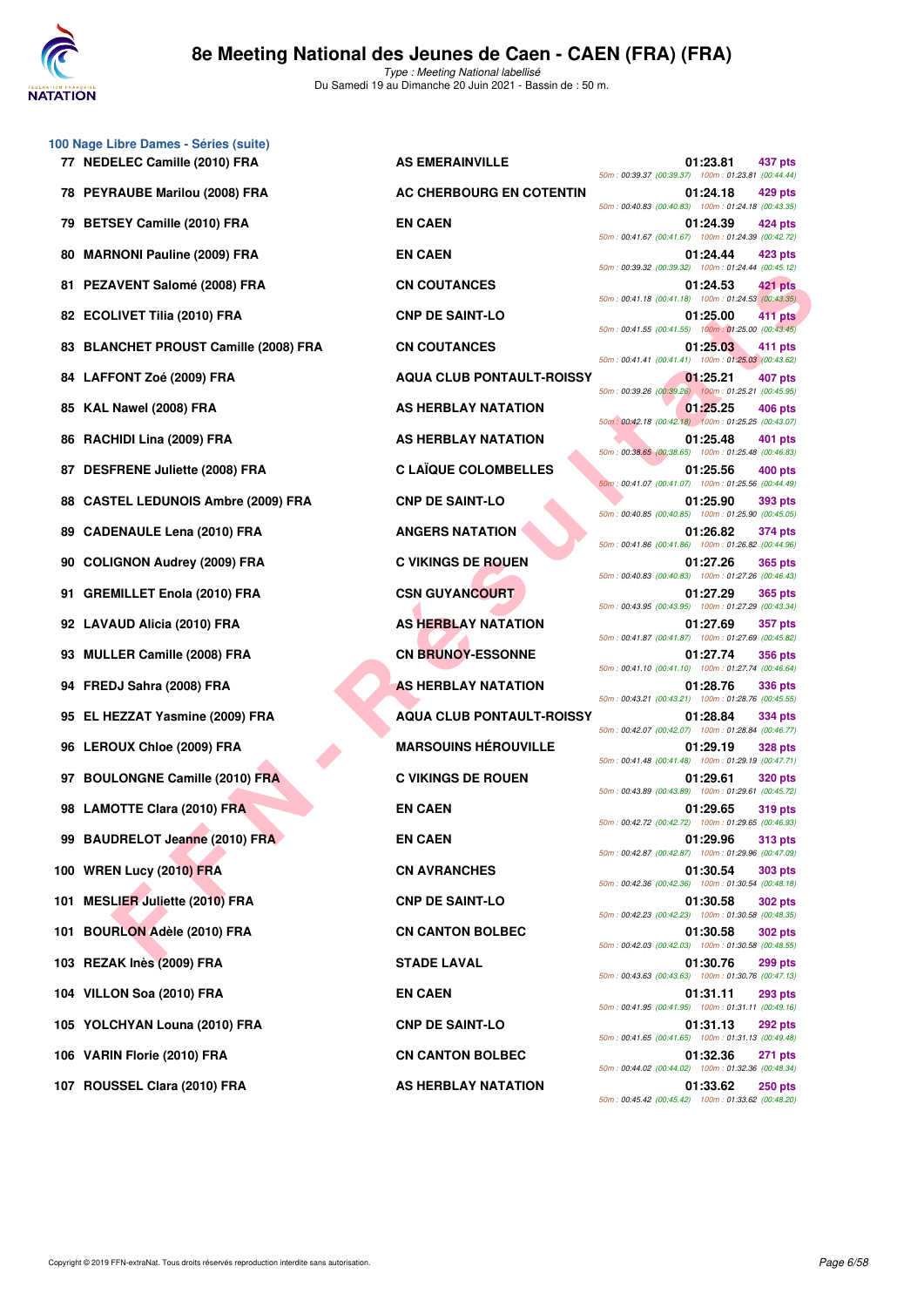

|  |  | 100 Nage Libre Dames - Séries (suite) |  |
|--|--|---------------------------------------|--|
|  |  |                                       |  |

- 
- 110 TARCY Lise (2009) FRA **EN CAEN**
- 111 PIQUET Lea (2010) FRA AS EMERAINVILLE
- 112 BOUBEGHLA Lyla (2010) FRA ANGERS NATATION
- 113 LEBOUTEILLER Naéline (2010) FRA CNP DE SAINT-LO
- 114 COUSIN Garance (2010) FRA CNP DE SAINT-LO
- 
- 

## **200 Nage Libre Dames - Finale A** (Samedi

- 
- 
- 
- 
- 
- 
- 
- 

## **[200 Nage Libre Dames - Finale B](http://www.ffnatation.fr/webffn/resultats.php?idact=nat&go=epr&idcpt=70045&idepr=3) 11-12 ans** (Samedi 19 Juin 2021)

- **1 MESMACQUE Rosalie (2010) FRA**
- 2 DELAMARE Romane (2009) FRA
- **3 VENTURA Vanessa (2010) FRA**
- **4 FREMONT Margot (2009) FRA**
- **5 BETTIOUI Ferroudja (2010) FRA**
- **6 JAILLET PEYREGNE Chloé (2009) FRA**
- **7 TABURET Zoé (2009) FRA EN CAEN 02:43.37 672 pts**
- 8 BERAULT Milane (2009) FRA

### **[200 Nage Libre Dames - Séries](http://www.ffnatation.fr/webffn/resultats.php?idact=nat&go=epr&idcpt=70045&idepr=3)** (Samedi 19 Juin 2021)

- 1 TOURNAY Sarah (2008) FRA
- **2 AZIZI Lilia (2009) FRA SN VERSAILLES 02:23.36 932 pts**
- **3 JAQUEROD Lilou (2008) FRA**

108 RACHIDI Maysam (2010) FRA AS HERBLAY NATATION 109 LABBE--FLEURY Adele (2010) FRA MARSOUINS HÉROUVILLE

|                                                    | 01:33.82 246 pts |                 |
|----------------------------------------------------|------------------|-----------------|
| 50m: 00:45.93 (00:45.93) 100m: 01:33.82 (00:47.89) |                  |                 |
|                                                    | 01:35.87 214 pts |                 |
| 50m: 00:42.88 (00:42.88) 100m: 01:35.87 (00:52.99) |                  |                 |
|                                                    | 01:36.51 204 pts |                 |
| 50m: 00:44.20 (00:44.20) 100m: 01:36.51 (00:52.31) |                  |                 |
|                                                    | 01:37.64 188 pts |                 |
| 50m: 00:42.76 (00:42.76) 100m: 01:37.64 (00:54.88) |                  |                 |
|                                                    | 01:39.99 156 pts |                 |
| 50m: 00:44.80 (00:44.80) 100m: 01:39.99 (00:55.19) |                  |                 |
|                                                    |                  | 01:45.69 90 pts |
| 50m: 00:49.20 (00:49.20) 100m: 01:45.69 (00:56.49) |                  |                 |
|                                                    |                  | 01:47.68 72 pts |
| 50m: 00:48.97 (00:48.97) 100m: 01:47.68 (00:58.71) |                  |                 |
|                                                    | <b>DNS</b>       |                 |
|                                                    | DSQ              |                 |

|                                                                |                                                                              | JUIN . UU. PO. PC. 7 UT . TUUNI . UT.OT.UP 100.JP.00                                                                                 |
|----------------------------------------------------------------|------------------------------------------------------------------------------|--------------------------------------------------------------------------------------------------------------------------------------|
| 2 BOUBEGHLA Lyla (2010) FRA                                    | <b>ANGERS NATATION</b>                                                       | 01:39.99<br>$156$ pts<br>50m: 00:44.80 (00:44.80) 100m: 01:39.99 (00:55.19)                                                          |
| 3 LEBOUTEILLER Naéline (2010) FRA                              | <b>CNP DE SAINT-LO</b>                                                       | 01:45.69<br>90 pts<br>50m: 00:49.20 (00:49.20) 100m: 01:45.69 (00:56.49)                                                             |
| 4 COUSIN Garance (2010) FRA                                    | <b>CNP DE SAINT-LO</b>                                                       | 01:47.68<br>72 pts<br>50m: 00:48.97 (00:48.97) 100m: 01:47.68 (00:58.71)                                                             |
| -- IKHEDJI Sabine (2010) FRA<br>-- HAMEL Suan (2010) FRA       | <b>CNP DE SAINT-LO</b><br><b>MARSOUINS HÉROUVILLE</b>                        | <b>DNS</b><br><b>DSQ</b>                                                                                                             |
| 00 Nage Libre Dames - Finale A                                 | (Samedi 19 Juin 2021)                                                        |                                                                                                                                      |
| 1 TOURNAY Sarah (2008) FRA                                     | <b>CNO ST-GERMAIN-EN-LAYE</b>                                                | 02:19.53<br>986 pts<br>50m: 00:31.91 (00:31.91) 100m: 01:07.97 (00:36.06) 150m: 01:44.42 (00:36.45) 200m: 02:19.53 (00:35.11)        |
| 2 AZIZI Lilia (2009) FRA                                       | <b>SN VERSAILLES</b>                                                         | 02:22.35<br>946 pts<br>50m: 00:33.26 (00:33.26) 100m: 01:09.71 (00:36.45) 150m: 01:47.13 (00:37.42) 200m: 02:22.35 (00:35.22)        |
| 3 PETILLON Constance (2008) FRA                                | <b>ANGERS NATATION</b><br>50m: 00:32.90 (00:32.90) 100m: 01:09.86 (00:36.96) | 02:22.43<br>945 pts<br>150m: 01:46.33 (00:36.47) 200m: 02:22.43 (00:36.10)                                                           |
| 4 JAQUEROD Lilou (2008) FRA                                    | <b>C VIKINGS DE ROUEN</b>                                                    | 02:24.46<br>916 pts<br>50m : 00:33.48 (00:33.48) 100m : 01:10.65 (00:37.17) 150m : 01:48.70 (00:38.05) 200m : 02:24.46 (00:35.76)    |
| 5 CUREAU Lys (2008) FRA                                        | <b>CSN GUYANCOURT</b>                                                        | 02:25.12<br>907 pts<br>50m: 00:33.35 (00:33.35) 100m: 01:10.53 (00:37.18) 150m: 01:47.91 (00:37.38) 200m: 02:25.12 (00:37.21)        |
| 6 MALINGE Jade (2008) FRA                                      | <b>ANGERS NATATION</b>                                                       | 02:25.35<br>904 pts<br>50m: 00:34.33 (00:34.33) 100m: 01:11.63 (00:37.30) 150m: 01:49.82 (00:38.19) 200m: 02:25.35 (00:35.53)        |
| 7 JAFFUEL Ella (2009) FRA                                      | <b>CNO ST-GERMAIN-EN-LAYE</b>                                                | 02:31.90<br>816 pts<br>50m: 00:34.62 (00:34.62) 100m: 01:13.73 (00:39.11) 150m: 01:54.08 (00:40.35) 200m: 02:31.90 (00:37.82)        |
| 8 LIMAM Yasmine (2010) FRA                                     | C VIKINGS DE ROUEN                                                           | 02:35.62<br>768 pts<br>50m; 00:34.79 (00:34.79) 100m: 01:14.43 (00:39.64) 150m: 01:55.79 (00:41.36) 200m: 02:35.62 (00:39.83)        |
| 00 Nage Libre Dames - Finale B 11-12 ans (Samedi 19 Juin 2021) |                                                                              |                                                                                                                                      |
| 1 MESMACQUE Rosalie (2010) FRA                                 | <b>DUNKERQUE NATATION</b>                                                    | 02:30.57<br>833 pts<br>50m: 00:33.79 (00:33.79) 100m: 01:12.42 (00:38.63) 150m: 01:52.19 (00:39.77) 200m: 02:30.57 (00:38.38)        |
| 2 DELAMARE Romane (2009) FRA                                   | <b>C VIKINGS DE ROUEN</b>                                                    | 02:36.35<br><b>758 pts</b><br>50m: 00:35.32 (00:35.32) 100m: 01:15.75 (00:40.43) 150m: 01:57.10 (00:41.35) 200m: 02:36.35 (00:39.25) |
| 3 VENTURA Vanessa (2010) FRA                                   | <b>C VIKINGS DE ROUEN</b>                                                    | 02:39.87<br>714 pts<br>50m: 00:36.54 (00:36.54) 100m: 01:17.19 (00:40.65) 150m: 01:59.71 (00:42.52) 200m: 02:39.87 (00:40.16)        |
| 4 FREMONT Margot (2009) FRA                                    | <b>EN CAEN</b>                                                               | 02:40.18<br><b>711 pts</b><br>50m: 00:36.61 (00:36.61) 100m: 01:18.17 (00:41.56) 150m: 01:59.75 (00:41.58) 200m: 02:40.18 (00:40.43) |
| 5 BETTIOUI Ferroudja (2010) FRA                                | <b>SN MONTGERON</b>                                                          | 02:42.57<br><b>681 pts</b><br>50m: 00:36.22 (00:36.22) 100m: 01:17.07 (00:40.85) 150m: 01:59.94 (00:42.87) 200m: 02:42.57 (00:42.63) |
| 6 JAILLET PEYREGNE Chloé (2009) FRA                            | <b>CSN GUYANCOURT</b>                                                        | 02:43.24<br>673 pts<br>50m: 00:37.51 (00:37.51) 100m: 01:19.70 (00:42.19) 150m: 02:03.49 (00:43.79) 200m: 02:43.24 (00:39.75)        |
| 7 TABURET Zoé (2009) FRA                                       | <b>EN CAEN</b>                                                               | 02:43.37<br>672 pts<br>50m: 00:37.22 (00:37.22) 100m: 01:19.21 (00:41.99) 150m: 02:03.02 (00:43.81) 200m: 02:43.37 (00:40.35)        |
| 8 BERAULT Milane (2009) FRA                                    | <b>CN CANTON BOLBEC</b>                                                      | 02:50.20<br>593 pts                                                                                                                  |

| <b>DUNKERQUE NATATION</b> |                                                                                                        | 02:30.57 833 pts |                |
|---------------------------|--------------------------------------------------------------------------------------------------------|------------------|----------------|
|                           | 50m: 00:33.79 (00:33.79) 100m: 01:12.42 (00:38.63) 150m: 01:52.19 (00:39.77) 200m: 02:30.57 (00:38.38) |                  |                |
| C VIKINGS DE ROUEN        |                                                                                                        | 02:36.35 758 pts |                |
|                           | 50m: 00:35.32 (00:35.32) 100m: 01:15.75 (00:40.43) 150m: 01:57.10 (00:41.35) 200m: 02:36.35 (00:39.25) |                  |                |
| <b>C VIKINGS DE ROUEN</b> |                                                                                                        | 02:39.87 714 pts |                |
|                           | 50m: 00:36.54 (00:36.54) 100m: 01:17.19 (00:40.65) 150m: 01:59.71 (00:42.52) 200m: 02:39.87 (00:40.16) |                  |                |
| <b>EN CAEN</b>            |                                                                                                        | 02:40.18 711 pts |                |
|                           | 50m: 00:36.61 (00:36.61) 100m: 01:18.17 (00:41.56) 150m: 01:59.75 (00:41.58) 200m: 02:40.18 (00:40.43) |                  |                |
|                           |                                                                                                        |                  |                |
| <b>SN MONTGERON</b>       |                                                                                                        | 02:42.57 681 pts |                |
|                           | 50m: 00:36.22 (00:36.22) 100m: 01:17.07 (00:40.85) 150m: 01:59.94 (00:42.87) 200m: 02:42.57 (00:42.63) |                  |                |
| <b>CSN GUYANCOURT</b>     |                                                                                                        | 02:43.24 673 pts |                |
|                           | 50m: 00:37.51 (00:37.51) 100m: 01:19.70 (00:42.19) 150m: 02:03.49 (00:43.79) 200m: 02:43.24 (00:39.75) |                  |                |
| <b>EN CAEN</b>            |                                                                                                        | 02:43.37         | <b>672 pts</b> |
|                           | 50m: 00:37.22 (00:37.22) 100m: 01:19.21 (00:41.99) 150m: 02:03.02 (00:43.81) 200m: 02:43.37 (00:40.35) |                  |                |
| <b>CN CANTON BOLBEC</b>   |                                                                                                        | 02:50.20         | 593 pts        |

| <b>CNO ST-GERMAIN-EN-LAYE</b> |                                                                                                        |                                                     | 02:20.01 | 980 pts |
|-------------------------------|--------------------------------------------------------------------------------------------------------|-----------------------------------------------------|----------|---------|
|                               | 50m: 00:32.00 (00:32.00) 100m: 01:06.89 (00:34.89)                                                     | 150m: 01:43.52 (00:36.63) 200m: 02:20.01 (00:36.49) |          |         |
| <b>SN VERSAILLES</b>          |                                                                                                        |                                                     | 02:23.36 | 932 pts |
|                               | 50m: 00:32.77 (00:32.77) 100m: 01:10.42 (00:37.65) 150m: 01:47.88 (00:37.46) 200m: 02:23.36 (00:35.48) |                                                     |          |         |
| <b>C VIKINGS DE ROUEN</b>     |                                                                                                        |                                                     | 02:24.29 | 919 pts |
| 50m: 00:33.06 (00:33.06)      | 100m: 01:09.56 (00:36.50)                                                                              | 150m: 01:47.04 (00:37.48) 200m: 02:24.29 (00:37.25) |          |         |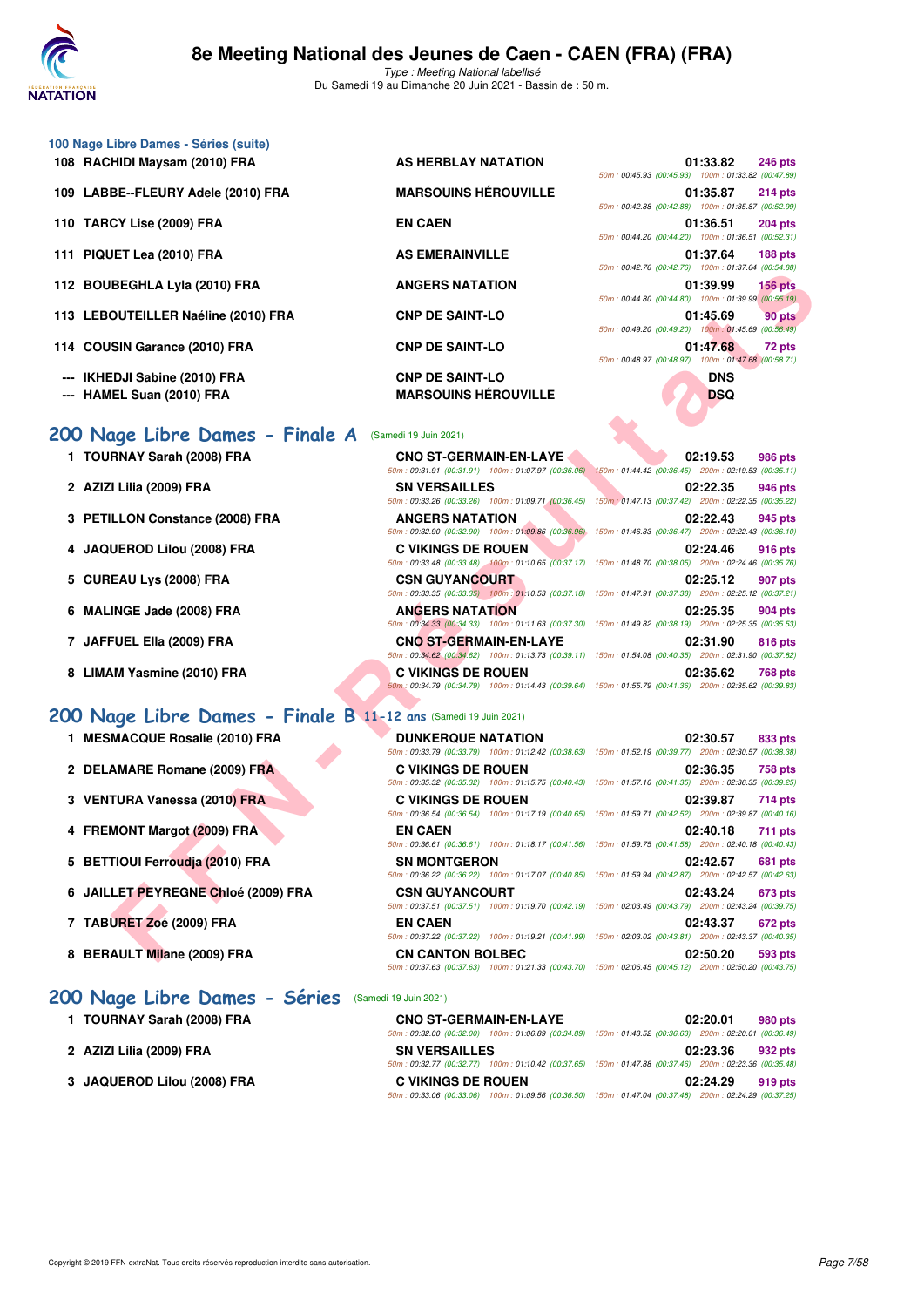

Type : Meeting National labellisé Du Samedi 19 au Dimanche 20 Juin 2021 - Bassin de : 50 m.

- **200 Nage Libre Dames Séries (suite)**
	-
	-
	-
	-
	-
	-
	-
	-
	-
	-
	-
	-
	-
	-
	-
	-
	-
	-
	-
	-
	-
	-
	-
	-
	-
	-
	-
	-
	-
	-
	-

| 00 Nage Libre Dames - Séries (suite)<br>4 MALINGE Jade (2008) FRA | <b>ANGERS NATATION</b>                                                                                                                         | 02:25.97<br>896 pts                                                                                                           |
|-------------------------------------------------------------------|------------------------------------------------------------------------------------------------------------------------------------------------|-------------------------------------------------------------------------------------------------------------------------------|
| 5 CUREAU Lys (2008) FRA                                           | <b>CSN GUYANCOURT</b>                                                                                                                          | 50m: 00:34.38 (00:34.38) 100m: 01:11.47 (00:37.09) 150m: 01:49.13 (00:37.66) 200m: 02:25.97 (00:36.84)<br>02:27.01<br>881 pts |
| 6 LIMAM Yasmine (2010) FRA                                        | <b>C VIKINGS DE ROUEN</b>                                                                                                                      | 50m: 00:33.63 (00:33.63) 100m: 01:11.48 (00:37.85) 150m: 01:49.07 (00:37.59) 200m: 02:27.01 (00:37.94)<br>02:28.34<br>863 pts |
| 7 PETILLON Constance (2008) FRA                                   | <b>ANGERS NATATION</b>                                                                                                                         | 50m: 00:34.56 (00:34.56) 100m: 01:13.23 (00:38.67) 150m: 01:51.78 (00:38.55) 200m: 02:28.34 (00:36.56)<br>02:28.84<br>856 pts |
| 8 JAFFUEL Ella (2009) FRA                                         | <b>CNO ST-GERMAIN-EN-LAYE</b>                                                                                                                  | 50m: 00:35.33 (00:35.33) 100m: 01:13.95 (00:38.62) 150m: 01:52.25 (00:38.30) 200m: 02:28.84 (00:36.59)<br>02:28.89<br>856 pts |
| 9 MESMACQUE Rosalie (2010) FRA                                    | 50m : 00:33.33 (00:33.33) 100m : 01:11.48 (00:38.15) 150m : 01:51.48 (00:40.00) 200m : 02:28.89 (00:37.41)<br><b>DUNKERQUE NATATION</b>        | 854 pts<br>02:29.01                                                                                                           |
| 10 DELAMARE Romane (2009) FRA                                     | 50m: 00:34.07 (00:34.07) 100m: 01:12.18 (00:38.11) 150m: 01:52.13 (00:39.95) 200m: 02:29.01 (00:36.88)<br><b>C VIKINGS DE ROUEN</b>            | 02:31.27<br>824 pts                                                                                                           |
| 11 MESANGE-GORGEON Elfy (2008) FRA                                | 50m: 00:34.06 (00:34.06) 100m: 01:13.38 (00:39.32) 150m: 01:53.27 (00:39.89) 200m: 02:31.27 (00:38.00)<br><b>EN CAEN</b>                       | 02:32.82<br>804 pts                                                                                                           |
| 12 FLENDER-EMERY Elena (2008) FRA                                 | 50m : 00:34.94 (00:34.94) 100m : 01:14.16 (00:39.22) 150m : 01:54.02 (00:39.86) 200m : 02:32.82 (00:38.80)<br><b>AQUA VALLEE-DE-CHEVREUSE</b>  | 02:37.14<br>748 pts                                                                                                           |
| 13 FOUASSIER Julie (2008) FRA                                     | 50m : 00:35.32 (00:35.32) 100m : 01:15.88 (00:40.56) 150m : 01:57.93 (00:42.05) 200m : 02:37.14 (00:39.21)<br><b>CN BRUNOY-ESSONNE</b>         | 02:38.45<br>732 pts                                                                                                           |
| 14 RACHDI Chérine (2008) FRA                                      | 50m : 00:34.32 (00:34.32) 100m : 01:15.54 (00:41.22) 150m : 01:58.05 (00:42.51) 200m : 02:38.45 (00:40.40)<br><b>C VIKINGS DE ROUEN</b>        | 02:38.54<br>731 pts                                                                                                           |
| 15 FREMONT Margot (2009) FRA                                      | 50m : 00:34.48 (00:34.48) 100m : 01:13.93 (00:39.45) 150m : 01:55.97 (00:42.04) 200m : 02:38.54 (00:42.57)<br><b>EN CAEN</b>                   | 02:38.74<br>728 pts                                                                                                           |
| 16 TABIASCO Leonore (2008) FRA                                    | 50m: 00:37.17 (00:37.17) 100m: 01:18.29 (00:41.12) 150m: 02:00.38 (00:42.09) 200m: 02:38.74 (00:38.36)<br><b>OLYMPIQUE LA GARENNE-COLOMBES</b> | 02:40.05<br>712 pts                                                                                                           |
| 17 VENTURA Vanessa (2010) FRA                                     | 50m : 00:37.09 (00:37.09) 100m : 01:17.59 (00:40.50) 150m : 01:59.67 (00:42.08) 200m : 02:40.05 (00:40.38)<br><b>C VIKINGS DE ROUEN</b>        | 02:40.50<br>707 pts                                                                                                           |
| 18 LEBOISSELIER Jade (2008) FRA                                   | 50m : 00:35.38 (00:35.38) 100m : 01:16.16 (00:40.78) 150m : 01:58.56 (00:42.40) 200m : 02:40.50 (00:41.94)<br><b>COTENTIN NATATION</b>         | 02:41.19<br>698 pts                                                                                                           |
| 19 BETTIOUI Ferroudja (2010) FRA                                  | 50m: 00:35.96 (00:35.96) 100m: 01:16.93 (00:40.97) 150m: 01:59.67 (00:42.74) 200m: 02:41.19 (00:41.52)<br><b>SN MONTGERON</b>                  | 02:41.39<br>696 pts                                                                                                           |
| 20 MENEZ Chloe (2008) FRA                                         | 50m: 00:37.04 (00:37.04) 100m: 01:17.64 (00:40.60) 150m: 02:01.54 (00:43.90) 200m: 02:41.39 (00:39.85)<br><b>CN CANTON BOLBEC</b>              | 02:42.34<br>684 pts                                                                                                           |
| 21 TABURET Zoé (2009) FRA                                         | 50m : 00:35.66 (00:35.66) 100m : 01:17.64 (00:41.98) 150m : 02:01.99 (00:44.35) 200m : 02:42.34 (00:40.35)<br>EN CAEN                          | 02:42.95<br>677 pts                                                                                                           |
|                                                                   | 50m: 00:36.91 (00:36.91) 100m: 01:19.05 (00:42.14) 150m: 02:01.93 (00:42.88) 200m: 02:42.95 (00:41.02)                                         |                                                                                                                               |
| 22 CROCHARD Marilou (2008) FRA                                    | <b>MARSOUINS HEROUVILLE</b><br>50m : 00:36.10 (00:36.10) 100m : 01:17.97 (00:41.87) 150m : 02:00.92 (00:42.95) 200m : 02:43.47 (00:42.55)      | 02:43.47<br>671 pts                                                                                                           |
| 23 BIDEL Elise (2008) FRA                                         | <b>CNP DE SAINT-LO</b><br>50m: 00:37.66 (00:37.66) 100m: 01:19.75 (00:42.09) 150m: 02:04.64 (00:44.89) 200m: 02:44.87 (00:40.23)               | 02:44.87<br>654 pts                                                                                                           |
| 24 FEFEU Maya (2008) FRA                                          | STADE LAVAL<br>50m : 00:37.69 (00:37.69) 100m : 01:19.57 (00:41.88) 150m : 02:03.17 (00:43.60) 200m : 02:44.98 (00:41.81)                      | 02:44.98<br>653 pts                                                                                                           |
| 25 LELONG Juliette (2008) FRA                                     | <b>MARSOUINS HÉROUVILLE</b><br>50m: 00:36.59 (00:36.59) 100m: 01:18.45 (00:41.86) 150m: 02:02.31 (00:43.86) 200m: 02:45.52 (00:43.21)          | 02:45.52<br>647 pts                                                                                                           |
| 26 BERAULT Milane (2009) FRA                                      | <b>CN CANTON BOLBEC</b><br>50m : 00:36.82 (00:36.82) 100m : 01:19.64 (00:42.82) 150m : 02:03.19 (00:43.55) 200m : 02:46.29 (00:43.10)          | 02:46.29<br>638 pts                                                                                                           |
| 27 JAILLET PEYREGNE Chloé (2009) FRA                              | CSN GUYANCOURT<br>50m : 00:36.48 (00:36.48) 100m : 01:19.86 (00:43.38) 150m : 02:03.36 (00:43.50) 200m : 02:46.47 (00:43.11)                   | 02:46.47<br>635 pts                                                                                                           |
| 28 LARRIEULE Maïa (2009) FRA                                      | CSN GUYANCOURT<br>50m: 00:35.51 (00:35.51) 100m: 01:18.51 (00:43.00) 150m: 02:04.47 (00:45.96) 200m: 02:46.70 (00:42.23)                       | 02:46.70<br>633 pts                                                                                                           |
| 29 LE VINCENT Maiwenn (2009) FRA                                  | <b>AQUA CLUB PONTAULT-ROISSY</b>                                                                                                               | 02:47.02<br>629 pts                                                                                                           |
| 30 CARBONNIER Mily (2010) FRA                                     | 50m : 00:37.97 (00:37.97) 100m : 01:20.62 (00:42.65) 150m : 02:05.46 (00:44.84) 200m : 02:47.02 (00:41.56)<br><b>DUNKERQUE NATATION</b>        | 02:48.47<br>612 pts                                                                                                           |
| 31 THOBOIS Emma (2008) FRA                                        | 50m: 00:36.81 (00:36.81) 100m: 01:20.42 (00:43.61) 150m: 02:05.90 (00:45.48) 200m: 02:48.47 (00:42.57)<br><b>CN SARREGUEMINES</b>              | 02:49.62<br>599 pts                                                                                                           |
| 32 PARACHE Oriana (2009) FRA                                      | 50m : 00:36.62 (00:36.62) 100m : 01:19.09 (00:42.47) 150m : 02:04.29 (00:45.20) 200m : 02:49.62 (00:45.33)<br><b>CSN GUYANCOURT</b>            | 02:51.06<br>583 pts                                                                                                           |
| 33 PUY Eloïse (2008) FRA                                          | 50m: 00:40.75 (00:40.75) 100m: 01:25.34 (00:44.59) 150m: 02:09.49 (00:44.15) 200m: 02:51.06 (00:41.57)<br><b>C VIKINGS DE ROUEN</b>            | 02:51.20<br>582 pts                                                                                                           |
| 34 IBRAHIM Kamila (2009) FRA                                      | 50m: 00:38.37 (00:38.37) 100m: 01:22.28 (00:43.91) 150m: 02:08.99 (00:46.71) 200m: 02:51.20 (00:42.21)<br><b>SN MONTGERON</b>                  | 02:51.53<br>578 pts                                                                                                           |

50m : 00:39.31 (00:39.31) 100m : 01:23.73 (00:44.42) 150m : 02:09.63 (00:45.90) 200m : 02:51.53 (00:41.90)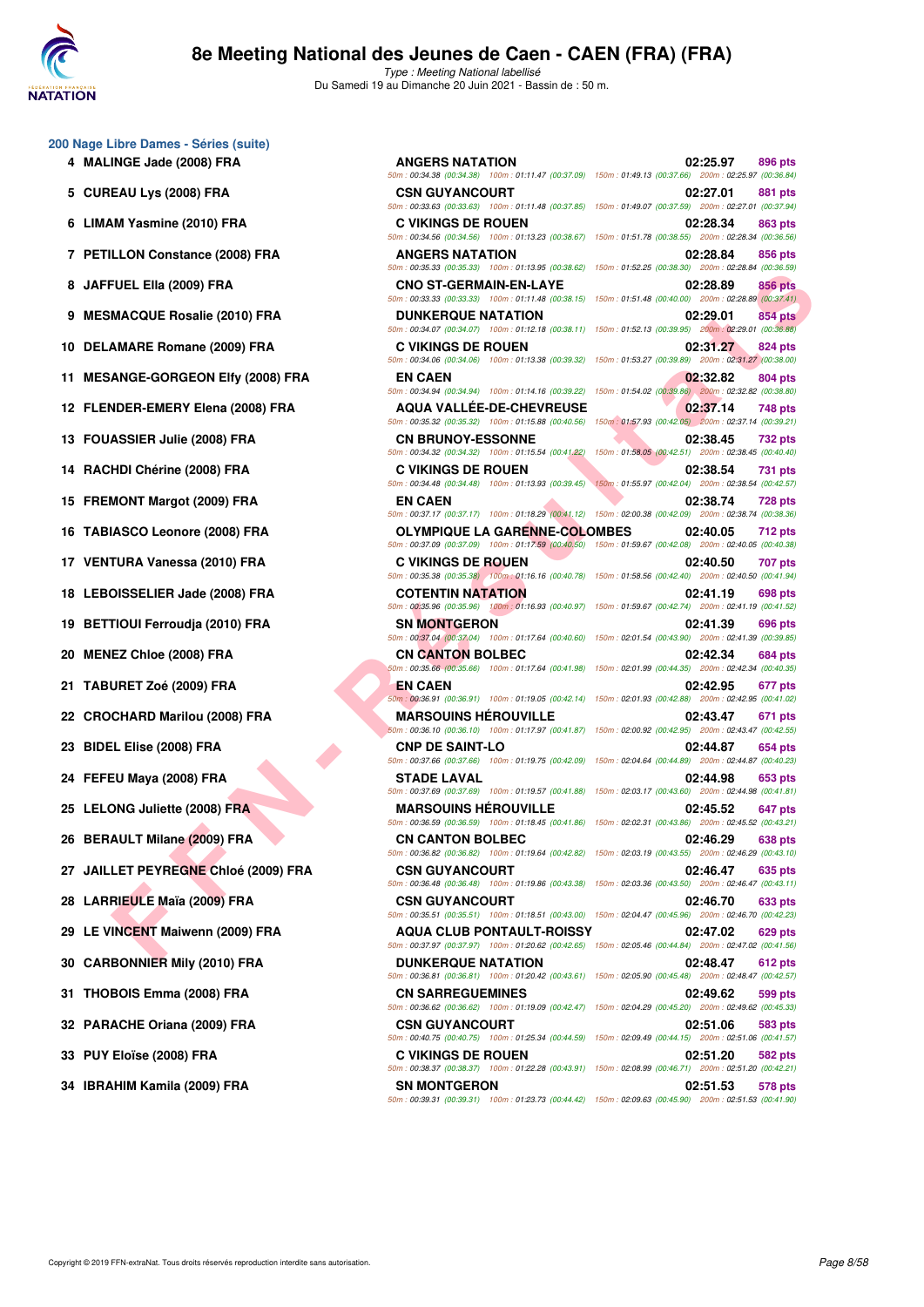

Type : Meeting National labellisé Du Samedi 19 au Dimanche 20 Juin 2021 - Bassin de : 50 m.

- **200 Nage Libre Dames Séries (suite)**
	-
	-
	-
	-
	-
	-
	-
	-
	-
	-
	-
	-
	-
	-
	-
	-
	-
	-
	-
	-
	-
	-
	-
	-
	-
	-
	-
	-

## **[400 Nage Libre Dames - Finale A](http://www.ffnatation.fr/webffn/resultats.php?idact=nat&go=epr&idcpt=70045&idepr=4)** (Dimanche 20 Juin 2021)

- **1 CARBONNIER Zélie (2008) FRA**
- 2 POBEL-CRAPPE Laura (2008) FRA

| <b>SN MONTGERON</b>         | 02:51.97<br>573 pts                                                                                                                                                                                                                                                                                                                                                                                                                                                                                                                                                                                                                                                                                                                                                                                                                                                                                                                                                                                                                                                                                                                                                                                                                                                                                                                                                                                                                                                                                                                                                                                                                                                                                                                                                                                                                                                                                                                                                                                                                                                                                                                                                                                                                                                                                                                                                                                                                                                                                                                                                                                                                                                                                                                                                                                                                                                                                                                                                                          |
|-----------------------------|----------------------------------------------------------------------------------------------------------------------------------------------------------------------------------------------------------------------------------------------------------------------------------------------------------------------------------------------------------------------------------------------------------------------------------------------------------------------------------------------------------------------------------------------------------------------------------------------------------------------------------------------------------------------------------------------------------------------------------------------------------------------------------------------------------------------------------------------------------------------------------------------------------------------------------------------------------------------------------------------------------------------------------------------------------------------------------------------------------------------------------------------------------------------------------------------------------------------------------------------------------------------------------------------------------------------------------------------------------------------------------------------------------------------------------------------------------------------------------------------------------------------------------------------------------------------------------------------------------------------------------------------------------------------------------------------------------------------------------------------------------------------------------------------------------------------------------------------------------------------------------------------------------------------------------------------------------------------------------------------------------------------------------------------------------------------------------------------------------------------------------------------------------------------------------------------------------------------------------------------------------------------------------------------------------------------------------------------------------------------------------------------------------------------------------------------------------------------------------------------------------------------------------------------------------------------------------------------------------------------------------------------------------------------------------------------------------------------------------------------------------------------------------------------------------------------------------------------------------------------------------------------------------------------------------------------------------------------------------------------|
| <b>SN MONTGERON</b>         | 02:52.01<br>573 pts                                                                                                                                                                                                                                                                                                                                                                                                                                                                                                                                                                                                                                                                                                                                                                                                                                                                                                                                                                                                                                                                                                                                                                                                                                                                                                                                                                                                                                                                                                                                                                                                                                                                                                                                                                                                                                                                                                                                                                                                                                                                                                                                                                                                                                                                                                                                                                                                                                                                                                                                                                                                                                                                                                                                                                                                                                                                                                                                                                          |
| <b>DUNKERQUE NATATION</b>   | 02:53.39<br>558 pts                                                                                                                                                                                                                                                                                                                                                                                                                                                                                                                                                                                                                                                                                                                                                                                                                                                                                                                                                                                                                                                                                                                                                                                                                                                                                                                                                                                                                                                                                                                                                                                                                                                                                                                                                                                                                                                                                                                                                                                                                                                                                                                                                                                                                                                                                                                                                                                                                                                                                                                                                                                                                                                                                                                                                                                                                                                                                                                                                                          |
| <b>EN CAEN</b>              | 02:54.19<br>549 pts                                                                                                                                                                                                                                                                                                                                                                                                                                                                                                                                                                                                                                                                                                                                                                                                                                                                                                                                                                                                                                                                                                                                                                                                                                                                                                                                                                                                                                                                                                                                                                                                                                                                                                                                                                                                                                                                                                                                                                                                                                                                                                                                                                                                                                                                                                                                                                                                                                                                                                                                                                                                                                                                                                                                                                                                                                                                                                                                                                          |
| <b>CN CANTON BOLBEC</b>     | 02:54.22<br>549 pts                                                                                                                                                                                                                                                                                                                                                                                                                                                                                                                                                                                                                                                                                                                                                                                                                                                                                                                                                                                                                                                                                                                                                                                                                                                                                                                                                                                                                                                                                                                                                                                                                                                                                                                                                                                                                                                                                                                                                                                                                                                                                                                                                                                                                                                                                                                                                                                                                                                                                                                                                                                                                                                                                                                                                                                                                                                                                                                                                                          |
| <b>C VIKINGS DE ROUEN</b>   | 02:55.03<br>540 pts                                                                                                                                                                                                                                                                                                                                                                                                                                                                                                                                                                                                                                                                                                                                                                                                                                                                                                                                                                                                                                                                                                                                                                                                                                                                                                                                                                                                                                                                                                                                                                                                                                                                                                                                                                                                                                                                                                                                                                                                                                                                                                                                                                                                                                                                                                                                                                                                                                                                                                                                                                                                                                                                                                                                                                                                                                                                                                                                                                          |
| <b>MARSOUINS HEROUVILLE</b> | 02:56.56<br>524 pts                                                                                                                                                                                                                                                                                                                                                                                                                                                                                                                                                                                                                                                                                                                                                                                                                                                                                                                                                                                                                                                                                                                                                                                                                                                                                                                                                                                                                                                                                                                                                                                                                                                                                                                                                                                                                                                                                                                                                                                                                                                                                                                                                                                                                                                                                                                                                                                                                                                                                                                                                                                                                                                                                                                                                                                                                                                                                                                                                                          |
| <b>ANGERS NATATION</b>      | 02:57.75<br>511 pts                                                                                                                                                                                                                                                                                                                                                                                                                                                                                                                                                                                                                                                                                                                                                                                                                                                                                                                                                                                                                                                                                                                                                                                                                                                                                                                                                                                                                                                                                                                                                                                                                                                                                                                                                                                                                                                                                                                                                                                                                                                                                                                                                                                                                                                                                                                                                                                                                                                                                                                                                                                                                                                                                                                                                                                                                                                                                                                                                                          |
| <b>C VIKINGS DE ROUEN</b>   | 02:57.80<br>511 pts                                                                                                                                                                                                                                                                                                                                                                                                                                                                                                                                                                                                                                                                                                                                                                                                                                                                                                                                                                                                                                                                                                                                                                                                                                                                                                                                                                                                                                                                                                                                                                                                                                                                                                                                                                                                                                                                                                                                                                                                                                                                                                                                                                                                                                                                                                                                                                                                                                                                                                                                                                                                                                                                                                                                                                                                                                                                                                                                                                          |
| <b>ES MASSY NATATION</b>    | 02:58.37<br>505 pts                                                                                                                                                                                                                                                                                                                                                                                                                                                                                                                                                                                                                                                                                                                                                                                                                                                                                                                                                                                                                                                                                                                                                                                                                                                                                                                                                                                                                                                                                                                                                                                                                                                                                                                                                                                                                                                                                                                                                                                                                                                                                                                                                                                                                                                                                                                                                                                                                                                                                                                                                                                                                                                                                                                                                                                                                                                                                                                                                                          |
| <b>CSN GUYANCOURT</b>       | 02:58.70<br>501 pts                                                                                                                                                                                                                                                                                                                                                                                                                                                                                                                                                                                                                                                                                                                                                                                                                                                                                                                                                                                                                                                                                                                                                                                                                                                                                                                                                                                                                                                                                                                                                                                                                                                                                                                                                                                                                                                                                                                                                                                                                                                                                                                                                                                                                                                                                                                                                                                                                                                                                                                                                                                                                                                                                                                                                                                                                                                                                                                                                                          |
| <b>CN COUTANCES</b>         | 150m: 02:13.12 (00:49.16) 200m: 02:58.70 (00:45.58)<br>03:05.97<br>429 pts                                                                                                                                                                                                                                                                                                                                                                                                                                                                                                                                                                                                                                                                                                                                                                                                                                                                                                                                                                                                                                                                                                                                                                                                                                                                                                                                                                                                                                                                                                                                                                                                                                                                                                                                                                                                                                                                                                                                                                                                                                                                                                                                                                                                                                                                                                                                                                                                                                                                                                                                                                                                                                                                                                                                                                                                                                                                                                                   |
| <b>EN CAEN</b>              | 03:06.33<br>426 pts                                                                                                                                                                                                                                                                                                                                                                                                                                                                                                                                                                                                                                                                                                                                                                                                                                                                                                                                                                                                                                                                                                                                                                                                                                                                                                                                                                                                                                                                                                                                                                                                                                                                                                                                                                                                                                                                                                                                                                                                                                                                                                                                                                                                                                                                                                                                                                                                                                                                                                                                                                                                                                                                                                                                                                                                                                                                                                                                                                          |
| <b>AS EMERAINVILLE</b>      | 03:07.09<br>419 pts                                                                                                                                                                                                                                                                                                                                                                                                                                                                                                                                                                                                                                                                                                                                                                                                                                                                                                                                                                                                                                                                                                                                                                                                                                                                                                                                                                                                                                                                                                                                                                                                                                                                                                                                                                                                                                                                                                                                                                                                                                                                                                                                                                                                                                                                                                                                                                                                                                                                                                                                                                                                                                                                                                                                                                                                                                                                                                                                                                          |
| <b>CN COUTANCES</b>         | 03:07.84<br>412 pts                                                                                                                                                                                                                                                                                                                                                                                                                                                                                                                                                                                                                                                                                                                                                                                                                                                                                                                                                                                                                                                                                                                                                                                                                                                                                                                                                                                                                                                                                                                                                                                                                                                                                                                                                                                                                                                                                                                                                                                                                                                                                                                                                                                                                                                                                                                                                                                                                                                                                                                                                                                                                                                                                                                                                                                                                                                                                                                                                                          |
| <b>CN BRUNOY-ESSONNE</b>    | 03:08.01<br>410 pts                                                                                                                                                                                                                                                                                                                                                                                                                                                                                                                                                                                                                                                                                                                                                                                                                                                                                                                                                                                                                                                                                                                                                                                                                                                                                                                                                                                                                                                                                                                                                                                                                                                                                                                                                                                                                                                                                                                                                                                                                                                                                                                                                                                                                                                                                                                                                                                                                                                                                                                                                                                                                                                                                                                                                                                                                                                                                                                                                                          |
| <b>C VIKINGS DE ROUEN</b>   | 03:08.81<br>403 pts                                                                                                                                                                                                                                                                                                                                                                                                                                                                                                                                                                                                                                                                                                                                                                                                                                                                                                                                                                                                                                                                                                                                                                                                                                                                                                                                                                                                                                                                                                                                                                                                                                                                                                                                                                                                                                                                                                                                                                                                                                                                                                                                                                                                                                                                                                                                                                                                                                                                                                                                                                                                                                                                                                                                                                                                                                                                                                                                                                          |
| EN CAEN                     | 03:12.77<br><b>367 pts</b>                                                                                                                                                                                                                                                                                                                                                                                                                                                                                                                                                                                                                                                                                                                                                                                                                                                                                                                                                                                                                                                                                                                                                                                                                                                                                                                                                                                                                                                                                                                                                                                                                                                                                                                                                                                                                                                                                                                                                                                                                                                                                                                                                                                                                                                                                                                                                                                                                                                                                                                                                                                                                                                                                                                                                                                                                                                                                                                                                                   |
| <b>ANGERS NATATION</b>      | 03:14.04<br><b>356 pts</b>                                                                                                                                                                                                                                                                                                                                                                                                                                                                                                                                                                                                                                                                                                                                                                                                                                                                                                                                                                                                                                                                                                                                                                                                                                                                                                                                                                                                                                                                                                                                                                                                                                                                                                                                                                                                                                                                                                                                                                                                                                                                                                                                                                                                                                                                                                                                                                                                                                                                                                                                                                                                                                                                                                                                                                                                                                                                                                                                                                   |
| <b>MARSOUINS HEROUVILLE</b> | 03:16.23<br><b>337 pts</b>                                                                                                                                                                                                                                                                                                                                                                                                                                                                                                                                                                                                                                                                                                                                                                                                                                                                                                                                                                                                                                                                                                                                                                                                                                                                                                                                                                                                                                                                                                                                                                                                                                                                                                                                                                                                                                                                                                                                                                                                                                                                                                                                                                                                                                                                                                                                                                                                                                                                                                                                                                                                                                                                                                                                                                                                                                                                                                                                                                   |
| <b>C VIKINGS DE ROUEN</b>   | 03:16.90<br>331 pts                                                                                                                                                                                                                                                                                                                                                                                                                                                                                                                                                                                                                                                                                                                                                                                                                                                                                                                                                                                                                                                                                                                                                                                                                                                                                                                                                                                                                                                                                                                                                                                                                                                                                                                                                                                                                                                                                                                                                                                                                                                                                                                                                                                                                                                                                                                                                                                                                                                                                                                                                                                                                                                                                                                                                                                                                                                                                                                                                                          |
| <b>AS EMERAINVILLE</b>      | 03:24.45<br><b>271 pts</b>                                                                                                                                                                                                                                                                                                                                                                                                                                                                                                                                                                                                                                                                                                                                                                                                                                                                                                                                                                                                                                                                                                                                                                                                                                                                                                                                                                                                                                                                                                                                                                                                                                                                                                                                                                                                                                                                                                                                                                                                                                                                                                                                                                                                                                                                                                                                                                                                                                                                                                                                                                                                                                                                                                                                                                                                                                                                                                                                                                   |
| <b>C VIKINGS DE ROUEN</b>   | 03:24.88<br>268 pts                                                                                                                                                                                                                                                                                                                                                                                                                                                                                                                                                                                                                                                                                                                                                                                                                                                                                                                                                                                                                                                                                                                                                                                                                                                                                                                                                                                                                                                                                                                                                                                                                                                                                                                                                                                                                                                                                                                                                                                                                                                                                                                                                                                                                                                                                                                                                                                                                                                                                                                                                                                                                                                                                                                                                                                                                                                                                                                                                                          |
| <b>C VIKINGS DE ROUEN</b>   | 03:26.94<br><b>253 pts</b>                                                                                                                                                                                                                                                                                                                                                                                                                                                                                                                                                                                                                                                                                                                                                                                                                                                                                                                                                                                                                                                                                                                                                                                                                                                                                                                                                                                                                                                                                                                                                                                                                                                                                                                                                                                                                                                                                                                                                                                                                                                                                                                                                                                                                                                                                                                                                                                                                                                                                                                                                                                                                                                                                                                                                                                                                                                                                                                                                                   |
| <b>CNP DE SAINT-LO</b>      | 03:27.48<br>249 pts                                                                                                                                                                                                                                                                                                                                                                                                                                                                                                                                                                                                                                                                                                                                                                                                                                                                                                                                                                                                                                                                                                                                                                                                                                                                                                                                                                                                                                                                                                                                                                                                                                                                                                                                                                                                                                                                                                                                                                                                                                                                                                                                                                                                                                                                                                                                                                                                                                                                                                                                                                                                                                                                                                                                                                                                                                                                                                                                                                          |
| <b>C VIKINGS DE ROUEN</b>   | 03:31.06<br>$223$ pts                                                                                                                                                                                                                                                                                                                                                                                                                                                                                                                                                                                                                                                                                                                                                                                                                                                                                                                                                                                                                                                                                                                                                                                                                                                                                                                                                                                                                                                                                                                                                                                                                                                                                                                                                                                                                                                                                                                                                                                                                                                                                                                                                                                                                                                                                                                                                                                                                                                                                                                                                                                                                                                                                                                                                                                                                                                                                                                                                                        |
| <b>ANGERS NATATION</b>      | 03:40.45<br>163 <sub>pts</sub>                                                                                                                                                                                                                                                                                                                                                                                                                                                                                                                                                                                                                                                                                                                                                                                                                                                                                                                                                                                                                                                                                                                                                                                                                                                                                                                                                                                                                                                                                                                                                                                                                                                                                                                                                                                                                                                                                                                                                                                                                                                                                                                                                                                                                                                                                                                                                                                                                                                                                                                                                                                                                                                                                                                                                                                                                                                                                                                                                               |
|                             | 03:41.93<br>$155$ pts                                                                                                                                                                                                                                                                                                                                                                                                                                                                                                                                                                                                                                                                                                                                                                                                                                                                                                                                                                                                                                                                                                                                                                                                                                                                                                                                                                                                                                                                                                                                                                                                                                                                                                                                                                                                                                                                                                                                                                                                                                                                                                                                                                                                                                                                                                                                                                                                                                                                                                                                                                                                                                                                                                                                                                                                                                                                                                                                                                        |
|                             | 50m: 00:38.94 (00:38.94) 100m: 01:23.63 (00:44.69) 150m: 02:08.31 (00:44.68) 200m: 02:51.97 (00:43.66)<br>50m: 00:39.10 (00:39.10) 100m: 01:23.66 (00:44.56) 150m: 02:08.94 (00:45.28) 200m: 02:52.01 (00:43.07)<br>50m : 00:37.44 (00:37.44) 100m : 01:21.38 (00:43.94) 150m : 02:08.78 (00:47.40) 200m : 02:53.39 (00:44.61)<br>50m : 00:38.27 (00:38.27) 100m : 01:24.06 (00:45.79) 150m : 02:10.70 (00:46.64) 200m : 02:54.19 (00:43.49)<br>50m: 00:38.55 (00:38.55) 100m: 01:22.17 (00:43.62) 150m: 02:09.70 (00:47.53) 200m: 02:54.22 (00:44.52)<br>50m : 00:40.42 (00:40.42) 100m : 01:26.42 (00:46.00) 150m : 02:12.09 (00:45.67) 200m : 02:55.03 (00:42.94)<br>50m: 00:38.73 (00:38.73) 100m: 01:24.69 (00:45.96) 150m: 02:11.66 (00:46.97) 200m: 02:56.56 (00:44.90)<br>50m: 00:40.26 (00:40.26) 100m: 01:25.73 (00:45.47) 150m: 02:13.12 (00:47.39) 200m: 02:57.75 (00:44.63)<br>50m : 00:38.40 (00:38.40) 100m : 01:25.22 (00:46.82) 150m : 02:10.87 (00:45.65) 200m : 02:57.80 (00:46.93)<br>50m : 00:38.40 (00:38.40) 100m : 01:24.54 (00:46.14) 150m : 02:14.04 (00:49.50) 200m : 02:58.37 (00:44.33)<br>50m: 00:38.54 (00:38.54) 100m: 01:23.96 (00:45.42)<br>50m : 00:40.65 (00:40.65) 100m : 01:28.62 (00:47.97) 150m : 02:18.20 (00:49.58) 200m : 03:05.97 (00:47.77)<br>50m: 00:41.30 (00:41.30) 100m: 01:29.06 (00:47.76) 150m: 02:19.10 (00:50.04) 200m: 03:06.33 (00:47.23)<br>50m: 00:41.21 (00:41.21) 100m: 01:28.95 (00:47.74) 150m: 02:20.41 (00:51.46) 200m: 03:07.09 (00:46.68)<br>50m: 00:42.51 (00:42.51) 100m: 01:30.66 (00:48.15) 150m: 02:21.21 (00:50.55) 200m: 03:07.84 (00:46.63)<br>50m: 00:41.94 (00:41.94) 100m: 01:29.05 (00:47.11) 150m: 02:19.15 (00:50.10) 200m: 03:08.01 (00:48.86)<br>50m: 00:42.97 (00:42.97) 100m: 01:30.73 (00:47.76) 150m: 02:21.38 (00:50.65) 200m: 03:08.81 (00:47.43)<br>50m: 00:43.87 (00:43.87) 100m: 01:33.46 (00:49.59) 150m: 02:25.51 (00:52.05) 200m: 03:12.77 (00:47.26)<br>50m: 00:44.67 (00:44.67) 100m: 01:36.36 (00:51.69) 150m: 02:28.09 (00:51.73) 200m: 03:14.04 (00:45.95)<br>50m : 00:42.35 (00:42.35) 100m : 01:32.69 (00:50.34) 150m : 02:25.33 (00:52.64) 200m : 03:16.23 (00:50.90)<br>50m : 00:43.88 (00:43.88) 100m : 01:35.07 (00:51.19) 150m : 02:29.46 (00:54.39) 200m : 03:16.90 (00:47.44)<br>50m: 00:42.94 (00:42.94) 100m: 01:37.19 (00:54.25) 150m: 02:31.24 (00:54.05) 200m: 03:24.45 (00:53.21)<br>50m: 00:46.06 (00:46.06) 100m: 01:38.59 (00:52.53) 150m: 02:31.57 (00:52.98) 200m: 03:24.88 (00:53.31)<br>50m : 00:45.76 (00:45.76) 100m : 01:40.80 (00:55.04) 150m : 02:37.51 (00:56.71) 200m : 03:26.94 (00:49.43)<br>50m: 00:41.85 (00:41.85) 100m: 01:35.90 (00:54.05) 150m: 02:35.42 (00:59.52) 200m: 03:27.48 (00:52.06)<br>50m : 00:48.02 (00:48.02) 100m : 01:42.42 (00:54.40) 150m : 02:38.31 (00:55.89) 200m : 03:31.06 (00:52.75)<br>50m : 00:47.63 (00:47.63) 100m : 01:45.11 (00:57.48) 150m : 02:43.71 (00:58.60) 200m : 03:40.45 (00:56.74)<br><b>CNP DE SAINT-LO</b> |

|                                                       | <b>DUNKERQUE NATATION</b>                                                                                 |                                                        | 04:54.84                                                                                                   | 967 pts                                                |
|-------------------------------------------------------|-----------------------------------------------------------------------------------------------------------|--------------------------------------------------------|------------------------------------------------------------------------------------------------------------|--------------------------------------------------------|
|                                                       | 50m: 00:33.21 (00:33.21) 100m: 01:10.15 (00:36.94)<br>250m: 03:04.12 (00:38.11) 300m: 03:41.22 (00:37.10) |                                                        | 150m: 01:48.39 (00:38.24) 200m: 02:26.01 (00:37.62)<br>350m: 04:18.93 (00:37.71) 400m: 04:54.84 (00:35.91) |                                                        |
| <b>CSN GUYANCOURT</b>                                 |                                                                                                           |                                                        | 05:00.23                                                                                                   | 930 pts                                                |
| 50m: 00:34.99 (00:34.99)<br>250m: 03:07.88 (00:37.87) | 100m: 01:13.12 (00:38.13)<br>300m: 03:46.72 (00:38.84)                                                    | 150m: 01:51.39 (00:38.27)<br>350m: 04:24.09 (00:37.37) |                                                                                                            | 200m: 02:30.01 (00:38.62)<br>400m: 05:00.23 (00:36.14) |

50m : 00:48.02 (00:48.02) 100m : 01:45.00 (00:56.98) 150m : 02:44.42 (00:59.42) 200m : 03:41.93 (00:57.51)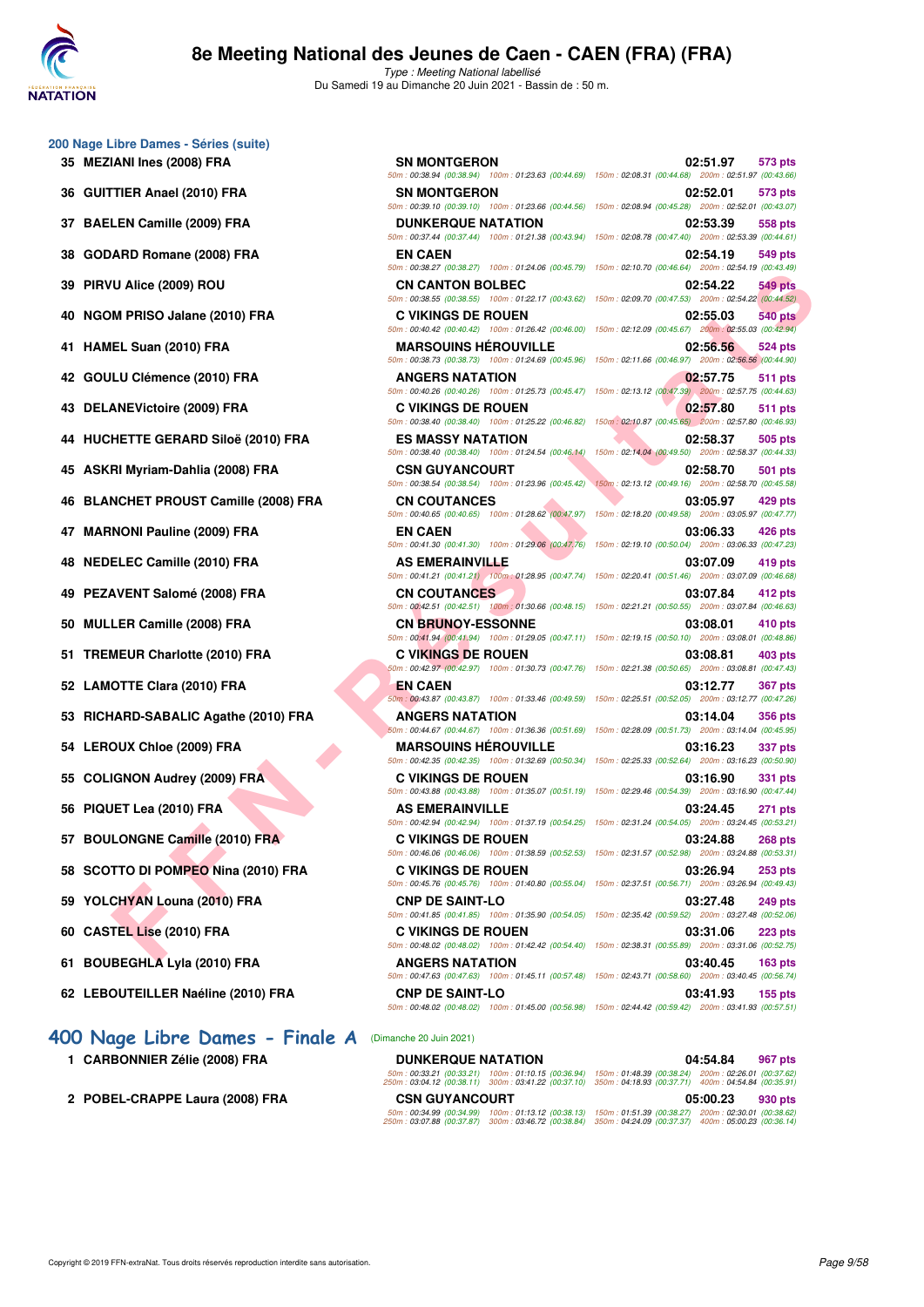

**400 Nage Libre Dames - Finale A (suite)**

Type : Meeting National labellisé Du Samedi 19 au Dimanche 20 Juin 2021 - Bassin de : 50 m.

| DELAMARE Romane (2009) FRA<br>6            | <b>C VIKINGS DE ROUEN</b>                                                                                 | 05:15.54<br>826 pts                                                                                                                                            |
|--------------------------------------------|-----------------------------------------------------------------------------------------------------------|----------------------------------------------------------------------------------------------------------------------------------------------------------------|
|                                            | 50m: 00:36.33 (00:36.33) 100m: 01:17.53 (00:41.20)<br>250m: 03:18.45 (00:40.05) 300m: 03:59.23 (00:40.78) | 150m: 01:57.19 (00:39.66) 200m: 02:38.40 (00:41.21)<br>350m: 04:37.81 (00:38.58) 400m: 05:15.54 (00:37.73)                                                     |
| 7 LIMAM Yasmine (2010) FRA                 | <b>C VIKINGS DE ROUEN</b>                                                                                 | 05:18.35<br>808 pts                                                                                                                                            |
|                                            | 50m: 00:35.43 (00:35.43) 100m: 01:16.12 (00:40.69)<br>250m: 03:21.11 (00:41.75) 300m: 04:01.70 (00:40.59) | 150m: 01:57.73 (00:41.61) 200m: 02:39.36 (00:41.63)<br>350m: 04:41.37 (00:39.67) 400m: 05:18.35 (00:36.98)                                                     |
| 7 GARRABOS Loane (2008) FRA                | <b>YERRES NATATION</b>                                                                                    | 05:18.35<br><b>808 pts</b><br>50m: 00:35.10 (00:35.10) 100m: 01:14.27 (00:39.17) 150m: 01:55.14 (00:40.87) 200m: 02:36.46 (00:41.32)                           |
|                                            |                                                                                                           | 250m: 03:19.24 (00:42.78) 300m: 04:01.65 (00:42.41) 350m: 04:41.50 (00:39.85) 400m: 05:18.35 (00:36.85)                                                        |
| 400 Nage Libre Dames - Séries              | (Dimanche 20 Juin 2021)                                                                                   |                                                                                                                                                                |
| 1 JAQUEROD Lilou (2008) FRA                | <b>C VIKINGS DE ROUEN</b>                                                                                 | 04:58.15<br>944 pts                                                                                                                                            |
|                                            | 50m: 00:34.51 (00:34.51) 100m: 01:11.99 (00:37.48)<br>250m: 03:06.75 (00:38.45) 300m: 03:44.77 (00:38.02) | 150m: 01:50.59 (00:38.60) 200m: 02:28.30 (00:37.71)<br>350m: 04:22.31 (00:37.54) 400m: 04:58.15 (00:35.84)                                                     |
| 2 CARBONNIER Zélie (2008) FRA              | <b>DUNKERQUE NATATION</b>                                                                                 | 05:04.16<br>903 pts                                                                                                                                            |
|                                            | 50m: 00:33.79 (00:33.79) 100m: 01:11.73 (00:37.94)<br>250m: 03:09.43 (00:38.91) 300m: 03:48.30 (00:38.87) | 150m: 01:50.89 (00:39.16) 200m: 02:30.52 (00:39.63)<br>350m: 04:27.24 (00:38.94) 400m: 05:04.16 (00:36.92)                                                     |
| POBEL-CRAPPE Laura (2008) FRA              | <b>CSN GUYANCOURT</b>                                                                                     | 05:06.09<br>889 pts                                                                                                                                            |
|                                            | 50m: 00:35.19 (00:35.19) 100m: 01:13.29 (00:38.10)<br>250m: 03:09.98 (00:38.65) 300m: 03:49.80 (00:39.82) | 150m: 01:52.01 (00:38.72) 200m: 02:31.33 (00:39.32)<br>350m: 04:28.17 (00:38.37) 400m: 05:06.09 (00:37.92)                                                     |
| <b>MESMACQUE Rosalie (2010) FRA</b><br>4   | <b>DUNKERQUE NATATION</b>                                                                                 | 05:10.81<br>858 pts                                                                                                                                            |
|                                            | 50m: 00:34.08 (00:34.08) 100m: 01:12.14 (00:38.06)<br>250m: 03:12.85 (00:40.52) 300m: 03:52.94 (00:40.09) | 150m: 01:52.30 (00:40.16) 200m: 02:32.33 (00:40.03)<br>350m: 04:32.62 (00:39.68) 400m: 05:10.81 (00:38.19)                                                     |
| <b>PETILLON Constance (2008) FRA</b><br>5  | <b>ANGERS NATATION</b>                                                                                    | 05:16.28<br><b>822 pts</b>                                                                                                                                     |
|                                            | 50m: 00:35.88 (00:35.88) 100m: 01:15.14 (00:39.26)<br>250m: 03:17.87 (00:41.55) 300m: 03:58.63 (00:40.76) | 150m: 01:55.40 (00:40.26) 200m: 02:36.32 (00:40.92)<br>350m: 04:38.23 (00:39.60) 400m: 05:16.28 (00:38.05)                                                     |
| LIMAM Yasmine (2010) FRA                   | <b>C VIKINGS DE ROUEN</b>                                                                                 | 05:17.38<br>814 pts                                                                                                                                            |
|                                            | 50m: 00:37.04 (00:37.04) 100m: 01:18.57 (00:41.53)<br>250m: 03:20.80 (00:39.71) 300m: 04:00.83 (00:40.03) | 150m: 02:00.00 (00:41.43) 200m: 02:41.09 (00:41.09)<br>350m: 04:41.15 (00:40.32) 400m: 05:17.38 (00:36.23)                                                     |
| 7 DELAMARE Romane (2009) FRA               | <b>C VIKINGS DE ROUEN</b>                                                                                 | 05:19.59<br>800 pts                                                                                                                                            |
|                                            | 50m: 00:36.25 (00:36.25) 100m: 01:17.43 (00:41.18)<br>250m: 03:20.91 (00:41.16) 300m: 04:01.39 (00:40.48) | 150m: 01:59.42 (00:41.99) 200m: 02:39.75 (00:40.33)<br>350m: 04:41.44 (00:40.05) 400m: 05:19.59 (00:38.15)                                                     |
| <b>FREMION Capucine-Latinka (2008) FRA</b> | <b>AQUA VALLÉE-DE-CHEVREUSE</b>                                                                           | 05:25.93<br>760 pts                                                                                                                                            |
|                                            | 50m: 00:35.35 (00:35.35) 100m: 01:15.29 (00:39.94)<br>250m: 03:20.79 (00:41.57) 300m: 04:03.43 (00:42.64) | 150m: 01:56.74 (00:41.45) 200m: 02:39.22 (00:42.48)<br>350m: 04:45.49 (00:42.06) 400m: 05:25.93 (00:40.44)                                                     |
| 9 GARRABOS Loane (2008) FRA                | <b>YERRES NATATION</b>                                                                                    | 05:28.29<br>745 pts                                                                                                                                            |
|                                            | 50m: 00:36.22 (00:36.22) 100m: 01:16.55 (00:40.33)                                                        | 150m: 01:58.34 (00:41.79) 200m: 02:41.97 (00:43.63)<br>250m: 03:23.86 (00:41.89) 300m: 04:06.97 (00:43.11) 350m: 04:49.50 (00:42.53) 400m: 05:28.29 (00:38.79) |
| 10 LECERCLE Maëlys (2008) FRA              | AS HERBLAY NATATION                                                                                       | 05:30.66<br>730 pts                                                                                                                                            |
|                                            | 50m: 00:36.30 (00:36.30) 100m: 01:16.02 (00:39.72)<br>250m: 03:24.99 (00:42.17) 300m: 04:08.01 (00:43.02) | 150m: 01:59.09 (00:43.07) 200m: 02:42.82 (00:43.73)<br>350m: 04:50.02 (00:42.01) 400m: 05:30.66 (00:40.64)                                                     |
| 11 VENTURA Vanessa (2010) FRA              | <b>C VIKINGS DE ROUEN</b>                                                                                 | 05:32.44<br>719 pts                                                                                                                                            |
|                                            | 50m: 00:38.35 (00:38.35) 100m: 01:19.97 (00:41.62)<br>250m: 03:28.09 (00:42.24) 300m: 04:10.74 (00:42.65) | 150m: 02:03.20 (00:43.23) 200m: 02:45.85 (00:42.65)<br>350m: 04:51.83 (00:41.09) 400m: 05:32.44 (00:40.61)                                                     |
| 12 HENNEQUIN Juliette (2009) FRA           | <b>CN AVRANCHES</b>                                                                                       | 05:33.18<br>715 pts                                                                                                                                            |
|                                            | 50m: 00:35.59 (00:35.59) 100m: 01:16.35 (00:40.76)<br>250m: 03:24.78 (00:42.55) 300m: 04:09.12 (00:44.34) | 150m: 01:58.72 (00:42.37) 200m: 02:42.23 (00:43.51)<br>350m: 04:52.64 (00:43.52) 400m: 05:33.18 (00:40.54)                                                     |
| 13 DELSART Ambre (2010) FRA                | <b>ES MASSY NATATION</b>                                                                                  | 05:38.15<br>685 pts<br>50m: 00:37.19 (00:37.19) 100m: 01:20.20 (00:43.01) 150m: 02:03.30 (00:43.10) 200m: 02:47.14 (00:43.84)                                  |
|                                            |                                                                                                           | 250m: 03:30.21 (00:43.07) 300m: 04:15.01 (00:44.80) 350m: 04:57.83 (00:42.82) 400m: 05:38.15 (00:40.32)                                                        |
| 14 OUERFELLI Nesrine (2009) FRA            | <b>STADE FRANÇAIS O COURBEVOIE</b>                                                                        | 05:40.68<br>670 pts<br>50m: 00:36.10 (00:36.10) 100m: 01:17.71 (00:41.61) 150m: 02:02.55 (00:44.84) 200m: 02:46.00 (00:43.45)                                  |
|                                            |                                                                                                           | 250m: 03:30.06 (00:44.06) 300m: 04:13.95 (00:43.89) 350m: 04:58.47 (00:44.52) 400m: 05:40.68 (00:42.21)                                                        |
| 15 MENEZ Chloe (2008) FRA                  | <b>CN CANTON BOLBEC</b>                                                                                   | 05:42.68<br>658 pts<br>50m: 00:37.65 (00:37.65) 100m: 01:19.49 (00:41.84) 150m: 02:04.68 (00:45.19) 200m: 02:49.17 (00:44.49)                                  |
|                                            |                                                                                                           | 250m: 03:33.94 (00:44.77) 300m: 04:17.82 (00:43.88) 350m: 05:02.01 (00:44.19) 400m: 05:42.68 (00:40.67)                                                        |
| 16 BAELEN Camille (2009) FRA               | <b>DUNKERQUE NATATION</b>                                                                                 | 05:44.00<br>651 pts<br>50m: 00:36.06 (00:36.06) 100m: 01:18.25 (00:42.19) 150m: 02:03.07 (00:44.82) 200m: 02:47.37 (00:44.30)                                  |
|                                            |                                                                                                           | 250m: 03:32.65 (00:45.28) 300m: 04:16.25 (00:43.60) 350m: 05:01.69 (00:45.44) 400m: 05:44.00 (00:42.31)                                                        |
| 17 FEFEU Maya (2008) FRA                   | <b>STADE LAVAL</b>                                                                                        | 05:44.64<br>647 pts<br>50m : 00:37.71 (00:37.71) 100m : 01:20.46 (00:42.75) 150m : 02:04.14 (00:43.68) 200m : 02:49.55 (00:45.41)                              |
|                                            |                                                                                                           | 250m: 03:33.71 (00:44.16) 300m: 04:19.27 (00:45.56) 350m: 05:03.04 (00:43.77) 400m: 05:44.64 (00:41.60)                                                        |

**3 JAQUEROD Lilou (2008) FRA C VIKINGS DE ROUEN 05:00.33 929 pts** 50m : 00:34.53 (00:34.53) 100m : 01:12.82 (00:38.29) 150m : 01:50.65 (00:37.83) 200m : 02:29.34 (00:38.69) 250m : 03:07.84 (00:38.50) 300m : 03:46.65 (00:38.81) 350m : 04:25.18 (00:38.53) 400m : 05:00.33 (00:35.15) **4 MESMACQUE Rosalie (2010) FRA DUNKERQUE NATATION 05:06.31 888 pts** 50m : 00:34.17 (00:34.17) 100m : 01:12.45 (00:38.28) 150m : 01:51.41 (00:38.96) 200m : 02:30.86 (00:39.45) 250m : 03:10.84 (00:39.98) 300m : 03:50.26 (00:39.42) 350m : 04:29.71 (00:39.45) 400m : 05:06.31 (00:36.60) **5 PETILLON Constance (2008) FRA ANGERS NATATION 05:07.10 883 pts** 50m : 00:35.01 (00:35.01) 100m : 01:14.31 (00:39.30) 150m : 01:52.67 (00:38.36) 200m : 02:32.37 (00:39.70) 250m : 03:11.28 (00:38.91) 300m : 03:51.78 (00:40.50) 350m : 04:30.09 (00:38.31) 400m : 05:07.10 (00:37.01) **6 DELAMARE Romane (2009) FRA C VIKINGS DE ROUEN 05:15.54 826 pts** 50m : 00:36.33 (00:36.33) 100m : 01:17.53 (00:41.20) 150m : 01:57.19 (00:39.66) 200m : 02:38.40 (00:41.21) 250m : 03:18.45 (00:40.05) 300m : 03:59.23 (00:40.78) 350m : 04:37.81 (00:38.58) 400m : 05:15.54 (00:37.73) **7 CIVEN** 05:18.35 **808 pts** 50m : 00:35.43 (00:35.43) 100m : 01:16.12 (00:40.69) 150m : 01:57.73 (00:41.61) 200m : 02:39.36 (00:41.63) 250m : 03:21.11 (00:41.75) 300m : 04:01.70 (00:40.59) 350m : 04:41.37 (00:39.67) 400m : 05:18.35 (00:36.98) **7 GARRANGE 2008 PD 2008 PM 2008 pts**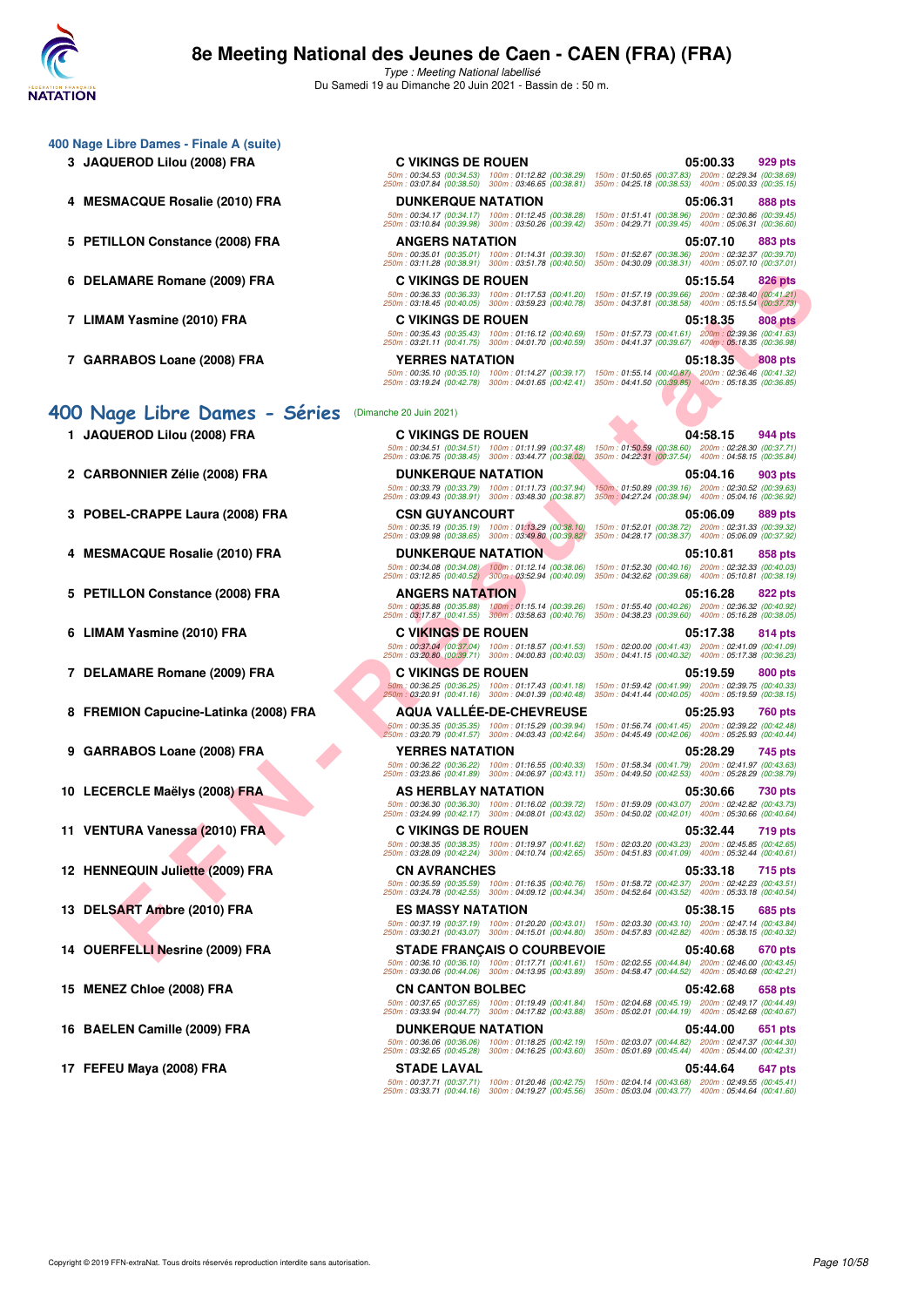

Type : Meeting National labellisé Du Samedi 19 au Dimanche 20 Juin 2021 - Bassin de : 50 m.

50m : 00:37.60 (00:37.60) 100m : 01:19.88 (00:42.28) 150m : 02:04.83 (00:44.95) 200m : 02:50.89 (00:46.06) 250m : 03:36.57 (00:45.68) 300m : 04:21.54 (00:44.97) 350m : 05:05.48 (00:43.94) 400m : 05:45.78 (00:40.30)

50m : 00:38.67 (00:38.67) 100m : 01:23.39 (00:44.72) 150m : 02:07.80 (00:44.41) 200m : 02:53.07 (00:45.27) 250m : 03:36.73 (00:43.66) 300m : 04:21.28 (00:44.55) 350m : 05:05.46 (00:44.18) 400m : 05:46.70 (00:41.24)

50m : 00:39.28 (00:39.28) 100m : 01:23.53 (00:44.25) 150m : 02:07.89 (00:44.36) 200m : 02:53.39 (00:45.50) 250m : 03:37.66 (00:44.27) 300m : 04:22.35 (00:44.69) 350m : 05:07.22 (00:44.87) 400m : 05:49.32 (00:42.10)

50m : 00:37.54 (00:37.54) 100m : 01:22.24 (00:44.70) 150m : 02:08.18 (00:45.94) 200m : 02:54.13 (00:45.95) 250m : 03:39.46 (00:45.33) 300m : 04:26.67 (00:47.21) 350m : 05:11.42 (00:44.75) 400m : 05:52.54 (00:41.12)

50m : 00:41.36 (00:41.36) 100m : 01:27.05 (00:45.69) 150m : 02:13.42 (00:46.37) 200m : 02:58.76 (00:45.34) 250m : 03:44.19 (00:45.43) 300m : 04:29.00 (00:44.81) 350m : 05:13.59 (00:44.59) 400m : 05:55.30 (00:41.71)

50m : 00:41.43 (00:41.43) 100m : 01:25.51 (00:44.08) 150m : 02:12.45 (00:46.94) 200m : 02:58.99 (00:46.54) 250m : 03:45.40 (00:46.41) 300m : 04:31.06 (00:45.66) 350m : 05:15.61 (00:44.55) 400m : 05:56.73 (00:41.12)

50m : 00:40.38 (00:40.38) 100m : 01:25.06 (00:44.68) 150m : 02:12.37 (00:47.31) 200m : 02:58.42 (00:46.05) 250m : 03:45.84 (00:47.42) 300m : 04:31.54 (00:45.70) 350m : 05:18.10 (00:46.56) 400m : 06:00.78 (00:42.68)

50m : 00:39.78 (00:39.78) 100m : 01:25.67 (00:45.89) 150m : 02:12.99 (00:47.32) 200m : 02:58.85 (00:45.86) 250m : 03:46.33 (00:47.48) 300m : 04:32.15 (00:45.82) 350m : 05:18.80 (00:46.65) 400m : 06:00.88 (00:42.08)

50m : 00:40.59 (00:40.59) 100m : 01:28.29 (00:47.70) 150m : 02:14.01 (00:45.72) 200m : 03:01.74 (00:47.73) 250m : 03:47.60 (00:45.86) 300m : 04:34.68 (00:47.08) 350m : 05:21.43 (00:46.75) 400m : 06:05.42 (00:43.99)

50m : 00:39.96 (00:39.96) 100m : 01:26.87 (00:46.91) 150m : 02:14.85 (00:47.98) 200m : 03:02.15 (00:47.30) 250m : 03:49.00 (00:46.85) 300m : 04:36.17 (00:47.17) 350m : 05:22.12 (00:45.95) 400m : 06:07.76 (00:45.64)

50m : 00:41.20 (00:41.20) 100m : 01:27.81 (00:46.61) 150m : 02:15.15 (00:47.34) 200m : 03:03.96 (00:48.81) 250m : 03:52.05 (00:48.09) 300m : 04:41.52 (00:49.47) 350m : 05:30.22 (00:48.70) 400m : 06:15.28 (00:45.06)

50m : 00:42.84 (00:42.84) 100m : 01:30.73 (00:47.89) 150m : 02:19.13 (00:48.40) 200m : 03:08.55 (00:49.42) 250m : 03:58.28 (00:49.73) 300m : 04:47.37 (00:49.09) 350m : 05:36.56 (00:49.19) 400m : 06:22.75 (00:46.19)

50m : 00:44.33 (00:44.33) 100m : 01:33.63 (00:49.30) 150m : 02:22.69 (00:49.06) 200m : 03:12.43 (00:49.74) 250m : 04:03.67 (00:51.24) 300m : 04:52.96 (00:49.29) 350m : 05:42.25 (00:49.29) 400m : 06:31.01 (00:48.76)

50m : 00:42.44 (00:42.44) 100m : 01:31.86 (00:49.42) 150m : 02:21.61 (00:49.75) 200m : 03:12.56 (00:50.95) 250m : 04:04.74 (00:52.18) 300m : 04:56.53 (00:51.79) 350m : 05:46.60 (00:50.07) 400m : 06:34.81 (00:48.21)

50m : 00:42.56 (00:42.56) 100m : 01:31.59 (00:49.03) 150m : 02:22.00 (00:50.41) 200m : 03:13.43 (00:51.43) 250m : 04:04.74 (00:51.31) 300m : 04:56.60 (00:51.86) 350m : 05:47.61 (00:51.01) 400m : 06:34.97 (00:47.36)

50m : 00:40.35 (00:40.35) 100m : 01:28.54 (00:48.19) 150m : 02:20.43 (00:51.89) 200m : 03:14.01 (00:53.58) 250m : 04:07.85 (00:53.84) 300m : 05:01.95 (00:54.10) 350m : 05:54.87 (00:52.92) 400m : 06:46.47 (00:51.60)

50m : 00:47.42 (00:47.42) 100m : 01:40.13 (00:52.71) 150m : 02:34.03 (00:53.90) 200m : 03:29.70 (00:55.67) 250m : 04:23.73 (00:54.03) 300m : 05:20.58 (00:56.85) 350m : 06:13.88 (00:53.30) 400m : 07:06.91 (00:53.03)

50m : 00:44.26 (00:44.26) 100m : 01:39.12 (00:54.86) 150m : 02:32.54 (00:53.42) 200m : 03:28.02 (00:55.48) 250m : 04:23.79 (00:55.77) 300m : 05:18.82 (00:55.03) 350m : 06:15.50 (00:56.68) 400m : 07:08.49 (00:52.99)

50m : 00:48.26 (00:48.26) 100m : 01:45.91 (00:57.65) 150m : 02:43.42 (00:57.51) 200m : 03:42.84 (00:59.42) 250m : 04:37.56 (00:54.72) 300m : 05:33.77 (00:56.21) 350m : 06:29.00 (00:55.23) 400m : 07:24.12 (00:55.12)

50m : 05:43.76 (05:43.76) 100m : 01:**34.69** (04:0-9.07) 05:43.76 (05:43.76 / 50m : 05:43.76 (05:43.76) 05:43.76<br>200m : 06:27.36 (01:32.86) 04:5**4.50 (**01:40.41) 06:27.36 (01:32.86) 06:37.36 (05:43.76 / 300m : 06:27.36 (01

- **400 Nage Libre Dames Séries (suite) 18 FREMONT Margot (2009) FRA EN CAEN 05:45.78 640 pts**
	- **19 TABURET Zoé (2009) FRA EN CAEN 05:46.70 635 pts**
	- **20 TIJOU Capucine (2009) FRA STADE LAVAL 05:49.32 620 pts**
	- **21 CARBONNIER Mily (2010) FRA DUNKERQUE NATATION 05:52.54 602 pts**
	- **22 PARACHE Oriana (2009) FRA CSN GUYANCOURT 05:55.30 587 pts**
	- **EO ANTIFRADO DE SUE CONTENANTADO DE SUE CONTENANTADO DE SUE CONTENANTADO DE SUE CONTENANTADO DE SUE CONTENANTADO DE SUE CONTENANTADO DE SUE CONTENANTADO DE SUE CONTENANTADO DE SUE CONTENANTADO DE SUE CONTENANTADO DE SUE C 23 MARCHAIS PAILLET Aline (2010) FRA ES MASSY NATATION 05:56.73 579 pts**
	- **24 POTTIER Inès (2009) FRA STADE LAVAL 06:00.78 557 pts**
	- **25 HUCHETTE GERARD Siloë (2010) FRA ES MASSY NATATION 06:00.88 556 pts**
	- **26 DELANEVictoire (2009) FRA C VIKINGS DE ROUEN 06:05.42 532 pts**
	- **27 NOYER Shaina (2010) FRA AS HERBLAY NATATION 16:07.76 520 pts**
	- **28 PIRVU Alice (2009) ROU CN CANTON BOLBEC 06:15.28 482 pts**
	- **29 BENBOUDJEMA Lahna (2009) FRA AS HERBLAY NATATION 06:22.75 445 pts**
	- **30 RICHARD-SABALIC Agathe (2010) FRA ANGERS NATATION 06:27.36 423 pts**
	- **31 TREMEUR Charlotte (2010) FRA C VIKINGS DE ROUEN 06:31.01 406 pts**
	- **32 MARNONI Pauline (2009) FRA EN CAEN 06:34.81 389 pts**
	- **33 LAVAUD Alicia (2010) FRA AS HERBLAY NATATION 06:34.97 388 pts**
	- **34 RACHIDI Lina (2009) FRA AS HERBLAY NATATION 06:46.47 338 pts**
	- **35 BOULONGNE Camille (2010) FRA C VIKINGS DE ROUEN 07:06.91 258 pts**
	- **36 SCOTTO DI POMPEO Nina (2010) FRA C VIKINGS DE ROUEN 07:08.49 252 pts**
	- **37 CASTEL Lise (2010) FRA C VIKINGS DE ROUEN 07:24.12 199 pts**
	- **--- CROCHARD Marilou (2008) FRA MARSOUINS HÉROUVILLE DNS dec**

### **[800 Nage Libre Dames - Séries](http://www.ffnatation.fr/webffn/resultats.php?idact=nat&go=epr&idcpt=70045&idepr=5)** (Samedi 19 Juin 2021)

| 1 JAQUEROD Lilou (2008) FRA                                                                                                         | <b>C VIKINGS DE ROUEN</b> | 10:17.09<br>916 pts                                                                                                                                                                                                                                                                                                                                                                                                                       |
|-------------------------------------------------------------------------------------------------------------------------------------|---------------------------|-------------------------------------------------------------------------------------------------------------------------------------------------------------------------------------------------------------------------------------------------------------------------------------------------------------------------------------------------------------------------------------------------------------------------------------------|
|                                                                                                                                     |                           | 50m; 00:34.32 (00:34.32) 100m; 01:12.53 (00:38.21) 150m; 01:50.83 (00:38.30) 200m; 02:29.74 (00:38.91) 250m; 03:08.77 (00:39.03) 300m; 03:48.42 (00:39.65) 350m; 04:27.68 (00:39.26) 400m; 05:07.32 (00:39.24)<br>450m : 05:45.71 (00:38.39) 500m : 06:25.29 (00:39.58) 550m : 07:03.58 (00:38.29) 600m : 07:43.35 (00:39.77) 650m : 08:21.69 (00:38.34) 700m : 09:00.97 (00:39.28) 750m : 09:38.68 (00:37.71) 800m : 10:17.09 (00:38.41) |
| 2 CARBONNIER Zélie (2008) FRA                                                                                                       | <b>DUNKERQUE NATATION</b> | 10:23.74<br>893 pts                                                                                                                                                                                                                                                                                                                                                                                                                       |
| 450m: 05:52.13 (00:39.64) 500m: 06:31.76 (00:39.63) 550m: 07:11.43 (00:39.67)                                                       |                           | 50m: 00:35.58 (00:35.58) 100m: 01:14.65 (00:39.07) 150m: 01:53.80 (00:39.15) 200m: 02:33.15 (00:39.35) 250m: 03:13.68 (00:40.53) 300m: 03:53.26 (00:39.58) 350m: 04:33.32 (00:40.06) 400m: 05:12.49 (00:39.17)<br>600m: 07:50.56 (00:39.13) 650m: 08:30.05 (00:39.49) 700m: 09:09.14 (00:39.09) 750m: 09:47.31 (00:38.17) 800m: 10:23.74 (00:36.43)                                                                                       |
| 3 CUREAU Lys (2008) FRA                                                                                                             | <b>CSN GUYANCOURT</b>     | 10:28.16<br>878 pts                                                                                                                                                                                                                                                                                                                                                                                                                       |
| 50m: 00:35.78 (00:35.78) 100m: 01:15.66 (00:39.88) 150m: 01:54.93 (00:39.27)<br>450m: 05:53.95 (00:39.10) 500m: 06:33.90 (00:39.95) | 550m: 07:13.31 (00:39.41) | 250m : 02:35.51 (00:40.58) 250m : 03:14.97 (00:39.46) 300m : 03:54.93 (00:39.96) 350m : 04:34.46 (00:39.53) 400m : 05:14.85 (00:40.39)<br>600m:07:53.28 (00:39.97) 650m:08:32.45 (00:39.17) 700m:09:12.55 (00:40.10) 750m:09:50.21 (00:37.66) 800m:10:28.16 (00:37.95)                                                                                                                                                                    |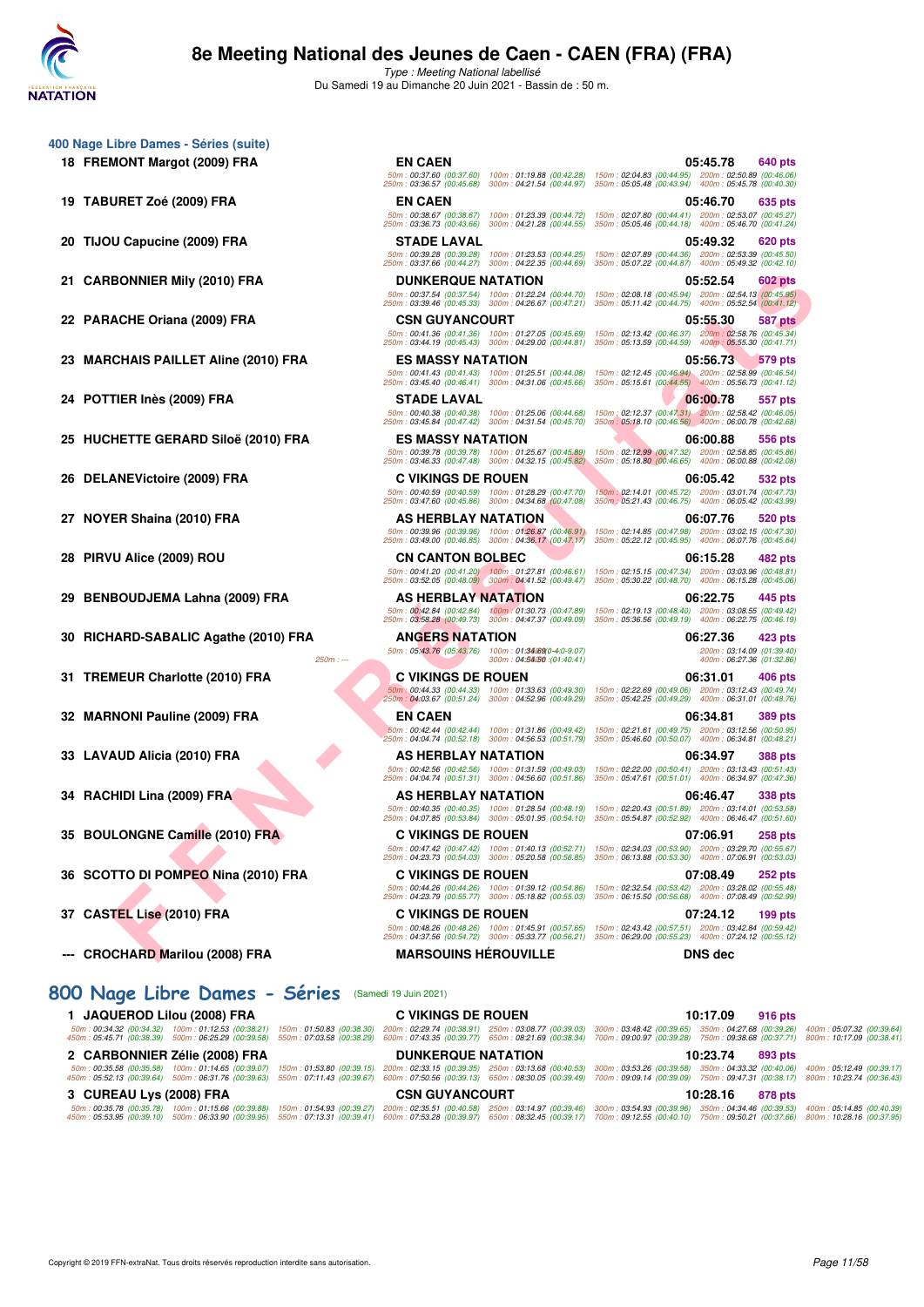

Type : Meeting National labellisé Du Samedi 19 au Dimanche 20 Juin 2021 - Bassin de : 50 m.

| 800 Nage Libre Dames - Séries (suite)                                                                                                                         |                                                                                                                                                                                         |                                                                                                                                                                |                                                        |  |
|---------------------------------------------------------------------------------------------------------------------------------------------------------------|-----------------------------------------------------------------------------------------------------------------------------------------------------------------------------------------|----------------------------------------------------------------------------------------------------------------------------------------------------------------|--------------------------------------------------------|--|
| 4 MALINGE Jade (2008) FRA                                                                                                                                     | <b>ANGERS NATATION</b>                                                                                                                                                                  | 10:28.63<br>877 pts                                                                                                                                            |                                                        |  |
| 450m: 05:58.00 (00:39.20) 500m: 06:38.11 (00:40.11) 550m: 07:16.77 (00:38.66)                                                                                 | 50m: 00:35.80 (00:35.80) 100m: 01:16.51 (00:40.71) 150m: 01:57.39 (00:40.88) 200m: 02:39.03 (00:41.64) 250m: 03:18.68 (00:39.65)<br>600m: 07:56.19 (00:39.42) 650m: 08:34.53 (00:38.34) | 300m: 03:59.56 (00:40.88) 350m: 04:39.14 (00:39.58)<br>700m: 09:14.51 (00:39.98) 750m: 09:51.74 (00:37.23)                                                     | 400m: 05:18.80 (00:39.66)<br>800m: 10:28.63 (00:36.89) |  |
| 5   TESSIER Louise (2008) FRA                                                                                                                                 | <b>ANGERS NATATION</b>                                                                                                                                                                  | 10:36.02<br>852 pts                                                                                                                                            |                                                        |  |
| 50m: 00:37.83 (00:37.83) 100m: 01:18.12 (00:40.29) 150m: 01:59.44 (00:41.32)<br>450m: 05:58.90 (00:40.43) 500m: 06:39.14 (00:40.24)                           | 200m: 02:38.80 (00:39.36) 250m: 03:19.45 (00:40.65)<br>550m: 07:19.54 (00:40.40)<br>600m: 07:59.07 (00:39.53)<br>650m: 08:39.63 (00:40.56)                                              | 300m: 03:58.91 (00:39.46) 350m: 04:38.97 (00:40.06)<br>700m: 09:18.99 (00:39.36) 750m: 09:58.51 (00:39.52)                                                     | 400m: 05:18.47 (00:39.50)<br>800m: 10:36.02 (00:37.51) |  |
| 6   MADELINE Juliette (2008) FRA                                                                                                                              | <b>EN CAEN</b>                                                                                                                                                                          | 10:36.11<br>851 pts                                                                                                                                            |                                                        |  |
| 50m: 00:37.11 (00:37.11) 100m: 01:16.81 (00:39.70)<br>450m: 06:00.09 (00:40.10) 500m: 06:39.57 (00:39.48) 550m: 07:20.24 (00:40.67)                           | 150m: 01:57.66 (00:40.85)<br>200m: 02:38.28 (00:40.62)<br>250m: 03:19.52 (00:41.24)<br>600m: 07:59.80 (00:39.56) 650m: 08:40.00 (00:40.20)                                              | 300m: 03:59.59 (00:40.07) 350m: 04:40.28 (00:40.69)<br>700m: 09:19.06 (00:39.06) 750m: 09:58.59 (00:39.53)                                                     | 400m: 05:19.99 (00:39.71)<br>800m: 10:36.11 (00:37.52) |  |
| 7 MESMACQUE Rosalie (2010) FRA                                                                                                                                | <b>DUNKERQUE NATATION</b>                                                                                                                                                               | 10:38.50<br>844 pts                                                                                                                                            |                                                        |  |
| 50m: 00:36.54 (00:36.54) 100m: 01:16.59 (00:40.05) 150m: 01:56.22 (00:39.63)<br>450m: 05:59.64 (00:39.74) 500m: 06:40.31 (00:40.67) 550m: 07:20.05 (00:39.74) | 200m: 02:37.01 (00:40.79) 250m: 03:17.63 (00:40.62)<br>600m: 08:01.22 (00:41.17) 650m: 08:40.80 (00:39.58)                                                                              | 300m: 03:59.21 (00:41.58) 350m: 04:38.89 (00:39.68) 400m: 05:19.90 (00:41.01)<br>700m: 09:22.15 (00:41.35) 750m: 09:59.59 (00:37.44) 800m: 10:38.50 (00:38.91) |                                                        |  |
| 8 DELAMARE Romane (2009) FRA                                                                                                                                  | <b>C VIKINGS DE ROUEN</b>                                                                                                                                                               | 10:50.03<br>806 pts                                                                                                                                            |                                                        |  |
| 50m: 00:36.25 (00:36.25) 100m: 01:17.00 (00:40.75) 150m: 01:56.95 (00:39.95)<br>450m: 06:05.61 (00:41.52) 500m: 06:47.00 (00:41.39) 550m: 07:27.84 (00:40.84) | 200m: 02:38.75 (00:41.80) 250m: 03:19.79 (00:41.04)<br>600m: 08:10.16 (00:42.32) 650m: 08:50.34 (00:40.18)                                                                              | 300m: 04:01.30 (00:41.51) 350m: 04:42.60 (00:41.30)<br>700m: 09:31.12 (00:40.78) 750m: 10:11.32 (00:40.20)                                                     | 400m: 05:24.09 (00:41.49)<br>800m: 10:50.03 (00:38.71) |  |
| 9   LIMAM Yasmine (2010) FRA                                                                                                                                  | <b>C VIKINGS DE ROUEN</b>                                                                                                                                                               | 10:55.26<br><b>789 pts</b>                                                                                                                                     |                                                        |  |
| 50m: 00:37.23 (00:37.23) 100m: 01:18.68 (00:41.45) 150m: 02:00.26 (00:41.58)<br>450m: 06:07.49 (00:41.16) 500m: 06:49.20 (00:41.71) 550m: 07:31.22 (00:42.02) | 200m: 02:41.79 (00:41.53) 250m: 03:23.14 (00:41.35)<br>600m: 08:11.79 (00:40.57) 650m: 08:53.69 (00:41.90)                                                                              | 300m: 04:04.47 (00:41.33) 350m: 04:46.03 (00:41.56) 400m: 05:26.33 (00:40.30)<br>700m: 09:34.96 (00:41.27) 750m: 10:16.36 (00:41.40)                           |                                                        |  |
| 10 POBEL-CRAPPE Laura (2008) FRA                                                                                                                              | <b>CSN GUYANCOURT</b>                                                                                                                                                                   | 10:57.64<br>781 pts                                                                                                                                            | 800m: 10:55.26 (00:38.90)                              |  |
| 50m: 00:38.81 (00:38.81) 100m: 01:20.01 (00:41.20) 150m: 02:02.08 (00:42.07)                                                                                  | 200m: 02:44.25 (00:42.17) 250m: 03:26.95 (00:42.70)                                                                                                                                     | 300m: 04:08.83 (00:41.88) 350m: 04:50.72 (00:41.89)                                                                                                            | 400m: 05:32.66 (00:41.94)                              |  |
| 450m: 06:13.00 (00:40.34) 500m: 06:52.58 (00:39.58) 550m: 07:34.43 (00:41.85)                                                                                 | 600m: 08:15.39 (00:40.96) 650m: 08:56.71 (00:41.32)                                                                                                                                     | 700m: 09:37.29 (00:40.58) 750m: 10:18.31 (00:41.02)                                                                                                            | 800m: 10:57.64 (00:39.33)                              |  |
| 11 FREMION Capucine-Latinka (2008) FRA<br>50m: 00:36.59 (00:36.59) 100m: 01:16.96 (00:40.37) 150m: 01:59.64 (00:42.68)                                        | <b>AQUA VALLÉE-DE-CHEVREUSE</b><br>200m: 02:41.19 (00:41.55) 250m: 03:23.96 (00:42.77)                                                                                                  | 11:09.85<br>743 pts<br>300m: 04:06.83 (00:42.87) 350m: 04:50.35 (00:43.52) 400m: 05:32.10 (00:41.75)                                                           |                                                        |  |
| 450m: 06:15.89 (00:43.79) 500m: 06:58.38 (00:42.49) 550m: 07:42.44 (00:44.06)                                                                                 | 600m: 08:25.91 (00:43.47) 650m: 09:09.48 (00:43.57)                                                                                                                                     | 700m: 09:50.17 (00:40.69) 750m: 10:30.95 (00:40.78)                                                                                                            | 800m: 11:09.85 (00:38.90)                              |  |
| 12 BARSANTI Juliana (2009) FRA<br>50m: 00:37.91 (00:37.91) 100m: 01:19.69 (00:41.78) 150m: 02:02.13 (00:42.44)                                                | <b>SN VERSAILLES</b><br>200m: 02:44.33 (00:42.20) 250m: 03:27.79 (00:43.46)                                                                                                             | 11:10.01<br>742 pts<br>300m: 04:09.59 (00:41.80) 350m: 04:52.93 (00:43.34)                                                                                     | 400m: 05:35.62 (00:42.69)                              |  |
| 450m: 06:19.10 (00:43.48) 500m: 07:01.52 (00:42.42) 550m: 07:44.53 (00:43.01)                                                                                 | 600m: 08:27.02 (00:42.49) 650m: 09:08.89 (00:41.87)                                                                                                                                     | 700m : 09:50.61 (00:41.72) 750m : 10:31.17 (00:40.56)                                                                                                          | 800m: 11:10.01 (00:38.84)                              |  |
| 13 DELABY-MARTINEK Louise (2008) FRA<br>50m: 00:37.28 (00:37.28) 100m: 01:18.33 (00:41.05) 150m: 02:02.16 (00:43.83)                                          | <b>ANDELLE NATATION</b><br>200m: 02:46.03 (00:43.87) 250m: 03:31.49 (00:45.46)                                                                                                          | 11:38.28<br>657 pts<br>300m: 04:14.97 (00:43.48) 350m: 05:00.86 (00:45.89)                                                                                     | 400m: 05:44.59 (00:43.73)                              |  |
| 450m: 06:29.38 (00:44.79) 500m: 07:13.45 (00:44.07) 550m: 07:58.70 (00:45.25)                                                                                 | 600m: 08:43.24 (00:44.54) 650m: 09:28.24 (00:45.00)                                                                                                                                     | 700m: 10:12.85 (00:44.61) 750m: 10:56.42 (00:43.57)                                                                                                            | 800m: 11:38.28 (00:41.86)                              |  |
| 14 ZOUAREG Anna (2008) FRA                                                                                                                                    | <b>CERGY PONTOISE NATATION</b>                                                                                                                                                          | 11:39.51<br>654 pts                                                                                                                                            |                                                        |  |
| 50m: 00:36.89 (00:36.89) 100m: 01:17.56 (00:40.67) 150m: 02:00.71 (00:43.15)<br>450m: 06:28.39 (00:44.73) 500m: 07:14.09 (00:45.70) 550m: 07:59.54 (00:45.45) | 200m: 02:44.75 (00:44.04) 250m: 03:29.02 (00:44.27)<br>600m: 08:44.67 (00:45.13) 650m: 09:28.67 (00:44.00)                                                                              | 300m: 04:13.97 (00:44.95) 350m: 04:58.68 (00:44.71)<br>700m: 10:14.13 (00:45.46) 750m: 10:56.97 (00:42.84)                                                     | 400m: 05:43.66 (00:44.98)<br>800m: 11:39.51 (00:42.54) |  |
| 15 CROCHARD Marilou (2008) FRA                                                                                                                                | <b>MARSOUINS HEROUVILLE</b>                                                                                                                                                             | 11:48.09<br>629 pts                                                                                                                                            |                                                        |  |
| 50m: 00:38.49 (00:38.49) 100m: 01:22.06 (00:43.57)<br>450m: 06:32.45 (00:44.49) 500m: 07:18.08 (00:45.63)                                                     | 200m: 02:49.55 (00:44.57) 250m: 03:33.04 (00:43.49)<br>150m: 02:04.98 (00:42.92)<br>600m: 08:49.50 (00:46.48) 650m: 09:34.47 (00:44.97)<br>550m: 08:03.02 (00:44.94)                    | 300m: 04:18.20 (00:45.16) 350m: 05:02.28 (00:44.08)<br>700m: 10:21.02 (00:46.55) 750m: 11:04.65 (00:43.63)                                                     | 400m: 05:47.96 (00:45.68)<br>800m: 11:48.09 (00:43.44) |  |
| 16 PRUDHOMME Victoire (2009) FRA                                                                                                                              | <b>ANGERS NATATION</b>                                                                                                                                                                  | 12:11.39<br>564 pts                                                                                                                                            |                                                        |  |
| 50m: 00:40.06 (00:40.06) 100m: 01:25.07 (00:45.01) 150m: 02:11.92 (00:46.85)<br>450m: 06:51.07 (00:46.88) 500m: 07:36.45 (00:45.38) 550m: 08:23.63 (00:47.18) | 200m: 02:57.51 (00:45.59) 250m: 03:44.38 (00:46.87)<br>600m: 09:10.10 (00:46.47) 650m: 09:56.32 (00:46.22)                                                                              | 300m: 04:30.47 (00:46.09) 350m: 05:17.84 (00:47.37) 400m: 06:04.19 (00:46.35)<br>700m: 10:42.97 (00:46.65) 750m: 11:28.86 (00:45.89)                           | 800m: 12:11.39 (00:42.53)                              |  |
| 17 GOULU Clémence (2010) FRA                                                                                                                                  | <b>ANGERS NATATION</b>                                                                                                                                                                  | 12:53.00<br>457 pts                                                                                                                                            |                                                        |  |
| 50m: 00:41.71 (00:41.71) 100m: 01:28.29 (00:46.58) 150m: 02:17.07 (00:48.78)<br>450m: 07:12.30 (00:50.83) 500m: 08:01.90 (00:49.60) 550m: 08:53.73 (00:51.83) | 200m: 03:04.23 (00:47.16) 250m: 03:53.04 (00:48.81)<br>600m: 09:42.74 (00:49.01) 650m: 10:31.48 (00:48.74)                                                                              | 300m: 04:41.80 (00:48.76) 350m: 05:32.31 (00:50.51) 400m: 06:21.47 (00:49.16)<br>700m: 11:20.83 (00:49.35) 750m: 12:08.01 (00:47.18) 800m: 12:53.00 (00:44.99) |                                                        |  |
| AZIZI Lilia (2009) FRA                                                                                                                                        | <b>SN VERSAILLES</b>                                                                                                                                                                    | <b>DNS</b> dec                                                                                                                                                 |                                                        |  |
| SAUZEAU Lilou (2009) FRA                                                                                                                                      | SN VERSAILLES                                                                                                                                                                           | <b>DNS</b> dec                                                                                                                                                 |                                                        |  |
| <b>BIZE Eva (2008) FRA</b>                                                                                                                                    | SN VERSAILLES                                                                                                                                                                           | <b>DNS</b> dec                                                                                                                                                 |                                                        |  |
| <b>TANGUY Yuna (2008) FRA</b>                                                                                                                                 | <b>CN COUTANCES</b>                                                                                                                                                                     | <b>DNS</b> dec                                                                                                                                                 |                                                        |  |
|                                                                                                                                                               |                                                                                                                                                                                         |                                                                                                                                                                |                                                        |  |
| 50 Dos Dames - Finale A                                                                                                                                       | (Dimanche 20 Juin 2021)                                                                                                                                                                 |                                                                                                                                                                |                                                        |  |
| 1 CABIOCLeonie (2008) FRA                                                                                                                                     | <b>CSN GUYANCOURT</b>                                                                                                                                                                   | 00:34.32<br>956 pts                                                                                                                                            |                                                        |  |
| 2 MADELINE Juliette (2008) FRA                                                                                                                                | <b>EN CAEN</b>                                                                                                                                                                          | 00:35.14<br>915 pts                                                                                                                                            |                                                        |  |
| 3 TANGUY Yuna (2008) FRA                                                                                                                                      | <b>CN COUTANCES</b>                                                                                                                                                                     | 00:35.44<br>900 pts                                                                                                                                            |                                                        |  |
| 4 DA SILVA Lyana (2008) FRA                                                                                                                                   | <b>CN BRUNOY-ESSONNE</b>                                                                                                                                                                | 00:36.17<br>864 pts                                                                                                                                            |                                                        |  |
| 5 MESANGE-GORGEON Elfy (2008) FRA                                                                                                                             | EN CAEN                                                                                                                                                                                 | 00:36.29<br>858 pts                                                                                                                                            |                                                        |  |
| 6 SAUZEAU Lilou (2009) FRA                                                                                                                                    | <b>SN VERSAILLES</b>                                                                                                                                                                    | 00:36.72<br>838 pts                                                                                                                                            |                                                        |  |
| 6 GARRABOS Loane (2008) FRA                                                                                                                                   | <b>YERRES NATATION</b>                                                                                                                                                                  | 00:36.72<br>838 pts                                                                                                                                            |                                                        |  |
| 8 TABIASCO Leonore (2008) FRA                                                                                                                                 | <b>OLYMPIQUE LA GARENNE-COLOMBES</b>                                                                                                                                                    | 00:37.10<br>820 pts                                                                                                                                            |                                                        |  |

**1 CARBONNIER Mily (2010) FRA DUNKERQUE NATATION 00:36.22 862 pts 2 SANANIKONE Emma (2010) FRA AQUA VALLÉE-DE-CHEVREUSE 00:37.60 797 pts 3 AZIZI Lilia (2009) FRA SN VERSAILLES 00:37.64 795 pts 4 LECARPENTIER Lalie (2009) FRA AC CHERBOURG EN COTENTIN 00:38.29 765 pts 5 BETTIOUI Ferroudja (2010) FRA SN MONTGERON 00:38.70 746 pts 6 VENTURA Vanessa (2010) FRA C VIKINGS DE ROUEN 00:39.52 710 pts**

**[50 Dos Dames - Finale B](http://www.ffnatation.fr/webffn/resultats.php?idact=nat&go=epr&idcpt=70045&idepr=11) 11-12 ans** (Dimanche 20 Juin 2021)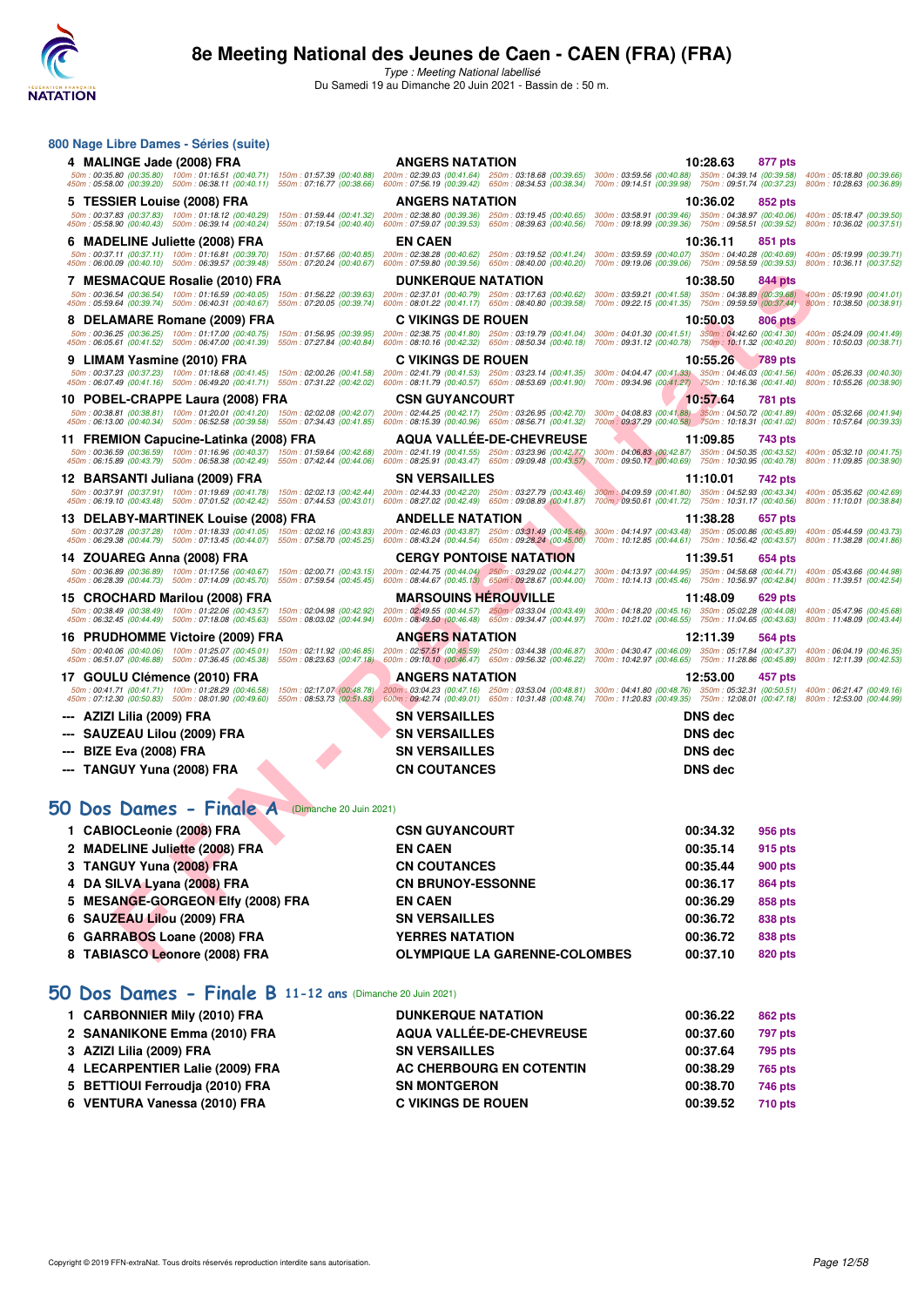

Type : Meeting National labellisé Du Samedi 19 au Dimanche 20 Juin 2021 - Bassin de : 50 m.

|    | 50 Dos Dames - Finale B (suite)               |                                      |          |                |
|----|-----------------------------------------------|--------------------------------------|----------|----------------|
|    | 7 HENNEQUIN Juliette (2009) FRA               | <b>CN AVRANCHES</b>                  | 00:40.00 | <b>689 pts</b> |
|    | 8 IBRAHIM Kamila (2009) FRA                   | <b>SN MONTGERON</b>                  | 00:41.35 | <b>632 pts</b> |
|    |                                               |                                      |          |                |
| 50 | Dos Dames - Séries<br>(Dimanche 20 Juin 2021) |                                      |          |                |
|    | 1 CABIOCLeonie (2008) FRA                     | <b>CSN GUYANCOURT</b>                | 00:34.66 | 939 pts        |
|    | 2 TANGUY Yuna (2008) FRA                      | <b>CN COUTANCES</b>                  | 00:35.13 | 915 pts        |
|    | 3 MADELINE Juliette (2008) FRA                | <b>EN CAEN</b>                       | 00:35.78 | <b>883 pts</b> |
|    | 4 SAUZEAU Lilou (2009) FRA                    | <b>SN VERSAILLES</b>                 | 00:36.96 | 827 pts        |
|    | 5 DA SILVA Lyana (2008) FRA                   | <b>CN BRUNOY-ESSONNE</b>             | 00:36.97 | <b>826 pts</b> |
|    | 6 GARRABOS Loane (2008) FRA                   | <b>YERRES NATATION</b>               | 00:37.09 | <b>820 pts</b> |
|    | 7 TABIASCO Leonore (2008) FRA                 | <b>OLYMPIQUE LA GARENNE-COLOMBES</b> | 00:37.13 | 819 pts        |
|    | 8 MESANGE-GORGEON Elfy (2008) FRA             | <b>EN CAEN</b>                       | 00:37.14 | <b>818 pts</b> |
|    | 9 LECERCLE Maëlys (2008) FRA                  | AS HERBLAY NATATION                  | 00:37.34 | 809 pts        |
|    | 10 LEPROVOST Nina (2008) FRA                  | <b>AQUA CLUB PONTAULT-ROISSY</b>     | 00:38.05 | 776 pts        |
|    | 11 LEBOISSELIER Jade (2008) FRA               | <b>COTENTIN NATATION</b>             | 00:38.17 | 770 pts        |
|    | 12 PUY Eloïse (2008) FRA                      | <b>C VIKINGS DE ROUEN</b>            | 00:38.45 | <b>758 pts</b> |
|    | 13 HENNEQUIN Juliette (2009) FRA              | <b>CN AVRANCHES</b>                  | 00:38.56 | <b>753 pts</b> |
|    | 14 VENTURA Vanessa (2010) FRA                 | <b>C VIKINGS DE ROUEN</b>            | 00:38.57 | <b>752 pts</b> |
|    | 15 LECARPENTIER Lalie (2009) FRA              | AC CHERBOURG EN COTENTIN             | 00:38.76 | 744 pts        |
|    | 16 BETTIOUI Ferroudja (2010) FRA              | <b>SN MONTGERON</b>                  | 00:38.77 | 743 pts        |
|    | 17 AZIZI Lilia (2009) FRA                     | <b>SN VERSAILLES</b>                 | 00:38.84 | 740 pts        |
|    | 18 IBRAHIM Kamila (2009) FRA                  | <b>SN MONTGERON</b>                  | 00:39.22 | <b>723 pts</b> |
|    | 19 SANANIKONE Emma (2010) FRA                 | <b>AQUA VALLEE-DE-CHEVREUSE</b>      | 00:39.24 | <b>722 pts</b> |
|    | 19 CARBONNIER Mily (2010) FRA                 | <b>DUNKERQUE NATATION</b>            | 00:39.24 | <b>722 pts</b> |
|    | 21 JEANNE Olivia (2008) FRA                   | <b>AC CHERBOURG EN COTENTIN</b>      | 00:39.40 | <b>715 pts</b> |
|    | 22 BARSANTI Juliana (2009) FRA                | <b>SN VERSAILLES</b>                 | 00:39.67 | 704 pts        |
|    | 23 PEROT Ines (2008) FRA                      | AS HERBLAY NATATION                  | 00:39.71 | <b>702 pts</b> |
|    | 24 TCHATAT Iris (2008) FRA                    | AS HERBLAY NATATION                  | 00:40.91 | 651 pts        |
|    | 25 CROCHARD Marilou (2008) FRA                | <b>MARSOUINS HÉROUVILLE</b>          | 00:41.00 | 647 pts        |
|    | 26 HUCHETTE GERARD Siloë (2010) FRA           | <b>ES MASSY NATATION</b>             | 00:41.08 | <b>644 pts</b> |
|    | 27 PRUDHOMME Victoire (2009) FRA              | <b>ANGERS NATATION</b>               | 00:41.32 | <b>634 pts</b> |
|    | 28 GODARD Romane (2008) FRA                   | <b>EN CAEN</b>                       | 00:41.60 | 622 pts        |
|    | 29 DELABY-MARTINEK Louise (2008) FRA          | <b>ANDELLE NATATION</b>              | 00:42.00 | <b>606 pts</b> |
|    | 30 PEZET Faustine (2008) FRA                  | <b>CN BRUNOY-ESSONNE</b>             | 00:42.15 | <b>600 pts</b> |
|    | 31 BETSEY Camille (2010) FRA                  | <b>EN CAEN</b>                       | 00:43.34 | 553 pts        |
|    | 32 SARIA Katheleen (2008) FRA                 | AS GOURNAY NATATION                  | 00:43.49 | 547 pts        |
|    | 33 NGOM PRISO Jalane (2010) FRA               | <b>C VIKINGS DE ROUEN</b>            | 00:44.24 | <b>519 pts</b> |
|    | 34 MARCHAIS PAILLET Aline (2010) FRA          | <b>ES MASSY NATATION</b>             | 00:44.33 | 515 pts        |
|    | 35 BENBOUDJEMA Lahna (2009) FRA               | AS HERBLAY NATATION                  | 00:44.61 | 505 pts        |
|    | 36 PEZAVENT Salomé (2008) FRA                 | <b>CN COUTANCES</b>                  | 00:44.83 | 497 pts        |
|    | 37 TREMEUR Charlotte (2010) FRA               | <b>C VIKINGS DE ROUEN</b>            | 00:44.90 | 494 pts        |
|    | 38 NEDELEC Camille (2010) FRA                 | <b>AS EMERAINVILLE</b>               | 00:45.17 | 485 pts        |
|    | 39 MEZIANI Ines (2008) FRA                    | <b>SN MONTGERON</b>                  | 00:45.29 | 480 pts        |
|    | 40 BOURLON Adèle (2010) FRA                   | <b>CN CANTON BOLBEC</b>              | 00:46.03 | 454 pts        |
|    | 41 GREMILLET Enola (2010) FRA                 | <b>CSN GUYANCOURT</b>                | 00:46.13 | 451 pts        |
|    | 42 BAUDRELOT Jeanne (2010) FRA                | <b>EN CAEN</b>                       | 00:46.16 | 450 pts        |
|    | 43 COLIGNON Audrey (2009) FRA                 | <b>C VIKINGS DE ROUEN</b>            | 00:46.22 | 447 pts        |
|    | 44 PEYRAUBE Marilou (2008) FRA                | AC CHERBOURG EN COTENTIN             | 00:46.79 | 428 pts        |
|    | 45 LEROUX Chloe (2009) FRA                    | <b>MARSOUINS HÉROUVILLE</b>          | 00:47.62 | 400 pts        |
|    | 46 SCOTTO DI POMPEO Nina (2010) FRA           | <b>C VIKINGS DE ROUEN</b>            | 00:47.94 | 390 pts        |
|    | 47 WREN Lucy (2010) FRA                       | <b>CN AVRANCHES</b>                  | 00:48.53 | 371 pts        |
|    | 48 YOLCHYAN Louna (2010) FRA                  | <b>CNP DE SAINT-LO</b>               | 00:49.43 | 343 pts        |
|    | 49 PIQUET Lea (2010) FRA                      | <b>AS EMERAINVILLE</b>               | 00:49.80 | <b>332 pts</b> |
|    | 50 CASTEL Lise (2010) FRA                     | <b>C VIKINGS DE ROUEN</b>            | 00:51.26 | <b>290 pts</b> |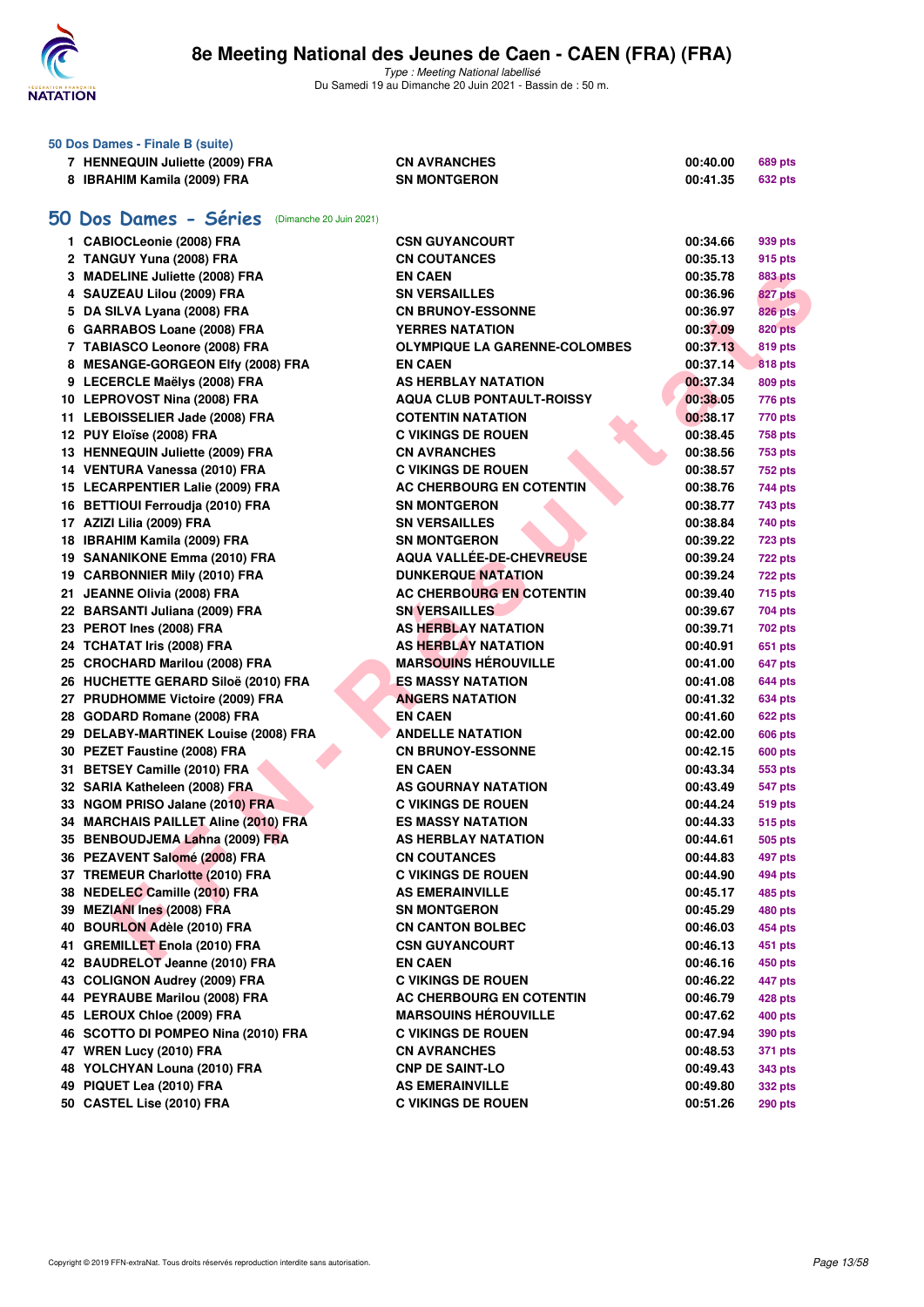

Type : Meeting National labellisé Du Samedi 19 au Dimanche 20 Juin 2021 - Bassin de : 50 m.

| 50 Dos Dames - Séries (suite)      |                        |          |                |
|------------------------------------|------------------------|----------|----------------|
| 51 ROUSSEL Clara (2010) FRA        | AS HERBLAY NATATION    | 00:51.28 | <b>289 pts</b> |
| 52 BOUBEGHLA Lyla (2010) FRA       | <b>ANGERS NATATION</b> | 00:52.52 | <b>256 pts</b> |
| 53 LEBOUTEILLER Naéline (2010) FRA | <b>CNP DE SAINT-LO</b> | 00:52.88 | <b>246 pts</b> |
|                                    |                        |          |                |

## **[100 Dos Dames - Finale A](http://www.ffnatation.fr/webffn/resultats.php?idact=nat&go=epr&idcpt=70045&idepr=12)** (Samedi 19 Juin 2021)

| 1 MADELINE Juliette (2008) FRA  | <b>EN CAEN</b>                   |                                                                                                          | 01:16.33                              | 871 pts        |
|---------------------------------|----------------------------------|----------------------------------------------------------------------------------------------------------|---------------------------------------|----------------|
| 2 BENBAKKAR Sherine (2008) FRA  | <b>CNO ST-GERMAIN-EN-LAYE</b>    | 50m: 00:36.85 (00:36.85) 100m: 01:16.33 (00:39.48)                                                       | 01:17.18                              | 851 pts        |
|                                 |                                  | 50m: 00:37.86 (00:37.86) 100m: 01:17.18 (00:39.32)                                                       |                                       |                |
| 3 JAFFUEL Ella (2009) FRA       | <b>CNO ST-GERMAIN-EN-LAYE</b>    |                                                                                                          | 01:18.78                              | <b>814 pts</b> |
| 4 BIZE Eva (2008) FRA           | <b>SN VERSAILLES</b>             | 50m: 00:38.94 (00:38.94) 100m: 01:18.78 (00:39.84)<br>50m: 00:37.41 (00:37.41) 100m: 01:19.12 (00:41.71) | 01:19.12                              | 807 pts        |
| 5 JARDON Louann (2008) FRA      | <b>AQUA CLUB PONTAULT-ROISSY</b> | 50m: 00:39.11 (00:39.11) 100m: 01:19.18 (00:40.07)                                                       | 01:19.18                              | 805 pts        |
| 6 POBEL-CRAPPE Laura (2008) FRA | <b>CSN GUYANCOURT</b>            | 50m: 00:38.07 (00:38.07) 100m: 01:19.45 (00:41.38)                                                       | 01:19.45                              | 799 pts        |
| 7 DIMITRI Lise (2008) FRA       | <b>CSN GUYANCOURT</b>            | 50m: 00:39.02 (00:39.02)                                                                                 | 01:20.26<br>100m: 01:20.26 (00:41.24) | <b>781 pts</b> |
| 8 TANGUY Yuna (2008) FRA        | <b>CN COUTANCES</b>              | 50m: 00:38.04 (00:38.04) 100m: 01:24.50 (00:46.46)                                                       | 01:24.50                              | <b>689 pts</b> |

## **[100 Dos Dames - Finale B](http://www.ffnatation.fr/webffn/resultats.php?idact=nat&go=epr&idcpt=70045&idepr=12) 11-12 ans** (Samedi 19 Juin 2021)

|                               | 50m: 00:36.85 (00:36.85) 100m: 01:16.33 (00:39.48)                                                                                                                                                                                                                                                                                                            |
|-------------------------------|---------------------------------------------------------------------------------------------------------------------------------------------------------------------------------------------------------------------------------------------------------------------------------------------------------------------------------------------------------------|
| <b>CNO ST-GERMAIN-EN-LAYE</b> | 01:17.18<br>851 pts<br>50m: 00:37.86 (00:37.86) 100m: 01:17.18 (00:39.32)                                                                                                                                                                                                                                                                                     |
| <b>CNO ST-GERMAIN-EN-LAYE</b> | 01:18.78<br><b>814 pts</b>                                                                                                                                                                                                                                                                                                                                    |
| <b>SN VERSAILLES</b>          | 50m: 00:38.94 (00:38.94) 100m: 01:18.78 (00:39.84)<br>01:19.12<br>807 pts                                                                                                                                                                                                                                                                                     |
|                               | 50m: 00:37.41 (00:37.41) 100m: 01:19.12 (00:41.71)<br>01:19.18<br>805 pts                                                                                                                                                                                                                                                                                     |
|                               | 50m: 00:39.11 (00:39.11) 100m: 01:19.18 (00:40.07)<br>01:19.45<br><b>799 pts</b>                                                                                                                                                                                                                                                                              |
|                               | 50m: 00:38.07 (00:38.07) 100m: 01:19.45 (00:41.38)                                                                                                                                                                                                                                                                                                            |
|                               | 01:20.26<br>781 pts<br>50m: 00:39.02 (00:39.02) 100m: 01:20.26 (00:41.24)                                                                                                                                                                                                                                                                                     |
| <b>CN COUTANCES</b>           | 01:24.50<br>689 pts<br>50m: 00:38.04 (00:38.04) 100m: 01:24.50 (00:46.46)                                                                                                                                                                                                                                                                                     |
|                               |                                                                                                                                                                                                                                                                                                                                                               |
|                               | 01:21.17<br>761 pts                                                                                                                                                                                                                                                                                                                                           |
|                               | 50m: 00:39.48 (00:39.48) 100m: 01:21.17 (00:41.69)<br>01:24.07<br>698 pts                                                                                                                                                                                                                                                                                     |
|                               | 50m: 00:41.35 (00:41.35) 100m: 01:24.07 (00:42.72)                                                                                                                                                                                                                                                                                                            |
|                               | 01:24.35<br>692 pts<br>50m: 00:40.18 (00:40.18) 100m: 01:24.35 (00:44.17)                                                                                                                                                                                                                                                                                     |
|                               | 01:24.54<br><b>688 pts</b><br>50m: 00:41.41 (00:41.41) 100m: 01:24.54 (00:43.13)                                                                                                                                                                                                                                                                              |
| <b>EN CAEN</b>                | 01:24.57<br>687 pts<br>50m: 00:41.13 (00:41.13) 100m: 01:24.57 (00:43.44)                                                                                                                                                                                                                                                                                     |
|                               | 01:25.38<br>670 pts                                                                                                                                                                                                                                                                                                                                           |
| <b>CSN GUYANCOURT</b>         | 50m: 00:41.20 (00:41.20) 100m: 01:25.38 (00:44.18)<br>01:28.24<br>612 pts                                                                                                                                                                                                                                                                                     |
|                               | 50m: 00:42.42 (00:42.42) 100m: 01:28.24 (00:45.82)<br><b>DNS</b>                                                                                                                                                                                                                                                                                              |
|                               |                                                                                                                                                                                                                                                                                                                                                               |
| (Samedi 19 Juin 2021)         |                                                                                                                                                                                                                                                                                                                                                               |
| <b>EN CAEN</b>                | 01:16.88<br>858 pts<br>50m: 00:36.53 (00:36.53) 100m: 01:16.88 (00:40.35)                                                                                                                                                                                                                                                                                     |
| <b>CN COUTANCES</b>           | 01:17.32<br>848 pts<br>50m: 00:37.32 (00:37.32) 100m: 01:17.32 (00:40.00)                                                                                                                                                                                                                                                                                     |
| <b>CNO ST-GERMAIN-EN-LAYE</b> | 01:18.33<br>825 pts                                                                                                                                                                                                                                                                                                                                           |
| <b>CNO ST-GERMAIN-EN-LAYE</b> | 50m: 00:38.42 (00:38.42) 100m: 01:18.33 (00:39.91)<br>01:18.79<br>814 pts                                                                                                                                                                                                                                                                                     |
|                               | 50m: 00:38.85 (00:38.85) 100m: 01:18.79 (00:39.94)                                                                                                                                                                                                                                                                                                            |
|                               | 01:19.10<br>807 pts<br>50m: 00:37.83 (00:37.83) 100m: 01:19.10 (00:41.27)                                                                                                                                                                                                                                                                                     |
|                               | <b>AQUA CLUB PONTAULT-ROISSY</b><br><b>CSN GUYANCOURT</b><br><b>CSN GUYANCOURT</b><br>00 Dos Dames - Finale B 11-12 ans (Samedi 19 Juin 2021)<br><b>STADE FRANÇAIS O COURBEVOIE</b><br><b>C VIKINGS DE ROUEN</b><br><b>SN MONTGERON</b><br><b>AQUA VALLÉE-DE-CHEVREUSE</b><br><b>AC CHERBOURG EN COTENTIN</b><br><b>SN VERSAILLES</b><br><b>SN VERSAILLES</b> |

# **[100 Dos Dames - Séries](http://www.ffnatation.fr/webffn/resultats.php?idact=nat&go=epr&idcpt=70045&idepr=12)** (Samedi 19 Juin 2021)

| 1 MADELINE Juliette (2008) FRA     | <b>EN CAEN</b>                       | 50m: 00:36.53 (00:36.53) 100m: 01:16.88 (00:40.35) | 01:16.88 | 858 pts        |
|------------------------------------|--------------------------------------|----------------------------------------------------|----------|----------------|
| 2 TANGUY Yuna (2008) FRA           | <b>CN COUTANCES</b>                  | 50m: 00:37.32 (00:37.32) 100m: 01:17.32 (00:40.00) | 01:17.32 | 848 pts        |
| 3 BENBAKKAR Sherine (2008) FRA     | <b>CNO ST-GERMAIN-EN-LAYE</b>        | 50m: 00:38.42 (00:38.42) 100m: 01:18.33 (00:39.91) | 01:18.33 | 825 pts        |
| 4 JAFFUEL Ella (2009) FRA          | <b>CNO ST-GERMAIN-EN-LAYE</b>        | 50m: 00:38.85 (00:38.85) 100m: 01:18.79 (00:39.94) | 01:18.79 | 814 pts        |
| 5 BIZE Eva (2008) FRA              | <b>SN VERSAILLES</b>                 | 50m: 00:37.83 (00:37.83) 100m: 01:19.10 (00:41.27) | 01:19.10 | 807 pts        |
| 6 DIMITRI Lise (2008) FRA          | <b>CSN GUYANCOURT</b>                | 50m: 00:38.88 (00:38.88) 100m: 01:19.87 (00:40.99) | 01:19.87 | 790 pts        |
| 7 POBEL-CRAPPE Laura (2008) FRA    | <b>CSN GUYANCOURT</b>                | 50m: 00:38.92 (00:38.92) 100m: 01:20.46 (00:41.54) | 01:20.46 | 776 pts        |
| 8 JARDON Louann (2008) FRA         | <b>AQUA CLUB PONTAULT-ROISSY</b>     | 50m: 00:40.08 (00:40.08) 100m: 01:20.51 (00:40.43) | 01:20.51 | 775 pts        |
| 9 TABIASCO Leonore (2008) FRA      | <b>OLYMPIQUE LA GARENNE-COLOMBES</b> | 50m: 00:39.69 (00:39.69) 100m: 01:21.06 (00:41.37) | 01:21.06 | <b>763 pts</b> |
| 10 MESANGE-GORGEON Elfy (2008) FRA | <b>EN CAEN</b>                       | 50m: 00:38.35 (00:38.35) 100m: 01:21.41 (00:43.06) | 01:21.41 | 755 pts        |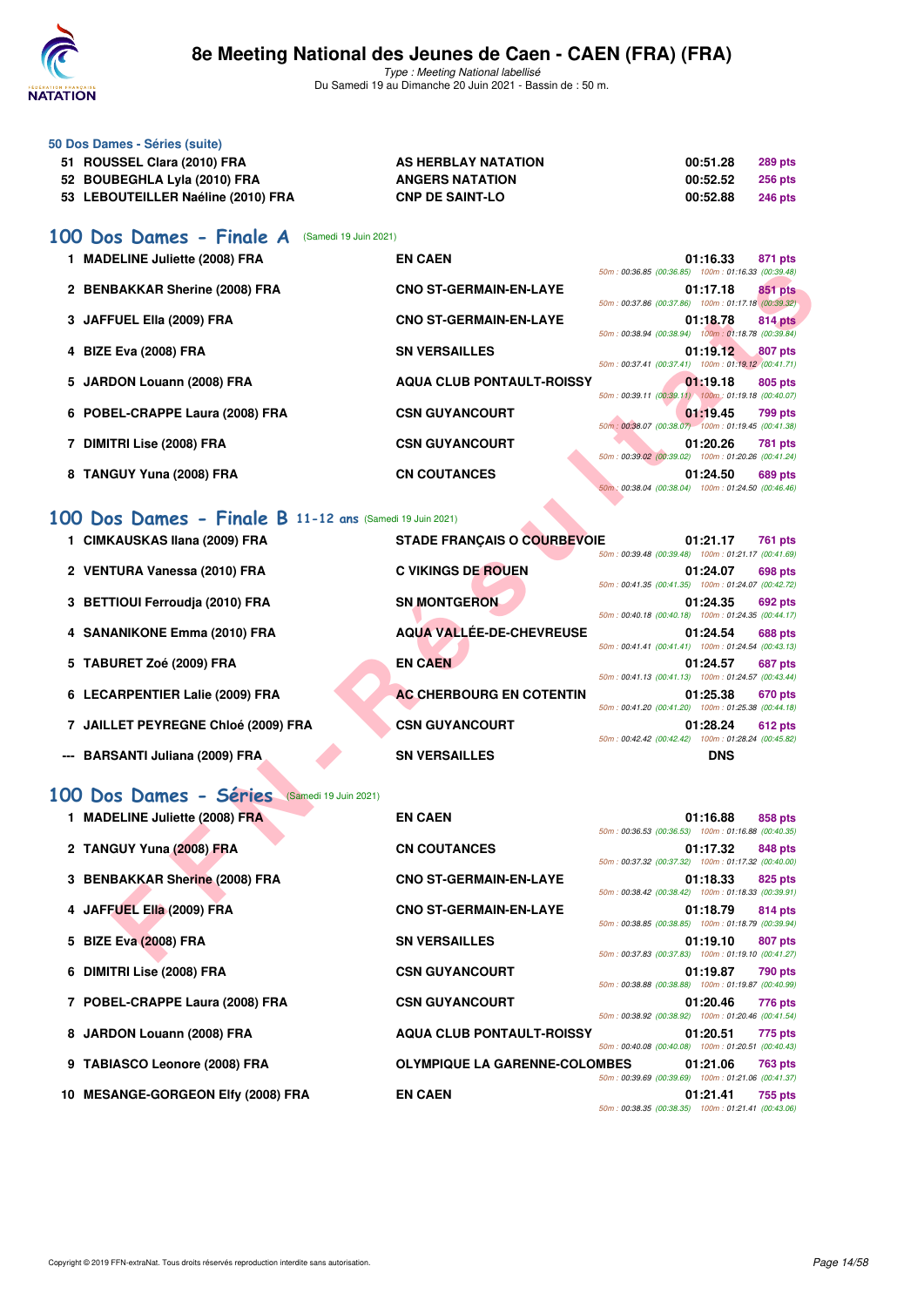

**100 Dos Dames - Séries (suite)**

Type : Meeting National labellisé Du Samedi 19 au Dimanche 20 Juin 2021 - Bassin de : 50 m.

|    | 11 GARRABOS Loane (2008) FRA                                       | <b>YERRES NATATION</b>                               | 50m: 00:40.89 (00:40.89) 100m: 01:21.99 (00:41.10) | 01:21.99             | 743 pts            |
|----|--------------------------------------------------------------------|------------------------------------------------------|----------------------------------------------------|----------------------|--------------------|
|    | 12 DA SILVA Lyana (2008) FRA                                       | <b>CN BRUNOY-ESSONNE</b>                             | 50m: 00:39.72 (00:39.72) 100m: 01:22.06 (00:42.34) | 01:22.06             | 741 pts            |
|    | 13 CIMKAUSKAS Ilana (2009) FRA                                     | <b>STADE FRANÇAIS O COURBEVOIE</b>                   | 50m: 00:40.74 (00:40.74) 100m: 01:22.81 (00:42.07  | 01:22.81             | <b>725 pts</b>     |
|    | 14 PUY Eloïse (2008) FRA                                           | <b>C VIKINGS DE ROUEN</b>                            | 50m: 00:40.29 (00:40.29) 100m: 01:23.16 (00:42.87  | 01:23.16             | 717 pts            |
|    | 15 MENEZ Chloe (2008) FRA                                          | <b>CN CANTON BOLBEC</b>                              | 50m: 00:41.13 (00:41.13) 100m: 01:24.22 (00:43.09  | 01:24.22             | 695 pts            |
|    | 16 BARSANTI Juliana (2009) FRA                                     | <b>SN VERSAILLES</b>                                 | 50m: 00:41.30 (00:41.30) 100m: 01:24.72 (00:43.42) | 01:24.72             | <b>684 pts</b>     |
|    | 17 VARGA Zille (2008) FRA                                          | <b>STADE FRANÇAIS O COURBEVOIE</b>                   | 50m: 00:42.13 (00:42.13) 100m: 01:24.76 (00:42.63  | 01:24.76             | 683 pts            |
|    | 18 BETTIOUI Ferroudja (2010) FRA                                   | <b>SN MONTGERON</b>                                  | 50m: 00:41.63 (00:41.63) 100m: 01:25.29 (00:43.66  | 01:25.29             | 672 pts            |
|    | 19 SANANIKONE Emma (2010) FRA                                      | <b>AQUA VALLEE-DE-CHEVREUSE</b>                      | 50m: 00:39.88 (00:39.88) 100m: 01:25.37 (00:45.49) | 01:25.37             | 671 pts            |
|    | 20 LECARPENTIER Lalie (2009) FRA                                   | AC CHERBOURG EN COTENTIN                             | 50m: 00:40.12 (00:40.12) 100m: 01:25.58 (00:45.46) | 01:25.58             | 666 pts            |
|    | 21 TABURET Zoé (2009) FRA                                          | <b>EN CAEN</b>                                       | 50m: 00:42.06 (00:42.06) 100m: 01:25.86 (00:43.80  | 01:25.86             | 661 pts            |
|    | 22 CROCHARD Marilou (2008) FRA                                     | <b>MARSOUINS HÉROUVILLE</b>                          | 50m: 00:41.99 (00:41.99) 100m: 01:26.72 (00:44.73  | 01:26.72             | 643 pts            |
|    | 23 VENTURA Vanessa (2010) FRA                                      | <b>C VIKINGS DE ROUEN</b>                            | 50m: 00:42.43 (00:42.43) 100m: 01:27.30 (00:44.87  | 01:27.30             | 631 pts            |
|    | 24 JAILLET PEYREGNE Chloé (2009) FRA                               | <b>CSN GUYANCOURT</b>                                | 50m: 00:42.00 (00:42.00) 100m: 01:28.42 (00:46.42) | 01:28.42             | 609 pts            |
|    | 25 LARRIEULE Maïa (2009) FRA                                       | <b>CSN GUYANCOURT</b>                                | 50m: 00:42.04 (00:42.04) 100m: 01:28.48 (00:46.44) | 01:28.48             | 608 pts            |
|    | 26 IBRAHIM Kamila (2009) FRA                                       | <b>SN MONTGERON</b>                                  | 50m: 00:44.48 (00:44.48) 100m: 01:30.08 (00:45.60) | 01:30.08             | 576 pts            |
|    | 27 GODARD Romane (2008) FRA                                        | <b>EN CAEN</b>                                       | 50m: 00:43.81 (00:43.81) 100m: 01:32.46 (00:48.65  | 01:32.46             | 532 pts            |
|    | 28 DELABY-MARTINEK Louise (2008) FRA                               | <b>ANDELLE NATATION</b>                              | 50m: 00:45.73 (00:45.73) 100m: 01:33.36 (00:47.63) | 01:33.36             | 515 pts            |
| 29 | <b>GUITTIER Anael (2010) FRA</b>                                   | <b>SN MONTGERON</b>                                  | 50m: 00:45.34 (00:45.34) 100m: 01:35.22 (00:49.88  | 01:35.22             | 482 pts            |
|    | 30 PEZET Faustine (2008) FRA                                       | <b>CN BRUNOY-ESSONNE</b>                             | 50m: 00:48.05 (00:48.05) 100m: 01:35.50 (00:47.45) | 01:35.50             | 477 pts            |
|    | 31 SARIA Katheleen (2008) FRA                                      | AS GOURNAY NATATION                                  | 50m: 00:45.61 (00:45.61) 100m: 01:35.77 (00:50.16  | 01:35.77             | 472 pts            |
|    | 32 BEUREL Cerise (2009) FRA                                        | <b>STADE LAVAL</b>                                   | 50m: 00:48.12 (00:48.12) 100m: 01:36.53 (00:48.41) | 01:36.53             | 459 pts            |
|    | 33 BAELEN Camille (2009) FRA                                       | <b>DUNKERQUE NATATION</b>                            | 50m: 00:46.13 (00:46.13) 100m: 01:36.98 (00:50.85  | 01:36.98             | 451 pts            |
|    | 34 HEGAZY Sarah (2008) FRA                                         | <b>STADE FRANÇAIS O COURBEVOIE</b>                   | 50m: 00:46.49 (00:46.49) 100m: 01:37.51 (00:51.02) | 01:37.51             | 442 pts            |
|    | 35 LAMOTTE Clara (2010) FRA                                        | <b>EN CAEN</b>                                       | 50m: 00:46.66 (00:46.66) 100m: 01:38.21 (00:51.55) | 01:38.21             | 431 pts            |
|    | 36 BAUDRELOT Jeanne (2010) FRA                                     | <b>EN CAEN</b>                                       | 50m: 00:48.17 (00:48.17) 100m: 01:39.24 (00:51.07  | 01:39.24             | 414 pts            |
| 38 | 37 TREMEUR Charlotte (2010) FRA<br><b>BOURLON Adèle (2010) FRA</b> | <b>C VIKINGS DE ROUEN</b><br><b>CN CANTON BOLBEC</b> |                                                    | 01:39.60<br>01:39.87 | 408 pts<br>404 pts |
|    | 39 PEYRAUBE Marilou (2008) FRA                                     | AC CHERBOURG EN COTENTIN                             | 50m: 00:48.25 (00:48.25) 100m: 01:39.87 (00:51.62) | 01:40.13             | 399 pts            |
|    | 40 NGOM PRISO Jalane (2010) FRA                                    | <b>C VIKINGS DE ROUEN</b>                            | 50m: 00:48.97 (00:48.97) 100m: 01:40.13 (00:51.16) | 01:41.32             | <b>381 pts</b>     |
|    | 41 LEROUX Chloe (2009) FRA                                         | <b>MARSOUINS HÉROUVILLE</b>                          | 50m: 00:49.78 (00:49.78) 100m: 01:41.32 (00:51.54) | 01:47.96             | <b>284 pts</b>     |
|    |                                                                    |                                                      | 50m: 00:52.36 (00:52.36) 100m: 01:47.96 (00:55.60  |                      |                    |

**EX CHOOP FRA**<br> **FACTION COOPERATION CONFIDENTIES ANTITUDE COOPERATION CONFIDENTIES AND CONFIDENTIES AND CONFIDENTIES AND CONFIDENTIES AND CONFIDENTIES AND CONFIDENTIES AND CONFIDENTIES AND CONFIDENTIES AND CONFIDENTIES A** 50m : 00:40.89 (00:40.89) 100m : 01:21.99 (00:41.10) **122.06 741 pts CN BRUNOY-ESSONNE** 50m : 00:39.72 (00:39.72) 100m : 01:22.06 (00:42.34) **13 CIADE FRANÇAIS O COURBEVOIE 01:22.81 725 pts** 50m : 00:40.74 (00:40.74) 100m : 01:22.81 (00:42.07) **14 PUY ELOISE CONSTRUCTED CONTRA CONSTRUCTED AT A CONSTRUCTED AT 217 pts** 50m : 00:40.29 (00:40.29) 100m : 01:23.16 (00:42.87) **15 CN CANTON BOLBEC** 01:24.22 **695 pts** 50m : 00:41.13 (00:41.13) 100m : 01:24.22 (00:43.09) **16 BARSANTI Juliana (2009) FRA SN VERSAILLES 01:24.72 684 pts** 50m : 00:41.30 (00:41.30) 100m : 01:24.72 (00:43.42) **17 STADE FRANÇAIS O COURBEVOIE 01:24.76** 683 pts 50m : 00:42.13 (00:42.13) 100m : 01:24.76 (00:42.63) 50m : 00:41.63 (00:41.63) 100m : 01:25.29 (00:43.66) **19 AQUA VALLÉE-DE-CHEVREUSE 671 pts** 50m : 00:39.88 (00:39.88) 100m : 01:25.37 (00:45.49) **20 AC CHERBOURG EN COTENTIN 601:25.58 666 pts** 50m : 00:40.12 (00:40.12) 100m : 01:25.58 (00:45.46) 50m : 00:42.06 (00:42.06) 100m : 01:25.86 (00:43.80) **22 CROCHARD MARSOUINS HÉROUVILLE 22 CALCE 126.72** 643 pts 50m : 00:41.99 (00:41.99) 100m : 01:26.72 (00:44.73) **23 VIKINGS DE ROUEN 01:27.30** 631 pts 50m : 00:42.43 (00:42.43) 100m : 01:27.30 (00:44.87) **24 24 24 24 250 CSN GUYANCOURT 128.42 609 pts** 50m : 00:42.00 (00:42.00) 100m : 01:28.42 (00:46.42) **25 CSN GUYANCOURT 608 pts** 50m : 00:42.04 (00:42.04) 100m : 01:28.48 (00:46.44) **26 IBRAHIM CONTGERON 61:30.08 576 pts** 50m : 00:44.48 (00:44.48) 100m : 01:30.08 (00:45.60) 50m : 00:43.81 (00:43.81) 100m : 01:32.46 (00:48.65) **28 DELABY-MARTINE ANDELLE NATATION 01:33.36** 515 pts 50m : 00:45.73 (00:45.73) 100m : 01:33.36 (00:47.63) **29 GUITTIER ANALYSIS AND ANALYSIS AND ANALYSIS AND ANALYSIS AND ANALYSIS AND ANALYSIS AND ANALYSIS AND ANALYSIS AND ANALYSIS AND ANALYSIS AND ANALYSIS AND ANALYSIS AND ANALYSIS AND ANALYSIS AND ANALYSIS AND ANALYSIS AND A** 50m : 00:45.34 (00:45.34) 100m : 01:35.22 (00:49.88) **30 PERUNOY-ESSONNE 01:35.50 477 pts** 50m : 00:48.05 (00:48.05) 100m : 01:35.50 (00:47.45) **AS GOURNAY NATATION 61:35.77 472 pts** 50m : 00:45.61 (00:45.61) 100m : 01:35.77 (00:50.16) **32 BELAVAL 32 BELAVAL 1:36.53 459 pts** 50m : 00:48.12 (00:48.12) 100m : 01:36.53 (00:48.41) **DUNKERQUE NATATION** 01:36.98 451 pts 50m : 00:46.13 (00:46.13) 100m : 01:36.98 (00:50.85) **3TADE FRANÇAIS O COURBEVOIE 01:37.51 442 pts** 50m : 00:46.49 (00:46.49) 100m : 01:37.51 (00:51.02) 50m : 00:46.66 (00:46.66) 100m : 01:38.21 (00:51.55) 50m : 00:48.17 (00:48.17) 100m : 01:39.24 (00:51.07) **37 TREMEUR Charlotte (2010) FRA C VIKINGS DE ROUEN 01:39.60 408 pts 38 BOURLON BOLBEC 01:39.87 404 pts** 50m : 00:48.25 (00:48.25) 100m : 01:39.87 (00:51.62) **AC CHERBOURG EN COTENTIN 01:40.13 399 pts** 50m : 00:48.97 (00:48.97) 100m : 01:40.13 (00:51.16) **40 NGOM PRISO Jalane (2010) FRA C VIKINGS DE ROUEN 01:41.32 381 pts** 50m : 00:49.78 (00:49.78) 100m : 01:41.32 (00:51.54) **MARSOUINS HÉROUVILLE** 01:47.96 284 pts 50m : 00:52.36 (00:52.36) 100m : 01:47.96 (00:55.60)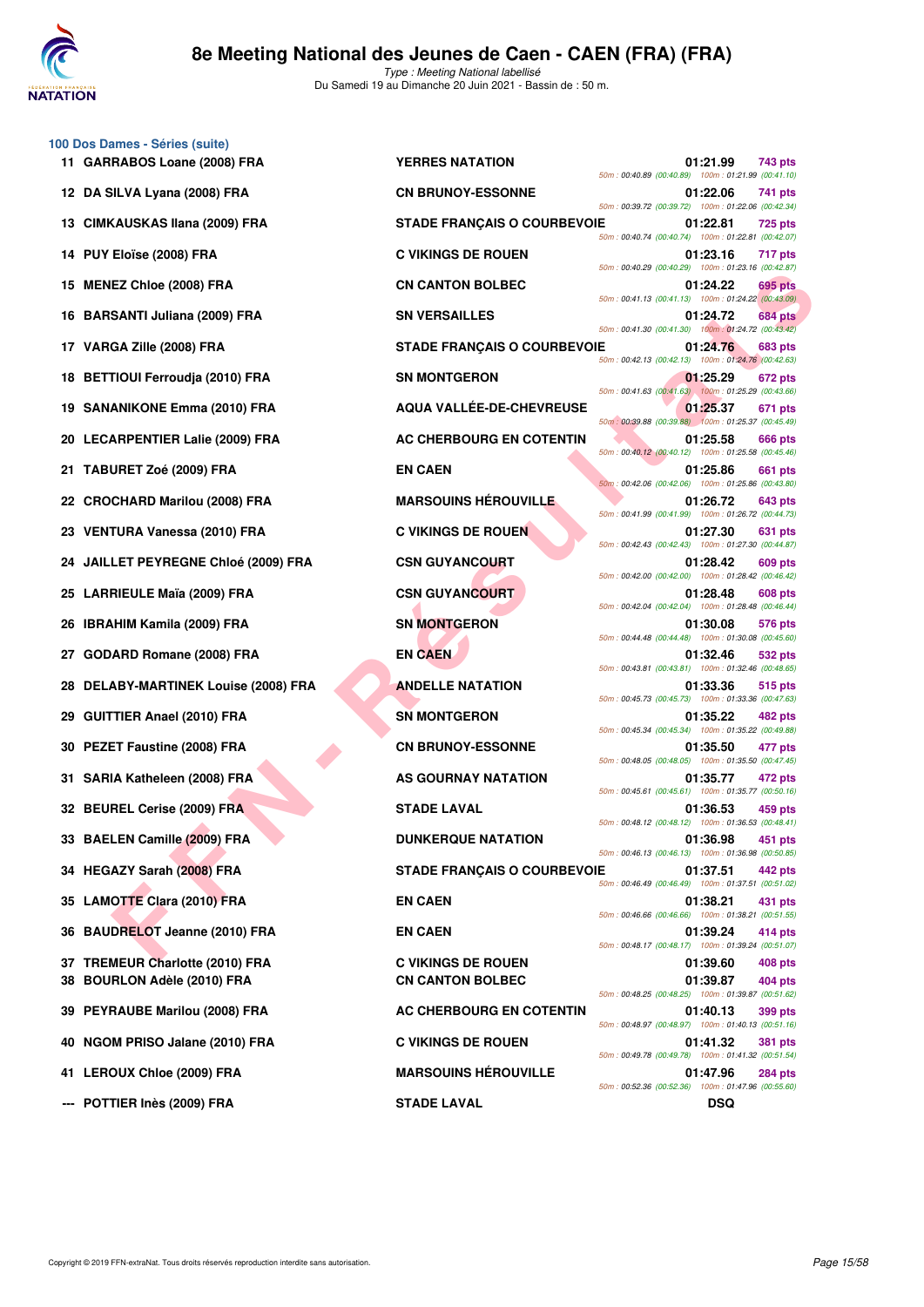

#### **[200 Dos Dames - Finale A](http://www.ffnatation.fr/webffn/resultats.php?idact=nat&go=epr&idcpt=70045&idepr=13)** (Dimanche 20 Juin 2021)

**1 MALINGE Jade (2008) FRA ANGERS NATATION 02:42.18 865 pts** 50m : 00:39.04 (00:39.04) 100m : 01:20.49 (00:41.45) 150m : 02:01.35 (00:40.86) 200m : 02:42.18 (00:40.83) **2 MADELINE Juliette (2008) FRA EN CAEN 02:44.79 834 pts** 50m : 00:38.44 (00:38.44) 100m : 01:20.35 (00:41.91) 150m : 02:03.09 (00:42.74) 200m : 02:44.79 (00:41.70) **3 BIZE Eva (2008) FRA SN VERSAILLES 02:47.65 801 pts** 50m : 00:38.36 (00:38.36) 100m : 01:20.61 (00:42.25) 150m : 02:05.31 (00:44.70) 200m : 02:47.65 (00:42.34) **4 TANGUY Yuna (2008) FRA CN COUTANCES 02:51.26 761 pts** 50m : 00:38.51 (00:38.51) 100m : 01:22.89 (00:44.38) 150m : 02:09.07 (00:46.18) 200m : 02:51.26 (00:42.19) **5 CIMKAUSKAS Ilana (2009) FRA STADE FRANÇAIS O COURBEVOIE 02:51.51 758 pts** 50m : 00:40.11 (00:40.11) 100m : 01:23.56 (00:43.45) 150m : 02:09.33 (00:45.77) 200m : 02:51.51 (00:42.18) **6 TABIASCO Leonore (2008) FRA** 50m : 00:40.07 (00:40.07) 100m : 01:23.45 (00:43.38) 150m : 02:09.19 (00:45.74) 200m : 02:52.86 (00:43.67) **7 PUY Eloïse (2008) FRA** 50m : 00:40.36 (00:40.36) 100m : 01:25.48 (00:45.12) 150m : 02:11.29 (00:45.81) 200m : 02:56.31 (00:45.02) **8 VARGA Zille (2008) FRA STADE FRANÇAIS O COURBEVOIE 02:56.84 700 pts** 50m : 00:41.85 (00:41.85) 100m : 01:25.29 (00:43.44) 150m : 02:12.50 (00:47.21) 200m : 02:56.84 (00:44.34)

#### **[200 Dos Dames - Finale B](http://www.ffnatation.fr/webffn/resultats.php?idact=nat&go=epr&idcpt=70045&idepr=13) 11-12 ans (Dima**

- **1 SANANIKONE Emma (2010) FRA**
- **2 PRUDHOMME Victoire (2009) FRA**
- **3 IBRAHIM Kamila (2009) FRA**
- 4 GUITTIER Anael (2010) FRA
- 5 MORICHETTI Anna (2010) FRA
- 
- 

#### **[200 Dos Dames - Séries](http://www.ffnatation.fr/webffn/resultats.php?idact=nat&go=epr&idcpt=70045&idepr=13)** (Dimanche 20 Juin 2021)

- **1 MADELINE Juliette (2008) FRA EN CAEN 02:44.16 842 pts**
- 
- 
- 
- 
- 
- 
- 
- **9 MESSANT Camille (2008) FRA ANGERS NATATION 02:59.90 667 pts**
- 10 DA SILVA Lyana (2008) FRA
- **11 SANANIKONE Emma (2010) FRA**
- **12 TESSIER Louise (2008) FRA**
- **13 GODARD Romane (2008) FRA**
- **14 MENEZ Chloe (2008) FRA**

|                                                      | 50m: 00:38.51 (00:38.51) 100m: 01:22.89 (00:44.38) 150m: 02:09.07 (00:46.18) 200m: 02:51.26 (00:42.19)                                                                         |
|------------------------------------------------------|--------------------------------------------------------------------------------------------------------------------------------------------------------------------------------|
| <b>(AUSKAS Ilana (2009) FRA</b>                      | <b>STADE FRANCAIS O COURBEVOIE</b><br>02:51.51<br><b>758 pts</b><br>50m : 00:40.11 (00:40.11) 100m : 01:23.56 (00:43.45) 150m : 02:09.33 (00:45.77) 200m : 02:51.51 (00:42.18) |
| IASCO Leonore (2008) FRA                             | <b>OLYMPIQUE LA GARENNE-COLOMBES</b><br>02:52.86<br><b>743 pts</b><br>50m: 00:40.07 (00:40.07) 100m: 01:23.45 (00:43.38) 150m: 02:09.19 (00:45.74) 200m: 02:52.86 (00:43.67)   |
| Eloïse (2008) FRA                                    | <b>C VIKINGS DE ROUEN</b><br>02:56.31<br><b>705 pts</b><br>50m: 00:40.36 (00:40.36) 100m: 01:25.48 (00:45.12) 150m: 02:11.29 (00:45.81) 200m: 02:56.31 (00:45.02)              |
| GA Zille (2008) FRA                                  | <b>STADE FRANCAIS O COURBEVOIE</b><br>02:56.84<br>700 pts<br>50m: 00:41.85 (00:41.85) 100m: 01:25.29 (00:43.44) 150m: 02:12.50 (00:47.21) 200m: 02:56.84 (00:44.34)            |
| S Dames - Finale B 11-12 ans (Dimanche 20 Juin 2021) |                                                                                                                                                                                |
| <b>ANIKONE Emma (2010) FRA</b>                       | <b>AQUA VALLÉE-DE-CHEVREUSE</b><br>02:58.17<br>686 pts<br>50m: 00:40.77 (00:40.77) 100m: 01:25.92 (00:45.15) 150m: 02:12.09 (00:46.17) 200m: 02:58.17 (00:46.08)               |
| <b>DHOMME Victoire (2009) FRA</b>                    | <b>ANGERS NATATION</b><br>03:08.60<br>580 pts<br>50m : 00:45.79 (00:45.79) 100m : 01:36.73 (00:50.94) 150m : 02:23.34 (00:46.61) 200m : 03:08.60 (00:45.26)                    |
| <b>IHIM Kamila (2009) FRA</b>                        | <b>SN MONTGERON</b><br>03:12.33<br>544 pts<br>50m: 00:46.13 (00:46.13) 100m: 01:35.08 (00:48.95) 150m: 02:25.82 (00:50.74) 200m: 03:12.33 (00:46.51)                           |
| TIER Anael (2010) FRA                                | <b>SN MONTGERON</b><br>03:17.28<br>499 pts<br>50m : 00:46.40 (00:46.40) 100m : 01:36.65 (00:50.25) 150m : 02:29.09 (00:52.44) 200m : 03:17.28 (00:48.19)                       |
| IICHETTI Anna (2010) FRA                             | <b>ANGERS NATATION</b><br>03:17.86<br>493 pts<br>50m: 00:48.93 (00:48.93) 100m: 01:39.88 (00:50.95) 150m: 02:31.68 (00:51.80) 200m: 03:17.86 (00:46.18)                        |
| REL Cerise (2009) FRA                                | <b>STADE LAVAL</b><br>03:19.70<br>477 pts<br>50m: 00:48.72 (00:48.72) 100m: 01:40.05 (00:51.33) 150m: 02:31.03 (00:50.98) 200m: 03:19.70 (00:48.67)                            |
| VAN Charlotte (2010) FRA                             | 03:24.39<br><b>ANGERS NATATION</b><br>437 pts<br>50m: 00:47.58 (00:47.58) 100m: 01:41.67 (00:54.09) 150m: 02:35.59 (00:53.92) 200m: 03:24.39 (00:48.80)                        |
| vs Dames - Séries                                    | (Dimanche 20 Juin 2021)                                                                                                                                                        |
| <b>ELINE Juliette (2008) FRA</b>                     | <b>EN CAEN</b><br>02:44.16<br>842 pts<br>50m: 00:37.66 (00:37.66) 100m: 01:19.17 (00:41.51) 150m: 02:02.50 (00:43.33) 200m: 02:44.16 (00:41.66)                                |
| (AUSKAS Ilana (2009) FRA                             | <b>STADE FRANCAIS O COURBEVOIE</b><br>02:49.43<br>781 pts<br>50m: 00:41.75 (00:41.75) 100m: 01:24.51 (00:42.76) 150m: 02:07.74 (00:43.23) 200m: 02:49.43 (00:41.69)            |
| GUY Yuna (2008) FRA                                  | <b>CN COUTANCES</b><br>02:50.25<br>772 pts<br>50m: 00:39.31 (00:39.31) 100m: 01:22.80 (00:43.49) 150m: 02:08.15 (00:45.35) 200m: 02:50.25 (00:42.10)                           |
| Eva (2008) FRA                                       | <b>SN VERSAILLES</b><br>02:50.29<br>771 pts<br>50m: 00:39.19 (00:39.19) 100m: 01:22.26 (00:43.07) 150m: 02:06.92 (00:44.66) 200m: 02:50.29 (00:43.37)                          |
| INGE Jade (2008) FRA                                 | <b>ANGERS NATATION</b><br>02:52.23<br>750 pts<br>50m: 00:41.56 (00:41.56) 100m: 01:26.82 (00:45.26) 150m: 02:10.03 (00:43.21) 200m: 02:52.23 (00:42.20)                        |
| <b>IASCO Leonore (2008) FRA</b>                      | <b>OLYMPIQUE LA GARENNE-COLOMBES</b><br>02:54.50<br>725 pts<br>50m: 00:41.11 (00:41.11) 100m: 01:25.49 (00:44.38) 150m: 02:10.43 (00:44.94) 200m: 02:54.50 (00:44.07)          |
| <b>Eloïse (2008) FRA</b>                             | <b>C VIKINGS DE ROUEN</b><br>02:55.73<br>712 pts<br>50m: 00:40.84 (00:40.84) 100m: 01:24.61 (00:43.77) 150m: 02:11.62 (00:47.01) 200m: 02:55.73 (00:44.11)                     |
| GA Zille (2008) FRA                                  | <b>STADE FRANÇAIS O COURBEVOIE</b><br>02:58.56<br>682 pts                                                                                                                      |
| SANT Camille (2008) FRA                              | 50m: 00:42.27 (00:42.27) 100m: 01:27.84 (00:45.57) 150m: 02:13.79 (00:45.95) 200m: 02:58.56 (00:44.77)<br><b>ANGERS NATATION</b><br>02:59.90<br>667 pts                        |
|                                                      | $01.00000(00.4004)$ $1501$ $0.1470(0.04500)$                                                                                                                                   |

50m : 00:48.93 (00:48.93) 100m : 01:39.88 (00:50.95) 150m : 02:31.68 (00:51.80) 200m : 03:17.86 (00:46.18) **6 BEUREL Cerise (2009) FRA STADE LAVAL 03:19.70 477 pts** 50m : 00:48.72 (00:48.72) 100m : 01:40.05 (00:51.33) 150m : 02:31.03 (00:50.98) 200m : 03:19.70 (00:48.67) **7 MORVAN Charlotte (2010) FRA ANGERS NATATION 03:24.39 437 pts** 50m : 00:47.58 (00:47.58) 100m : 01:41.67 (00:54.09) 150m : 02:35.59 (00:53.92) 200m : 03:24.39 (00:48.80)

#### 50m : 00:37.66 (00:37.66) 100m : 01:19.17 (00:41.51) 150m : 02:02.50 (00:43.33) 200m : 02:44.16 (00:41.66) **2 CIMKAUSKAS Ilana (2009) FRA STADE FRANÇAIS O COURBEVOIE 02:49.43 781 pts** 50m : 00:41.75 (00:41.75) 100m : 01:24.51 (00:42.76) 150m : 02:07.74 (00:43.23) 200m : 02:49.43 (00:41.69) **3 TANGUY Yuna (2008) FRA CN COUTANCES CN COUTANCES** 02:50.25 772 pts 50m : 00:39.31 (00:39.31) 100m : 01:22.80 (00:43.49) 150m : 02:08.15 (00:45.35) 200m : 02:50.25 (00:42.10) **4 BIZE Eva (2008) FRA SN VERSAILLES SN VERSAILLES 02:50.29 771 pts** 50m : 00:39.19 (00:39.19) 100m : 01:22.26 (00:43.07) 150m : 02:06.92 (00:44.66) 200m : 02:50.29 (00:43.37) **5 MALINGE Jade (2008) FRA ANGERS NATATION** 602:52.23 750 pts 50m : 00:41.56 (00:41.56) 100m : 01:26.82 (00:45.26) 150m : 02:10.03 (00:43.21) 200m : 02:52.23 (00:42.20) **6 TABIASCO Leonore (2008) FRA OLYMPIQUE LA GARENNE-COLOMBES 02:54.50 725 pts** 50m : 00:41.11 (00:41.11) 100m : 01:25.49 (00:44.38) 150m : 02:10.43 (00:44.94) 200m : 02:54.50 (00:44.07) **7 PUY Eloïse (2008) FRA C VIKINGS DE ROUEN 02:55.73 712 pts** 50m : 00:40.84 (00:40.84) 100m : 01:24.61 (00:43.77) 150m : 02:11.62 (00:47.01) 200m : 02:55.73 (00:44.11) **8 VARGA Zille (2008) FRA STADE FRANÇAIS O COURBEVOIE 02:58.56 682 pts** 50m : 00:42.27 (00:42.27) 100m : 01:27.84 (00:45.57) 150m : 02:13.79 (00:45.95) 200m : 02:58.56 (00:44.77)

|                          | 50m: 00:42.86 (00:42.86) 100m: 01:28.90 (00:46.04) 150m: 02:14.79 (00:45.89) 200m: 02:59.90 (00:45.11 |                  |         |
|--------------------------|-------------------------------------------------------------------------------------------------------|------------------|---------|
| <b>CN BRUNOY-ESSONNE</b> |                                                                                                       | 03:00.75 659 pts |         |
|                          | 50m: 00:40.69 (00:40.69) 100m: 01:25.91 (00:45.22) 150m: 02:14.41 (00:48.50) 200m: 03:00.75 (00:46.34 |                  |         |
|                          | AQUA VALLÉE-DE-CHEVREUSE                                                                              | 03:01.96 646 pts |         |
|                          | 50m: 00:42.52 (00:42.52) 100m: 01:29.04 (00:46.52) 150m: 02:17.28 (00:48.24) 200m: 03:01.96 (00:44.68 |                  |         |
| <b>ANGERS NATATION</b>   |                                                                                                       | 03:02.60 640 pts |         |
|                          | 50m: 00:44.30 (00:44.30) 100m: 01:31.38 (00:47.08) 150m: 02:17.98 (00:46.60) 200m: 03:02.60 (00:44.62 |                  |         |
| <b>EN CAEN</b>           |                                                                                                       | 03:09.82 568 pts |         |
|                          | 50m: 00:46.93 (00:46.93) 100m: 01:36.72 (00:49.79) 150m: 02:24.54 (00:47.82) 200m: 03:09.82 (00:45.28 |                  |         |
| CN CANTON BOLBEC         |                                                                                                       | 03:10.56         | 561 pts |

50m : 00:45.78 (00:45.78) 100m : 01:33.55 (00:47.77) 150m : 02:23.99 (00:50.44) 200m : 03:10.56 (00:46.57)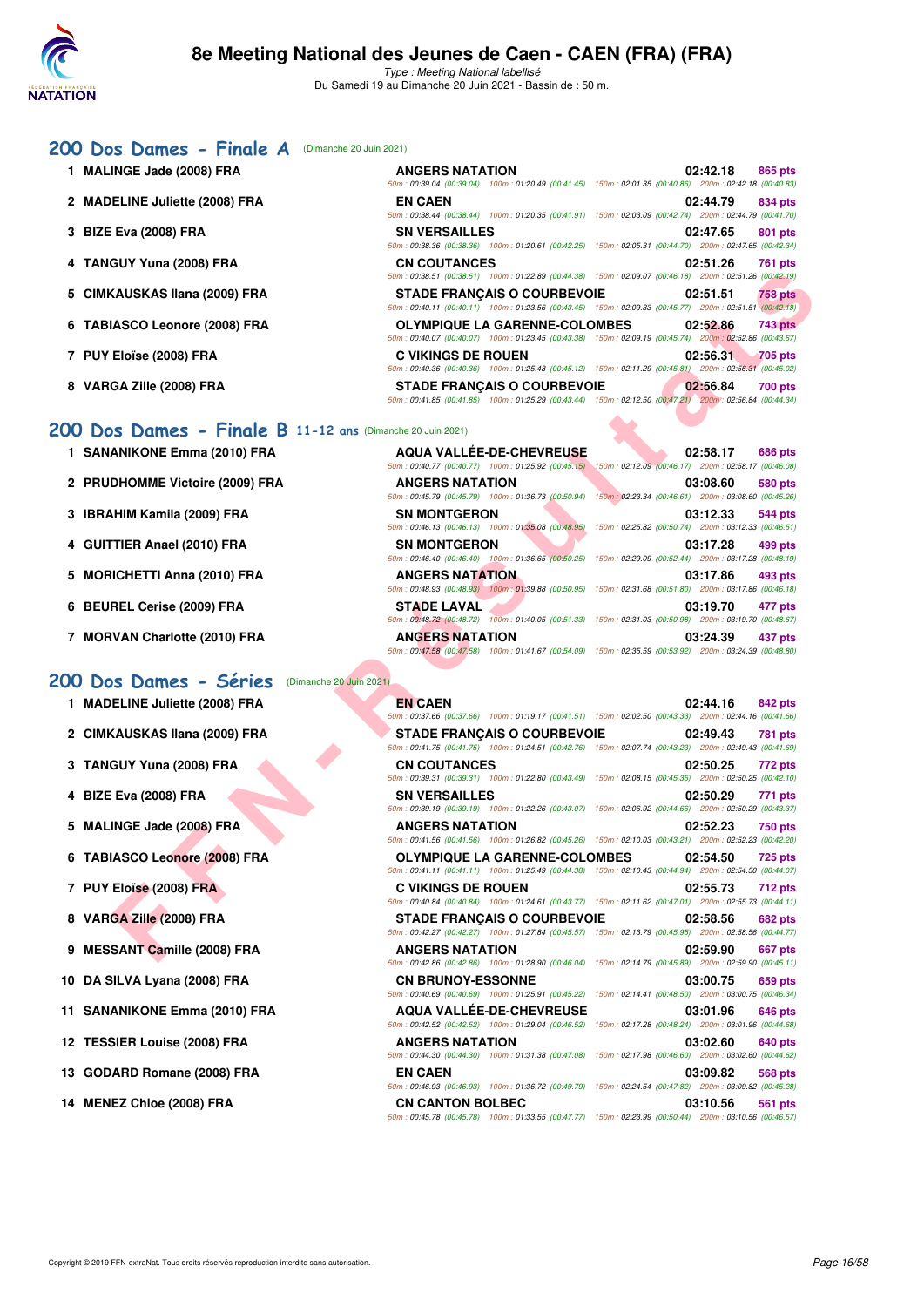

### **200 Dos Dames - Séries (suite)**

- 15 **IBRAHIM Kamila (2009) FRA**
- 16 PRUDHOMME Victoire (2009) FRA
- **17 PEROT Ines (2008) FRA**
- 18 MORICHETTI Anna (2010) FRA
- **19 BEUREL Cerise (2009) FRA**
- 20 GUITTIER Anael (2010) FRA
- 21 BOURLON Adèle (2010) FRA
- 22 MORVAN Charlotte (2010) FRA

## **[50 Brasse Dames - Finale A](http://www.ffnatation.fr/webffn/resultats.php?idact=nat&go=epr&idcpt=70045&idepr=21)** (Samedi 19 Juin 2021)

| <b>SN MONTGERON</b>        |                                                                                                        | 03:13.42 | 534 pts        |
|----------------------------|--------------------------------------------------------------------------------------------------------|----------|----------------|
|                            | 50m: 00:46.19 (00:46.19) 100m: 01:34.34 (00:48.15) 150m: 02:25.96 (00:51.62) 200m: 03:13.42 (00:47.46) |          |                |
| <b>ANGERS NATATION</b>     |                                                                                                        | 03:13.50 | 533 pts        |
|                            | 50m: 00:45.76 (00:45.76) 100m: 01:37.08 (00:51.32) 150m: 02:26.37 (00:49.29) 200m: 03:13.50 (00:47.13) |          |                |
| <b>AS HERBLAY NATATION</b> |                                                                                                        | 03:13.98 | 529 pts        |
|                            | 50m: 00:42.80 (00:42.80) 100m: 01:29.77 (00:46.97) 150m: 02:21.97 (00:52.20) 200m: 03:13.98 (00:52.01) |          |                |
| <b>ANGERS NATATION</b>     |                                                                                                        | 03:14.81 | <b>521 pts</b> |
|                            | 50m: 00:47.33 (00:47.33) 100m: 01:37.59 (00:50.26) 150m: 02:26.95 (00:49.36) 200m: 03:14.81 (00:47.86) |          |                |
|                            |                                                                                                        |          |                |
| <b>STADE LAVAL</b>         |                                                                                                        | 03:16.21 | <b>508 pts</b> |
|                            | 50m: 00:46.29 (00:46.29) 100m: 01:37.80 (00:51.51) 150m: 02:28.60 (00:50.80) 200m: 03:16.21 (00:47.61) |          |                |
| <b>SN MONTGERON</b>        |                                                                                                        | 03:18.63 | 487 pts        |
|                            | 50m: 00:46.94 (00:46.94) 100m: 01:37.75 (00:50.81) 150m: 02:31.66 (00:53.91) 200m: 03:18.63 (00:46.97) |          |                |
| <b>CN CANTON BOLBEC</b>    |                                                                                                        | 03:18.95 | 484 pts        |
|                            | 50m: 00:46.22 (00:46.22) 100m: 01:38.36 (00:52.14) 150m: 02:30.01 (00:51.65) 200m: 03:18.95 (00:48.94) |          |                |
| <b>ANGERS NATATION</b>     |                                                                                                        | 03:24.93 | 432 pts        |

| 1 SAUZEAU Lilou (2009) FRA     | <b>SN VERSAILLES</b>               | 00:38.28 | 932 pts |
|--------------------------------|------------------------------------|----------|---------|
| 2 POIROT Sidonie (2008) FRA    | <b>CN BRUNOY-ESSONNE</b>           | 00:38.60 | 917 pts |
| 3 BENBAKKAR Sherine (2008) FRA | <b>CNO ST-GERMAIN-EN-LAYE</b>      | 00:39.26 | 886 pts |
| 4 OUERFELLI Nesrine (2009) FRA | <b>STADE FRANCAIS O COURBEVOIE</b> | 00:39.52 | 873 pts |
| 5 DIMITRI Lise (2008) FRA      | <b>CSN GUYANCOURT</b>              | 00:39.69 | 865 pts |
| 6 BERTHIER Capucine (2008) FRA | AQUA VALLÉE-DE-CHEVREUSE           | 00:39.89 | 856 pts |
| 7 LEVEQUE Garance (2008) FRA   | <b>EN CAEN</b>                     | 00:40.10 | 846 pts |
| 8 LIMAM Yasmine (2010) FRA     | <b>C VIKINGS DE ROUEN</b>          | 00:44.53 | 654 pts |

# **[50 Brasse Dames - Finale B](http://www.ffnatation.fr/webffn/resultats.php?idact=nat&go=epr&idcpt=70045&idepr=21) 11-12 ans** (Samedi 19 Juin 2021)

| 1 BERAULT Milane (2009) FRA        | <b>CN CANTON BOLBEC</b>   | 00:43.46 | 698 pts        |
|------------------------------------|---------------------------|----------|----------------|
| 2 LOUISE Zoé (2009) FRA            | <b>CNP DE SAINT-LO</b>    | 00:43.58 | 693 pts        |
| 3 SANANIKONE Emma (2010) FRA       | AQUA VALLÉE-DE-CHEVREUSE  | 00:44.32 | <b>663 pts</b> |
| 4 BEUREL Cerise (2009) FRA         | <b>STADE LAVAL</b>        | 00:45.34 | 622 pts        |
| 5 BRUNET Lalie (2009) FRA          | AQUA CLUB PONTAULT-ROISSY | 00:45.35 | 621 pts        |
| 6 BOUBEGHLA Yesmine (2009) FRA     | <b>ANGERS NATATION</b>    | 00:46.69 | 570 pts        |
| 7 LARRIEULE Maïa (2009) FRA        | <b>CSN GUYANCOURT</b>     | 00:46.95 | <b>560 pts</b> |
| 8 CASTEL LEDUNOIS Ambre (2009) FRA | <b>CNP DE SAINT-LO</b>    | 00:49.37 | 473 pts        |

## **[50 Brasse Dames - Séries](http://www.ffnatation.fr/webffn/resultats.php?idact=nat&go=epr&idcpt=70045&idepr=21)** (Samedi 19 Juin 2021)

| 19 BEUREL Cerise (2009) FRA                               | <b>STADE LAVAL</b><br>50m: 00:46.29 (00:46.29) 100m: 01:37.80 (00:51.51) 150m: 02:28.60 (00:50.80) 200m: 03:16.21 (00:47.61)      | 03:16.21 | <b>508 pts</b> |
|-----------------------------------------------------------|-----------------------------------------------------------------------------------------------------------------------------------|----------|----------------|
| 20 GUITTIER Anael (2010) FRA                              | <b>SN MONTGERON</b>                                                                                                               | 03:18.63 | 487 pts        |
| 21 BOURLON Adèle (2010) FRA                               | 50m: 00:46.94 (00:46.94) 100m: 01:37.75 (00:50.81) 150m: 02:31.66 (00:53.91) 200m: 03:18.63 (00:46.97)<br><b>CN CANTON BOLBEC</b> | 03:18.95 | 484 pts        |
|                                                           | 50m : 00:46.22 (00:46.22) 100m : 01:38.36 (00:52.14) 150m : 02:30.01 (00:51.65) 200m : 03:18.95 (00:48.94)                        |          |                |
| 22 MORVAN Charlotte (2010) FRA                            | <b>ANGERS NATATION</b><br>50m: 00:48.06 (00:48.06) 100m: 01:41.93 (00:53.87) 150m: 02:34.47 (00:52.54) 200m: 03:24.93 (00:50.46)  | 03:24.93 | 432 pts        |
| 0 Brasse Dames - Finale A<br>(Samedi 19 Juin 2021)        |                                                                                                                                   |          |                |
| 1 SAUZEAU Lilou (2009) FRA                                | <b>SN VERSAILLES</b>                                                                                                              | 00:38.28 | 932 pts        |
| 2 POIROT Sidonie (2008) FRA                               | <b>CN BRUNOY-ESSONNE</b>                                                                                                          | 00:38.60 | 917 pts        |
| 3 BENBAKKAR Sherine (2008) FRA                            | <b>CNO ST-GERMAIN-EN-LAYE</b>                                                                                                     | 00:39.26 | 886 pts        |
| 4 OUERFELLI Nesrine (2009) FRA                            | <b>STADE FRANÇAIS O COURBEVOIE</b>                                                                                                | 00:39.52 | 873 pts        |
| 5 DIMITRI Lise (2008) FRA                                 | <b>CSN GUYANCOURT</b>                                                                                                             | 00:39.69 | 865 pts        |
| 6 BERTHIER Capucine (2008) FRA                            | <b>AQUA VALLÉE-DE-CHEVREUSE</b>                                                                                                   | 00:39.89 | 856 pts        |
| 7 LEVEQUE Garance (2008) FRA                              | <b>EN CAEN</b>                                                                                                                    | 00:40.10 | 846 pts        |
| 8 LIMAM Yasmine (2010) FRA                                | <b>C VIKINGS DE ROUEN</b>                                                                                                         | 00:44.53 | 654 pts        |
|                                                           |                                                                                                                                   |          |                |
|                                                           |                                                                                                                                   |          |                |
| O Brasse Dames - Finale B 11-12 ans (Samedi 19 Juin 2021) |                                                                                                                                   |          |                |
| 1 BERAULT Milane (2009) FRA                               | <b>CN CANTON BOLBEC</b>                                                                                                           | 00:43.46 | 698 pts        |
| 2 LOUISE Zoé (2009) FRA                                   | <b>CNP DE SAINT-LO</b>                                                                                                            | 00:43.58 | 693 pts        |
| 3 SANANIKONE Emma (2010) FRA                              | AQUA VALLÉE-DE-CHEVREUSE                                                                                                          | 00:44.32 | 663 pts        |
| 4 BEUREL Cerise (2009) FRA                                | <b>STADE LAVAL</b>                                                                                                                | 00:45.34 | 622 pts        |
| 5 BRUNET Lalie (2009) FRA                                 | <b>AQUA CLUB PONTAULT-ROISSY</b>                                                                                                  | 00:45.35 | 621 pts        |
| 6 BOUBEGHLA Yesmine (2009) FRA                            | <b>ANGERS NATATION</b>                                                                                                            | 00:46.69 | 570 pts        |
| 7 LARRIEULE Maïa (2009) FRA                               | <b>CSN GUYANCOURT</b>                                                                                                             | 00:46.95 | <b>560 pts</b> |
| 8 CASTEL LEDUNOIS Ambre (2009) FRA                        | <b>CNP DE SAINT-LO</b>                                                                                                            | 00:49.37 | 473 pts        |
| <b>0 Brasse Dames - Séries</b><br>(Samedi 19 Juin 2021)   |                                                                                                                                   |          |                |
| 1 SAUZEAU Lilou (2009) FRA                                | <b>SN VERSAILLES</b>                                                                                                              | 00:37.67 | 962 pts        |
| 2 BENBAKKAR Sherine (2008) FRA                            | <b>CNO ST-GERMAIN-EN-LAYE</b>                                                                                                     | 00:39.16 | 890 pts        |
| 3 POIROT Sidonie (2008) FRA                               | <b>CN BRUNOY-ESSONNE</b>                                                                                                          | 00:39.74 | 863 pts        |
| 4 OUERFELLI Nesrine (2009) FRA                            | <b>STADE FRANÇAIS O COURBEVOIE</b>                                                                                                | 00:39.75 | 863 pts        |
| 5 BERTHIER Capucine (2008) FRA                            | <b>AQUA VALLEE-DE-CHEVREUSE</b>                                                                                                   | 00:40.86 | 812 pts        |
| 6 DIMITRI Lise (2008) FRA                                 | <b>CSN GUYANCOURT</b>                                                                                                             | 00:40.96 | 807 pts        |
| 7 LEVEQUE Garance (2008) FRA                              | <b>EN CAEN</b>                                                                                                                    | 00:41.12 | <b>800 pts</b> |
| 8 LIMAM Yasmine (2010) FRA                                | <b>C VIKINGS DE ROUEN</b>                                                                                                         | 00:42.22 | 751 pts        |
| 9 BERAULT Milane (2009) FRA                               | <b>CN CANTON BOLBEC</b>                                                                                                           | 00:42.38 | 744 pts        |
| 10 LEBOISSELIER Jade (2008) FRA                           | <b>COTENTIN NATATION</b>                                                                                                          | 00:42.88 | 723 pts        |
| 11 SANANIKONE Emma (2010) FRA                             | <b>AQUA VALLEE-DE-CHEVREUSE</b>                                                                                                   | 00:43.76 | 686 pts        |
| 12 PETILLON Constance (2008) FRA                          | <b>ANGERS NATATION</b>                                                                                                            | 00:43.94 | 678 pts        |
| 13 BRUNEL LE THIEC Lilo (2008) FRA                        | <b>CN COUTANCES</b>                                                                                                               | 00:44.13 | 671 pts        |
| 14 LOUISE Zoé (2009) FRA                                  | <b>CNP DE SAINT-LO</b>                                                                                                            | 00:44.94 | 638 pts        |
| 15 JEANNE Olivia (2008) FRA                               | <b>AC CHERBOURG EN COTENTIN</b>                                                                                                   | 00:45.03 | 634 pts        |
| 16 ZOUAREG Anna (2008) FRA                                | <b>CERGY PONTOISE NATATION</b>                                                                                                    | 00:45.07 | 633 pts        |
| 17 DELABY-MARTINEK Louise (2008) FRA                      | <b>ANDELLE NATATION</b>                                                                                                           | 00:46.21 | 588 pts        |
|                                                           |                                                                                                                                   |          |                |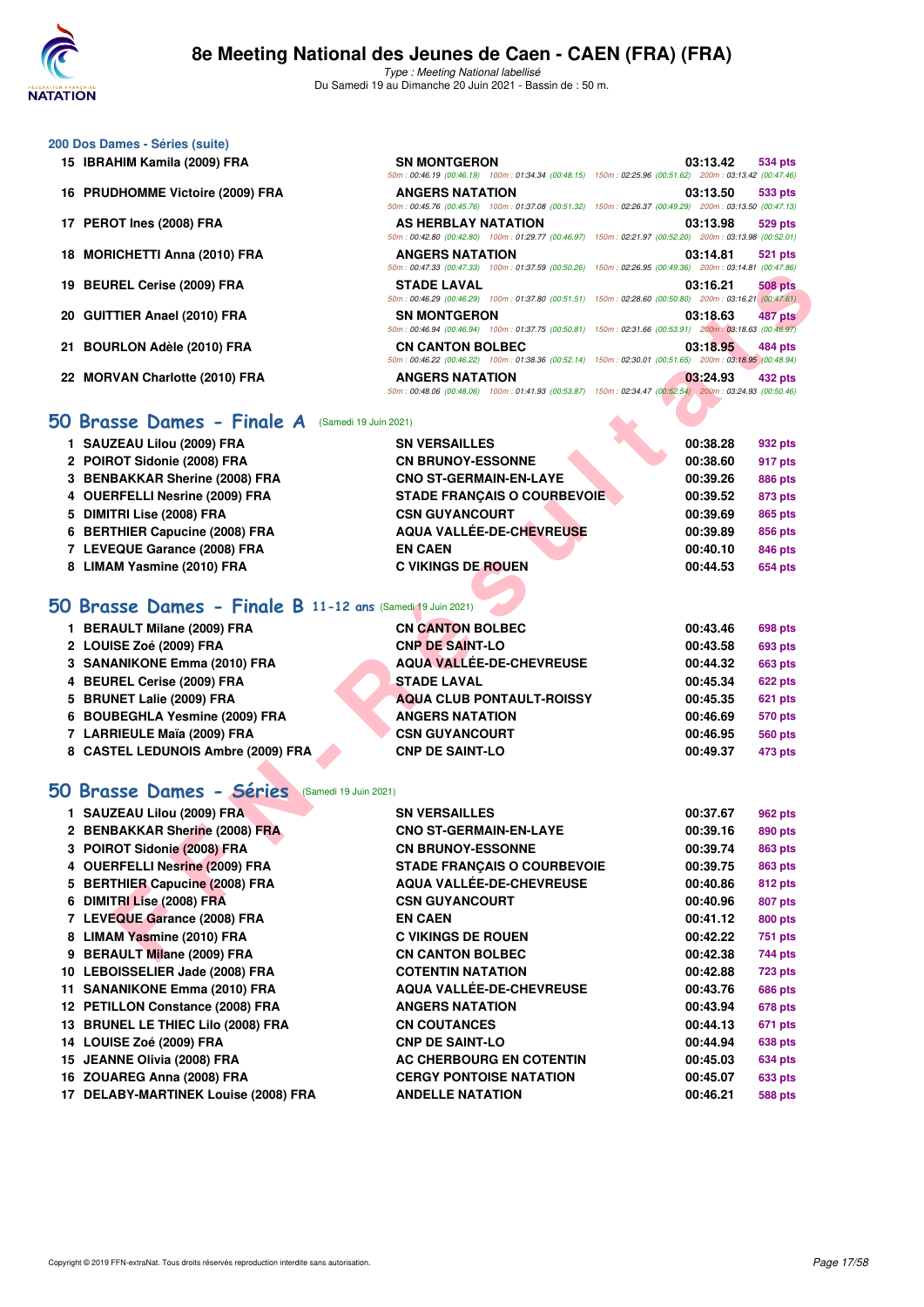

| 50 Brasse Dames - Séries (suite)<br>18 BRUNET Lalie (2009) FRA | <b>AQUA CLUB PONTAULT-ROISSY</b> | 00:46.29                                                                  |
|----------------------------------------------------------------|----------------------------------|---------------------------------------------------------------------------|
| 19 DESFRENE Juliette (2008) FRA                                | <b>C LAÏQUE COLOMBELLES</b>      | 585 pts<br>00:46.59<br>573 pts                                            |
| 20 BEUREL Cerise (2009) FRA                                    | <b>STADE LAVAL</b>               | 00:47.14<br>553 pts                                                       |
| 21 BOUBEGHLA Yesmine (2009) FRA                                | <b>ANGERS NATATION</b>           | 00:47.27<br><b>548 pts</b>                                                |
| 22 LARRIEULE Maïa (2009) FRA                                   | <b>CSN GUYANCOURT</b>            | 00:47.37<br><b>544 pts</b>                                                |
| 23 CASTEL LEDUNOIS Ambre (2009) FRA                            | <b>CNP DE SAINT-LO</b>           | 00:48.08<br><b>518 pts</b>                                                |
| 24 BETSEY Camille (2010) FRA                                   | <b>EN CAEN</b>                   | 00:48.21<br><b>514 pts</b>                                                |
| 25 VARIN Florie (2010) FRA                                     | <b>CN CANTON BOLBEC</b>          | 00:48.34<br>509 pts                                                       |
| 26 AUBERT Emma (2009) FRA                                      | AC CHERBOURG EN COTENTIN         | 492 pts<br>00:48.81                                                       |
| 27 BLANCHET PROUST Camille (2008) FRA                          | <b>CN COUTANCES</b>              | 00:49.57<br><b>466 pts</b>                                                |
| 28 NEDELEC Camille (2010) FRA                                  | <b>AS EMERAINVILLE</b>           | 00:49.79<br>458 pts                                                       |
| 29 PEYRAUBE Marilou (2008) FRA                                 | AC CHERBOURG EN COTENTIN         | 00:50.11<br>448 pts                                                       |
| 30 BAUDRELOT Jeanne (2010) FRA                                 | <b>EN CAEN</b>                   | 00:50.68<br>429 pts                                                       |
| 31 GREMILLET Enola (2010) FRA                                  | <b>CSN GUYANCOURT</b>            | 00:50.91<br>421 pts                                                       |
| 32 HUCHETTE GERARD Siloë (2010) FRA                            | <b>ES MASSY NATATION</b>         | 00:51.19<br>412 pts                                                       |
| 33 MARCHAIS PAILLET Aline (2010) FRA                           | <b>ES MASSY NATATION</b>         | 00:51.48<br>403 pts                                                       |
| 34 PIQUET Lea (2010) FRA                                       | <b>AS EMERAINVILLE</b>           | 00:51.99<br><b>387 pts</b>                                                |
| 35 CREPIN Apolline (2010) FRA                                  | <b>ANGERS NATATION</b>           | 00:52.14<br><b>382 pts</b>                                                |
| 36 LAFFONT Zoé (2009) FRA                                      | <b>AQUA CLUB PONTAULT-ROISSY</b> | 00:53.79<br>333 pts                                                       |
| 37 TARCY Lise (2009) FRA                                       | <b>EN CAEN</b>                   | 00:54.72<br><b>306 pts</b>                                                |
| 38 MARNONI Pauline (2009) FRA                                  | <b>EN CAEN</b>                   | 00:54.73<br><b>306 pts</b>                                                |
| 39 COUSIN Garance (2010) FRA                                   | <b>CNP DE SAINT-LO</b>           | 01:02.78<br>$123$ pts                                                     |
| (Dimanche 20 Juin 2021)                                        |                                  |                                                                           |
| 100 Brasse Dames - Finale A                                    |                                  |                                                                           |
| 1 SAUZEAU Lilou (2009) FRA                                     | <b>SN VERSAILLES</b>             | 01:22.61<br>962 pts<br>50m: 00:39.59 (00:39.59) 100m: 01:22.61 (00:43.02) |
| 2 BENBAKKAR Sherine (2008) FRA                                 | CNO ST-GERMAIN-EN-LAYE           | 01:25.53<br><b>900 pts</b>                                                |
|                                                                |                                  | 50m: 00:41.08 (00:41.08) 100m: 01:25.53 (00:44.45)                        |
| 3 DIMITRI Lise (2008) FRA                                      | <b>CSN GUYANCOURT</b>            | 01:25.59<br>899 pts<br>50m: 00:40.22 (00:40.22) 100m: 01:25.59 (00:45.37) |
| 4 POIROT Sidonie (2008) FRA                                    | <b>CN BRUNOY-ESSONNE</b>         | 01:26.58<br>879 pts                                                       |
|                                                                |                                  | 50m: 00:41.00 (00:41.00) 100m: 01:26.58 (00:45.58)                        |
| 5 LEVEQUE Garance (2008) FRA                                   | <b>EN CAEN</b>                   | 01:32.14<br><b>768 pts</b>                                                |
|                                                                |                                  | 50m: 00:43.40 (00:43.40) 100m: 01:32.14 (00:48.74)                        |
| 6 BARSANTI Juliana (2009) FRA                                  | <b>SN VERSAILLES</b>             | 01:32.34<br>764 pts<br>50m: 00:44.31 (00:44.31) 100m: 01:32.34 (00:48.03) |
| 7 JARDON Louann (2008) FRA                                     | <b>AQUA CLUB PONTAULT-ROISSY</b> | 01:33.78<br>737 pts                                                       |
|                                                                |                                  | 50m: 00:44.84 (00:44.84) 100m: 01:33.78 (00:48.94)                        |
| 8 BERTHIER Capucine (2008) FRA                                 | AQUA VALLÉE-DE-CHEVREUSE         | 01:33.91<br>734 pts                                                       |
|                                                                |                                  | 50m: 00:44.29 (00:44.29) 100m: 01:33.91 (00:49.62)                        |
| 100 Brasse Dames - Finale B 11-12 ans (Dimanche 20 Juin 2021)  |                                  |                                                                           |
| 1 JAILLET PEYREGNE Chloé (2009) FRA                            | <b>CSN GUYANCOURT</b>            | 01:36.17<br>692 pts                                                       |
|                                                                |                                  | 50m: 00:46.31 (00:46.31) 100m: 01:36.17 (00:49.86)                        |
| 2 BRUNET Lalie (2009) FRA                                      | <b>AQUA CLUB PONTAULT-ROISSY</b> | 01:37.12<br>675 pts                                                       |
|                                                                |                                  | 50m: 00:46.74 (00:46.74) 100m: 01:37.12 (00:50.38)                        |
| 3 LOUISE Zoé (2009) FRA                                        | <b>CNP DE SAINT-LO</b>           | 01:38.41<br>652 pts<br>50m: 00:47.12 (00:47.12) 100m: 01:38.41 (00:51.29) |
|                                                                |                                  |                                                                           |

## **[100 Brasse Dames - Finale A](http://www.ffnatation.fr/webffn/resultats.php?idact=nat&go=epr&idcpt=70045&idepr=22)** (Dimanche 20 Juin 2021)

| 1 SAUZEAU Lilou (2009) FRA     | <b>SN VERSAILLES</b>             |                                                    | 01:22.61 | 962 pts        |
|--------------------------------|----------------------------------|----------------------------------------------------|----------|----------------|
|                                |                                  | 50m: 00:39.59 (00:39.59) 100m: 01:22.61 (00:43.02) |          |                |
| 2 BENBAKKAR Sherine (2008) FRA | <b>CNO ST-GERMAIN-EN-LAYE</b>    |                                                    | 01:25.53 | <b>900 pts</b> |
|                                |                                  | 50m: 00:41.08 (00:41.08) 100m: 01:25.53 (00:44.45) |          |                |
| 3 DIMITRI Lise (2008) FRA      | <b>CSN GUYANCOURT</b>            |                                                    | 01:25.59 | 899 pts        |
|                                |                                  | 50m: 00:40.22 (00:40.22) 100m: 01:25.59 (00:45.37) |          |                |
| 4 POIROT Sidonie (2008) FRA    | <b>CN BRUNOY-ESSONNE</b>         |                                                    | 01:26.58 | 879 pts        |
|                                |                                  | 50m: 00:41.00 (00:41.00) 100m: 01:26.58 (00:45.58) |          |                |
| 5 LEVEQUE Garance (2008) FRA   | <b>EN CAEN</b>                   |                                                    | 01:32.14 | 768 pts        |
|                                |                                  | 50m: 00:43.40 (00:43.40) 100m: 01:32.14 (00:48.74) |          |                |
| 6 BARSANTI Juliana (2009) FRA  | <b>SN VERSAILLES</b>             |                                                    | 01:32.34 | 764 pts        |
|                                |                                  | 50m: 00:44.31 (00:44.31) 100m: 01:32.34 (00:48.03) |          |                |
| 7 JARDON Louann (2008) FRA     | <b>AQUA CLUB PONTAULT-ROISSY</b> |                                                    | 01:33.78 | 737 pts        |
|                                |                                  | 50m: 00:44.84 (00:44.84) 100m: 01:33.78 (00:48.94) |          |                |
| 8 BERTHIER Capucine (2008) FRA | AQUA VALLÉE-DE-CHEVREUSE         |                                                    | 01:33.91 | 734 pts        |
|                                |                                  | 50m: 00:44.29 (00:44.29) 100m: 01:33.91 (00:49.62) |          |                |

## **[100 Brasse Dames - Finale B](http://www.ffnatation.fr/webffn/resultats.php?idact=nat&go=epr&idcpt=70045&idepr=22) 11-12 ans** (Dimanche 20 Juin 2021)

| 1 JAILLET PEYREGNE Chloé (2009) FRA | <b>CSN GUYANCOURT</b>            |                                                    | 01:36.17 | 692 pts        |
|-------------------------------------|----------------------------------|----------------------------------------------------|----------|----------------|
|                                     |                                  | 50m: 00:46.31 (00:46.31) 100m: 01:36.17 (00:49.86) |          |                |
| 2 BRUNET Lalie (2009) FRA           | <b>AQUA CLUB PONTAULT-ROISSY</b> | 50m: 00:46.74 (00:46.74) 100m: 01:37.12 (00:50.38) | 01:37.12 | 675 pts        |
| 3 LOUISE Zoé (2009) FRA             | <b>CNP DE SAINT-LO</b>           |                                                    | 01:38.41 | 652 pts        |
|                                     |                                  | 50m: 00:47.12 (00:47.12) 100m: 01:38.41 (00:51.29) |          |                |
| 4 BEUREL Cerise (2009) FRA          | <b>STADE LAVAL</b>               | 50m: 00:48.51 (00:48.51) 100m: 01:39.88 (00:51.37) | 01:39.88 | <b>626 pts</b> |
| 5 NOYER Shaina (2010) FRA           | <b>AS HERBLAY NATATION</b>       |                                                    | 01:40.05 | 623 pts        |
|                                     |                                  | 50m: 00:46.48 (00:46.48) 100m: 01:40.05 (00:53.57) |          |                |
| 6 TABURET Zoé (2009) FRA            | <b>EN CAEN</b>                   | 50m: 00:48.04 (00:48.04) 100m: 01:40.42 (00:52.38) | 01:40.42 | 617 pts        |
| 7 DELANEVictoire (2009) FRA         | <b>C VIKINGS DE ROUEN</b>        |                                                    | 01:45.73 | 529 pts        |
|                                     |                                  | 50m: 00:48.97 (00:48.97) 100m: 01:45.73 (00:56.76) |          |                |
| 8 MORICHETTI Anna (2010) FRA        | <b>ANGERS NATATION</b>           | 50m: 00:50.52 (00:50.52) 100m: 01:46.15 (00:55.63) | 01:46.15 | 522 pts        |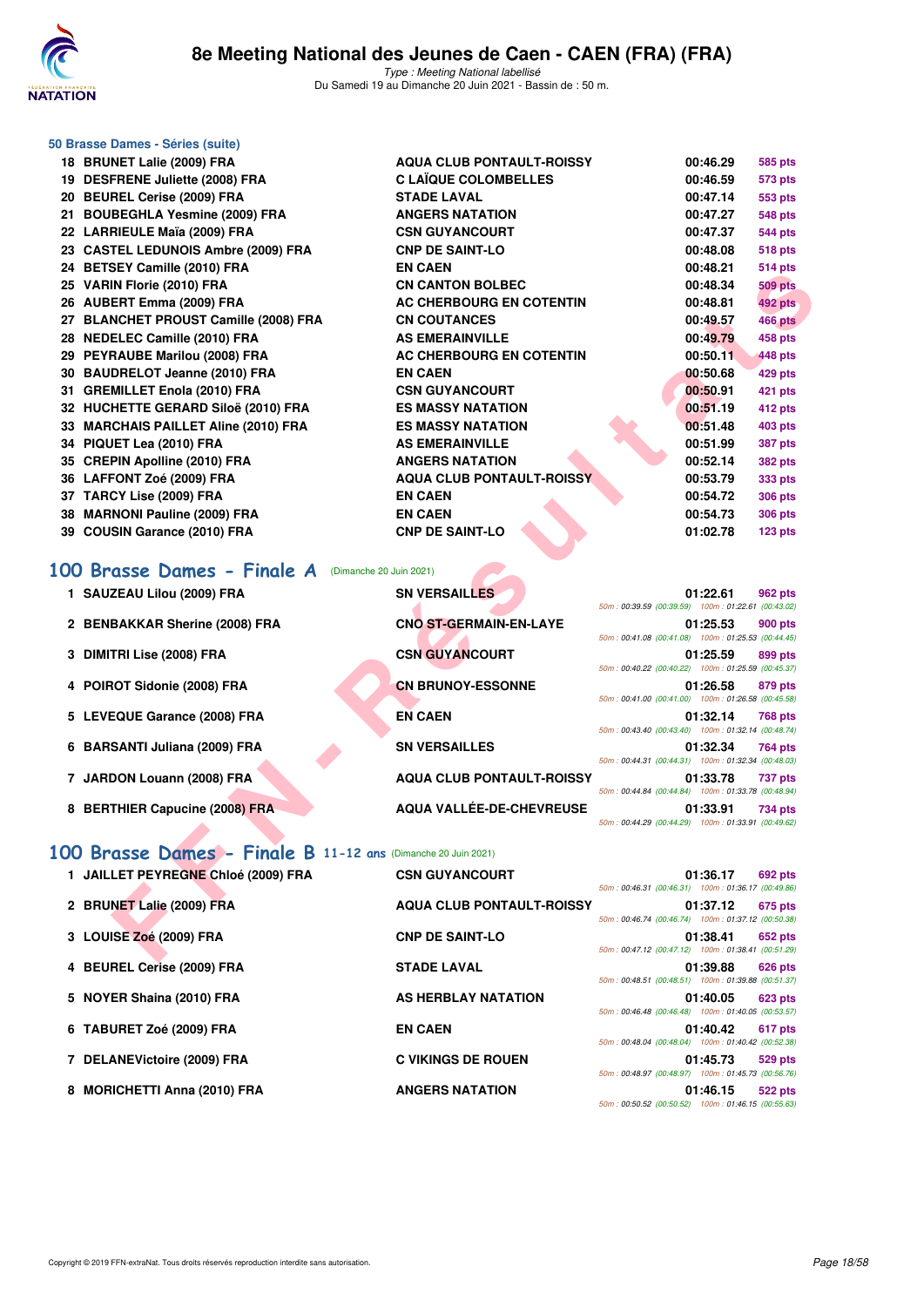

# **[100 Brasse Dames - Séries](http://www.ffnatation.fr/webffn/resultats.php?idact=nat&go=epr&idcpt=70045&idepr=22)** (Dimanche 20 Juin 2021) 1 SAUZEAU Lilou (2009) FRA **2 BENBAKKAR Sherine (2008) FRA CNO ST-GERMAIN-EN-LAYE 01:26.71 876 pts**

| Z BENBANNAH SHEIHE (ZUUS) FRA         | <b>UNU SI-GERMAIN-EN-LATE</b>      | 50m: 00:41.13 (00:41.13) 100m: 01:26.71 (00:45.58                                                       | <b>UI:20.71</b> | 876 pts        |
|---------------------------------------|------------------------------------|---------------------------------------------------------------------------------------------------------|-----------------|----------------|
| 3 DIMITRI Lise (2008) FRA             | <b>CSN GUYANCOURT</b>              | 50m: 00:40.98 (00:40.98) 100m: 01:27.26 (00:46.28                                                       | 01:27.26        | 865 pts        |
| 4 POIROT Sidonie (2008) FRA           | <b>CN BRUNOY-ESSONNE</b>           | 50m: 00:41.77 (00:41.77) 100m: 01:29.54 (00:47.77)                                                      | 01:29.54        | 819 pts        |
| 5 LEVEQUE Garance (2008) FRA          | <b>EN CAEN</b>                     | 50m: 00:42.24 (00:42.24) 100m: 01:30.75 (00:48.51                                                       | 01:30.75        | <b>795 pts</b> |
| 6 BERTHIER Capucine (2008) FRA        | <b>AQUA VALLEE-DE-CHEVREUSE</b>    |                                                                                                         | 01:31.25        | <b>785 pts</b> |
| 7 BARSANTI Juliana (2009) FRA         | <b>SN VERSAILLES</b>               | 50m: 00:42.81 (00:42.81) 100m: 01:31.25 (00:48.44)<br>50m: 00:45.13 (00:45.13) 100m: 01:34.40 (00:49.27 | 01:34.40        | <b>725 pts</b> |
| 8 JARDON Louann (2008) FRA            | <b>AQUA CLUB PONTAULT-ROISSY</b>   | 50m: 00:44.89 (00:44.89) 100m: 01:36.54 (00:51.65                                                       | 01:36.54        | 686 pts        |
| 9 BRUNET Lalie (2009) FRA             | <b>AQUA CLUB PONTAULT-ROISSY</b>   | 50m : 00:47.39 (00:47.39) 100m : 01:38.40 (00:51.01)                                                    | 01:38.40        | 652 pts        |
| 10 BRUNEL LE THIEC Lilo (2008) FRA    | <b>CN COUTANCES</b>                | 50m: 00:45.43 (00:45.43) 100m: 01:38.94 (00:53.51)                                                      | 01:38.94        | 643 pts        |
| 11 BEUREL Cerise (2009) FRA           | <b>STADE LAVAL</b>                 | 50m: 00:48.96 (00:48.96) 100m: 01:40.33 (00:51.37                                                       | 01:40.33        | 618 pts        |
| 12 JAILLET PEYREGNE Chloé (2009) FRA  | <b>CSN GUYANCOURT</b>              | 50m: 00:46.66 (00:46.66) 100m: 01:40.42 (00:53.76)                                                      | 01:40.42        | 617 pts        |
| 13 ZOUAREG Anna (2008) FRA            | <b>CERGY PONTOISE NATATION</b>     | 50m: 00:46.13 (00:46.13) 100m: 01:40.85 (00:54.72)                                                      | 01:40.85        | <b>610 pts</b> |
| 14 LOUISE Zoé (2009) FRA              | <b>CNP DE SAINT-LO</b>             | 50m: 00:49.04 (00:49.04) 100m: 01:40.87 (00:51.83                                                       | 01:40.87        | 609 pts        |
| 15 NOYER Shaina (2010) FRA            | <b>AS HERBLAY NATATION</b>         | 50m: 00:47.80 (00:47.80) 100m: 01:42.19 (00:54.39                                                       | 01:42.19        | 587 pts        |
| 16 TABURET Zoé (2009) FRA             | <b>EN CAEN</b>                     | 50m: 00:48.43 (00:48.43) 100m: 01:42.56 (00:54.13)                                                      | 01:42.56        | 581 pts        |
| 17 MORICHETTI Anna (2010) FRA         | <b>ANGERS NATATION</b>             | 50m: 00:50.85 (00:50.85) 100m: 01:44.63 (00:53.78                                                       | 01:44.63        | 547 pts        |
| 18 DELANEVictoire (2009) FRA          | <b>C VIKINGS DE ROUEN</b>          | 50m: 00:48.51 (00:48.51) 100m: 01:44.71 (00:56.20)                                                      | 01:44.71        | 545 pts        |
| 19 BETSEY Camille (2010) FRA          | <b>EN CAEN</b>                     | 50m: 00:53.01 (00:53.01) 100m: 01:46.09 (00:53.08                                                       | 01:46.09        | 523 pts        |
| 20 HEGAZY Sarah (2008) FRA            | <b>STADE FRANÇAIS O COURBEVOIE</b> | 50m: 00:50.13 (00:50.13) 100m: 01:46.23 (00:56.10                                                       | 01:46.23        | 521 pts        |
| 21 EL HEZZAT Yasmine (2009) FRA       | <b>AQUA CLUB PONTAULT-ROISSY</b>   | 50m: 00:49.41 (00:49.41) 100m: 01:46.24 (00:56.83                                                       | 01:46.24        | 521 pts        |
| 22 VARIN Florie (2010) FRA            | <b>CN CANTON BOLBEC</b>            | 50m: 00:52.18 (00:52.18) 100m: 01:47.75 (00:55.57)                                                      | 01:47.75        | 497 pts        |
| 23 BAUDRELOT Jeanne (2010) FRA        | <b>EN CAEN</b>                     | 50m: 00:51.03 (00:51.03) 100m: 01:47.96 (00:56.93                                                       | 01:47.96        | <b>494 pts</b> |
| 24 NEDELEC Camille (2010) FRA         | <b>AS EMERAINVILLE</b>             | 50m: 00:52.39 (00:52.39) 100m: 01:49.39 (00:57.00)                                                      | 01:49.39        | 472 pts        |
| 25 REZAK Inès (2009) FRA              | <b>STADE LAVAL</b>                 | 50m: 00:52.01 (00:52.01) 100m: 01:49.78 (00:57.77                                                       | 01:49.78        | 466 pts        |
| 26 ASKRI Myriam-Dahlia (2008) FRA     | <b>CSN GUYANCOURT</b>              | 50m: 00:51.80 (00:51.80) 100m: 01:49.89 (00:58.09                                                       | 01:49.89        | <b>465 pts</b> |
| 27 FREDJ Sahra (2008) FRA             | AS HERBLAY NATATION                | 50m: 00:50.19 (00:50.19) 100m: 01:49.95 (00:59.76                                                       | 01:49.95        | <b>464 pts</b> |
| 28 LAMOTTE Clara (2010) FRA           | <b>EN CAEN</b>                     | 50m: 00:53.65 (00:53.65) 100m: 01:50.11 (00:56.46)                                                      | 01:50.11        | 461 pts        |
| 29 BLANCHET PROUST Camille (2008) FRA | <b>CN COUTANCES</b>                | 50m: 00:51.90 (00:51.90) 100m: 01:50.66 (00:58.76                                                       | 01:50.66        | 453 pts        |
| 30 CASTEL LEDUNOIS Ambre (2009) FRA   | <b>CNP DE SAINT-LO</b>             | 50m: 00:53.29 (00:53.29) 100m: 01:50.71 (00:57.42)                                                      | 01:50.71        | 452 pts        |
|                                       |                                    |                                                                                                         |                 |                |

| 1 SAUZEAU Lilou (2009) FRA                 | <b>SN VERSAILLES</b>               | 01:23.99<br>933 pts<br>50m: 00:39.35 (00:39.35) 100m: 01:23.99 (00:44.64)        |
|--------------------------------------------|------------------------------------|----------------------------------------------------------------------------------|
| 2 BENBAKKAR Sherine (2008) FRA             | <b>CNO ST-GERMAIN-EN-LAYE</b>      | 01:26.71<br><b>876 pts</b><br>50m: 00:41.13 (00:41.13) 100m: 01:26.71 (00:45.58) |
| 3 DIMITRI Lise (2008) FRA                  | <b>CSN GUYANCOURT</b>              | 01:27.26<br>865 pts<br>50m: 00:40.98 (00:40.98) 100m: 01:27.26 (00:46.28)        |
| 4 POIROT Sidonie (2008) FRA                | <b>CN BRUNOY-ESSONNE</b>           | 01:29.54<br>819 pts<br>50m: 00:41.77 (00:41.77) 100m: 01:29.54 (00:47.77)        |
| 5 LEVEQUE Garance (2008) FRA               | <b>EN CAEN</b>                     | 01:30.75<br>795 pts<br>50m: 00:42.24 (00:42.24) 100m: 01:30.75 (00:48.51)        |
| 6 BERTHIER Capucine (2008) FRA             | AQUA VALLÉE-DE-CHEVREUSE           | 01:31.25<br><b>785 pts</b><br>50m: 00:42.81 (00:42.81) 100m: 01:31.25 (00:48.44) |
| 7 BARSANTI Juliana (2009) FRA              | <b>SN VERSAILLES</b>               | 01:34.40<br><b>725 pts</b><br>50m: 00:45.13 (00:45.13) 100m: 01:34.40 (00:49.27) |
| 8 JARDON Louann (2008) FRA                 | <b>AQUA CLUB PONTAULT-ROISSY</b>   | 01:36.54<br>686 pts<br>50m: 00:44.89 (00:44.89) 100m: 01:36.54 (00:51.65)        |
| 9 BRUNET Lalie (2009) FRA                  | <b>AQUA CLUB PONTAULT-ROISSY</b>   | 01:38.40<br>652 pts<br>50m; 00:47.39 (00:47.39) 100m: 01:38.40 (00:51.01)        |
| 10 BRUNEL LE THIEC Lilo (2008) FRA         | <b>CN COUTANCES</b>                | 01:38.94<br>643 pts<br>50m: 00:45.43 (00:45.43) 100m: 01:38.94 (00:53.51)        |
| 11 BEUREL Cerise (2009) FRA                | <b>STADE LAVAL</b>                 | 01:40.33<br>618 pts<br>50m: 00:48.96 (00:48.96) 100m: 01:40.33 (00:51.37)        |
| 12 JAILLET PEYREGNE Chloé (2009) FRA       | <b>CSN GUYANCOURT</b>              | 01:40.42<br>617 pts<br>50m: 00:46.66 (00:46.66) 100m: 01:40.42 (00:53.76)        |
| 13 ZOUAREG Anna (2008) FRA                 | <b>CERGY PONTOISE NATATION</b>     | 01:40.85<br>610 pts<br>50m: 00:46.13 (00:46.13) 100m: 01:40.85 (00:54.72)        |
| 14 LOUISE Zoé (2009) FRA                   | <b>CNP DE SAINT-LO</b>             | 01:40.87<br>609 pts<br>50m: 00:49.04 (00:49.04) 100m: 01:40.87 (00:51.83)        |
| 15 NOYER Shaina (2010) FRA                 | <b>AS HERBLAY NATATION</b>         | 01:42.19<br>587 pts<br>50m: 00:47.80 (00:47.80) 100m: 01:42.19 (00:54.39)        |
| 16 TABURET Zoé (2009) FRA                  | <b>EN CAEN</b>                     | 01:42.56<br>581 pts<br>50m: 00:48.43 (00:48.43) 100m: 01:42.56 (00:54.13)        |
| 17 MORICHETTI Anna (2010) FRA              | <b>ANGERS NATATION</b>             | 01:44.63<br>547 pts<br>50m: 00:50.85 (00:50.85) 100m: 01:44.63 (00:53.78)        |
| 18 DELANEVictoire (2009) FRA               | <b>C VIKINGS DE ROUEN</b>          | 01:44.71<br>545 pts<br>50m: 00:48.51 (00:48.51) 100m: 01:44.71 (00:56.20)        |
| 19 BETSEY Camille (2010) FRA               | <b>EN CAEN</b>                     | 01:46.09<br>523 pts<br>50m: 00:53.01 (00:53.01) 100m: 01:46.09 (00:53.08)        |
| 20 HEGAZY Sarah (2008) FRA                 | <b>STADE FRANÇAIS O COURBEVOIE</b> | 01:46.23<br>521 pts<br>50m: 00:50.13 (00:50.13) 100m: 01:46.23 (00:56.10)        |
| 21 EL HEZZAT Yasmine (2009) FRA            | <b>AQUA CLUB PONTAULT-ROISSY</b>   | 01:46.24<br>521 pts<br>50m: 00:49.41 (00:49.41) 100m: 01:46.24 (00:56.83)        |
| 22 VARIN Florie (2010) FRA                 | <b>CN CANTON BOLBEC</b>            | 01:47.75<br>497 pts<br>50m: 00:52.18 (00:52.18) 100m: 01:47.75 (00:55.57)        |
| 23 BAUDRELOT Jeanne (2010) FRA             | <b>EN CAEN</b>                     | 01:47.96<br>494 pts<br>50m: 00:51.03 (00:51.03) 100m: 01:47.96 (00:56.93)        |
| 24 NEDELEC Camille (2010) FRA              | <b>AS EMERAINVILLE</b>             | 01:49.39<br>472 pts<br>50m: 00:52.39 (00:52.39) 100m: 01:49.39 (00:57.00)        |
| 25 REZAK Inès (2009) FRA                   | <b>STADE LAVAL</b>                 | 01:49.78<br>466 pts<br>50m: 00:52.01 (00:52.01) 100m: 01:49.78 (00:57.77)        |
| 26 ASKRI Myriam-Dahlia (2008) FRA          | <b>CSN GUYANCOURT</b>              | 01:49.89<br>465 pts<br>50m: 00:51.80 (00:51.80) 100m: 01:49.89 (00:58.09)        |
| 27 FREDJ Sahra (2008) FRA                  | AS HERBLAY NATATION                | 01:49.95<br>464 pts<br>50m: 00:50.19 (00:50.19) 100m: 01:49.95 (00:59.76)        |
| 28 LAMOTTE Clara (2010) FRA                | <b>EN CAEN</b>                     | 01:50.11<br>461 pts<br>50m: 00:53.65 (00:53.65) 100m: 01:50.11 (00:56.46)        |
| 29 BLANCHET PROUST Camille (2008) FRA      | <b>CN COUTANCES</b>                | 01:50.66<br>453 pts<br>50m: 00:51.90 (00:51.90) 100m: 01:50.66 (00:58.76)        |
| <b>30 CASTEL LEDUNOIS Ambre (2009) FRA</b> | <b>CNP DE SAINT-LO</b>             | 01:50.71<br>452 pts<br>50m: 00:53.29 (00:53.29) 100m: 01:50.71 (00:57.42)        |
| 31 KAL Nawel (2008) FRA                    | AS HERBLAY NATATION                | 01:52.57<br>425 pts<br>50m: 00:53.06 (00:53.06) 100m: 01:52.57 (00:59.51)        |

|                                | 01:23.99                                                       | 933 pts        |
|--------------------------------|----------------------------------------------------------------|----------------|
| 50m: 00:39.35 (00:39.35)       | 100m: 01:23.99 (00:44.64)<br>01:26.71                          | 876 pts        |
| 50m: 00:41.13 (00:41.13)       | 100m: 01:26.71 (00:45.58)                                      |                |
| 50m: 00:40.98 (00:40.98)       | 01:27.26<br>100m: 01:27.26 (00:46.28)                          | 865 pts        |
| 50m: 00:41.77 (00:41.77)       | 01:29.54<br>100m: 01:29.54 (00:47.77)                          | 819 pts        |
| 50m: 00:42.24 (00:42.24)       | 01:30.75<br>100m: 01:30.75 (00:48.51)                          | 795 pts        |
|                                | 01:31.25                                                       | 785 pts        |
| 50m: 00:42.81 (00:42.81)       | 100m: 01:31.25 (00:48.44)<br>01:34.40                          | <b>725 pts</b> |
| 50m: 00:45.13 (00:45.13)       | 100m: 01:34.40 (00:49.27)                                      |                |
| 50m: 00:44.89 (00:44.89)       | 01:36.54<br>100m: 01:36.54 (00:51.65)                          | 686 pts        |
| 50m: 00:47.39 (00:47.39)       | 01:38.40<br>100m: 01:38.40 (00:51.01)                          | 652 pts        |
| 50m: 00:45.43 (00:45.43)       | 01:38.94<br>100m: 01:38.94 (00:53.51)                          | 643 pts        |
|                                | 01:40.33                                                       | 618 pts        |
| 50m : 00:48.96 (00:48.96)      | 100m: 01:40.33 (00:51.37)<br>01:40.42                          | 617 pts        |
| 50m: 00:46.66 (00:46.66)       | 100m: 01:40.42 (00:53.76)                                      |                |
| 50m: 00:46.13 (00:46.13)       | 01:40.85<br>100m: 01:40.85 (00:54.72)                          | <b>610 pts</b> |
| 50m: 00:49.04 (00:49.04)       | 01:40.87<br>100m: 01:40.87 (00:51.83)                          | 609 pts        |
| 50m: 00:47.80 (00:47.80)       | 01:42.19<br>100m: 01:42.19 (00:54.39)                          | 587 pts        |
| 50m: 00:48.43 (00:48.43)       | 01:42.56<br>100m: 01:42.56 (00:54.13)                          | <b>581 pts</b> |
|                                | 01:44.63                                                       | 547 pts        |
| 50m: 00:50.85 (00:50.85)       | 100m: 01:44.63 (00:53.78)<br>01:44.71                          | 545 pts        |
| 50m: 00:48.51 (00:48.51)       | 100m: 01:44.71 (00:56.20)                                      |                |
| 50m: 00:53.01 (00:53.01)       | 01:46.09<br>100m: 01:46.09 (00:53.08)                          | 523 pts        |
| ЖE<br>50m: 00:50.13 (00:50.13) | 01:46.23<br>100m: 01:46.23 (00:56.10)                          | 521 pts        |
| 50m: 00:49.41 (00:49.41)       | 01:46.24<br>100m: 01:46.24 (00:56.83)                          | 521 pts        |
| 50m: 00:52.18 (00:52.18)       | 01:47.75<br>100m: 01:47.75 (00:55.57)                          | 497 pts        |
|                                | 01:47.96                                                       | 494 pts        |
| 50m: 00:51.03 (00:51.03)       | 100m: 01:47.96 (00:56.93)<br>01:49.39                          | 472 pts        |
|                                | 50m: 00:52.39 (00:52.39) 100m: 01:49.39 (00:57.00)             |                |
|                                | 01:49.78<br>50m: 00:52.01 (00:52.01) 100m: 01:49.78 (00:57.77) | <b>466 pts</b> |
|                                | 01:49.89<br>50m: 00:51.80 (00:51.80) 100m: 01:49.89 (00:58.09) | 465 pts        |
|                                | 01:49.95<br>50m: 00:50.19 (00:50.19) 100m: 01:49.95 (00:59.76) | 464 pts        |
|                                | 01:50.11<br>50m: 00:53.65 (00:53.65) 100m: 01:50.11 (00:56.46) | 461 pts        |
|                                | 01:50.66                                                       | 453 pts        |
|                                | 50m: 00:51.90 (00:51.90) 100m: 01:50.66 (00:58.76)<br>01:50.71 | 452 pts        |
|                                | 50m: 00:53.29 (00:53.29) 100m: 01:50.71 (00:57.42)             |                |
|                                | 01:52.57<br>50m: 00:53.06 (00:53.06) 100m: 01:52.57 (00:59.51) | 425 pts        |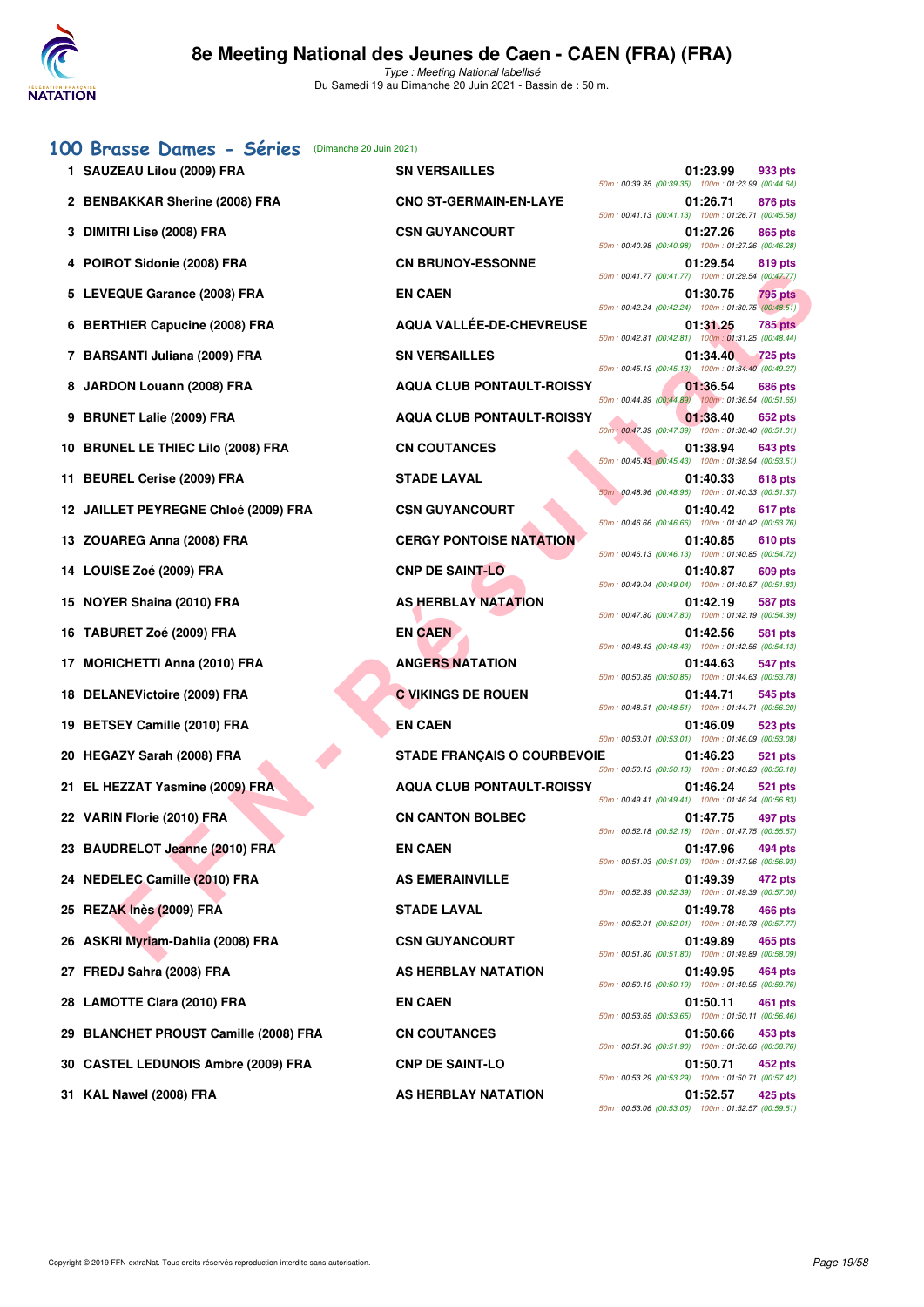

| 32 RACHIDI Maysam (2010) FRA<br>AS HERBLAY NATATION<br>01:52.65<br><b>CNP DE SAINT-LO</b><br><b>MESLIER Juliette (2010) FRA</b><br>01:52.91<br>33<br>50m: 00:54.58 (00:54.58) 100m: 01:52.91 (00:58.33)<br>RACHIDI Lina (2009) FRA<br>AS HERBLAY NATATION<br>01:53.72<br>34<br>50m: 00:52.07 (00:52.07) 100m: 01:53.72 (01:01.65)<br><b>CNP DE SAINT-LO</b><br><b>ECOLIVET Tilia (2010) FRA</b><br>01:53.84<br>35<br>50m: 00:55.20 (00:55.20) 100m: 01:53.84 (00:58.64)<br><b>AQUA CLUB PONTAULT-ROISSY</b><br>LAFFONT Zoé (2009) FRA<br>36<br>01:54.30<br><b>CN AVRANCHES</b><br>37 WREN Lucy (2010) FRA<br>01:57.02<br><b>MARSOUINS HÉROUVILLE</b><br>38 LABBE--FLEURY Adele (2010) FRA<br>01:58.50<br><b>TARCY Lise (2009) FRA</b><br><b>EN CAEN</b><br>39<br>02:01.06<br><b>CNP DE SAINT-LO</b><br>40 LEBOUTEILLER Naéline (2010) FRA<br>02:04.68<br>ROUSSEL Clara (2010) FRA<br>AS HERBLAY NATATION<br>02:07.71<br>41<br><b>CNP DE SAINT-LO</b><br><b>COUSIN Garance (2010) FRA</b><br>02:17.65<br>42.<br><b>CNP DE SAINT-LO</b><br>IKHEDJI Sabine (2010) FRA<br><b>DNS</b><br><b>BETTIOUI Ferroudja (2010) FRA</b><br><b>SN MONTGERON</b><br><b>DSQ</b><br>PIQUET Lea (2010) FRA<br><b>AS EMERAINVILLE</b><br><b>DSQ</b><br>200 Brasse Dames - Finale A<br>(Samedi 19 Juin 2021)<br>1 SAUZEAU Lilou (2009) FRA<br><b>SN VERSAILLES</b><br>02:55.81<br>50m : 00:40.56 (00:40.56) 100m : 01:25.22 (00:44.66) 150m : 02:10.63 (00:45.41) 200m : 02:55.81 (00:45.18)<br>2 CARBONNIER Zélie (2008) FRA<br><b>DUNKERQUE NATATION</b><br>03:06.16<br>50m : 00:41.14 (00:41.14) 100m : 01:29.05 (00:47.91) 150m : 02:18.52 (00:49.47) 200m : 03:06.16 (00:47.64)<br>3 POIROT Sidonie (2008) FRA<br><b>CN BRUNOY-ESSONNE</b><br>03:10.09<br>50m : 00:41.61 (00:41.61) 100m : 01:29.28 (00:47.67) 150m : 02:19.15 (00:49.87) 200m : 03:10.09 (00:50.94)<br>4 LEVEQUE Garance (2008) FRA<br><b>EN CAEN</b><br>03:12.84<br>50m; 00:43.92 (00:43.92) 100m: 01:32.80 (00:48.88) 150m: 02:23.87 (00:51.07) 200m: 03:12.84 (00:48.97)<br><b>OUERFELLI Nesrine (2009) FRA</b><br><b>STADE FRANÇAIS O COURBEVOIE</b><br>03:19.75<br>5<br>50m : 00:42.90 (00:42.90) 100m : 01:33.61 (00:50.71) 150m : 02:26.99 (00:53.38) 200m : 03:19.75 (00:52.76)<br><b>MESSANT Camille (2008) FRA</b><br><b>ANGERS NATATION</b><br>03:23.50<br>6<br>50m: 00:46.05 (00:46.05) 100m: 01:39.37 (00:53.32) 150m: 02:32.84 (00:53.47) 200m: 03:23.50 (00:50.66)<br>7 BERTHIER Capucine (2008) FRA<br><b>AQUA VALLÉE-DE-CHEVREUSE</b><br>03:24.97<br>50m: 00:45.54 (00:45.54) 100m: 01:37.24 (00:51.70) 150m: 02:32.52 (00:55.28) 200m: 03:24.97 (00:52.45)<br>8 BRUNEL LE THIEC Lilo (2008) FRA<br><b>CN COUTANCES</b><br>03:33.16<br>50m: 00:45.71 (00:45.71) 100m: 01:38.44 (00:52.73) 150m: 02:36.95 (00:58.51) 200m: 03:33.16 (00:56.21)<br>200 Brasse Dames - Finale B 11-12 ans (Samedi 19 Juin 2021)<br>1 TIJOU Capucine (2009) FRA<br><b>STADE LAVAL</b><br>03:21.01<br>50m: 00:47.62 (00:47.62) 100m: 01:38.83 (00:51.21) 150m: 02:30.41 (00:51.58) 200m: 03:21.01 (00:50.60)<br>2 CADENAULE Lena (2010) FRA<br>03:32.08<br><b>ANGERS NATATION</b><br>50m: 00:48.68 (00:48.68) 100m: 01:42.76 (00:54.08) 150m: 02:37.69 (00:54.93) 200m: 03:32.08 (00:54.39)<br>3 BETSEY Camille (2010) FRA<br><b>EN CAEN</b><br>03:36.03 | 100 Brasse Dames - Séries (suite) |                                                                      |
|------------------------------------------------------------------------------------------------------------------------------------------------------------------------------------------------------------------------------------------------------------------------------------------------------------------------------------------------------------------------------------------------------------------------------------------------------------------------------------------------------------------------------------------------------------------------------------------------------------------------------------------------------------------------------------------------------------------------------------------------------------------------------------------------------------------------------------------------------------------------------------------------------------------------------------------------------------------------------------------------------------------------------------------------------------------------------------------------------------------------------------------------------------------------------------------------------------------------------------------------------------------------------------------------------------------------------------------------------------------------------------------------------------------------------------------------------------------------------------------------------------------------------------------------------------------------------------------------------------------------------------------------------------------------------------------------------------------------------------------------------------------------------------------------------------------------------------------------------------------------------------------------------------------------------------------------------------------------------------------------------------------------------------------------------------------------------------------------------------------------------------------------------------------------------------------------------------------------------------------------------------------------------------------------------------------------------------------------------------------------------------------------------------------------------------------------------------------------------------------------------------------------------------------------------------------------------------------------------------------------------------------------------------------------------------------------------------------------------------------------------------------------------------------------------------------------------------------------------------------------------------------------------------------------------------------------------------------------------------------------------------------------------------------------------------------------------------------------------------------------------------------------------------------------------------------------------------------------------------------------------------------------------------------------------|-----------------------------------|----------------------------------------------------------------------|
|                                                                                                                                                                                                                                                                                                                                                                                                                                                                                                                                                                                                                                                                                                                                                                                                                                                                                                                                                                                                                                                                                                                                                                                                                                                                                                                                                                                                                                                                                                                                                                                                                                                                                                                                                                                                                                                                                                                                                                                                                                                                                                                                                                                                                                                                                                                                                                                                                                                                                                                                                                                                                                                                                                                                                                                                                                                                                                                                                                                                                                                                                                                                                                                                                                                                                                      |                                   | 424 pts<br>50m: 00:53.35 (00:53.35) 100m: 01:52.65 (00:59.30)        |
|                                                                                                                                                                                                                                                                                                                                                                                                                                                                                                                                                                                                                                                                                                                                                                                                                                                                                                                                                                                                                                                                                                                                                                                                                                                                                                                                                                                                                                                                                                                                                                                                                                                                                                                                                                                                                                                                                                                                                                                                                                                                                                                                                                                                                                                                                                                                                                                                                                                                                                                                                                                                                                                                                                                                                                                                                                                                                                                                                                                                                                                                                                                                                                                                                                                                                                      |                                   | 420 pts                                                              |
|                                                                                                                                                                                                                                                                                                                                                                                                                                                                                                                                                                                                                                                                                                                                                                                                                                                                                                                                                                                                                                                                                                                                                                                                                                                                                                                                                                                                                                                                                                                                                                                                                                                                                                                                                                                                                                                                                                                                                                                                                                                                                                                                                                                                                                                                                                                                                                                                                                                                                                                                                                                                                                                                                                                                                                                                                                                                                                                                                                                                                                                                                                                                                                                                                                                                                                      |                                   | 409 pts                                                              |
|                                                                                                                                                                                                                                                                                                                                                                                                                                                                                                                                                                                                                                                                                                                                                                                                                                                                                                                                                                                                                                                                                                                                                                                                                                                                                                                                                                                                                                                                                                                                                                                                                                                                                                                                                                                                                                                                                                                                                                                                                                                                                                                                                                                                                                                                                                                                                                                                                                                                                                                                                                                                                                                                                                                                                                                                                                                                                                                                                                                                                                                                                                                                                                                                                                                                                                      |                                   | 407 pts                                                              |
|                                                                                                                                                                                                                                                                                                                                                                                                                                                                                                                                                                                                                                                                                                                                                                                                                                                                                                                                                                                                                                                                                                                                                                                                                                                                                                                                                                                                                                                                                                                                                                                                                                                                                                                                                                                                                                                                                                                                                                                                                                                                                                                                                                                                                                                                                                                                                                                                                                                                                                                                                                                                                                                                                                                                                                                                                                                                                                                                                                                                                                                                                                                                                                                                                                                                                                      |                                   | 401 pts                                                              |
|                                                                                                                                                                                                                                                                                                                                                                                                                                                                                                                                                                                                                                                                                                                                                                                                                                                                                                                                                                                                                                                                                                                                                                                                                                                                                                                                                                                                                                                                                                                                                                                                                                                                                                                                                                                                                                                                                                                                                                                                                                                                                                                                                                                                                                                                                                                                                                                                                                                                                                                                                                                                                                                                                                                                                                                                                                                                                                                                                                                                                                                                                                                                                                                                                                                                                                      |                                   | 50m: 00:54.00 (00:54.00) 100m: 01:54.30 (01:00.30)<br><b>364 pts</b> |
|                                                                                                                                                                                                                                                                                                                                                                                                                                                                                                                                                                                                                                                                                                                                                                                                                                                                                                                                                                                                                                                                                                                                                                                                                                                                                                                                                                                                                                                                                                                                                                                                                                                                                                                                                                                                                                                                                                                                                                                                                                                                                                                                                                                                                                                                                                                                                                                                                                                                                                                                                                                                                                                                                                                                                                                                                                                                                                                                                                                                                                                                                                                                                                                                                                                                                                      |                                   | 50m: 00:55.33 (00:55.33) 100m: 01:57.02 (01:01.69)<br>345 pts        |
|                                                                                                                                                                                                                                                                                                                                                                                                                                                                                                                                                                                                                                                                                                                                                                                                                                                                                                                                                                                                                                                                                                                                                                                                                                                                                                                                                                                                                                                                                                                                                                                                                                                                                                                                                                                                                                                                                                                                                                                                                                                                                                                                                                                                                                                                                                                                                                                                                                                                                                                                                                                                                                                                                                                                                                                                                                                                                                                                                                                                                                                                                                                                                                                                                                                                                                      |                                   | 50m: 00:56.21 (00:56.21) 100m: 01:58.50 (01:02.29)<br><b>312 pts</b> |
|                                                                                                                                                                                                                                                                                                                                                                                                                                                                                                                                                                                                                                                                                                                                                                                                                                                                                                                                                                                                                                                                                                                                                                                                                                                                                                                                                                                                                                                                                                                                                                                                                                                                                                                                                                                                                                                                                                                                                                                                                                                                                                                                                                                                                                                                                                                                                                                                                                                                                                                                                                                                                                                                                                                                                                                                                                                                                                                                                                                                                                                                                                                                                                                                                                                                                                      |                                   | 50m: 00:57.35 (00:57.35) 100m: 02:01.06 (01:03.71)<br><b>270 pts</b> |
|                                                                                                                                                                                                                                                                                                                                                                                                                                                                                                                                                                                                                                                                                                                                                                                                                                                                                                                                                                                                                                                                                                                                                                                                                                                                                                                                                                                                                                                                                                                                                                                                                                                                                                                                                                                                                                                                                                                                                                                                                                                                                                                                                                                                                                                                                                                                                                                                                                                                                                                                                                                                                                                                                                                                                                                                                                                                                                                                                                                                                                                                                                                                                                                                                                                                                                      |                                   | 50m: 00:59.36 (00:59.36) 100m: 02:04.68 (01:05.32)<br><b>236 pts</b> |
|                                                                                                                                                                                                                                                                                                                                                                                                                                                                                                                                                                                                                                                                                                                                                                                                                                                                                                                                                                                                                                                                                                                                                                                                                                                                                                                                                                                                                                                                                                                                                                                                                                                                                                                                                                                                                                                                                                                                                                                                                                                                                                                                                                                                                                                                                                                                                                                                                                                                                                                                                                                                                                                                                                                                                                                                                                                                                                                                                                                                                                                                                                                                                                                                                                                                                                      |                                   | 50m: 01:03.56 (01:03.56) 100m: 02:07.71 (01:04.15)                   |
|                                                                                                                                                                                                                                                                                                                                                                                                                                                                                                                                                                                                                                                                                                                                                                                                                                                                                                                                                                                                                                                                                                                                                                                                                                                                                                                                                                                                                                                                                                                                                                                                                                                                                                                                                                                                                                                                                                                                                                                                                                                                                                                                                                                                                                                                                                                                                                                                                                                                                                                                                                                                                                                                                                                                                                                                                                                                                                                                                                                                                                                                                                                                                                                                                                                                                                      |                                   | $142$ pts<br>50m: 01:05.19 (01:05.19) 100m: 02:17.65 (01:12.46)      |
|                                                                                                                                                                                                                                                                                                                                                                                                                                                                                                                                                                                                                                                                                                                                                                                                                                                                                                                                                                                                                                                                                                                                                                                                                                                                                                                                                                                                                                                                                                                                                                                                                                                                                                                                                                                                                                                                                                                                                                                                                                                                                                                                                                                                                                                                                                                                                                                                                                                                                                                                                                                                                                                                                                                                                                                                                                                                                                                                                                                                                                                                                                                                                                                                                                                                                                      |                                   |                                                                      |
|                                                                                                                                                                                                                                                                                                                                                                                                                                                                                                                                                                                                                                                                                                                                                                                                                                                                                                                                                                                                                                                                                                                                                                                                                                                                                                                                                                                                                                                                                                                                                                                                                                                                                                                                                                                                                                                                                                                                                                                                                                                                                                                                                                                                                                                                                                                                                                                                                                                                                                                                                                                                                                                                                                                                                                                                                                                                                                                                                                                                                                                                                                                                                                                                                                                                                                      |                                   |                                                                      |
|                                                                                                                                                                                                                                                                                                                                                                                                                                                                                                                                                                                                                                                                                                                                                                                                                                                                                                                                                                                                                                                                                                                                                                                                                                                                                                                                                                                                                                                                                                                                                                                                                                                                                                                                                                                                                                                                                                                                                                                                                                                                                                                                                                                                                                                                                                                                                                                                                                                                                                                                                                                                                                                                                                                                                                                                                                                                                                                                                                                                                                                                                                                                                                                                                                                                                                      |                                   |                                                                      |
|                                                                                                                                                                                                                                                                                                                                                                                                                                                                                                                                                                                                                                                                                                                                                                                                                                                                                                                                                                                                                                                                                                                                                                                                                                                                                                                                                                                                                                                                                                                                                                                                                                                                                                                                                                                                                                                                                                                                                                                                                                                                                                                                                                                                                                                                                                                                                                                                                                                                                                                                                                                                                                                                                                                                                                                                                                                                                                                                                                                                                                                                                                                                                                                                                                                                                                      |                                   | 954 pts                                                              |
|                                                                                                                                                                                                                                                                                                                                                                                                                                                                                                                                                                                                                                                                                                                                                                                                                                                                                                                                                                                                                                                                                                                                                                                                                                                                                                                                                                                                                                                                                                                                                                                                                                                                                                                                                                                                                                                                                                                                                                                                                                                                                                                                                                                                                                                                                                                                                                                                                                                                                                                                                                                                                                                                                                                                                                                                                                                                                                                                                                                                                                                                                                                                                                                                                                                                                                      |                                   |                                                                      |
|                                                                                                                                                                                                                                                                                                                                                                                                                                                                                                                                                                                                                                                                                                                                                                                                                                                                                                                                                                                                                                                                                                                                                                                                                                                                                                                                                                                                                                                                                                                                                                                                                                                                                                                                                                                                                                                                                                                                                                                                                                                                                                                                                                                                                                                                                                                                                                                                                                                                                                                                                                                                                                                                                                                                                                                                                                                                                                                                                                                                                                                                                                                                                                                                                                                                                                      |                                   | 845 pts                                                              |
|                                                                                                                                                                                                                                                                                                                                                                                                                                                                                                                                                                                                                                                                                                                                                                                                                                                                                                                                                                                                                                                                                                                                                                                                                                                                                                                                                                                                                                                                                                                                                                                                                                                                                                                                                                                                                                                                                                                                                                                                                                                                                                                                                                                                                                                                                                                                                                                                                                                                                                                                                                                                                                                                                                                                                                                                                                                                                                                                                                                                                                                                                                                                                                                                                                                                                                      |                                   | 806 pts                                                              |
|                                                                                                                                                                                                                                                                                                                                                                                                                                                                                                                                                                                                                                                                                                                                                                                                                                                                                                                                                                                                                                                                                                                                                                                                                                                                                                                                                                                                                                                                                                                                                                                                                                                                                                                                                                                                                                                                                                                                                                                                                                                                                                                                                                                                                                                                                                                                                                                                                                                                                                                                                                                                                                                                                                                                                                                                                                                                                                                                                                                                                                                                                                                                                                                                                                                                                                      |                                   | 779 pts                                                              |
|                                                                                                                                                                                                                                                                                                                                                                                                                                                                                                                                                                                                                                                                                                                                                                                                                                                                                                                                                                                                                                                                                                                                                                                                                                                                                                                                                                                                                                                                                                                                                                                                                                                                                                                                                                                                                                                                                                                                                                                                                                                                                                                                                                                                                                                                                                                                                                                                                                                                                                                                                                                                                                                                                                                                                                                                                                                                                                                                                                                                                                                                                                                                                                                                                                                                                                      |                                   | <b>712 pts</b>                                                       |
|                                                                                                                                                                                                                                                                                                                                                                                                                                                                                                                                                                                                                                                                                                                                                                                                                                                                                                                                                                                                                                                                                                                                                                                                                                                                                                                                                                                                                                                                                                                                                                                                                                                                                                                                                                                                                                                                                                                                                                                                                                                                                                                                                                                                                                                                                                                                                                                                                                                                                                                                                                                                                                                                                                                                                                                                                                                                                                                                                                                                                                                                                                                                                                                                                                                                                                      |                                   | 678 pts                                                              |
|                                                                                                                                                                                                                                                                                                                                                                                                                                                                                                                                                                                                                                                                                                                                                                                                                                                                                                                                                                                                                                                                                                                                                                                                                                                                                                                                                                                                                                                                                                                                                                                                                                                                                                                                                                                                                                                                                                                                                                                                                                                                                                                                                                                                                                                                                                                                                                                                                                                                                                                                                                                                                                                                                                                                                                                                                                                                                                                                                                                                                                                                                                                                                                                                                                                                                                      |                                   | 664 pts                                                              |
|                                                                                                                                                                                                                                                                                                                                                                                                                                                                                                                                                                                                                                                                                                                                                                                                                                                                                                                                                                                                                                                                                                                                                                                                                                                                                                                                                                                                                                                                                                                                                                                                                                                                                                                                                                                                                                                                                                                                                                                                                                                                                                                                                                                                                                                                                                                                                                                                                                                                                                                                                                                                                                                                                                                                                                                                                                                                                                                                                                                                                                                                                                                                                                                                                                                                                                      |                                   | 593 pts                                                              |
|                                                                                                                                                                                                                                                                                                                                                                                                                                                                                                                                                                                                                                                                                                                                                                                                                                                                                                                                                                                                                                                                                                                                                                                                                                                                                                                                                                                                                                                                                                                                                                                                                                                                                                                                                                                                                                                                                                                                                                                                                                                                                                                                                                                                                                                                                                                                                                                                                                                                                                                                                                                                                                                                                                                                                                                                                                                                                                                                                                                                                                                                                                                                                                                                                                                                                                      |                                   |                                                                      |
|                                                                                                                                                                                                                                                                                                                                                                                                                                                                                                                                                                                                                                                                                                                                                                                                                                                                                                                                                                                                                                                                                                                                                                                                                                                                                                                                                                                                                                                                                                                                                                                                                                                                                                                                                                                                                                                                                                                                                                                                                                                                                                                                                                                                                                                                                                                                                                                                                                                                                                                                                                                                                                                                                                                                                                                                                                                                                                                                                                                                                                                                                                                                                                                                                                                                                                      |                                   |                                                                      |
|                                                                                                                                                                                                                                                                                                                                                                                                                                                                                                                                                                                                                                                                                                                                                                                                                                                                                                                                                                                                                                                                                                                                                                                                                                                                                                                                                                                                                                                                                                                                                                                                                                                                                                                                                                                                                                                                                                                                                                                                                                                                                                                                                                                                                                                                                                                                                                                                                                                                                                                                                                                                                                                                                                                                                                                                                                                                                                                                                                                                                                                                                                                                                                                                                                                                                                      |                                   | 701 pts                                                              |
|                                                                                                                                                                                                                                                                                                                                                                                                                                                                                                                                                                                                                                                                                                                                                                                                                                                                                                                                                                                                                                                                                                                                                                                                                                                                                                                                                                                                                                                                                                                                                                                                                                                                                                                                                                                                                                                                                                                                                                                                                                                                                                                                                                                                                                                                                                                                                                                                                                                                                                                                                                                                                                                                                                                                                                                                                                                                                                                                                                                                                                                                                                                                                                                                                                                                                                      |                                   | <b>602 pts</b>                                                       |
| 50m: 00:52.91 (00:52.91) 100m: 01:49.38 (00:56.47) 150m: 02:44.55 (00:55.17) 200m: 03:36.03 (00:51.48)                                                                                                                                                                                                                                                                                                                                                                                                                                                                                                                                                                                                                                                                                                                                                                                                                                                                                                                                                                                                                                                                                                                                                                                                                                                                                                                                                                                                                                                                                                                                                                                                                                                                                                                                                                                                                                                                                                                                                                                                                                                                                                                                                                                                                                                                                                                                                                                                                                                                                                                                                                                                                                                                                                                                                                                                                                                                                                                                                                                                                                                                                                                                                                                               |                                   | 568 pts                                                              |

50m : 00:49.75 (00:49.75) 100m : 01:44.10 (00:54.35) 150m : 02:42.48 (00:58.38) 200m : 03:37.45 (00:54.97)

50m : 00:51.86 (00:51.86) 100m : 01:49.35 (00:57.49) 150m : 02:45.42 (00:56.07) 200m : 03:40.54 (00:55.12)

50m : 00:53.73 (00:53.73) 100m : 01:50.69 (00:56.96) 150m : 02:50.44 (00:59.75) 200m : 03:46.93 (00:56.49)

50m : 00:53.83 (00:53.83) 100m : 01:50.82 (00:56.99) 150m : 02:51.25 (01:00.43) 200m : 03:47.97 (00:56.72)

50m : 00:54.07 (00:54.07) 100m : 01:55.67 (01:01.60) 150m : 02:53.59 (00:57.92) 200m : 03:48.12 (00:54.53)

### **[200 Brasse Dames - Finale B](http://www.ffnatation.fr/webffn/resultats.php?idact=nat&go=epr&idcpt=70045&idepr=23) 11-12 ans** (Samedi 19 Juin 2021)

- **1 TIJOU Capucine (2009) FRA STADE LAVAL 03:21.01 701 pts**
- **2 CADENAULE Lena (2010) FRA ANGERS NATATION 03:32.08 602 pts**
- **3 BETSEY Camille (2010) FRA EN CAEN 03:36.03 568 pts**
- **4 LOUISE Zoé (2009) FRA CNP DE SAINT-LO 03:37.45 556 pts**
- **5 EL HEZZAT Yasmine (2009) FRA AQUA CLUB PONTAULT-ROISSY 03:40.54 531 pts**
- **6 REZAK Inès (2009) FRA STADE LAVAL 03:46.93 481 pts**
- **7 CASTEL LEDUNOIS Ambre (2009) FRA CNP DE SAINT-LO 03:47.97 473 pts**
- **8 BOULONGNE Camille (2010) FRA C VIKINGS DE ROUEN 03:48.12 472 pts**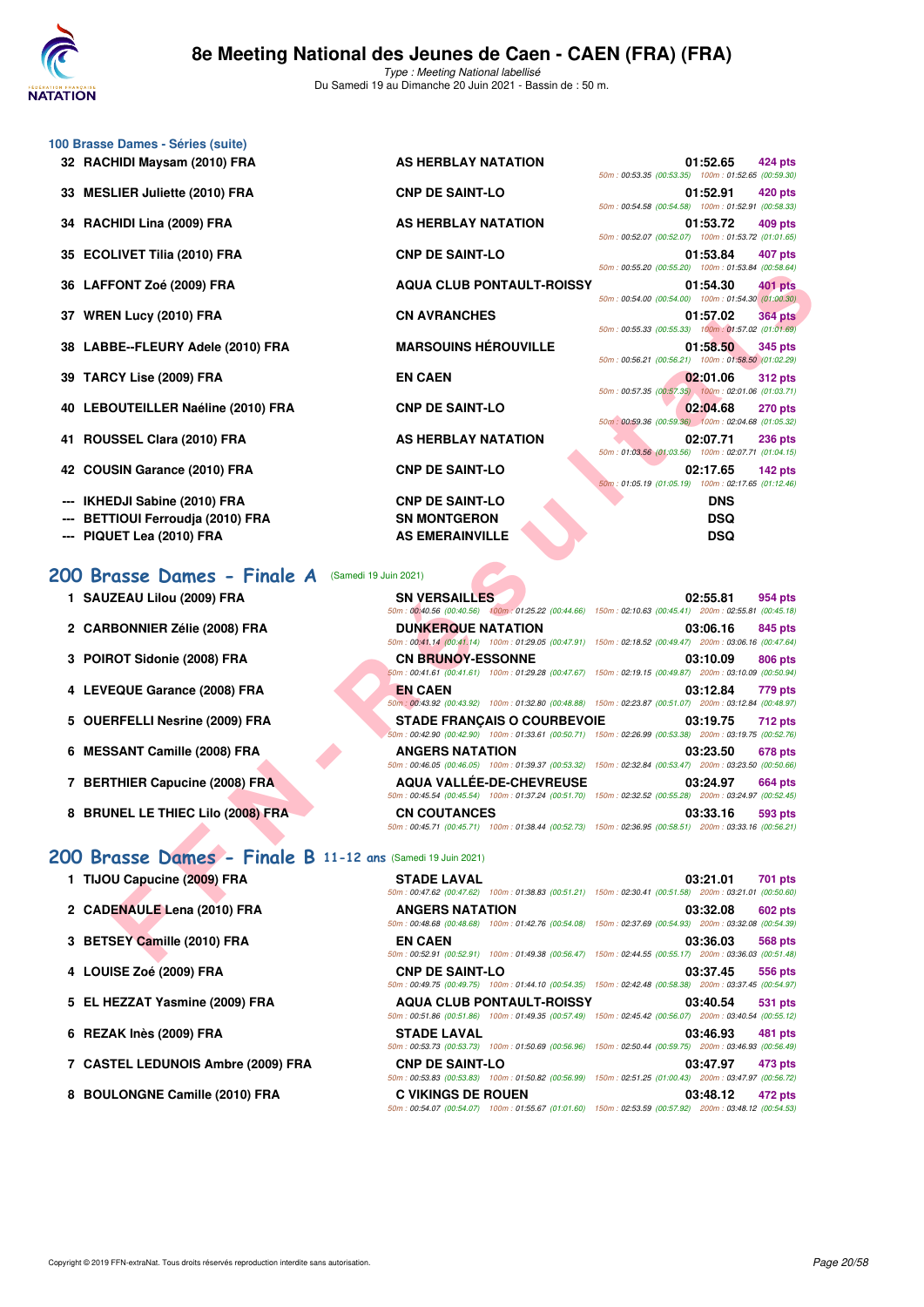

50m : 00:40.62 (00:40.62) 100m : 01:25.92 (00:45.30) 150m : 02:11.73 (00:45.81) 200m : 02:57.16 (00:45.43)

50m : 00:41.70 (00:41.70) 100m : 01:30.53 (00:48.83) 150m : 02:20.79 (00:50.26) 200m : 03:09.32 (00:48.53)

50m : 00:41.92 (00:41.92) 100m : 01:30.76 (00:48.84) 150m : 02:21.34 (00:50.58) 200m : 03:12.77 (00:51.43)

#### **[200 Brasse Dames - Séries](http://www.ffnatation.fr/webffn/resultats.php?idact=nat&go=epr&idcpt=70045&idepr=23)** (Samedi 19 Juin 2021)

- **1 SAUZEAU Lilou (2009) FRA SN VERSAILLES 02:57.16 940 pts**
- **2 CARBONNIER Zélie (2008) FRA DUNKERQUE NATATION 03:09.32 813 pts**
- **3 POIROT Sidonie (2008) FRA CN BRUNOY-ESSONNE 03:12.77 779 pts**
- **4 LEVEQUE Garance (2008) FRA EN CAEN 03:16.33 745 pts**
- **5 OUERFELLI Nesrine (2009) FRA STADE FRANÇAIS O COURBEVOIE 03:19.62 714 pts**
- **6 BERTHIER Capucine (2008) FRA AQUA VALLÉE-DE-CHEVREUSE 03:22.39 688 pts**
- **7 MESSANT Camille (2008) FRA ANGERS NATATION 03:29.02 628 pts**
- **8 BRUNEL LE THIEC Lilo (2008) FRA CN COUTANCES 03:29.32 626 pts**
- **9 TIJOU Capucine (2009) FRA STADE LAVAL 03:33.85 587 pts**
- **10 LOUISE Zoé (2009) FRA CNP DE SAINT-LO 03:36.14 567 pts**
- **11 CADENAULE Lena (2010) FRA ANGERS NATATION 03:37.34 557 pts**
- **12 BETSEY Camille (2010) FRA EN CAEN 03:42.00 519 pts**
- **13 EL HEZZAT Yasmine (2009) FRA AQUA CLUB PONTAULT-ROISSY 03:48.02 472 pts**
- **14 BOULONGNE Camille (2010) FRA C VIKINGS DE ROUEN 03:50.49 454 pts**
- **15 CASTEL LEDUNOIS Ambre (2009) FRA CNP DE SAINT-LO 03:51.07 450 pts**
- **16 REZAK Inès (2009) FRA STADE LAVAL 03:53.87 429 pts**
- **17 MESLIER Juliette (2010) FRA CNP DE SAINT-LO 04:01.62 375 pts**
- **18 ECOLIVET Tilia (2010) FRA CNP DE SAINT-LO 04:07.44 336 pts**
- **--- RICHARD-SABALIC Agathe (2010) FRA ANGERS NATATION DSQ**

## **[50 Papillon Dames - Finale A](http://www.ffnatation.fr/webffn/resultats.php?idact=nat&go=epr&idcpt=70045&idepr=31)** (Dimanche 20 Juin 2021)

|                                                             | 50m: 00:44.61 (00:44.61) 100m: 01:34.79 (00:50.18) 150m: 02:26.22 (00:51.43) 200m: 03:16.33 (00:50.11)                                        |                            |
|-------------------------------------------------------------|-----------------------------------------------------------------------------------------------------------------------------------------------|----------------------------|
| 5 OUERFELLI Nesrine (2009) FRA                              | <b>STADE FRANCAIS O COURBEVOIE</b>                                                                                                            | 03:19.62<br><b>714 pts</b> |
|                                                             | 50m: 00:41.74 (00:41.74) 100m: 01:32.95 (00:51.21) 150m: 02:25.79 (00:52.84) 200m: 03:19.62 (00:53.83)                                        |                            |
| 6 BERTHIER Capucine (2008) FRA                              | <b>AQUA VALLÉE-DE-CHEVREUSE</b><br>50m : 00:44.60 (00:44.60) 100m : 01:35.55 (00:50.95) 150m : 02:28.95 (00:53.40) 200m : 03:22.39 (00:53.44) | <b>688 pts</b><br>03:22.39 |
| 7 MESSANT Camille (2008) FRA                                | <b>ANGERS NATATION</b>                                                                                                                        | 03:29.02<br>628 pts        |
|                                                             | 50m : 00:46.33 (00:46.33) 100m : 01:41.65 (00:55.32) 150m : 02:35.35 (00:53.70) 200m : 03:29.02 (00:53.67)                                    |                            |
| 8 BRUNEL LE THIEC Lilo (2008) FRA                           | <b>CN COUTANCES</b>                                                                                                                           | 03:29.32<br>626 pts        |
|                                                             | 50m: 00:46.42 (00:46.42) 100m: 01:38.92 (00:52.50) 150m: 02:34.18 (00:55.26) 200m: 03:29.32 (00:55.14)                                        |                            |
| 9 TIJOU Capucine (2009) FRA                                 | <b>STADE LAVAL</b><br>50m: 00:51.15 (00:51.15) 100m: 01:45.83 (00:54.68) 150m: 02:40.23 (00:54.40) 200m: 03:33.85 (00:53.62)                  | 03:33.85<br><b>587 pts</b> |
| 10 LOUISE Zoé (2009) FRA                                    | <b>CNP DE SAINT-LO</b>                                                                                                                        | 03:36.14<br>567 pts        |
|                                                             | 50m : 00:48.16 (00:48.16) 100m : 01:43.34 (00:55.18) 150m : 02:40.29 (00:56.95) 200m : 03:36.14 (00:55.85)                                    |                            |
| 11 CADENAULE Lena (2010) FRA                                | <b>ANGERS NATATION</b>                                                                                                                        | 03:37.34<br>557 pts        |
|                                                             | 50m : 00:52.20 (00:52.20) 100m : 01:47.84 (00:55.64) 150m : 02:44.52 (00:56.68) 200m : 03:37.34 (00:52.82)                                    |                            |
| 12 BETSEY Camille (2010) FRA                                | <b>EN CAEN</b><br>50m: 00:53.56 (00:53.56) 100m: 01:50.22 (00:56.66) 150m: 02:47.85 (00:57.63) 200m: 03:42.00 (00:54.15)                      | 03:42.00<br>519 pts        |
| 13 EL HEZZAT Yasmine (2009) FRA                             | <b>AQUA CLUB PONTAULT-ROISSY</b>                                                                                                              | 03:48.02<br>472 pts        |
|                                                             | 50m: 00:52.73 (00:52.73) 100m: 01:52.16 (00:59.43) 150m: 02:52.52 (01:00.36) 200m: 03:48.02 (00:55.50)                                        |                            |
| 14 BOULONGNE Camille (2010) FRA                             | <b>C VIKINGS DE ROUEN</b>                                                                                                                     | 03:50.49<br>454 pts        |
|                                                             | 50m : 00:51.57 (00:51.57) 100m : 01:50.45 (00:58.88) 150m : 02:51.81 (01:01.36) 200m : 03:50.49 (00:58.68)                                    |                            |
| 15 CASTEL LEDUNOIS Ambre (2009) FRA                         | <b>CNP DE SAINT-LO</b>                                                                                                                        | 03:51.07<br>450 pts        |
|                                                             | 50m: 00:53.19 (00:53.19) 100m: 01:52.14 (00:58.95) 150m: 02:53.10 (01:00.96) 200m: 03:51.07 (00:57.97)                                        |                            |
| 16 REZAK Inès (2009) FRA                                    | <b>STADE LAVAL</b><br>50m: 00:54.14 (00:54.14) 100m: 01:54.78 (01:00.64) 150m: 02:53.98 (00:59.20) 200m: 03:53.87 (00:59.89)                  | 03:53.87<br>429 pts        |
| 17 MESLIER Juliette (2010) FRA                              | <b>CNP DE SAINT-LO</b>                                                                                                                        | 04:01.62<br>375 pts        |
|                                                             | 50m: 00:53.55 (00:53.55) 100m: 01:55.15 (01:01.60) 150m: 03:00.16 (01:05.01) 200m: 04:01.62 (01:01.46)                                        |                            |
| 18 ECOLIVET Tilia (2010) FRA                                | <b>CNP DE SAINT-LO</b>                                                                                                                        | 04:07.44<br>336 pts        |
|                                                             | 50m : 00:56.72 (00:56.72) 100m : 02:00.28 (01:03.56) 150m : 03:06.14 (01:05.86) 200m : 04:07.44 (01:01.30)                                    |                            |
| --- RICHARD-SABALIC Agathe (2010) FRA                       | <b>ANGERS NATATION</b>                                                                                                                        | <b>DSQ</b>                 |
|                                                             |                                                                                                                                               |                            |
| <b>iO Papillon Dames - Finale A</b> (Dimanche 20 Juin 2021) |                                                                                                                                               |                            |
| 1 PETILLON Constance (2008) FRA                             | <b>ANGERS NATATION</b>                                                                                                                        | 00:32.12<br>955 pts        |
| 2 TANGUY Yuna (2008) FRA                                    | <b>CN COUTANCES</b>                                                                                                                           | 00:32.34<br>942 pts        |
| 3 BENBAKKAR Sherine (2008) FRA                              | <b>CNO ST-GERMAIN-EN-LAYE</b>                                                                                                                 | 00:32.83<br>914 pts        |
| 4 LEPROVOST Nina (2008) FRA                                 | <b>AQUA CLUB PONTAULT-ROISSY</b>                                                                                                              | 00:32.84<br>913 pts        |
|                                                             | <b>AQUA VALLÉE-DE-CHEVREUSE</b>                                                                                                               | 00:32.97<br><b>906 pts</b> |
| 5 FREMION Capucine-Latinka (2008) FRA                       |                                                                                                                                               |                            |
| 6 CUREAU Lys (2008) FRA                                     | <b>CSN GUYANCOURT</b>                                                                                                                         | 00:33.64<br><b>868 pts</b> |
| 7 AZIZI Lilia (2009) FRA                                    | <b>SN VERSAILLES</b>                                                                                                                          | 00:33.76<br><b>862 pts</b> |
| 8 JAFFUEL Ella (2009) FRA                                   | <b>CNO ST-GERMAIN-EN-LAYE</b>                                                                                                                 | 00:33.89<br>854 pts        |

## **[50 Papillon Dames - Finale B](http://www.ffnatation.fr/webffn/resultats.php?idact=nat&go=epr&idcpt=70045&idepr=31) 11-12 ans** (Dimanche 20 Juin 2021)

| <b>DUNKERQUE NATATION</b>                                                                                                                                                                                                                                                         | 00:34.71 | 810 pts        |
|-----------------------------------------------------------------------------------------------------------------------------------------------------------------------------------------------------------------------------------------------------------------------------------|----------|----------------|
| <b>STADE FRANCAIS O COURBEVOIE</b>                                                                                                                                                                                                                                                | 00:34.74 | <b>808 pts</b> |
| <b>EN CAEN</b>                                                                                                                                                                                                                                                                    | 00:35.33 | 776 pts        |
| <b>C VIKINGS DE ROUEN</b>                                                                                                                                                                                                                                                         | 00:37.03 | <b>689 pts</b> |
| <b>AQUA CLUB PONTAULT-ROISSY</b>                                                                                                                                                                                                                                                  | 00:37.14 | <b>684 pts</b> |
| AC CHERBOURG EN COTENTIN                                                                                                                                                                                                                                                          | 00:37.33 | <b>674 pts</b> |
| <b>ES MASSY NATATION</b>                                                                                                                                                                                                                                                          | 00:37.71 | <b>656 pts</b> |
| <b>CSN GUYANCOURT</b>                                                                                                                                                                                                                                                             | 00:38.53 | 617 pts        |
| 1 MESMACQUE Rosalie (2010) FRA<br>2 CIMKAUSKAS Ilana (2009) FRA<br>3 FREMONT Margot (2009) FRA<br>4 DELAMARE Romane (2009) FRA<br>5 LE VINCENT Maiwenn (2009) FRA<br>6 LECARPENTIER Lalie (2009) FRA<br>7 HUCHETTE GERARD Siloë (2010) FRA<br>8 JAILLET PEYREGNE Chloé (2009) FRA |          |                |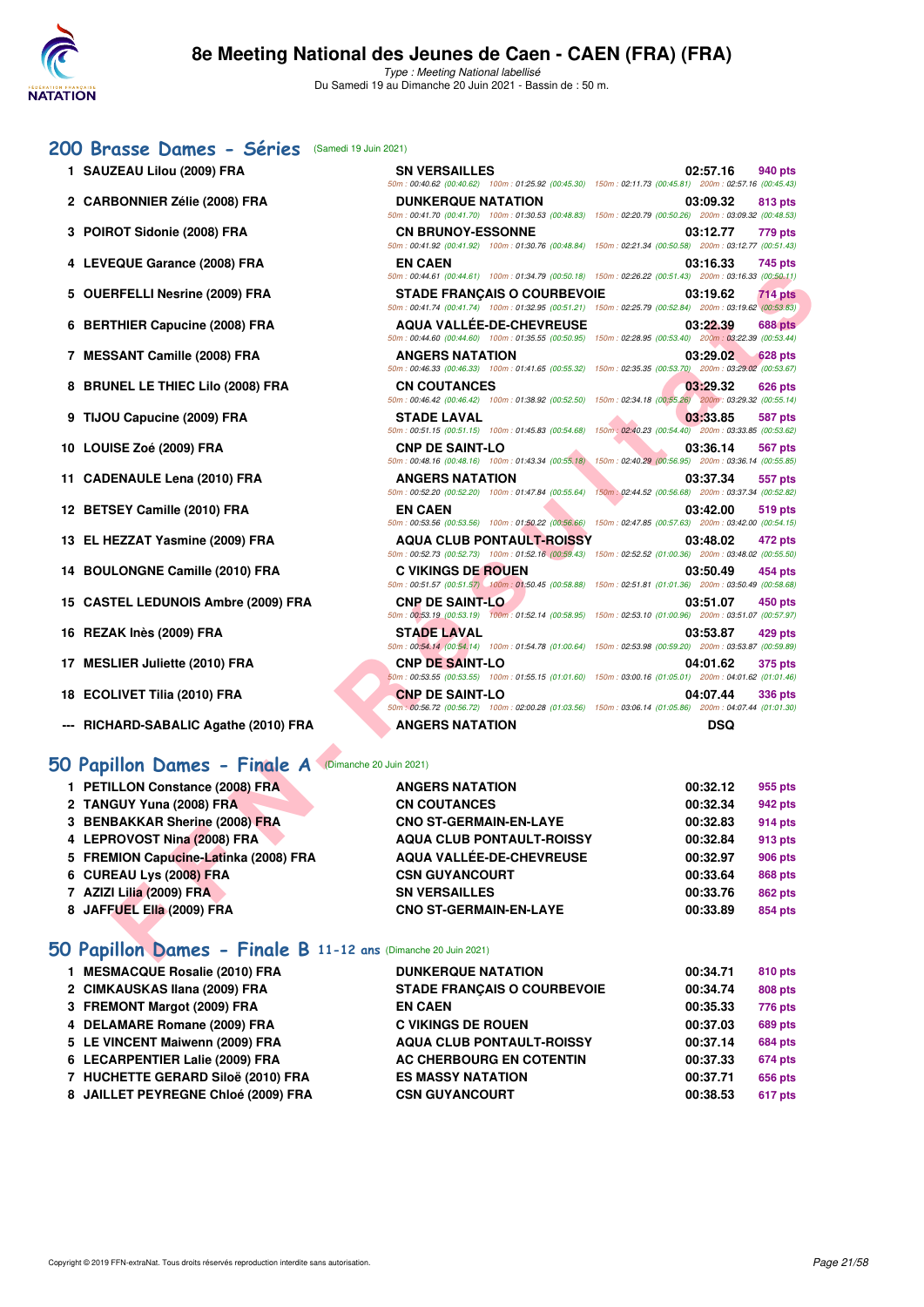

# **[50 Papillon Dames - Séries](http://www.ffnatation.fr/webffn/resultats.php?idact=nat&go=epr&idcpt=70045&idepr=31)** (Dimanche 20 Juin 2021)

| 1 TANGUY Yuna (2008) FRA              | <b>CN COUTANCES</b>                | 00:33.00 | <b>904 pts</b> |
|---------------------------------------|------------------------------------|----------|----------------|
| 2 BENBAKKAR Sherine (2008) FRA        | <b>CNO ST-GERMAIN-EN-LAYE</b>      | 00:33.25 | 890 pts        |
| 3 PETILLON Constance (2008) FRA       | <b>ANGERS NATATION</b>             | 00:33.57 | 872 pts        |
| 4 LEPROVOST Nina (2008) FRA           | <b>AQUA CLUB PONTAULT-ROISSY</b>   | 00:33.74 | 863 pts        |
| 5 FREMION Capucine-Latinka (2008) FRA | <b>AQUA VALLÉE-DE-CHEVREUSE</b>    | 00:33.80 | 859 pts        |
| 6 JAFFUEL Ella (2009) FRA             | <b>CNO ST-GERMAIN-EN-LAYE</b>      | 00:33.99 | 849 pts        |
| 7 CUREAU Lys (2008) FRA               | <b>CSN GUYANCOURT</b>              | 00:34.19 | 838 pts        |
| 8 AZIZI Lilia (2009) FRA              | <b>SN VERSAILLES</b>               | 00:34.44 | <b>824 pts</b> |
| 9 FLENDER-EMERY Elena (2008) FRA      | <b>AQUA VALLÉE-DE-CHEVREUSE</b>    | 00:34.87 | <b>801 pts</b> |
| 10 MESANGE-GORGEON Elfy (2008) FRA    | <b>EN CAEN</b>                     | 00:35.14 | 787 pts        |
| 11 MARTEAU Cassidy (2008) FRA         | <b>CN BRUNOY-ESSONNE</b>           | 00:35.16 | 785 pts        |
| 12 CARBONNIER Zélie (2008) FRA        | <b>DUNKERQUE NATATION</b>          | 00:35.20 | <b>783 pts</b> |
| 13 LEBOISSELIER Jade (2008) FRA       | <b>COTENTIN NATATION</b>           | 00:35.36 | 775 pts        |
| 14 CIMKAUSKAS Ilana (2009) FRA        | <b>STADE FRANÇAIS O COURBEVOIE</b> | 00:35.39 | 773 pts        |
| 15 RACHDI Chérine (2008) FRA          | <b>C VIKINGS DE ROUEN</b>          | 00:35.46 | 770 pts        |
| 16 MESMACQUE Rosalie (2010) FRA       | <b>DUNKERQUE NATATION</b>          | 00:35.58 | <b>763 pts</b> |
| 17 BIZE Eva (2008) FRA                | <b>SN VERSAILLES</b>               | 00:35.88 | <b>748 pts</b> |
| 18 VARGA Zille (2008) FRA             | <b>STADE FRANÇAIS O COURBEVOIE</b> | 00:36.24 | 729 pts        |
| 19 BIDEL Elise (2008) FRA             | <b>CNP DE SAINT-LO</b>             | 00:36.28 | 727 pts        |
| 20 FREMONT Margot (2009) FRA          | <b>EN CAEN</b>                     | 00:36.53 | 714 pts        |
| 21 LECARPENTIER Lalie (2009) FRA      | AC CHERBOURG EN COTENTIN           | 00:36.79 | 701 pts        |
| 22 DELAMARE Romane (2009) FRA         | <b>C VIKINGS DE ROUEN</b>          | 00:37.16 | 683 pts        |
| 23 FOUASSIER Julie (2008) FRA         | <b>CN BRUNOY-ESSONNE</b>           | 00:37.83 | 650 pts        |
| 24 BRUNEL LE THIEC Lilo (2008) FRA    | <b>CN COUTANCES</b>                | 00:38.41 | 622 pts        |
| 25 JAILLET PEYREGNE Chloé (2009) FRA  | <b>CSN GUYANCOURT</b>              | 00:38.55 | 616 pts        |
| 26 LE VINCENT Maiwenn (2009) FRA      | AQUA CLUB PONTAULT-ROISSY          | 00:38.90 | <b>599 pts</b> |
| 27 JEANNE Olivia (2008) FRA           | <b>AC CHERBOURG EN COTENTIN</b>    | 00:39.27 | 582 pts        |
| 28 HUCHETTE GERARD Siloë (2010) FRA   | <b>ES MASSY NATATION</b>           | 00:39.73 | 562 pts        |
| 29 THOBOIS Emma (2008) FRA            | <b>CN SARREGUEMINES</b>            | 00:39.79 | 559 pts        |
| 30 LOUISE Zoé (2009) FRA              | <b>CNP DE SAINT-LO</b>             | 00:39.84 | 557 pts        |
| 31 DELABY-MARTINEK Louise (2008) FRA  | <b>ANDELLE NATATION</b>            | 00:39.94 | 552 pts        |
| 32 LARRIEULE Maïa (2009) FRA          | <b>CSN GUYANCOURT</b>              | 00:39.99 | 550 pts        |
| 33 AUBERT Emma (2009) FRA             | <b>AC CHERBOURG EN COTENTIN</b>    | 00:40.06 | 547 pts        |
| 34 FARDEAU Ophelie (2009) FRA         | AS HERBLAY NATATION                | 00:40.11 | 545 pts        |
| 35 BAELEN Camille (2009) FRA          | <b>DUNKERQUE NATATION</b>          | 00:40.26 | 538 pts        |
| 36 DESFRENE Juliette (2008) FRA       | <b>C LAÏQUE COLOMBELLES</b>        | 00:41.02 | <b>505 pts</b> |
| 37 DELSART Ambre (2010) FRA           | <b>ES MASSY NATATION</b>           | 00:41.55 | 483 pts        |
| 38 PARACHE Oriana (2009) FRA          | <b>CSN GUYANCOURT</b>              | 00:41.56 | <b>482 pts</b> |
| 39 HAMEL Suan (2010) FRA              | <b>MARSOUINS HÉROUVILLE</b>        | 00:41.90 | 468 pts        |
| 40 ECOLIVET Tilia (2010) FRA          | <b>CNP DE SAINT-LO</b>             | 00:43.06 | <b>422 pts</b> |
| 41 RICHARD-SABALIC Agathe (2010) FRA  | <b>ANGERS NATATION</b>             | 00:43.34 | 411 pts        |
| 42 TCHATAT Iris (2008) FRA            | AS HERBLAY NATATION                | 00:43.75 | 396 pts        |
| 43 SCOTTO DI POMPEO Nina (2010) FRA   | <b>C VIKINGS DE ROUEN</b>          | 00:43.85 | 392 pts        |
| 44 CASTEL LEDUNOIS Ambre (2009) FRA   | <b>CNP DE SAINT-LO</b>             | 00:44.12 | 382 pts        |
| 45 MEZIANI Ines (2008) FRA            | SN MONTGERON                       | 00:44.27 | 376 pts        |
| 46 GUITTIER Anael (2010) FRA          | SN MONTGERON                       | 00:44.78 | 358 pts        |
| 47 PIRVU Alice (2009) ROU             | <b>CN CANTON BOLBEC</b>            | 00:45.14 | 345 pts        |
| 48 MULLER Camille (2008) FRA          | <b>CN BRUNOY-ESSONNE</b>           | 00:45.19 | 343 pts        |
| 49 MORVAN Charlotte (2010) FRA        | <b>ANGERS NATATION</b>             | 00:45.37 | 337 pts        |
| 50 BOULONGNE Camille (2010) FRA       | <b>C VIKINGS DE ROUEN</b>          | 00:45.47 | 334 pts        |
| 51 VILLON Soa (2010) FRA              | <b>EN CAEN</b>                     | 00:45.52 | 332 pts        |
| 52 LAVAUD Alicia (2010) FRA           | <b>AS HERBLAY NATATION</b>         | 00:45.61 | 329 pts        |
| 53 HEGAZY Sarah (2008) FRA            | <b>STADE FRANÇAIS O COURBEVOIE</b> | 00:45.62 | 328 pts        |
| 54 CADENAULE Lena (2010) FRA          | <b>ANGERS NATATION</b>             | 00:45.93 | <b>318 pts</b> |
|                                       |                                    |          |                |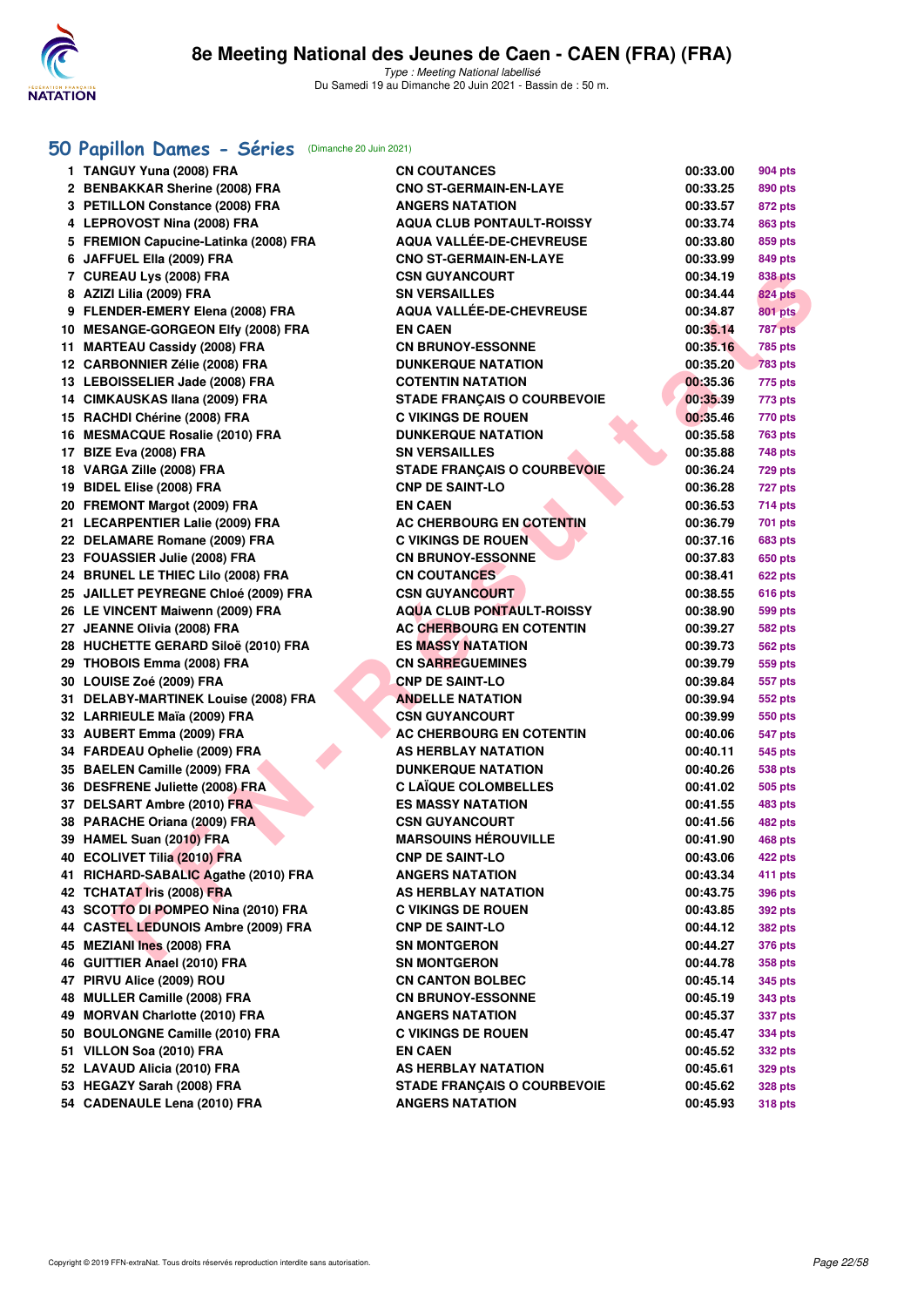

|     | 50 Papillon Dames - Séries (suite) |                           |                            |
|-----|------------------------------------|---------------------------|----------------------------|
|     | 55 COLIGNON Audrey (2009) FRA      | <b>C VIKINGS DE ROUEN</b> | 00:46.64<br><b>294 pts</b> |
| 56. | <b>MESLIER Juliette (2010) FRA</b> | <b>CNP DE SAINT-LO</b>    | 00:46.91<br><b>286 pts</b> |
| 57  | <b>MORICHETTI Anna (2010) FRA</b>  | <b>ANGERS NATATION</b>    | 00:47.35<br><b>272 pts</b> |
| 58. | YOLCHYAN Louna (2010) FRA          | <b>CNP DE SAINT-LO</b>    | 00:48.72<br><b>231 pts</b> |
|     | 59 FREDJ Sahra (2008) FRA          | AS HERBLAY NATATION       | 00:49.26<br><b>215 pts</b> |
| 60  | VARIN Florie (2010) FRA            | <b>CN CANTON BOLBEC</b>   | 00:49.45<br><b>210 pts</b> |
| 61  | KAL Nawel (2008) FRA               | AS HERBLAY NATATION       | 00:49.59<br><b>206 pts</b> |
|     | 62 CASTEL Lise (2010) FRA          | <b>C VIKINGS DE ROUEN</b> | <b>194 pts</b><br>00:50.06 |
| 63  | RACHIDI Maysam (2010) FRA          | AS HERBLAY NATATION       | 00:50.82<br>174 pts        |
| 64  | <b>MARNONI Pauline (2009) FRA</b>  | <b>EN CAEN</b>            | 00:52.90<br>126 pts        |
| 65. | <b>COUSIN Garance (2010) FRA</b>   | <b>CNP DE SAINT-LO</b>    | 00:57.30<br>50 pts         |
| --- | IKHEDJI Sabine (2010) FRA          | <b>CNP DE SAINT-LO</b>    | <b>DNS</b>                 |
|     |                                    |                           |                            |

# **[100 Papillon Dames - Finale A](http://www.ffnatation.fr/webffn/resultats.php?idact=nat&go=epr&idcpt=70045&idepr=32)** (Samedi 19 Juin 2021)

| 62 CASTEL Lise (2010) FRA             | <b>C VIKINGS DE ROUEN</b>       | 00:50.06<br>194 pts                                                                                            |
|---------------------------------------|---------------------------------|----------------------------------------------------------------------------------------------------------------|
| 63 RACHIDI Maysam (2010) FRA          | <b>AS HERBLAY NATATION</b>      | 00:50.82<br>174 pts                                                                                            |
| 64 MARNONI Pauline (2009) FRA         | <b>EN CAEN</b>                  | 00:52.90<br>126 pts                                                                                            |
| 65 COUSIN Garance (2010) FRA          | <b>CNP DE SAINT-LO</b>          | 00:57.30<br>50 pts                                                                                             |
| --- IKHEDJI Sabine (2010) FRA         | <b>CNP DE SAINT-LO</b>          | <b>DNS</b>                                                                                                     |
| 00 Papillon Dames - Finale A          |                                 |                                                                                                                |
| 1 TOURNAY Sarah (2008) FRA            | <b>CNO ST-GERMAIN-EN-LAYE</b>   | 01:09.62<br><b>1014 pts</b><br>50m: 00:32.73 (00:32.73) 100m: 01:09.62 (00:36.89)                              |
| 2 CABIOCLeonie (2008) FRA             | <b>CSN GUYANCOURT</b>           | 01:14.25<br>895 pts<br>50m: 00:34.52 (00:34.52) 100m: 01:14.25 (00:39.73)                                      |
| 3 FREMION Capucine-Latinka (2008) FRA | AQUA VALLÉE-DE-CHEVREUSE        | 01:16.28<br>845 pts<br>50m: 00:35.41 (00:35.41) 100m: 01:16.28 (00:40.87)                                      |
| 4 MESSANT Camille (2008) FRA          | <b>ANGERS NATATION</b>          | 01:18.39<br><b>794 pts</b><br>50m: 00:37.01 (00:37.01) 100m: 01:18.39 (00:41.38)                               |
| 5 TANGUY Yuna (2008) FRA              | <b>CN COUTANCES</b>             | 01:24.32<br>661 pts<br>50m: 00:36.75 (00:36.75) 100m: 01:24.32 (00:47.57)                                      |
| 6 DELAMARE Romane (2009) FRA          | <b>C VIKINGS DE ROUEN</b>       | 01:25.09<br>645 pts<br>50m: 00:38.07 (00:38.07) 100m: 01:25.09 (00:47.02)                                      |
| 7 FLENDER-EMERY Elena (2008) FRA      | AQUA VALLÉE-DE-CHEVREUSE        | 01:26.00<br>626 pts<br>50m: 00:39.79 (00:39.79) 100m: 01:26.00 (00:46.21)                                      |
| 8 FREMONT Margot (2009) FRA           | <b>EN CAEN</b>                  | 01:27.95<br><b>586 pts</b><br>50m: 00:39.12 (00:39.12) 100m: 01:27.95 (00:48.83)                               |
|                                       |                                 |                                                                                                                |
| 1 DELANEVictoire (2009) FRA           | <b>C VIKINGS DE ROUEN</b>       | 01:26.42<br>617 pts<br>50m: 00:38.78 (00:38.78) 100m: 01:26.42 (00:47.64)                                      |
| 2 CARBONNIER Mily (2010) FRA          | <b>DUNKERQUE NATATION</b>       | 01:30.59<br>534 pts<br>50m: 00:38.48 (00:38.48) 100m: 01:30.59 (00:52.11)                                      |
| 3 AUBERT Emma (2009) FRA              | <b>AC CHERBOURG EN COTENTIN</b> | 01:34.39<br>463 pts<br>50m: 00:45.07 (00:45.07) 100m: 01:34.39 (00:49.32)                                      |
| 4 PARACHE Oriana (2009) FRA           | <b>CSN GUYANCOURT</b>           | 425 pts<br>01:36.57<br>50m: 00:46.11 (00:46.11) 100m: 01:36.57 (00:50.46)                                      |
| 5 VILLON Soa (2010) FRA               | <b>EN CAEN</b>                  | 01:51.26<br>$210$ pts<br>50m: 00:47.12 (00:47.12) 100m: 01:51.26 (01:04.14)                                    |
| 00 Papillon Dames - Séries            |                                 |                                                                                                                |
| 1 TOURNAY Sarah (2008) FRA            | <b>CNO ST-GERMAIN-EN-LAYE</b>   | 01:09.44<br><b>1019 pts</b><br>50m: 00:33.00 (00:33.00) 100m: 01:09.44 (00:36.44)                              |
| 2 CABIOCLeonie (2008) FRA             | <b>CSN GUYANCOURT</b>           | 01:14.90<br>878 pts<br>50m: 00:34.51 (00:34.51) 100m: 01:14.90 (00:40.39)                                      |
| 3 TANGUY Yuna (2008) FRA              | <b>CN COUTANCES</b>             | 01:15.53<br>863 pts                                                                                            |
|                                       |                                 | (Samedi 19 Juin 2021)<br>00 Papillon Dames - Finale B 11-12 ans (Samedi 19 Juin 2021)<br>(Samedi 19 Juin 2021) |

## **[100 Papillon Dames - Finale B](http://www.ffnatation.fr/webffn/resultats.php?idact=nat&go=epr&idcpt=70045&idepr=32) 11-12 ans** (Samedi 19 Juin 2021)

| DELANEVictoire (2009) FRA    | <b>C VIKINGS DE ROUEN</b> |                                                                                                        | 01:26.42 | 617 pts   |
|------------------------------|---------------------------|--------------------------------------------------------------------------------------------------------|----------|-----------|
| 2 CARBONNIER Mily (2010) FRA | <b>DUNKERQUE NATATION</b> | 50m: 00:38.78 (00:38.78) 100m: 01:26.42 (00:47.64                                                      | 01:30.59 | 534 pts   |
| 3 AUBERT Emma (2009) FRA     | AC CHERBOURG EN COTENTIN  | 50m: 00:38.48 (00:38.48) 100m: 01:30.59 (00:52.11<br>50m: 00:45.07 (00:45.07) 100m: 01:34.39 (00:49.32 | 01:34.39 | 463 pts   |
| 4 PARACHE Oriana (2009) FRA  | <b>CSN GUYANCOURT</b>     | 50m: 00:46.11 (00:46.11) 100m: 01:36.57 (00:50.46)                                                     | 01:36.57 | 425 pts   |
| 5 VILLON Soa (2010) FRA      | <b>EN CAEN</b>            |                                                                                                        | 01:51.26 | $210$ pts |

|  | 01:26.42 617 pts<br>50m: 00:38.78 (00:38.78) 100m: 01:26.42 (00:47.64) |  |
|--|------------------------------------------------------------------------|--|
|  | 01:30.59 534 pts<br>50m: 00:38.48 (00:38.48) 100m: 01:30.59 (00:52.11) |  |
|  | 01:34.39 463 pts<br>50m: 00:45.07 (00:45.07) 100m: 01:34.39 (00:49.32) |  |
|  | 01:36.57 425 pts<br>50m: 00:46.11 (00:46.11) 100m: 01:36.57 (00:50.46) |  |
|  | 01:51.26 210 pts<br>50m: 00:47.12 (00:47.12) 100m: 01:51.26 (01:04.14) |  |

# **[100 Papillon Dames - Séries](http://www.ffnatation.fr/webffn/resultats.php?idact=nat&go=epr&idcpt=70045&idepr=32)** (Samedi 19 Juin 2021)

| 50m: 00:33.00 (00:33.00) 100m: 01:09.44 (00:36.44<br>2 CABIOCLeonie (2008) FRA<br><b>CSN GUYANCOURT</b><br>01:14.90<br>50m: 00:34.51 (00:34.51) 100m: 01:14.90 (00:40.39<br><b>CN COUTANCES</b><br>3 TANGUY Yuna (2008) FRA<br>01:15.53<br>50m: 00:35.00 (00:35.00) 100m: 01:15.53 (00:40.53<br>AQUA VALLÉE-DE-CHEVREUSE<br>4 FREMION Capucine-Latinka (2008) FRA<br>01:15.93<br>50m: 00:35.27 (00:35.27) 100m: 01:15.93 (00:40.66<br>5 CUREAU Lys (2008) FRA<br><b>CSN GUYANCOURT</b><br>01:16.56<br>50m: 00:35.00 (00:35.00) 100m: 01:16.56 (00:41.56<br>6 MESSANT Camille (2008) FRA<br><b>ANGERS NATATION</b><br>01:19.41<br>50m: 00:37.00 (00:37.00) 100m: 01:19.41 (00:42.41<br>7 DELAMARE Romane (2009) FRA<br><b>C VIKINGS DE ROUEN</b><br>01:23.06<br>50m: 00:37.43 (00:37.43) 100m: 01:23.06 (00:45.63<br>8 FREMONT Margot (2009) FRA<br><b>EN CAEN</b><br>01:23.24 | 1 TOURNAY Sarah (2008) FRA | <b>CNO ST-GERMAIN-EN-LAYE</b> | 01:09.44 | 1019 pts       |
|-------------------------------------------------------------------------------------------------------------------------------------------------------------------------------------------------------------------------------------------------------------------------------------------------------------------------------------------------------------------------------------------------------------------------------------------------------------------------------------------------------------------------------------------------------------------------------------------------------------------------------------------------------------------------------------------------------------------------------------------------------------------------------------------------------------------------------------------------------------------------------|----------------------------|-------------------------------|----------|----------------|
|                                                                                                                                                                                                                                                                                                                                                                                                                                                                                                                                                                                                                                                                                                                                                                                                                                                                               |                            |                               |          | 878 pts        |
|                                                                                                                                                                                                                                                                                                                                                                                                                                                                                                                                                                                                                                                                                                                                                                                                                                                                               |                            |                               |          | 863 pts        |
|                                                                                                                                                                                                                                                                                                                                                                                                                                                                                                                                                                                                                                                                                                                                                                                                                                                                               |                            |                               |          | 853 pts        |
|                                                                                                                                                                                                                                                                                                                                                                                                                                                                                                                                                                                                                                                                                                                                                                                                                                                                               |                            |                               |          | 838 pts        |
|                                                                                                                                                                                                                                                                                                                                                                                                                                                                                                                                                                                                                                                                                                                                                                                                                                                                               |                            |                               |          | 771 pts        |
|                                                                                                                                                                                                                                                                                                                                                                                                                                                                                                                                                                                                                                                                                                                                                                                                                                                                               |                            |                               |          | <b>688 pts</b> |
|                                                                                                                                                                                                                                                                                                                                                                                                                                                                                                                                                                                                                                                                                                                                                                                                                                                                               |                            |                               |          | 685 pts        |

|  |                                                                        | כוס כו טו ++ כטוס |
|--|------------------------------------------------------------------------|-------------------|
|  | 50m: 00:33.00 (00:33.00) 100m: 01:09.44 (00:36.44)                     |                   |
|  | 01:14.90 878 pts                                                       |                   |
|  | 50m: 00:34.51 (00:34.51) 100m: 01:14.90 (00:40.39)                     |                   |
|  | 01:15.53 863 pts                                                       |                   |
|  | 50m: 00:35.00 (00:35.00) 100m: 01:15.53 (00:40.53)                     |                   |
|  | 01:15.93 853 pts                                                       |                   |
|  | 50m: 00:35.27 (00:35.27) 100m: 01:15.93 (00:40.66)                     |                   |
|  | 01:16.56 838 pts                                                       |                   |
|  | 50m: 00:35.00 (00:35.00) 100m: 01:16.56 (00:41.56)                     |                   |
|  |                                                                        |                   |
|  |                                                                        |                   |
|  | 01:19.41 771 pts<br>50m: 00:37.00 (00:37.00) 100m: 01:19.41 (00:42.41) |                   |
|  |                                                                        |                   |
|  | 01:23.06 688 pts<br>50m: 00:37.43 (00:37.43) 100m: 01:23.06 (00:45.63) |                   |
|  | 01:23.24 685 pts                                                       |                   |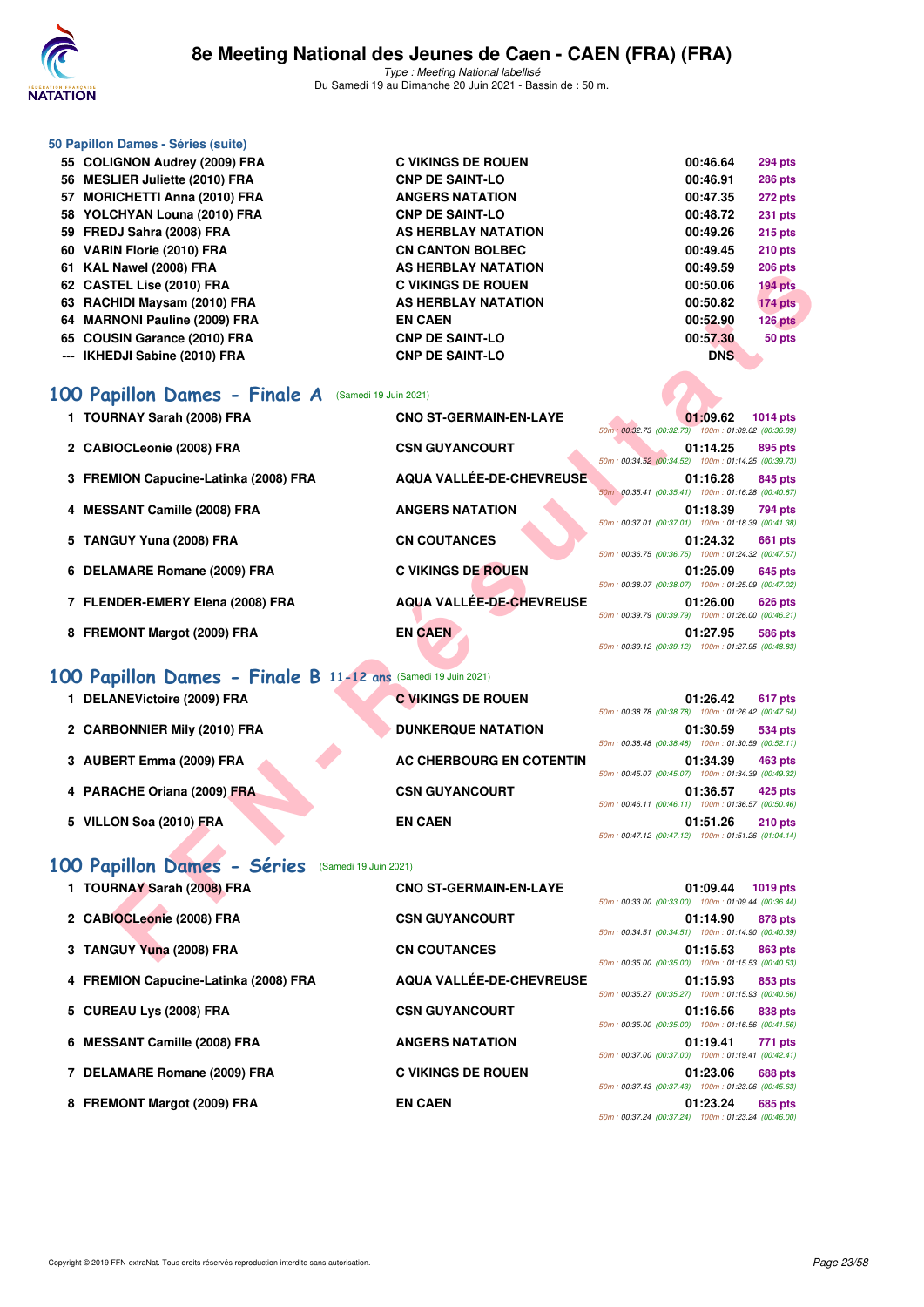

| 100 Papillon Dames - Séries (suite)                             |                                                  |                                                                                                                                                                                                                                             |
|-----------------------------------------------------------------|--------------------------------------------------|---------------------------------------------------------------------------------------------------------------------------------------------------------------------------------------------------------------------------------------------|
| 9 BIDEL Elise (2008) FRA                                        | <b>CNP DE SAINT-LO</b>                           | 01:23.70<br>675 pts<br>50m: 00:37.65 (00:37.65) 100m: 01:23.70 (00:46.05)                                                                                                                                                                   |
| 10 FLENDER-EMERY Elena (2008) FRA                               | AQUA VALLÉE-DE-CHEVREUSE                         | 01:24.02<br>668 pts<br>50m: 00:37.42 (00:37.42) 100m: 01:24.02 (00:46.60)                                                                                                                                                                   |
| 11 LELONG Juliette (2008) FRA                                   | <b>MARSOUINS HÉROUVILLE</b>                      | 01:25.70<br>632 pts<br>50m: 00:38.64 (00:38.64) 100m: 01:25.70 (00:47.06)                                                                                                                                                                   |
| 12 MARTEAU Cassidy (2008) FRA                                   | <b>CN BRUNOY-ESSONNE</b>                         | 01:30.71<br>531 pts                                                                                                                                                                                                                         |
| 13 RACHDI Chérine (2008) FRA                                    | <b>C VIKINGS DE ROUEN</b>                        | 50m: 00:35.62 (00:35.62) 100m: 01:30.71 (00:55.09)<br>01:31.07<br><b>524 pts</b><br>50m: 00:38.16 (00:38.16) 100m: 01:31.07 (00:52.91)                                                                                                      |
| 14 DELANEVictoire (2009) FRA                                    | <b>C VIKINGS DE ROUEN</b>                        | 497 pts<br>01:32.50                                                                                                                                                                                                                         |
| 15 CARBONNIER Mily (2010) FRA                                   | <b>DUNKERQUE NATATION</b>                        | 50m: 00:41.34 (00:41.34) 100m: 01:32.50 (00:51.16)<br>01:35.17<br>449 pts                                                                                                                                                                   |
| 16 PARACHE Oriana (2009) FRA                                    | <b>CSN GUYANCOURT</b>                            | 50m: 00:38.94 (00:38.94) 100m: 01:35.17 (00:56.23)<br>01:37.10<br>416 pts                                                                                                                                                                   |
| 17 AUBERT Emma (2009) FRA                                       | AC CHERBOURG EN COTENTIN                         | 50m: 00:44.68 (00:44.68) 100m: 01:37.10 (00:52.42)<br>01:38.78<br><b>388 pts</b>                                                                                                                                                            |
| 18 MEZIANI Ines (2008) FRA                                      | <b>SN MONTGERON</b>                              | 50m: 00:43.78 (00:43.78) 100m: 01:38.78 (00:55.00)<br>01:43.83<br><b>309 pts</b>                                                                                                                                                            |
| 19 VILLON Soa (2010) FRA                                        | <b>EN CAEN</b>                                   | 50m: 00:45.08 (00:45.08) 100m: 01:43.83 (00:58.75)<br>01:50.83<br>$215$ pts                                                                                                                                                                 |
|                                                                 |                                                  | 50m: 00:48.76 (00:48.76) 100m: 01:50.83 (01:02.07)                                                                                                                                                                                          |
| IKHEDJI Sabine (2010) FRA<br><b>MESLIER Juliette (2010) FRA</b> | <b>CNP DE SAINT-LO</b><br><b>CNP DE SAINT-LO</b> | <b>DNS</b><br><b>DSQ</b>                                                                                                                                                                                                                    |
|                                                                 |                                                  |                                                                                                                                                                                                                                             |
| 200 Papillon Dames - Finale A                                   | (Dimanche 20 Juin 2021)                          |                                                                                                                                                                                                                                             |
| 1 TOURNAY Sarah (2008) FRA                                      | <b>CNO ST-GERMAIN-EN-LAYE</b>                    | 02:38.86<br>901 pts<br>50m : 00:34.23 (00:34.23) 100m : 01:14.19 (00:39.96) 150m : 01:56.63 (00:42.44) 200m : 02:38.86 (00:42.23)                                                                                                           |
| 2 CABIOCLeonie (2008) FRA                                       | <b>CSN GUYANCOURT</b>                            | 02:46.04<br>812 pts                                                                                                                                                                                                                         |
| 3 BOUBEGHLA Yesmine (2009) FRA                                  | <b>ANGERS NATATION</b>                           | 50m: 00:37.10 (00:37.10) 100m: 01:19.41 (00:42.31) 150m: 02:03.33 (00:43.92) 200m: 02:46.04 (00:42.71)<br>03:12.41<br>524 pts                                                                                                               |
| 4 FLENDER-EMERY Elena (2008) FRA                                | <b>AQUA VALLEE-DE-CHEVREUSE</b>                  | 50m: 00:41.67 (00:41.67) 100m: 01:32.91 (00:51.24) 150m: 02:25.79 (00:52.88) 200m: 03:12.41 (00:46.62)<br>03:13.25<br>515 pts                                                                                                               |
| 5 FARDEAU Ophelie (2009) FRA                                    | <b>AS HERBLAY NATATION</b>                       | 50m; 00:41.15 (00:41.15) 100m: 01:31.17 (00:50.02) 150m: 02:24.34 (00:53.17) 200m: 03:13.25 (00:48.91)<br>03:17.37<br>476 pts                                                                                                               |
| <b>BIDEL Elise (2008) FRA</b>                                   | <b>CNP DE SAINT-LO</b>                           | 50m: 00:40.17 (00:40.17) 100m: 01:32.40 (00:52.23) 150m: 02:24.88 (00:52.48) 200m: 03:17.37 (00:52.49)<br><b>DSQ</b>                                                                                                                        |
| (Dimanche 20 Juin 2021)                                         |                                                  |                                                                                                                                                                                                                                             |
| 200 Papillon Dames - Séries<br>1 TOURNAY Sarah (2008) FRA       | <b>CNO ST-GERMAIN-EN-LAYE</b>                    | 02:35.63<br>943 pts                                                                                                                                                                                                                         |
| 2 CABIOCLeonie (2008) FRA                                       | <b>CSN GUYANCOURT</b>                            | 50m : 00:34.41 (00:34.41) 100m : 01:13.37 (00:38.96) 150m : 01:54.64 (00:41.27) 200m : 02:35.63 (00:40.99)<br>02:44.85<br>826 pts                                                                                                           |
| 3 BIDEL Elise (2008) FRA                                        | <b>CNP DE SAINT-LO</b>                           | 50m : 00:36.44 (00:36.44) 100m : 01:18.74 (00:42.30) 150m : 02:02.33 (00:43.59) 200m : 02:44.85 (00:42.52)<br>03:08.36<br>564 pts                                                                                                           |
| 4 FREMION Capucine-Latinka (2008) FRA                           | <b>AQUA VALLEE-DE-CHEVREUSE</b>                  | 50m : 00:39.65 (00:39.65) 100m : 01:26.24 (00:46.59) 150m : 02:16.92 (00:50.68) 200m : 03:08.36 (00:51.44)<br>03:10.33<br>544 pts                                                                                                           |
| 5 FLENDER-EMERY Elena (2008) FRA                                | <b>AQUA VALLEE-DE-CHEVREUSE</b>                  | 50m : 00:38.09 (00:38.09) 100m : 01:24.31 (00:46.22) 150m : 02:17.16 (00:52.85) 200m : 03:10.33 (00:53.17)<br>03:18.38<br>467 pts<br>50m: 00:41.94 (00:41.94) 100m: 01:33.10 (00:51.16) 150m: 02:26.93 (00:53.83) 200m: 03:18.38 (00:51.45) |

#### **[200 Papillon Dames - Finale A](http://www.ffnatation.fr/webffn/resultats.php?idact=nat&go=epr&idcpt=70045&idepr=33)** (Dimanche 20 Juin 2021)

- 1 TOURNAY Sarah (2008) FRA CNO ST-GERMAIN-EN-LAYE
- 2 CABIOCLeonie (2008) FRA CSN GUYANCOURT
- 3 BOUBEGHLA Yesmine (2009) FRA **ANGERS NATATION**
- 4 FLENDER-EMERY Elena (2008) FRA **AQUA VALLÉE-DE-CHEVRE**
- **5 FARDEAU Ophelie (2009) FRA AS HERBLAY NATATION**
- --- BIDEL Elise (2008) FRA **CNP DE SAINT-LO**

### **[200 Papillon Dames - Séries](http://www.ffnatation.fr/webffn/resultats.php?idact=nat&go=epr&idcpt=70045&idepr=33)** (Dimanche 20 Juin 2021)

- 1 TOURNAY Sarah (2008) FRA CNO ST-GERMAIN-EN-LA
- 2 CABIOCLeonie (2008) FRA CSN GUYANCOURT
- **3 BIDEL Elise (2008) FRA CNP DE SAINT-LO**
- 4 FREMION Capucine-Latinka (2008) FRA AQUA VALLÉE-DE-CHEVI
- 5 FLENDER-EMERY Elena (2008) FRA AQUA VALLÉE-DE-CHEVI
- 6 FARDEAU Ophelie (2009) FRA AS HERBLAY NATATION
- 7 BOUBEGHLA Yesmine (2009) FRA ANGERS NATATION

### [200 4 Nages Dames - Finale A](http://www.ffnatation.fr/webffn/resultats.php?idact=nat&go=epr&idcpt=70045&idepr=41) **(Samedi**

- 
- 

| <b>CNO ST-GERMAIN-EN-LAYE</b>   |                                                                                                          | <b>901 pts</b>                                                                                                                                                                                                                                                                                                                                                                                                                                                                                       |
|---------------------------------|----------------------------------------------------------------------------------------------------------|------------------------------------------------------------------------------------------------------------------------------------------------------------------------------------------------------------------------------------------------------------------------------------------------------------------------------------------------------------------------------------------------------------------------------------------------------------------------------------------------------|
|                                 |                                                                                                          |                                                                                                                                                                                                                                                                                                                                                                                                                                                                                                      |
| <b>CSN GUYANCOURT</b>           |                                                                                                          | 812 pts                                                                                                                                                                                                                                                                                                                                                                                                                                                                                              |
|                                 |                                                                                                          |                                                                                                                                                                                                                                                                                                                                                                                                                                                                                                      |
| <b>ANGERS NATATION</b>          |                                                                                                          | 524 pts                                                                                                                                                                                                                                                                                                                                                                                                                                                                                              |
|                                 |                                                                                                          |                                                                                                                                                                                                                                                                                                                                                                                                                                                                                                      |
| <b>AQUA VALLÉE-DE-CHEVREUSE</b> |                                                                                                          | 515 pts                                                                                                                                                                                                                                                                                                                                                                                                                                                                                              |
|                                 |                                                                                                          |                                                                                                                                                                                                                                                                                                                                                                                                                                                                                                      |
| <b>AS HERBLAY NATATION</b>      |                                                                                                          | 476 pts                                                                                                                                                                                                                                                                                                                                                                                                                                                                                              |
|                                 |                                                                                                          |                                                                                                                                                                                                                                                                                                                                                                                                                                                                                                      |
| <b>CNP DE SAINT-LO</b>          |                                                                                                          |                                                                                                                                                                                                                                                                                                                                                                                                                                                                                                      |
|                                 | 50m; 00:41.15 (00:41.15) 100m; 01:31.17 (00:50.02)<br>50m: 00:40.17 (00:40.17) 100m: 01:32.40 (00:52.23) | 02:38.86<br>50m: 00:34.23 (00:34.23) 100m: 01:14.19 (00:39.96) 150m: 01:56.63 (00:42.44) 200m: 02:38.86 (00:42.23)<br>02:46.04<br>50m; 00:37.10 (00:37.10) 100m; 01:19.41 (00:42.31) 150m; 02:03.33 (00:43.92) 200m; 02:46.04 (00:42.71)<br>03:12.41<br>50m: 00:41.67 (00:41.67) 100m: 01:32.91 (00:51.24) 150m: 02:25.79 (00:52.88) 200m: 03:12.41 (00:46.62)<br>03:13.25<br>150m: 02:24.34 (00:53.17) 200m: 03:13.25 (00:48.91)<br>03:17.37<br>150m: 02:24.88 (00:52.48) 200m: 03:17.37 (00:52.49) |

| <b>CNO ST-GERMAIN-EN-LAYE</b> |                                                                                                        | 02:35.63         | 943 pts |
|-------------------------------|--------------------------------------------------------------------------------------------------------|------------------|---------|
|                               | 50m: 00:34.41 (00:34.41) 100m: 01:13.37 (00:38.96) 150m: 01:54.64 (00:41.27) 200m: 02:35.63 (00:40.99) |                  |         |
| <b>CSN GUYANCOURT</b>         |                                                                                                        | 02:44.85 826 pts |         |
|                               | 50m: 00:36.44 (00:36.44) 100m: 01:18.74 (00:42.30) 150m: 02:02.33 (00:43.59) 200m: 02:44.85 (00:42.52) |                  |         |
| <b>CNP DE SAINT-LO</b>        |                                                                                                        | 03:08.36 564 pts |         |
|                               | 50m: 00:39.65 (00:39.65) 100m: 01:26.24 (00:46.59) 150m: 02:16.92 (00:50.68) 200m: 03:08.36 (00:51.44) |                  |         |
|                               | <b>AQUA VALLÉE-DE-CHEVREUSE</b>                                                                        | 03:10.33 544 pts |         |
|                               | 50m: 00:38.09 (00:38.09) 100m: 01:24.31 (00:46.22) 150m: 02:17.16 (00:52.85) 200m: 03:10.33 (00:53.17) |                  |         |
|                               | <b>AQUA VALLÉE-DE-CHEVREUSE</b>                                                                        | 03:18.38 467 pts |         |
|                               | 50m: 00:41.94 (00:41.94) 100m: 01:33.10 (00:51.16) 150m: 02:26.93 (00:53.83) 200m: 03:18.38 (00:51.45) |                  |         |
| AS HERBLAY NATATION           |                                                                                                        | 03:24.46 413 pts |         |
|                               | 50m: 00:42.29 (00:42.29) 100m: 01:33.54 (00:51.25) 150m: 02:30.01 (00:56.47) 200m: 03:24.46 (00:54.45) |                  |         |
| <b>ANGERS NATATION</b>        |                                                                                                        | 03:30.58 362 pts |         |
|                               | 50m: 00:48.50 (00:48.50) 100m: 01:45.76 (00:57.26) 150m: 02:43.82 (00:58.06) 200m: 03:30.58 (00:46.76) |                  |         |

| i 19 Juin 2021)      |   |   |
|----------------------|---|---|
| <b>SN VERSAILLES</b> |   |   |
|                      | . | . |

| 1 SAUZEAU Lilou (2009) FRA  | <b>SN VERSAILLES</b>      |                                                                                                        | 02:41.94 | 887 pts |
|-----------------------------|---------------------------|--------------------------------------------------------------------------------------------------------|----------|---------|
|                             |                           | 50m: 00:36.40 (00:36.40) 100m: 01:20.38 (00:43.98) 150m: 02:04.71 (00:44.33) 200m: 02:41.94 (00:37.23) |          |         |
| 2 JAQUEROD Lilou (2008) FRA | <b>C VIKINGS DE ROUEN</b> |                                                                                                        | 02:43.48 | 868 pts |
|                             |                           | 50m: 00:36.13 (00:36.13) 100m: 01:18.87 (00:42.74) 150m: 02:08.13 (00:49.26) 200m: 02:43.48 (00:35.35) |          |         |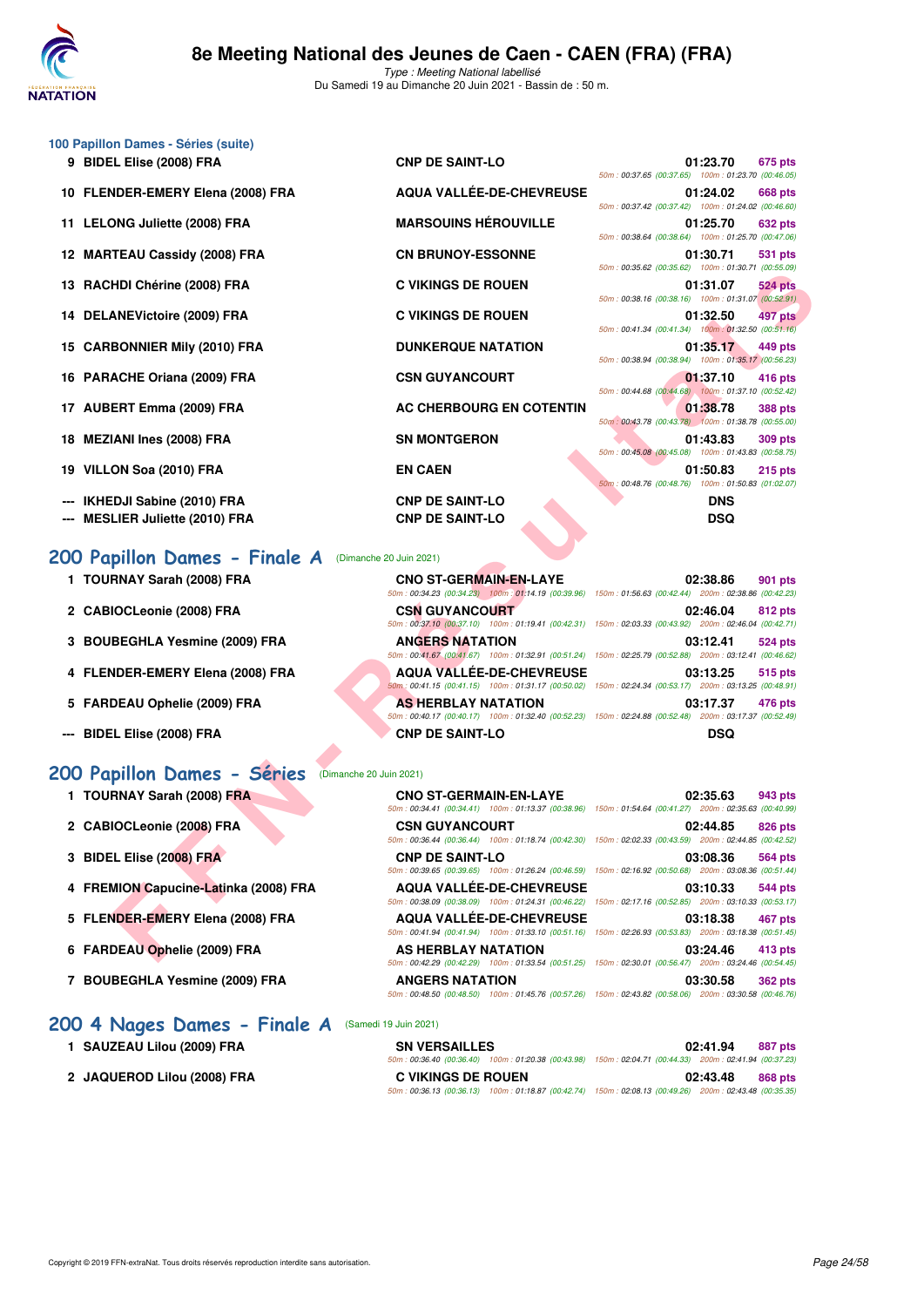

#### **200 4 Nages Dames - Finale A (suite)**

- **3 CARBONNIER Zélie (2008) FRA**
- 4 POBEL-CRAPPE Laura (2008) FRA
- **5 TANGUY Yuna (2008) FRA**
- **6 MESMACQUE Rosalie (2010) FRA**
- 7 LIMAM Yasmine (2010) FRA
- **--- AZIZI Lilia (2009) FRA**

#### **[200 4 Nages Dames - Finale B](http://www.ffnatation.fr/webffn/resultats.php?idact=nat&go=epr&idcpt=70045&idepr=41) 11-12 ans** (Samedi 19 Juin 2021)

- **1 CIMKAUSKAS Ilana (2009) FRA**
- 2 OUERFELLI Nesrine (2009) FRA
- **3 DELAMARE Romane (2009) FRA**
- **4 BARSANTI Juliana (2009) FRA**
- 5 DELSART Ambre (2010) FRA
- **6 VENTURA Vanessa (2010) FRA**
- **7 BOUBEGHLA Yesmine (2009) FRA**
- **8 PRUDHOMME Victoire (2009) FRA**

#### [200 4 Nages Dames - Séries](http://www.ffnatation.fr/webffn/resultats.php?idact=nat&go=epr&idcpt=70045&idepr=41) (Samedi 19 Juin 2021)

1 SAUZEAU Lilou (2009) FRA

- 2 JAQUEROD Lilou (2008) FRA
- **3 CARBONNIER Zélie (2008) FRA**
- 4 POBEL-CRAPPE Laura (2008) FRA
- **5 TANGUY Yuna (2008) FRA**
- **6 LIMAM Yasmine (2010) FRA**
- **7 MESMACQUE Rosalie (2010) FRA**
- **8 AZIZI Lilia (2009) FRA**
- **9 BIZE Eva (2008) FRA**
- 10 DELAMARE Romane (2009) FRA
- **11 OUERFELLI Nesrine (2009) FRA**
- 12 BARSANTI Juliana (2009) FRA
- 13 TESSIER Louise (2008) FRA
- 14 CIMKAUSKAS Ilana (2009) FRA
- **15 VARGA Zille (2008) FRA STADE FRANÇAIS O COURBEVOIE 03:03.77 635 pts**

| <b>DUNKERQUE NATATION</b> | 02:44.03<br>861 pts<br>50m: 00:36.50 (00:36.50) 100m: 01:19.66 (00:43.16) 150m: 02:08.29 (00:48.63) 200m: 02:44.03 (00:35.74) |
|---------------------------|-------------------------------------------------------------------------------------------------------------------------------|
| <b>CSN GUYANCOURT</b>     | 02:48.17<br>811 pts<br>50m: 00:37.67 (00:37.67) 100m: 01:19.51 (00:41.84) 150m: 02:08.36 (00:48.85) 200m: 02:48.17 (00:39.81) |
| <b>CN COUTANCES</b>       | 02:50.09<br>788 pts<br>50m: 00:36.48 (00:36.48) 100m: 01:21.06 (00:44.58) 150m: 02:09.62 (00:48.56) 200m: 02:50.09 (00:40.47) |
| <b>DUNKERQUE NATATION</b> | 02:50.72<br>781 pts<br>50m: 00:37.24 (00:37.24) 100m: 01:21.40 (00:44.16) 150m: 02:12.51 (00:51.11) 200m: 02:50.72 (00:38.21) |
| <b>C VIKINGS DE ROUEN</b> | 02:53.94<br>743 pts<br>50m: 00:37.10 (00:37.10) 100m: 01:23.01 (00:45.91) 150m: 02:15.77 (00:52.76) 200m: 02:53.94 (00:38.17) |
| <b>SN VERSAILLES</b>      |                                                                                                                               |

|                           | <b>STADE FRANCAIS O COURBEVOIE</b>                                                                         | 02:52.41<br><b>761 pts</b> |
|---------------------------|------------------------------------------------------------------------------------------------------------|----------------------------|
|                           | 50m: 00:36.87 (00:36.87) 100m: 01:21.77 (00:44.90) 150m: 02:13.21 (00:51.44) 200m: 02:52.41 (00:39.20)     |                            |
|                           | <b>STADE FRANCAIS O COURBEVOIE</b>                                                                         | 02:55.02<br>731 pts        |
|                           | 50m : 00:39.79 (00:39.79) 100m : 01:24.32 (00:44.53) 150m : 02:14.92 (00:50.60) 200m : 02:55.02 (00:40.10) |                            |
| <b>C VIKINGS DE ROUEN</b> |                                                                                                            | 02:56.50<br>715 pts        |
|                           | 50m: 00:37.77 (00:37.77) 100m: 01:24.71 (00:46.94) 150m: 02:17.87 (00:53.16) 200m: 02:56.50 (00:38.63)     |                            |
| <b>SN VERSAILLES</b>      |                                                                                                            | 02:58.68<br>690 pts        |
|                           | 50m: 00:41.73 (00:41.73) 100m: 01:27.24 (00:45.51) 150m: 02:18.82 (00:51.58) 200m: 02:58.68 (00:39.86)     |                            |
| <b>ES MASSY NATATION</b>  |                                                                                                            | 03:00.80<br>667 pts        |
|                           | 50m: 00:42.31 (00:42.31) 100m: 01:28.88 (00:46.57) 150m: 02:20.36 (00:51.48) 200m: 03:00.80 (00:40.44)     |                            |
| <b>C VIKINGS DE ROUEN</b> |                                                                                                            | 03:03.01<br><b>643 pts</b> |
|                           | 50m: 00:40.60 (00:40.60) 100m: 01:27.99 (00:47.39) 150m: 02:22.85 (00:54.86) 200m: 03:03.01 (00:40.16)     |                            |
| <b>ANGERS NATATION</b>    |                                                                                                            | 03:07.14<br><b>600 pts</b> |
|                           | 50m: 00:40.22 (00:40.22) 100m: 01:28.99 (00:48.77) 150m: 02:23.16 (00:54.17) 200m: 03:07.14 (00:43.98)     |                            |
| <b>ANGERS NATATION</b>    |                                                                                                            | 03:17.64<br>497 pts        |
|                           | 50m: 00:43.32 (00:43.32) 100m: 01:32.94 (00:49.62) 150m: 02:32.08 (00:59.14) 200m: 03:17.64 (00:45.56)     |                            |

|                                                        | $(00.37.24)$ $(00.37.24)$ $(00.94)$ $(00.121.90)$ $(00.94.10)$ $(00.911)$ $(00.31.11)$ $(00.011)$ $(00.00.21)$                                                                                                                                    |                     |
|--------------------------------------------------------|---------------------------------------------------------------------------------------------------------------------------------------------------------------------------------------------------------------------------------------------------|---------------------|
| <b>\M Yasmine (2010) FRA</b>                           | <b>C VIKINGS DE ROUEN</b><br>50m: 00:37.10 (00:37.10) 100m: 01:23.01 (00:45.91) 150m: 02:15.77 (00:52.76) 200m: 02:53.94 (00:38.17)                                                                                                               | 02:53.94<br>743 pts |
| l Lilia (2009) FRA                                     | <b>SN VERSAILLES</b>                                                                                                                                                                                                                              | DSQ                 |
| Nages Dames - Finale B 11-12 ans (Samedi 19 Juin 2021) |                                                                                                                                                                                                                                                   |                     |
| <b>(AUSKAS Ilana (2009) FRA</b>                        | <b>STADE FRANCAIS O COURBEVOIE</b><br>50m : 00:36.87 (00:36.87) 100m : 01:21.77 (00:44.90) 150m : 02:13.21 (00:51.44) 200m : 02:52.41 (00:39.20)                                                                                                  | 02:52.41<br>761 pts |
| RFELLI Nesrine (2009) FRA                              | <b>STADE FRANÇAIS O COURBEVOIE</b>                                                                                                                                                                                                                | 02:55.02<br>731 pts |
| AMARE Romane (2009) FRA                                | 50m : 00:39.79 (00:39.79) 100m : 01:24.32 (00:44.53) 150m : 02:14.92 (00:50.60) 200m : 02:55.02 (00:40.10)<br><b>C VIKINGS DE ROUEN</b><br>50m: 00:37.77 (00:37.77) 100m: 01:24.71 (00:46.94) 150m: 02:17.87 (00:53.16) 200m: 02:56.50 (00:38.63) | 02:56.50<br>715 pts |
| SANTI Juliana (2009) FRA                               | <b>SN VERSAILLES</b>                                                                                                                                                                                                                              | 02:58.68<br>690 pts |
| SART Ambre (2010) FRA                                  | 50m : 00:41.73 (00:41.73) 100m : 01:27.24 (00:45.51) 150m : 02:18.82 (00:51.58) 200m : 02:58.68 (00:39.86)<br><b>ES MASSY NATATION</b>                                                                                                            | 03:00.80<br>667 pts |
| TURA Vanessa (2010) FRA                                | 50m: 00:42.31 (00:42.31) 100m: 01:28.88 (00:46.57) 150m: 02:20.36 (00:51.48) 200m: 03:00.80 (00:40.44)<br><b>C VIKINGS DE ROUEN</b>                                                                                                               | 03:03.01<br>643 pts |
| <b>BEGHLA Yesmine (2009) FRA</b>                       | 50m: 00:40.60 (00:40.60) 100m: 01:27.99 (00:47.39) 150m: 02:22.85 (00:54.86) 200m: 03:03.01 (00:40.16)<br><b>ANGERS NATATION</b>                                                                                                                  | 03:07.14<br>600 pts |
| <b>DHOMME Victoire (2009) FRA</b>                      | 50m : 00:40.22 (00:40.22) 100m : 01:28.99 (00:48.77) 150m : 02:23.16 (00:54.17) 200m : 03:07.14 (00:43.98)<br><b>ANGERS NATATION</b><br>50m: 00:43.32 (00:43.32) 100m: 01:32.94 (00:49.62) 150m: 02:32.08 (00:59.14) 200m: 03:17.64 (00:45.56)    | 03:17.64<br>497 pts |
| Nages Dames - Séries                                   | (Samedi 19 Juin 2021)                                                                                                                                                                                                                             |                     |
| ZEAU Lilou (2009) FRA                                  | <b>SN VERSAILLES</b><br>50m : 00:35.93 (00:35.93) 100m : 01:19.73 (00:43.80) 150m : 02:04.87 (00:45.14) 200m : 02:41.89 (00:37.02)                                                                                                                | 02:41.89<br>888 pts |
| UEROD Lilou (2008) FRA                                 | <b>C VIKINGS DE ROUEN</b><br>50m; 00:36.50 (00:36.50) 100m: 01:19.00 (00:42.50) 150m: 02:07.03 (00:48.03) 200m: 02:45.47 (00:38.44)                                                                                                               | 02:45.47<br>843 pts |
| <b>BONNIER Zélie (2008) FRA</b>                        | <b>DUNKERQUE NATATION</b><br>50m: 00:35.82 (00:35.82) 100m: 01:18.86 (00:43.04) 150m: 02:08.85 (00:49.99) 200m: 02:45.87 (00:37.02)                                                                                                               | 02:45.87<br>839 pts |
| EL-CRAPPE Laura (2008) FRA                             | <b>CSN GUYANCOURT</b><br>50m : 00:36.89 (00:36.89) 100m : 01:19.05 (00:42.16) 150m : 02:08.69 (00:49.64) 200m : 02:47.03 (00:38.34)                                                                                                               | 02:47.03<br>825 pts |
| GUY Yuna (2008) FRA                                    | <b>CN COUTANCES</b>                                                                                                                                                                                                                               | 02:51.59<br>771 pts |
| M Yasmine (2010) FRA                                   | 50m: 00:33.32 (00:33.32) 100m: 01:16.25 (00:42.93) 150m: 02:08.54 (00:52.29) 200m: 02:51.59 (00:43.05)<br><b>C VIKINGS DE ROUEN</b>                                                                                                               | 02:51.88<br>767 pts |
| <b>MACQUE Rosalie (2010) FRA</b>                       | 50m: 00:36.32 (00:36.32) 100m: 01:23.25 (00:46.93) 150m: 02:15.12 (00:51.87) 200m: 02:51.88 (00:36.76)<br><b>DUNKERQUE NATATION</b>                                                                                                               | 02:52.72<br>758 pts |
| I Lilia (2009) FRA                                     | 50m: 00:37.84 (00:37.84) 100m: 01:22.01 (00:44.17) 150m: 02:15.09 (00:53.08) 200m: 02:52.72 (00:37.63)<br><b>SN VERSAILLES</b>                                                                                                                    | 02:53.36<br>750 pts |
| Eva (2008) FRA                                         | 50m : 00:37.06 (00:37.06) 100m : 01:23.26 (00:46.20) 150m : 02:17.14 (00:53.88) 200m : 02:53.36 (00:36.22)<br><b>SN VERSAILLES</b>                                                                                                                | 02:53.61<br>747 pts |
| AMARE Romane (2009) FRA                                | 50m : 00:37.53 (00:37.53) 100m : 01:18.96 (00:41.43) 150m : 02:14.76 (00:55.80) 200m : 02:53.61 (00:38.85)<br><b>C VIKINGS DE ROUEN</b>                                                                                                           | 02:56.26<br>717 pts |
| RFELLI Nesrine (2009) FRA                              | 50m: 00:36.39 (00:36.39) 100m: 01:24.26 (00:47.87) 150m: 02:17.11 (00:52.85) 200m: 02:56.26 (00:39.15)<br><b>STADE FRANÇAIS O COURBEVOIE</b>                                                                                                      | 02:56.57<br>714 pts |
| SANTI Juliana (2009) FRA                               | 50m : 00:38.99 (00:38.99) 100m : 01:25.96 (00:46.97) 150m : 02:16.12 (00:50.16) 200m : 02:56.57 (00:40.45)<br><b>SN VERSAILLES</b>                                                                                                                | 02:57.60<br>702 pts |
| SIER Louise (2008) FRA                                 | 50m: 00:40.33 (00:40.33) 100m: 01:25.02 (00:44.69) 150m: 02:17.05 (00:52.03) 200m: 02:57.60 (00:40.55)<br><b>ANGERS NATATION</b>                                                                                                                  | 03:00.53<br>670 pts |
| (AUSKAS Ilana (2009) FRA                               | 50m: 00:40.02 (00:40.02) 100m: 01:29.47 (00:49.45) 150m: 02:21.90 (00:52.43) 200m: 03:00.53 (00:38.63)                                                                                                                                            | 03:01.43<br>660 pts |
|                                                        | <b>STADE FRANÇAIS O COURBEVOIE</b><br>50m: 00:37.26 (00:37.26) 100m: 01:25.64 (00:48.38) 150m: 02:19.56 (00:53.92) 200m: 03:01.43 (00:41.87)                                                                                                      |                     |
| GA Zille (2008) FRA                                    | <b>STADE FRANÇAIS O COURBEVOIE</b><br>50m: 00:40.44 (00:40.44) 100m: 01:26.45 (00:46.01) 150m: 02:24.38 (00:57.93) 200m: 03:03.77 (00:39.39)                                                                                                      | 03:03.77<br>635 pts |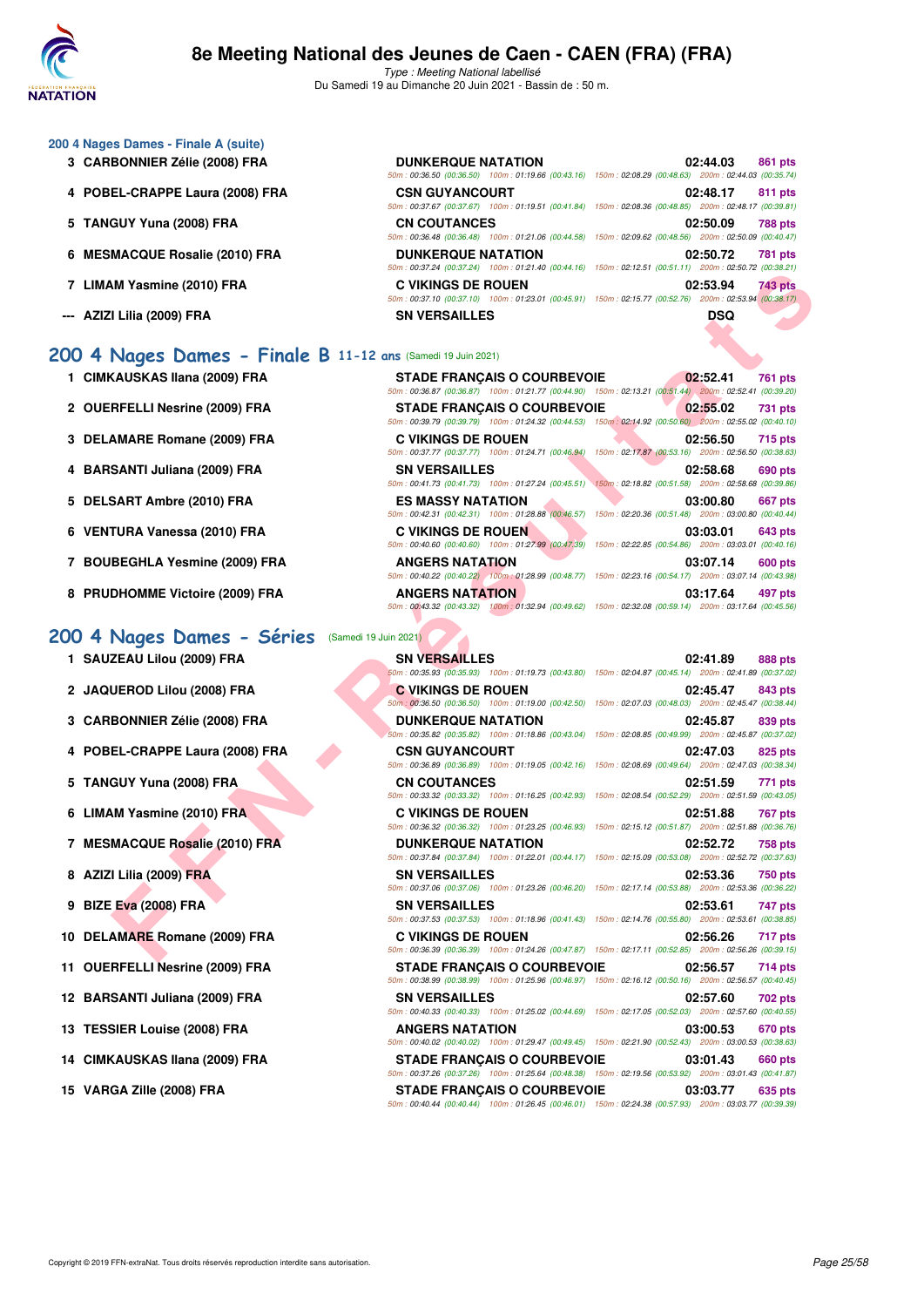

Type : Meeting National labellisé Du Samedi 19 au Dimanche 20 Juin 2021 - Bassin de : 50 m.

- **200 4 Nages Dames Séries (suite)**
	-
	-
	-
	-
	-
	-
	-
	-
	-
	-
	-
	-
	-
	-
	-
	-
	-
	-
	-
	-
	-
	-
	-
	-
	-
	-
	-
	-
	-
	-

| 00 4 Nages Dames - Séries (suite)<br>16 DELSART Ambre (2010) FRA | <b>ES MASSY NATATION</b>                                                     | 03:03.84<br>635 pts<br>50m: 00:43.79 (00:43.79) 100m: 01:30.87 (00:47.08) 150m: 02:24.13 (00:53.26) 200m: 03:03.84 (00:39.71)            |
|------------------------------------------------------------------|------------------------------------------------------------------------------|------------------------------------------------------------------------------------------------------------------------------------------|
| 17 PUY Eloïse (2008) FRA                                         | <b>C VIKINGS DE ROUEN</b>                                                    | 03:05.22<br>620 pts<br>50m: 00:38.40 (00:38.40) 100m: 01:23.84 (00:45.44) 150m: 02:22.12 (00:58.28) 200m: 03:05.22 (00:43.10)            |
| 18 VENTURA Vanessa (2010) FRA                                    | <b>C VIKINGS DE ROUEN</b>                                                    | 03:05.78<br>614 pts                                                                                                                      |
| 19 RACHDI Chérine (2008) FRA                                     | <b>C VIKINGS DE ROUEN</b>                                                    | 50m: 00:40.10 (00:40.10) 100m: 01:28.70 (00:48.60) 150m: 02:24.64 (00:55.94) 200m: 03:05.78 (00:41.14)<br>03:06.80<br>604 pts            |
| 20 BOUBEGHLA Yesmine (2009) FRA                                  | <b>ANGERS NATATION</b>                                                       | 50m: 00:37.09 (00:37.09) 100m: 01:25.56 (00:48.47) 150m: 02:23.80 (00:58.24) 200m: 03:06.80 (00:43.00)<br>03:10.50<br><b>566 pts</b>     |
| 21 PRUDHOMME Victoire (2009) FRA                                 | <b>ANGERS NATATION</b>                                                       | 50m: 00:41.56 (00:41.56) 100m: 01:31.49 (00:49.93) 150m: 02:27.49 (00:56.00) 200m: 03:10.50 (00:43.01)<br>03:14.02<br>532 pts            |
| 22 DELANEVictoire (2009) FRA                                     | <b>C VIKINGS DE ROUEN</b>                                                    | 50m: 00:44.81 (00:44.81) 100m: 01:32.06 (00:47.25) 150m: 02:30.42 (00:58.36) 200m: 03:14.02 (00:43.60)<br>03:16.22<br>511 pts            |
| 23 THOBOIS Emma (2008) FRA                                       | <b>CN SARREGUEMINES</b>                                                      | 50m : 00:41.99 (00:41.99) 100m : 01:35.47 (00:53.48) 150m : 02:34.55 (00:59.08) 200m : 03:16.22 (00:41.67)<br>03:18.10<br>493 pts        |
| 24 TIJOU Capucine (2009) FRA                                     | STADE LAVAL                                                                  | 50m: 00:44.35 (00:44.35) 100m: 01:38.22 (00:53.87) 150m: 02:36.62 (00:58.40) 200m: 03:18.10 (00:41.48)<br>03:18.24<br>492 pts            |
| 25 POTTIER Inès (2009) FRA                                       | <b>STADE LAVAL</b>                                                           | 50m: 00:50.28 (00:50.28) 100m: 01:42.00 (00:51.72) 150m: 02:34.35 (00:52.35) 200m: 03:18.24 (00:43.89)<br>03:18.27<br>491 pts            |
| 26 HUCHETTE GERARD Siloë (2010) FRA                              | <b>ES MASSY NATATION</b>                                                     | 50m: 00:45.93 (00:45.93) 100m: 01:36.75 (00:50.82) 150m: 02:35.89 (00:59.14) 200m: 03:18.27 (00:42.38)<br>03:18.71<br>487 pts            |
| 27 LOUISE Zoé (2009) FRA                                         | 50m: 00:42.44 (00:42.44) 100m: 01:32.13 (00:49.69)<br><b>CNP DE SAINT-LO</b> | 150m: 02:32.94 (01:00.81) 200m: 03:18.71 (00:45.77)<br>03:20.75<br>469 pts                                                               |
| 28 NGOM PRISO Jalane (2010) FRA                                  | <b>C VIKINGS DE ROUEN</b>                                                    | 50m: 00:43.52 (00:43.52) 100m: 01:36.69 (00:53.17) 150m: 02:34.29 (00:57.60) 200m: 03:20.75 (00:46.46)<br>03:21.50<br>462 pts            |
| 29 MARCHAIS PAILLET Aline (2010) FRA                             | <b>ES MASSY NATATION</b>                                                     | 50m: 00:42.01 (00:42.01) 100m: 01:36.35 (00:54.34) 150m: 02:37.21 (01:00.86) 200m: 03:21.50 (00:44.29)<br>03:21.63<br>461 pts            |
| 30 HEGAZY Sarah (2008) FRA                                       | <b>STADE FRANÇAIS O COURBEVOIE</b>                                           | 50m: 00:44.78 (00:44.78) 100m: 01:37.06 (00:52.28) 150m: 02:36.81 (00:59.75) 200m: 03:21.63 (00:44.82)<br>03:24.35<br>436 pts            |
| 31 PEZAVENT Salomé (2008) FRA                                    | <b>CN COUTANCES</b>                                                          | 50m: 00:47.89 (00:47.89) 100m: 01:40.67 (00:52.78) 150m: 02:40.21 (00:59.54) 200m: 03:24.35 (00:44.14)<br>03:28.70<br>399 pts            |
| 32 CASTEL LEDUNOIS Ambre (2009) FRA                              | <b>CNP DE SAINT-LO</b>                                                       | 50m : 00:46.82 (00:46.82) 100m : 01:41.56 (00:54.74) 150m : 02:42.23 (01:00.67) 200m : 03:28.70 (00:46.47)<br>03:30.48<br>384 pts        |
| 33 BOULONGNE Camille (2010) FRA                                  | <b>C VIKINGS DE ROUEN</b>                                                    | 50m: 00:46.18 (00:46.18) 100m: 01:42.99 (00:56.81) 150m: 02:41.77 (00:58.78) 200m: 03:30.48 (00:48.71)<br>03:33.05<br>364 pts            |
|                                                                  | 50m: 02:42.78 (02:42.78) 100m: 01:4304700:0-59.31)                           | 200m: 03:33.05 (01:49.58)                                                                                                                |
| 34 TREMEUR Charlotte (2010) FRA                                  | <b>C VIKINGS DE ROUEN</b>                                                    | 03:33.23<br><b>362 pts</b><br>50m: 00:49.93 (00:49.93) 100m: 01:43.36 (00:53.43) 150m: 02:48.81 (01:05.45) 200m: 03:33.23 (00:44.42)     |
| 35 CADENAULE Lena (2010) FRA                                     | <b>ANGERS NATATION</b>                                                       | 03:35.28<br><b>346 pts</b><br>50m : 00:47.22 (00:47.22) 100m : 01:45.61 (00:58.39) 150m : 02:43.99 (00:58.38) 200m : 03:35.28 (00:51.29) |
| 36 GREMILLET Enola (2010) FRA                                    | <b>CSN GUYANCOURT</b>                                                        | 03:35.66<br>343 pts<br>50m : 00:49.96 (00:49.96) 100m : 01:46.62 (00:56.66) 150m : 02:46.37 (00:59.75) 200m : 03:35.66 (00:49.29)        |
| 37 VARIN Florie (2010) FRA                                       | <b>CN CANTON BOLBEC</b>                                                      | 03:38.05<br><b>325 pts</b><br>50m: 00:54.27 (00:54.27) 100m: 01:51.96 (00:57.69) 150m: 02:49.39 (00:57.43) 200m: 03:38.05 (00:48.66)     |
| 38 CREPIN Apolline (2010) FRA                                    | <b>ANGERS NATATION</b>                                                       | 03:42.97<br><b>289 pts</b><br>50m: 00:51.40 (00:51.40) 100m: 01:50.20 (00:58.80) 150m: 02:53.78 (01:03.58) 200m: 03:42.97 (00:49.19)     |
| 39 YOLCHYAN Louna (2010) FRA                                     | <b>CNP DE SAINT-LO</b>                                                       | 03:45.08<br>274 pts<br>50m : 00:49.38 (00:49.38) 100m : 01:47.09 (00:57.71) 150m : 02:51.24 (01:04.15) 200m : 03:45.08 (00:53.84)        |
| 40 SCOTTO DI POMPEO Nina (2010) FRA                              | <b>C VIKINGS DE ROUEN</b>                                                    | 03:45.25<br><b>273 pts</b><br>50m : 00:47.03 (00:47.03) 100m : 01:44.44 (00:57.41) 150m : 02:54.50 (01:10.06) 200m : 03:45.25 (00:50.75) |
| 41 ECOLIVET Tilia (2010) FRA                                     | <b>CNP DE SAINT-LO</b>                                                       | 03:47.04<br><b>260 pts</b><br>50m: 00:50.02 (00:50.02) 100m: 01:55.33 (01:05.31) 150m: 03:00.49 (01:05.16) 200m: 03:47.04 (00:46.55)     |
| 42 MESLIER Juliette (2010) FRA                                   | <b>CNP DE SAINT-LO</b>                                                       | 03:49.72<br><b>243 pts</b><br>50m: 00:50.56 (00:50.56) 100m: 01:54.53 (01:03.97) 150m: 02:55.39 (01:00.86) 200m: 03:49.72 (00:54.33)     |
| 43 COLIGNON Audrey (2009) FRA                                    | <b>C VIKINGS DE ROUEN</b>                                                    | 03:50.63<br>237 pts<br>50m: 00:51.04 (00:51.04) 100m: 01:48.91 (00:57.87) 150m: 03:00.52 (01:11.61) 200m: 03:50.63 (00:50.11)            |
| 44 CASTEL Lise (2010) FRA                                        | <b>C VIKINGS DE ROUEN</b>                                                    | 03:53.54<br>218 pts                                                                                                                      |
| 45 BOUBEGHLA Lyla (2010) FRA                                     | <b>ANGERS NATATION</b>                                                       | 50m : 00:49.97 (00:49.97) 100m : 01:50.92 (01:00.95) 150m : 02:59.13 (01:08.21) 200m : 03:53.54 (00:54.41)<br>04:03.24<br>$162$ pts      |
| 46 COUSIN Garance (2010) FRA                                     | <b>CNP DE SAINT-LO</b>                                                       | 50m : 00:56.73 (00:56.73) 100m : 01:56.16 (00:59.43) 150m : 03:06.58 (01:10.42) 200m : 04:03.24 (00:56.66)<br>04:22.90<br>74 pts         |
|                                                                  | 50m: 03:26.17 (03:26.17) 100m: 02:08(3)(0-1-:0-17.86)                        | 200m: 04:22.90 (02:14.59)                                                                                                                |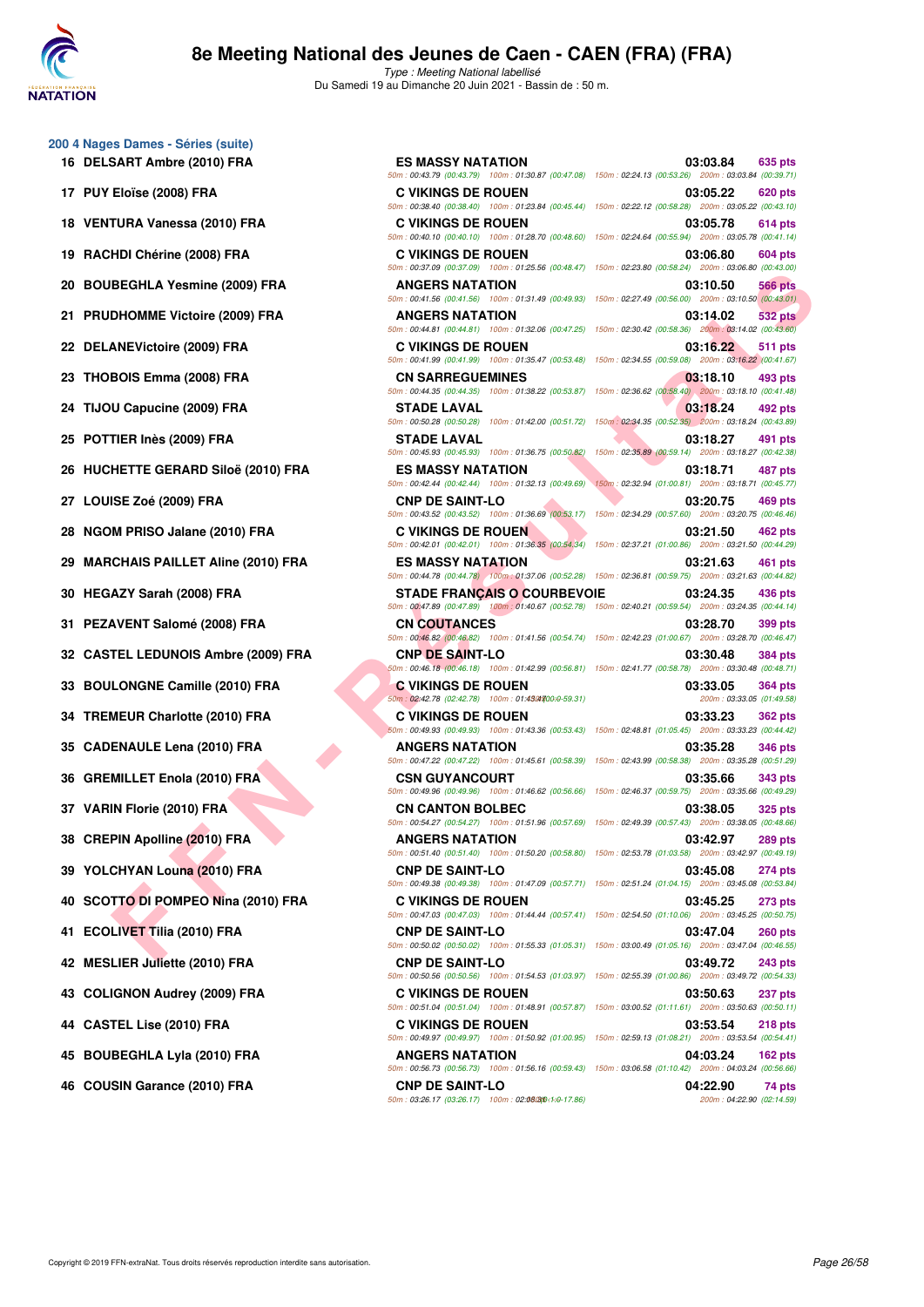

Type : Meeting National labellisé Du Samedi 19 au Dimanche 20 Juin 2021 - Bassin de : 50 m.

| 200 4 Nages Dames - Séries (suite)                            |                                                                              |                                                                                                                                                                                                                     |
|---------------------------------------------------------------|------------------------------------------------------------------------------|---------------------------------------------------------------------------------------------------------------------------------------------------------------------------------------------------------------------|
| --- IKHEDJI Sabine (2010) FRA                                 | <b>CNP DE SAINT-LO</b>                                                       | <b>DNS</b>                                                                                                                                                                                                          |
| --- LEBOUTEILLER Naéline (2010) FRA<br><b>CNP DE SAINT-LO</b> |                                                                              | <b>DSQ</b>                                                                                                                                                                                                          |
| --- BOURLON Adèle (2010) FRA                                  | <b>CN CANTON BOLBEC</b>                                                      | <b>DSQ</b>                                                                                                                                                                                                          |
| --- REZAK Inès (2009) FRA                                     | <b>STADE LAVAL</b>                                                           | <b>DSQ</b>                                                                                                                                                                                                          |
| 400 4 Nages Dames - Finale A                                  | (Dimanche 20 Juin 2021)                                                      |                                                                                                                                                                                                                     |
| 1 SAUZEAU Lilou (2009) FRA                                    | <b>SN VERSAILLES</b>                                                         | 05:32.51<br>925 pts                                                                                                                                                                                                 |
|                                                               |                                                                              | 50m: 00:36.79 (00:36.79) 100m: 01:19.96 (00:43.17) 150m: 02:05.31 (00:45.35) 200m: 02:48.25 (00:42.94<br>250m : 03:32.97 (00:44.72) 300m : 04:17.79 (00:44.82) 350m : 04:56.48 (00:38.69) 400m : 05:32.51 (00:36.03 |
| 2 MALINGE Jade (2008) FRA                                     | <b>ANGERS NATATION</b>                                                       | 05:42.65<br><b>862 pts</b>                                                                                                                                                                                          |
|                                                               | 50m: 00:38.74 (00:38.74) 100m: 01:21.98 (00:43.24) 150m: 02:06.39 (00:44.41) | 200m: 02:49.14 (00:42.75<br>250m: 03:37.81 (00:48.67) 300m: 04:27.11 (00:49.30) 350m: 05:07.20 (00:40.09) 400m: 05:42.65 (00:35.45                                                                                  |

- **3 RACHDI Chérine (2008) FRA C VIKINGS DE ROUEN 06:32.95 581 pts**
- **4 NGOM PRISO Jalane (2010) FRA C VIKINGS DE ROUEN 07:03.15 439 pts**
- **5 MORVAN Charlotte (2010) FRA ANGERS NATATION 07:41.54 287 pts**

## **[400 4 Nages Dames - Séries](http://www.ffnatation.fr/webffn/resultats.php?idact=nat&go=epr&idcpt=70045&idepr=42)** (Dimanche 20 Juin 2021)

| 1 SAUZEAU Lilou (2009) FRA                                                                                                                  | <b>SN VERSAILLES</b>                                                                                                                                                                                              | 05:32.51<br>925 pts                                                                                                           |
|---------------------------------------------------------------------------------------------------------------------------------------------|-------------------------------------------------------------------------------------------------------------------------------------------------------------------------------------------------------------------|-------------------------------------------------------------------------------------------------------------------------------|
|                                                                                                                                             | 250m: 03:32.97 (00:44.72) 300m: 04:17.79 (00:44.82) 350m: 04:56.48 (00:38.69) 400m: 05:32.51 (00:36.03)                                                                                                           | 50m: 00:36.79 (00:36.79) 100m: 01:19.96 (00:43.17) 150m: 02:05.31 (00:45.35) 200m: 02:48.25 (00:42.94)                        |
| 2 MALINGE Jade (2008) FRA                                                                                                                   | <b>ANGERS NATATION</b>                                                                                                                                                                                            | 05:42.65<br>862 pts                                                                                                           |
|                                                                                                                                             | 250m: 03:37.81 (00:48.67) 300m: 04:27.11 (00:49.30) 350m: 05:07.20 (00:40.09) 400m: 05:42.65 (00:35.45)                                                                                                           | 50m: 00:38.74 (00:38.74) 100m: 01:21.98 (00:43.24) 150m: 02:06.39 (00:44.41) 200m: 02:49.14 (00:42.75)                        |
| 3 RACHDI Chérine (2008) FRA                                                                                                                 | <b>C VIKINGS DE ROUEN</b>                                                                                                                                                                                         | 06:32.95<br><b>581 pts</b>                                                                                                    |
|                                                                                                                                             | 250m: 04:05.06 (00:55.93) 300m: 05:04.29 (00:59.23) 350m: 05:49.05 (00:44.76) 400m: 06:32.95 (00:43.90)                                                                                                           | 50m: 00:39.03 (00:39.03) 100m: 01:30.90 (00:51.87) 150m: 02:21.60 (00:50.70) 200m: 03:09.13 (00:47.53)                        |
| 4 NGOM PRISO Jalane (2010) FRA                                                                                                              | <b>C VIKINGS DE ROUEN</b>                                                                                                                                                                                         | 07:03.15<br>439 pts                                                                                                           |
|                                                                                                                                             | 50m: 00:46.41 (00:46.41) 100m: 01:43.58 (00:57.17) 150m: 02:41.04 (00:57.46) 200m: 03:34.56 (00:53.52)<br>250m: 04:36.13 (01:01.57) 300m: 05:37.54 (01:01.41) 350m: 06:21.92 (00:44.38) 400m: 07:03.15 (00:41.23) |                                                                                                                               |
| 5 MORVAN Charlotte (2010) FRA                                                                                                               | <b>ANGERS NATATION</b>                                                                                                                                                                                            | 07:41.54<br>287 pts                                                                                                           |
|                                                                                                                                             | 50m: 00:52.23 (00:52.23) 100m: 01:58.46 (01:06.23) 150m: 02:53.74 (00:55.28) 200m: 03:50.28 (00:56.54)<br>250m: 04:56.06 (01:05.78) 300m: 06:02.27 (01:06.21) 350m: 06:52.76 (00:50.49) 400m: 07:41.54 (00:48.78) |                                                                                                                               |
|                                                                                                                                             |                                                                                                                                                                                                                   |                                                                                                                               |
| 400 4 Nages Dames - Séries                                                                                                                  | (Dimanche 20 Juin 2021)                                                                                                                                                                                           |                                                                                                                               |
| 1 SAUZEAU Lilou (2009) FRA                                                                                                                  | <b>SN VERSAILLES</b>                                                                                                                                                                                              | 05:36.92<br>897 pts<br>50m: 00:37.57 (00:37.57) 100m: 01:22.57 (00:45.00) 150m: 02:07.92 (00:45.35) 200m: 02:50.05 (00:42.13) |
|                                                                                                                                             | 250m: 03:35.22 (00:45.17) 300m: 04:20.84 (00:45.62) 350m: 05:00.66 (00:39.82) 400m: 05:36.92 (00:36.26)                                                                                                           |                                                                                                                               |
| 2 JAQUEROD Lilou (2008) FRA                                                                                                                 | <b>C VIKINGS DE ROUEN</b><br>$50m$ : 00:36.49 (00:36.49) $100m$ : 01:21.91 (00:45.42) $150m$ : 02:06.89 (00:44.98) $200m$ : 02:50.74 (00:43.85)                                                                   | 05:43.66<br>856 pts                                                                                                           |
|                                                                                                                                             | 250m: 03:40.05 (00:49.31) 300m: 04:29.85 (00:49.80)                                                                                                                                                               | 350m: 05:08.09 (00:38.24) 400m: 05:43.66 (00:35.57)                                                                           |
| 3 DELAMARE Romane (2009) FRA                                                                                                                | <b>C VIKINGS DE ROUEN</b><br>50m: 00:38.75 (00:38.75) 100m: 01:25.12 (00:46.37) 150m: 02:14.94 (00:49.82) 200m: 03:00.58 (00:45.64)                                                                               | 06:04.85<br>731 pts                                                                                                           |
|                                                                                                                                             | 250m: 03:54.89 (00:54.31) 300m: 04:47.61 (00:52.72) 350m: 05:27.05 (00:39.44) 400m: 06:04.85 (00:37.80)                                                                                                           |                                                                                                                               |
| 4 LIMAM Yasmine (2010) FRA                                                                                                                  | <b>C VIKINGS DE ROUEN</b>                                                                                                                                                                                         | 06:13.89<br>681 pts                                                                                                           |
|                                                                                                                                             | 50m: 00:39.10 (00:39.10) 100m: 01:26.67 (00:47.57) 150m: 02:19.75 (00:53.08) 200m: 03:06.80 (00:47.05)<br>250m: 03:59.76 (00:52.96) 300m: 04:53.40 (00:53.64) 350m: 05:34.91 (00:41.51) 400m: 06:13.89 (00:38.98) |                                                                                                                               |
| 5 MALINGE Jade (2008) FRA                                                                                                                   | <b>ANGERS NATATION</b>                                                                                                                                                                                            | 06:30.53<br>593 pts                                                                                                           |
|                                                                                                                                             | 50m: 00:44.35 (00:44.35) 100m: 01:34.32 (00:49.97)<br>250m: 04:09.36 (00:53.66) 300m: 05:03.31 (00:53.95)                                                                                                         | 150m: 02:26.58 (00:52.26) 200m: 03:15.70 (00:49.12)<br>350m: 05:48.27 (00:44.96) 400m: 06:30.53 (00:42.26)                    |
| 6 RACHDI Chérine (2008) FRA                                                                                                                 | <b>C VIKINGS DE ROUEN</b>                                                                                                                                                                                         | 06:37.28<br>560 pts                                                                                                           |
|                                                                                                                                             | 50m: 00:40.07 (00:40.07) 100m: 01:32.72 (00:52.65)<br>250m: 04:07.93 (00:55.40) 300m: 05:06.80 (00:58.87)                                                                                                         | 150m: 02:23.61 (00:50.89) 200m: 03:12.53 (00:48.92)<br>350m: 05:52.53 (00:45.73) 400m: 06:37.28 (00:44.75)                    |
| 7 NGOM PRISO Jalane (2010) FRA                                                                                                              | <b>C VIKINGS DE ROUEN</b>                                                                                                                                                                                         | 06:56.43<br>469 pts                                                                                                           |
|                                                                                                                                             | 50m: 00:43.00 (00:43.00) 100m: 01:39.16 (00:56.16) 150m: 02:35.27 (00:56.11) 200m: 03:27.10 (00:51.83)<br>250m: 04:29.89 (01:02.79) 300m: 05:31.40 (01:01.51) 350m: 06:14.37 (00:42.97) 400m: 06:56.43 (00:42.06) |                                                                                                                               |
| 8 DELANEVictoire (2009) FRA                                                                                                                 | <b>C VIKINGS DE ROUEN</b>                                                                                                                                                                                         | 07:05.49<br>429 pts                                                                                                           |
|                                                                                                                                             | 50m: 00:44.42 (00:44.42) 100m: 01:41.03 (00:56.61) 150m: 02:36.40 (00:55.37) 200m: 03:31.95 (00:55.55)<br>250m: 04:28.13 (00:56.18) 300m: 05:32.03 (01:03.90)                                                     | 350m: 06:17.25 (00:45.22) 400m: 07:05.49 (00:48.24)                                                                           |
| 9 MORVAN Charlotte (2010) FRA                                                                                                               | <b>ANGERS NATATION</b>                                                                                                                                                                                            | 07:32.31<br><b>321 pts</b>                                                                                                    |
|                                                                                                                                             | 50m: 00:50.96 (00:50.96) 100m: 01:53.16 (01:02.20) 150m: 02:48.38 (00:55.22) 200m: 03:43.47 (00:55.09)<br>250m: 04:44.84 (01:01.37) 300m: 05:50.88 (01:06.04) 350m: 06:44.04 (00:53.16) 400m: 07:32.31 (00:48.27) |                                                                                                                               |
|                                                                                                                                             |                                                                                                                                                                                                                   |                                                                                                                               |
| 4x50 4 Nages Dames - Séries (Dimanche 20 Juin 2021)                                                                                         |                                                                                                                                                                                                                   |                                                                                                                               |
| 1 DA SILVA Lyana (2008) FRA                                                                                                                 | <b>CN BRUNOY-ESSONNE</b>                                                                                                                                                                                          | 02:17.86<br><b>1010 pts</b>                                                                                                   |
| POIROT Sidonie (2008) FRA                                                                                                                   |                                                                                                                                                                                                                   |                                                                                                                               |
| <b>MARTEAU Cassidy (2008) FRA</b>                                                                                                           |                                                                                                                                                                                                                   |                                                                                                                               |
| <b>FOUASSIER Julie (2008) FRA</b><br>50m: 00:36.56 (00:36.56) 100m: 01:14.62 (00:38.06) 150m: 01:47.53 (00:32.91) 200m: 02:17.86 (00:30.33) |                                                                                                                                                                                                                   |                                                                                                                               |
| 2 BARSANTI Juliana (2009) FRA                                                                                                               | <b>SN VERSAILLES</b>                                                                                                                                                                                              | 02:19.85<br><b>986 pts</b>                                                                                                    |
|                                                                                                                                             |                                                                                                                                                                                                                   |                                                                                                                               |

**SAUZEAU Lilou (2009) FRA AZIZI Lilia (2009) FRA BIZE Eva (2008) FRA** 50m : 00:38.40 (00:38.40) 100m : 01:16.49 (00:38.09) 150m : 01:49.63 (00:33.14) 200m : 02:19.85 (00:30.22)

**3 MADELINE Juliette (2008) FRA EN CAEN 02:23.85 940 pts**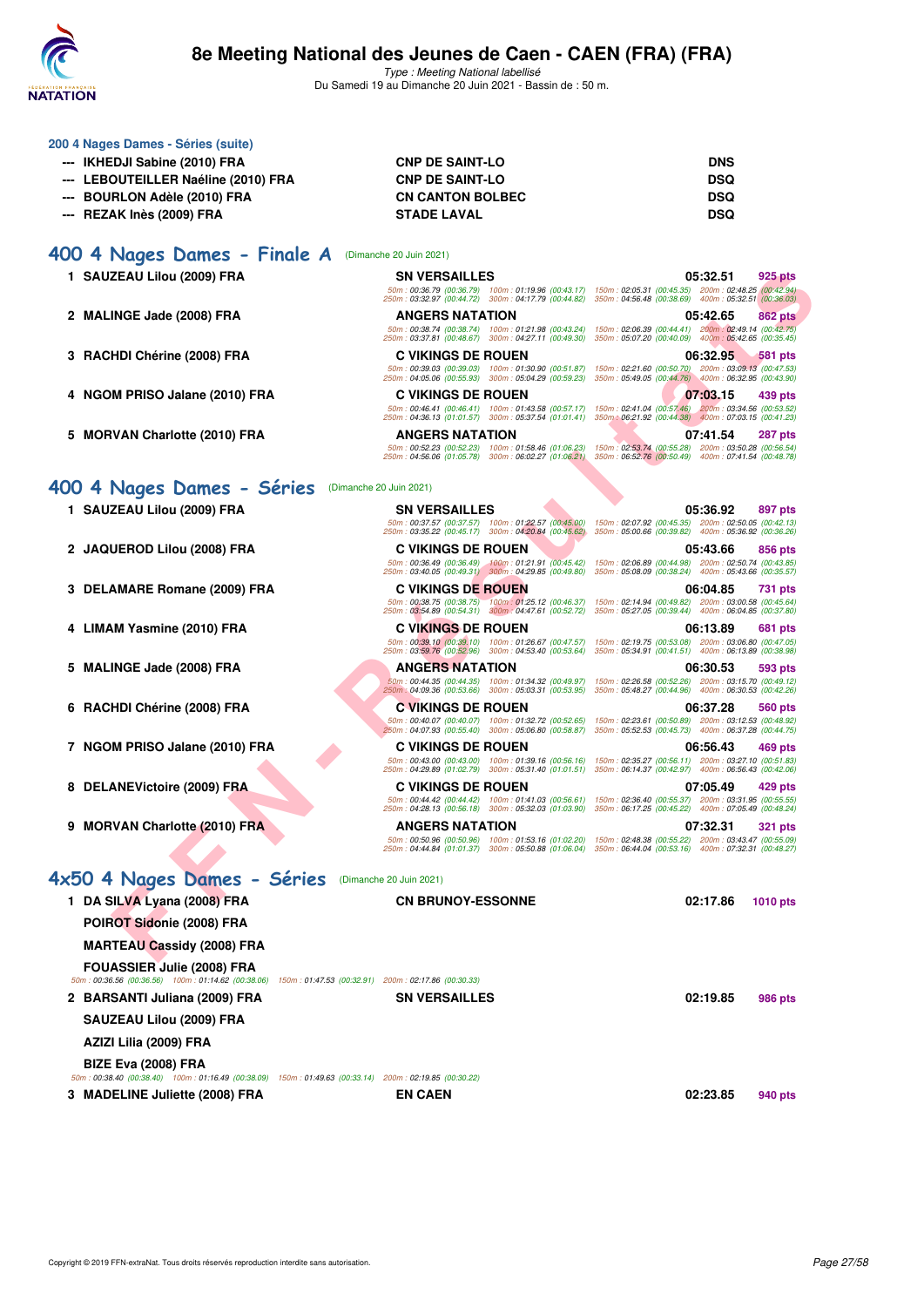

Type : Meeting National labellisé Du Samedi 19 au Dimanche 20 Juin 2021 - Bassin de : 50 m.

| 4x50 4 Nages Dames - Séries (suite)<br><b>LEVEQUE Garance (2008) FRA</b>                                                                   |                            |          |         |
|--------------------------------------------------------------------------------------------------------------------------------------------|----------------------------|----------|---------|
| FREMONT Margot (2009) FRA                                                                                                                  |                            |          |         |
| <b>MESANGE-GORGEON Elfy (2008) FRA</b>                                                                                                     |                            |          |         |
| 50m : 00:36.01 (00:36.01) 100m : 01:17.62 (00:41.61) 150m : 01:51.98 (00:34.36) 200m : 02:23.85 (00:31.87)                                 |                            |          |         |
| 4 MESMACQUE Rosalie (2010) FRA                                                                                                             | <b>DUNKERQUE NATATION</b>  | 02:24.30 | 935 pts |
| <b>CARBONNIER Zélie (2008) FRA</b>                                                                                                         |                            |          |         |
| <b>CARBONNIER Mily (2010) FRA</b><br><b>BAELEN Camille (2009) FRA</b>                                                                      |                            |          |         |
| 50m: 00:37.45 (00:37.45) 100m: 01:15.78 (00:38.33) 150m: 01:52.14 (00:36.36) 200m: 02:24.30 (00:32.16)                                     |                            |          |         |
| 5 VENTURA Vanessa (2010) FRA                                                                                                               | <b>C VIKINGS DE ROUEN</b>  | 02:28.32 | 889 pts |
| <b>LIMAM Yasmine (2010) FRA</b>                                                                                                            |                            |          |         |
| <b>DELAMARE Romane (2009) FRA</b>                                                                                                          |                            |          |         |
| JAQUEROD Lilou (2008) FRA<br>50m: 00:39.00 (00:39.00) 100m: 01:21.34 (00:42.34) 150m: 01:58.01 (00:36.67) 200m: 02:28.32 (00:30.31)        |                            |          |         |
| 6 PEZAVENT Salomé (2008) FRA                                                                                                               | <b>CN COUTANCES</b>        | 02:34.91 | 817 pts |
| <b>BRUNEL LE THIEC Lilo (2008) FRA</b>                                                                                                     |                            |          |         |
| <b>TANGUY Yuna (2008) FRA</b>                                                                                                              |                            |          |         |
| <b>BLANCHET PROUST Camille (2008) FRA</b>                                                                                                  |                            |          |         |
| 50m : 00:44.00 (00:44.00) 100m : 01:27.29 (00:43.29) 150m : 01:58.65 (00:31.36) 200m : 02:34.91 (00:36.26)<br>7 LECERCLE Maëlys (2008) FRA | <b>AS HERBLAY NATATION</b> | 02:38.74 | 777 pts |
| <b>NOYER Shaina (2010) FRA</b>                                                                                                             |                            |          |         |
| <b>FARDEAU Ophelie (2009) FRA</b>                                                                                                          |                            |          |         |
| TCHATAT Iris (2008) FRA                                                                                                                    |                            |          |         |
| 50m: 00:37.40 (00:37.40) 100m: 01:26.47 (00:49.07) 150m: 02:05.69 (00:39.22) 200m: 02:38.74 (00:33.05)                                     |                            |          |         |
| 8 PUY Eloïse (2008) FRA                                                                                                                    | <b>C VIKINGS DE ROUEN</b>  | 02:39.04 | 774 pts |
| <b>DELANEVictoire (2009) FRA</b>                                                                                                           |                            |          |         |
| NGOM PRISO Jalane (2010) FRA                                                                                                               |                            |          |         |
| RACHDI Chérine (2008) FRA<br>$50m$ : 00:38.38 (00:38.38) 100m: 01:25.39 (00:47.01) 150m: 02:06.41 (00:41.02) 200m: 02:39.04 (00:32.63)     |                            |          |         |
| 9 IBRAHIM Kamila (2009) FRA                                                                                                                | <b>SN MONTGERON</b>        | 02:39.97 | 764 pts |
| <b>GUITTIER Anael (2010) FRA</b>                                                                                                           |                            |          |         |
| <b>BETTIOUI Ferroudja (2010) FRA</b>                                                                                                       |                            |          |         |
| <b>MEZIANI Ines (2008) FRA</b>                                                                                                             |                            |          |         |
| 50m: 00:41.91 (00:41.91) 100m: 01:28.25 (00:46.34) 150m: 02:04.69 (00:36.44) 200m: 02:39.97 (00:35.28)<br>10 TABURET Zoé (2009) FRA        | <b>EN CAEN</b>             | 02:44.92 | 714 pts |
| BETSEY Camille (2010) FRA                                                                                                                  |                            |          |         |
| VILLON Soa (2010) FRA                                                                                                                      |                            |          |         |
| <b>GODARD Romane (2008) FRA</b>                                                                                                            |                            |          |         |
| 50m: 00:40.78 (00:40.78) 100m: 01:27.03 (00:46.25) 150m: 02:11.44 (00:44.41) 200m: 02:44.92 (00:33.48)                                     |                            |          |         |
| 11 PEROT Ines (2008) FRA                                                                                                                   | AS HERBLAY NATATION        | 02:47.36 | 690 pts |
| FREDJ Sahra (2008) FRA                                                                                                                     |                            |          |         |
| BENBOUDJEMA Lahna (2009) FRA                                                                                                               |                            |          |         |
| RACHIDI Lina (2009) FRA<br>50m: 00:40.36 (00:40.36) 100m: 01:26.21 (00:45.85) 150m: 02:09.80 (00:43.59) 200m: 02:47.36 (00:37.56)          |                            |          |         |
| 12 TREMEUR Charlotte (2010) FRA                                                                                                            | <b>C VIKINGS DE ROUEN</b>  | 02:59.47 | 576 pts |
| <b>BOULONGNE Camille (2010) FRA</b>                                                                                                        |                            |          |         |
| <b>COLIGNON Audrey (2009) FRA</b>                                                                                                          |                            |          |         |
| SCOTTO DI POMPEO Nina (2010) FRA                                                                                                           |                            |          |         |

**SCOTTO DI POMPEO Nina (2010) FRA**<br>50m : 00:46.16 (00:46.16) 100m : 01:33.62 (00:47.46) 150m : 02:19.99 (00:46.37) 200m : 02:59.47 (00:39.48)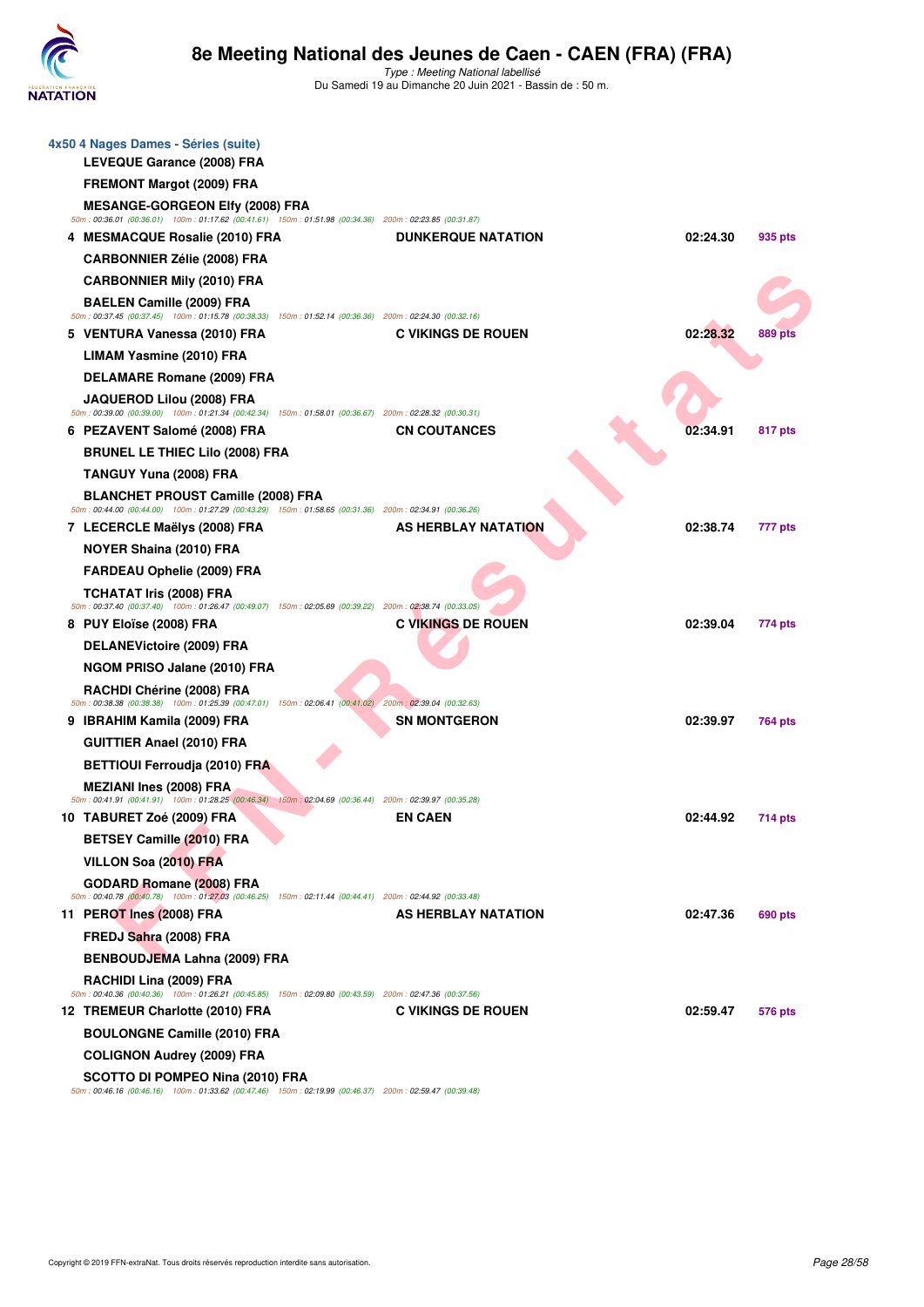

Type : Meeting National labellisé Du Samedi 19 au Dimanche 20 Juin 2021 - Bassin de : 50 m.

| 4x50 4 Nages Dames - Séries (suite)<br>13 ROUSSEL Clara (2010) FRA                                                                                                                                   | <b>AS HERBLAY NATATION</b>                            | 03:05.95             | 520 pts             |
|------------------------------------------------------------------------------------------------------------------------------------------------------------------------------------------------------|-------------------------------------------------------|----------------------|---------------------|
| RACHIDI Maysam (2010) FRA                                                                                                                                                                            |                                                       |                      |                     |
| LAVAUD Alicia (2010) FRA                                                                                                                                                                             |                                                       |                      |                     |
| KAL Nawel (2008) FRA<br>50m : 00:50.76 (00:50.76) 100m : 01:40.95 (00:50.19) 150m : 02:29.02 (00:48.07) 200m : 03:05.95 (00:36.93)<br>14 BAUDRELOT Jeanne (2010) FRA<br><b>TARCY Lise (2009) FRA</b> | <b>EN CAEN</b>                                        | 03:06.36             | <b>516 pts</b>      |
|                                                                                                                                                                                                      |                                                       |                      |                     |
| <b>LAMOTTE Clara (2010) FRA</b>                                                                                                                                                                      |                                                       |                      |                     |
| <b>MARNONI Pauline (2009) FRA</b><br>50m : 00:49.34 (00:49.34) 100m : 01:40.27 (00:50.93) 150m : 02:31.13 (00:50.86) 200m : 03:06.36 (00:35.23)                                                      |                                                       |                      |                     |
| --- SANANIKONE Emma (2010) FRA<br><b>BERTHIER Capucine (2008) FRA</b><br><b>FREMION Capucine-Latinka (2008) FRA</b>                                                                                  | AQUA VALLÉE-DE-CHEVREUSE                              | <b>DNS</b> dec       |                     |
| FLENDER-EMERY Elena (2008) FRA                                                                                                                                                                       |                                                       |                      |                     |
|                                                                                                                                                                                                      |                                                       |                      |                     |
| 50 Nage Libre Messieurs - Finale A                                                                                                                                                                   | (Samedi 19 Juin 2021)                                 |                      |                     |
|                                                                                                                                                                                                      |                                                       |                      |                     |
| 1 MOUSSA Adam-Samy (2007) FRA<br>2 RENAULT Léandre (2007) FRA                                                                                                                                        | <b>CNO ST-GERMAIN-EN-LAYE</b><br><b>SN VERSAILLES</b> | 00:26.41<br>00:26.53 | 1008 pts            |
| 3 KINTZ Matthieu (2007) FRA                                                                                                                                                                          | <b>CNP DE SAINT-LO</b>                                | 00:26.68             | 1000 pts<br>990 pts |
| 4 HENAUT Célian (2007) FRA                                                                                                                                                                           | <b>EN CAEN</b>                                        | 00:26.78             | 984 pts             |
| 5 CONDETTE Amaury (2007) FRA                                                                                                                                                                         | <b>SN VERSAILLES</b>                                  | 00:27.40             | 944 pts             |
| 6 WALLET Noa (2007) FRA                                                                                                                                                                              | <b>DUNKERQUE NATATION</b>                             | 00:27.59             | 932 pts             |
| 7 CHMIELEWSKI Martin (2007) FRA                                                                                                                                                                      | <b>DUNKERQUE NATATION</b>                             | 00:27.97             | 908 pts             |
| 8 TOMAS Léo (2008) FRA                                                                                                                                                                               | <b>SN VERSAILLES</b>                                  | 00:28.14             | 897 pts             |
|                                                                                                                                                                                                      |                                                       |                      |                     |
| 50 Nage Libre Messieurs - Finale B 12-13 ans (Samedi 19 Juin 2021)                                                                                                                                   |                                                       |                      |                     |
| 1 DE VERA Max (2008) FRA                                                                                                                                                                             | <b>AC CHERBOURG EN COTENTIN</b>                       | 00:28.62             | <b>867 pts</b>      |
| 2 MANUELLI Pierre-ange (2008) FRA                                                                                                                                                                    | <b>SN VERSAILLES</b>                                  | 00:28.77             | 858 pts             |
| 3 MARIANI Pierre-Orso (2008) FRA<br>4 VILLESANGE Maxime (2008) FRA                                                                                                                                   | <b>CNO ST-GERMAIN-EN-LAYE</b><br><b>SN MONTGERON</b>  | 00:28.80<br>00:29.15 | 857 pts             |
| 5 CLÉMENT Constant (2009) FRA                                                                                                                                                                        | <b>ANDELLE NATATION</b>                               | 00:29.45             | 835 pts<br>818 pts  |
| 6 HAUET Raphael (2009) FRA                                                                                                                                                                           | <b>AS EMERAINVILLE</b>                                | 00:29.97             | <b>787 pts</b>      |
| 7 BEKAERT Mathys (2009) FRA                                                                                                                                                                          | <b>DUNKERQUE NATATION</b>                             | 00:30.11             | 779 pts             |
| 8 HANNON Eliott (2008) FRA                                                                                                                                                                           | <b>DUNKERQUE NATATION</b>                             | 00:30.97             | 730 pts             |
|                                                                                                                                                                                                      |                                                       |                      |                     |
| 50 Nage Libre Messieurs - Séries                                                                                                                                                                     | (Samedi 19 Juin 2021)                                 |                      |                     |
| 1 RENAULT Léandre (2007) FRA                                                                                                                                                                         | <b>SN VERSAILLES</b>                                  | 00:26.05             | 1032 pts            |
| 2 MOUSSA Adam-Samy (2007) FRA                                                                                                                                                                        | <b>CNO ST-GERMAIN-EN-LAYE</b>                         | 00:26.09             | 1029 pts            |
| 3 KINTZ Matthieu (2007) FRA                                                                                                                                                                          | <b>CNP DE SAINT-LO</b>                                | 00:26.51             | 1001 pts            |
| 4 HENAUT Célian (2007) FRA                                                                                                                                                                           | <b>EN CAEN</b>                                        | 00:26.89             | 976 pts             |
| 5 NOTTRELET-MARIE Paul-Victor (2007) FRA<br>6 WALLET Noa (2007) FRA                                                                                                                                  | <b>SN VERSAILLES</b><br><b>DUNKERQUE NATATION</b>     | 00:27.54             | 935 pts             |
| 7 CONDETTE Amaury (2007) FRA                                                                                                                                                                         | <b>SN VERSAILLES</b>                                  | 00:27.64<br>00:27.79 | 928 pts<br>919 pts  |
| 8 CHMIELEWSKI Martin (2007) FRA                                                                                                                                                                      | <b>DUNKERQUE NATATION</b>                             | 00:27.93             | 910 pts             |
| 9 TOMAS Léo (2008) FRA                                                                                                                                                                               | <b>SN VERSAILLES</b>                                  | 00:27.98             | 907 pts             |
| 10 TRAN Adrien (2007) FRA                                                                                                                                                                            | <b>CERGY PONTOISE NATATION</b>                        | 00:28.05             | 903 pts             |
| 11 DJAOUD Noam (2007) FRA                                                                                                                                                                            | <b>SN MONTGERON</b>                                   | 00:28.08             | 901 pts             |
| 12 RIGUIDEL Erwan (2007) FRA                                                                                                                                                                         | <b>CERGY PONTOISE NATATION</b>                        | 00:28.20             | 893 pts             |
| 13 DE VERA Max (2008) FRA                                                                                                                                                                            | AC CHERBOURG EN COTENTIN                              | 00:28.27             | 889 pts             |
| 14 LENORRY Lucas (2007) FRA                                                                                                                                                                          | <b>CN COUTANCES</b>                                   | 00:28.33             | 885 pts             |
| 15 HAMARD Johan (2007) FRA                                                                                                                                                                           | <b>MARSOUINS HÉROUVILLE</b>                           | 00:28.35             | 884 pts             |
| 16 MARIANI Pierre-Orso (2008) FRA                                                                                                                                                                    | <b>CNO ST-GERMAIN-EN-LAYE</b>                         | 00:28.39             | 882 pts             |
|                                                                                                                                                                                                      |                                                       |                      |                     |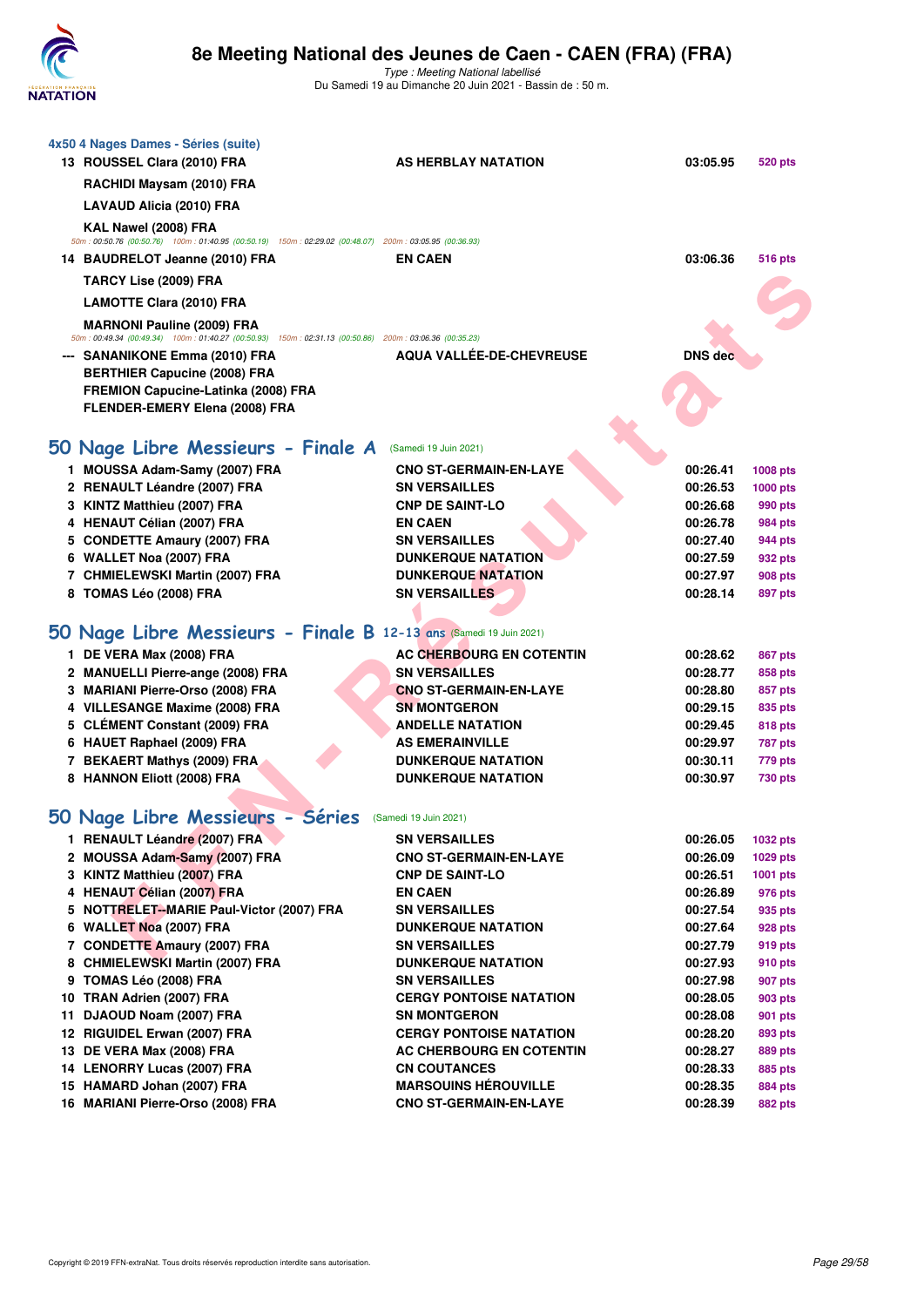

| 50 Nage Libre Messieurs - Séries (suite)                        |                                                               |                      |                |
|-----------------------------------------------------------------|---------------------------------------------------------------|----------------------|----------------|
| 17 GENDRIER Esteban (2007) FRA                                  | <b>CSN GUYANCOURT</b>                                         | 00:28.52             | 874 pts        |
| 18 DUYCK Mathieu (2007) FRA                                     | <b>CSN GUYANCOURT</b>                                         | 00:28.60             | 869 pts        |
| 19 MANUELLI Pierre-ange (2008) FRA                              | <b>SN VERSAILLES</b>                                          | 00:28.66             | 865 pts        |
| 20 SAILLET Corentin (2007) FRA                                  | <b>YERRES NATATION</b>                                        | 00:28.82             | 855 pts        |
| 21 PHILIPPE Gaetan (2007) FRA                                   | AS GOURNAY NATATION                                           | 00:28.90             | 850 pts        |
| 22 PARENT Louis (2007) FRA                                      | <b>C LAÏQUE COLOMBELLES</b>                                   | 00:29.08             | 840 pts        |
| 23 BENSOLTANE Samy (2007) FRA                                   | <b>CERGY PONTOISE NATATION</b>                                | 00:29.13             | 837 pts        |
| 24 SCHAEFER AUDOUY Pierre-Armand (2007) FRA                     | <b>CN SARREGUEMINES</b>                                       | 00:29.26             | <b>829 pts</b> |
| 25 CLÉMENT Constant (2009) FRA                                  | <b>ANDELLE NATATION</b>                                       | 00:29.29             | 827 pts        |
| 26 CHUQUET Paul (2007) FRA                                      | <b>CNP DE SAINT-LO</b>                                        | 00:29.43             | 819 pts        |
| 27 SEVIL Evan (2007) FRA                                        | <b>CERGY PONTOISE NATATION</b>                                | 00:29.46             | 817 pts        |
| 28 FERRE Timéo (2007) FRA                                       | <b>STADE LAVAL</b>                                            | 00:29.56             | 811 pts        |
| 29 SAVARY Charly (2007) FRA                                     | <b>CNP DE SAINT-LO</b>                                        | 00:29.62             | 807 pts        |
| 30 CARONA Sandro (2007) FRA                                     | <b>MARSOUINS HÉROUVILLE</b>                                   | 00:29.66             | 805 pts        |
| 31 CASBAS Simon (2007) FRA                                      | <b>CERGY PONTOISE NATATION</b>                                | 00:29.74             | 800 pts        |
| 32 LAGARDE Louis (2007) FRA                                     | <b>CNP DE SAINT-LO</b>                                        | 00:29.86             | <b>793 pts</b> |
| 33 VILLESANGE Maxime (2008) FRA                                 | <b>SN MONTGERON</b>                                           | 00:29.89             | <b>792 pts</b> |
| 34 BEKAERT Mathys (2009) FRA                                    | <b>DUNKERQUE NATATION</b>                                     | 00:30.04             | <b>783 pts</b> |
| 35 ARNETT Nicolas (2007) FRA                                    | <b>CN SARREGUEMINES</b>                                       | 00:30.10             | 779 pts        |
| 36 CLAIMAND Evan (2007) FRA                                     | <b>CSN GUYANCOURT</b>                                         | 00:30.13             | 778 pts        |
| 37 GIRARD Eytan (2007) FRA                                      | <b>CN COUTANCES</b>                                           | 00:30.27             | 770 pts        |
| 38 VINCENT Mathis (2007) FRA                                    | <b>STADE FRANÇAIS O COURBEVOIE</b>                            | 00:30.34             | <b>766 pts</b> |
| 39 MESLIER Tristan (2007) FRA                                   | <b>CNP DE SAINT-LO</b>                                        | 00:30.38             | <b>763 pts</b> |
| 40 MAUDUIT Oscar (2007) FRA                                     | <b>MARSOUINS HÉROUVILLE</b>                                   | 00:30.52             | 755 pts        |
| 41 BRAULT Maxence (2007) FRA                                    | <b>STADE LAVAL</b>                                            | 00:30.55             | 754 pts        |
| 42 HAUET Raphael (2009) FRA                                     | <b>AS EMERAINVILLE</b>                                        | 00:30.58             | <b>752 pts</b> |
| 43 DENOS Nathan (2007) FRA                                      | <b>C.N. DE VALLEE DE SEINE</b>                                | 00:30.64             | 748 pts        |
| 44 HANNON Eliott (2008) FRA                                     | <b>DUNKERQUE NATATION</b>                                     | 00:30.81             | <b>739 pts</b> |
| 45 MIGNORAT-ODION Corentin (2008) FRA                           | <b>MARSOUINS HÉROUVILLE</b>                                   | 00:30.82             | <b>738 pts</b> |
| 46 LE ROUX Idriss (2008) FRA                                    | <b>AQUA CLUB PONTAULT-ROISSY</b>                              | 00:31.00             | <b>728 pts</b> |
| 47 POUPPEVILLE Elouan (2008) FRA                                | <b>CNP DE SAINT-LO</b>                                        | 00:31.06             | <b>725 pts</b> |
| 48 COLLET ROBINET Jules (2007) FRA                              | <b>AS EMERAINVILLE</b>                                        | 00:31.15             |                |
| 49 HUDE Raphaël (2007) FRA                                      | <b>SN VERSAILLES</b>                                          | 00:31.22             | <b>720 pts</b> |
|                                                                 | <b>YERRES NATATION</b>                                        |                      | <b>716 pts</b> |
| 50 FAUCHIE Nathan (2007) FRA                                    | AC CHERBOURG EN COTENTIN                                      | 00:31.25             | 714 pts        |
| 50 RENOUAlexandre (2008) FRA<br>52 MARINIER Thibault (2007) FRA |                                                               | 00:31.25             | 714 pts        |
|                                                                 | <b>STADE FRANCAIS O COURBEVOIE</b><br><b>ANDELLE NATATION</b> | 00:31.48             | 702 pts        |
| 53 LEVASSEUR Thomas (2008) FRA                                  | <b>SN MONTGERON</b>                                           | 00:31.54<br>00:31.79 | <b>698 pts</b> |
| 54 SERTTAS Noyan (2009) FRA                                     |                                                               |                      | <b>685 pts</b> |
| 54 BOUHADIBA Anes (2009) ALG                                    | <b>DUNKERQUE NATATION</b>                                     | 00:31.79             | <b>685 pts</b> |
| 56 HAMEL Paul (2007) FRA                                        | <b>CN CANTON BOLBEC</b>                                       | 00:31.91             | 678 pts        |
| 57 CUVELIER Timothée (2009) FRA                                 | <b>CNO ST-GERMAIN-EN-LAYE</b>                                 | 00:31.94             | 676 pts        |
| 58 ROOSE Nolann (2009) FRA                                      | <b>DUNKERQUE NATATION</b>                                     | 00:31.95             | 676 pts        |
| 59 JEANNERET Guillaume (2007) FRA                               | AC CHERBOURG EN COTENTIN                                      | 00:32.03             | 672 pts        |
| 60 FLYNN Rex (2009) FRA                                         | <b>EN CAEN</b>                                                | 00:32.06             | <b>670 pts</b> |
| 60 LEGRAND Gaspar (2007) FRA                                    | <b>EN CAEN</b>                                                | 00:32.06             | 670 pts        |
| 62 ASSELIN Benjamin (2008) FRA                                  | <b>EN CAEN</b>                                                | 00:32.35             | 655 pts        |
| 63 GUNTZBERGER Matthias (2009) FRA                              | <b>SN VERSAILLES</b>                                          | 00:32.40             | <b>652 pts</b> |
| 64 VALLEE Clément (2008) FRA                                    | <b>CNP DE SAINT-LO</b>                                        | 00:32.45             | 649 pts        |
| 64 AZIZI Seifeddine (2008) FRA                                  | <b>SN VERSAILLES</b>                                          | 00:32.45             | <b>649 pts</b> |
| 66 VILHEM Gautier (2008) FRA                                    | <b>CN SARREGUEMINES</b>                                       | 00:32.50             | 647 pts        |
| 67 TOREL Louis (2009) FRA                                       | <b>EN CAEN</b>                                                | 00:32.60             | 641 pts        |
| 68 PAVLOVIC Luka (2009) FRA                                     | <b>SN MONTGERON</b>                                           | 00:32.80             | 631 pts        |
| 69 ROLAND Nolan (2008) FRA                                      | <b>STADE LAVAL</b>                                            | 00:32.84             | 629 pts        |
| 70 LEVESQUE Jan (2008) FRA                                      | <b>EN CAEN</b>                                                | 00:32.89             | <b>626 pts</b> |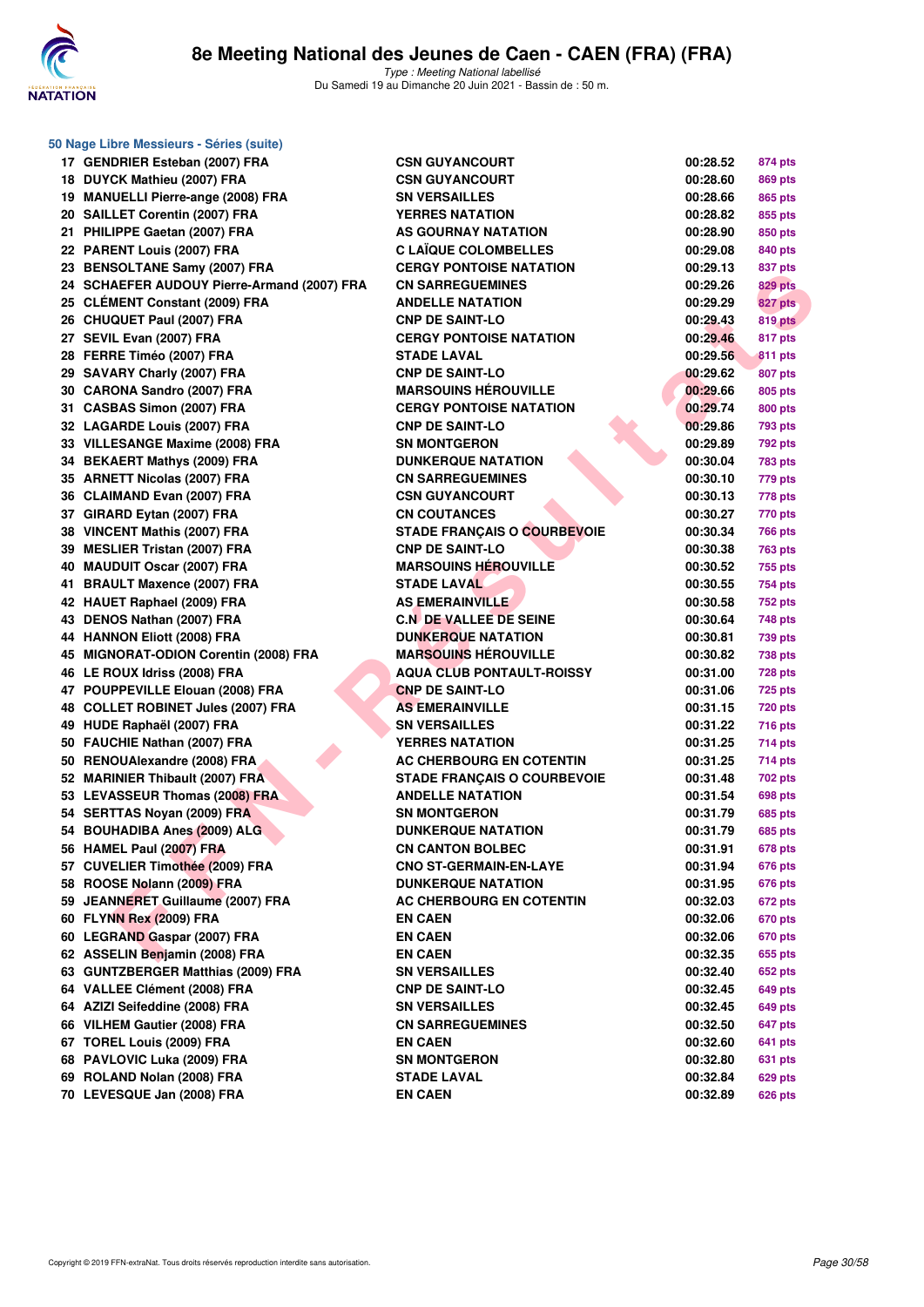

| 50 Nage Libre Messieurs - Séries (suite)                              |                                |                                                                |                 |
|-----------------------------------------------------------------------|--------------------------------|----------------------------------------------------------------|-----------------|
| 71 LEGROS-GUITTON Nino (2007) FRA                                     | <b>CN COUTANCES</b>            | 00:33.02                                                       | 619 pts         |
| 72 KARBOWSKI Thomas (2007) FRA                                        | <b>CERGY PONTOISE NATATION</b> | 00:33.05                                                       | <b>618 pts</b>  |
| 73 GROSSE Lucas (2008) FRA                                            | <b>CN SARREGUEMINES</b>        | 00:33.37                                                       | <b>602 pts</b>  |
| 74 VIGOT Noa (2008) FRA                                               | <b>CNP DE SAINT-LO</b>         | 00:33.69                                                       | 585 pts         |
| 75 TABERNERO-EUDIER Théo (2007) FRA                                   | <b>CERGY PONTOISE NATATION</b> | 00:33.94                                                       | 573 pts         |
| 76 SCHULZ Noah (2009) FRA                                             | <b>DUNKERQUE NATATION</b>      | 00:33.99                                                       | 570 pts         |
| 77 MESAISE Clément (2009) FRA                                         | <b>MARSOUINS HÉROUVILLE</b>    | 00:34.08                                                       | <b>566 pts</b>  |
| 78 TANGE Nolan (2009) FRA                                             | <b>DUNKERQUE NATATION</b>      | 00:34.26                                                       | <b>557 pts</b>  |
| 79 SALDANA Gino (2009) FRA                                            | <b>EN CAEN</b>                 | 00:34.63                                                       | <b>539 pts</b>  |
| 80 SOLIER Mathias (2009) FRA                                          | <b>CNP DE SAINT-LO</b>         | 00:34.73                                                       | <b>534 pts</b>  |
| 81 PERROTTE Ivo (2008) FRA                                            | <b>CNP DE SAINT-LO</b>         | 00:34.92                                                       | 525 pts         |
| 82 PIARD Thomas (2009) FRA                                            | <b>ANDELLE NATATION</b>        | 00:35.34                                                       | <b>505 pts</b>  |
| 83 DANICAN Marius (2008) FRA                                          | AC CHERBOURG EN COTENTIN       | 00:36.08                                                       | 472 pts         |
| 84 BANC David (2008) FRA                                              | <b>EN CAEN</b>                 | 00:36.33                                                       | <b>460 pts</b>  |
| 85 VIAUD Lucas (2009) FRA                                             | <b>MARSOUINS HÉROUVILLE</b>    | 00:36.86                                                       | 437 pts         |
| 86 GRARD Elias (2009) FRA                                             | <b>EN CAEN</b>                 | 00:37.63                                                       | 404 pts         |
| 87 MOYA-COLIN Faustin (2009) FRA                                      | <b>EN CAEN</b>                 | 00:37.69                                                       | <b>402 pts</b>  |
| 88 KOBLITZ Benjamin (2009) FRA                                        | <b>EN CAEN</b>                 | 00:37.84                                                       | <b>396 pts</b>  |
| 89 LEPOUTRE Louis (2008) FRA                                          | <b>C LAÏQUE COLOMBELLES</b>    | 00:38.09                                                       | <b>385 pts</b>  |
| 90 DUBAU Remy (2009) FRA                                              | <b>CSN GUYANCOURT</b>          | 00:38.22                                                       | <b>380 pts</b>  |
| 91 TARCY Lucas (2007) FRA                                             | <b>EN CAEN</b>                 | 00:39.26                                                       | 339 pts         |
| 92 ROUX Alexis (2009) FRA                                             | AC CHERBOURG EN COTENTIN       | 00:39.39                                                       | <b>334 pts</b>  |
| 93 LAINE Luc (2009) FRA                                               | <b>C LAÏQUE COLOMBELLES</b>    | 00:49.67                                                       | 58 pts          |
| <b>BOROT Antoine (2008) FRA</b>                                       | <b>CN COUTANCES</b>            | DNS dec                                                        |                 |
| <b>IKHEDJI Lauric (2008) FRA</b>                                      | <b>CNP DE SAINT-LO</b>         | <b>DNS</b>                                                     |                 |
|                                                                       |                                |                                                                |                 |
| 100 Nage Libre Messieurs - Finale A                                   | (Dimanche 20 Juin 2021)        |                                                                |                 |
| 1 MOUSSA Adam-Samy (2007) FRA                                         | <b>CNO ST-GERMAIN-EN-LAYE</b>  | 00:56.51<br>50m: 00:27.47 (00:27.47) 100m: 00:56.51 (00:29.04) | 1039 pts        |
| 2 RENAULT Léandre (2007) FRA                                          | <b>SN VERSAILLES</b>           | 00:57.33                                                       | <b>1013 pts</b> |
|                                                                       |                                | 50m: 00:27.55 (00:27.55) 100m: 00:57.33 (00:29.78)             |                 |
| 3 NOTTRELET--MARIE Paul-Victor (2007) FRA                             | <b>SN VERSAILLES</b>           | 00:57.86                                                       | 996 pts         |
|                                                                       |                                | 50m: 00:27.77 (00:27.77) 100m: 00:57.86 (00:30.09)             |                 |
| 4 HALTER Camille (2007) FRA                                           | <b>US IVRY-SUR-SEINE</b>       | 01:00.11<br>50m: 00:29.12 (00:29.12) 100m: 01:00.11 (00:30.99) | 926 pts         |
| 5 WALLET Noa (2007) FRA                                               | <b>DUNKERQUE NATATION</b>      | 01:00.74                                                       | 907 pts         |
|                                                                       |                                | 50m: 00:29.22 (00:29.22) 100m: 01:00.74 (00:31.52)             |                 |
| 6 DJAOUD Noam (2007) FRA                                              | <b>SN MONTGERON</b>            | 01:01.14                                                       | 895 pts         |
|                                                                       |                                | 50m: 00:28.95 (00:28.95) 100m: 01:01.14 (00:32.19)             |                 |
| 7 LAKHDARI Adam (2007) FRA                                            | <b>US IVRY-SUR-SEINE</b>       | 01:01.22<br>50m: 00:28.88 (00:28.88) 100m: 01:01.22 (00:32.34) | 893 pts         |
| 8 TRAN Adrien (2007) FRA                                              | <b>CERGY PONTOISE NATATION</b> | 01:01.44                                                       | 886 pts         |
|                                                                       |                                | 50m: 00:29.27 (00:29.27) 100m: 01:01.44 (00:32.17)             |                 |
|                                                                       |                                |                                                                |                 |
| 100 Nage Libre Messieurs - Finale B 12-13 ans (Dimanche 20 Juin 2021) |                                |                                                                |                 |
| 1 TOMAS Léo (2008) FRA                                                | <b>SN VERSAILLES</b>           | 01:01.09                                                       | 897 pts         |
|                                                                       |                                | 50m: 00:29.07 (00:29.07) 100m: 01:01.09 (00:32.02)             |                 |
| 2 DE VERA Max (2008) FRA                                              | AC CHERBOURG EN COTENTIN       | 01:03.05                                                       | 839 pts         |

# **[100 Nage Libre Messieurs - Finale A](http://www.ffnatation.fr/webffn/resultats.php?idact=nat&go=epr&idcpt=70045&idepr=52)** (Dimanche 20 Juin 2021)

- 1 **MOUSSA Adam-Samy (2007) FRA**
- 2 RENAULT Léandre (2007) FRA
- **3 NOTTRELET--MARIE Paul-Victor (2007) FRA**
- **4 HALTER Camille (2007) FRA**
- **5 WALLET Noa (2007) FRA**
- **6 DJAOUD Noam (2007) FRA**
- 7 LAKHDARI Adam (2007) FRA
- **8 TRAN Adrien (2007) FRA**

| <b>CNO ST-GERMAIN-EN-LAYE</b>  |
|--------------------------------|
| <b>SN VERSAILLES</b>           |
| <b>SN VERSAILLES</b>           |
| <b>US IVRY-SUR-SEINE</b>       |
| <b>DUNKERQUE NATATION</b>      |
| <b>SN MONTGERON</b>            |
| <b>US IVRY-SUR-SEINE</b>       |
| <b>CERGY PONTOISE NATATION</b> |

|                                                    | 00:56.51 1039 pts |  |
|----------------------------------------------------|-------------------|--|
| 50m: 00:27.47 (00:27.47) 100m: 00:56.51 (00:29.04) |                   |  |
|                                                    | 00:57.33 1013 pts |  |
| 50m: 00:27.55 (00:27.55) 100m: 00:57.33 (00:29.78) |                   |  |
|                                                    | 00:57.86 996 pts  |  |
| 50m: 00:27.77 (00:27.77) 100m: 00:57.86 (00:30.09) |                   |  |
|                                                    | 01:00.11 926 pts  |  |
| 50m: 00:29.12 (00:29.12) 100m: 01:00.11 (00:30.99) |                   |  |
|                                                    |                   |  |
|                                                    | 01:00.74 907 pts  |  |
| 50m: 00:29.22 (00:29.22) 100m: 01:00.74 (00:31.52) |                   |  |
|                                                    | 01:01.14 895 pts  |  |
| 50m: 00:28.95 (00:28.95) 100m: 01:01.14 (00:32.19) |                   |  |
|                                                    | 01:01.22 893 pts  |  |
| 50m: 00:28.88 (00:28.88) 100m: 01:01.22 (00:32.34) |                   |  |
|                                                    | 01:01.44 886 pts  |  |

### **[100 Nage Libre Messieurs - Finale B](http://www.ffnatation.fr/webffn/resultats.php?idact=nat&go=epr&idcpt=70045&idepr=52) 12-13 ans** (Dimanche 20 Juin 2021) 1 TOMAS Léo (2008) FRA SN VERSAILLES

- 
- 3 MARIANI Pierre-Orso (2008) FRA CNO ST-GERMAIN-EN-LAYE
- 4 MANUELLI Pierre-ange (2008) FRA SN VERSAILLES
- 5 MIGNORAT-ODION Corentin (2008) FRA MARSOUINS HÉROUVILLE
- 6 HINFRAY Gaetan (2008) FRA **ANGERS NATATION**

2 DE VERA Max (2008) FRA **AC CHERBOURG EN COTENTIN** 

| 50m: 00:29.07 (00:29.07) 100m: 01:01.09 (00:32.02) | 01:01.09 897 pts |  |
|----------------------------------------------------|------------------|--|
| 50m: 00:30.04 (00:30.04) 100m: 01:03.05 (00:33.01) | 01:03.05 839 pts |  |
| 50m: 00:30.97 (00:30.97) 100m: 01:04.23 (00:33.26) | 01:04.23 805 pts |  |
| 50m: 00:31.08 (00:31.08) 100m: 01:04.68 (00:33.60) | 01:04.68 793 pts |  |
| 50m: 00:30.86 (00:30.86) 100m: 01:04.76 (00:33.90) | 01:04.76 790 pts |  |
| 50m: 00:31.57 (00:31.57) 100m: 01:05.68 (00:34.11) | 01:05.68 765 pts |  |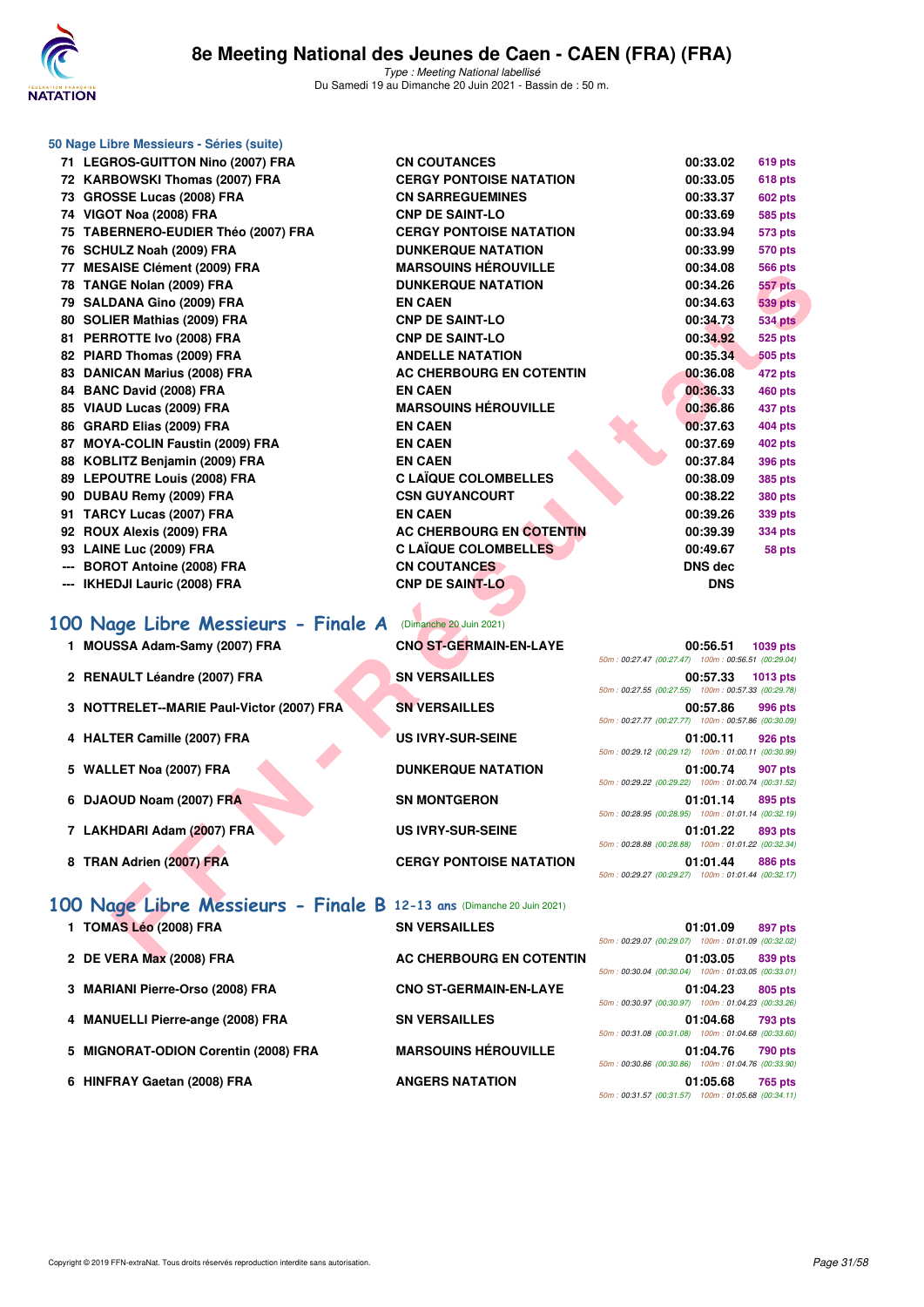

Type : Meeting National labellisé Du Samedi 19 au Dimanche 20 Juin 2021 - Bassin de : 50 m.

| 100 Nage Libre Messieurs - Finale B (suite)<br>7 CLÉMENT Constant (2009) FRA | <b>ANDELLE NATATION</b>        | 01:07.04<br><b>728 pts</b>                                                                                                              |
|------------------------------------------------------------------------------|--------------------------------|-----------------------------------------------------------------------------------------------------------------------------------------|
| 8 VILLESANGE Maxime (2008) FRA                                               | <b>SN MONTGERON</b>            | 50m: 00:32.72 (00:32.72) 100m: 01:07.04 (00:34.32)<br>01:09.44<br>664 pts<br>50m: 00:32.82 (00:32.82) 100m: 01:09.44 (00:36.62)         |
| 100 Nage Libre Messieurs - Séries                                            | (Dimanche 20 Juin 2021)        |                                                                                                                                         |
| 1 RENAULT Léandre (2007) FRA                                                 | <b>SN VERSAILLES</b>           | 00:57.36<br>1012 pts                                                                                                                    |
| 2 MOUSSA Adam-Samy (2007) FRA                                                | <b>CNO ST-GERMAIN-EN-LAYE</b>  | 50m: 00:26.91 (00:26.91) 100m: 00:57.36 (00:30.45)<br><b>1005 pts</b><br>00:57.59<br>50m: 00:27.75 (00:27.75) 100m: 00:57.59 (00:29.84) |
| 3 NOTTRELET--MARIE Paul-Victor (2007) FRA                                    | <b>SN VERSAILLES</b>           | 00:58.46<br>977 pts                                                                                                                     |
| 4 HALTER Camille (2007) FRA                                                  | <b>US IVRY-SUR-SEINE</b>       | 50m: 00:27.67 (00:27.67) 100m: 00:58.46 (00:30.79)<br>00:59.39<br>948 pts<br>50m: 00:28.22 (00:28.22) 100m: 00:59.39 (00:31.17)         |
| 5 LAKHDARI Adam (2007) FRA                                                   | <b>US IVRY-SUR-SEINE</b>       | 01:00.99<br>900 pts                                                                                                                     |
| 6 WALLET Noa (2007) FRA                                                      | <b>DUNKERQUE NATATION</b>      | 50m: 00:29.26 (00:29.26) 100m: 01:00.99 (00:31.73)<br>01:01.00<br>899 pts                                                               |
| 7 DJAOUD Noam (2007) FRA                                                     | <b>SN MONTGERON</b>            | 50m: 00:28.52 (00:28.52) 100m: 01:01.00 (00:32.48)<br>01:01.39<br>888 pts                                                               |
| 8 TRAN Adrien (2007) FRA                                                     | <b>CERGY PONTOISE NATATION</b> | 50m: 00:29.28 (00:29.28) 100m: 01:01.39 (00:32.11)<br>01:01.41<br>887 pts                                                               |
| 9 RIGUIDEL Erwan (2007) FRA                                                  | <b>CERGY PONTOISE NATATION</b> | 50m: 00:29.27 (00:29.27) 100m: 01:01.41 (00:32.14)<br>01:01.52<br>884 pts                                                               |
|                                                                              |                                | 50m: 00:29.40 (00:29.40) 100m: 01:01.52 (00:32.12)                                                                                      |
| 10 TOMAS Léo (2008) FRA                                                      | <b>SN VERSAILLES</b>           | 01:01.55<br>883 pts<br>50m: 00:29.28 (00:29.28) 100m: 01:01.55 (00:32.27)                                                               |
| 11 LEE-BOUHOURS Florian (2007) FRA                                           | AQUA VALLÉE-DE-CHEVREUSE       | 01:01.91<br>872 pts<br>50m: 00:29.52 (00:29.52) 100m: 01:01.91 (00:32.39)                                                               |
| 12 GENDRIER Esteban (2007) FRA                                               | <b>CSN GUYANCOURT</b>          | 01:02.24<br>863 pts<br>50m: 00:29.54 (00:29.54) 100m: 01:02.24 (00:32.70)                                                               |
| 13 LENORRY Lucas (2007) FRA                                                  | <b>CN COUTANCES</b>            | 01:02.32<br>860 pts<br>50m: 00:29.73 (00:29.73) 100m: 01:02.32 (00:32.59)                                                               |
| 14 HAMARD Johan (2007) FRA                                                   | <b>MARSOUINS HÉROUVILLE</b>    | 01:03.42<br>828 pts                                                                                                                     |
| 15 DUYCK Mathieu (2007) FRA                                                  | <b>CSN GUYANCOURT</b>          | 50m: 00:29.72 (00:29.72) 100m: 01:03.42 (00:33.70)<br>01:03.59<br>823 pts<br>50m: 00:29.61 (00:29.61) 100m: 01:03.59 (00:33.98)         |
| 16 DE VERA Max (2008) FRA                                                    | AC CHERBOURG EN COTENTIN       | 01:03.92<br>814 pts                                                                                                                     |
| 17 HAMARD Esteban (2007) FRA                                                 | <b>MARSOUINS HÉROUVILLE</b>    | 50m: 00:30.29 (00:30.29) 100m: 01:03.92 (00:33.63)<br>01:04.32<br><b>803 pts</b><br>50m: 00:31.68 (00:31.68) 100m: 01:04.32 (00:32.64)  |
| 18 MIGNORAT-ODION Corentin (2008) FRA                                        | <b>MARSOUINS HÉROUVILLE</b>    | 01:04.35<br>802 pts                                                                                                                     |
| 19 MARIANI Pierre-Orso (2008) FRA                                            | <b>CNO ST-GERMAIN-EN-LAYE</b>  | 50m: 00:30.96 (00:30.96) 100m: 01:04.35 (00:33.39)<br>01:04.51<br>797 pts<br>50m: 00:30.46 (00:30.46) 100m: 01:04.51 (00:34.05)         |
| 20 MANUELLI Pierre-ange (2008) FRA                                           | <b>SN VERSAILLES</b>           | 01:04.71<br>792 pts                                                                                                                     |
| 21 CARONA Sandro (2007) FRA                                                  | <b>MARSOUINS HÉROUVILLE</b>    | 50m: 00:30.73 (00:30.73) 100m: 01:04.71 (00:33.98)<br>01:04.84<br>788 pts<br>50m: 00:30.79 (00:30.79) 100m: 01:04.84 (00:34.05)         |
| 22 SAVARY Charly (2007) FRA                                                  | <b>CNP DE SAINT-LO</b>         | 01:04.91<br>786 pts                                                                                                                     |
| 23 PARENT Louis (2007) FRA                                                   | <b>C LAÏQUE COLOMBELLES</b>    | 50m: 00:30.86 (00:30.86) 100m: 01:04.91 (00:34.05)<br>01:05.09<br>781 pts<br>50m: 00:31.18 (00:31.18) 100m: 01:05.09 (00:33.91)         |
| 24 PHILIPPE Gaetan (2007) FRA                                                | AS GOURNAY NATATION            | 01:05.17<br>779 pts                                                                                                                     |
| 25 VILLESANGE Maxime (2008) FRA                                              | <b>SN MONTGERON</b>            | 50m: 00:30.03 (00:30.03) 100m: 01:05.17 (00:35.14)<br>01:05.19<br>778 pts                                                               |
| 26 BENSOLTANE Samy (2007) FRA                                                | <b>CERGY PONTOISE NATATION</b> | 50m: 00:31.02 (00:31.02) 100m: 01:05.19 (00:34.17)<br>01:05.30<br>775 pts                                                               |
| 27 SCHAEFER AUDOUY Pierre-Armand (2007) FRA                                  | <b>CN SARREGUEMINES</b>        | 50m: 00:30.78 (00:30.78) 100m: 01:05.30 (00:34.52)<br>01:05.60<br>767 pts<br>50m: 00:32.30 (00:32.30) 100m: 01:05.60 (00:33.30)         |
| 28 HINFRAY Gaetan (2008) FRA                                                 | <b>ANGERS NATATION</b>         | 01:05.84<br><b>760 pts</b>                                                                                                              |

| 00:57.36<br>1012 pts<br>50m: 00:26.91 (00:26.91)<br>100m: 00:57.36 (00:30.45)       |
|-------------------------------------------------------------------------------------|
| 00:57.59<br><b>1005 pts</b>                                                         |
| 50m: 00:27.75 (00:27.75)<br>100m: 00:57.59 (00:29.84)                               |
| 00:58.46<br>977 pts<br>50m: 00:27.67 (00:27.67)<br>100m: 00:58.46 (00:30.79)        |
| 00:59.39<br>948 pts                                                                 |
| 50m: 00:28.22 (00:28.22)<br>100m: 00:59.39 (00:31.17)                               |
| 01:00.99<br><b>900 pts</b><br>50m: 00:29.26 (00:29.26)<br>100m; 01:00.99 (00:31.73) |
| 01:01.00<br>899 pts                                                                 |
| 50m: 00:28.52 (00:28.52) 100m: 01:01.00 (00:32.48)                                  |
| 01:01.39<br>888 pts<br>50m: 00:29.28 (00:29.28)<br>100m: 01:01.39 (00:32.11)        |
| 01:01.41<br><b>887 pts</b>                                                          |
| 50m: 00:29.27 (00:29.27)<br>100m: 01:01.41 (00:32.14)                               |
| 01:01.52<br>884 pts<br>50m: 00:29.40 (00:29.40)<br>100m: 01:01.52 (00:32.12)        |
| 01:01.55<br>883 pts                                                                 |
| 50m: 00:29.28 (00:29.28)<br>100m: 01:01.55 (00:32.27)                               |
| 01:01.91<br>872 pts<br>50m: 00:29.52 (00:29.52)<br>100m: 01:01.91 (00:32.39)        |
| 01:02.24<br><b>863 pts</b>                                                          |
| 50m: 00:29.54 (00:29.54)<br>100m: 01:02.24 (00:32.70)                               |
| 01:02.32<br>860 pts<br>50m: 00:29.73 (00:29.73)<br>100m: 01:02.32 (00:32.59)        |
| 01:03.42<br><b>828 pts</b>                                                          |
| 50m: 00:29.72 (00:29.72)<br>100m: 01:03.42 (00:33.70)                               |
| 01:03.59<br>823 pts<br>50m: 00:29.61 (00:29.61)<br>100m: 01:03.59 (00:33.98)        |
| 01:03.92<br>814 pts                                                                 |
| 50m: 00:30.29 (00:30.29)<br>100m: 01:03.92 (00:33.63)<br>01:04.32<br>803 pts        |
| 50m: 00:31.68 (00:31.68)<br>100m: 01:04.32 (00:32.64)                               |
| 01:04.35<br>802 pts<br>50m: 00:30.96 (00:30.96)<br>100m: 01:04.35 (00:33.39)        |
| 01:04.51<br>797 pts                                                                 |
| 50m: 00:30.46 (00:30.46)<br>100m: 01:04.51 (00:34.05)                               |
| 01:04.71<br>792 pts<br>50m: 00:30.73 (00:30.73)<br>100m: 01:04.71 (00:33.98)        |
| 01:04.84<br>788 pts                                                                 |
| 50m: 00:30.79 (00:30.79)<br>100m: 01:04.84 (00:34.05)                               |
| 01:04.91<br><b>786 pts</b><br>50m: 00:30.86 (00:30.86)<br>100m: 01:04.91 (00:34.05) |
| 01:05.09<br><b>781 pts</b>                                                          |
| 50m: 00:31.18 (00:31.18)<br>100m: 01:05.09 (00:33.91)                               |
| 01:05.17<br>779 pts<br>50m: 00:30.03 (00:30.03) 100m: 01:05.17 (00:35.14)           |
| 01:05.19<br>778 pts                                                                 |
| 50m: 00:31.02 (00:31.02) 100m: 01:05.19 (00:34.17)<br>01:05.30<br>775 pts           |
| 50m: 00:30.78 (00:30.78) 100m: 01:05.30 (00:34.52)                                  |
| 01:05.60<br><b>767 pts</b><br>50m: 00:32.30 (00:32.30) 100m: 01:05.60 (00:33.30)    |
| 01:05.84<br><b>760 pts</b>                                                          |
| 50m: 00:32.33 (00:32.33) 100m: 01:05.84 (00:33.51)                                  |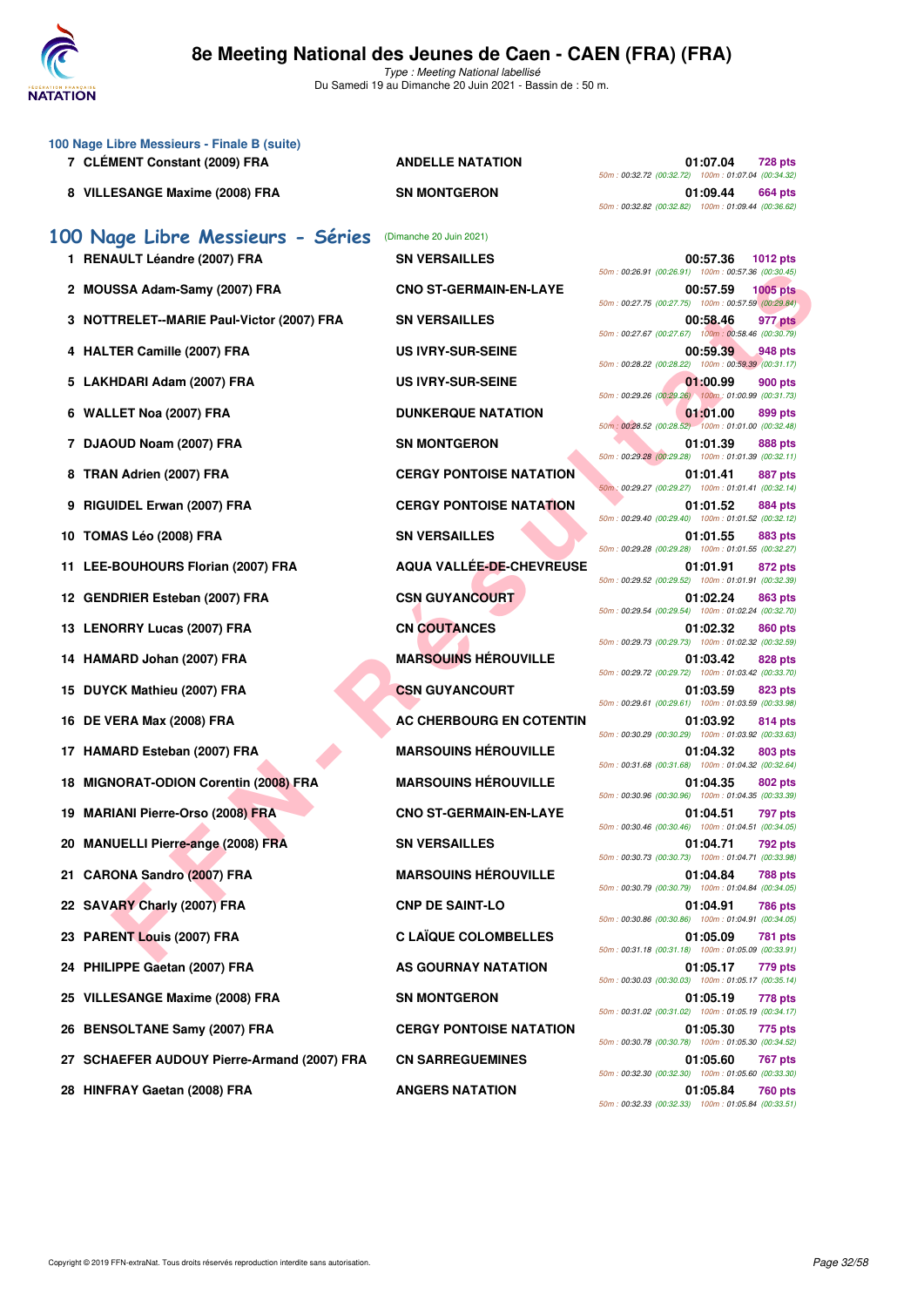

| 29 METAYER Marceau (2007) FRA     | <b>STADE LAVAL</b>               |                                                                                                        | 01:06.11 | 753 pts        |
|-----------------------------------|----------------------------------|--------------------------------------------------------------------------------------------------------|----------|----------------|
| 30 CLÉMENT Constant (2009) FRA    | <b>ANDELLE NATATION</b>          | 50m: 00:30.93 (00:30.93) 100m: 01:06.11 (00:35.18<br>50m: 00:31.53 (00:31.53) 100m: 01:06.12 (00:34.59 | 01:06.12 | 753 pts        |
| 30 FERRE Timéo (2007) FRA         | <b>STADE LAVAL</b>               | 50m: 00:31.87 (00:31.87) 100m: 01:06.12 (00:34.25                                                      | 01:06.12 | 753 pts        |
| 32 LAGARDE Louis (2007) FRA       | <b>CNP DE SAINT-LO</b>           | 50m: 00:31.64 (00:31.64) 100m: 01:06.59 (00:34.95)                                                     | 01:06.59 | 740 pts        |
| 33 GODEFROY Gaspard (2009) FRA    | <b>CNP DE SAINT-LO</b>           | 50m: 00:32.77 (00:32.77) 100m: 01:06.73 (00:33.96                                                      | 01:06.73 | 736 pts        |
| 34 CHUQUET Paul (2007) FRA        | <b>CNP DE SAINT-LO</b>           | 50m: 00:31.70 (00:31.70) 100m: 01:06.74 (00:35.04                                                      | 01:06.74 | <b>736 pts</b> |
| 35 ARNETT Nicolas (2007) FRA      | <b>CN SARREGUEMINES</b>          | 50m: 00:33.02 (00:33.02) 100m: 01:06.76 (00:33.74                                                      | 01:06.76 | 735 pts        |
| 36 BRAULT Maxence (2007) FRA      | <b>STADE LAVAL</b>               | 50m: 00:31.51 (00:31.51) 100m: 01:07.44 (00:35.93)                                                     | 01:07.44 | 717 pts        |
| 37 BEKAERT Mathys (2009) FRA      | <b>DUNKERQUE NATATION</b>        | 50m: 00:31.48 (00:31.48) 100m: 01:07.48 (00:36.00)                                                     | 01:07.48 | <b>716 pts</b> |
| 38 ERNOUX Tom (2007) FRA          | <b>MARSOUINS HÉROUVILLE</b>      | 50m: 00:31.82 (00:31.82) 100m: 01:07.58 (00:35.76)                                                     | 01:07.58 | <b>713 pts</b> |
| 39 ATTERBOM Oskar (2008) FRA      | <b>C VIKINGS DE ROUEN</b>        | 50m: 00:31.75 (00:31.75) 100m: 01:07.88 (00:36.13)                                                     | 01:07.88 | 705 pts        |
| 40 MESLIER Tristan (2007) FRA     | <b>CNP DE SAINT-LO</b>           | 50m: 00:31.47 (00:31.47) 100m: 01:07.95 (00:36.48)                                                     | 01:07.95 | <b>703 pts</b> |
| 41 BOROT Antoine (2008) FRA       | <b>CN COUTANCES</b>              | 50m: 00:32.90 (00:32.90) 100m: 01:08.31 (00:35.41)                                                     | 01:08.31 | 694 pts        |
| 42 HAUET Raphael (2009) FRA       | <b>AS EMERAINVILLE</b>           | 50m: 00:32.76 (00:32.76) 100m: 01:08.66 (00:35.90                                                      | 01:08.66 | 684 pts        |
| 43 CASBAS Simon (2007) FRA        | <b>CERGY PONTOISE NATATION</b>   | 50m: 00:32.80 (00:32.80) 100m: 01:08.79 (00:35.99)                                                     | 01:08.79 | 681 pts        |
| 44 BETTEMBOURG Etienne (2008) FRA | <b>C VIKINGS DE ROUEN</b>        | 50m: 00:32.89 (00:32.89) 100m: 01:08.94 (00:36.05                                                      | 01:08.94 | 677 pts        |
| 45 MAUDUIT Oscar (2007) FRA       | <b>MARSOUINS HEROUVILLE</b>      | 50m: 00:32.64 (00:32.64) 100m: 01:08.96 (00:36.32                                                      | 01:08.96 | 677 pts        |
| 46 SERTTAS Noyan (2009) FRA       | <b>SN MONTGERON</b>              | 50m: 00:32.65 (00:32.65) 100m: 01:09.07 (00:36.42)                                                     | 01:09.07 | 674 pts        |
| 47 HAOUAS Samy (2007) FRA         | <b>US IVRY-SUR-SEINE</b>         | 50m: 00:33.00 (00:33.00) 100m: 01:09.14 (00:36.14)                                                     | 01:09.14 | 672 pts        |
| 48 AZIZI Seifeddine (2008) FRA    | <b>SN VERSAILLES</b>             | 50m: 00:33.94 (00:33.94) 100m: 01:09.26 (00:35.32)                                                     | 01:09.26 | 669 pts        |
| 49 ARHAB BOTKO Mathias (2008) FRA | AS HERBLAY NATATION              | 50m: 00:33.06 (00:33.06) 100m: 01:09.50 (00:36.44                                                      | 01:09.50 | 663 pts        |
| 50 BRUNET Léo (2007) FRA          | <b>AQUA CLUB PONTAULT-ROISSY</b> | 50m: 00:33.94 (00:33.94) 100m: 01:09.51 (00:35.57                                                      | 01:09.51 | <b>662 pts</b> |
| 51 SEVIL Evan (2007) FRA          | <b>CERGY PONTOISE NATATION</b>   | 50m: 00:33.71 (00:33.71) 100m: 01:09.68 (00:35.97)                                                     | 01:09.68 | 658 pts        |
| 52 GIRARD Eytan (2007) FRA        | <b>CN COUTANCES</b>              | 50m: 00:32.34 (00:32.34) 100m: 01:09.70 (00:37.36                                                      | 01:09.70 | 658 pts        |
| 53 FETTAR Issam (2008) FRA        | <b>SN MONTGERON</b>              | 50m: 00:32.63 (00:32.63) 100m: 01:09.88 (00:37.25                                                      | 01:09.88 | 653 pts        |
| 54 CUVELIER Timothée (2009) FRA   | <b>CNO ST-GERMAIN-EN-LAYE</b>    | 50m: 00:32.93 (00:32.93) 100m: 01:10.08 (00:37.15                                                      | 01:10.08 | 648 pts        |
| 55 EL HEZZAT Aniss (2007) FRA     | <b>AQUA CLUB PONTAULT-ROISSY</b> | 50m: 00:32.83 (00:32.83) 100m: 01:10.31 (00:37.48                                                      | 01:10.31 | <b>642 pts</b> |
| 56 ROLAND Nolan (2008) FRA        | <b>STADE LAVAL</b>               | 50m: 00:34.06 (00:34.06) 100m: 01:10.67 (00:36.61                                                      | 01:10.67 | 633 pts        |
| 57 RENOUAlexandre (2008) FRA      | <b>AC CHERBOURG EN COTENTIN</b>  | 50m: 00:32.44 (00:32.44) 100m: 01:10.97 (00:38.53)                                                     | 01:10.97 | 625 pts        |
| 58 POUPPEVILLE Elouan (2008) FRA  | <b>CNP DE SAINT-LO</b>           | 50m: 00:33.11 (00:33.11) 100m: 01:11.21 (00:38.10                                                      | 01:11.21 | 619 pts        |
| 59 DENOUAL Nathan (2008) FRA      | AS HERBLAY NATATION              |                                                                                                        | 01:11.29 | 617 pts        |

**100 Nage Libre Messieurs - Séries (suite)**

| AYER Marceau (2007) FRA            | <b>STADE LAVAL</b>               | 01:06.11<br>753 pts<br>50m: 00:30.93 (00:30.93) 100m: 01:06.11 (00:35.18)        |
|------------------------------------|----------------------------------|----------------------------------------------------------------------------------|
| MENT Constant (2009) FRA           | <b>ANDELLE NATATION</b>          | 01:06.12<br>753 pts<br>50m: 00:31.53 (00:31.53) 100m: 01:06.12 (00:34.59)        |
| RE Timéo (2007) FRA                | <b>STADE LAVAL</b>               | 01:06.12<br>753 pts<br>50m: 00:31.87 (00:31.87) 100m: 01:06.12 (00:34.25)        |
| ARDE Louis (2007) FRA              | <b>CNP DE SAINT-LO</b>           | 01:06.59<br>740 pts                                                              |
| EFROY Gaspard (2009) FRA           | <b>CNP DE SAINT-LO</b>           | 50m: 00:31.64 (00:31.64) 100m: 01:06.59 (00:34.95)<br>01:06.73<br>736 pts        |
| QUET Paul (2007) FRA               | <b>CNP DE SAINT-LO</b>           | 50m: 00:32.77 (00:32.77) 100m: 01:06.73 (00:33.96)<br>01:06.74<br><b>736 pts</b> |
| ETT Nicolas (2007) FRA             | <b>CN SARREGUEMINES</b>          | 50m: 00:31.70 (00:31.70) 100m: 01:06.74 (00:35.04)<br>01:06.76<br>735 pts        |
| ULT Maxence (2007) FRA             | <b>STADE LAVAL</b>               | 50m: 00:33.02 (00:33.02) 100m: 01:06.76 (00:33.74)<br>01:07.44<br>717 pts        |
| AERT Mathys (2009) FRA             | <b>DUNKERQUE NATATION</b>        | 50m: 00:31.51 (00:31.51) 100m: 01:07.44 (00:35.93)<br>01:07.48<br><b>716 pts</b> |
| OUX Tom (2007) FRA                 | <b>MARSOUINS HÉROUVILLE</b>      | 50m: 00:31.48 (00:31.48) 100m: 01:07.48 (00:36.00)<br>01:07.58<br>713 pts        |
| ERBOM Oskar (2008) FRA             | <b>C VIKINGS DE ROUEN</b>        | 50m: 00:31.82 (00:31.82) 100m: 01:07.58 (00:35.76)<br>01:07.88<br>705 pts        |
| LIER Tristan (2007) FRA            | <b>CNP DE SAINT-LO</b>           | 50m: 00:31.75 (00:31.75) 100m: 01:07.88 (00:36.13)<br>01:07.95<br>703 pts        |
| OT Antoine (2008) FRA              | <b>CN COUTANCES</b>              | 50m: 00:31.47 (00:31.47) 100m: 01:07.95 (00:36.48)<br>01:08.31<br>694 pts        |
| ET Raphael (2009) FRA              | <b>AS EMERAINVILLE</b>           | 50m: 00:32.90 (00:32.90) 100m: 01:08.31 (00:35.41)<br>01:08.66<br>684 pts        |
| BAS Simon (2007) FRA               | <b>CERGY PONTOISE NATATION</b>   | 50m: 00:32.76 (00:32.76) 100m: 01:08.66 (00:35.90)<br>01:08.79<br>681 pts        |
| <b>TEMBOURG Etienne (2008) FRA</b> | <b>C VIKINGS DE ROUEN</b>        | 50m: 00:32.80 (00:32.80) 100m: 01:08.79 (00:35.99)<br>01:08.94<br>677 pts        |
| DUIT Oscar (2007) FRA              | <b>MARSOUINS HÉROUVILLE</b>      | 50m: 00:32.89 (00:32.89) 100m: 01:08.94 (00:36.05)<br>01:08.96<br>677 pts        |
| TTAS Noyan (2009) FRA              | <b>SN MONTGERON</b>              | 50m: 00:32.64 (00:32.64) 100m: 01:08.96 (00:36.32)<br>01:09.07<br>674 pts        |
| UAS Samy (2007) FRA                | <b>US IVRY-SUR-SEINE</b>         | 50m: 00:32.65 (00:32.65) 100m: 01:09.07 (00:36.42)<br>01:09.14<br>672 pts        |
| l Seifeddine (2008) FRA            | <b>SN VERSAILLES</b>             | 50m: 00:33.00 (00:33.00) 100m: 01:09.14 (00:36.14)<br>01:09.26<br>669 pts        |
| AB BOTKO Mathias (2008) FRA        | <b>AS HERBLAY NATATION</b>       | 50m: 00:33.94 (00:33.94) 100m: 01:09.26 (00:35.32)<br>01:09.50<br>663 pts        |
| NET Léo (2007) FRA                 | <b>AQUA CLUB PONTAULT-ROISSY</b> | 50m: 00:33.06 (00:33.06) 100m: 01:09.50 (00:36.44)<br>01:09.51<br><b>662 pts</b> |
| IL Evan (2007) FRA                 | <b>CERGY PONTOISE NATATION</b>   | 50m: 00:33.94 (00:33.94) 100m: 01:09.51 (00:35.57)<br>01:09.68<br>658 pts        |
| <b>\RD Eytan (2007) FRA</b>        | <b>CN COUTANCES</b>              | 50m: 00:33.71 (00:33.71) 100m: 01:09.68 (00:35.97)<br>01:09.70<br>658 pts        |
| <b>FAR Issam (2008) FRA</b>        | <b>SN MONTGERON</b>              | 50m: 00:32.34 (00:32.34) 100m: 01:09.70 (00:37.36)<br>01:09.88<br>653 pts        |
| ELIER Timothée (2009) FRA          | <b>CNO ST-GERMAIN-EN-LAYE</b>    | 50m: 00:32.63 (00:32.63) 100m: 01:09.88 (00:37.25)<br>01:10.08<br><b>648 pts</b> |
| EZZAT Aniss (2007) FRA             | <b>AQUA CLUB PONTAULT-ROISSY</b> | 50m: 00:32.93 (00:32.93) 100m: 01:10.08 (00:37.15)<br>01:10.31<br>642 pts        |
| AND Nolan (2008) FRA               | <b>STADE LAVAL</b>               | 50m: 00:32.83 (00:32.83) 100m: 01:10.31 (00:37.48)<br>01:10.67<br>633 pts        |
| OUAlexandre (2008) FRA             | AC CHERBOURG EN COTENTIN         | 50m: 00:34.06 (00:34.06) 100m: 01:10.67 (00:36.61)<br>01:10.97<br>625 pts        |
| PPEVILLE Elouan (2008) FRA         | <b>CNP DE SAINT-LO</b>           | 50m: 00:32.44 (00:32.44) 100m: 01:10.97 (00:38.53)<br>01:11.21<br>619 pts        |
| OUAL Nathan (2008) FRA             | AS HERBLAY NATATION              | 50m: 00:33.11 (00:33.11) 100m: 01:11.21 (00:38.10)<br>01:11.29<br>617 pts        |
|                                    |                                  | 50m: 00:31.54 (00:31.54) 100m: 01:11.29 (00:39.75)                               |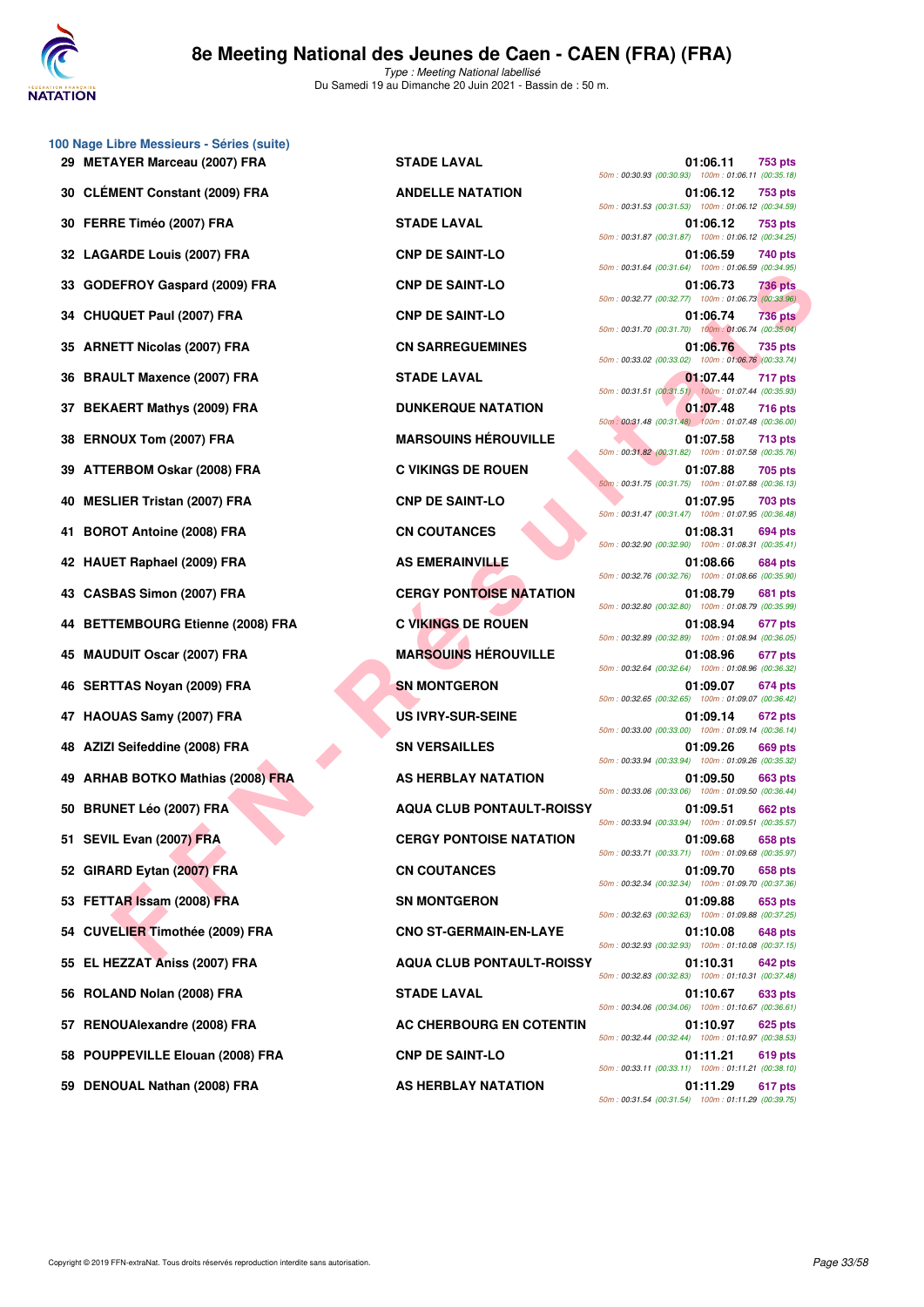

**100 Nage Libre Messieurs - Séries (suite)**

Type : Meeting National labellisé Du Samedi 19 au Dimanche 20 Juin 2021 - Bassin de : 50 m.

| 60 MARINIER Thibault (2007) FRA              | <b>STADE FRANÇAIS O COURBEVOIE</b> | 01:11.42<br>614 pts<br>50m: 00:34.06 (00:34.06) 100m: 01:11.42 (00:37.36)                                                       |
|----------------------------------------------|------------------------------------|---------------------------------------------------------------------------------------------------------------------------------|
| 61 VILHEM Gautier (2008) FRA                 | <b>CN SARREGUEMINES</b>            | 01:11.45<br>613 pts<br>50m: 00:35.13 (00:35.13) 100m: 01:11.45 (00:36.32)                                                       |
| 62 FLYNN Rex (2009) FRA                      | <b>EN CAEN</b>                     | 01:11.63<br>609 pts<br>50m: 00:33.70 (00:33.70) 100m: 01:11.63 (00:37.93)                                                       |
| 63 LEVESQUE Jan (2008) FRA                   | <b>EN CAEN</b>                     | 01:11.69<br>608 pts<br>50m: 00:32.97 (00:32.97) 100m: 01:11.69 (00:38.72)                                                       |
| 64 ROOSE Nolann (2009) FRA                   | <b>DUNKERQUE NATATION</b>          | 01:11.72<br>607 pts<br>50m: 00:34.37 (00:34.37) 100m: 01:11.72 (00:37.35)                                                       |
| 65 LEVASSEUR Thomas (2008) FRA               | <b>ANDELLE NATATION</b>            | 01:11.81<br><b>605 pts</b><br>50m: 00:33.81 (00:33.81) 100m: 01:11.81 (00:38.00)                                                |
| <b>BOUHADIBA Anes (2009) ALG</b><br>66       | <b>DUNKERQUE NATATION</b>          | 01:12.08<br>598 pts<br>50m: 00:34.52 (00:34.52) 100m: 01:12.08 (00:37.56)                                                       |
| <b>COLLET ROBINET Jules (2007) FRA</b><br>67 | <b>AS EMERAINVILLE</b>             | 01:12.61<br>585 pts<br>50m: 00:34.40 (00:34.40) 100m: 01:12.61 (00:38.21)                                                       |
| <b>LEGRAND Gaspar (2007) FRA</b><br>68       | <b>EN CAEN</b>                     | 01:13.08<br>574 pts<br>50m: 00:34.65 (00:34.65) 100m: 01:13.08 (00:38.43)                                                       |
| 69 DESMAISON Tom (2008) FRA                  | <b>SN VERSAILLES</b>               | 01:13.19<br>571 pts<br>50m: 00:35.05 (00:35.05) 100m: 01:13.19 (00:38.14)                                                       |
| 70 TABERNERO-EUDIER Théo (2007) FRA          | <b>CERGY PONTOISE NATATION</b>     | 01:13.34<br>568 pts<br>50m: 00:34.84 (00:34.84) 100m: 01:13.34 (00:38.50)                                                       |
| TOREL Louis (2009) FRA<br>71.                | <b>EN CAEN</b>                     | 01:13.90<br>554 pts<br>50m: 00:34.92 (00:34.92) 100m: 01:13.90 (00:38.98)                                                       |
| 72 JOLLET Jeremy (2008) FRA                  | AS HERBLAY NATATION                | 01:13.96<br>553 pts<br>50m: 00:34.61 (00:34.61) 100m: 01:13.96 (00:39.35)                                                       |
| 73 TANGE Nolan (2009) FRA                    | <b>DUNKERQUE NATATION</b>          | 01:14.22<br>547 pts<br>50m: 00:35.24 (00:35.24) 100m: 01:14.22 (00:38.98)                                                       |
| 74 SCHACHTEBECK ALONSO Axel (2009) FRA       | <b>STADE FRANÇAIS O COURBEVOIE</b> | 01:14.25<br>546 pts<br>50m: 00:35.65 (00:35.65) 100m: 01:14.25 (00:38.60)                                                       |
| 75 HAMEL Paul (2007) FRA                     | <b>CN CANTON BOLBEC</b>            | 01:14.53<br>540 pts<br>50m: 00:35.04 (00:35.04) 100m: 01:14.53 (00:39.49)                                                       |
| 76 LE GRATIET Yohann (2009) FRA              | <b>C VIKINGS DE ROUEN</b>          | 01:14.54<br>539 pts<br>50m: 00:35.75 (00:35.75) 100m: 01:14.54 (00:38.79)                                                       |
| <b>SALDANA Gino (2009) FRA</b><br>77         | <b>EN CAEN</b>                     | 01:14.57<br>539 pts<br>50m: 00:35.24 (00:35.24) 100m: 01:14.57 (00:39.33)                                                       |
| 78 ASSELIN Benjamin (2008) FRA               | <b>EN CAEN</b>                     | 01:14.67<br><b>536 pts</b><br>50m: 00:35.71 (00:35.71) 100m: 01:14.67 (00:38.96)                                                |
| <b>GROSSE Lucas (2008) FRA</b><br>79         | <b>CN SARREGUEMINES</b>            | 01:14.74<br>535 pts<br>50m: 00:37.38 (00:37.38) 100m: 01:14.74 (00:37.36)                                                       |
| 80 SCHULZ Noah (2009) FRA                    | <b>DUNKERQUE NATATION</b>          | 01:14.92<br>531 pts<br>50m: 00:37.10 (00:37.10) 100m: 01:14.92 (00:37.82)                                                       |
| PAVLOVIC Luka (2009) FRA<br>81.              | <b>SN MONTGERON</b>                | 01:15.27<br>523 pts<br>50m: 00:34.84 (00:34.84) 100m: 01:15.27 (00:40.43)                                                       |
| 82 JEANNERET Guillaume (2007) FRA            | AC CHERBOURG EN COTENTIN           | 01:15.31<br><b>522 pts</b><br>50m: 00:35.60 (00:35.60) 100m: 01:15.31 (00:39.71)                                                |
| 83 MESAISE Clément (2009) FRA                | <b>MARSOUINS HÉROUVILLE</b>        | 01:15.93<br>508 pts<br>50m: 00:36.04 (00:36.04) 100m: 01:15.93 (00:39.89)                                                       |
| PIARD Thomas (2009) FRA<br>84                | <b>ANDELLE NATATION</b>            | 01:15.94<br>507 pts<br>50m: 00:36.20 (00:36.20) 100m: 01:15.94 (00:39.74)                                                       |
| <b>KARBOWSKI Thomas (2007) FRA</b><br>85     | <b>CERGY PONTOISE NATATION</b>     | 01:16.80<br>488 pts<br>50m: 00:36.21 (00:36.21) 100m: 01:16.80 (00:40.59)                                                       |
| <b>SOLIER Mathias (2009) FRA</b><br>86       | <b>CNP DE SAINT-LO</b>             | 01:18.80<br>445 pts<br>50m: 00:37.11 (00:37.11) 100m: 01:18.80 (00:41.69)                                                       |
| <b>BELLAICHE Alexandre (2007) FRA</b><br>87  | AS HERBLAY NATATION                | 01:19.04<br>440 pts<br>50m: 00:36.82 (00:36.82) 100m: 01:19.04 (00:42.22)                                                       |
| PERROTTE Ivo (2008) FRA<br>88                | <b>CNP DE SAINT-LO</b>             | 01:19.32<br>434 pts                                                                                                             |
| 89 LEFEBVRE Matthieu (2008) FRA              | <b>EN CAEN</b>                     | 50m: 00:36.08 (00:36.08) 100m: 01:19.32 (00:43.24)<br>01:19.66<br>427 pts<br>50m: 00:37.16 (00:37.16) 100m: 01:19.66 (00:42.50) |
|                                              |                                    |                                                                                                                                 |

50m : 00:35.05 (00:35.05) 100m : 01:13.19 (00:38.14) 50m : 00:34.84 (00:34.84) 100m : 01:13.34 (00:38.50) 50m : 00:34.92 (00:34.92) 100m : 01:13.90 (00:38.98) 50m : 00:34.61 (00:34.61) 100m : 01:13.96 (00:39.35) 50m : 00:35.24 (00:35.24) 100m : 01:14.22 (00:38.98) 50m : 00:35.65 (00:35.65) 100m : 01:14.25 (00:38.60) 50m : 00:35.04 (00:35.04) 100m : 01:14.53 (00:39.49) 50m : 00:35.75 (00:35.75) 100m : 01:14.54 (00:38.79) 50m : 00:35.24 (00:35.24) 100m : 01:14.57 (00:39.33) 50m : 00:35.71 (00:35.71) 100m : 01:14.67 (00:38.96) 50m : 00:37.38 (00:37.38) 100m : 01:14.74 (00:37.36) 50m : 00:37.10 (00:37.10) 100m : 01:14.92 (00:37.82) 50m : 00:34.84 (00:34.84) 100m : 01:15.27 (00:40.43) 50m : 00:35.60 (00:35.60) 100m : 01:15.31 (00:39.71) 50m : 00:36.04 (00:36.04) 100m : 01:15.93 (00:39.89) 50m : 00:36.20 (00:36.20) 100m : 01:15.94 (00:39.74) 50m : 00:36.21 (00:36.21) 100m : 01:16.80 (00:40.59) 50m : 00:37.11 (00:37.11) 100m : 01:18.80 (00:41.69) 50m : 00:36.82 (00:36.82) 100m : 01:19.04 (00:42.22) 50m : 00:36.08 (00:36.08) 100m : 01:19.32 (00:43.24) 50m : 00:37.16 (00:37.16) 100m : 01:19.66 (00:42.50) 50m : 00:37.32 (00:37.32) 100m : 01:19.82 (00:42.50)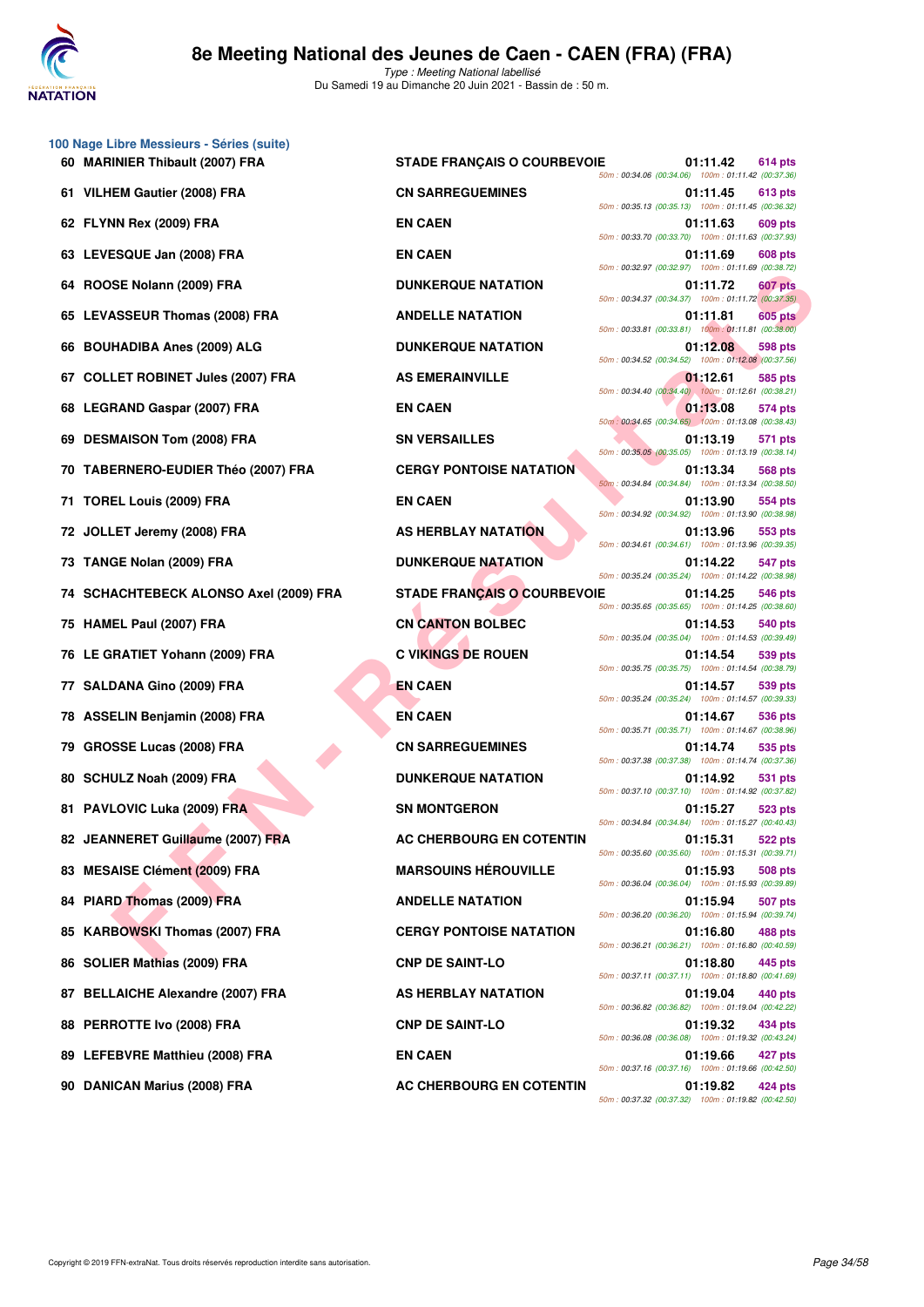

Type : Meeting National labellisé Du Samedi 19 au Dimanche 20 Juin 2021 - Bassin de : 50 m.

| 100 Nage Libre Messieurs - Séries (suite)                 |                                    |                                                                                                                                   |
|-----------------------------------------------------------|------------------------------------|-----------------------------------------------------------------------------------------------------------------------------------|
| 91 BANC David (2008) FRA                                  | <b>EN CAEN</b>                     | 01:19.91<br>422 pts                                                                                                               |
| 92 CARRE Grégoire (2008) FRA                              | <b>CN AVRANCHES</b>                | 50m: 00:38.22 (00:38.22) 100m: 01:19.91 (00:41.69)<br>01:20.48<br>410 pts                                                         |
| 93 GRARD Elias (2009) FRA                                 | <b>EN CAEN</b>                     | 50m: 00:38.46 (00:38.46) 100m: 01:20.48 (00:42.02)<br>01:21.02<br>399 pts                                                         |
|                                                           |                                    | 50m: 00:37.64 (00:37.64) 100m: 01:21.02 (00:43.38)                                                                                |
| 94 BEN BIJI Adam (2007) MAR                               | <b>AS HERBLAY NATATION</b>         | 01:21.42<br>391 pts<br>50m: 00:36.39 (00:36.39) 100m: 01:21.42 (00:45.03)                                                         |
| 95 DUBAU Remy (2009) FRA                                  | <b>CSN GUYANCOURT</b>              | 01:22.44<br><b>372 pts</b><br>50m: 00:39.32 (00:39.32) 100m: 01:22.44 (00:43.12)                                                  |
| 96 KOBLITZ Benjamin (2009) FRA                            | <b>EN CAEN</b>                     | 01:22.79<br>365 pts                                                                                                               |
| 97 DATIN Joachim (2008) FRA                               | <b>CN AVRANCHES</b>                | 50m: 00:38.33 (00:38.33) 100m: 01:22.79 (00:44.46)<br>01:23.33<br>355 pts<br>50m: 00:38.58 (00:38.58) 100m: 01:23.33 (00:44.75)   |
| 98 FERRÉ Célian (2009) FRA                                | <b>STADE LAVAL</b>                 | 01:23.96<br>343 pts                                                                                                               |
| 99 CHARRIER Nolan (2008) FRA                              | <b>CNP DE SAINT-LO</b>             | 50m: 00:39.82 (00:39.82) 100m: 01:23.96 (00:44.14)<br>01:24.33<br><b>336 pts</b>                                                  |
|                                                           |                                    | 50m: 00:39.70 (00:39.70) 100m: 01:24.33 (00:44.63)                                                                                |
| 100 TARCY Lucas (2007) FRA                                | <b>EN CAEN</b>                     | 01:24.48<br>333 pts<br>50m: 00:38.86 (00:38.86) 100m: 01:24.48 (00:45.62)                                                         |
| 101 BARRE Léo (2009) FRA                                  | AQUA VALLÉE-DE-CHEVREUSE           | 01:25.60<br><b>313 pts</b><br>50m: 00:41.40 (00:41.40) 100m: 01:25.60 (00:44.20)                                                  |
| 102 MOYA-COLIN Faustin (2009) FRA                         | <b>EN CAEN</b>                     | 01:25.61<br><b>313 pts</b><br>50m: 00:40.66 (00:40.66) 100m: 01:25.61 (00:44.95)                                                  |
| 103 LEPOUTRE Louis (2008) FRA                             | <b>C LAÏQUE COLOMBELLES</b>        | 01:26.23<br>302 pts                                                                                                               |
| 104 BRIAND Thomas (2009) FRA                              | <b>CN AVRANCHES</b>                | 50m: 00:39.54 (00:39.54) 100m: 01:26.23 (00:46.69)<br>01:28.40<br><b>266 pts</b>                                                  |
| 105 ROUX Alexis (2009) FRA                                | AC CHERBOURG EN COTENTIN           | 50m: 00:41.36 (00:41.36) 100m: 01:28.40 (00:47.04)<br>01:28.60                                                                    |
|                                                           |                                    | <b>262 pts</b><br>50m: 00:40.66 (00:40.66) 100m: 01:28.60 (00:47.94)                                                              |
| 106 VILLEMAIN Nathan (2009) FRA                           | <b>CN BRUNOY-ESSONNE</b>           | 01:35.21<br>$166$ pts<br>50m: 00:44.81 (00:44.81) 100m: 01:35.21 (00:50.40)                                                       |
| 107 ALIZON Marius (2009) FRA                              | <b>ANGERS NATATION</b>             | 01:36.92<br>145 pts<br>50m: 00:45.07 (00:45.07) 100m: 01:36.92 (00:51.85)                                                         |
| 108 LAINE Luc (2009) FRA                                  | <b>C LAÏQUE COLOMBELLES</b>        | 01:49.79<br>31 pts<br>50m: 00:47.52 (00:47.52) 100m: 01:49.79 (01:02.27)                                                          |
| --- VINCENT Mathis (2007) FRA                             | <b>STADE FRANÇAIS O COURBEVOIE</b> | <b>DNS</b> dec                                                                                                                    |
| --- IKHEDJI Lauric (2008) FRA                             | <b>CNP DE SAINT-LO</b>             | <b>DNS</b>                                                                                                                        |
| --- ALBEROLA Peyo (2008) FRA                              | <b>CSN GUYANCOURT</b>              | <b>DSQ</b>                                                                                                                        |
| 200 Nage Libre Messieurs - Finale A (Samedi 19 Juin 2021) |                                    |                                                                                                                                   |
| 1 RENAULT Léandre (2007) FRA                              | <b>SN VERSAILLES</b>               | 02:05.54<br>998 pts                                                                                                               |
|                                                           |                                    | 50m: 00:28.79 (00:28.79) 100m: 01:00.43 (00:31.64) 150m: 01:33.42 (00:32.99) 200m: 02:05.54 (00:32.12)                            |
| 2 NOTTRELET--MARIE Paul-Victor (2007) FRA                 | <b>SN VERSAILLES</b>               | 02:07.87<br>962 pts<br>50m: 00:28.88 (00:28.88) 100m: 01:00.66 (00:31.78) 150m: 01:34.38 (00:33.72) 200m: 02:07.87 (00:33.49)     |
| 3 CONDETTE Amaury (2007) FRA                              | <b>SN VERSAILLES</b>               | 02:08.91<br>945 pts                                                                                                               |
| 4 TOMAS Léo (2008) FRA                                    | <b>SN VERSAILLES</b>               | 50m : 00:29.60 (00:29.60) 100m : 01:02.55 (00:32.95) 150m : 01:36.08 (00:33.53) 200m : 02:08.91 (00:32.83)<br>02:15.14<br>852 pts |
|                                                           |                                    | 50m: 00:30.24 (00:30.24) 100m: 01:04.78 (00:34.54) 150m: 01:40.16 (00:35.38) 200m: 02:15.14 (00:34.98)                            |
| 5 MARIANI Pierre-Orso (2008) FRA                          | <b>CNO ST-GERMAIN-EN-LAYE</b>      | 02:16.67<br>830 pts<br>50m: 00:31.00 (00:31.00) 100m: 01:06.76 (00:35.76) 150m: 01:42.75 (00:35.99) 200m: 02:16.67 (00:33.92)     |
|                                                           |                                    |                                                                                                                                   |

- **1 RENAULT Léandre (2007) FRA** S
- **2 NOTTRELET--MARIE Paul-Victor (2007) FRA** S
- **3 CONDETTE Amaury (2007) FRA** SI
- **4 TOMAS Léo (2008) FRA** SI
- **5 MARIANI Pierre-Orso (2008) FRA CI CI CI**
- **6 DJAOUD Noam (2007) FRA** SI
- **7 GENDRIER Esteban (2007) FRA CSN CSN CSN GUYANCOURT OF SOME SOME.**
- **8 DUYCK Mathieu (2007) FRA CSN GUYANCOURT 02:19.97 783 pts**

| (Samedi 19 Juin 2021)         |                                                                                                        |  |                    |         |
|-------------------------------|--------------------------------------------------------------------------------------------------------|--|--------------------|---------|
| <b>SN VERSAILLES</b>          |                                                                                                        |  | 02:05.54 998 pts   |         |
|                               | 50m: 00:28.79 (00:28.79) 100m: 01:00.43 (00:31.64) 150m: 01:33.42 (00:32.99) 200m: 02:05.54 (00:32.12) |  |                    |         |
| <b>SN VERSAILLES</b>          |                                                                                                        |  | 02:07.87 962 pts   |         |
|                               | 50m: 00:28.88 (00:28.88) 100m: 01:00.66 (00:31.78) 150m: 01:34.38 (00:33.72) 200m: 02:07.87 (00:33.49) |  |                    |         |
| <b>SN VERSAILLES</b>          |                                                                                                        |  | 02:08.91           | 945 pts |
|                               | 50m: 00:29.60 (00:29.60) 100m: 01:02.55 (00:32.95) 150m: 01:36.08 (00:33.53) 200m: 02:08.91 (00:32.83) |  |                    |         |
| <b>SN VERSAILLES</b>          |                                                                                                        |  | $02:15.14$ 852 pts |         |
|                               | 50m: 00:30.24 (00:30.24) 100m: 01:04.78 (00:34.54) 150m: 01:40.16 (00:35.38) 200m: 02:15.14 (00:34.98) |  |                    |         |
| <b>CNO ST-GERMAIN-EN-LAYE</b> |                                                                                                        |  | 02:16.67 830 pts   |         |
|                               | 50m: 00:31.00 (00:31.00) 100m: 01:06.76 (00:35.76) 150m: 01:42.75 (00:35.99) 200m: 02:16.67 (00:33.92) |  |                    |         |
| <b>SN MONTGERON</b>           |                                                                                                        |  | 02:18.57 803 pts   |         |
|                               | 50m: 00:31.12 (00:31.12) 100m: 01:06.23 (00:35.11) 150m: 01:43.13 (00:36.90) 200m: 02:18.57 (00:35.44) |  |                    |         |
| <b>CSN GUYANCOURT</b>         |                                                                                                        |  | 02:19.96 783 pts   |         |
|                               | 50m: 00:31.21 (00:31.21) 100m: 01:07.17 (00:35.96) 150m: 01:44.78 (00:37.61) 200m: 02:19.96 (00:35.18) |  |                    |         |
| <b>CSN GUYANCOURT</b>         |                                                                                                        |  | 02:19.97           | 783 pts |
|                               | 50m: 00:32.02 (00:32.02) 100m: 01:07.56 (00:35.54) 150m: 01:45.44 (00:37.88) 200m: 02:19.97 (00:34.53) |  |                    |         |
|                               |                                                                                                        |  |                    |         |

50m : 00:31.94 (00:31.94) 100m : 01:08.51 (00:36.57) 150m : 01:44.72 (00:36.21) 200m : 02:21.24 (00:36.52)

## **[200 Nage Libre Messieurs - Finale B](http://www.ffnatation.fr/webffn/resultats.php?idact=nat&go=epr&idcpt=70045&idepr=53) 12-13 ans** (Samedi 19 Juin 2021)

1 DE VERA Max (2008) FRA **AC CHERBOURG EN COTENTIN** 02:21.24 766 pts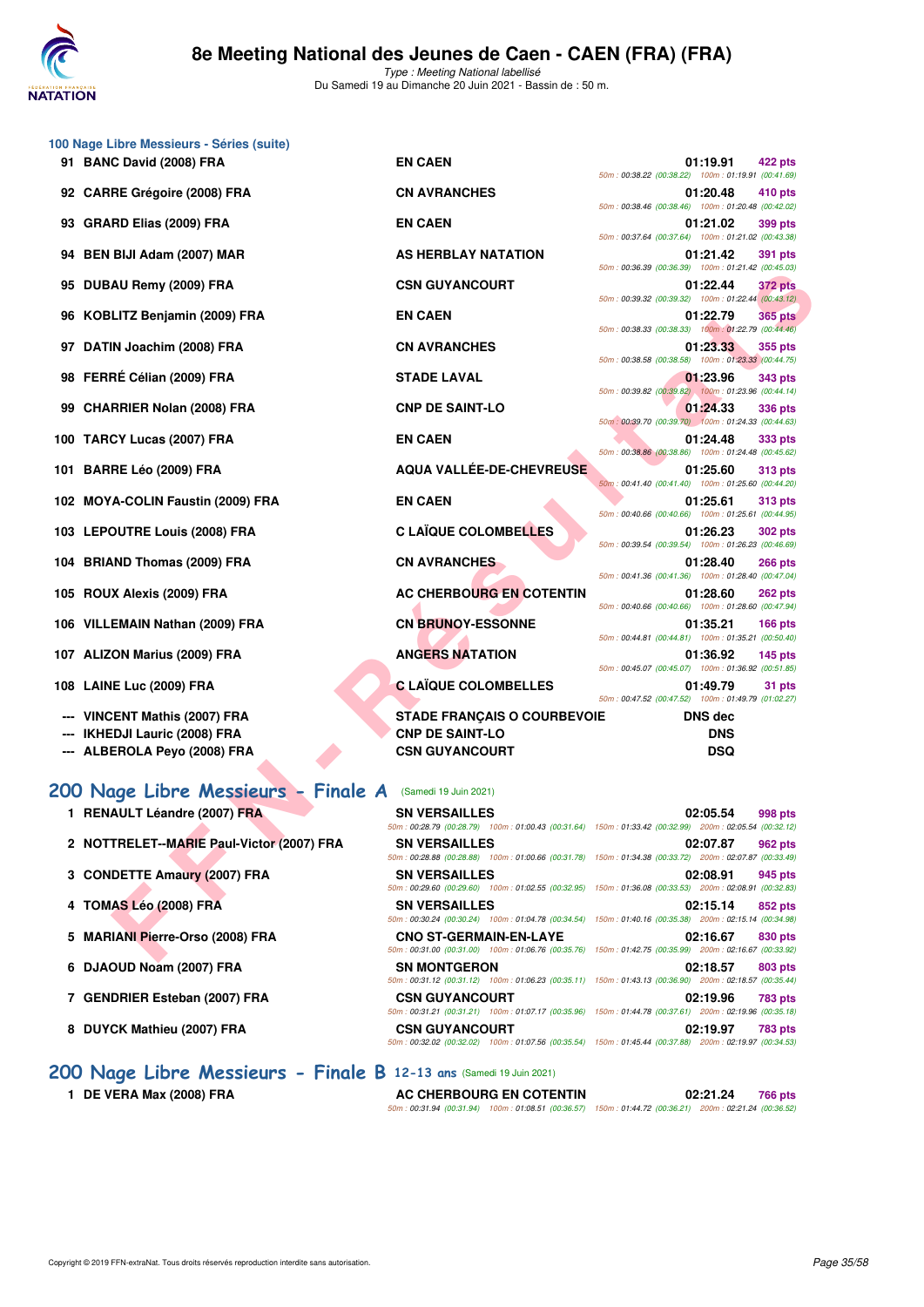

#### **200 Nage Libre Messieurs - Finale B (suite)**

- 2 **MIGNORAT-ODION Corentin (2008) FRA**
- **3 AZIZI Seifeddine (2008) FRA**
- **4 LEVASSEUR Thomas (2008) FRA**
- **5 BEKAERT Mathys (2009) FRA**
- **6 FETTAR Issam (2008) FRA**
- **7 LE GRATIET Yannis (2008) FRA**
- **8 JENVRIN Leo (2008) FRA**

## **[200 Nage Libre Messieurs - Séries](http://www.ffnatation.fr/webffn/resultats.php?idact=nat&go=epr&idcpt=70045&idepr=53)** (Samedi 19 Juin 2021)

- 1 RENAULT Léandre (2007) FRA
- **2 NOTTRELET--MARIE Paul-Victor (2007) FRA**
- **3 CONDETTE Amaury (2007) FRA**
- **4 DJAOUD Noam (2007) FRA**
- **5 TOMAS Léo (2008) FRA**  $\frac{5}{5}$
- **6 GENDRIER Esteban (2007) FRA**
- **7 MARIANI Pierre-Orso (2008) FRA**
- **8 DUYCK Mathieu (2007) FRA**
- **9 HAMARD Johan (2007) FRA**
- **10 DENOS Nathan (2007) FRA**
- 11 LENORRY Lucas (2007) FRA
- **12 DE VERA Max (2008) FRA**
- **13 ARNETT Nicolas (2007) FRA**
- 14 AZIZI Seifeddine (2008) FRA
- **15 SCHAEFER AUDOUY Pierre-Armand (2007) FRA**
- **16 MIGNORAT-ODION Corentin (2008) FRA**
- **17 LAGARDE Louis (2007) FRA**
- **18 CARONA Sandro (2007) FRA** 65
- **19 JENVRIN Leo (2008) FRA**
- 20 BERTRAND Aurelien (2007) FRA
- **21 LEVASSEUR Thomas (2008) FRA**
- 22 BEKAERT Mathys (2009) FRA
- 

| <b>MARSOUINS HÉROUVILLE</b> |                                                                                                        | 02:23.62 733 pts |  |
|-----------------------------|--------------------------------------------------------------------------------------------------------|------------------|--|
|                             | 50m: 00:31.90 (00:31.90) 100m: 01:08.59 (00:36.69) 150m: 01:46.23 (00:37.64) 200m: 02:23.62 (00:37.39) |                  |  |
| <b>SN VERSAILLES</b>        |                                                                                                        | 02:26.84 690 pts |  |
|                             | 50m: 00:33.62 (00:33.62) 100m: 01:11.10 (00:37.48) 150m: 01:50.02 (00:38.92) 200m: 02:26.84 (00:36.82) |                  |  |
| <b>ANDELLE NATATION</b>     |                                                                                                        | 02:27.62 680 pts |  |
|                             | 50m: 00:32.89 (00:32.89) 100m: 01:10.00 (00:37.11) 150m: 01:48.83 (00:38.83) 200m: 02:27.62 (00:38.79) |                  |  |
| <b>DUNKERQUE NATATION</b>   |                                                                                                        | 02:28.18 673 pts |  |
|                             | 50m: 00:32.65 (00:32.65) 100m: 01:10.77 (00:38.12) 150m: 01:50.93 (00:40.16) 200m: 02:28.18 (00:37.25) |                  |  |
| <b>SN MONTGERON</b>         |                                                                                                        | 02:29.67 653 pts |  |
|                             | 50m: 00:34.88 (00:34.88) 100m: 01:12.94 (00:38.06) 150m: 01:52.65 (00:39.71) 200m: 02:29.67 (00:37.02) |                  |  |
| <b>C VIKINGS DE ROUEN</b>   |                                                                                                        | 02:31.11 635 pts |  |
|                             | 50m: 00:34.48 (00:34.48) 100m: 01:13.68 (00:39.20) 150m: 01:53.13 (00:39.45) 200m: 02:31.11 (00:37.98) |                  |  |
| <b>CSN GUYANCOURT</b>       |                                                                                                        | 02:31.68 628 pts |  |
|                             | 50m: 00:35.06 (00:35.06) 100m: 01:13.89 (00:38.83) 150m: 01:53.86 (00:39.97) 200m: 02:31.68 (00:37.82) |                  |  |

|                                             |                                                                            | 00.02.00 (00.02.00) [00.07.10] [00.00.12] [00.00.12] [00.00.12] [00.00 [00.40.10] [00.40.10] [00.07.20]                                                                                                                                 |
|---------------------------------------------|----------------------------------------------------------------------------|-----------------------------------------------------------------------------------------------------------------------------------------------------------------------------------------------------------------------------------------|
| 6 FETTAR Issam (2008) FRA                   | <b>SN MONTGERON</b>                                                        | 02:29.67<br><b>653 pts</b>                                                                                                                                                                                                              |
| 7 LE GRATIET Yannis (2008) FRA              | <b>C VIKINGS DE ROUEN</b>                                                  | 50m : 00:34.88 (00:34.88) 100m : 01:12.94 (00:38.06) 150m : 01:52.65 (00:39.71) 200m : 02:29.67 (00:37.02)<br>02:31.11<br><b>635 pts</b>                                                                                                |
| 8 JENVRIN Leo (2008) FRA                    | <b>CSN GUYANCOURT</b>                                                      | 50m: 00:34.48 (00:34.48) 100m: 01:13.68 (00:39.20) 150m: 01:53.13 (00:39.45) 200m: 02:31.11 (00:37.98)<br>02:31.68<br>628 pts<br>50m: 00:35.06 (00:35.06) 100m: 01:13.89 (00:38.83) 150m: 01:53.86 (00:39.97) 200m: 02:31.68 (00:37.82) |
| 00 Nage Libre Messieurs - Séries            | (Samedi 19 Juin 2021)                                                      |                                                                                                                                                                                                                                         |
| 1 RENAULT Léandre (2007) FRA                | <b>SN VERSAILLES</b>                                                       | 02:04.71<br>1011 pts<br>50m: 00:28.49 (00:28.49) 100m: 00:59.64 (00:31.15) 150m: 01:32.38 (00:32.74) 200m: 02:04.71 (00:32.33)                                                                                                          |
| 2 NOTTRELET--MARIE Paul-Victor (2007) FRA   | <b>SN VERSAILLES</b><br>50m: 00:29.45 (00:29.45) 100m: 01:01.47 (00:32.02) | 02:07.52<br>967 pts<br>150m: 01:34.80 (00:33.33) 200m: 02:07.52 (00:32.72)                                                                                                                                                              |
| 3 CONDETTE Amaury (2007) FRA                | <b>SN VERSAILLES</b>                                                       | 02:10.00<br>929 pts                                                                                                                                                                                                                     |
| 4 DJAOUD Noam (2007) FRA                    | 50m: 00:29.89 (00:29.89) 100m: 01:03.48 (00:33.59)<br><b>SN MONTGERON</b>  | 150m: 01:37.34 (00:33.86) 200m: 02:10.00 (00:32.66)<br>02:16.38<br>834 pts                                                                                                                                                              |
| 5 TOMAS Léo (2008) FRA                      | <b>SN VERSAILLES</b>                                                       | 50m: 00:31.10 (00:31.10) 100m: 01:05.28 (00:34.18) 150m: 01:41.35 (00:36.07) 200m: 02:16.38 (00:35.03)<br>02:16.43<br>834 pts                                                                                                           |
| 6 GENDRIER Esteban (2007) FRA               | <b>CSN GUYANCOURT</b>                                                      | 50m: 00:31.17 (00:31.17) 100m: 01:06:18 (00:35.01) 150m: 01:41.70 (00:35.52) 200m: 02:16.43 (00:34.73)<br>02:16.76<br>829 pts                                                                                                           |
| 7 MARIANI Pierre-Orso (2008) FRA            | <b>CNO ST-GERMAIN-EN-LAYE</b>                                              | 50m : 00:30.18 (00:30.18) 100m : 01:05.10 (00:34.92) 150m : 01:42.23 (00:37.13) 200m : 02:16.76 (00:34.53)<br>02:16.78<br><b>828 pts</b>                                                                                                |
| 8 DUYCK Mathieu (2007) FRA                  | <b>CSN GUYANCOURT</b>                                                      | 50m : 00:30.71 (00:30.71) 100m : 01:05.95 (00:35.24) 150m : 01:42.35 (00:36.40) 200m : 02:16.78 (00:34.43)<br>02:20.25<br>779 pts                                                                                                       |
|                                             |                                                                            | 50m : 00:32.42 (00:32.42) 100m : 01:08.42 (00:36.00) 150m : 01:44.95 (00:36.53) 200m : 02:20.25 (00:35.30)                                                                                                                              |
| 9 HAMARD Johan (2007) FRA                   | <b>MARSOUINS HEROUVILLE</b>                                                | 02:21.04<br><b>768 pts</b><br>50m : 00:31.32 (00:31.32) 100m : 01:07.66 (00:36.34) 150m : 01:43.80 (00:36.14) 200m : 02:21.04 (00:37.24)                                                                                                |
| 10 DENOS Nathan (2007) FRA                  | <b>C.N DE VALLEE DE SEINE</b>                                              | 02:21.60<br>761 pts<br>50m; 00:32.48 (00:32.48) 100m: 01:09.28 (00:36.80) 150m: 01:45.82 (00:36.54) 200m: 02:21.60 (00:35.78)                                                                                                           |
| 11 LENORRY Lucas (2007) FRA                 | <b>CN COUTANCES</b>                                                        | 02:23.45<br>735 pts<br>50m : 00:30.96 (00:30.96) 100m : 01:06.95 (00:35.99) 150m : 01:44.37 (00:37.42) 200m : 02:23.45 (00:39.08)                                                                                                       |
| 12 DE VERA Max (2008) FRA                   | <b>AC CHERBOURG EN COTENTIN</b>                                            | 02:24.47<br><b>722 pts</b><br>50m: 00:31.67 (00:31.67) 100m: 01:06.67 (00:35.00) 150m: 01:44.79 (00:38.12) 200m: 02:24.47 (00:39.68)                                                                                                    |
| 13 ARNETT Nicolas (2007) FRA                | <b>CN SARREGUEMINES</b>                                                    | 02:26.73<br>692 pts<br>50m: 00:33.00 (00:33.00) 100m: 01:10.51 (00:37.51) 150m: 01:49.95 (00:39.44) 200m: 02:26.73 (00:36.78)                                                                                                           |
| 14 AZIZI Seifeddine (2008) FRA              | <b>SN VERSAILLES</b>                                                       | 02:28.08<br>674 pts                                                                                                                                                                                                                     |
| 15 SCHAEFER AUDOUY Pierre-Armand (2007) FRA | <b>CN SARREGUEMINES</b>                                                    | 50m : 00:33.62 (00:33.62) 100m : 01:10.82 (00:37.20) 150m : 01:50.16 (00:39.34) 200m : 02:28.08 (00:37.92)<br>02:28.67<br>666 pts                                                                                                       |
| 16 MIGNORAT-ODION Corentin (2008) FRA       | <b>MARSOUINS HÉROUVILLE</b>                                                | 50m: 00:34.80 (00:34.80) 100m: 01:12.76 (00:37.96) 150m: 01:52.61 (00:39.85) 200m: 02:28.67 (00:36.06)<br>02:29.07<br>661 pts                                                                                                           |
| 17 LAGARDE Louis (2007) FRA                 | <b>CNP DE SAINT-LO</b>                                                     | 50m: 00:33.42 (00:33.42) 100m: 01:11.62 (00:38.20) 150m: 01:50.89 (00:39.27) 200m: 02:29.07 (00:38.18)<br>02:29.22<br>659 pts                                                                                                           |
| 18 CARONA Sandro (2007) FRA                 | <b>MARSOUINS HEROUVILLE</b>                                                | 50m: 00:35.03 (00:35.03) 100m: 01:13.33 (00:38.30) 150m: 01:53.47 (00:40.14) 200m: 02:29.22 (00:35.75)<br>02:29.36<br>657 pts                                                                                                           |
| 19 JENVRIN Leo (2008) FRA                   | <b>CSN GUYANCOURT</b>                                                      | 50m : 00:34.05 (00:34.05) 100m : 01:12.79 (00:38.74) 150m : 01:51.79 (00:39.00) 200m : 02:29.36 (00:37.57)<br>02:29.38<br>657 pts                                                                                                       |
| 20 BERTRAND Aurelien (2007) FRA             | <b>ANGERS NATATION</b>                                                     | 50m: 00:34.11 (00:34.11) 100m: 01:13.06 (00:38.95) 150m: 01:52.65 (00:39.59) 200m: 02:29.38 (00:36.73)<br>02:29.51<br>656 pts                                                                                                           |
|                                             |                                                                            | 50m : 00:33.70 (00:33.70) 100m : 01:11.53 (00:37.83) 150m : 01:51.34 (00:39.81) 200m : 02:29.51 (00:38.17)                                                                                                                              |
| 21 LEVASSEUR Thomas (2008) FRA              | <b>ANDELLE NATATION</b>                                                    | 02:29.73<br>653 pts<br>50m: 00:34.46 (00:34.46) 100m: 01:13.40 (00:38.94) 150m: 01:52.20 (00:38.80) 200m: 02:29.73 (00:37.53)                                                                                                           |
| 22 BEKAERT Mathys (2009) FRA                | <b>DUNKERQUE NATATION</b>                                                  | 02:29.84<br>651 pts<br>50m: 00:33.95 (00:33.95) 100m: 01:13.20 (00:39.25) 150m: 01:52.81 (00:39.61) 200m: 02:29.84 (00:37.03)                                                                                                           |
| 23 MESLIER Tristan (2007) FRA               | <b>CNP DE SAINT-LO</b>                                                     | 02:29.87<br>651 pts                                                                                                                                                                                                                     |

50m : 00:33.11 (00:33.11) 100m : 01:11.77 (00:38.66) 150m : 01:51.83 (00:40.06) 200m : 02:29.87 (00:38.04)

|        |                                                     | 02:04.71 1011 pts                                               |                |
|--------|-----------------------------------------------------|-----------------------------------------------------------------|----------------|
| 1.15)  | 150m: 01:32.38 (00:32.74) 200m: 02:04.71 (00:32.33) |                                                                 |                |
|        |                                                     | 02:07.52                                                        | 967 pts        |
| 2.02)  |                                                     | 150m: 01:34.80 (00:33.33) 200m: 02:07.52 (00:32.72)             |                |
| 3.59)  |                                                     | 02:10.00<br>150m: 01:37.34 (00:33.86) 200m: 02:10.00 (00:32.66) | 929 pts        |
|        |                                                     |                                                                 |                |
| 4.18   |                                                     | 02:16.38<br>150m: 01:41.35 (00:36.07) 200m: 02:16.38 (00:35.03) | 834 pts        |
|        |                                                     | 02:16.43                                                        | 834 pts        |
| 5.01)  |                                                     | 150m: 01:41.70 (00:35.52) 200m: 02:16.43 (00:34.73)             |                |
|        |                                                     | 02:16.76                                                        | 829 pts        |
| 4.92)  |                                                     | 150m: 01:42.23 (00:37.13) 200m: 02:16.76 (00:34.53)             |                |
|        |                                                     | 02:16.78                                                        | <b>828 pts</b> |
| 5.24)  | 150m: 01:42.35 (00:36.40) 200m: 02:16.78 (00:34.43) |                                                                 |                |
|        |                                                     | 02:20.25                                                        | <b>779 pts</b> |
| 6.00)  |                                                     | 150m: 01:44.95 (00:36.53) 200m: 02:20.25 (00:35.30)             |                |
|        |                                                     | 02:21.04                                                        | <b>768 pts</b> |
| 5.34)  |                                                     | 150m: 01:43.80 (00:36.14) 200m: 02:21.04 (00:37.24)             |                |
| 5.80)  |                                                     | 02:21.60                                                        | <b>761 pts</b> |
|        |                                                     | 150m: 01:45.82 (00:36.54) 200m: 02:21.60 (00:35.78)             |                |
| 5.99)  |                                                     | 02:23.45<br>150m: 01:44.37 (00:37.42) 200m: 02:23.45 (00:39.08) | <b>735 pts</b> |
| ΓIΝ    |                                                     | 02:24.47                                                        | <b>722 pts</b> |
| 5.00)  |                                                     | 150m: 01:44.79 (00:38.12) 200m: 02:24.47 (00:39.68)             |                |
|        |                                                     | 02:26.73                                                        | <b>692 pts</b> |
| 7.51)  |                                                     | 150m: 01:49.95 (00:39.44) 200m: 02:26.73 (00:36.78)             |                |
|        |                                                     | 02:28.08                                                        | 674 pts        |
| 7.20)  |                                                     | 150m: 01:50.16 (00:39.34) 200m: 02:28.08 (00:37.92)             |                |
|        |                                                     | 02:28.67                                                        | <b>666 pts</b> |
| 7.96)  |                                                     | 150m: 01:52.61 (00:39.85) 200m: 02:28.67 (00:36.06)             |                |
|        |                                                     | 02:29.07                                                        | <b>661 pts</b> |
| 3.20)  |                                                     | 150m: 01:50.89 (00:39.27) 200m: 02:29.07 (00:38.18)             |                |
| 3.30)  |                                                     | 02:29.22<br>150m: 01:53.47 (00:40.14) 200m: 02:29.22 (00:35.75) | <b>659 pts</b> |
|        |                                                     |                                                                 |                |
| (3.74) |                                                     | 02:29.36<br>150m: 01:51.79 (00:39.00) 200m: 02:29.36 (00:37.57) | 657 pts        |
|        |                                                     | 02:29.38                                                        | 657 pts        |
| 9.95)  |                                                     | 150m: 01:52.65 (00:39.59) 200m: 02:29.38 (00:36.73)             |                |
|        |                                                     | 02:29.51                                                        | <b>656 pts</b> |
| 7.83)  |                                                     | 150m: 01:51.34 (00:39.81) 200m: 02:29.51 (00:38.17)             |                |
|        |                                                     | 02:29.73                                                        | 653 pts        |
| 3.94)  | 150m: 01:52.20 (00:38.80) 200m: 02:29.73 (00:37.53) |                                                                 |                |
|        |                                                     | 02:29.84                                                        | 651 pts        |
|        |                                                     |                                                                 |                |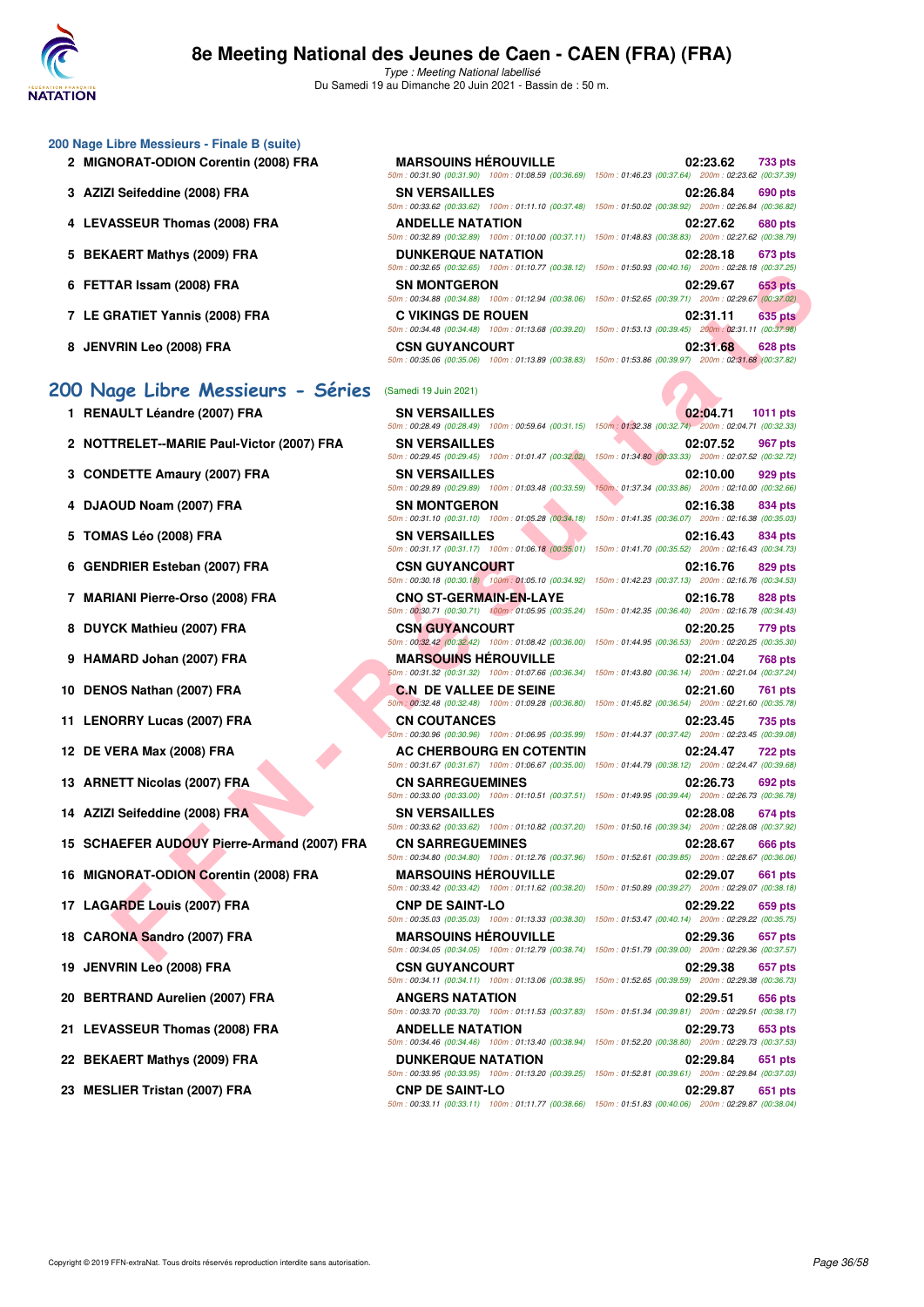

Type : Meeting National labellisé Du Samedi 19 au Dimanche 20 Juin 2021 - Bassin de : 50 m.

# **200 Nage Libre Messieurs - Séries (suite)**

- 
- 
- 
- 
- 
- 
- 
- 
- 
- 
- 
- 
- 
- 
- 
- 
- 
- 
- 
- 
- 
- 
- 
- 
- 
- 
- 
- 
- 
- 
- **54 GROSSE Lucas (2008) FRA CN SARREGUEMINES 02:44.07 483 pts**

**FANDA Anos (2009) FRA**<br>
ENT Louis (2007) FRA<br>
ENT Louis (2007) FRA<br>
C. LAIGNE COMPARELLES<br>
TOWER COMPARELLES<br>
TOWER COMPARELLES<br>
TOWER ON THE COMPARELLES<br>
TOWER ON THE COMPARELLES<br>
SENGTH AND THE COMPARELLES<br>
SENGTH AND **24 LE GRATIET Yannis (2008) FRA C VIKINGS DE ROUEN 02:30.20 647 pts** 50m : 00:34.49 (00:34.49) 100m : 01:14.19 (00:39.70) 150m : 01:53.03 (00:38.84) 200m : 02:30.20 (00:37.17) 25 FETTAR Issam (2008) FRA SN MONTGERON SN MONTGERON 02:30.32 645 pts 50m : 00:34.64 (00:34.64) 100m : 01:13.03 (00:38.39) 150m : 01:52.64 (00:39.61) 200m : 02:30.32 (00:37.68) 26 SERTTAS Noyan (2009) FRA SN MONTGERON 502:30.61 642 pts 50m : 00:33.98 (00:33.98) 100m : 01:12.57 (00:38.59) 150m : 01:52.82 (00:40.25) 200m : 02:30.61 (00:37.79) **27 MAUDUIT Oscar (2007) FRA MARSOUINS HÉROUVILLE 02:30.78 639 pts** 50m : 00:34.22 (00:34.22) 100m : 01:12.88 (00:38.66) 150m : 01:53.14 (00:40.26) 200m : 02:30.78 (00:37.64) **28 BOUHADIBA Anes (2009) ALG DUNKERQUE NATATION 02:31.10 635 pts** 50m : 00:35.03 (00:35.03) 100m : 01:14.26 (00:39.23) 150m : 01:53.77 (00:39.51) 200m : 02:31.10 (00:37.33) **29 PARENT Louis (2007) FRA C LAÏQUE COLOMBELLES 02:31.89 625 pts** 50m : 00:35.92 (00:35.92) 100m : 01:15.76 (00:39.84) 150m : 01:56.34 (00:40.58) 200m : 02:31.89 (00:35.55) **30 SCHULZ Noah (2009) FRA DUNKERQUE NATATION 02:32.72 615 pts** 50m : 00:36.52 (00:36.52) 100m : 01:16.69 (00:40.17) 150m : 01:54.49 (00:37.80) 200m : 02:32.72 (00:38.23) **31 HANNON Eliott (2008) FRA DUNKERQUE NATATION 02:33.10 610 pts** 50m : 00:34.44 (00:34.44) 100m : 01:13.57 (00:39.13) 150m : 01:53.94 (00:40.37) 200m : 02:33.10 (00:39.16) **32 DOLEY Basile (2009) FRA C VIKINGS DE ROUEN 02:33.52 605 pts** 50m : 00:35.50 (00:35.50) 100m : 01:14.72 (00:39.22) 150m : 01:55.08 (00:40.36) 200m : 02:33.52 (00:38.44) **33 VILLESANGE Maxime (2008) FRA SN MONTGERON 02:33.95 600 pts** 50m : 00:33.20 (00:33.20) 100m : 01:11.96 (00:38.76) 150m : 01:51.99 (00:40.03) 200m : 02:33.95 (00:41.96) **34 BETTEMBOURG Etienne (2008) FRA C VIKINGS DE ROUEN 02:34.11 598 pts** 50m : 00:34.51 (00:34.51) 100m : 01:13.64 (00:39.13) 150m : 01:54.20 (00:40.56) 200m : 02:34.11 (00:39.91) **35 BRUNET Léo (2007) FRA AQUA CLUB PONTAULT-ROISSY 02:34.18 597 pts** 50m : 00:34.98 (00:34.98) 100m : 01:15.31 (00:40.33) 150m : 01:54.63 (00:39.32) 200m : 02:34.18 (00:39.55) **36 HAUET Raphael (2009) FRA AS EMERAINVILLE 1999 12:34.39 595 pts** 50m : 00:34.09 (00:34.09) 100m : 01:15.66 (00:41.57) 150m : 01:56.99 (00:41.33) 200m : 02:34.39 (00:37.40) **37 DESMAISON Tom (2008) FRA SN VERSAILLES SN VERSAILLES 02:35.05 587 pts** 50m : 00:36.80 (00:36.80) 100m : 01:16.66 (00:39.86) 150m : 01:57.82 (00:41.16) 200m : 02:35.05 (00:37.23) **38 FLYNN Rex (2009) FRA EN CAEN 02:35.10 586 pts** 50m : 00:36.23 (00:36.23) 100m : 01:16.17 (00:39.94) 150m : 01:57.05 (00:40.88) 200m : 02:35.10 (00:38.05) **39 ATTERBOM Oskar (2008) FRA C VIKINGS DE ROUEN 02:35.54 581 pts** 50m : 00:35.49 (00:35.49) 100m : 01:14.68 (00:39.19) 150m : 01:56.06 (00:41.38) 200m : 02:35.54 (00:39.48) **40 ALBEROLA Peyo (2008) FRA CSN GUYANCOURT 02:35.96 576 pts** 50m : 00:34.78 (00:34.78) 100m : 01:14.92 (00:40.14) 150m : 01:55.31 (00:40.39) 200m : 02:35.96 (00:40.65) **41 LEGROS-GUITTON Nino (2007) FRA CN COUTANCES 02:37.74 554 pts** 50m : 00:34.88 (00:34.88) 100m : 01:15.23 (00:40.35) 150m : 01:56.27 (00:41.04) 200m : 02:37.74 (00:41.47) **42 HAMEL Paul (2007) FRA CN CN CANTON BOLBEC 02:38.09 550 pts** 50m : 00:37.28 (00:37.28) 100m : 01:19.81 (00:42.53) 150m : 01:59.74 (00:39.93) 200m : 02:38.09 (00:38.35) **43 COLLET ROBINET Jules (2007) FRA AS EMERAINVILLE 1999 12:38.13 550 pts** 50m : 00:35.15 (00:35.15) 100m : 01:17.05 (00:41.90) 150m : 01:59.73 (00:42.68) 200m : 02:38.13 (00:38.40) **44 ROOSE Nolann (2009) FRA DUNKERQUE NATATION 02:38.47 546 pts** 50m : 00:36.00 (00:36.00) 100m : 01:17.31 (00:41.31) 150m : 01:59.11 (00:41.80) 200m : 02:38.47 (00:39.36) **45 PAVLOVIC Luka (2009) FRA SN MONTGERON 502:38.57 545 pts** 50m : 00:35.41 (00:35.41) 100m : 01:15.00 (00:39.59) 150m : 01:58.06 (00:43.06) 200m : 02:38.57 (00:40.51) **46 TANGE Nolan (2009) FRA DUNKERQUE NATATION 02:39.10 539 pts** 50m : 00:36.55 (00:36.55) 100m : 01:17.66 (00:41.11) 150m : 01:58.75 (00:41.09) 200m : 02:39.10 (00:40.35) **47 VILHEM Gautier (2008) FRA CN SARREGUEMINES 02:39.81 530 pts** 50m : 00:36.76 (00:36.76) 100m : 01:18.40 (00:41.64) 150m : 01:59.79 (00:41.39) 200m : 02:39.81 (00:40.02) **48 LEVESQUE Jan (2008) FRA EN CAEN 02:40.83 519 pts** 50m : 00:36.56 (00:36.56) 100m : 01:17.50 (00:40.94) 150m : 02:00.34 (00:42.84) 200m : 02:40.83 (00:40.49) **49 LEGRAND Gaspar (2007) FRA EN CAEN 02:40.92 518 pts** 50m : 00:36.47 (00:36.47) 100m : 01:17.46 (00:40.99) 150m : 02:01.25 (00:43.79) 200m : 02:40.92 (00:39.67) **50 MATAILLET Arthur (2008) FRA ANGERS NATATION 02:40.95 517 pts** 50m : 00:37.68 (00:37.68) 100m : 01:18.33 (00:40.65) 150m : 02:00.60 (00:42.27) 200m : 02:40.95 (00:40.35) **51 CUVELIER Timothée (2009) FRA CNO ST-GERMAIN-EN-LAYE 02:41.69 509 pts** 50m : 00:35.72 (00:35.72) 100m : 01:17.06 (00:41.34) 150m : 02:00.54 (00:43.48) 200m : 02:41.69 (00:41.15) **52 GUNTZBERGER Matthias (2009) FRA SN VERSAILLES 02:42.01 505 pts** 50m : 00:36.65 (00:36.65) 100m : 01:18.58 (00:41.93) 150m : 02:01.41 (00:42.83) 200m : 02:42.01 (00:40.60) **53 TOREL Louis (2009) FRA EN CAEN 02:43.63 487 pts** 50m : 00:35.96 (00:35.96) 100m : 01:18.46 (00:42.50) 150m : 02:02.57 (00:44.11) 200m : 02:43.63 (00:41.06)

50m : 00:37.50 (00:37.50) 100m : 01:20.10 (00:42.60) 150m : 02:02.91 (00:42.81) 200m : 02:44.07 (00:41.16)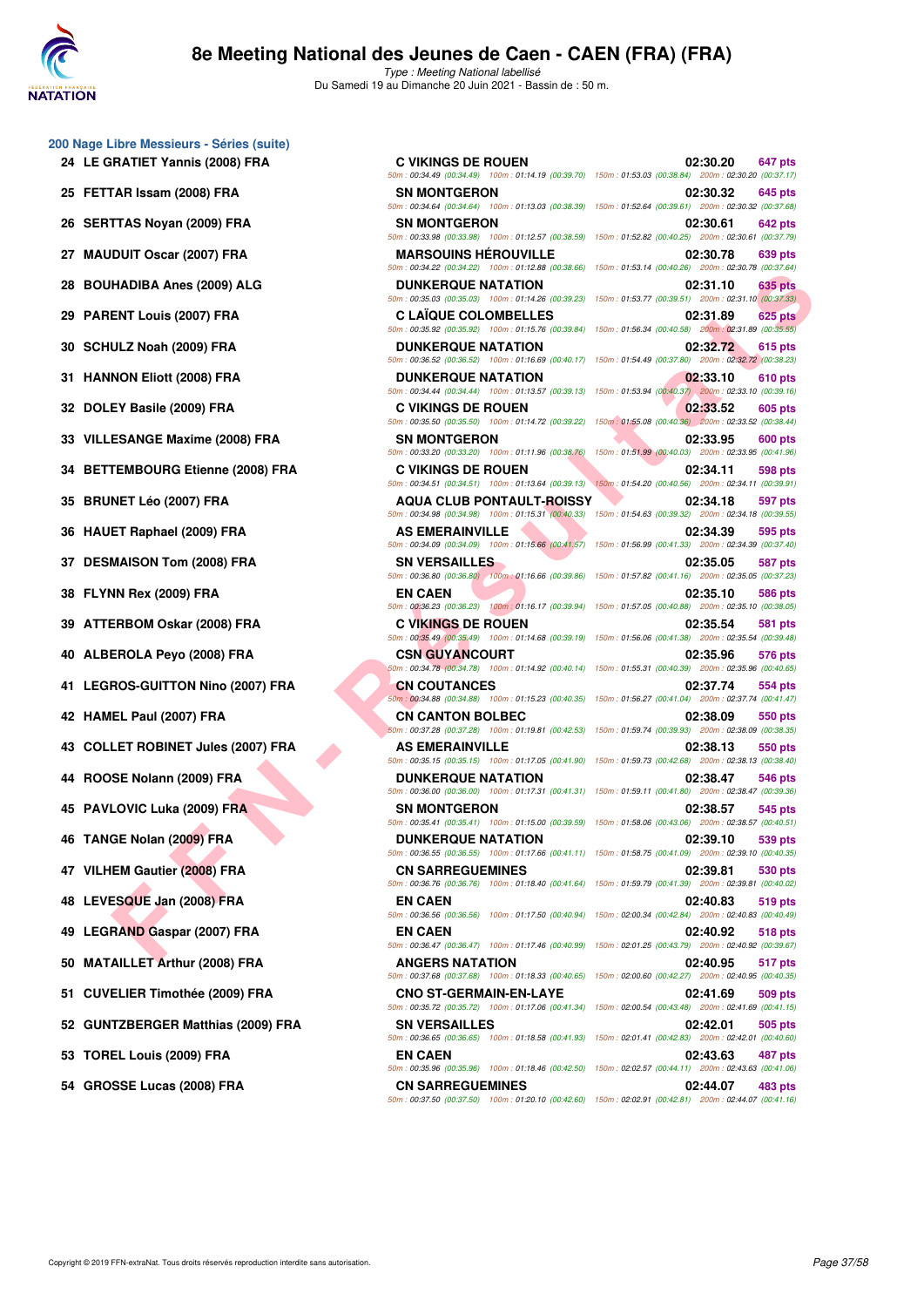

Type : Meeting National labellisé Du Samedi 19 au Dimanche 20 Juin 2021 - Bassin de : 50 m.

- **200 Nage Libre Messieurs Séries (suite)**
	-
	-
	-
	-
	-
	-
	-
	-
	-
	-
	-
	-
	-
	-
	-
	-
	-
	- **--- BOROT Antoine (2008) FRA**
	-

## **[400 Nage Libre Messieurs - Finale A](http://www.ffnatation.fr/webffn/resultats.php?idact=nat&go=epr&idcpt=70045&idepr=54)** (Dimanche 20 Juin 2021)

- 1 MOUSSA Adam-Samy (2007) **FRA**
- 2 CONDETTE Amaury (2007) FRA
- **3 TOMAS Léo (2008) FRA**
- 4 CLAIMAND Evan (2007) FRA
- 5 HAMARD Johan (2007) FRA
- **6 MARIANI Pierre-Orso (2008) FRA**
- 7 LENORRY Lucas (2007) FRA
- **8 SAILLET Corentin (2007) FRA**
- **[400 Nage Libre Messieurs Séries](http://www.ffnatation.fr/webffn/resultats.php?idact=nat&go=epr&idcpt=70045&idepr=54)** (Dimanche 20 Juin 2021)
	- 1 **MOUSSA Adam-Samy (2007) FRA**

| 00 Nage Libre Messieurs - Séries (suite)                      |                                                                                                                                     |                                                                                                                                                                                      |
|---------------------------------------------------------------|-------------------------------------------------------------------------------------------------------------------------------------|--------------------------------------------------------------------------------------------------------------------------------------------------------------------------------------|
| 55 SALDANA Gino (2009) FRA                                    | <b>EN CAEN</b>                                                                                                                      | 02:44.23<br>481 pts<br>50m: 00:36.17 (00:36.17) 100m: 01:18.33 (00:42.16) 150m: 02:01.92 (00:43.59) 200m: 02:44.23 (00:42.31)                                                        |
| 56 GIRARD Eytan (2007) FRA                                    | <b>CN COUTANCES</b>                                                                                                                 | 02:44.81<br>474 pts<br>50m: 00:34.62 (00:34.62) 100m: 01:16.23 (00:41.61) 150m: 02:02.04 (00:45.81) 200m: 02:44.81 (00:42.77)                                                        |
| 57 ASSELIN Benjamin (2008) FRA                                | <b>EN CAEN</b>                                                                                                                      | 02:45.01<br>472 pts<br>50m: 00:36.97 (00:36.97) 100m: 01:19.00 (00:42.03) 150m: 02:03.37 (00:44.37) 200m: 02:45.01 (00:41.64)                                                        |
| 58 MARTINS Romeo (2009) FRA                                   | <b>ANGERS NATATION</b>                                                                                                              | 02:46.49<br>456 pts<br>50m: 00:38.63 (00:38.63) 100m: 01:21.01 (00:42.38) 150m: 02:05.14 (00:44.13) 200m: 02:46.49 (00:41.35)                                                        |
| 59 MOYA-COLIN Faustin (2009) FRA                              | <b>EN CAEN</b>                                                                                                                      | 02:49.89<br>421 pts<br>50m: 00:40.68 (00:40.68) 100m: 01:24.21 (00:43.53) 150m: 02:08.52 (00:44.31) 200m: 02:49.89 (00:41.37)                                                        |
| 60 LEFEBVRE Matthieu (2008) FRA                               | <b>EN CAEN</b><br>50m: 00:38.58 (00:38.58) 100m: 01:23.28 (00:44.70)                                                                | 415 pts<br>02:50.41<br>150m: 02:06.85 (00:43.57) 200m: 02:50.41 (00:43.56)                                                                                                           |
| 61 JEANNERET Guillaume (2007) FRA                             | AC CHERBOURG EN COTENTIN                                                                                                            | 02:51.10<br>408 pts<br>50m: 00:35.61 (00:35.61) 100m: 01:19.03 (00:43.42) 150m: 02:06.57 (00:47.54) 200m: 02:51.10 (00:44.53)                                                        |
| 62 SOLIER Mathias (2009) FRA                                  | <b>CNP DE SAINT-LO</b><br>50m: 02:13.66 (02:13.66) 100m: 01:2607000:0-46.96)                                                        | 02:53.64<br>383 pts<br>200m: 02:53.64 (01:26.94)                                                                                                                                     |
| 63 MESAISE Clément (2009) FRA                                 | <b>MARSOUINS HEROUVILLE</b>                                                                                                         | 02:54.26<br>377 pts<br>50m : 00:38.90 (00:38.90) 100m : 01:23.70 (00:44.80) 150m : 02:09.77 (00:46.07) 200m : 02:54.26 (00:44.49)                                                    |
| 64 KOBLITZ Benjamin (2009) FRA                                | <b>EN CAEN</b><br>50m: 00:39.31 (00:39.31) 100m: 01:24.05 (00:44.74)                                                                | 02:54.61<br>374 pts<br>150m: 02:10.46 (00:46.41) 200m: 02:54.61 (00:44.15)                                                                                                           |
| 65 BARRE Léo (2009) FRA                                       | <b>AQUA VALLÉE-DE-CHEVREUSE</b><br>50m: 00:39.68 (00:39.68) 100m: 01:25.71 (00:46.03)                                               | 02:56.72<br>354 pts<br>150m: 02:11.72 (00:46.01) 200m: 02:56.72 (00:45.00)                                                                                                           |
| 66 BANC David (2008) FRA                                      | <b>EN CAEN</b>                                                                                                                      | 02:57.89<br>343 pts<br>50m: 00:39.94 (00:39.94) 100m: 01:26.15 (00:46.21) 150m: 02:13.07 (00:46.92) 200m: 02:57.89 (00:44.82)                                                        |
| 67 FERRÉ Célian (2009) FRA                                    | <b>STADE LAVAL</b>                                                                                                                  | 02:59.07<br><b>332 pts</b>                                                                                                                                                           |
| 68 GRARD Elias (2009) FRA                                     | EN CAEN                                                                                                                             | 50m: 00:41.14 (00:41.14) 100m: 01:26.47 (00:45.33) 150m: 02:13.88 (00:47.41) 200m: 02:59.07 (00:45.19)<br>03:04.24<br>287 pts                                                        |
| 69 ARMANT Mathieu (2009) FRA                                  | <b>AQUA VALLEE-DE-CHEVREUSE</b>                                                                                                     | 50m : 00:42.12 (00:42.12) 100m : 01:30.88 (00:48.76) 150m : 02:20.01 (00:49.13) 200m : 03:04.24 (00:44.23)<br>03:06.07<br>271 pts                                                    |
| 70 TARCY Lucas (2007) FRA                                     | <b>EN CAEN</b>                                                                                                                      | 50m: 00:42.31 (00:42.31) 100m: 01:31.71 (00:49.40) 150m: 02:20.85 (00:49.14) 200m: 03:06.07 (00:45.22)<br>03:06.81<br><b>265 pts</b>                                                 |
| 71 ALIZON Marius (2009) FRA                                   | <b>ANGERS NATATION</b>                                                                                                              | 50m : 00:40.86 (00:40.86) 100m : 01:27.60 (00:46.74) 150m : 02:18.79 (00:51.19) 200m : 03:06.81 (00:48.02)<br>03:35.21<br>85 pts                                                     |
| --- BOROT Antoine (2008) FRA<br>--- IKHEDJI Lauric (2008) FRA | <b>CN COUTANCES</b><br><b>CNP DE SAINT-LO</b>                                                                                       | 50m: 00:47.09 (00:47.09) 100m: 01:41.44 (00:54.35) 150m: 02:39.29 (00:57.85) 200m: 03:35.21 (00:55.92)<br>DNS dec<br><b>DNS</b>                                                      |
| 00 Nage Libre Messieurs - Finale A                            | (Dimanche 20 Juin 2021)                                                                                                             |                                                                                                                                                                                      |
| 1 MOUSSA Adam-Samy (2007) FRA                                 | <b>CNO ST-GERMAIN-EN-LAYE</b><br>50m: 00:31.71 (00:31.71) 100m: 01:06.22 (00:34.51)                                                 | 04:32.98<br>937 pts<br>150m: 01:41.69 (00:35.47) 200m: 02:17.30 (00:35.61)                                                                                                           |
| 2 CONDETTE Amaury (2007) FRA                                  | 250m: 02:53.49 (00:36.19) 300m: 03:26.62 (00:33.13)<br><b>SN VERSAILLES</b>                                                         | 350m: 03:59.36 (00:32.74) 400m: 04:32.98 (00:33.62)<br>04:34.24<br>927 pts<br>50m: 00:31.19 (00:31.19) 100m: 01:05.57 (00:34.38) 150m: 01:41.16 (00:35.59) 200m: 02:16.27 (00:35.11) |
| 3 TOMAS Léo (2008) FRA                                        | 250m : 02:51.78 (00:35.51) 300m : 03:26.68 (00:34.90) 350m : 04:01.34 (00:34.66) 400m : 04:34.24 (00:32.90)<br><b>SN VERSAILLES</b> | 04:48.96<br>819 pts                                                                                                                                                                  |
|                                                               | 50m: 00:32.23 (00:32.23) 100m: 01:08.12 (00:35.89)<br>250m: 02:58.84 (00:36.94) 300m: 03:36.21 (00:37.37)                           | 150m: 01:44.53 (00:36.41) 200m: 02:21.90 (00:37.37)<br>350m: 04:12.72 (00:36.51) 400m: 04:48.96 (00:36.24)                                                                           |
| 4 CLAIMAND Evan (2007) FRA                                    | <b>CSN GUYANCOURT</b><br>50m: 00:32.77 (00:32.77) 100m: 01:10.16 (00:37.39)<br>250m: 03:01.78 (00:36.99) 300m: 03:39.99 (00:38.21)  | 04:52.49<br>795 pts<br>150m: 01:47.43 (00:37.27) 200m: 02:24.79 (00:37.36)<br>350m: 04:16.70 (00:36.71) 400m: 04:52.49 (00:35.79)                                                    |
| 5 HAMARD Johan (2007) FRA                                     | <b>MARSOUINS HEROUVILLE</b><br>50m: 00:33.15 (00:33.15) 100m: 01:10.04 (00:36.89)                                                   | 04:52.73<br>793 pts<br>150m: 01:47.50 (00:37.46) 200m: 02:24.98 (00:37.48)                                                                                                           |
| C. MADIANI Diassa Osaa (0000) EDA                             | 250m: 03:02.72 (00:37.74) 300m: 03:40.53 (00:37.81)<br>CHO CT CEDMAIN EN LAVE                                                       | 350m: 04:17.76 (00:37.23) 400m: 04:52.73 (00:34.97)<br>0.4.52.02<br>$70E - 4$                                                                                                        |

|                                                       | <b>CNO ST-GERMAIN-EN-LAYE</b>                          |                                                        | 04:32.98                                               | 937 pts        |
|-------------------------------------------------------|--------------------------------------------------------|--------------------------------------------------------|--------------------------------------------------------|----------------|
| 50m: 00:31.71 (00:31.71)<br>250m: 02:53.49 (00:36.19) | 100m: 01:06.22 (00:34.51)<br>300m: 03:26.62 (00:33.13) | 150m: 01:41.69 (00:35.47)<br>350m: 03:59.36 (00:32.74) | 200m: 02:17.30 (00:35.61)<br>400m: 04:32.98 (00:33.62) |                |
| <b>SN VERSAILLES</b>                                  |                                                        |                                                        | 04:34.24                                               | 927 pts        |
| 50m: 00:31.19 (00:31.19)<br>250m: 02:51.78 (00:35.51) | 100m: 01:05.57 (00:34.38)<br>300m: 03:26.68 (00:34.90) | 150m: 01:41.16 (00:35.59)<br>350m: 04:01.34 (00:34.66) | 200m: 02:16.27 (00:35.11)<br>400m: 04:34.24 (00:32.90) |                |
| <b>SN VERSAILLES</b>                                  |                                                        |                                                        | 04:48.96                                               | 819 pts        |
| 50m: 00:32.23 (00:32.23)<br>250m: 02:58.84 (00:36.94) | 100m: 01:08.12 (00:35.89)<br>300m: 03:36.21 (00:37.37) | 150m: 01:44.53 (00:36.41)<br>350m: 04:12.72 (00:36.51) | 200m: 02:21.90 (00:37.37)<br>400m: 04:48.96 (00:36.24) |                |
| <b>CSN GUYANCOURT</b>                                 |                                                        |                                                        | 04:52.49                                               | 795 pts        |
| 50m: 00:32.77 (00:32.77)<br>250m: 03:01.78 (00:36.99) | 100m: 01:10.16 (00:37.39)<br>300m: 03:39.99 (00:38.21) | 150m: 01:47.43 (00:37.27)<br>350m: 04:16.70 (00:36.71) | 200m: 02:24.79 (00:37.36)<br>400m: 04:52.49 (00:35.79) |                |
| <b>MARSOUINS HEROUVILLE</b>                           |                                                        |                                                        | 04:52.73                                               | 793 pts        |
|                                                       |                                                        |                                                        |                                                        |                |
| 50m: 00:33.15 (00:33.15)<br>250m: 03:02.72 (00:37.74) | 100m: 01:10.04 (00:36.89)<br>300m: 03:40.53 (00:37.81) | 150m: 01:47.50 (00:37.46)<br>350m: 04:17.76 (00:37.23) | 200m: 02:24.98 (00:37.48)<br>400m: 04:52.73 (00:34.97) |                |
| <b>CNO ST-GERMAIN-EN-LAYE</b>                         |                                                        |                                                        | 04:53.93                                               | <b>785 pts</b> |
| 50m: 00:32.18 (00:32.18)<br>250m: 03:03.25 (00:38.39) | 100m: 01:08.87 (00:36.69)<br>300m: 03:41.02 (00:37.77) | 150m: 01:47.24 (00:38.37)<br>350m: 04:18.34 (00:37.32) | 200m: 02:24.86 (00:37.62)<br>400m: 04:53.93 (00:35.59) |                |
| <b>CN COUTANCES</b>                                   |                                                        |                                                        | 04:59.70                                               | 745 pts        |
| 50m: 00:32.73 (00:32.73)<br>250m: 03:06.50 (00:38.93) | 100m: 01:09.70 (00:36.97)<br>300m: 03:45.85 (00:39.35) | 150m: 01:48.64 (00:38.94)<br>350m: 04:25.27 (00:39.42) | 200m: 02:27.57 (00:38.93)<br>400m: 04:59.70 (00:34.43) |                |
| <b>YERRES NATATION</b>                                |                                                        |                                                        | 05:00.37                                               | 741 pts        |

|                                                                                                         | <b>CNO ST-GERMAIN-EN-LAYE</b>                                                                          | 04:27.42<br>979 pts |  |  |  |
|---------------------------------------------------------------------------------------------------------|--------------------------------------------------------------------------------------------------------|---------------------|--|--|--|
|                                                                                                         | 50m; 00:29.36 (00:29.36) 100m; 01:01.90 (00:32.54) 150m; 01:35.09 (00:33.19) 200m; 02:10.08 (00:34.99) |                     |  |  |  |
| 250m: 02:44.72 (00:34.64) 300m: 03:19.09 (00:34.37) 350m: 03:53.87 (00:34.78) 400m: 04:27.42 (00:33.55) |                                                                                                        |                     |  |  |  |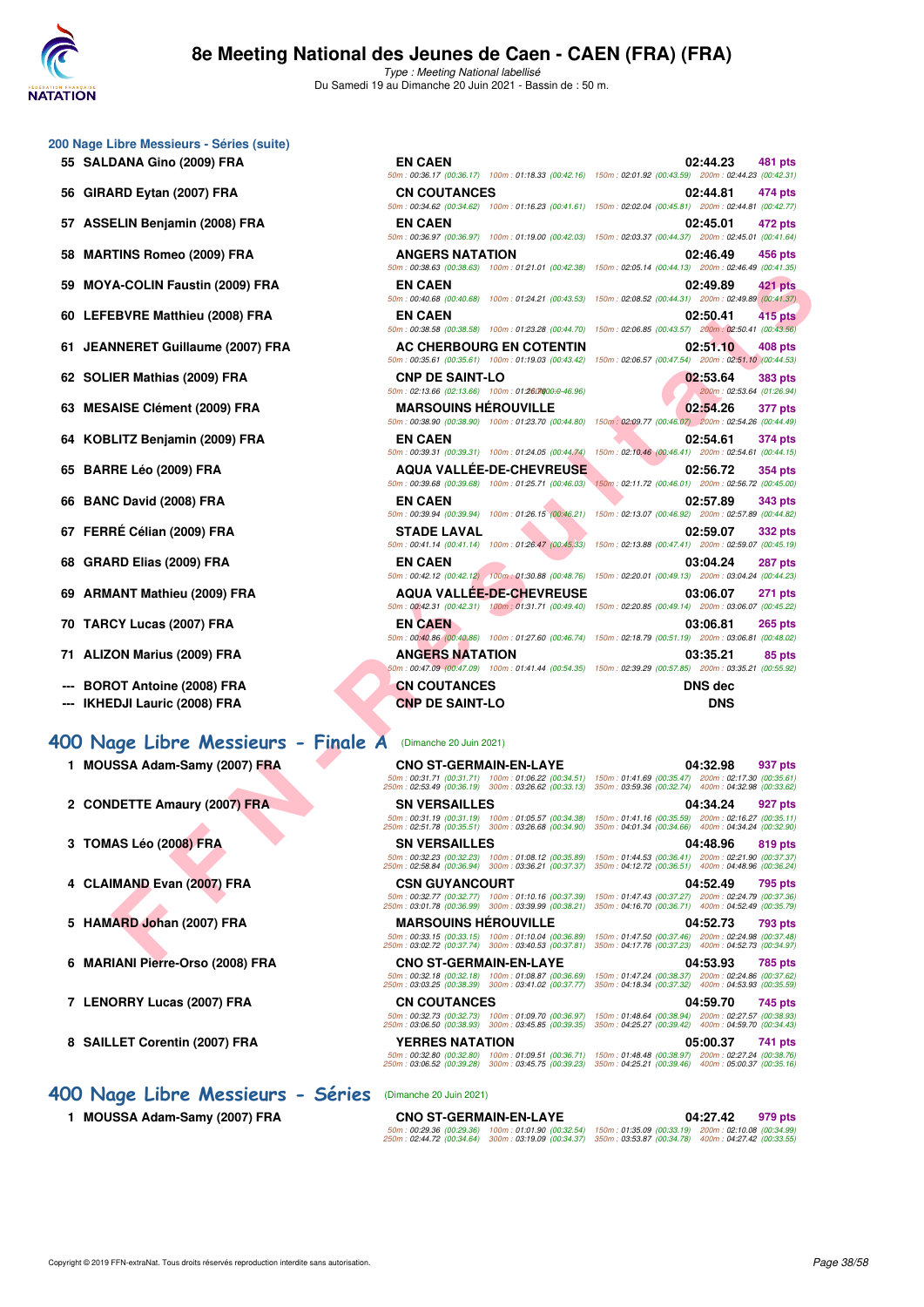

- **400 Nage Libre Messieurs Séries (suite)**
	-
	-
	-
	-
	-
	-
	-
	-
	-
	-
	-
	-
	-
	-
	-
	-
	-
	-
	-
	-
	-
	-
	-
	-

 $HAN QAOI) FRA \n  
\nHELEWSI Martin (2007) FRA \n  
\nELEWSI Martin (2007) FRA \n  
\nLEWSI Matin (2007) FRA \n  
\nLEWSI Matin (2007) FRA \n  
\nLEWSI Matin (2007) FRA \n  
\nLEWSI Mink (2008) FRA \n  
\nLEWSI Mink (2008) FRA \n  
\nLEWSI Mink (2008) FRA \n  
\nEWSI Mink (2008) FRA \n  
\nEWSI Mink (2008) FRA \n  
\nEWSI Mink (2008) FRA \n  
\nEWSI Mink (2$ **2 CONDETTE Amaury (2007) FRA SN VERSAILLES 04:35.81 915 pts** 50m : 00:31.02 (00:31.02) 100m : 01:05.99 (00:34.97) 150m : 01:41.24 (00:35.25) 200m : 02:16.91 (00:35.67) 250m : 02:52.35 (00:35.44) 300m : 03:28.12 (00:35.77) 350m : 04:02.79 (00:34.67) 400m : 04:35.81 (00:33.02) **3 TOMAS Léo (2008) FRA SN VERSAILLES 04:51.95 798 pts** 50m : 00:31.55 (00:31.55) 100m : 01:07.68 (00:36.13) 150m : 01:44.61 (00:36.93) 200m : 02:22.53 (00:37.92) 250m : 02:59.81 (00:37.28) 300m : 03:38.04 (00:38.23) 350m : 04:15.02 (00:36.98) 400m : 04:51.95 (00:36.93) **4 MARIANI Pierre-Orso (2008) FRA CNO ST-GERMAIN-EN-LAYE 04:53.40 788 pts** 50m : 00:32.65 (00:32.65) 100m : 01:08.77 (00:36.12) 150m : 01:46.54 (00:37.77) 200m : 02:24.25 (00:37.71) 250m : 03:01.70 (00:37.45) 300m : 03:39.69 (00:37.99) 350m : 04:18.37 (00:38.68) 400m : 04:53.40 (00:35.03) **5 CLAIMAND Evan (2007) FRA CSN GUYANCOURT 04:53.66 786 pts** 50m : 00:32.80 (00:32.80) 100m : 01:09.51 (00:36.71) 150m : 01:47.20 (00:37.69) 200m : 02:24.71 (00:37.51) 250m : 03:01.22 (00:36.51) 300m : 03:39.32 (00:38.10) 350m : 04:17.46 (00:38.14) 400m : 04:53.66 (00:36.20) **6 CHMIELEWSKI Martin (2007) FRA DUNKERQUE NATATION 04:54.70 779 pts** 50m : 00:32.11 (00:32.11) 100m : 01:09.47 (00:37.36) 150m : 01:46.87 (00:37.40) 200m : 02:25.36 (00:38.49) 250m : 03:02.60 (00:37.24) 300m : 03:41.52 (00:38.92) 350m : 04:18.73 (00:37.21) 400m : 04:54.70 (00:35.97) **7 SAILLET Corentin (2007) FRA YERRES NATATION 05:02.26 728 pts** 50m : 00:32.49 (00:32.49) 100m : 01:09.94 (00:37.45) 150m : 01:48.34 (00:38.40) 200m : 02:27.86 (00:39.52) 250m : 03:06.25 (00:38.39) 300m : 03:46.43 (00:40.18) 350m : 04:25.39 (00:38.96) 400m : 05:02.26 (00:36.87) **8 HAMARD Johan (2007) FRA MARSOUINS HÉROUVILLE 05:03.15 722 pts** 50m : 00:32.85 (00:32.85) 100m : 01:10.24 (00:37.39) 150m : 01:47.92 (00:37.68) 200m : 02:27.80 (00:39.88) 250m : 03:06.07 (00:38.27) 300m : 03:46.89 (00:40.82) 350m : 04:25.66 (00:38.77) 400m : 05:03.15 (00:37.49) **9 LENORRY Lucas (2007) FRA CN COUTANCES COUTANCES 05:04.39 714 pts** 50m : 00:34.20 (00:34.20) 100m : 01:11.84 (00:37.64) 150m : 01:51.21 (00:39.37) 200m : 02:30.49 (00:39.28) 250m : 03:10.16 (00:39.67) 300m : 03:49.83 (00:39.67) 350m : 04:29.39 (00:39.56) 400m : 05:04.39 (00:35.00) **10 POHU Eloy (2008) FRA AQUA VALLÉE-DE-CHEVREUSE 05:04.84 711 pts** 50m : 00:32.14 (00:32.14) 100m : 01:08.88 (00:36.74) 150m : 01:47.67 (00:38.79) 200m : 02:27.69 (00:40.02) 250m : 03:06.85 (00:39.16) 300m : 03:46.62 (00:39.77) 350m : 04:26.32 (00:39.70) 400m : 05:04.84 (00:38.52) **11 AZIZI Seifeddine (2008) FRA SN VERSAILLES 05:06.79 698 pts** 50m : 00:34.43 (00:34.43) 100m : 01:12.58 (00:38.15) 150m : 01:51.84 (00:39.26) 200m : 02:30.45 (00:38.61) 250m : 03:10.55 (00:40.10) 300m : 03:50.23 (00:39.68) 350m : 04:30.34 (00:40.11) 400m : 05:06.79 (00:36.45) **12 SOURDOU Nicolas (2008) FRA CSN GUYANCOURT 05:06.95 697 pts** 50m : 00:35.03 (00:35.03) 100m : 01:13.20 (00:38.17) 150m : 01:53.04 (00:39.84) 200m : 02:32.63 (00:39.59) 250m : 03:12.07 (00:39.44) 300m : 03:51.27 (00:39.20) 350m : 04:30.37 (00:39.10) 400m : 05:06.95 (00:36.58) **13 HINFRAY Gaetan (2008) FRA ANGERS NATATION 05:07.79 691 pts** 50m : 01:53.75 (00:38.35) 200m : 02:33.91 (00:40.16)<br>350m : 04:30.37 (00:38.21) 400m : 05:07.79 (00:37.42) 250m : 03:12.68 (00:38.77) 300m : 03:52.16 (00:39.48) 350m : 04:30.37 (00:38.21) 400m : 05:07.79 (00:37.42) **14 ERNOUX Tom (2007) FRA MARSOUINS HÉROUVILLE 05:10.34 675 pts** 50m : 00:35.34 (00:35.34) 100m : 01:13.68 (00:38.34) 150m : 01:54.62 (00:40.94) 200m : 02:34.22 (00:39.60) 250m : 03:13.38 (00:39.16) 300m : 03:54.17 (00:40.79) 350m : 04:32.98 (00:38.81) 400m : 05:10.34 (00:37.36) **15 LEVASSEUR Thomas (2008) FRA ANDELLE NATATION 05:11.87 665 pts** 50m : 00:33.99 (00:33.99) 100m : 01:13.03 (00:39.04) 150m : 01:52.09 (00:39.06) 200m : 02:32.82 (00:40.73) 250m : 03:12.25 (00:39.43) 300m : 03:52.50 (00:40.25) 350m : 04:31.83 (00:39.33) 400m : 05:11.87 (00:40.04) **16 FERRE Timéo (2007) FRA STADE LAVAL 05:11.95 665 pts** 50m : 00:33.50 (00:33.50) 100m : 01:12.20 (00:38.70) 150m : 01:51.83 (00:39.63) 200m : 02:33.00 (00:41.17) 250m : 03:12.51 (00:39.51) 300m : 03:53.44 (00:40.93) 350m : 04:33.15 (00:39.71) 400m : 05:11.95 (00:38.80) **17 LE GRATIET Yannis (2008) FRA C VIKINGS DE ROUEN 05:14.44 649 pts** 50m : 00:35.88 (00:35.88) 100m : 01:16.93 (00:41.05) 150m : 01:57.44 (00:40.51) 200m : 02:37.83 (00:40.39) 250m : 03:18.36 (00:40.53) 300m : 03:58.73 (00:40.37) 350m : 04:37.85 (00:39.12) 400m : 05:14.44 (00:36.59) **18 BEKAERT Mathys (2009) FRA DUNKERQUE NATATION 05:15.60 641 pts** 50m : 00:34.35 (00:34.35) 100m : 01:14.98 (00:40.63) 150m : 01:57.03 (00:42.05) 200m : 02:38.06 (00:41.03) 250m : 03:18.68 (00:40.62) 300m : 03:58.94 (00:40.26) 350m : 04:37.84 (00:38.90) 400m : 05:15.60 (00:37.76) **19 MAUDUIT Oscar (2007) FRA MARSOUINS HÉROUVILLE 05:17.40** 630 pts 50m : 00:34.47 (00:34.47) 100m : 01:13.12 (00:38.65) 150m : 01:53.26 (00:40.14) 200m : 02:33.86 (00:40.60) 250m : 03:14.78 (00:40.92) 300m : 03:55.76 (00:40.98) 350m : 04:37.22 (00:41.46) 400m : 05:17.40 (00:40.18) **20 SCHULZ Noah (2009) FRA DUNKERQUE NATATION 05:17.61 629 pts** 50m : 00:37.55 (00:37.55) 100m : 01:17.78 (00:40.23) 150m : 01:58.32 (00:40.54) 200m : 02:38.09 (00:39.77) 250m : 03:19.44 (00:41.35) 300m : 04:00.32 (00:40.88) 350m : 04:38.68 (00:38.36) 400m : 05:17.61 (00:38.93) **21 MESLIER Tristan (2007) FRA CNP DE SAINT-LO 05:21.41 605 pts** 50m : 00:34.93 (00:34.93) 100m : 01:15.05 (00:40.12) 150m : 01:56.03 (00:40.98) 200m : 02:37.59 (00:41.56) 250m : 03:19.13 (00:41.54) 300m : 04:00.69 (00:41.56) 350m : 04:41.91 (00:41.22) 400m : 05:21.41 (00:39.50) **22 BETTEMBOURG Etienne (2008) FRA C VIKINGS DE ROUEN 05:22.53 599 pts** 50m : 00:36.63 (00:36.63) 100m : 01:18.19 (00:41.56) 150m : 02:00.83 (00:42.64) 200m : 02:42.11 (00:41.28) 250m : 03:22.98 (00:40.87) 300m : 04:03.55 (00:40.57) 350m : 04:43.99 (00:40.44) 400m : 05:22.53 (00:38.54) **23 DESMAISON Tom (2008) FRA SN VERSAILLES 656 pts** 05:24.60 **586 pts** 50m : 00:36.94 (00:36.94) 100m : 01:18.57 (00:41.63) 150m : 01:59.96 (00:41.39) 200m : 02:41.31 (00:41.35) 250m : 03:22.53 (00:41.22) 300m : 04:04.26 (00:41.73) 350m : 04:44.89 (00:40.63) 400m : 05:24.60 (00:39.71) **24 ASSELIN Benjamin (2008) FRA EN CAEN 05:24.71 586 pts** 50m : 00:35.89 (00:35.89) 100m : 01:16.86 (00:40.97) 150m : 01:58.80 (00:41.94) 200m : 02:40.08 (00:41.28) 250m : 03:21.49 (00:41.41) 300m : 04:02.71 (00:41.22) 350m : 04:44.55 (00:41.84) 400m : 05:24.71 (00:40.16) **25 TANGE Nolan (2009) FRA DUNKERQUE NATATION 05:25.97 578 pts**

50m : 00:36.86 (00:36.86) 100m : 01:16.94 (00:40.08) 150m : 01:58.85 (00:41.91) 200m : 02:40.43 (00:41.58) 250m : 03:22.53 (00:42.10) 300m : 04:04.28 (00:41.75) 350m : 04:47.27 (00:42.99) 400m : 05:25.97 (00:38.70)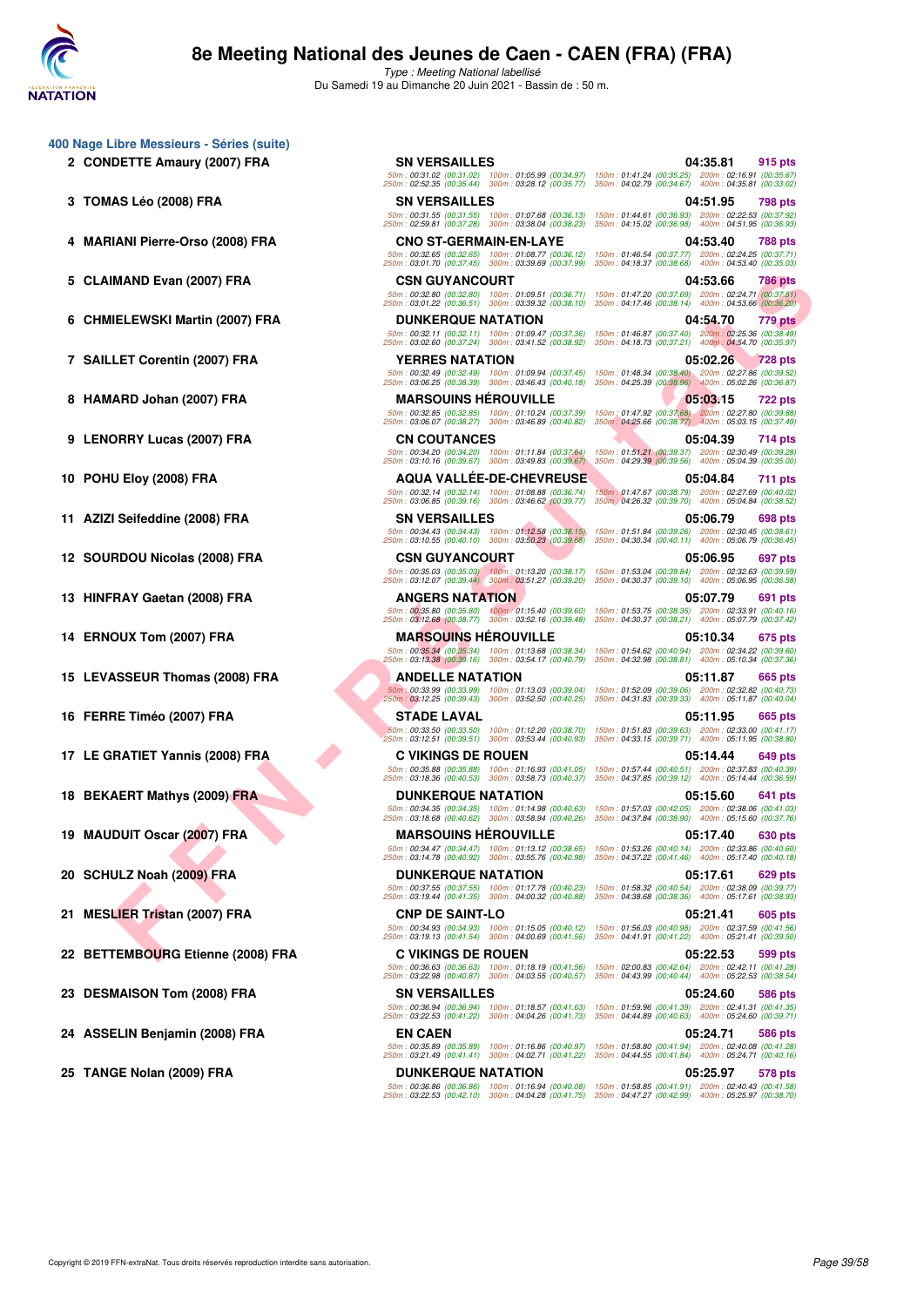

Type : Meeting National labellisé Du Samedi 19 au Dimanche 20 Juin 2021 - Bassin de : 50 m.

| 400 Nage Libre Messieurs - Séries (suite) |                                                                                                              |                                                                                                                                                                                                                       |
|-------------------------------------------|--------------------------------------------------------------------------------------------------------------|-----------------------------------------------------------------------------------------------------------------------------------------------------------------------------------------------------------------------|
| 26 DOLEY Basile (2009) FRA                | <b>C VIKINGS DE ROUEN</b><br>250m: 03:25.99 (00:42.39) 300m: 04:07.28 (00:41.29)                             | 05:26.01<br>578 pts<br>50m : 00:37.99 (00:37.99) 100m : 01:18.95 (00:40.96) 150m : 02:02.26 (00:43.31) 200m : 02:43.60 (00:41.34)<br>350m: 04:48.30 (00:41.02) 400m: 05:26.01 (00:37.71)                              |
| 27 CLÉMENT Constant (2009) FRA            | <b>ANDELLE NATATION</b>                                                                                      | 05:26.68<br>574 pts                                                                                                                                                                                                   |
|                                           | 50m: 00:36.40 (00:36.40) 100m: 01:17.76 (00:41.36)<br>250m: 03:22.28 (00:40.33)<br>300m: 04:05.38 (00:43.10) | 150m: 01:58.95 (00:41.19) 200m: 02:41.95 (00:43.00)<br>350m: 04:45.65 (00:40.27) 400m: 05:26.68 (00:41.03)                                                                                                            |
| 28 FLYNN Rex (2009) FRA                   | <b>EN CAEN</b>                                                                                               | 05:28.78<br>561 pts                                                                                                                                                                                                   |
|                                           | 50m: 00:37.11 (00:37.11) 100m: 01:18.73 (00:41.62)<br>250m: 03:25.33 (00:42.85) 300m: 04:06.14 (00:40.81)    | 150m: 02:01.89 (00:43.16) 200m: 02:42.48 (00:40.59)<br>350m: 04:48.54 (00:42.40) 400m: 05:28.78 (00:40.24)                                                                                                            |
| 29 FAUCHIE Nathan (2007) FRA              | <b>YERRES NATATION</b>                                                                                       | 05:29.73<br><b>556 pts</b>                                                                                                                                                                                            |
|                                           |                                                                                                              | 50m: 00:34.25 (00:34.25) 100m: 01:15.55 (00:41.30) 150m: 01:58.45 (00:42.90) 200m: 02:42.22 (00:43.77)<br>250m: 03:25.19 (00:42.97) 300m: 04:08.30 (00:43.11) 350m: 04:49.44 (00:41.14) 400m: 05:29.73 (00:40.29)     |
| 30 HAUET Raphael (2009) FRA               | <b>AS EMERAINVILLE</b>                                                                                       | 05:32.27<br>541 pts                                                                                                                                                                                                   |
|                                           | 50m: 00:36.97 (00:36.97) 100m: 01:18.23 (00:41.26)                                                           | 150m: 02:01.86 (00:43.63) 200m: 02:43.93 (00:42.07)<br>250m: 03:28.00 (00:44.07) 300m: 04:12.26 (00:44.26) 350m: 04:56.29 (00:44.03) 400m: 05:32.27 (00:35.98)                                                        |
| 31 LEGROS-GUITTON Nino (2007) FRA         | <b>CN COUTANCES</b>                                                                                          | 05:32.57<br>539 pts                                                                                                                                                                                                   |
|                                           | 50m: 00:36.35 (00:36.35) 100m: 01:17.55 (00:41.20)                                                           | 150m: 01:58.83 (00:41.28) 200m: 02:42.14 (00:43.31)                                                                                                                                                                   |
| 32 BRUNET Léo (2007) FRA                  | 250m: 03:24.54 (00:42.40) 300m: 04:07.96 (00:43.42)<br><b>AQUA CLUB PONTAULT-ROISSY</b>                      | 350m: 04:50.32 (00:42.36) 400m: 05:32.57 (00:42.25)<br>05:32.84<br>538 pts                                                                                                                                            |
|                                           | 50m: 00:36.58 (00:36.58) 100m: 01:18.40 (00:41.82)                                                           | 150m: 02:01.72 (00:43.32) 200m: 02:44.22 (00:42.50)                                                                                                                                                                   |
|                                           | 250m: 03:25.97 (00:41.75) 300m: 04:08.93 (00:42.96)<br><b>CN COUTANCES</b>                                   | 350m: 04:52.04 (00:43.11) 400m: 05:32.84 (00:40.80)<br>05:36.72                                                                                                                                                       |
| 33 BOROT Antoine (2008) FRA               |                                                                                                              | 516 pts<br>50m: 00:36.38 (00:36.38) 100m: 01:18.13 (00:41.75) 150m: 02:00.29 (00:42.16) 200m: 02:43.44 (00:43.15)                                                                                                     |
|                                           | 250m: 03:25.69 (00:42.25) 300m: 04:09.92 (00:44.23)                                                          | 350m: 04:53.34 (00:43.42) 400m: 05:36.72 (00:43.38)                                                                                                                                                                   |
| 34 HAMEL Paul (2007) FRA                  | <b>CN CANTON BOLBEC</b><br>50m: 00:40.10 (00:40.10) 100m: 01:22.37 (00:42.27)                                | 05:37.41<br>512 pts<br>150m: 02:07.40 (00:45.03) 200m: 02:50.84 (00:43.44)                                                                                                                                            |
|                                           | 250m: 03:34.59 (00:43.75) 300m: 04:17.04 (00:42.45)                                                          | 350m : 04:58.34 (00:41.30) 400m : 05:37.41 (00:39.07)                                                                                                                                                                 |
| 35 LEVESQUE Jan (2008) FRA                | <b>EN CAEN</b><br>50m: 00:37.40 (00:37.40) 100m: 01:18.14 (00:40.74)                                         | 05:37.47<br>512 pts<br>150m: 02:00.93 (00:42.79) 200m: 02:43.71 (00:42.78)                                                                                                                                            |
|                                           | 250m: 03:27.31 (00:43.60) 300m: 04:11.35 (00:44.04)                                                          | 350m: 04:54.87 (00:43.52) 400m: 05:37.47 (00:42.60)                                                                                                                                                                   |
| 36 SCHACHTEBECK ALONSO Axel (2009) FRA    | <b>STADE FRANÇAIS O COURBEVOIE</b><br>50m: 00:38.56 (00:38.56) 100m: 01:20.59 (00:42.03)                     | 05:39.18<br>502 pts<br>150m: 02:04.63 (00:44.04) 200m: 02:46.99 (00:42.36)                                                                                                                                            |
|                                           | 250m: 03:31.04 (00:44.05) 300m: 04:15.71 (00:44.67)                                                          | 350m: 04:58.80 (00:43.09) 400m: 05:39.18 (00:40.38)                                                                                                                                                                   |
| 37 LEGRAND Gaspar (2007) FRA              | <b>EN CAEN</b><br>50m: 00:36.93 (00:36.93)                                                                   | 05:41.23<br>491 pts<br>100m: 01:20.10 (00:43.17) 150m: 02:02.52 (00:42.42) 200m: 02:46.54 (00:44.02)                                                                                                                  |
|                                           | 250m: 03:30.50 (00:43.96)                                                                                    | 300m: 04:15.32 (00:44.82) 350m: 04:59.46 (00:44.14) 400m: 05:41.23 (00:41.77)                                                                                                                                         |
| 38 SALDANA Gino (2009) FRA                | <b>EN CAEN</b>                                                                                               | 05:44.63<br>472 pts                                                                                                                                                                                                   |
|                                           | 50m: 00:39.07 (00:39.07) 100m: 01:22.07 (00:43.00)                                                           | 150m: 02:06.45 (00:44.38) 200m: 02:49.91 (00:43.46)<br>250m: 03:34.88 (00:44.97) 300m: 04:18.74 (00:43.86) 350m: 05:03.38 (00:44.64) 400m: 05:44.63 (00:41.25)                                                        |
| 39 TOREL Louis (2009) FRA                 | <b>EN CAEN</b>                                                                                               | 05:48.01<br>454 pts                                                                                                                                                                                                   |
|                                           | 50m: 00:37.62 (00:37.62) 100m: 01:21.84 (00:44.22)<br>250m: 03:34.75 (00:43.69) 300m: 04:20.91 (00:46.16)    | 150m: 02:06.13 (00:44.29) 200m: 02:51.06 (00:44.93)<br>350m: 05:04.45 (00:43.54) 400m: 05:48.01 (00:43.56)                                                                                                            |
| 40 DENOUAL Nathan (2008) FRA              | AS HERBLAY NATATION                                                                                          | 05:53.24<br>427 pts                                                                                                                                                                                                   |
|                                           | 50m: 00:34.39 (00:34.39) 100m: 01:15.89 (00:41.50)                                                           | 150m: 01:59.98 (00:44.09) 200m: 02:45.98 (00:46.00)<br>$250m: 03:32.71$ $(00.46.73)$ $300m: 04:20.01$ $(00.47.30)$ $350m: 05:07.83$ $(00.47.82)$ $400m: 05:53.24$ $(00.45.41)$                                        |
| 41 MOYA-COLIN Faustin (2009) FRA          | <b>EN CAEN</b>                                                                                               | 06:01.74<br><b>385 pts</b>                                                                                                                                                                                            |
|                                           |                                                                                                              | 50m : 00:42.31 (00:42.31) 100m : 01:28.66 (00:46.35) 150m : 02:14.13 (00:45.47) 200m : 03:00.43 (00:46.30)<br>250m: 03:45.53 (00:45.10) 300m: 04:31.60 (00:46.07) 350m: 05:16.87 (00:45.27) 400m: 06:01.74 (00:44.87) |
| 42 KOBLITZ Benjamin (2009) FRA            | <b>EN CAEN</b>                                                                                               | 06:05.59<br><b>366 pts</b>                                                                                                                                                                                            |
|                                           |                                                                                                              | 50m: 00:38.64 (00:38.64) 100m: 01:24.81 (00:46.17) 150m: 02:11.92 (00:47.11) 200m: 02:58.96 (00:47.04)<br>250m: 03:46.02 (00:47.06) 300m: 04:33.93 (00:47.91) 350m: 05:20.27 (00:46.34) 400m: 06:05.59 (00:45.32)     |
| 43 ALEXANDRE Celien (2009) FRA            | ANGERS NATATION                                                                                              | <b>360 pts</b><br><b>06:06.91</b>                                                                                                                                                                                     |
|                                           | 50m: 00:40.71 (00:40.71) 100m: 01:23.97 (00:43.26)                                                           | 250m: 03:46.78 (00:48.29) 300m: 04:34.10 (00:47.32) 350m: 05:21.71 (00:47.61) 400m: 06:06.91 (00:45.20)                                                                                                               |
| 44 SOLIER Mathias (2009) FRA              | <b>CNP DE SAINT-LO</b>                                                                                       | 06:12.83<br>333 pts                                                                                                                                                                                                   |
|                                           |                                                                                                              | 50m: 00:42.24 (00:42.24) 100m: 01:31.41 (00:49.17) 150m: 02:20.68 (00:49.27) 200m: 03:09.90 (00:49.22)<br>250m: 03:57.13 (00:47.23) 300m: 04:46.49 (00:49.36) 350m: 05:32.82 (00:46.33) 400m: 06:12.83 (00:40.01)     |
|                                           |                                                                                                              |                                                                                                                                                                                                                       |
|                                           |                                                                                                              |                                                                                                                                                                                                                       |
| 1500 Nage Libre Messieurs - Séries        | (Dimanche 20 Juin 2021)                                                                                      |                                                                                                                                                                                                                       |

|  |  |  |  |  |  | 1500 Nage Libre Messieurs - Séries (Dimanche 20 Juin 2021) |
|--|--|--|--|--|--|------------------------------------------------------------|
|--|--|--|--|--|--|------------------------------------------------------------|

|                                                        | 1 HUDE Raphaël (2007) FRA         |                                                                                                                                                                                                                                                                                                                                                                                                                                                                                                                                                                                                                                                                                                                                                                                                                          | <b>SN VERSAILLES</b> |                                 |  | 18:49.32 | 864 pts |  |
|--------------------------------------------------------|-----------------------------------|--------------------------------------------------------------------------------------------------------------------------------------------------------------------------------------------------------------------------------------------------------------------------------------------------------------------------------------------------------------------------------------------------------------------------------------------------------------------------------------------------------------------------------------------------------------------------------------------------------------------------------------------------------------------------------------------------------------------------------------------------------------------------------------------------------------------------|----------------------|---------------------------------|--|----------|---------|--|
| 50m: 00:34.06 (00:34.06)                               |                                   | 100m:01:11.91 (00:37.85) 150m:01:48.88 (00:36.97) 200m:02:26.40 (00:37.52) 250m:03:02.91 (00:36.51) 300m:03:41.22 (00:38.31) 350m:04:18.35 (00:37.13) 400m:04:56.40 (00:38.05<br>450m : 05:34.16 (00:37.76) 500m : 06:11.95 (00:37.79) 550m : 06:49.28 (00:37.33) 600m : 07:27.56 (00:38.28) 650m : 08:04.78 (00:37.22) 700m : 08:42.64 (00:37.86) 750m : 09:19.93 (00:37.29) 800m : 09:57.74 (00:37.81<br>850m:10:35.50 (00:37.76) 900m:11:13.41 (00:37.91) 950m:11:51.13 (00:37.72) 1000m:12:30.09 (00:38.96) 1050m:13:07.68 (00:37.59) 1100m:13:46.07 (00:38.39) 1150m:14:23.61 (00:37.54) 1200m:15:02.50 (00:38.89<br>1250m : <b>15:40.19 (00:37.69) 1300m : 16:18.46 (00:38.27) 1350m : 16:56.26 (00:37.80) 1400m : 17:34.61 (00:38.35) 1450m : 18:11.62 (00:37.01) 1500m : 18:49.32 (00:37.70)</b>                 |                      |                                 |  |          |         |  |
|                                                        | 2 CHMIELEWSKI Martin (2007) FRA   |                                                                                                                                                                                                                                                                                                                                                                                                                                                                                                                                                                                                                                                                                                                                                                                                                          |                      | <b>DUNKERQUE NATATION</b>       |  | 18:56.49 | 851 pts |  |
|                                                        |                                   | 50m:00:33.66 (00:33.66) 100m:01:11.10 (00:37.44) 150m:01:48.51 (00:37.41) 200m:02:26.06 (00:37.55) 250m:03:03.39 (00:37.33) 300m:03:14.27 (00:37.88) 350m:04:19.35 (00:38.08) 400m:04:57.31 (00:37.96<br>450m:05:35.55 (00:38.24) 500m:06:13.42 (00:37.87) 550m:06:51.65 (00:38.23) 600m:07:29.89 (00:38.24) 650m:08:05.55 (00:38.66) 700m:08:47.08 (00:38.53) 750m:09:25.32 (00:38.24) 800m:10:04.36 (00:39.04<br>850m:10:42.96 (00:38.60) 900m:11:21.37 (00:38.41) 950m:12:00.18 (00:38.81) 1000m:12:38.49 (00:38.31) 1050m:13:16.87 (00:38.38) 1100m:13:55.36 (00:38.49) 1150m:14:33.60 (00:38.24) 1200m:15:11.81 (00:38.21)<br>1250m : <b>15:49.59 (00:37.78) 1300m : 16:27.84 (00:38.25) 1350m : 17:04.91 (00:37.07) 1400m : 17:42.84 (00:37.93) 1450m : <b>18:20.01 (00:37.17) 1500m : 18:56.49 (00:36.48</b>)</b> |                      |                                 |  |          |         |  |
|                                                        | 3 LEE-BOUHOURS Florian (2007) FRA |                                                                                                                                                                                                                                                                                                                                                                                                                                                                                                                                                                                                                                                                                                                                                                                                                          |                      | <b>AQUA VALLÉE-DE-CHEVREUSE</b> |  | 18:59.91 | 845 pts |  |
| 50m: 00:33.91 (00:33.91)<br>450m : 05:33.39 (00:37.93) |                                   | 100m : 01:09.92 (00:36.01) 150m : 01:47.22 (00:37.30) 200m : 02:24.15 (00:36.93) 250m : 03:01.99 (00:37.84) 300m : 03:39.57 (00:37.58) 350m : 04:17.47 (00:37.90) 400m : 04:55.46 (00:37.99<br>500m: 06:11.39 (00:38.00) 550m: 06:49.65 (00:38.26) 600m: 07:27.83 (00:38.18) 650m: 08:06.65 (00:38.82) 700m: 08:44.55 (00:37.90) 750m: 09:23.08 (00:38.53) 800m: 10:01.18 (00:38.10<br>850m:10:39.87 (00:38.69) 900m:11:18.26 (00:38.39) 950m:11:57.44 (00:39.18) 1000m:12:35.73 (00:38.29) 1050m:13:14.48 (00:38.75) 1100m:13:52.97 (00:38.49) 1150m:14:31.92 (00:38.95) 1200m:15:10.28 (00:38.36)<br>1250m : 15:49.08 (00:38.80) 1300m : 16:27.50 (00:38.42) 1350m : 17:06.27 (00:38.77) 1400m : 17:44.75 (00:38.48) 1450m : 18:23.27 (00:38.52) 1500m : 18:59.91 (00:36.64)                                           |                      |                                 |  |          |         |  |

Copyright © 2019 FFN-extraNat. Tous droits réservés reproduction interdite sans autorisation.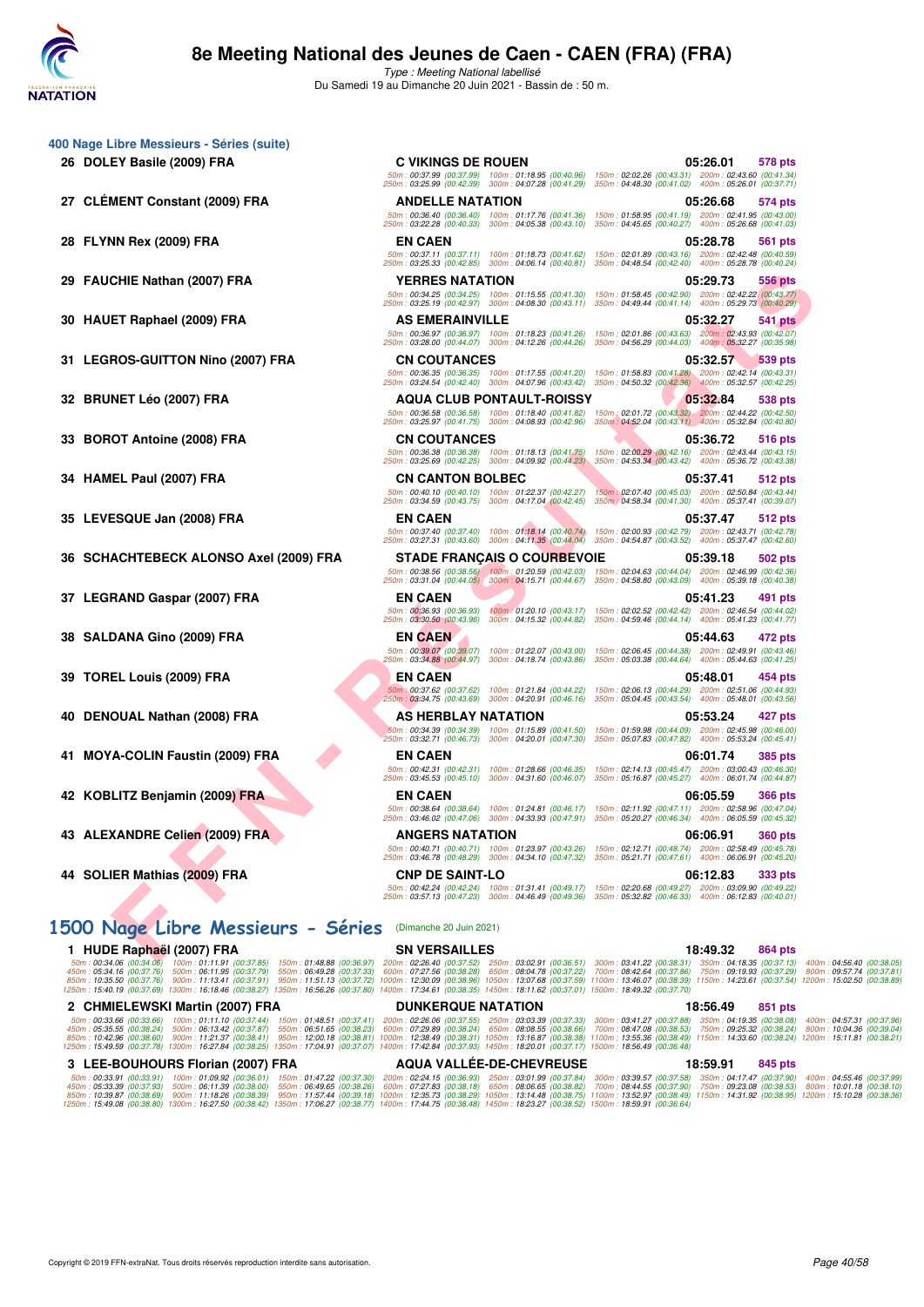

Type : Meeting National labellisé Du Samedi 19 au Dimanche 20 Juin 2021 - Bassin de : 50 m.

| 1500 Nage Libre Messieurs - Séries (suite)                                                                 |                                                        |                                                                                                                                                                                                                                                                                                                                                                                     |                                                                                                            |                      |                           |                                                                                                            |
|------------------------------------------------------------------------------------------------------------|--------------------------------------------------------|-------------------------------------------------------------------------------------------------------------------------------------------------------------------------------------------------------------------------------------------------------------------------------------------------------------------------------------------------------------------------------------|------------------------------------------------------------------------------------------------------------|----------------------|---------------------------|------------------------------------------------------------------------------------------------------------|
| 4 POHU Eloy (2008) FRA                                                                                     |                                                        | <b>AQUA VALLÉE-DE-CHEVREUSE</b>                                                                                                                                                                                                                                                                                                                                                     |                                                                                                            | 20:02.81             | 735 pts                   |                                                                                                            |
| 450m: 05:49.44 (00:38.87) 500m: 06:29.94 (00:40.50)                                                        |                                                        | 50m: 00:34.21 (00:34.21) 100m: 01:13.41 (00:39.20) 150m: 01:52.66 (00:39.25) 200m: 02:31.88 (00:39.22) 250m: 03:10.78 (00:38.90) 300m: 03:50.84 (00:40.06) 350m: 04:30.33 (00:39.49) 400m: 05:10.57 (00:40.24)<br>550m : 07:09.19 (00:39.25) 600m : 07:50.10 (00:40.91) 650m : 08:30.07 (00:39.97) 700m : 09:10.52 (00:40.45) 750m : 09:50.44 (00:39.92) 800m : 10:31.08 (00:40.64) |                                                                                                            |                      |                           |                                                                                                            |
| 850m: 11:11.21 (00:40.13) 900m: 11:52.37 (00:41.16)                                                        |                                                        | 950m: 12:33.24 (00:40.87) 1000m: 13:14.03 (00:40.79) 1050m: 13:55.05 (00:41.02) 1100m: 14:36.43 (00:41.38) 1150m: 15:17.62 (00:41.19) 1200m: 15:59.04 (00:41.42)<br>1250m: 16:39.76 (00:40.72) 1300m: 17:20.77 (00:41.01) 1350m: 18:01.87 (00:41.10) 1400m: 18:43.23 (00:41.36) 1450m: 19:24.28 (00:41.05) 1500m: 20:02.81 (00:38.53)                                               |                                                                                                            |                      |                           |                                                                                                            |
| 5 LE GRATIET Yannis (2008) FRA                                                                             |                                                        | <b>C VIKINGS DE ROUEN</b>                                                                                                                                                                                                                                                                                                                                                           |                                                                                                            | 20:27.47             | 694 pts                   |                                                                                                            |
| 50m: 00:37.14 (00:37.14) 100m: 01:19.14 (00:42.00)<br>450m: 06:13.13 (00:42.16) 500m: 06:54.46 (00:41.33)  |                                                        | 150m: 02:02.01 (00:42.87) 200m: 02:43.97 (00:41.96)<br>550m : 07:36.48 (00:42.02) 600m : 08:17.37 (00:40.89) 650m : 08:59.58 (00:42.21) 700m : 09:40.65 (00:41.07) 750m : 10:22.39 (00:41.74) 800m : 11:03.67 (00:41.28)                                                                                                                                                            | 250m: 03:26.21 (00:42.24) 300m: 04:07.57 (00:41.36)                                                        |                      |                           | 350m: 04:49.60 (00:42.03) 400m: 05:30.97 (00:41.37)                                                        |
| 850m: 11:45.41 (00:41.74) 900m: 12:25.78 (00:40.37)                                                        |                                                        | 950m: 13:07.74 (00:41.96) 1000m: 13:48.58 (00:40.84) 1050m: 14:29.45 (00:40.87) 1100m: 15:09.74 (00:40.29) 1150m: 15:50.61 (00:40.87) 1200m: 16:31.06 (00:40.45)<br>1250m : 17:11.88 (00:40.82) 1300m : 17:51.62 (00:39.74) 1350m : 18:32.22 (00:40.60) 1400m : 19:11.60 (00:39.38) 1450m : 19:51.15 (00:39.55) 1500m : 20:27.47 (00:36.32)                                         |                                                                                                            |                      |                           |                                                                                                            |
| 6 DESMAISON Tom (2008) FRA                                                                                 |                                                        | <b>SN VERSAILLES</b>                                                                                                                                                                                                                                                                                                                                                                |                                                                                                            | 20:32.04             | <b>687 pts</b>            |                                                                                                            |
| 50m: 00:38.83 (00:38.83) 100m: 01:20.85 (00:42.02)                                                         |                                                        | 150m: 02:03.10 (00:42.25) 200m: 02:43.96 (00:40.86)                                                                                                                                                                                                                                                                                                                                 | 250m: 03:25.78 (00:41.82) 300m: 04:06.81 (00:41.03) 350m: 04:47.98 (00:41.17) 400m: 05:29.06 (00:41.08)    |                      |                           |                                                                                                            |
| 450m: 06:10.62 (00:41.56) 500m: 06:51.69 (00:41.07)<br>850m: 11:43.63 (00:41.97) 900m: 12:25.36 (00:41.73) |                                                        | 550m : 07:33.57 (00:41.88) = 600m : 08:15.27 (00:41.70) = 650m : 08:56.88 (00:41.61) = 700m : 09:38.87 (00:41.99) = 750m : 10:20.70 (00:41.83) = 800m : 11:01.66 (00:40.96)<br>950m : 13:06.72 (00:41.36) 1000m : 13:47.35 (00:40                                                                                                                                                   |                                                                                                            |                      |                           |                                                                                                            |
|                                                                                                            |                                                        | 1250m : 17:12.05 (00:41.00) 1300m : 17:52.02 (00:39.97) 1350m : 18:33.00 (00:40.98) 1400m : 19:12.94 (00:39.94) 1450m : 19:54.05 (00:41.11) 1500m : 20:32.04 (00:37.99)                                                                                                                                                                                                             |                                                                                                            |                      |                           |                                                                                                            |
| 7 LEVASSEUR Thomas (2008) FRA                                                                              |                                                        | <b>ANDELLE NATATION</b><br>$50m: 00.37.34 (00.37.34) 100m: 01.18.28 (00.40.94) 150m: 02.00.75 (00.42.47) 200m: 02.42.32 (00.41.57) 250m: 03.24.67 (00.42.35) 300m: 04.06.10 (00.41.43) 350m: 04.48.12 (00.42.02)$                                                                                                                                                                   |                                                                                                            | 20:54.51             | <b>650 pts</b>            | 400m: 05:29.72 (00:41.60)                                                                                  |
| 450m: 06:12.27 (00:42.55) 500m: 06:53.83 (00:41.56)<br>850m: 11:48.39 (00:42.03) 900m: 12:30.45 (00:42.06) | 550m: 07:35.84 (00:42.01)                              | 600m: 08:17.88 (00:42.04) 650m: 09:00.75 (00:42.87) 700m: 09:43.22 (00:42.47) 750m: 10:25.06 (00:41.84)<br>950m: 13:13.48 (00:43.03) 1000m: 13:55.34 (00:41.86) 1050m: 14:37.21 (00:41.87) 1100m: 15:19.68 (00:42.47) 1150m: 16:02.73 (00:43.05) 1200m: 16:44.23 (00:41.50)                                                                                                         |                                                                                                            |                      |                           | 800m: 11:06.36 (00:41.30)                                                                                  |
|                                                                                                            |                                                        | 1250m: 17:27.55 (00:43.32) 1300m: 18:08.80 (00:41.25) 1350m: 18:51.19 (00:42.39) 1400m: 19:32.96 (00:41.77) 1450m: 20:14.72 (00:41.76) 1500m: 20:54.51 (00:39.79)                                                                                                                                                                                                                   |                                                                                                            |                      |                           |                                                                                                            |
| 8 MAUDUIT Oscar (2007) FRA<br>50m: 00:35.86 (00:35.86) 100m: 01:16.02 (00:40.16)                           |                                                        | <b>MARSOUINS HEROUVILLE</b><br>150m: 01:58.37 (00:42.35) 200m: 02:39.20 (00:40.83) 250m: 03:21.41 (00:42.21) 300m: 04:02.97 (00:41.56) 350m: 04:44.85 (00:41.88)                                                                                                                                                                                                                    |                                                                                                            | 20:55.39             | 649 pts                   | 400m: 05:26.92 (00:42.07)                                                                                  |
| 450m: 06:09.62 (00:42.70)<br>850m: 11:47.74 (00:42.95) 900m: 12:29.09 (00:41.35)                           | 500m: 06:51.56 (00:41.94)<br>550m: 07:33.54 (00:41.98) | 600m: 08:15.10 (00:41.56)<br>950m: 13:11.77 (00:42.68) 1000m: 13:54.26 (00:42.49) 1050m: 14:36.68 (00:42.42) 1100m: 15:18.74 (00:42.06) 1150m: 16:02.38 (00:43.64) 1200m: 16:43.66 (00:41.28)                                                                                                                                                                                       | 650m: 08:57.77 (00:42.67) 700m: 09:40.40 (00:42.63) 750m: 10:22.96 (00:42.56)                              |                      |                           | 800m: 11:04.79 (00:41.83)                                                                                  |
| 1250m: 17:26.91 (00:43.25) 1300m: 18:08.79 (00:41.88)                                                      |                                                        | 1350m: 18:51.99 (00:43.20) 1400m: 19:33.48 (00:41.49) 1450m: 20:16.20 (00:42.72) 1500m: 20:55.39 (00:39.19)                                                                                                                                                                                                                                                                         |                                                                                                            |                      |                           |                                                                                                            |
| 9 ASSELIN Benjamin (2008) FRA                                                                              |                                                        | <b>EN CAEN</b>                                                                                                                                                                                                                                                                                                                                                                      |                                                                                                            | 21:22.19             | 607 pts                   |                                                                                                            |
| 50m: 00:37.47 (00:37.47) 100m: 01:19.39 (00:41.92)<br>450m: 06:20.27 (00:43.65) 500m: 07:04.29 (00:44.02)  | 550m: 07:48.31 (00:44.02)                              | 150m: 02:02.01 (00:42.62) 200m: 02:44.90 (00:42.89)<br>600m: 08:31.98 (00:43.67)                                                                                                                                                                                                                                                                                                    | 250m: 03:27.15 (00:42.25) 300m: 04:10.08 (00:42.93)<br>650m: 09:16.33 (00:44.35) 700m: 09:59.61 (00:43.28) |                      |                           | 350m: 04:53.16 (00:43.08) 400m: 05:36.62 (00:43.46)<br>750m: 10:42.85 (00:43.24) 800m: 11:26.33 (00:43.48) |
| 850m: 12:10.07 (00:43.74) 900m: 12:52.71 (00:42.64)                                                        |                                                        | 950m: 13:36.91 (00:44.20) 1000m: 14:19.09 (00:42.18) 1050m: 15:03.32 (00:44.23) 1100m: 15:46.44 (00:43.12) 1150m: 16:26.28 (00:39.84) 1200m: 17:09.30 (00:43.02)<br>1250m: 17:53.18 (00:43.88) 1300m: 18:35.97 (00:42.79) 1350m: 19:19.03 (00:43.06) 1400m: 20:01.38 (00:42.35) 1450m: 20:42.68 (00:41.30) 1500m: 21:22.19 (00:39.51)                                               |                                                                                                            |                      |                           |                                                                                                            |
| --- CLEMENT Constant (2009) FRA                                                                            |                                                        | <b>ANDELLE NATATION</b>                                                                                                                                                                                                                                                                                                                                                             |                                                                                                            | <b>DNS</b> dec       |                           |                                                                                                            |
| AZIZI Seifeddine (2008) FRA                                                                                |                                                        | <b>SN VERSAILLES</b>                                                                                                                                                                                                                                                                                                                                                                |                                                                                                            | <b>DNS</b> dec       |                           |                                                                                                            |
| <b>CONDETTE Amaury (2007) FRA</b>                                                                          |                                                        | <b>SN VERSAILLES</b>                                                                                                                                                                                                                                                                                                                                                                |                                                                                                            | <b>DNS</b> dec       |                           |                                                                                                            |
| NOTTRELET--MARIE Paul-Victor (2007) FRA                                                                    |                                                        | <b>SN VERSAILLES</b>                                                                                                                                                                                                                                                                                                                                                                |                                                                                                            | <b>DNS</b> dec       |                           |                                                                                                            |
|                                                                                                            |                                                        |                                                                                                                                                                                                                                                                                                                                                                                     |                                                                                                            |                      |                           |                                                                                                            |
| 50 Dos Messieurs - Finale A                                                                                | (Dimanche 20 Juin 2021)                                |                                                                                                                                                                                                                                                                                                                                                                                     |                                                                                                            |                      |                           |                                                                                                            |
| 1 RENAULT Léandre (2007) FRA                                                                               |                                                        | <b>SN VERSAILLES</b>                                                                                                                                                                                                                                                                                                                                                                |                                                                                                            | 00:30.27             | 981 pts                   |                                                                                                            |
| <b>HENAUT Célian (2007) FRA</b><br>2                                                                       |                                                        | <b>EN CAEN</b>                                                                                                                                                                                                                                                                                                                                                                      |                                                                                                            | 00:30.56             | 965 pts                   |                                                                                                            |
| <b>BRAIZE Stann (2007) FRA</b>                                                                             |                                                        | <b>ES MASSY NATATION</b>                                                                                                                                                                                                                                                                                                                                                            |                                                                                                            | 00:30.82             | 951 pts                   |                                                                                                            |
| KINTZ Matthieu (2007) FRA                                                                                  |                                                        | <b>CNP DE SAINT-LO</b>                                                                                                                                                                                                                                                                                                                                                              |                                                                                                            | 00:31.39             | 920 pts                   |                                                                                                            |
| RIGUIDEL Erwan (2007) FRA                                                                                  |                                                        | <b>CERGY PONTOISE NATATION</b>                                                                                                                                                                                                                                                                                                                                                      |                                                                                                            | 00:31.76             | 901 pts                   |                                                                                                            |
| DUYCK Mathieu (2007) FRA                                                                                   |                                                        | <b>CSN GUYANCOURT</b>                                                                                                                                                                                                                                                                                                                                                               |                                                                                                            | 00:32.33             | 871 pts                   |                                                                                                            |
| PHILIPPE Gaetan (2007) FRA<br>7                                                                            |                                                        | AS GOURNAY NATATION                                                                                                                                                                                                                                                                                                                                                                 |                                                                                                            | 00:32.72             | 851 pts                   |                                                                                                            |
| 8 TOMAS Léo (2008) FRA                                                                                     |                                                        | <b>SN VERSAILLES</b>                                                                                                                                                                                                                                                                                                                                                                |                                                                                                            | 00:32.91             | 841 pts                   |                                                                                                            |
|                                                                                                            |                                                        |                                                                                                                                                                                                                                                                                                                                                                                     |                                                                                                            |                      |                           |                                                                                                            |
| 50 Dos Messieurs - Finale B 12-13 ans (Dimanche 20 Juin 2021)                                              |                                                        |                                                                                                                                                                                                                                                                                                                                                                                     |                                                                                                            |                      |                           |                                                                                                            |
|                                                                                                            |                                                        |                                                                                                                                                                                                                                                                                                                                                                                     |                                                                                                            |                      |                           |                                                                                                            |
| 1 KIMBALA Maxence (2008) FRA                                                                               |                                                        | <b>AQUA CLUB PONTAULT-ROISSY</b>                                                                                                                                                                                                                                                                                                                                                    |                                                                                                            | 00:33.56             | 808 pts                   |                                                                                                            |
| 2 VILLESANGE Maxime (2008) FRA<br>3 HANNON Eliott (2008) FRA                                               |                                                        | <b>SN MONTGERON</b><br><b>DUNKERQUE NATATION</b>                                                                                                                                                                                                                                                                                                                                    |                                                                                                            | 00:34.82<br>00:35.02 | 747 pts<br><b>737 pts</b> |                                                                                                            |
| 4 LE ROUX Idriss (2008) FRA                                                                                |                                                        | <b>AQUA CLUB PONTAULT-ROISSY</b>                                                                                                                                                                                                                                                                                                                                                    |                                                                                                            | 00:35.05             | <b>736 pts</b>            |                                                                                                            |
| 5 DOMBEK--MIRO Alexander (2008) FRA                                                                        |                                                        | <b>AQUA VALLEE-DE-CHEVREUSE</b>                                                                                                                                                                                                                                                                                                                                                     |                                                                                                            | 00:35.10             | <b>733 pts</b>            |                                                                                                            |
| 6 BEKAERT Mathys (2009) FRA                                                                                |                                                        | <b>DUNKERQUE NATATION</b>                                                                                                                                                                                                                                                                                                                                                           |                                                                                                            | 00:35.51             | <b>714 pts</b>            |                                                                                                            |
| 7 AZIZI Seifeddine (2008) FRA                                                                              |                                                        | <b>SN VERSAILLES</b>                                                                                                                                                                                                                                                                                                                                                                |                                                                                                            | 00:36.72             | 659 pts                   |                                                                                                            |
| 8 LE GRATIET Yannis (2008) FRA                                                                             |                                                        | <b>C VIKINGS DE ROUEN</b>                                                                                                                                                                                                                                                                                                                                                           |                                                                                                            | 00:37.81             | <b>611 pts</b>            |                                                                                                            |
|                                                                                                            |                                                        |                                                                                                                                                                                                                                                                                                                                                                                     |                                                                                                            |                      |                           |                                                                                                            |
| 50 Dos Messieurs - Séries                                                                                  | (Dimanche 20 Juin 2021)                                |                                                                                                                                                                                                                                                                                                                                                                                     |                                                                                                            |                      |                           |                                                                                                            |
|                                                                                                            |                                                        |                                                                                                                                                                                                                                                                                                                                                                                     |                                                                                                            |                      |                           |                                                                                                            |
| 1 RENAULT Léandre (2007) FRA                                                                               |                                                        | <b>SN VERSAILLES</b>                                                                                                                                                                                                                                                                                                                                                                |                                                                                                            | 00:31.00             | 941 pts                   |                                                                                                            |
| 2 HENAUT Célian (2007) FRA                                                                                 |                                                        | <b>EN CAEN</b>                                                                                                                                                                                                                                                                                                                                                                      |                                                                                                            | 00:31.13             | 934 pts                   |                                                                                                            |
| 3 BRAIZE Stann (2007) FRA                                                                                  |                                                        | <b>ES MASSY NATATION</b>                                                                                                                                                                                                                                                                                                                                                            |                                                                                                            | 00:31.20             | 930 pts                   |                                                                                                            |
| 4 KINTZ Matthieu (2007) FRA                                                                                |                                                        | <b>CNP DE SAINT-LO</b>                                                                                                                                                                                                                                                                                                                                                              |                                                                                                            | 00:31.83             | 897 pts                   |                                                                                                            |
| 5 RIGUIDEL Erwan (2007) FRA                                                                                |                                                        | <b>CERGY PONTOISE NATATION</b>                                                                                                                                                                                                                                                                                                                                                      |                                                                                                            | 00:32.57             | 858 pts                   |                                                                                                            |
| 6 TOMAS Léo (2008) FRA                                                                                     |                                                        | <b>SN VERSAILLES</b>                                                                                                                                                                                                                                                                                                                                                                |                                                                                                            | 00:32.74             | 850 pts                   |                                                                                                            |
|                                                                                                            |                                                        |                                                                                                                                                                                                                                                                                                                                                                                     |                                                                                                            |                      |                           |                                                                                                            |
| 7 DUYCK Mathieu (2007) FRA                                                                                 |                                                        | <b>CSN GUYANCOURT</b>                                                                                                                                                                                                                                                                                                                                                               |                                                                                                            | 00:33.11             | 831 pts                   |                                                                                                            |
|                                                                                                            |                                                        |                                                                                                                                                                                                                                                                                                                                                                                     |                                                                                                            |                      |                           |                                                                                                            |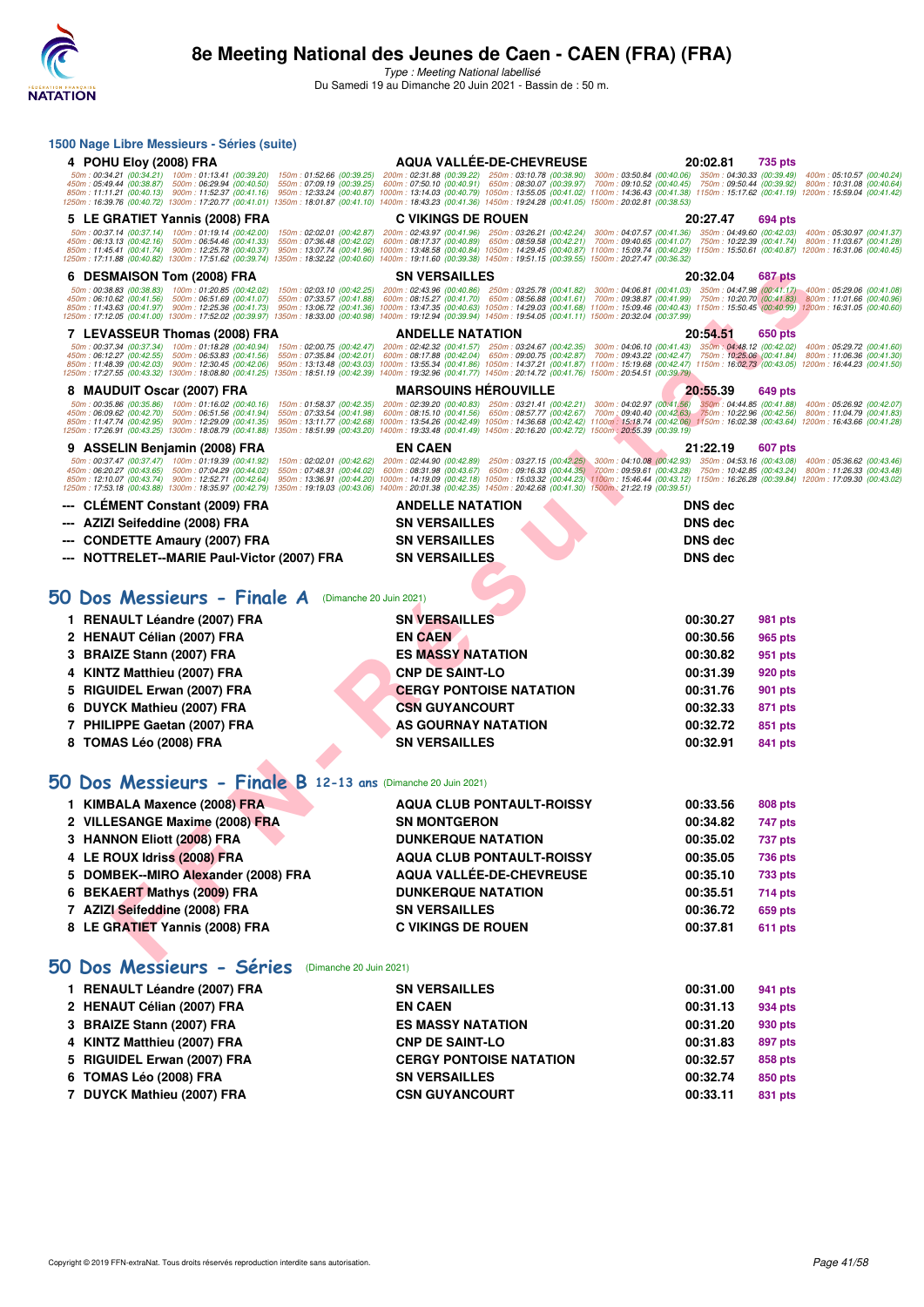

**50 Dos Messieurs - Séries (suite)**

Type : Meeting National labellisé Du Samedi 19 au Dimanche 20 Juin 2021 - Bassin de : 50 m.

| 8   | PHILIPPE Gaetan (2007) FRA            |
|-----|---------------------------------------|
| 9   | <b>BENSOLTANE Samy (2007) FRA</b>     |
| 10  | <b>MASSE Louis (2007) FRA</b>         |
| 11  | KIMBALA Maxence (2008) FRA            |
| 12  | <b>VILLESANGE Maxime (2008) FRA</b>   |
| 13  | DE VERA Max (2008) FRA                |
| 14  | LE ROUX Idriss (2008) FRA             |
| 15  | <b>LAGARDE Louis (2007) FRA</b>       |
| 16  | DOMBEK--MIRO Alexander (2008) FRA     |
|     | 17 ERNOUX Tom (2007) FRA              |
| 18  | <b>HANNON Eliott (2008) FRA</b>       |
| 19  | AZIZI Seifeddine (2008) FRA           |
| 20  | <b>BEKAERT Mathys (2009) FRA</b>      |
| 21  | GIRARD Eytan (2007) FRA               |
| 22  | HUDE Raphaël (2007) FRA               |
|     | 23 LE GRATIET Yannis (2008) FRA       |
|     | 24 BETTEMBOURG Etienne (2008) FRA     |
|     | 24 MIGNORAT-ODION Corentin (2008) FRA |
| 26  | <b>HAMEL Paul (2007) FRA</b>          |
|     | 27 SOURDOU Nicolas (2008) FRA         |
| 28  | <b>ASSELIN Benjamin (2008) FRA</b>    |
| 29  | <b>MATAILLET Arthur (2008) FRA</b>    |
| 30  | <b>MARINIER Thibault (2007) FRA</b>   |
| 31  | FETTAR Issam (2008) FRA               |
| 32  | ROOSE Nolann (2009) FRA               |
| 33  | <b>MARTINS Romeo (2009) FRA</b>       |
| 34  | <b>DANICAN Marius (2008) FRA</b>      |
| 35  | <b>BELLAICHE Alexandre (2007) FRA</b> |
| 36  | DATIN Joachim (2008) FRA              |
|     | 37 JOLLET Jeremy (2008) FRA           |
| 38  | <b>RENOUAlexandre (2008) FRA</b>      |
| 39  | BEN BIJI Adam (2007) MAR              |
| 40  | <b>ARMANT Mathieu (2009) FRA</b>      |
| 41  | PIARD Thomas (2009) FRA               |
| 42  | <b>LEPOUTRE Louis (2008) FRA</b>      |
| 43  | <b>BRIAND Thomas (2009) FRA</b>       |
| 44  | <b>CARRE Grégoire (2008) FRA</b>      |
| 45  | ROUX Alexis (2009) FRA                |
| 46  | <b>GRARD Elias (2009) FRA</b>         |
|     | 47 ALEXANDRE Celien (2009) FRA        |
| 48  | <b>BANC David (2008) FRA</b>          |
| 49  | LAINE Luc (2009) FRA                  |
| --- | <b>VINCENT Mathis (2007) FRA</b>      |

| 8 PHILIPPE Gaetan (2007) FRA                                          | AS GOURNAY NATATION                | 00:33.41  | <b>816 pts</b> |
|-----------------------------------------------------------------------|------------------------------------|-----------|----------------|
| 9 BENSOLTANE Samy (2007) FRA                                          | <b>CERGY PONTOISE NATATION</b>     | 00:33.52  | <b>810 pts</b> |
| 10 MASSE Louis (2007) FRA                                             | <b>EN CAEN</b>                     | 00:33.99  | 787 pts        |
| 11 KIMBALA Maxence (2008) FRA                                         | <b>AQUA CLUB PONTAULT-ROISSY</b>   | 00:34.48  | <b>763 pts</b> |
| 12 VILLESANGE Maxime (2008) FRA                                       | <b>SN MONTGERON</b>                | 00:34.76  | <b>750 pts</b> |
| 13 DE VERA Max (2008) FRA                                             | AC CHERBOURG EN COTENTIN           | 00:35.04  | <b>736 pts</b> |
| 14 LE ROUX Idriss (2008) FRA                                          | <b>AQUA CLUB PONTAULT-ROISSY</b>   | 00:35.38  | <b>720 pts</b> |
| 15 LAGARDE Louis (2007) FRA                                           | <b>CNP DE SAINT-LO</b>             | 00:35.41  | 719 pts        |
| 16 DOMBEK--MIRO Alexander (2008) FRA                                  | <b>AQUA VALLÉE-DE-CHEVREUSE</b>    | 00:35.43  | 718 pts        |
| 17 ERNOUX Tom (2007) FRA                                              | <b>MARSOUINS HÉROUVILLE</b>        | 00:35.50  | 715 pts        |
| 18 HANNON Eliott (2008) FRA                                           | <b>DUNKERQUE NATATION</b>          | 00:35.63  | <b>709 pts</b> |
| 19 AZIZI Seifeddine (2008) FRA                                        | <b>SN VERSAILLES</b>               | 00:36.16  | 684 pts        |
| 20 BEKAERT Mathys (2009) FRA                                          | <b>DUNKERQUE NATATION</b>          | 00:36.67  | <b>661 pts</b> |
| 21 GIRARD Eytan (2007) FRA                                            | <b>CN COUTANCES</b>                | 00:36.69  | 660 pts        |
| 22 HUDE Raphaël (2007) FRA                                            | <b>SN VERSAILLES</b>               | 00:36.70  | 660 pts        |
| 23 LE GRATIET Yannis (2008) FRA                                       | <b>C VIKINGS DE ROUEN</b>          | 00:36.81  | <b>655 pts</b> |
| 24 BETTEMBOURG Etienne (2008) FRA                                     | <b>C VIKINGS DE ROUEN</b>          | 00:36.82  | 654 pts        |
| 24 MIGNORAT-ODION Corentin (2008) FRA                                 | <b>MARSOUINS HEROUVILLE</b>        | 00:36.82  | 654 pts        |
| 26 HAMEL Paul (2007) FRA                                              | <b>CN CANTON BOLBEC</b>            | 00:38.18  | 595 pts        |
| 27 SOURDOU Nicolas (2008) FRA                                         | <b>CSN GUYANCOURT</b>              | 00:38.31  | <b>589 pts</b> |
| 28 ASSELIN Benjamin (2008) FRA                                        | <b>EN CAEN</b>                     | 00:38.73  | 571 pts        |
| 29 MATAILLET Arthur (2008) FRA                                        | <b>ANGERS NATATION</b>             | 00:39.41  | <b>543 pts</b> |
| 30 MARINIER Thibault (2007) FRA                                       | <b>STADE FRANCAIS O COURBEVOIE</b> | 00:39.86  | <b>525 pts</b> |
| 31 FETTAR Issam (2008) FRA                                            | <b>SN MONTGERON</b>                | 00:40.19  | 512 pts        |
| 32 ROOSE Nolann (2009) FRA                                            | <b>DUNKERQUE NATATION</b>          | 00:40.55  | 498 pts        |
| 33 MARTINS Romeo (2009) FRA                                           | <b>ANGERS NATATION</b>             | 00:41.57  | 459 pts        |
| 34 DANICAN Marius (2008) FRA                                          | <b>AC CHERBOURG EN COTENTIN</b>    | 00:41.64  | 456 pts        |
| 35 BELLAICHE Alexandre (2007) FRA                                     | <b>AS HERBLAY NATATION</b>         | 00:41.99  | 443 pts        |
| 36 DATIN Joachim (2008) FRA                                           | <b>CN AVRANCHES</b>                | 00:42.09  | 439 pts        |
| 37 JOLLET Jeremy (2008) FRA                                           | AS HERBLAY NATATION                | 00:42.10  | 439 pts        |
| 38 RENOUAlexandre (2008) FRA                                          | <b>AC CHERBOURG EN COTENTIN</b>    | 00:42.29  | <b>432 pts</b> |
| 39 BEN BIJI Adam (2007) MAR                                           | <b>AS HERBLAY NATATION</b>         | 00:42.30  | 432 pts        |
| 40 ARMANT Mathieu (2009) FRA                                          | AQUA VALLÉE-DE-CHEVREUSE           | 00:42.70  | 417 pts        |
| 41 PIARD Thomas (2009) FRA                                            | <b>ANDELLE NATATION</b>            | 00:43.02  | <b>406 pts</b> |
| 42 LEPOUTRE Louis (2008) FRA                                          | <b>C LAÏQUE COLOMBELLES</b>        | 00:43.41  | 392 pts        |
| 43 BRIAND Thomas (2009) FRA                                           | <b>CN AVRANCHES</b>                | 00:44.18  | <b>366 pts</b> |
| 44 CARRE Grégoire (2008) FRA                                          | <b>CN AVRANCHES</b>                | 00:44.68  | 349 pts        |
| 45 ROUX Alexis (2009) FRA                                             | AC CHERBOURG EN COTENTIN           | 00:44.74  | 347 pts        |
| 46 GRARD Elias (2009) FRA                                             | <b>EN CAEN</b>                     | 00:45.19  | 333 pts        |
| 47 ALEXANDRE Celien (2009) FRA                                        | <b>ANGERS NATATION</b>             | 00:45.26  | 331 pts        |
| 48 BANC David (2008) FRA                                              | <b>EN CAEN</b>                     | 00:45.41  | <b>326 pts</b> |
| 49 LAINE Luc (2009) FRA                                               | <b>C LAIQUE COLOMBELLES</b>        | 00:56.51  | 69 pts         |
| --- VINCENT Mathis (2007) FRA                                         | <b>STADE FRANÇAIS O COURBEVOIE</b> | DNS dec   |                |
|                                                                       |                                    |           |                |
| OO Dos Messieurs - Finale A (Samedi 19 Juin 2021)                     |                                    |           |                |
| $\overline{A}$ DEMAIL TI $\overline{A}$ and $\overline{A}$ (0007) EDA | CHIVEDCAULES                       | 0.4.04.00 |                |
|                                                                       |                                    |           | $070 - 1$      |

## **[100 Dos Messieurs - Finale A](http://www.ffnatation.fr/webffn/resultats.php?idact=nat&go=epr&idcpt=70045&idepr=62)** (Samedi 19 Juin 2021)

| <b>RENAULT Léandre (2007) FRA</b> | <b>SN VERSAILLES</b>      |                                                    | 01:04.66 | 979 pts |
|-----------------------------------|---------------------------|----------------------------------------------------|----------|---------|
|                                   |                           | 50m: 00:31.66 (00:31.66) 100m: 01:04.66 (00:33.00  |          |         |
| 2 HENAUT Célian (2007) FRA        | <b>EN CAEN</b>            |                                                    | 01:05.48 | 957 pts |
|                                   |                           | 50m: 00:32.28 (00:32.28) 100m: 01:05.48 (00:33.20) |          |         |
| 3 TOMAS Léo (2008) FRA            | <b>SN VERSAILLES</b>      | 50m: 00:34.19 (00:34.19) 100m: 01:11.33 (00:37.14) | 01:11.33 | 811 pts |
| 4 CHMIELEWSKI Martin (2007) FRA   | <b>DUNKERQUE NATATION</b> |                                                    | 01:13.01 | 771 pts |
|                                   |                           | 50m: 00:35.58 (00:35.58) 100m: 01:13.01 (00:37.43  |          |         |
| 5 KINTZ Matthieu (2007) FRA       | <b>CNP DE SAINT-LO</b>    |                                                    | 01:13.69 | 756 pts |
|                                   |                           | 50m: 00:35.22 (00:35.22) 100m: 01:13.69 (00:38.47) |          |         |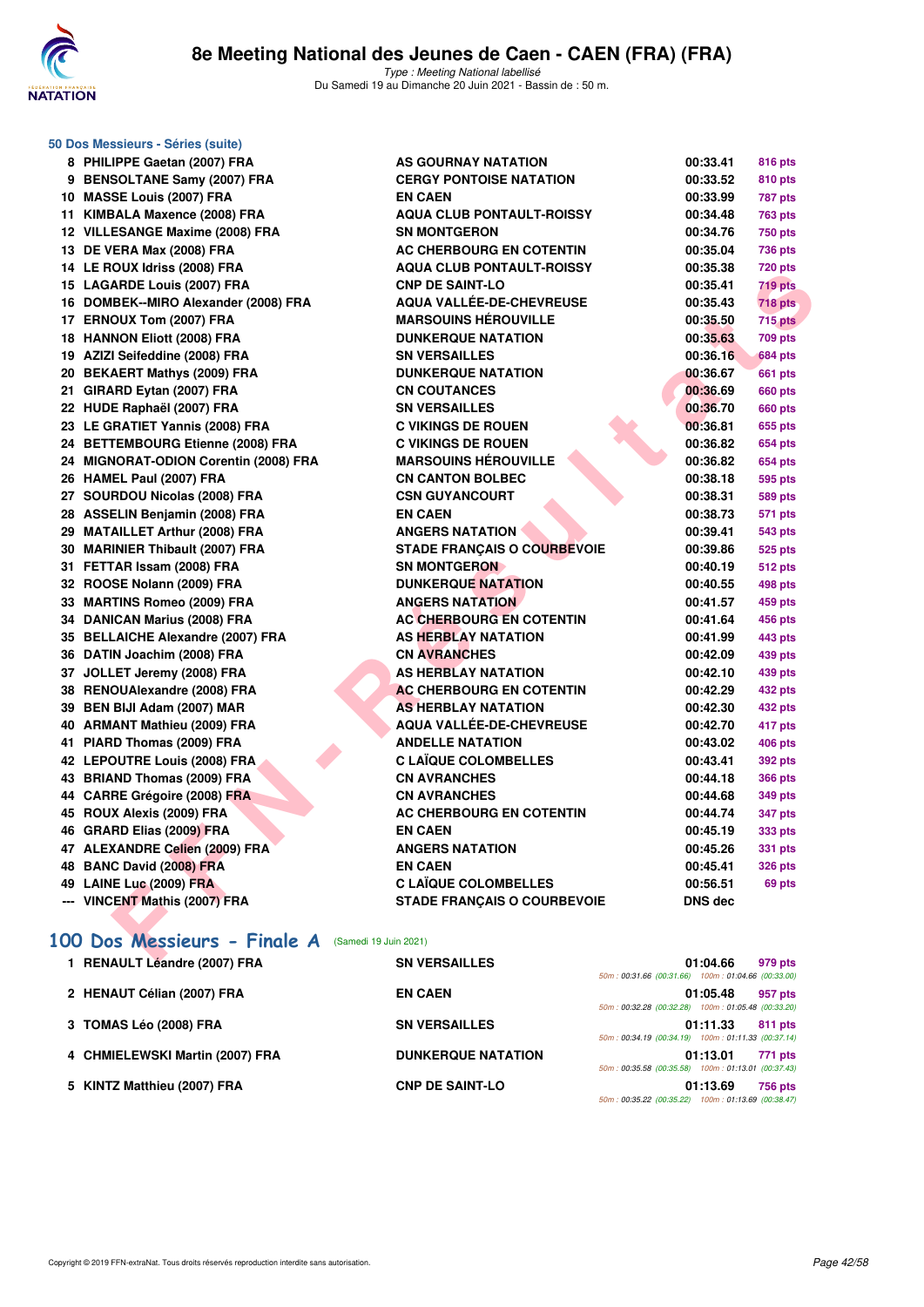

Type : Meeting National labellisé Du Samedi 19 au Dimanche 20 Juin 2021 - Bassin de : 50 m.

| 100 Dos Messieurs - Finale A (suite) |                               |                                                    |
|--------------------------------------|-------------------------------|----------------------------------------------------|
| 6 HUDE Raphaël (2007) FRA            | <b>SN VERSAILLES</b>          | 01:15.06<br><b>724 pts</b>                         |
|                                      |                               | 50m: 00:36.96 (00:36.96) 100m: 01:15.06 (00:38.10) |
| 7 MARIANI Pierre-Orso (2008) FRA     | <b>CNO ST-GERMAIN-EN-LAYE</b> | 01:16.64<br><b>689 pts</b>                         |
|                                      |                               | 50m: 00:37.67 (00:37.67) 100m: 01:16.64 (00:38.97) |
| 8 MANUELLI Pierre-ange (2008) FRA    | <b>SN VERSAILLES</b>          | 01:17.56<br>669 pts                                |
|                                      |                               | 50m: 00:38.51 (00:38.51) 100m: 01:17.56 (00:39.05) |

## **[100 Dos Messieurs - Finale B](http://www.ffnatation.fr/webffn/resultats.php?idact=nat&go=epr&idcpt=70045&idepr=62) 12-13 ans** (Samedi 19 Juin 2021)

| 1 VILLESANGE Maxime (2008) FRA      | <b>SN MONTGERON</b>                 | 01:16.17<br>699 pts<br>50m: 00:36.50 (00:36.50) 100m: 01:16.17 (00:39.67)        |
|-------------------------------------|-------------------------------------|----------------------------------------------------------------------------------|
| 2 AZIZI Seifeddine (2008) FRA       | <b>SN VERSAILLES</b>                | 01:17.85<br><b>662 pts</b><br>50m: 00:38.03 (00:38.03) 100m: 01:17.85 (00:39.82) |
| 3 DOMBEK--MIRO Alexander (2008) FRA | AQUA VALLÉE-DE-CHEVREUSE            | 01:17.86<br>662 pts<br>50m: 00:38.41 (00:38.41) 100m: 01:17.86 (00:39.45)        |
| 4 LE ROUX Idriss (2008) FRA         | <b>AQUA CLUB PONTAULT-ROISSY</b>    | 01:18.00<br>659 pts<br>50m: 00:36.15 (00:36.15) 100m: 01:18.00 (00:41.85)        |
| 5 BETTEMBOURG Etienne (2008) FRA    | <b>C VIKINGS DE ROUEN</b>           | 01:19.20<br>633 pts<br>50m: 00:38.01 (00:38.01) 100m: 01:19.20 (00:41.19)        |
| 6 HANNON Eliott (2008) FRA          | <b>DUNKERQUE NATATION</b>           | 01:19.64<br>624 pts<br>50m: 00:38.44 (00:38.44) 100m: 01:19.64 (00:41.20)        |
| 7 LE GRATIET Yannis (2008) FRA      | <b>C VIKINGS DE ROUEN</b>           | 01:20.77<br>601 pts<br>50m: 00:39.47 (00:39.47) 100m: 01:20.77 (00:41.30)        |
| 8 BEKAERT Mathys (2009) FRA         | <b>DUNKERQUE NATATION</b><br>$\sim$ | 01:24.81<br>520 pts<br>50m: 00:41.62 (00:41.62) 100m: 01:24.81 (00:43.19)        |

## **[100 Dos Messieurs - Séries](http://www.ffnatation.fr/webffn/resultats.php?idact=nat&go=epr&idcpt=70045&idepr=62)** (Samedi 19 Juin 2021)

| $\frac{1}{2}$ os <i>i i</i> is the set of $\frac{1}{2}$ is the set of $\frac{1}{2}$ is the set of $\frac{1}{2}$ |                                  |                                                                                  |
|-----------------------------------------------------------------------------------------------------------------|----------------------------------|----------------------------------------------------------------------------------|
| 1 VILLESANGE Maxime (2008) FRA                                                                                  | <b>SN MONTGERON</b>              | 699 pts<br>01:16.17<br>50m: 00:36.50 (00:36.50) 100m: 01:16.17 (00:39.67)        |
| 2 AZIZI Seifeddine (2008) FRA                                                                                   | <b>SN VERSAILLES</b>             | 01:17.85<br><b>662 pts</b><br>50m: 00:38.03 (00:38.03) 100m: 01:17.85 (00:39.82) |
| 3 DOMBEK--MIRO Alexander (2008) FRA                                                                             | AQUA VALLÉE-DE-CHEVREUSE         | 01:17.86<br><b>662 pts</b><br>50m: 00:38.41 (00:38.41) 100m: 01:17.86 (00:39.45) |
| 4 LE ROUX Idriss (2008) FRA                                                                                     | <b>AQUA CLUB PONTAULT-ROISSY</b> | 01:18.00<br>659 pts                                                              |
| 5 BETTEMBOURG Etienne (2008) FRA                                                                                | <b>C VIKINGS DE ROUEN</b>        | 50m: 00:36.15 (00:36.15) 100m: 01:18.00 (00:41.85)<br>01:19.20<br>633 pts        |
| 6 HANNON Eliott (2008) FRA                                                                                      | <b>DUNKERQUE NATATION</b>        | 50m: 00:38.01 (00:38.01) 100m: 01:19.20 (00:41.19)<br>01:19.64<br>624 pts        |
| 7 LE GRATIET Yannis (2008) FRA                                                                                  | <b>C VIKINGS DE ROUEN</b>        | 50m: 00:38.44 (00:38.44) 100m: 01:19.64 (00:41.20)<br>01:20.77<br>601 pts        |
| 8 BEKAERT Mathys (2009) FRA                                                                                     | <b>DUNKERQUE NATATION</b>        | 50m: 00:39.47 (00:39.47) 100m: 01:20.77 (00:41.30)<br>01:24.81<br>520 pts        |
|                                                                                                                 |                                  | 50m: 00:41.62 (00:41.62) 100m: 01:24.81 (00:43.19)                               |
| 00 Dos Messieurs - Séries<br>(Samedi 19 Juin 2021)                                                              |                                  |                                                                                  |
| 1 RENAULT Léandre (2007) FRA                                                                                    | <b>SN VERSAILLES</b>             | 01:05.04<br>969 pts<br>50m: 00:31.81 (00:31.81) 100m: 01:05.04 (00:33.23)        |
| 2 HENAUT Célian (2007) FRA                                                                                      | <b>EN CAEN</b>                   | 01:07.21<br>913 pts<br>50m: 00:32.86 (00:32.86) 100m: 01:07.21 (00:34.35)        |
| 3 KINTZ Matthieu (2007) FRA                                                                                     | <b>CNP DE SAINT-LO</b>           | 01:10.12<br>840 pts<br>50m: 00:33.28 (00:33.28) 100m: 01:10.12 (00:36.84)        |
| 4 TOMAS Léo (2008) FRA                                                                                          | <b>SN VERSAILLES</b>             | 01:11.57<br>805 pts<br>50m: 00:34.46 (00:34.46) 100m: 01:11.57 (00:37.11)        |
| 5 CHMIELEWSKI Martin (2007) FRA                                                                                 | <b>DUNKERQUE NATATION</b>        | 01:11.89<br><b>798 pts</b><br>50m: 00:35.13 (00:35.13) 100m: 01:11.89 (00:36.76) |
| 6 MARIANI Pierre-Orso (2008) FRA                                                                                | <b>CNO ST-GERMAIN-EN-LAYE</b>    | 01:14.69<br>733 pts                                                              |
| 7 HUDE Raphaël (2007) FRA                                                                                       | <b>SN VERSAILLES</b>             | 50m: 00:36.01 (00:36.01) 100m: 01:14.69 (00:38.68)<br>01:15.33<br><b>718 pts</b> |
| 8 PHILIPPE Gaetan (2007) FRA                                                                                    | AS GOURNAY NATATION              | 50m: 00:36.93 (00:36.93) 100m: 01:15.33 (00:38.40)<br>01:16.11<br><b>701 pts</b> |
| 9 MANUELLI Pierre-ange (2008) FRA                                                                               | <b>SN VERSAILLES</b>             | 50m: 00:34.79 (00:34.79) 100m: 01:16.11 (00:41.32)<br>01:16.73<br>687 pts        |
| 10 VILLESANGE Maxime (2008) FRA                                                                                 | <b>SN MONTGERON</b>              | 50m: 00:37.07 (00:37.07) 100m: 01:16.73 (00:39.66)<br>01:16.93<br>682 pts        |
| 11 BRAULT Maxence (2007) FRA                                                                                    | <b>STADE LAVAL</b>               | 50m: 00:36.99 (00:36.99) 100m: 01:16.93 (00:39.94)<br>01:17.97<br><b>660 pts</b> |
| 12 HANNON Eliott (2008) FRA                                                                                     | <b>DUNKERQUE NATATION</b>        | 50m: 00:37.72 (00:37.72) 100m: 01:17.97 (00:40.25)<br>01:18.57<br>647 pts        |
| 13 LE ROUX Idriss (2008) FRA                                                                                    | <b>AQUA CLUB PONTAULT-ROISSY</b> | 50m: 00:37.56 (00:37.56) 100m: 01:18.57 (00:41.01)<br>01:19.13<br>635 pts        |
| 14 DOMBEK--MIRO Alexander (2008) FRA                                                                            | <b>AQUA VALLEE-DE-CHEVREUSE</b>  | 50m: 00:37.78 (00:37.78) 100m: 01:19.13 (00:41.35)<br>01:19.16<br>634 pts        |
| 15 LE GRATIET Yannis (2008) FRA                                                                                 | <b>C VIKINGS DE ROUEN</b>        | 50m: 00:38.10 (00:38.10) 100m: 01:19.16 (00:41.06)<br>01:19.66<br>624 pts        |
| 15 AZIZI Seifeddine (2008) FRA                                                                                  | <b>SN VERSAILLES</b>             | 50m: 00:38.27 (00:38.27) 100m: 01:19.66 (00:41.39)<br>01:19.66<br>624 pts        |
|                                                                                                                 |                                  | 50m: 00:39.32 (00:39.32) 100m: 01:19.66 (00:40.34)                               |
| 17 DENOS Nathan (2007) FRA                                                                                      | <b>C.N DE VALLEE DE SEINE</b>    | 01:19.90<br>619 pts<br>50m: 00:39.21 (00:39.21) 100m: 01:19.90 (00:40.69)        |
| 18 BETTEMBOURG Etienne (2008) FRA                                                                               | <b>C VIKINGS DE ROUEN</b>        | 01:20.32<br><b>610 pts</b>                                                       |

| 50m: 00:31.81 (00:31.81) 100m: 01:05.04 (00:33.23) | 01:05.04 969 pts |                |
|----------------------------------------------------|------------------|----------------|
|                                                    | 01:07.21         | 913 pts        |
| 50m: 00:32.86 (00:32.86) 100m: 01:07.21 (00:34.35) |                  |                |
| 50m: 00:33.28 (00:33.28) 100m: 01:10.12 (00:36.84) | 01:10.12         | <b>840 pts</b> |
|                                                    | 01:11.57         | <b>805 pts</b> |
| 50m: 00:34.46 (00:34.46) 100m: 01:11.57 (00:37.11) |                  |                |
| 50m: 00:35.13 (00:35.13) 100m: 01:11.89 (00:36.76) | 01:11.89         | 798 pts        |
| 50m: 00:36.01 (00:36.01) 100m: 01:14.69 (00:38.68) | 01:14.69         | 733 pts        |
|                                                    | 01:15.33         | <b>718 pts</b> |
| 50m: 00:36.93 (00:36.93) 100m: 01:15.33 (00:38.40) |                  |                |
| 50m: 00:34.79 (00:34.79) 100m: 01:16.11 (00:41.32) | 01:16.11         | 701 pts        |
| 50m: 00:37.07 (00:37.07) 100m: 01:16.73 (00:39.66) | 01:16.73         | 687 pts        |
|                                                    | 01:16.93         | 682 pts        |
| 50m: 00:36.99 (00:36.99) 100m: 01:16.93 (00:39.94) |                  |                |
|                                                    | 01:17.97         | 660 pts        |
| 50m: 00:37.72 (00:37.72) 100m: 01:17.97 (00:40.25) | 01:18.57         |                |
| 50m: 00:37.56 (00:37.56) 100m: 01:18.57 (00:41.01) |                  | 647 pts        |
| 50m: 00:37.78 (00:37.78) 100m: 01:19.13 (00:41.35) | 01:19.13         | 635 pts        |
|                                                    | 01:19.16         | <b>634 pts</b> |
| 50m: 00:38.10 (00:38.10) 100m: 01:19.16 (00:41.06) |                  |                |
| 50m: 00:38.27 (00:38.27) 100m: 01:19.66 (00:41.39) | 01:19.66         | 624 pts        |
|                                                    | 01:19.66         | 624 pts        |
| 50m: 00:39.32 (00:39.32) 100m: 01:19.66 (00:40.34) |                  |                |
|                                                    | 01:19.90         | 619 pts        |
| 50m: 00:39.21 (00:39.21) 100m: 01:19.90 (00:40.69) | 01:20.32         |                |
| 50m: 00:38.77 (00:38.77) 100m: 01:20.32 (00:41.55) |                  | 610 pts        |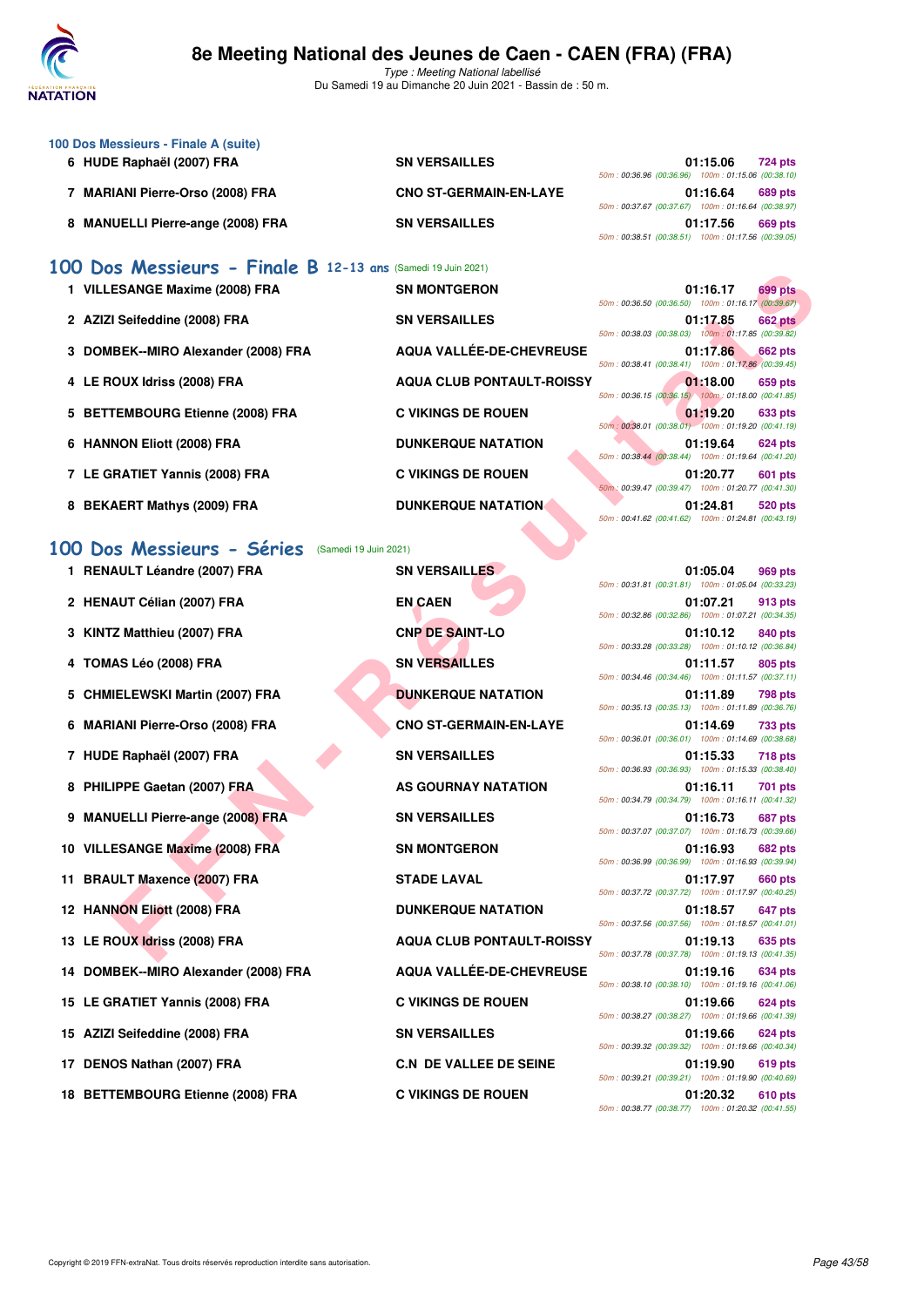

|    | 100 Dos Messieurs - Séries (suite)                      |                                                                                                                                               |                                                    |            |                |
|----|---------------------------------------------------------|-----------------------------------------------------------------------------------------------------------------------------------------------|----------------------------------------------------|------------|----------------|
|    | 19 BEKAERT Mathys (2009) FRA                            | <b>DUNKERQUE NATATION</b>                                                                                                                     | 50m: 00:38.38 (00:38.38) 100m: 01:20.57 (00:42.19) | 01:20.57   | 605 pts        |
| 20 | <b>MIGNORAT-ODION Corentin (2008) FRA</b>               | <b>MARSOUINS HÉROUVILLE</b>                                                                                                                   | 50m: 00:39.15 (00:39.15) 100m: 01:20.61 (00:41.46) | 01:20.61   | 604 pts        |
| 21 | <b>BRUNET Léo (2007) FRA</b>                            | <b>AQUA CLUB PONTAULT-ROISSY</b>                                                                                                              | 50m: 00:39.41 (00:39.41) 100m: 01:21.31 (00:41.90) | 01:21.31   | 590 pts        |
| 22 | <b>HAUET Raphael (2009) FRA</b>                         | <b>AS EMERAINVILLE</b>                                                                                                                        |                                                    | 01:22.09   | 574 pts        |
|    | 23 FERRE Timéo (2007) FRA                               | <b>STADE LAVAL</b>                                                                                                                            | 50m: 00:39.42 (00:39.42) 100m: 01:22.09 (00:42.67) | 01:22.28   | 570 pts        |
| 24 | HAMEL Paul (2007) FRA                                   | <b>CN CANTON BOLBEC</b>                                                                                                                       | 50m: 00:39.60 (00:39.60) 100m: 01:22.28 (00:42.68) | 01:23.11   | 553 pts        |
| 25 | <b>MARINIER Thibault (2007) FRA</b>                     | <b>STADE FRANÇAIS O COURBEVOIE</b>                                                                                                            | 50m: 00:40.86 (00:40.86) 100m: 01:23.11 (00:42.25) | 01:24.08   | 534 pts        |
| 26 | EL HEZZAT Aniss (2007) FRA                              | <b>AQUA CLUB PONTAULT-ROISSY</b>                                                                                                              | 50m: 00:40.59 (00:40.59) 100m: 01:24.08 (00:43.49) | 01:24.89   | 519 pts        |
| 27 | <b>VINCENT Mathis (2007) FRA</b>                        | <b>STADE FRANÇAIS O COURBEVOIE</b>                                                                                                            | 50m: 00:41.31 (00:41.31) 100m: 01:24.89 (00:43.58) | 01:25.23   | 512 pts        |
| 28 | <b>DESMAISON Tom (2008) FRA</b>                         | <b>SN VERSAILLES</b>                                                                                                                          | 50m: 00:42.21 (00:42.21) 100m: 01:25.23 (00:43.02) | 01:25.25   | 512 pts        |
| 29 | <b>CLÉMENT Constant (2009) FRA</b>                      | <b>ANDELLE NATATION</b>                                                                                                                       | 50m: 00:41.10 (00:41.10) 100m: 01:25.25 (00:44.15) | 01:26.34   | 491 pts        |
| 30 | <b>LEVASSEUR Thomas (2008) FRA</b>                      | <b>ANDELLE NATATION</b>                                                                                                                       | 50m: 00:41.96 (00:41.96) 100m: 01:26.34 (00:44.38) | 01:27.67   | 467 pts        |
| 31 | <b>DANICAN Marius (2008) FRA</b>                        | <b>AC CHERBOURG EN COTENTIN</b>                                                                                                               | 50m: 00:42.11 (00:42.11) 100m: 01:27.67 (00:45.56) | 01:29.99   | 426 pts        |
|    | 32 ARMANT Mathieu (2009) FRA                            | <b>AQUA VALLÉE-DE-CHEVREUSE</b>                                                                                                               | 50m: 00:42.90 (00:42.90) 100m: 01:29.99 (00:47.09) | 01:31.00   | <b>408 pts</b> |
|    |                                                         |                                                                                                                                               | 50m: 00:45.98 (00:45.98) 100m: 01:31.00 (00:45.02) |            |                |
| 33 | VIGOT Noa (2008) FRA                                    | <b>CNP DE SAINT-LO</b>                                                                                                                        | 50m: 00:43.82 (00:43.82) 100m: 01:31.36 (00:47.54) | 01:31.36   | 402 pts        |
| 34 | <b>SCHACHTEBECK ALONSO Axel (2009) FRA</b>              | <b>STADE FRANÇAIS O COURBEVOIE</b>                                                                                                            | 50m: 00:46.12 (00:46.12) 100m: 01:32.24 (00:46.12) | 01:32.24   | <b>387 pts</b> |
| 35 | <b>LEPOUTRE Louis (2008) FRA</b>                        | <b>C LAÏQUE COLOMBELLES</b>                                                                                                                   | 50m: 00:48.32 (00:48.32) 100m: 01:34.39 (00:46.07) | 01:34.39   | 353 pts        |
|    | GIRARD Eytan (2007) FRA                                 | <b>CN COUTANCES</b>                                                                                                                           |                                                    | <b>DSQ</b> |                |
|    | KARBOWSKI Thomas (2007) FRA                             | <b>CERGY PONTOISE NATATION</b>                                                                                                                |                                                    | <b>DSQ</b> |                |
|    | 200 Dos Messieurs - Finale A<br>(Dimanche 20 Juin 2021) |                                                                                                                                               |                                                    |            |                |
|    | 1 RENAULT Léandre (2007) FRA                            | <b>SN VERSAILLES</b><br>50m: 00:32.64 (00:32.64) 100m: 01:07.46 (00:34.82) 150m: 01:43.33 (00:35.87) 200m: 02:19.03 (00:35.70)                |                                                    | 02:19.03   | 974 pts        |
|    | 2 HENAUT Célian (2007) FRA                              | <b>EN CAEN</b><br>50m: 00:33.66 (00:33.66) 100m: 01:08.32 (00:34.66) 150m: 01:46.31 (00:37.99) 200m: 02:23.06 (00:36.75)                      |                                                    | 02:23.06   | <b>922 pts</b> |
|    | 3 KINTZ Matthieu (2007) FRA                             | <b>CNP DE SAINT-LO</b><br>50m: 00:35.07 (00:35.07) 100m: 01:15.13 (00:40.06) 150m: 01:55.99 (00:40.86) 200m: 02:35.14 (00:39.15)              |                                                    | 02:35.14   | 775 pts        |
|    | 4 HUDE Raphaël (2007) FRA                               | <b>SN VERSAILLES</b>                                                                                                                          |                                                    | 02:41.07   | 707 pts        |
|    | 5 DOMBEK--MIRO Alexander (2008) FRA                     | 50m : 00:37.41 (00:37.41) 100m : 01:17.88 (00:40.47) 150m : 02:00.20 (00:42.32) 200m : 02:41.07 (00:40.87)<br><b>AQUA VALLEE-DE-CHEVREUSE</b> |                                                    | 02:42.11   | 695 pts        |
|    | 6 MIGNORAT-ODION Corentin (2008) FRA                    | 50m: 00:37.18 (00:37.18) 100m: 01:18.91 (00:41.73) 150m: 02:01.12 (00:42.21) 200m: 02:42.11 (00:40.99)<br><b>MARSOUINS HEROUVILLE</b>         |                                                    | 02:42.41   | 692 pts        |
|    | 7 BERTRAND Aurelien (2007) FRA                          | 50m: 00:37.61 (00:37.61) 100m: 01:19.23 (00:41.62) 150m: 02:02.18 (00:42.95) 200m: 02:42.41 (00:40.23)<br><b>ANGERS NATATION</b>              |                                                    | 02:45.09   | 663 pts        |
|    |                                                         |                                                                                                                                               | 24.22.22.12.42.471.472.02.22.22.42.47              |            |                |

- **2 HENAUT Célian (2007) FRA EN CAEN 02:23.06 922 pts**
- **3 KINTZ Matthieu (2007) FRA CNP DE SAINT-LO 02:35.14 775 pts**
- **4 HUDE Raphaël (2007) FRA SN VERSAILLES 02:41.07 707 pts**
- **5 DOMBEK--MIRO Alexander (2008) FRA AQUA VALLÉE-DE-CHEVREUSE 02:42.11 695 pts**
- **6 MIGNORAT-ODION Corentin (2008) FRA MARSOUINS HÉROUVILLE 02:42.41 692 pts**
- **7 BERTRAND Aurelien (2007) FRA ANGERS NATATION 02:45.09 663 pts**
- **8 VILLESANGE Maxime (2008) FRA SN MONTGERON 02:45.46 659 pts**

#### **[200 Dos Messieurs - Finale B](http://www.ffnatation.fr/webffn/resultats.php?idact=nat&go=epr&idcpt=70045&idepr=63) 12-13 ans** (Dimanche 20 Juin 2021)

- 
- 

**2 DESMAISON Tom (2008) FRA SN VERSAILLES 02:56.17 549 pts** 50m : 00:41.83 (00:41.83) 100m : 01:27.11 (00:45.28) 150m : 02:12.39 (00:45.28) 200m : 02:56.17 (00:43.78)

50m : 00:38.53 (00:38.53) 100m : 01:20.68 (00:42.15) 150m : 02:03.85 (00:43.17) 200m : 02:45.09 (00:41.24)

50m : 00:37.81 (00:37.81) 100m : 01:19.80 (00:41.99) 150m : 02:02.66 (00:42.86) 200m : 02:45.46 (00:42.80)

**1 HANNON Eliott (2008) FRA DUNKERQUE NATATION 02:46.92 643 pts** 50m : 00:39.08 (00:39.08) 100m : 01:22.26 (00:43.18) 150m : 02:05.25 (00:42.99) 200m : 02:46.92 (00:41.67)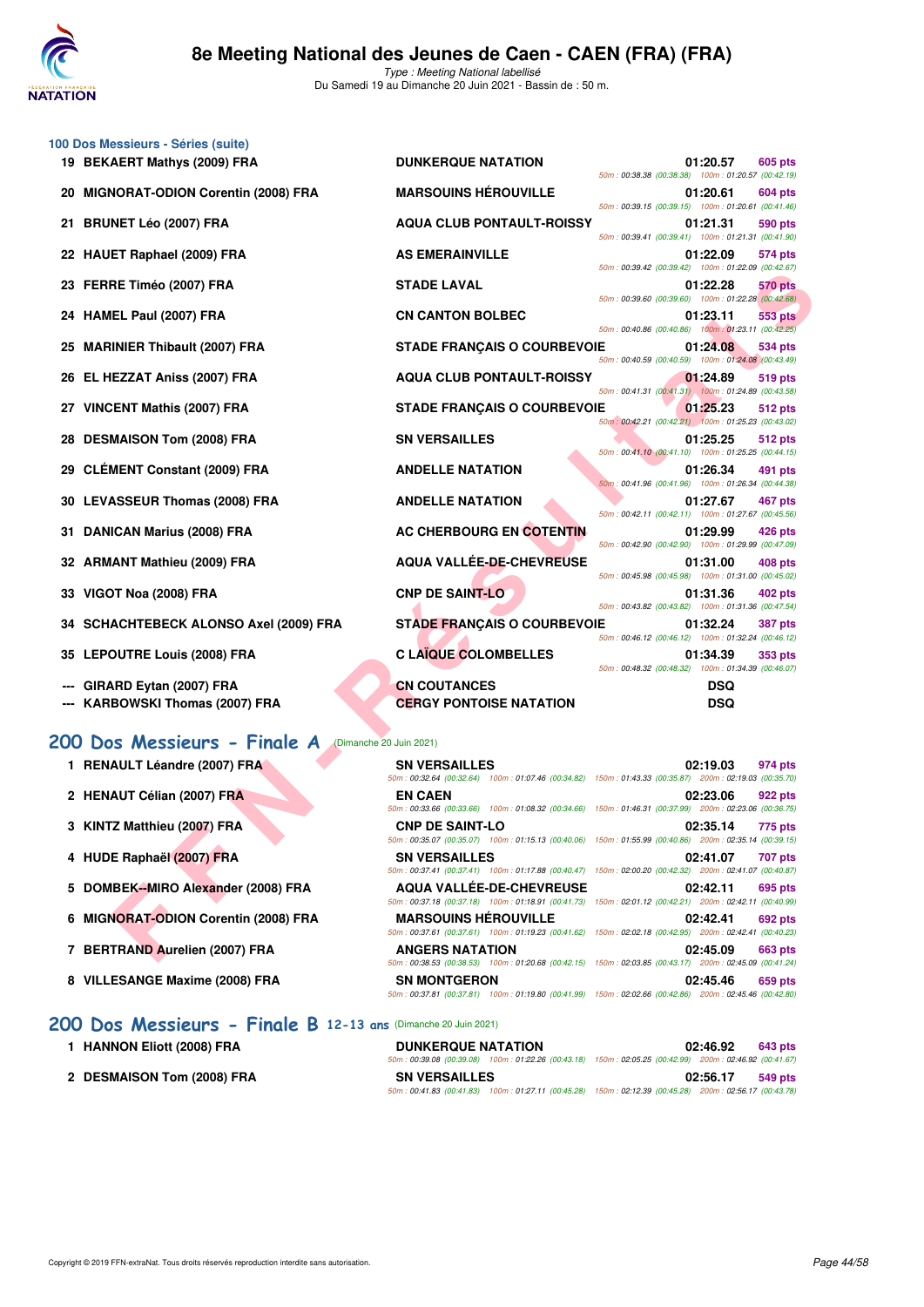

Type : Meeting National labellisé Du Samedi 19 au Dimanche 20 Juin 2021 - Bassin de : 50 m.

|  |  | 200 Dos Messieurs - Finale B (suite) |  |
|--|--|--------------------------------------|--|
|  |  |                                      |  |

- **3 LEVASSEUR Thomas (2008) FRA ANDELLE NATATION 03:01.58 497 pts**
- **4 ARMANT Mathieu (2009) FRA AQUA VALLÉE-DE-CHEVREUSE 03:08.42 435 pts**
- **5 BRIAND Thomas (2009) FRA CN AVRANCHES 03:20.71 334 pts**

#### **[200 Dos Messieurs - Séries](http://www.ffnatation.fr/webffn/resultats.php?idact=nat&go=epr&idcpt=70045&idepr=63)** (Dimanche 20 Juin 2021)

- **1 RENAULT Léandre (2007) FRA**
- 2 HENAUT Célian (2007) FRA
- **3 KINTZ Matthieu (2007) FRA**
- 4 HUDE Raphaël (2007) FRA
- 5 DOMBEK--MIRO Alexander (2008) FRA
- **6 MIGNORAT-ODION Corentin (2008) FRA**
- **7 VILLESANGE Maxime (2008) FRA**
- **8 BERTRAND Aurelien (2007) FRA**
- **9 HANNON Eliott (2008) FRA**
- 10 LAGARDE Louis (2007) FRA
- **11 COLLET ROBINET Jules (2007) FRA**
- **12 MARINIER Thibault (2007) FRA**
- 13 DESMAISON Tom (2008) FRA
- 14 KARBOWSKI Thomas (2007) FRA
- 15 LEVASSEUR Thomas (2008) FRA
- **16 ARMANT Mathieu (2009) FRA**
- **17 BRIAND Thomas (2009) FRA**
- **18 BEN BIJI Adam (2007) MAR**

#### **[50 Brasse Messieurs - Finale A](http://www.ffnatation.fr/webffn/resultats.php?idact=nat&go=epr&idcpt=70045&idepr=71)** (Samedi 19 Juin 2021)

| 1 SAILLET Corentin (2007) FRA             | <b>YERRES NATATION</b>    | 00:33.81 | 952 pts        |
|-------------------------------------------|---------------------------|----------|----------------|
| 2 CHERRIER Charlie (2007) FRA             | <b>EN CAEN</b>            | 00:33.95 | 945 pts        |
| 3 SAVARY Charly (2007) FRA                | <b>CNP DE SAINT-LO</b>    | 00:34.08 | 939 pts        |
| 4 WALLET Noa (2007) FRA                   | <b>DUNKERQUE NATATION</b> | 00:34.09 | 938 pts        |
| 5 NOTTRELET--MARIE Paul-Victor (2007) FRA | <b>SN VERSAILLES</b>      | 00:34.76 | <b>906 pts</b> |
| 6 DE VERA Max (2008) FRA                  | AC CHERBOURG EN COTENTIN  | 00:36.12 | 843 pts        |
| 7 LEE-BOUHOURS Florian (2007) FRA         | AQUA VALLÉE-DE-CHEVREUSE  | 00:36.14 | 842 pts        |
| 8 METAYER Marceau (2007) FRA              | <b>STADE LAVAL</b>        | 00:37.39 | <b>786 pts</b> |
|                                           |                           |          |                |

## **[50 Brasse Messieurs - Finale B](http://www.ffnatation.fr/webffn/resultats.php?idact=nat&go=epr&idcpt=70045&idepr=71) 12-13 ans** (Samedi 19 Juin 2021)

| 1 GODEFROY Gaspard (2009) FRA | <b>CNP DE SAINT-LO</b>           | 00:36.93 | 806 pts |
|-------------------------------|----------------------------------|----------|---------|
| 2 KIMBALA Maxence (2008) FRA  | <b>AQUA CLUB PONTAULT-ROISSY</b> | 00:36.98 | 804 pts |
| 3 HINFRAY Gaetan (2008) FRA   | <b>ANGERS NATATION</b>           | 00:37.18 | 795 pts |

| AULT Léandre (2007) FRA                        | <b>SN VERSAILLES</b><br>50m : 00:32.71 (00:32.71) 100m : 01:08.45 (00:35.74) 150m : 01:44.78 (00:36.33) 200m : 02:20.74 (00:35.96)            | 02:20.74<br>952 pts                                                        |
|------------------------------------------------|-----------------------------------------------------------------------------------------------------------------------------------------------|----------------------------------------------------------------------------|
| AUT Célian (2007) FRA                          | <b>EN CAEN</b><br>50m: 00:34.35 (00:34.35) 100m: 01:11.12 (00:36.77) 150m: 01:48.15 (00:37.03) 200m: 02:24.27 (00:36.12)                      | 02:24.27<br>906 pts                                                        |
| <b>Z Matthieu (2007) FRA</b>                   | <b>CNP DE SAINT-LO</b><br>50m: 00:35.86 (00:35.86) 100m: 01:15.07 (00:39.21) 150m: 01:55.39 (00:40.32) 200m: 02:34.19 (00:38.80)              | 02:34.19<br><b>786 pts</b>                                                 |
| E Raphaël (2007) FRA                           | <b>SN VERSAILLES</b><br>50m: 00:38.25 (00:38.25) 100m: 01:18.66 (00:40.41) 150m: 02:00.37 (00:41.71) 200m: 02:40.90 (00:40.53)                | 02:40.90<br>709 pts                                                        |
| <b>IBEK--MIRO Alexander (2008) FRA</b>         | <b>AQUA VALLÉE-DE-CHEVREUSE</b><br>50m: 00:38.52 (00:38.52) 100m: 01:21.62 (00:43.10) 150m: 02:03.96 (00:42.34) 200m: 02:43.97 (00:40.01)     | 02:43.97<br>675 pts                                                        |
| <b>NORAT-ODION Corentin (2008) FRA</b>         | <b>MARSOUINS HÉROUVILLE</b><br>50m: 00:38.47 (00:38.47) 100m: 01:21.68 (00:43.21)                                                             | 02:45.45<br>659 pts<br>150m: 02:05.07 (00:43.39) 200m: 02:45.45 (00:40.38) |
| ESANGE Maxime (2008) FRA                       | <b>SN MONTGERON</b><br>50m: 00:39.71 (00:39.71) 100m: 01:22.36 (00:42.65)                                                                     | 02:46.37<br>649 pts<br>150m: 02:05.75 (00:43.39) 200m: 02:46.37 (00:40.62) |
| TRAND Aurelien (2007) FRA                      | <b>ANGERS NATATION</b><br>50m: 00:39.77 (00:39.77) 100m: 01:22.56 (00:42.79)                                                                  | 02:47.95<br>632 pts<br>150m: 02:06.27 (00:43.71) 200m: 02:47.95 (00:41.68) |
| NON Eliott (2008) FRA                          | <b>DUNKERQUE NATATION</b><br>50m: 00:39.61 (00:39.61) 100m: 01:23.64 (00:44.03) 150m: 02:07.56 (00:43.92) 200m: 02:49.98 (00:42.42)           | 02:49.98<br>611 pts                                                        |
| ARDE Louis (2007) FRA                          | <b>CNP DE SAINT-LO</b><br>50m : 00:41.44 (00:41.44) 100m : 01:25.30 (00:43.86) 150m : 02:10.31 (00:45.01) 200m : 02:52.98 (00:42.67)          | 02:52.98<br>581 pts                                                        |
| LET ROBINET Jules (2007) FRA                   | <b>AS EMERAINVILLE</b><br>50m: 00:41.87 (00:41.87) 100m: 01:27.42 (00:45.55) 150m: 02:14.03 (00:46.61) 200m: 02:56.51 (00:42.48)              | 02:56.51<br>545 pts                                                        |
| INIER Thibault (2007) FRA                      | <b>STADE FRANCAIS O COURBEVOIE</b><br>50m: 00:42.26 (00:42.26) 100m: 01:27.93 (00:45.67) 150m: 02:15.10 (00:47.17) 200m: 02:58.56 (00:43.46)  | 02:58.56<br>526 pts                                                        |
| <b>MAISON Tom (2008) FRA</b>                   | <b>SN VERSAILLES</b><br>50m : 00:44.00 (00:44.00) 100m : 01:30.13 (00:46.13) 150m : 02:17.07 (00:46.94) 200m : 03:00.77 (00:43.70)            | 03:00.77<br>505 pts                                                        |
| BOWSKI Thomas (2007) FRA                       | <b>CERGY PONTOISE NATATION</b><br>50m : 00:42.88 (00:42.88) 100m : 01:30.27 (00:47.39) 150m : 02:16.78 (00:46.51) 200m : 03:01.15 (00:44.37)  | 03:01.15<br>501 pts                                                        |
| <b>ASSEUR Thomas (2008) FRA</b>                | <b>ANDELLE NATATION</b><br>50m: 00:44.17 (00:44.17) 100m: 01:33.15 (00:48.98) 150m: 02:21.05 (00:47.90) 200m: 03:08.67 (00:47.62)             | 03:08.67<br>433 pts                                                        |
| <b>ANT Mathieu (2009) FRA</b>                  | <b>AQUA VALLÉE-DE-CHEVREUSE</b><br>50m : 00:49.84 (00:49.84) 100m : 01:39.50 (00:49.66) 150m : 02:29.53 (00:50.03) 200m : 03:12.65 (00:43.12) | 03:12.65<br>399 pts                                                        |
| <b>ND Thomas (2009) FRA</b>                    | <b>CN AVRANCHES</b><br>50m : 00:46.53 (00:46.53) 100m : 01:38.36 (00:51.83) 150m : 02:29.30 (00:50.94) 200m : 03:19.83 (00:50.53)             | 03:19.83<br>341 pts                                                        |
| BIJI Adam (2007) MAR                           | AS HERBLAY NATATION<br>50m: 00:49.68 (00:49.68) 100m: 01:40.86 (00:51.18) 150m: 02:35.34 (00:54.48) 200m: 03:26.55 (00:51.21)                 | 03:26.55<br>291 pts                                                        |
| SSe Messieurs - Finale A (Samedi 19 Juin 2021) |                                                                                                                                               |                                                                            |
| LET Corentin (2007) FRA                        | <b>YERRES NATATION</b>                                                                                                                        | 00:33.81<br>952 pts                                                        |
| RRIER Charlie (2007) FRA                       | <b>EN CAEN</b>                                                                                                                                | 00:33.95<br>945 pts                                                        |
| <b>ARY Charly (2007) FRA</b>                   | <b>CNP DE SAINT-LO</b>                                                                                                                        | 00:34.08<br>939 pts                                                        |
| LET Noa (2007) FRA                             | <b>DUNKERQUE NATATION</b>                                                                                                                     | 00:34.09<br>938 pts                                                        |
| TRELET--MARIE Paul-Victor (2007) FRA           | <b>SN VERSAILLES</b>                                                                                                                          | 00:34.76<br><b>906 pts</b>                                                 |
|                                                |                                                                                                                                               |                                                                            |

50m : 00:41.30 (00:41.30) 100m : 01:28.76 (00:47.46) 150m : 02:15.30 (00:46.54) 200m : 03:01.58 (00:46.28)

50m : 00:46.25 (00:46.25) 100m : 01:35.00 (00:48.75) 150m : 02:24.43 (00:49.43) 200m : 03:08.42 (00:43.99)

50m : 00:46.72 (00:46.72) 100m : 01:38.35 (00:51.63) 150m : 02:29.73 (00:51.38) 200m : 03:20.71 (00:50.98)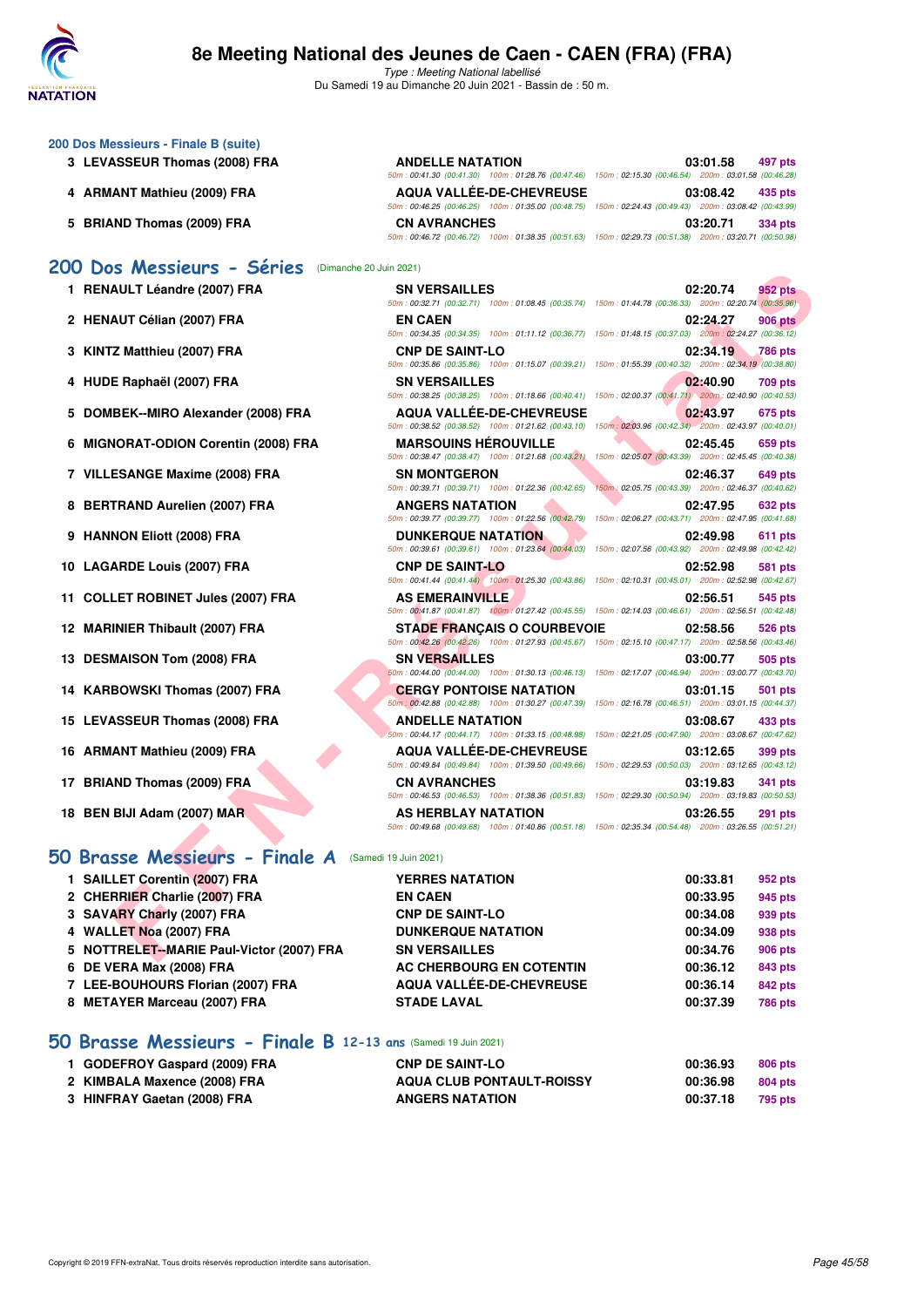

Type : Meeting National labellisé Du Samedi 19 au Dimanche 20 Juin 2021 - Bassin de : 50 m.

| 50 Brasse Messieurs - Finale B (suite) |                          |          |         |  |  |  |  |
|----------------------------------------|--------------------------|----------|---------|--|--|--|--|
| 4 MANUELLI Pierre-ange (2008) FRA      | <b>SN VERSAILLES</b>     | 00:37.70 | 772 pts |  |  |  |  |
| 5 POHU Eloy (2008) FRA                 | AQUA VALLÉE-DE-CHEVREUSE | 00:38.32 | 745 pts |  |  |  |  |
| 6 SOURDOU Nicolas (2008) FRA           | <b>CSN GUYANCOURT</b>    | 00:40.77 | 644 pts |  |  |  |  |
| RICHARD Nolhan (2008) FRA              | AQUA VALLÉE-DE-CHEVREUSE | 00:40.89 | 639 pts |  |  |  |  |
| 8 LEFEBVRE Matthieu (2008) FRA         | <b>EN CAEN</b>           | 00:42.75 | 567 pts |  |  |  |  |

## **[50 Brasse Messieurs - Séries](http://www.ffnatation.fr/webffn/resultats.php?idact=nat&go=epr&idcpt=70045&idepr=71)** (Samedi 19 Juin 2021)

| <b>Brasse Messieurs - Series</b> (Samedi 19 Juin 2021) |                                  |                |                |
|--------------------------------------------------------|----------------------------------|----------------|----------------|
| 1 SAILLET Corentin (2007) FRA                          | <b>YERRES NATATION</b>           | 00:34.20       | 933 pts        |
| 2 WALLET Noa (2007) FRA                                | <b>DUNKERQUE NATATION</b>        | 00:34.31       | 927 pts        |
| 3 CHERRIER Charlie (2007) FRA                          | <b>EN CAEN</b>                   | 00:34.54       | <b>916 pts</b> |
| 4 NOTTRELET--MARIE Paul-Victor (2007) FRA              | <b>SN VERSAILLES</b>             | 00:34.86       | 901 pts        |
| 5 SAVARY Charly (2007) FRA                             | <b>CNP DE SAINT-LO</b>           | 00:35.35       | <b>878 pts</b> |
| 6 LEE-BOUHOURS Florian (2007) FRA                      | <b>AQUA VALLÉE-DE-CHEVREUSE</b>  | 00:35.85       | 855 pts        |
| 7 DE VERA Max (2008) FRA                               | AC CHERBOURG EN COTENTIN         | 00:36.80       | <b>812 pts</b> |
| 8 METAYER Marceau (2007) FRA                           | <b>STADE LAVAL</b>               | 00:36.94       | <b>806 pts</b> |
| 9 MANUELLI Pierre-ange (2008) FRA                      | <b>SN VERSAILLES</b>             | 00:37.03       | <b>802 pts</b> |
| 10 MASSE Louis (2007) FRA                              | <b>EN CAEN</b>                   | 00:37.05       | 801 pts        |
| 11 KIMBALA Maxence (2008) FRA                          | <b>AQUA CLUB PONTAULT-ROISSY</b> | 00:37.22       | <b>793 pts</b> |
| 12 HINFRAY Gaetan (2008) FRA                           | <b>ANGERS NATATION</b>           | 00:37.29       | <b>790 pts</b> |
| 13 HAMARD Esteban (2007) FRA                           | <b>MARSOUINS HÉROUVILLE</b>      | 00:37.60       | 776 pts        |
| 14 GODEFROY Gaspard (2009) FRA                         | <b>CNP DE SAINT-LO</b>           | 00:38.28       | 747 pts        |
| 15 PARENT Louis (2007) FRA                             | <b>C LAÏQUE COLOMBELLES</b>      | 00:38.30       | <b>746 pts</b> |
| 16 TRAN Adrien (2007) FRA                              | <b>CERGY PONTOISE NATATION</b>   | 00:38.37       | 743 pts        |
| 17 HUDE Raphaël (2007) FRA                             | <b>SN VERSAILLES</b>             | 00:38.42       | <b>741 pts</b> |
| 18 POHU Eloy (2008) FRA                                | <b>AQUA VALLÉE-DE-CHEVREUSE</b>  | 00:38.55       | <b>735 pts</b> |
| 19 SOURDOU Nicolas (2008) FRA                          | <b>CSN GUYANCOURT</b>            | 00:40.56       | <b>652 pts</b> |
| 20 RICHARD Nolhan (2008) FRA                           | AQUA VALLÉE-DE-CHEVREUSE         | 00:40.60       | <b>651 pts</b> |
| 21 LEFEBVRE Matthieu (2008) FRA                        | <b>EN CAEN</b>                   | 00:42.23       | <b>587 pts</b> |
| 22 EL HEZZAT Aniss (2007) FRA                          | <b>AQUA CLUB PONTAULT-ROISSY</b> | 00:42.43       | <b>579 pts</b> |
| 23 FETTAR Issam (2008) FRA                             | <b>SN MONTGERON</b>              | 00:42.52       | <b>576 pts</b> |
| 24 TABERNERO-EUDIER Théo (2007) FRA                    | <b>CERGY PONTOISE NATATION</b>   | 00:42.82       | <b>564 pts</b> |
| 25 ALBEROLA Peyo (2008) FRA                            | <b>CSN GUYANCOURT</b>            | 00:43.10       | <b>554 pts</b> |
| 26 LE GRATIET Yohann (2009) FRA                        | <b>C VIKINGS DE ROUEN</b>        | 00:43.58       | <b>536 pts</b> |
| 27 FERRÉ Célian (2009) FRA                             | <b>STADE LAVAL</b>               | 00:44.27       | <b>512 pts</b> |
| 28 RENOUAlexandre (2008) FRA                           | AC CHERBOURG EN COTENTIN         | 00:45.57       | <b>466 pts</b> |
| 29 CHARRIER Nolan (2008) FRA                           | <b>CNP DE SAINT-LO</b>           | 00:45.94       | 454 pts        |
| 30 DESMAISON Tom (2008) FRA                            | <b>SN VERSAILLES</b>             | 00:46.09       | 449 pts        |
| 31 MARTINS Romeo (2009) FRA                            | <b>ANGERS NATATION</b>           | 00:47.48       | <b>404 pts</b> |
| 32 TARCY Lucas (2007) FRA                              | <b>EN CAEN</b>                   | 00:48.29       | <b>378 pts</b> |
| 33 ALIZON Marius (2009) FRA                            | <b>ANGERS NATATION</b>           | 00:49.44       | <b>344 pts</b> |
| 34 MOYA-COLIN Faustin (2009) FRA                       | <b>EN CAEN</b>                   | 00:50.37       | 317 pts        |
| 35 BARRE Léo (2009) FRA                                | <b>AQUA VALLÉE-DE-CHEVREUSE</b>  | 00:50.39       | <b>317 pts</b> |
| 36 VIAUD Lucas (2009) FRA                              | <b>MARSOUINS HÉROUVILLE</b>      | 00:50.41       | <b>316 pts</b> |
| 37 ROUX Alexis (2009) FRA                              | AC CHERBOURG EN COTENTIN         | 00:50.91       | <b>302 pts</b> |
| 38 VILLEMAIN Nathan (2009) FRA                         | <b>CN BRUNOY-ESSONNE</b>         | 00:51.69       | 282 pts        |
| 39 LEPOUTRE Louis (2008) FRA                           | <b>C LAÏQUE COLOMBELLES</b>      | 00:53.29       | 241 pts        |
| 40 KOBLITZ Benjamin (2009) FRA                         | <b>EN CAEN</b>                   | 00:56.77       | <b>163 pts</b> |
| 41 GRARD Elias (2009) FRA                              | <b>EN CAEN</b>                   | 01:02.42       | 69 pts         |
| 42 LAINE Luc (2009) FRA                                | <b>C LAÏQUE COLOMBELLES</b>      | 01:08.21       | 14 pts         |
| --- BOROT Antoine (2008) FRA                           | <b>CN COUTANCES</b>              | <b>DNS dec</b> |                |
| --- PIARD Thomas (2009) FRA                            | <b>ANDELLE NATATION</b>          | <b>DSQ</b>     |                |

## **[100 Brasse Messieurs - Finale A](http://www.ffnatation.fr/webffn/resultats.php?idact=nat&go=epr&idcpt=70045&idepr=72)** (Dimanche 20 Juin 2021)

**1 WALLET Noa (2007) FRA DUNKERQUE NATATION 01:13.13 978 pts** 50m : 00:34.71 (00:34.71) 100m : 01:13.13 (00:38.42)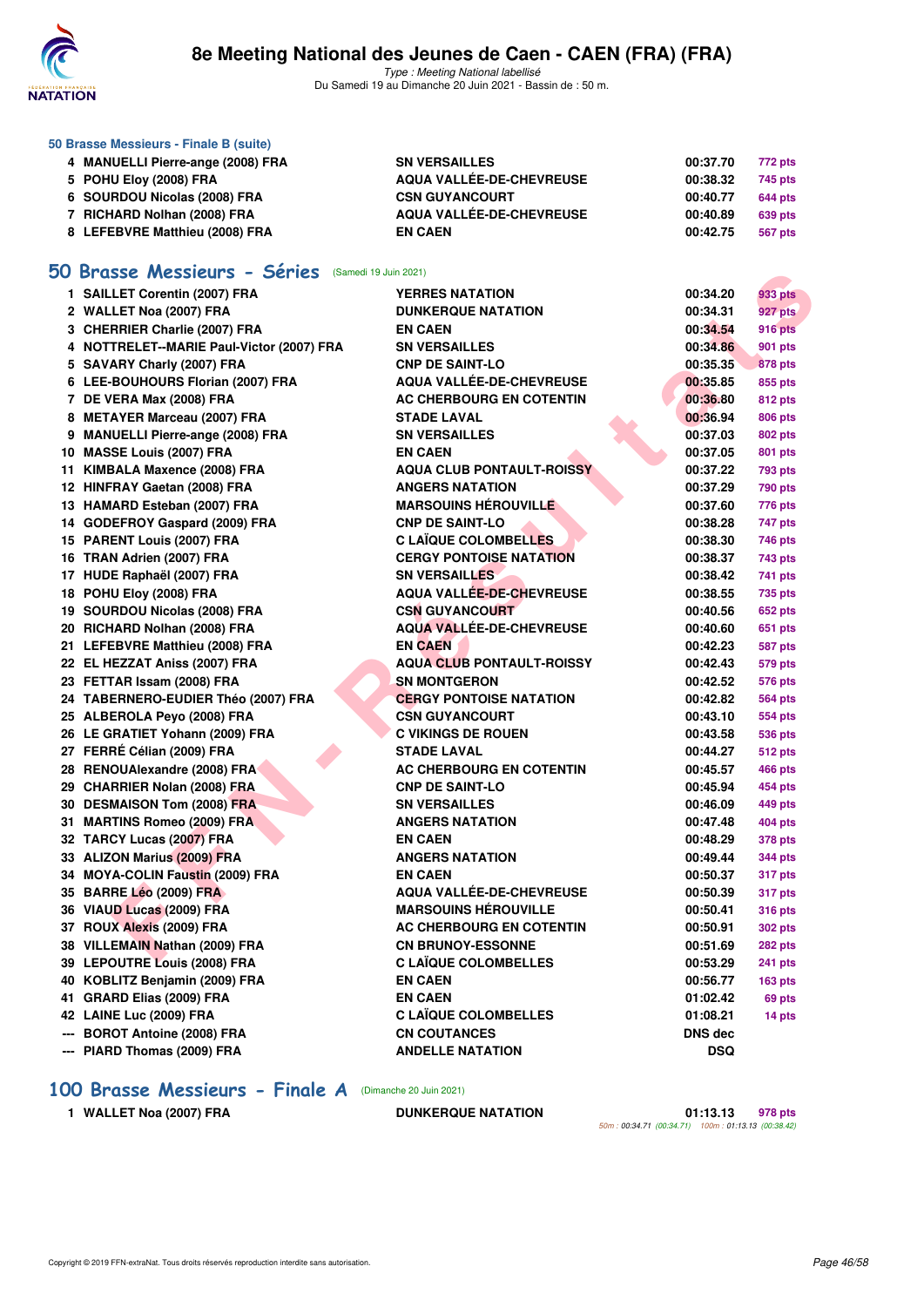

| 100 Brasse Messieurs - Finale A (suite)   |                             |                                                                           |
|-------------------------------------------|-----------------------------|---------------------------------------------------------------------------|
| 2 SAILLET Corentin (2007) FRA             | <b>YERRES NATATION</b>      | 01:14.94<br>934 pts<br>50m: 00:34.73 (00:34.73) 100m: 01:14.94 (00:40.21) |
| 3 NOTTRELET--MARIE Paul-Victor (2007) FRA | <b>SN VERSAILLES</b>        | 01:15.42<br>923 pts<br>50m: 00:35.18 (00:35.18) 100m: 01:15.42 (00:40.24  |
| 4 CHERRIER Charlie (2007) FRA             | <b>EN CAEN</b>              | 01:16.57<br>895 pts<br>50m: 00:35.73 (00:35.73) 100m: 01:16.57 (00:40.84  |
| 5 SAVARY Charly (2007) FRA                | <b>CNP DE SAINT-LO</b>      | 01:17.29<br>879 pts<br>50m: 00:35.25 (00:35.25) 100m: 01:17.29 (00:42.04) |
| 6 HAMARD Esteban (2007) FRA               | <b>MARSOUINS HÉROUVILLE</b> | 01:17.57<br>872 pts<br>50m: 00:37.34 (00:37.34) 100m: 01:17.57 (00:40.23  |
| 7 GODEFROY Gaspard (2009) FRA             | <b>CNP DE SAINT-LO</b>      | 01:18.65<br>847 pts<br>50m: 00:36.55 (00:36.55) 100m: 01:18.65 (00:42.10  |
| 8 MASSE Louis (2007) FRA                  | <b>EN CAEN</b>              | 01:19.55<br>827 pts<br>50m: 00:37.44 (00:37.44) 100m: 01:19.55 (00:42.11  |
|                                           |                             |                                                                           |

## **[100 Brasse Messieurs - Finale B](http://www.ffnatation.fr/webffn/resultats.php?idact=nat&go=epr&idcpt=70045&idepr=72) 12-13 ans** (Dimanche 20 Juin 2021)

| 1 BOROT Antoine (2008) FRA        | <b>CN COUTANCES</b>       |                                                                                                        | 01:18.85 | 843 pts |
|-----------------------------------|---------------------------|--------------------------------------------------------------------------------------------------------|----------|---------|
| 2 MANUELLI Pierre-ange (2008) FRA | <b>SN VERSAILLES</b>      | 50m: 00:37.34 (00:37.34) 100m: 01:18.85 (00:41.51<br>50m: 00:38.96 (00:38.96) 100m: 01:22.00 (00:43.04 | 01:22.00 | 773 pts |
| 3 POUPPEVILLE Elouan (2008) FRA   | <b>CNP DE SAINT-LO</b>    | 50m: 00:40.71 (00:40.71) 100m: 01:26.59 (00:45.88)                                                     | 01:26.59 | 676 pts |
| 4 DENOUAL Nathan (2008) FRA       | AS HERBLAY NATATION       | 50m: 00:39.18 (00:39.18) 100m: 01:27.29 (00:48.11)                                                     | 01:27.29 | 662 pts |
| 5 FETTAR Issam (2008) FRA         | <b>SN MONTGERON</b>       | 50m: 00:43.16 (00:43.16) 100m: 01:30.43 (00:47.27)                                                     | 01:30.43 | 600 pts |
| 6 LE GRATIET Yohann (2009) FRA    | <b>C VIKINGS DE ROUEN</b> | 50m: 00:42.35 (00:42.35) 100m: 01:33.15 (00:50.80                                                      | 01:33.15 | 549 pts |
| 6 SERTTAS Novan (2009) FRA        | <b>SN MONTGERON</b>       | 50m: 00:43.84 (00:43.84) 100m: 01:33.15 (00:49.31                                                      | 01:33.15 | 549 pts |
| 8 PIARD Thomas (2009) FRA         | <b>ANDELLE NATATION</b>   |                                                                                                        | 01:34.03 | 533 pts |

## **[100 Brasse Messieurs - Séries](http://www.ffnatation.fr/webffn/resultats.php?idact=nat&go=epr&idcpt=70045&idepr=72)** (Dimanche 20 Juin 2021)

|    | 6 HAMARD Esteban (2007) FRA                                                                 | <b>MARSOUINS HÉROUVILLE</b>     | $10011.003221100032010011001110011120100342041$<br>01:17.57<br><b>872 pts</b>                                                          |
|----|---------------------------------------------------------------------------------------------|---------------------------------|----------------------------------------------------------------------------------------------------------------------------------------|
|    | 7 GODEFROY Gaspard (2009) FRA                                                               | <b>CNP DE SAINT-LO</b>          | 50m: 00:37.34 (00:37.34) 100m: 01:17.57 (00:40.23)<br>01:18.65<br>847 pts                                                              |
|    | 8 MASSE Louis (2007) FRA                                                                    | <b>EN CAEN</b>                  | 50m: 00:36.55 (00:36.55) 100m: 01:18.65 (00:42.10)<br>01:19.55<br><b>827 pts</b><br>50m: 00:37.44 (00:37.44) 100m: 01:19.55 (00:42.11) |
| 00 | Brasse Messieurs - Finale B 12-13 ans (Dimanche 20 Juin 2021)<br>1 BOROT Antoine (2008) FRA | <b>CN COUTANCES</b>             | 01:18.85<br>843 pts<br>50m: 00:37.34 (00:37.34) 100m: 01:18.85 (00:41.51)                                                              |
|    | 2 MANUELLI Pierre-ange (2008) FRA                                                           | <b>SN VERSAILLES</b>            | 01:22.00<br>773 pts<br>50m: 00:38.96 (00:38.96) 100m: 01:22.00 (00:43.04)                                                              |
|    | 3 POUPPEVILLE Elouan (2008) FRA                                                             | <b>CNP DE SAINT-LO</b>          | 01:26.59<br>676 pts<br>50m; 00:40.71 (00:40.71) 100m; 01:26.59 (00:45.88)                                                              |
|    | 4 DENOUAL Nathan (2008) FRA                                                                 | AS HERBLAY NATATION             | 01:27.29<br>662 pts<br>50m: 00:39.18 (00:39.18) 100m: 01:27.29 (00:48.11)                                                              |
|    | 5 FETTAR Issam (2008) FRA                                                                   | <b>SN MONTGERON</b>             | 01:30.43<br>600 pts<br>50m: 00:43.16 (00:43.16) 100m: 01:30.43 (00:47.27)                                                              |
|    | 6 LE GRATIET Yohann (2009) FRA                                                              | <b>C VIKINGS DE ROUEN</b>       | 01:33.15<br>549 pts<br>50m: 00:42.35 (00:42.35) 100m: 01:33.15 (00:50.80)                                                              |
|    | 6 SERTTAS Noyan (2009) FRA                                                                  | <b>SN MONTGERON</b>             | 01:33.15<br>549 pts                                                                                                                    |
|    | 8 PIARD Thomas (2009) FRA                                                                   | <b>ANDELLE NATATION</b>         | 50m: 00:43.84 (00:43.84) 100m: 01:33.15 (00:49.31)<br>01:34.03<br>533 pts<br>50m: 00:45.01 (00:45.01) 100m: 01:34.03 (00:49.02)        |
|    | 00 Brasse Messieurs - Séries                                                                | (Dimanche 20 Juin 2021)         |                                                                                                                                        |
|    | 1 SAILLET Corentin (2007) FRA                                                               | <b>YERRES NATATION</b>          | 01:16.11<br><b>906 pts</b><br>50m: 00:35.74 (00:35.74) 100m: 01:16.11 (00:40.37)                                                       |
|    | 2 WALLET Noa (2007) FRA                                                                     | <b>DUNKERQUE NATATION</b>       | 01:16.16<br>905 pts<br>50m: 00:34.99 (00:34.99) 100m: 01:16.16 (00:41.17)                                                              |
|    | 3 NOTTRELET--MARIE Paul-Victor (2007) FRA                                                   | <b>SN VERSAILLES</b>            | 01:16.33<br>901 pts<br>50m: 00:35.77 (00:35.77) 100m: 01:16.33 (00:40.56)                                                              |
|    | 4 CHERRIER Charlie (2007) FRA                                                               | <b>EN CAEN</b>                  | 01:16.48<br>898 pts<br>50m: 00:36.31 (00:36.31) 100m: 01:16.48 (00:40.17)                                                              |
|    | 5 SAVARY Charly (2007) FRA                                                                  | <b>CNP DE SAINT-LO</b>          | 01:18.90<br>842 pts<br>50m: 00:36.70 (00:36.70) 100m: 01:18.90 (00:42.20)                                                              |
|    | 6 MASSE Louis (2007) FRA                                                                    | <b>EN CAEN</b>                  | 01:19.46<br>829 pts<br>50m: 00:37.10 (00:37.10) 100m: 01:19.46 (00:42.36)                                                              |
|    | 7 GODEFROY Gaspard (2009) FRA                                                               | <b>CNP DE SAINT-LO</b>          | 01:19.99<br>817 pts<br>50m: 00:37.07 (00:37.07) 100m: 01:19.99 (00:42.92)                                                              |
|    | 8 HAMARD Esteban (2007) FRA                                                                 | <b>MARSOUINS HÉROUVILLE</b>     | 01:21.01<br>794 pts<br>50m: 00:38.78 (00:38.78) 100m: 01:21.01 (00:42.23)                                                              |
|    | 9 CHUQUET Paul (2007) FRA                                                                   | <b>CNP DE SAINT-LO</b>          | 01:21.55<br>783 pts<br>50m: 00:38.98 (00:38.98) 100m: 01:21.55 (00:42.57)                                                              |
|    | 10 LEE-BOUHOURS Florian (2007) FRA                                                          | <b>AQUA VALLEE-DE-CHEVREUSE</b> | 01:21.74<br>778 pts                                                                                                                    |
|    | 11 HAOUAS Samy (2007) FRA                                                                   | US IVRY-SUR-SEINE               | 50m: 00:36.75 (00:36.75) 100m: 01:21.74 (00:44.99)<br>01:23.41<br>742 pts                                                              |
|    | 12 GENDRIER Esteban (2007) FRA                                                              | <b>CSN GUYANCOURT</b>           | 50m: 00:37.83 (00:37.83) 100m: 01:23.41 (00:45.58)<br>01:23.61<br>738 pts                                                              |
|    | 13 BOROT Antoine (2008) FRA                                                                 | <b>CN COUTANCES</b>             | 50m: 00:39.64 (00:39.64) 100m: 01:23.61 (00:43.97)<br>01:23.68<br>737 pts                                                              |
|    | 14 MANUELLI Pierre-ange (2008) FRA                                                          | <b>SN VERSAILLES</b>            | 50m: 00:39.38 (00:39.38) 100m: 01:23.68 (00:44.30)<br>01:24.38<br>722 pts<br>$60m + 00.2916$ (00.2916) $100m + 01.2428$ (00.45.22)     |

| CN COUTANCES           |
|------------------------|
| <b>SN VERSAILLES</b>   |
| <b>CNP DE SAINT-LO</b> |
| AS HERBLAY NATATION    |
| <b>SN MONTGERON</b>    |
| C VIKINGS DE ROUEN     |
| SN MONTGERON           |
| ANDELLE NATATION       |
|                        |

|  | 50m: 00:34.73 (00:34.73) 100m: 01:14.94 (00:40.21)                     |  |
|--|------------------------------------------------------------------------|--|
|  | 01:15.42 923 pts<br>50m: 00:35.18 (00:35.18) 100m: 01:15.42 (00:40.24) |  |
|  | 01:16.57 895 pts<br>50m: 00:35.73 (00:35.73) 100m: 01:16.57 (00:40.84) |  |
|  | 01:17.29 879 pts<br>50m: 00:35.25 (00:35.25) 100m: 01:17.29 (00:42.04) |  |
|  | 01:17.57 872 pts<br>50m: 00:37.34 (00:37.34) 100m: 01:17.57 (00:40.23) |  |
|  | 01:18.65 847 pts<br>50m: 00:36.55 (00:36.55) 100m: 01:18.65 (00:42.10) |  |
|  | 01:19.55 827 pts<br>50m: 00:37.44 (00:37.44) 100m: 01:19.55 (00:42.11) |  |
|  |                                                                        |  |
|  | 01.10 OF 042 nto                                                       |  |

|  | $01:18.85$ 843 pts                                 |  |
|--|----------------------------------------------------|--|
|  | 50m: 00:37.34 (00:37.34) 100m: 01:18.85 (00:41.51) |  |
|  | 01:22.00 773 pts                                   |  |
|  | 50m: 00:38.96 (00:38.96) 100m: 01:22.00 (00:43.04) |  |
|  | 01:26.59 676 pts                                   |  |
|  | 50m: 00:40.71 (00:40.71) 100m: 01:26.59 (00:45.88) |  |
|  | 01:27.29 662 pts                                   |  |
|  | 50m: 00:39.18 (00:39.18) 100m: 01:27.29 (00:48.11) |  |
|  |                                                    |  |
|  | 01:30.43 600 pts                                   |  |
|  | 50m: 00:43.16 (00:43.16) 100m: 01:30.43 (00:47.27) |  |
|  | 01:33.15 549 pts                                   |  |
|  | 50m: 00:42.35 (00:42.35) 100m: 01:33.15 (00:50.80) |  |
|  | 01:33.15 549 pts                                   |  |
|  | 50m: 00:43.84 (00:43.84) 100m: 01:33.15 (00:49.31) |  |
|  | 01:34.03 533 pts                                   |  |

|                                                    | 01:16.11 906 pts |  |
|----------------------------------------------------|------------------|--|
| 50m: 00:35.74 (00:35.74) 100m: 01:16.11 (00:40.37) |                  |  |
|                                                    | 01:16.16 905 pts |  |
| 50m: 00:34.99 (00:34.99) 100m: 01:16.16 (00:41.17) |                  |  |
|                                                    | 01:16.33 901 pts |  |
| 50m: 00:35.77 (00:35.77) 100m: 01:16.33 (00:40.56) |                  |  |
|                                                    | 01:16.48 898 pts |  |
| 50m: 00:36.31 (00:36.31) 100m: 01:16.48 (00:40.17) |                  |  |
|                                                    | 01:18.90 842 pts |  |
| 50m: 00:36.70 (00:36.70) 100m: 01:18.90 (00:42.20) |                  |  |
|                                                    | 01:19.46 829 pts |  |
| 50m: 00:37.10 (00:37.10) 100m: 01:19.46 (00:42.36) |                  |  |
|                                                    | 01:19.99 817 pts |  |
| 50m: 00:37.07 (00:37.07) 100m: 01:19.99 (00:42.92) |                  |  |
|                                                    |                  |  |
|                                                    | 01:21.01 794 pts |  |
| 50m: 00:38.78 (00:38.78) 100m: 01:21.01 (00:42.23) |                  |  |
|                                                    | 01:21.55 783 pts |  |
| 50m: 00:38.98 (00:38.98) 100m: 01:21.55 (00:42.57) |                  |  |
|                                                    | 01:21.74 778 pts |  |
| 50m: 00:36.75 (00:36.75) 100m: 01:21.74 (00:44.99) |                  |  |
|                                                    | 01:23.41 742 pts |  |
| 50m: 00:37.83 (00:37.83) 100m: 01:23.41 (00:45.58) |                  |  |
|                                                    |                  |  |
| 50m: 00:39.64 (00:39.64) 100m: 01:23.61 (00:43.97) | 01:23.61 738 pts |  |
|                                                    | 01:23.68 737 pts |  |
| 50m: 00:39.38 (00:39.38) 100m: 01:23.68 (00:44.30) |                  |  |
|                                                    | 01:24.38 722 pts |  |
| 50m: 00:39.16 (00:39.16) 100m: 01:24.38 (00:45.22) |                  |  |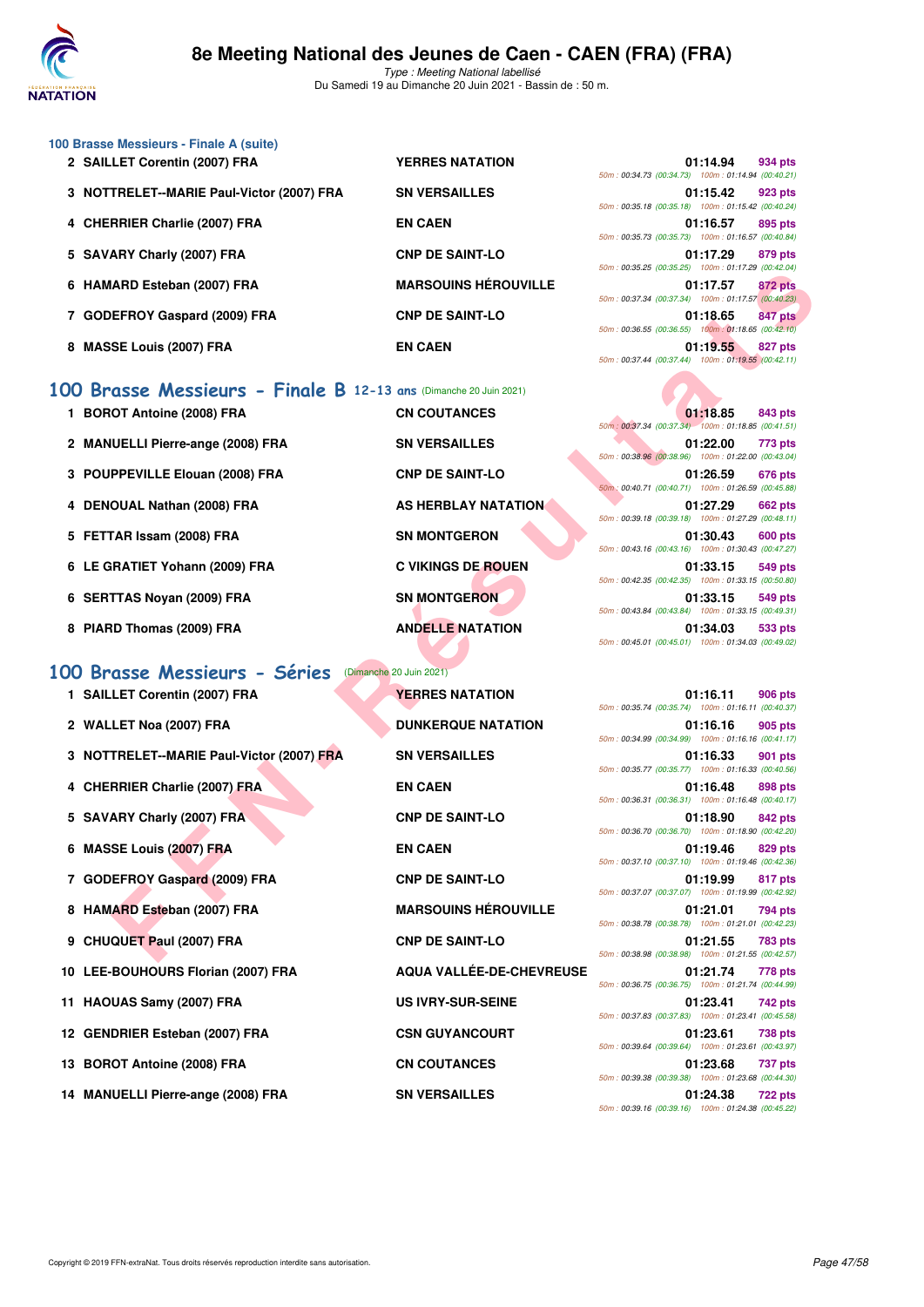

| 100 Brasse Messieurs - Séries (suite) |                                                                                                                                    |                                                                                  |
|---------------------------------------|------------------------------------------------------------------------------------------------------------------------------------|----------------------------------------------------------------------------------|
| 15 TRAN Adrien (2007) FRA             | <b>CERGY PONTOISE NATATION</b>                                                                                                     | 01:24.95<br><b>710 pts</b><br>50m: 00:39.74 (00:39.74) 100m: 01:24.95 (00:45.21) |
| 16 PARENT Louis (2007) FRA            | <b>C LAÏQUE COLOMBELLES</b>                                                                                                        | 01:25.74<br>693 pts<br>50m: 00:40.45 (00:40.45) 100m: 01:25.74 (00:45.29         |
| 17 DENOUAL Nathan (2008) FRA          | AS HERBLAY NATATION                                                                                                                | 01:27.30<br>662 pts<br>50m: 00:40.25 (00:40.25) 100m: 01:27.30 (00:47.05         |
| 18 MESLIER Tristan (2007) FRA         | <b>CNP DE SAINT-LO</b>                                                                                                             | 01:28.87<br>630 pts<br>50m: 00:40.88 (00:40.88) 100m: 01:28.87 (00:47.99         |
| 19 POUPPEVILLE Elouan (2008) FRA      | <b>CNP DE SAINT-LO</b>                                                                                                             | 01:29.89<br>611 pts<br>50m: 00:42.06 (00:42.06) 100m: 01:29.89 (00:47.83         |
| 20 LE GRATIET Yohann (2009) FRA       | <b>C VIKINGS DE ROUEN</b>                                                                                                          | 01:33.34<br>546 pts<br>50m: 00:43.48 (00:43.48) 100m: 01:33.34 (00:49.86)        |
| 21 PIARD Thomas (2009) FRA            | <b>ANDELLE NATATION</b>                                                                                                            | 01:34.20<br>530 pts<br>50m: 00:43.20 (00:43.20) 100m: 01:34.20 (00:51.00         |
| 22 SERTTAS Noyan (2009) FRA           | <b>SN MONTGERON</b>                                                                                                                | 01:34.42<br>526 pts<br>50m: 00:44.41 (00:44.41) 100m: 01:34.42 (00:50.01)        |
| 23 FETTAR Issam (2008) FRA            | <b>SN MONTGERON</b>                                                                                                                | 01:35.09<br>514 pts<br>50m : 00:44.19 (00:44.19) 100m : 01:35.09 (00:50.90)      |
| 24 LEFEBVRE Matthieu (2008) FRA       | <b>EN CAEN</b>                                                                                                                     | 01:36.83<br>484 pts<br>50m: 00:44.88 (00:44.88) 100m: 01:36.83 (00:51.95         |
| 25 TOREL Louis (2009) FRA             | <b>EN CAEN</b>                                                                                                                     | 01:37.06<br><b>480 pts</b><br>50m: 00:45.75 (00:45.75) 100m: 01:37.06 (00:51.31) |
| 26 VALLEE Clément (2008) FRA          | <b>CNP DE SAINT-LO</b>                                                                                                             | 01:39.27<br>443 pts<br>50m: 00:48.37 (00:48.37) 100m: 01:39.27 (00:50.90         |
| 27 CHARRIER Nolan (2008) FRA          | <b>CNP DE SAINT-LO</b>                                                                                                             | 01:39.30<br>442 pts<br>50m: 00:47.99 (00:47.99) 100m: 01:39.30 (00:51.31)        |
| 28 FERRÉ Célian (2009) FRA            | <b>STADE LAVAL</b>                                                                                                                 | 01:41.73<br>403 pts<br>50m: 00:46.89 (00:46.89) 100m: 01:41.73 (00:54.84         |
| 29 BANC David (2008) FRA              | <b>EN CAEN</b>                                                                                                                     | 01:42.52<br>391 pts<br>50m: 00:48.32 (00:48.32) 100m: 01:42.52 (00:54.20)        |
| 30 ROOSE Nolann (2009) FRA            | <b>DUNKERQUE NATATION</b>                                                                                                          | 01:43.71<br>372 pts<br>50m: 00:48.29 (00:48.29) 100m: 01:43.71 (00:55.42)        |
| 31 MESAISE Clément (2009) FRA         | <b>MARSOUINS HÉROUVILLE</b>                                                                                                        | 01:43.97<br><b>369 pts</b><br>50m: 00:49.40 (00:49.40) 100m: 01:43.97 (00:54.57  |
| 32 CARRE Grégoire (2008) FRA          | <b>CN AVRANCHES</b>                                                                                                                | 01:46.15<br>336 pts<br>50m: 00:51.29 (00:51.29) 100m: 01:46.15 (00:54.86)        |
| 33 VILLEMAIN Nathan (2009) FRA        | <b>CN BRUNOY-ESSONNE</b>                                                                                                           | 01:46.56<br>331 pts<br>50m: 00:50.89 (00:50.89) 100m: 01:46.56 (00:55.67         |
| 34 DATIN Joachim (2008) FRA           | <b>CN AVRANCHES</b>                                                                                                                | 01:46.86<br><b>326 pts</b><br>50m: 00:48.91 (00:48.91) 100m: 01:46.86 (00:57.95  |
| 35 TARCY Lucas (2007) FRA             | <b>EN CAEN</b>                                                                                                                     | 01:47.05<br>324 pts<br>50m: 00:50.29 (00:50.29) 100m: 01:47.05 (00:56.76)        |
| 36 MARTINS Romeo (2009) FRA           | <b>ANGERS NATATION</b>                                                                                                             | 01:47.93<br><b>311 pts</b><br>50m: 00:52.07 (00:52.07) 100m: 01:47.93 (00:55.86  |
| 37 BARRE Léo (2009) FRA               | AQUA VALLÉE-DE-CHEVREUSE                                                                                                           | 01:49.95<br><b>284 pts</b><br>50m: 00:51.74 (00:51.74) 100m: 01:49.95 (00:58.21  |
| 38 LEPOUTRE Louis (2008) FRA          | <b>C LAÏQUE COLOMBELLES</b>                                                                                                        | 01:52.54<br>$251$ pts<br>50m: 00:53.32 (00:53.32) 100m: 01:52.54 (00:59.22)      |
| 39 ALIZON Marius (2009) FRA           | <b>ANGERS NATATION</b>                                                                                                             | 01:53.12<br><b>244 pts</b><br>50m: 00:51.84 (00:51.84) 100m: 01:53.12 (01:01.28  |
| --- IKHEDJI Lauric (2008) FRA         | <b>CNP DE SAINT-LO</b>                                                                                                             | <b>DNS</b>                                                                       |
| --- KIMBALA Maxence (2008) FRA        | <b>AQUA CLUB PONTAULT-ROISSY</b>                                                                                                   | <b>DSQ</b>                                                                       |
| 200 Brasse Messieurs - Finale A       | (Samedi 19 Juin 2021)                                                                                                              |                                                                                  |
| 1 WALLET Noa (2007) FRA               | <b>DUNKERQUE NATATION</b><br>50m: 00:35.21 (00:35.21) 100m: 01:17.03 (00:41.82) 150m: 02:00.30 (00:43.27) 200m: 02:43.12 (00:42.82 | 02:43.12<br>885 pts                                                              |
| 2 CHERRIER Charlie (2007) FRA         | <b>EN CAEN</b><br>50m: 00:37.70 (00:37.70) 100m: 01:20.36 (00:42.66) 150m: 02:04.56 (00:44.20) 200m: 02:46.80 (00:42.24            | 02:46.80<br>843 pts                                                              |
| 3 SAILLET Corentin (2007) FRA         | <b>YERRES NATATION</b>                                                                                                             | 02:47.95<br>830 pts                                                              |

|                                                                 |                                                            | 50m: 00:40.88 (00:40.88) 100m: 01:28.87 (00:47.99)                               |
|-----------------------------------------------------------------|------------------------------------------------------------|----------------------------------------------------------------------------------|
| PPEVILLE Elouan (2008) FRA                                      | <b>CNP DE SAINT-LO</b>                                     | 01:29.89<br>611 pts<br>50m: 00:42.06 (00:42.06) 100m: 01:29.89 (00:47.83)        |
| RATIET Yohann (2009) FRA                                        | <b>C VIKINGS DE ROUEN</b>                                  | 01:33.34<br><b>546 pts</b>                                                       |
| <b>ID Thomas (2009) FRA</b>                                     | <b>ANDELLE NATATION</b>                                    | 50m: 00:43.48 (00:43.48) 100m: 01:33.34 (00:49.86)<br>01:34.20<br>530 pts        |
|                                                                 |                                                            | 50m: 00:43.20 (00:43.20) 100m: 01:34.20 (00:51.00)                               |
| TTAS Noyan (2009) FRA                                           | <b>SN MONTGERON</b>                                        | 01:34.42<br>526 pts<br>50m: 00:44.41 (00:44.41) 100m: 01:34.42 (00:50.01)        |
| <b>FAR Issam (2008) FRA</b>                                     | <b>SN MONTGERON</b>                                        | 01:35.09<br>514 pts<br>50m: 00:44.19 (00:44.19) 100m: 01:35.09 (00:50.90)        |
| EBVRE Matthieu (2008) FRA                                       | <b>EN CAEN</b>                                             | 01:36.83<br>484 pts<br>50m: 00:44.88 (00:44.88) 100m: 01:36.83 (00:51.95)        |
| EL Louis (2009) FRA                                             | <b>EN CAEN</b>                                             | 01:37.06<br>480 pts                                                              |
| LEE Clément (2008) FRA                                          | <b>CNP DE SAINT-LO</b>                                     | 50m: 00:45.75 (00:45.75) 100m: 01:37.06 (00:51.31)<br>01:39.27<br>443 pts        |
|                                                                 |                                                            | 50m: 00:48.37 (00:48.37) 100m: 01:39.27 (00:50.90)                               |
| RRIER Nolan (2008) FRA                                          | <b>CNP DE SAINT-LO</b>                                     | 01:39.30<br>442 pts<br>50m: 00:47.99 (00:47.99) 100m: 01:39.30 (00:51.31)        |
| RÉ Célian (2009) FRA                                            | <b>STADE LAVAL</b>                                         | 01:41.73<br>403 pts                                                              |
| C David (2008) FRA                                              | <b>EN CAEN</b>                                             | 50m: 00:46.89 (00:46.89) 100m: 01:41.73 (00:54.84)<br>01:42.52<br><b>391 pts</b> |
|                                                                 |                                                            | 50m: 00:48.32 (00:48.32) 100m: 01:42.52 (00:54.20)                               |
| <b>SE Nolann (2009) FRA</b>                                     | <b>DUNKERQUE NATATION</b>                                  | 01:43.71<br>372 pts<br>50m: 00:48.29 (00:48.29) 100m: 01:43.71 (00:55.42)        |
| AISE Clément (2009) FRA                                         | <b>MARSOUINS HÉROUVILLE</b>                                | 01:43.97<br><b>369 pts</b><br>50m: 00:49.40 (00:49.40) 100m: 01:43.97 (00:54.57) |
| RE Grégoire (2008) FRA                                          | <b>CN AVRANCHES</b>                                        | 01:46.15<br><b>336 pts</b>                                                       |
|                                                                 | <b>CN BRUNOY-ESSONNE</b>                                   | 50m: 00:51.29 (00:51.29) 100m: 01:46.15 (00:54.86)                               |
| EMAIN Nathan (2009) FRA                                         |                                                            | 01:46.56<br>331 pts<br>50m: 00:50.89 (00:50.89) 100m: 01:46.56 (00:55.67)        |
| IN Joachim (2008) FRA                                           | <b>CN AVRANCHES</b>                                        | 01:46.86<br><b>326 pts</b><br>50m: 00:48.91 (00:48.91) 100m: 01:46.86 (00:57.95) |
| CY Lucas (2007) FRA                                             | <b>EN CAEN</b>                                             | 01:47.05<br><b>324 pts</b>                                                       |
| TINS Romeo (2009) FRA                                           | <b>ANGERS NATATION</b>                                     | 50m: 00:50.29 (00:50.29) 100m: 01:47.05 (00:56.76)<br>01:47.93<br>311 pts        |
|                                                                 |                                                            | 50m: 00:52.07 (00:52.07) 100m: 01:47.93 (00:55.86)                               |
| RE Léo (2009) FRA                                               | AQUA VALLÉE-DE-CHEVREUSE                                   | 01:49.95<br><b>284 pts</b><br>50m: 00:51.74 (00:51.74) 100m: 01:49.95 (00:58.21) |
| <b>OUTRE Louis (2008) FRA</b>                                   | <b>C LAÏQUE COLOMBELLES</b>                                | 01:52.54<br><b>251 pts</b><br>50m: 00:53.32 (00:53.32) 100m: 01:52.54 (00:59.22) |
| ON Marius (2009) FRA                                            | <b>ANGERS NATATION</b>                                     | 01:53.12<br><b>244 pts</b>                                                       |
|                                                                 |                                                            | 50m: 00:51.84 (00:51.84) 100m: 01:53.12 (01:01.28)                               |
| <b>EDJI Lauric (2008) FRA</b><br><b>BALA Maxence (2008) FRA</b> | <b>CNP DE SAINT-LO</b><br><b>AQUA CLUB PONTAULT-ROISSY</b> | <b>DNS</b><br><b>DSQ</b>                                                         |
|                                                                 |                                                            |                                                                                  |

| 1 WALLET Noa (2007) FRA       | <b>DUNKERQUE NATATION</b> | 02:43.12<br>885 pts                                                                                    |
|-------------------------------|---------------------------|--------------------------------------------------------------------------------------------------------|
|                               |                           | 50m: 00:35.21 (00:35.21) 100m: 01:17.03 (00:41.82) 150m: 02:00.30 (00:43.27) 200m: 02:43.12 (00:42.82) |
| 2 CHERRIER Charlie (2007) FRA | <b>EN CAEN</b>            | 02:46.80<br>843 pts                                                                                    |
|                               |                           | 50m: 00:37.70 (00:37.70) 100m: 01:20.36 (00:42.66) 150m: 02:04.56 (00:44.20) 200m: 02:46.80 (00:42.24) |
| 3 SAILLET Corentin (2007) FRA | <b>YERRES NATATION</b>    | 02:47.95<br>830 pts                                                                                    |
|                               |                           | 50m: 00:38.71 (00:38.71) 100m: 01:21.11 (00:42.40) 150m: 02:05.09 (00:43.98) 200m: 02:47.95 (00:42.86) |
| 4 SAVARY Charly (2007) FRA    | <b>CNP DE SAINT-LO</b>    | 02:49.30<br>815 pts                                                                                    |
|                               |                           | 50m: 00:37.57 (00:37.57) 100m: 01:21.43 (00:43.86) 150m: 02:05.36 (00:43.93) 200m: 02:49.30 (00:43.94) |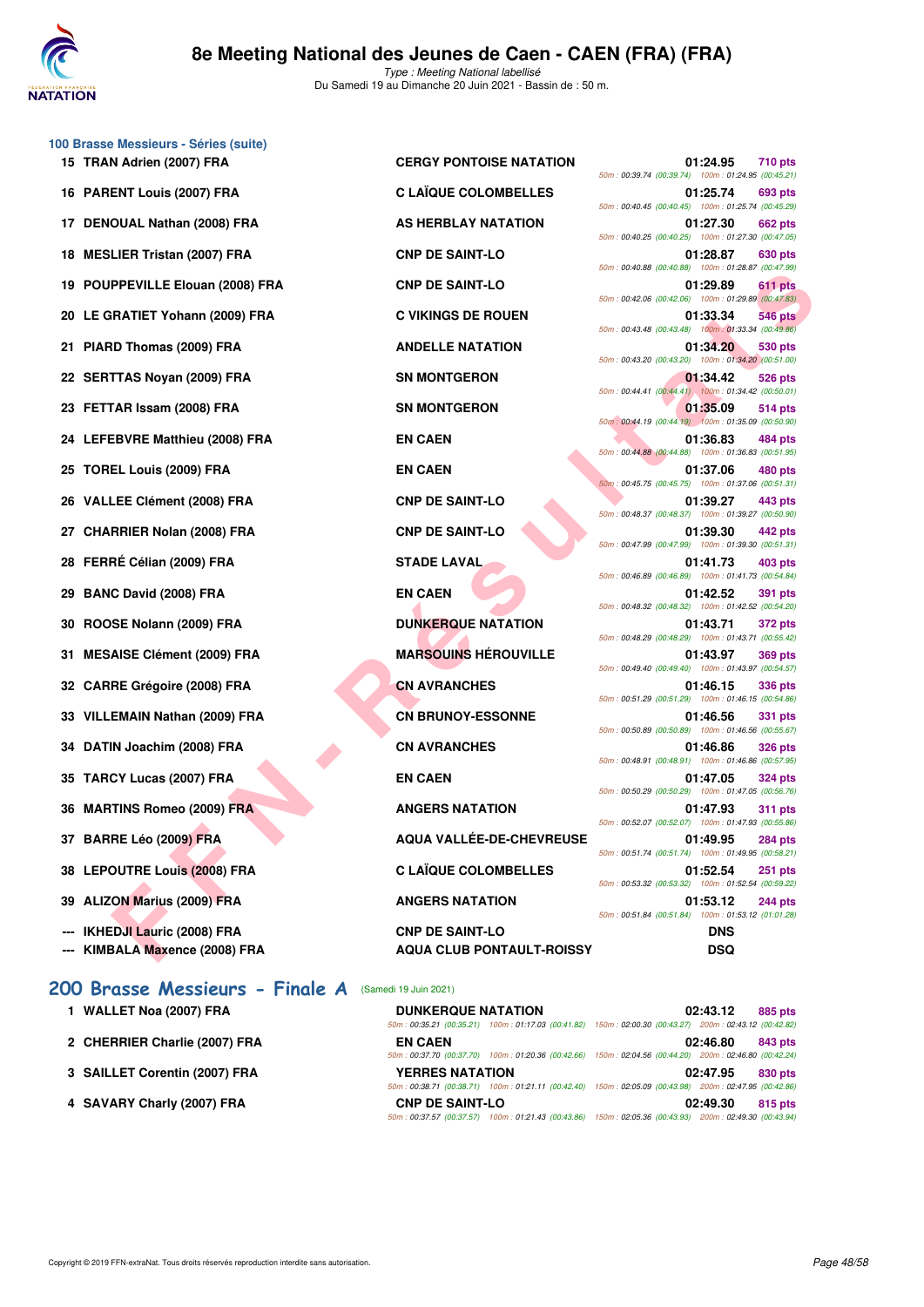

**200 Brasse Messieurs - Finale A (suite)**

# **8e Meeting National des Jeunes de Caen - CAEN (FRA) (FRA)**

Type : Meeting National labellisé Du Samedi 19 au Dimanche 20 Juin 2021 - Bassin de : 50 m.

| 5 MASSE Louis (2007) FRA                                        | <b>EN CAEN</b>                                                               | 02:49.73<br>810 pts                                                                                                                      |
|-----------------------------------------------------------------|------------------------------------------------------------------------------|------------------------------------------------------------------------------------------------------------------------------------------|
| 6 LEE-BOUHOURS Florian (2007) FRA                               | <b>AQUA VALLÉE-DE-CHEVREUSE</b>                                              | 50m : 00:39.26 (00:39.26) 100m : 01:21.86 (00:42.60) 150m : 02:05.90 (00:44.04) 200m : 02:49.73 (00:43.83)<br>02:53.68<br><b>767 pts</b> |
|                                                                 |                                                                              | 50m: 00:38.89 (00:38.89) 100m: 01:22.57 (00:43.68) 150m: 02:08.32 (00:45.75) 200m: 02:53.68 (00:45.36)                                   |
| 7 HINFRAY Gaetan (2008) FRA                                     | <b>ANGERS NATATION</b>                                                       | 02:54.81<br>755 pts                                                                                                                      |
|                                                                 |                                                                              | 50m: 00:42.26 (00:42.26) 100m: 01:26.63 (00:44.37) 150m: 02:11.75 (00:45.12) 200m: 02:54.81 (00:43.06)                                   |
| <b>CHUQUET Paul (2007) FRA</b><br>8                             | <b>CNP DE SAINT-LO</b>                                                       | 02:59.19<br>709 pts<br>50m: 00:40.73 (00:40.73) 100m: 01:26.83 (00:46.10) 150m: 02:13.18 (00:46.35) 200m: 02:59.19 (00:46.01)            |
|                                                                 |                                                                              |                                                                                                                                          |
| 200 Brasse Messieurs - Finale B 12-13 ans (Samedi 19 Juin 2021) |                                                                              |                                                                                                                                          |
| 1 GODEFROY Gaspard (2009) FRA                                   | <b>CNP DE SAINT-LO</b>                                                       | 02:59.08<br><b>710 pts</b>                                                                                                               |
|                                                                 |                                                                              | 50m: 00:39.67 (00:39.67) 100m: 01:24.80 (00:45.13) 150m: 02:12.76 (00:47.96) 200m: 02:59.08 (00:46.32)                                   |
| 2 POHU Eloy (2008) FRA                                          | <b>AQUA VALLÉE-DE-CHEVREUSE</b>                                              | 03:04.76<br><b>652 pts</b>                                                                                                               |
|                                                                 |                                                                              | 50m: 00:40.78 (00:40.78) 100m: 01:28.57 (00:47.79) 150m: 02:17.76 (00:49.19) 200m: 03:04.76 (00:47.00)                                   |
| 3 SOURDOU Nicolas (2008) FRA                                    | <b>CSN GUYANCOURT</b>                                                        | 03:05.81<br>642 pts<br>50m : 00:41.06 (00:41.06) 100m : 01:29.81 (00:48.75) 150m : 02:17.93 (00:48.12) 200m : 03:05.81 (00:47.88)        |
| <b>MATAILLET Arthur (2008) FRA</b>                              | <b>ANGERS NATATION</b>                                                       | 03:08.03<br>620 pts                                                                                                                      |
|                                                                 |                                                                              | 50m : 00:42.89 (00:42.89) 100m : 01:31.11 (00:48.22) 150m : 02:20.07 (00:48.96) 200m : 03:08.03 (00:47.96)                               |
| 5 POUPPEVILLE Elouan (2008) FRA                                 | <b>CNP DE SAINT-LO</b>                                                       | 03:08.36<br>617 pts                                                                                                                      |
|                                                                 | 50m: 00:41.09 (00:41.09) 100m: 01:30.53 (00:49.44)                           | 150m: 02:20.01 (00:49.48) 200m: 03:08.36 (00:48.35)                                                                                      |
| 6 ROLAND Nolan (2008) FRA                                       | <b>STADE LAVAL</b><br>50m: 00:41.61 (00:41.61) 100m: 01:30.08 (00:48.47)     | 03:09.26<br><b>608 pts</b><br>150m: 02:20.41 (00:50.33) 200m: 03:09.26 (00:48.85)                                                        |
| 7 FETTAR Issam (2008) FRA                                       | <b>SN MONTGERON</b>                                                          | 03:21.28<br>498 pts                                                                                                                      |
|                                                                 | 50m: 00:42.56 (00:42.56) 100m: 01:34.39 (00:51.83)                           | 150m: 02:27.55 (00:53.16) 200m: 03:21.28 (00:53.73)                                                                                      |
| 8 LEFEBVRE Matthieu (2008) FRA                                  | <b>EN CAEN</b>                                                               | 03:21.53<br>496 pts                                                                                                                      |
|                                                                 |                                                                              | 50m: 00:46.43 (00:46.43) 100m: 01:37.05 (00:50.62) 150m: 02:31.03 (00:53.98) 200m: 03:21.53 (00:50.50)                                   |
|                                                                 |                                                                              |                                                                                                                                          |
|                                                                 |                                                                              |                                                                                                                                          |
|                                                                 | (Samedi 19 Juin 2021)                                                        |                                                                                                                                          |
| 1 CHERRIER Charlie (2007) FRA                                   | <b>EN CAEN</b>                                                               | 02:47.75<br>832 pts<br>50m: 00:38.83 (00:38.83) 100m: 01:21.71 (00:42.88) 150m: 02:06.00 (00:44.29) 200m: 02:47.75 (00:41.75)            |
|                                                                 | <b>EN CAEN</b>                                                               | 02:47.91<br>831 pts                                                                                                                      |
| 2 MASSE Louis (2007) FRA                                        |                                                                              | 50m: 00:39.02 (00:39.02) 100m: 01:22.20 (00:43.18) 150m: 02:05.09 (00:42.89) 200m: 02:47.91 (00:42.82)                                   |
| <b>WALLET Noa (2007) FRA</b>                                    | <b>DUNKERQUE NATATION</b>                                                    | 02:48.01<br>829 pts                                                                                                                      |
|                                                                 |                                                                              | 50m : 00:36.55 (00:36.55) 100m : 01:20.76 (00:44.21) 150m : 02:05.85 (00:45.09) 200m : 02:48.01 (00:42.16)                               |
| <b>SAILLET Corentin (2007) FRA</b>                              | <b>YERRES NATATION</b>                                                       | 02:50.19<br>805 pts                                                                                                                      |
|                                                                 | <b>CNP DE SAINT-LO</b>                                                       | 50m : 00:39.17 (00:39.17) 100m : 01:24.20 (00:45.03) 150m : 02:07.94 (00:43.74) 200m : 02:50.19 (00:42.25)<br>02:52.18<br>783 pts        |
| 5 SAVARY Charly (2007) FRA                                      | 50m: 00:37.95 (00:37.95) 100m: 01:21.67 (00:43.72)                           | 150m: 02:06.58 (00:44.91) 200m: 02:52.18 (00:45.60)                                                                                      |
| LEE-BOUHOURS Florian (2007) FRA<br>6                            | <b>AQUA VALLEE-DE-CHEVREUSE</b>                                              | 02:57.61<br><b>725 pts</b>                                                                                                               |
|                                                                 | 50m: 00:37.13 (00:37.13) 100m: 01:21.67 (00:44.54)                           | 150m: 02:08.71 (00:47.04) 200m: 02:57.61 (00:48.90)                                                                                      |
| 7 CHUQUET Paul (2007) FRA                                       | <b>CNP DE SAINT-LO</b>                                                       | 02:58.51<br>716 pts                                                                                                                      |
|                                                                 | 50m: 00:39.93 (00:39.93) 100m: 01:25.85 (00:45.92)                           | 150m: 02:13.15 (00:47.30) 200m: 02:58.51 (00:45.36)                                                                                      |
| 200 Brasse Messieurs - Séries<br>8 HINFRAY Gaetan (2008) FRA    | <b>ANGERS NATATION</b><br>50m: 00:43.00 (00:43.00) 100m: 01:30.79 (00:47.79) | 02:59.74<br>703 pts<br>150m: 02:15.02 (00:44.23) 200m: 02:59.74 (00:44.72)                                                               |
| 9 HAMARD Esteban (2007) FRA                                     | <b>MARSOUINS HEROUVILLE</b>                                                  | 03:01.53<br>685 pts                                                                                                                      |
|                                                                 |                                                                              | 50m: 00:40.50 (00:40.50) 100m: 01:27.00 (00:46.50) 150m: 02:15.09 (00:48.09) 200m: 03:01.53 (00:46.44)                                   |
| 10 POHU Eloy (2008) FRA                                         | <b>AQUA VALLEE-DE-CHEVREUSE</b>                                              | 03:06.71<br>633 pts                                                                                                                      |
|                                                                 |                                                                              | 50m : 00:42.13 (00:42.13) 100m : 01:31.30 (00:49.17) 150m : 02:19.28 (00:47.98) 200m : 03:06.71 (00:47.43)                               |
| 11 MATAILLET Arthur (2008) FRA                                  | <b>ANGERS NATATION</b>                                                       | 03:07.72<br>623 pts<br>50m: 00:42.17 (00:42.17) 100m: 01:30.87 (00:48.70) 150m: 02:19.47 (00:48.60) 200m: 03:07.72 (00:48.25)            |
| 12 SOURDOU Nicolas (2008) FRA                                   | <b>CSN GUYANCOURT</b>                                                        | 03:08.84<br>612 pts                                                                                                                      |

50m : 00:40.83 (00:40.83) 100m : 01:28.57 (00:47.74) 150m : 02:18.48 (00:49.91) 200m : 03:09.45 (00:50.97)

50m : 00:41.79 (00:41.79) 100m : 01:30.08 (00:48.29) 150m : 02:22.70 (00:52.62) 200m : 03:11.53 (00:48.83)

50m : 00:41.23 (00:41.23) 100m : 01:31.17 (00:49.94) 150m : 02:22.23 (00:51.06) 200m : 03:12.61 (00:50.38)

50m : 00:41.90 (00:41.90) 100m : 01:32.56 (00:50.66) 150m : 02:24.26 (00:51.70) 200m : 03:14.63 (00:50.37)

50m : 00:44.45 (00:44.45) 100m : 01:34.90 (00:50.45) 150m : 02:27.88 (00:52.98) 200m : 03:19.41 (00:51.53)

- **5 SAVARY Charly (2007) FRA CNP DE SAINT-LO 02:52.18 783 pts**
- **6 LEE-BOUHOURS Florian (2007) FRA AQUA VALLÉE-DE-CHEVREUSE 02:57.61 725 pts**
- **7 CHUQUET Paul (2007) FRA CNP DE SAINT-LO 02:58.51 716 pts**
- **8 HINFRAY Gaetan (2008) FRA ANGERS NATATION 02:59.74 703 pts**
- **9 HAMARD Esteban (2007) FRA MARSOUINS HÉROUVILLE 03:01.53 685 pts**
- **10 POHU Eloy (2008) FRA AQUA VALLÉE-DE-CHEVREUSE** 03:06.71 633 pts
- **11 MATAILLET Arthur (2008) FRA ANGERS NATATION 03:07.72 623 pts**
- **12 SOURDOU Nicolas (2008) FRA CSN GUYANCOURT 03:08.84 612 pts**
- **13 METAYER Marceau (2007) FRA STADE LAVAL 03:09.45 607 pts**
- **14 GODEFROY Gaspard (2009) FRA CNP DE SAINT-LO 03:11.53 587 pts**
- **15 POUPPEVILLE Elouan (2008) FRA CNP DE SAINT-LO 03:12.61 577 pts**
- **16 ROLAND Nolan (2008) FRA STADE LAVAL 03:14.63 558 pts**
- **17 FETTAR Issam (2008) FRA SN MONTGERON 515 PTS** 615 pts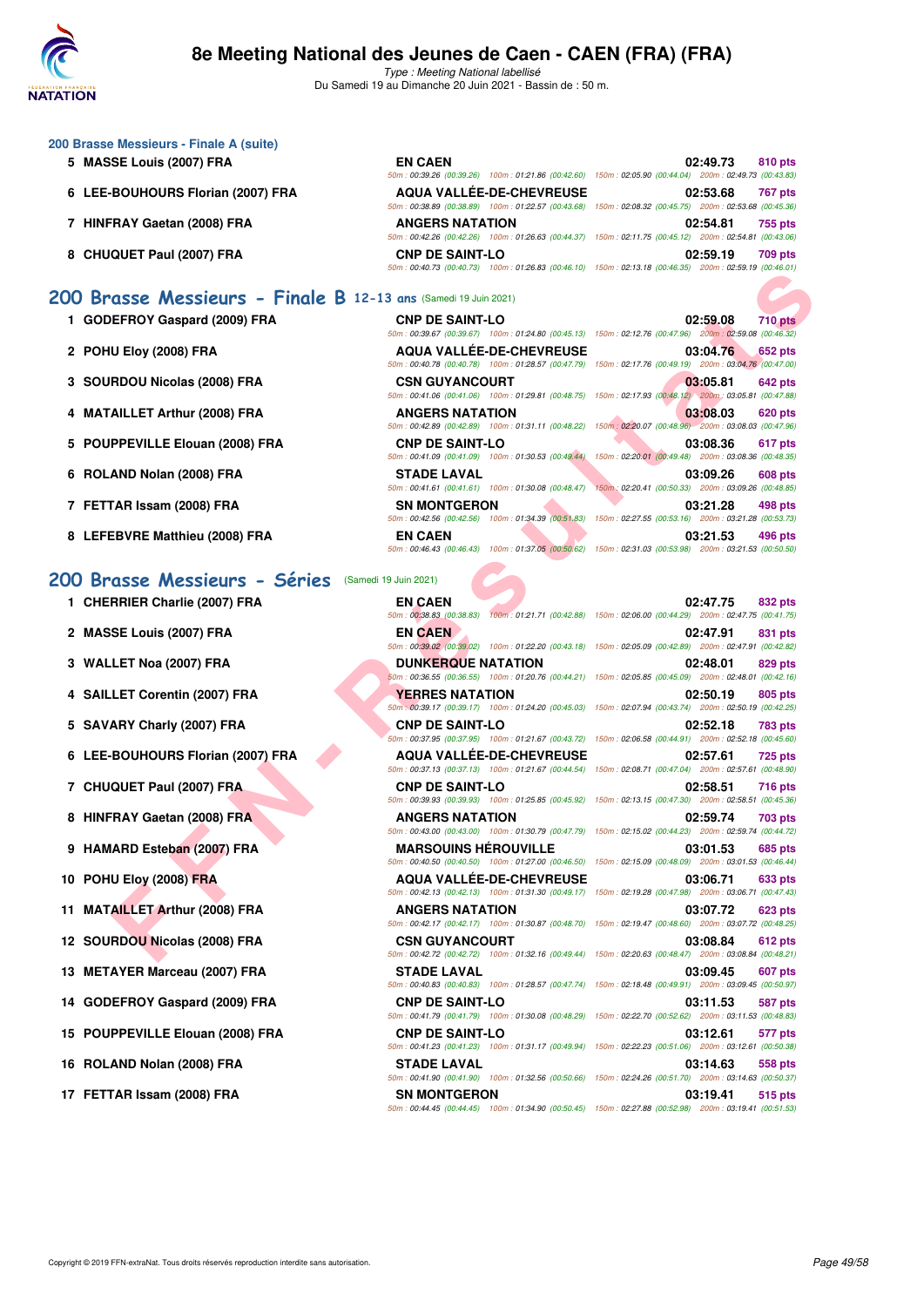

**200 Brasse Messieurs - Séries (suite)**

# **8e Meeting National des Jeunes de Caen - CAEN (FRA) (FRA)**

Type : Meeting National labellisé Du Samedi 19 au Dimanche 20 Juin 2021 - Bassin de : 50 m.

50m : 00:46.27 (00:46.27) 100m : 01:38.47 (00:52.20) 150m : 02:31.99 (00:53.52) 200m : 03:23.36 (00:51.37)

**18 LEFEBVRE Matthieu (2008) FRA EN CAEN 03:23.36 481 pts**

| 19 CHARRIER Nolan (2008) FRA                                       | <b>CNP DE SAINT-LO</b>                                                                                                                    | 03:24.35             | 472 pts            |
|--------------------------------------------------------------------|-------------------------------------------------------------------------------------------------------------------------------------------|----------------------|--------------------|
| 20 PIARD Thomas (2009) FRA                                         | 50m: 00:46.42 (00:46.42) 100m: 01:38.30 (00:51.88) 150m: 02:31.75 (00:53.45) 200m: 03:24.35 (00:52.60)<br><b>ANDELLE NATATION</b>         | 03:25.09             | 466 pts            |
|                                                                    | 50m: 00:45.34 (00:45.34) 100m: 01:36.75 (00:51.41) 150m: 02:31.92 (00:55.17) 200m: 03:25.09 (00:53.17)                                    |                      |                    |
| 21 LE GRATIET Yohann (2009) FRA                                    | <b>C VIKINGS DE ROUEN</b>                                                                                                                 | 03:34.57             | 390 pts            |
|                                                                    | 50m: 00:46.80 (00:46.80) 100m: 01:41.77 (00:54.97) 150m: 02:39.33 (00:57.56) 200m: 03:34.57 (00:55.24)                                    |                      |                    |
| 22 MESAISE Clément (2009) FRA                                      | <b>MARSOUINS HÉROUVILLE</b><br>50m : 00:50.55 (00:50.55) 100m : 01:47.71 (00:57.16) 150m : 02:47.75 (01:00.04) 200m : 03:45.18 (00:57.43) | 03:45.18             | <b>312 pts</b>     |
| 23 VILLEMAIN Nathan (2009) FRA                                     | <b>CN BRUNOY-ESSONNE</b>                                                                                                                  | 03:57.58             | <b>233 pts</b>     |
|                                                                    | 50m: 00:54.77 (00:54.77) 100m: 01:54.48 (00:59.71) 150m: 02:57.33 (01:02.85) 200m: 03:57.58 (01:00.25)                                    |                      |                    |
|                                                                    | (Dimanche 20 Juin 2021)                                                                                                                   |                      |                    |
| 50 Papillon Messieurs - Finale A                                   |                                                                                                                                           |                      |                    |
| 1 MOUSSA Adam-Samy (2007) FRA                                      | <b>CNO ST-GERMAIN-EN-LAYE</b>                                                                                                             | 00:27.49             | 1054 pts           |
| 2 CONDETTE Amaury (2007) FRA                                       | <b>SN VERSAILLES</b>                                                                                                                      | 00:29.46             | 931 pts            |
| 3 KINTZ Matthieu (2007) FRA                                        | <b>CNP DE SAINT-LO</b>                                                                                                                    | 00:29.51             | 928 pts            |
| 4 LAKHDARI Adam (2007) FRA                                         | <b>US IVRY-SUR-SEINE</b>                                                                                                                  | 00:29.63             | 921 pts            |
| 5 TRAN Adrien (2007) FRA                                           | <b>CERGY PONTOISE NATATION</b>                                                                                                            | 00:29.69             | 917 pts            |
| 6 HALTER Camille (2007) FRA                                        | <b>US IVRY-SUR-SEINE</b>                                                                                                                  | 00:29.93             | 903 pts            |
| 7 BRAIZE Stann (2007) FRA<br>8 RIGUIDEL Erwan (2007) FRA           | <b>ES MASSY NATATION</b><br><b>CERGY PONTOISE NATATION</b>                                                                                | 00:30.78<br>00:31.12 | 852 pts<br>833 pts |
|                                                                    |                                                                                                                                           |                      |                    |
| 50 Papillon Messieurs - Finale B 12-13 ans (Dimanche 20 Juin 2021) |                                                                                                                                           |                      |                    |
| 1 DE VERA Max (2008) FRA                                           | AC CHERBOURG EN COTENTIN                                                                                                                  | 00:29.80             | 910 pts            |
| 2 MANUELLI Pierre-ange (2008) FRA                                  | <b>SN VERSAILLES</b>                                                                                                                      | 00:32.04             | 781 pts            |
| 3 ATTERBOM Oskar (2008) FRA                                        | <b>C VIKINGS DE ROUEN</b>                                                                                                                 | 00:32.45             | 758 pts            |
| 4 KIMBALA Maxence (2008) FRA                                       | <b>AQUA CLUB PONTAULT-ROISSY</b>                                                                                                          | 00:32.70             | 745 pts            |
| 5 ARHAB BOTKO Mathias (2008) FRA                                   | <b>AS HERBLAY NATATION</b>                                                                                                                | 00:32.98             | 729 pts            |
| 6 CLÉMENT Constant (2009) FRA                                      | <b>ANDELLE NATATION</b>                                                                                                                   | 00:33.56             | 699 pts            |
|                                                                    |                                                                                                                                           |                      |                    |
| 7 POHU Eloy (2008) FRA                                             | AQUA VALLÉE-DE-CHEVREUSE                                                                                                                  | 00:33.75             | 689 pts            |
| 8 LE ROUX Idriss (2008) FRA                                        | <b>AQUA CLUB PONTAULT-ROISSY</b>                                                                                                          | 00:34.75             | 637 pts            |
|                                                                    |                                                                                                                                           |                      |                    |
| 50 Papillon Messieurs - Séries                                     | (Dimanche 20 Juin 2021)                                                                                                                   |                      |                    |
| 1 MOUSSA Adam-Samy (2007) FRA                                      | <b>CNO ST-GERMAIN-EN-LAYE</b>                                                                                                             | 00:28.18             | 1010 pts           |
| 2 KINTZ Matthieu (2007) FRA                                        | <b>CNP DE SAINT-LO</b>                                                                                                                    | 00:28.48             | 991 pts            |
| 3 BRAIZE Stann (2007) FRA                                          | <b>ES MASSY NATATION</b>                                                                                                                  | 00:29.19             | 947 pts            |
| 4 HALTER Camille (2007) FRA                                        | <b>US IVRY-SUR-SEINE</b>                                                                                                                  | 00:29.38             | 936 pts            |
| 5 CONDETTE Amaury (2007) FRA                                       | <b>SN VERSAILLES</b>                                                                                                                      | 00:29.40             | 934 pts            |
| 6 TRAN Adrien (2007) FRA                                           | <b>CERGY PONTOISE NATATION</b>                                                                                                            | 00:29.77             | 912 pts            |
| 7 LAKHDARI Adam (2007) FRA                                         | <b>US IVRY-SUR-SEINE</b><br><b>CERGY PONTOISE NATATION</b>                                                                                | 00:29.82             | 909 pts            |
| 8 RIGUIDEL Erwan (2007) FRA                                        |                                                                                                                                           | 00:29.90             | 904 pts            |
| 9 CHERRIER Charlie (2007) FRA                                      | <b>EN CAEN</b>                                                                                                                            | 00:29.95             | 901 pts            |
| 10 DE VERA Max (2008) FRA                                          | <b>AC CHERBOURG EN COTENTIN</b><br><b>SN MONTGERON</b>                                                                                    | 00:30.02             | 897 pts            |
| 11 DJAOUD Noam (2007) FRA<br>12 HAMARD Johan (2007) FRA            | <b>MARSOUINS HÉROUVILLE</b>                                                                                                               | 00:30.13<br>00:30.96 | 891 pts<br>842 pts |
| 13 CLAIMAND Evan (2007) FRA                                        | <b>CSN GUYANCOURT</b>                                                                                                                     | 00:31.27             | 824 pts            |
| 14 HAMARD Esteban (2007) FRA                                       | <b>MARSOUINS HÉROUVILLE</b>                                                                                                               | 00:31.39             | 817 pts            |
| 15 BENSOLTANE Samy (2007) FRA                                      | <b>CERGY PONTOISE NATATION</b>                                                                                                            | 00:31.45             | 814 pts            |
| 16 LENORRY Lucas (2007) FRA                                        | <b>CN COUTANCES</b>                                                                                                                       | 00:31.78             | 795 pts            |
| 17 SAVARY Charly (2007) FRA                                        | <b>CNP DE SAINT-LO</b>                                                                                                                    | 00:31.79             | 795 pts            |
| 18 COLLET ROBINET Jules (2007) FRA                                 | <b>AS EMERAINVILLE</b>                                                                                                                    | 00:32.02             | 782 pts            |
| 19 LE ROUX Idriss (2008) FRA                                       | <b>AQUA CLUB PONTAULT-ROISSY</b>                                                                                                          | 00:32.29             | 767 pts            |
| 20 SEVIL Evan (2007) FRA                                           | <b>CERGY PONTOISE NATATION</b>                                                                                                            | 00:32.35             | 764 pts            |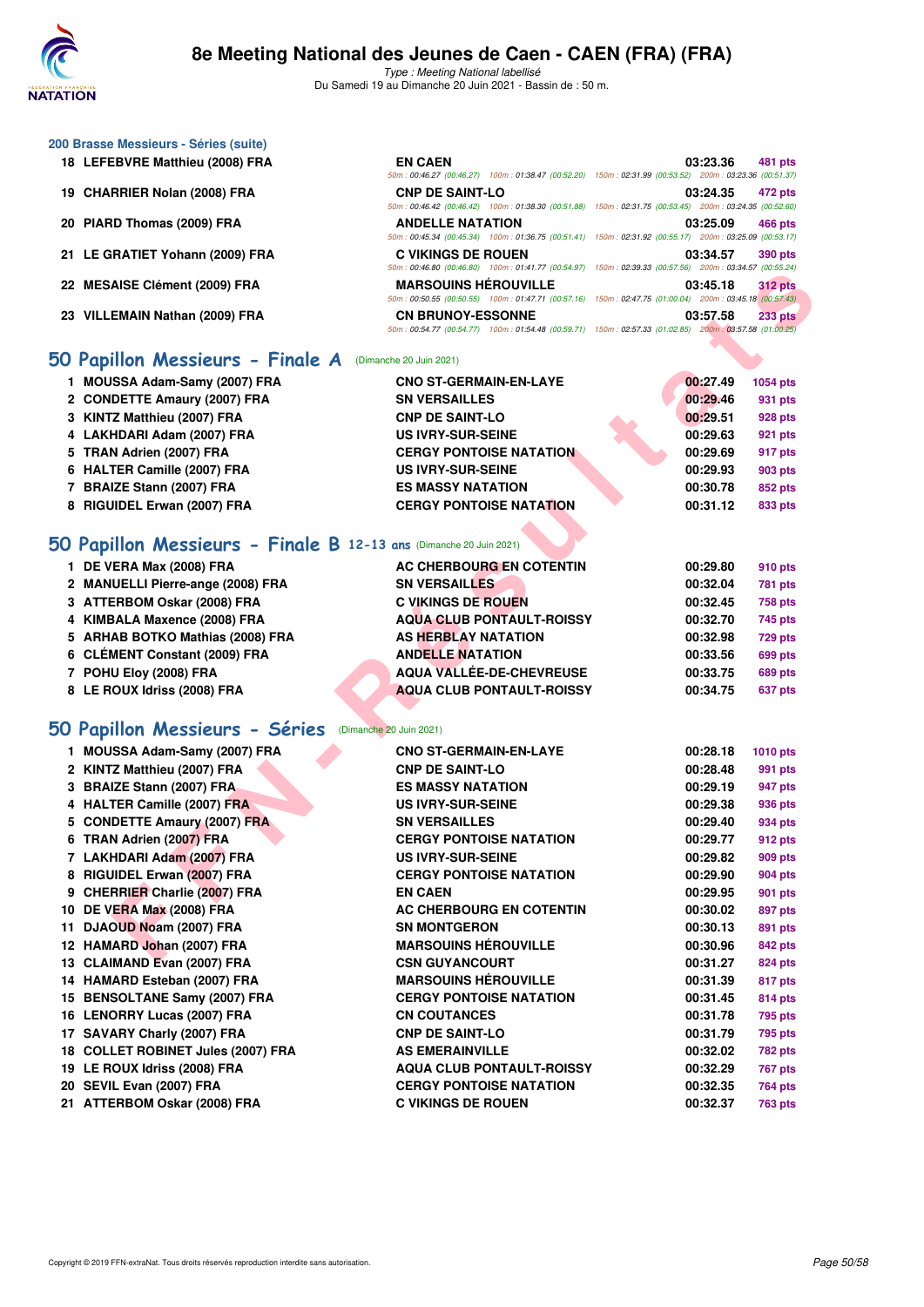

| 50 Papillon Messieurs - Séries (suite)      |                                    |          |                |
|---------------------------------------------|------------------------------------|----------|----------------|
| 22 PARENT Louis (2007) FRA                  | <b>C LAÏQUE COLOMBELLES</b>        | 00:32.38 | <b>762 pts</b> |
| 23 MANUELLI Pierre-ange (2008) FRA          | <b>SN VERSAILLES</b>               | 00:32.43 | 759 pts        |
| 24 WALLET Noa (2007) FRA                    | <b>DUNKERQUE NATATION</b>          | 00:32.69 | 745 pts        |
| 25 CARONA Sandro (2007) FRA                 | <b>MARSOUINS HEROUVILLE</b>        | 00:32.72 | 743 pts        |
| 26 KIMBALA Maxence (2008) FRA               | <b>AQUA CLUB PONTAULT-ROISSY</b>   | 00:32.74 | 742 pts        |
| 27 MAUDUIT Oscar (2007) FRA                 | <b>MARSOUINS HÉROUVILLE</b>        | 00:32.87 | <b>735 pts</b> |
| 28 BERTRAND Aurelien (2007) FRA             | <b>ANGERS NATATION</b>             | 00:32.97 | <b>730 pts</b> |
| 29 ARHAB BOTKO Mathias (2008) FRA           | AS HERBLAY NATATION                | 00:33.21 | 717 pts        |
| 30 POHU Eloy (2008) FRA                     | AQUA VALLÉE-DE-CHEVREUSE           | 00:33.69 | 692 pts        |
| 31 ARNETT Nicolas (2007) FRA                | <b>CN SARREGUEMINES</b>            | 00:33.75 | <b>689 pts</b> |
| 32 CLÉMENT Constant (2009) FRA              | <b>ANDELLE NATATION</b>            | 00:33.86 | <b>683 pts</b> |
| 33 SERTTAS Noyan (2009) FRA                 | <b>SN MONTGERON</b>                | 00:34.17 | <b>667 pts</b> |
| 34 CHUQUET Paul (2007) FRA                  | <b>CNP DE SAINT-LO</b>             | 00:34.34 | 658 pts        |
| 35 METAYER Marceau (2007) FRA               | <b>STADE LAVAL</b>                 | 00:34.52 | <b>649 pts</b> |
| 36 PAVLOVIC Luka (2009) FRA                 | <b>SN MONTGERON</b>                | 00:34.66 | <b>642 pts</b> |
| 37 LEGRAND Gaspar (2007) FRA                | <b>EN CAEN</b>                     | 00:34.69 | 640 pts        |
| 38 SCHAEFER AUDOUY Pierre-Armand (2007) FRA | <b>CN SARREGUEMINES</b>            | 00:35.09 | <b>620 pts</b> |
| 38 JEANNERET Guillaume (2007) FRA           | <b>AC CHERBOURG EN COTENTIN</b>    | 00:35.09 | <b>620 pts</b> |
| 40 CUVELIER Timothée (2009) FRA             | <b>CNO ST-GERMAIN-EN-LAYE</b>      | 00:35.21 | <b>615 pts</b> |
| 41 JENVRIN Leo (2008) FRA                   | <b>CSN GUYANCOURT</b>              | 00:35.41 | <b>605 pts</b> |
| 42 CASBAS Simon (2007) FRA                  | <b>CERGY PONTOISE NATATION</b>     | 00:35.44 | <b>603 pts</b> |
| 43 DOLEY Basile (2009) FRA                  | <b>C VIKINGS DE ROUEN</b>          | 00:35.57 | <b>597 pts</b> |
| 44 FAUCHIE Nathan (2007) FRA                | <b>YERRES NATATION</b>             | 00:35.61 | 595 pts        |
| 45 BRAULT Maxence (2007) FRA                | <b>STADE LAVAL</b>                 | 00:35.65 | 593 pts        |
| 46 RICHARD Nolhan (2008) FRA                | AQUA VALLÉE-DE-CHEVREUSE           | 00:35.78 | <b>587 pts</b> |
| 46 HUDE Raphaël (2007) FRA                  | <b>SN VERSAILLES</b>               | 00:35.78 | <b>587 pts</b> |
| 48 HANNON Eliott (2008) FRA                 | <b>DUNKERQUE NATATION</b>          | 00:35.82 | 585 pts        |
| 49 GIRARD Eytan (2007) FRA                  | <b>CN COUTANCES</b>                | 00:35.84 | <b>584 pts</b> |
| 50 VALLEE Clément (2008) FRA                | <b>CNP DE SAINT-LO</b>             | 00:35.85 | 583 pts        |
| 51 HAUET Raphael (2009) FRA                 | <b>AS EMERAINVILLE</b>             | 00:35.86 | 583 pts        |
| 52 TABERNERO-EUDIER Théo (2007) FRA         | <b>CERGY PONTOISE NATATION</b>     | 00:35.95 | <b>579 pts</b> |
| 53 EL HEZZAT Aniss (2007) FRA               | <b>AQUA CLUB PONTAULT-ROISSY</b>   | 00:36.09 | 572 pts        |
| 54 ALBEROLA Peyo (2008) FRA                 | <b>CSN GUYANCOURT</b>              | 00:36.57 | <b>549 pts</b> |
| 55 VILHEM Gautier (2008) FRA                | <b>CN SARREGUEMINES</b>            | 00:36.62 | 547 pts        |
| 56 POUPPEVILLE Elouan (2008) FRA            | <b>CNP DE SAINT-LO</b>             | 00:36.69 | 544 pts        |
| 57 BOUHADIBA Anes (2009) ALG                | <b>DUNKERQUE NATATION</b>          | 00:36.79 | 539 pts        |
| 58 GODEFROY Gaspard (2009) FRA              | <b>CNP DE SAINT-LO</b>             | 00:36.90 | <b>534 pts</b> |
| 59 ROLAND Nolan (2008) FRA                  | <b>STADE LAVAL</b>                 | 00:37.20 | <b>520 pts</b> |
| 60 GROSSE Lucas (2008) FRA                  | <b>CN SARREGUEMINES</b>            | 00:37.48 | <b>508 pts</b> |
| 61 LEGROS-GUITTON Nino (2007) FRA           | <b>CN COUTANCES</b>                | 00:37.63 | 501 pts        |
| 62 MATAILLET Arthur (2008) FRA              | <b>ANGERS NATATION</b>             | 00:37.87 | <b>490 pts</b> |
| 63 FLYNN Rex (2009) FRA                     | <b>EN CAEN</b>                     | 00:38.21 | 475 pts        |
| 64 SCHACHTEBECK ALONSO Axel (2009) FRA      | <b>STADE FRANÇAIS O COURBEVOIE</b> | 00:39.04 | 440 pts        |
| 65 SALDANA Gino (2009) FRA                  | <b>EN CAEN</b>                     | 00:39.06 | 439 pts        |
| 66 SCHULZ Noah (2009) FRA                   | <b>DUNKERQUE NATATION</b>          | 00:39.54 | 420 pts        |
| 67 JOLLET Jeremy (2008) FRA                 | AS HERBLAY NATATION                | 00:39.67 | 414 pts        |
| 68 PERROTTE Ivo (2008) FRA                  | <b>CNP DE SAINT-LO</b>             | 00:40.70 | 374 pts        |
| 69 TANGE Nolan (2009) FRA                   | <b>DUNKERQUE NATATION</b>          | 00:40.93 | <b>365 pts</b> |
| 70 DUBAU Remy (2009) FRA                    | <b>CSN GUYANCOURT</b>              | 00:41.52 | 343 pts        |
| 71 SOLIER Mathias (2009) FRA                | <b>CNP DE SAINT-LO</b>             | 00:42.48 | <b>308 pts</b> |
| 72 DANICAN Marius (2008) FRA                | AC CHERBOURG EN COTENTIN           | 00:43.22 | <b>283 pts</b> |
| 73 KOBLITZ Benjamin (2009) FRA              | <b>EN CAEN</b>                     | 00:43.24 | <b>282 pts</b> |
| 74 RENOUAlexandre (2008) FRA                | AC CHERBOURG EN COTENTIN           | 00:43.27 | <b>281 pts</b> |
| 75 BELLAICHE Alexandre (2007) FRA           | AS HERBLAY NATATION                | 00:43.52 | <b>273 pts</b> |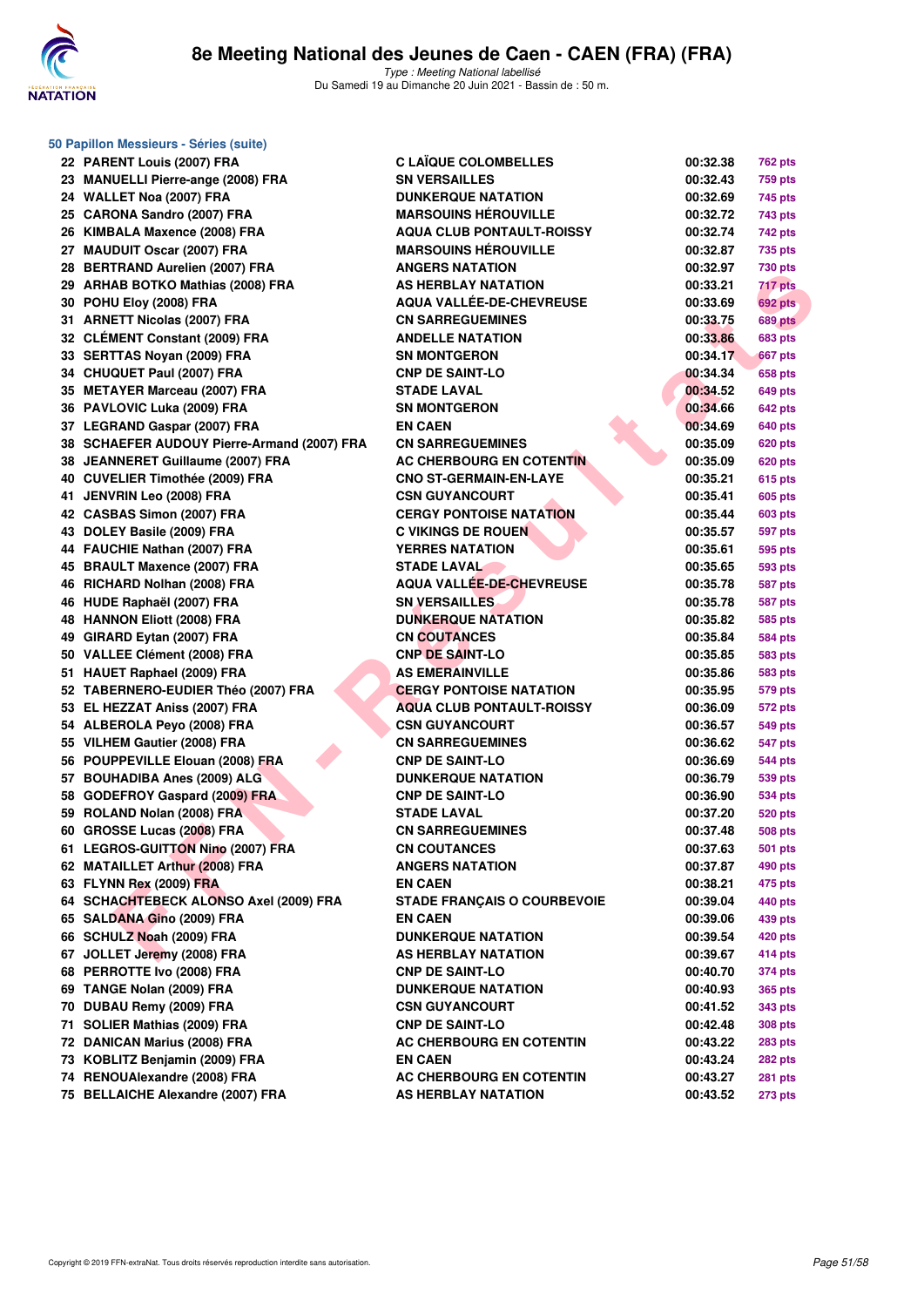

Type : Meeting National labellisé Du Samedi 19 au Dimanche 20 Juin 2021 - Bassin de : 50 m.

| 50 Papillon Messieurs - Séries (suite) |                                    |                |                |
|----------------------------------------|------------------------------------|----------------|----------------|
| 76 MOYA-COLIN Faustin (2009) FRA       | <b>EN CAEN</b>                     | 00:43.86       | <b>262 pts</b> |
| 77 CHARRIER Nolan (2008) FRA           | <b>CNP DE SAINT-LO</b>             | 00:45.51       | <b>212 pts</b> |
| 78 ROUX Alexis (2009) FRA              | AC CHERBOURG EN COTENTIN           | 00:46.13       | 194 pts        |
| 79 ALEXANDRE Celien (2009) FRA         | <b>ANGERS NATATION</b>             | 00:46.42       | <b>186 pts</b> |
| 80 GRARD Elias (2009) FRA              | <b>EN CAEN</b>                     | 00:50.45       | 93 pts         |
| --- VINCENT Mathis (2007) FRA          | <b>STADE FRANCAIS O COURBEVOIE</b> | <b>DNS</b> dec |                |
| --- IKHEDJI Lauric (2008) FRA          | <b>CNP DE SAINT-LO</b>             | <b>DNS</b>     |                |
|                                        |                                    |                |                |

## **[100 Papillon Messieurs - Finale A](http://www.ffnatation.fr/webffn/resultats.php?idact=nat&go=epr&idcpt=70045&idepr=82)** (Samedi 19 Juin 2021)

- 1 CONDETTE Amaury (2007) FRA SN VERSAILLES 61:04.89 962 pts
- **2 KINTZ Matthieu (2007) FRA CNP DE SAINT-LO 01:05.12 956 pts**
- **3 HAMARD Johan (2007) FRA MARSOUINS HÉROUVILLE 12.08.11 <b>878** pts
- **4 CARONA Sandro (2007) FRA MARSOUINS HÉROUVILLE 01:10.56 816 pts**
- **5 HAMARD Esteban (2007) FRA MARSOUINS HÉROUVILLE 01:11.19 801 pts**
- **6 DJAOUD Noam (2007) FRA SN MONTGERON 01:11.44 795 pts**
- **7 CLAIMAND Evan (2007) FRA CSN GUYANCOURT 01:11.93 783 pts**
- **8 LENORRY Lucas (2007) FRA CN COUTANCES 01:12.99 758 pts**

#### **[100 Papillon Messieurs - Finale B](http://www.ffnatation.fr/webffn/resultats.php?idact=nat&go=epr&idcpt=70045&idepr=82) 12-13 ans** (Samedi 19 Juin 2021)

| ריי ותווכטטו במעווט (2000) רחא                                   |                                 | טוע                                                                                |
|------------------------------------------------------------------|---------------------------------|------------------------------------------------------------------------------------|
| 00 Papillon Messieurs - Finale A                                 | (Samedi 19 Juin 2021)           |                                                                                    |
| 1 CONDETTE Amaury (2007) FRA                                     | <b>SN VERSAILLES</b>            | 01:04.89<br><b>962 pts</b><br>50m: 00:30.71 (00:30.71) 100m: 01:04.89 (00:34.18)   |
| 2 KINTZ Matthieu (2007) FRA                                      | <b>CNP DE SAINT-LO</b>          | 01:05.12<br><b>956 pts</b><br>50m: 00:30.42 (00:30.42) 100m: 01:05.12 (00:34.70)   |
| 3 HAMARD Johan (2007) FRA                                        | <b>MARSOUINS HÉROUVILLE</b>     | 01:08.11<br><b>878 pts</b><br>50m: 00:30.50 (00:30.50) 100m: 01:08.11 (00:37.61)   |
| 4 CARONA Sandro (2007) FRA                                       | <b>MARSOUINS HÉROUVILLE</b>     | 01:10.56<br><b>816 pts</b><br>50m : 00:31.87 (00:31.87) 100m : 01:10.56 (00:38.69) |
| 5 HAMARD Esteban (2007) FRA                                      | <b>MARSOUINS HÉROUVILLE</b>     | 01:11.19<br>801 pts<br>50m: 00:31.26 (00:31.26) 100m: 01:11.19 (00:39.93)          |
| 6 DJAOUD Noam (2007) FRA                                         | <b>SN MONTGERON</b>             | 01:11.44<br>795 pts<br>50m: 00:32.05 (00:32.05) 100m: 01:11.44 (00:39.39)          |
| 7 CLAIMAND Evan (2007) FRA                                       | <b>CSN GUYANCOURT</b>           | 01:11.93<br><b>783 pts</b><br>50m: 00:32.75 (00:32.75) 100m: 01:11.93 (00:39.18)   |
| 8 LENORRY Lucas (2007) FRA                                       | <b>CN COUTANCES</b>             | 01:12.99<br><b>758 pts</b><br>50m: 00:32.69 (00:32.69) 100m: 01:12.99 (00:40.30)   |
| 00 Papillon Messieurs - Finale B 12-13 ans (Samedi 19 Juin 2021) |                                 |                                                                                    |
| 1 JENVRIN Leo (2008) FRA                                         | <b>CSN GUYANCOURT</b>           | 01:17.61<br>652 pts<br>50m: 00:36.04 (00:36.04) 100m: 01:17.61 (00:41.57)          |
| 2 ATTERBOM Oskar (2008) FRA                                      | <b>C VIKINGS DE ROUEN</b>       | 01:18.49<br><b>633 pts</b><br>50m: 00:34.75 (00:34.75) 100m: 01:18.49 (00:43.74)   |
| 3 DOLEY Basile (2009) FRA                                        | <b>C VIKINGS DE ROUEN</b>       | 01:18.78<br>627 pts<br>50m: 00:36.31 (00:36.31) 100m: 01:18.78 (00:42.47)          |
| 4 RICHARD Nolhan (2008) FRA                                      | <b>AQUA VALLÉE-DE-CHEVREUSE</b> | 01:21.63<br>567 pts<br>50m: 00:36.00 (00:36.00) 100m: 01:21.63 (00:45.63)          |
| 5 BOUHADIBA Anes (2009) ALG                                      | <b>DUNKERQUE NATATION</b>       | 01:22.33<br>553 pts<br>50m: 00:37.93 (00:37.93) 100m: 01:22.33 (00:44.40)          |
| 6 TOREL Louis (2009) FRA                                         | <b>EN CAEN</b>                  | 01:27.53<br>453 pts<br>50m: 00:40.02 (00:40.02) 100m: 01:27.53 (00:47.51)          |
| 7 SCHULZ Noah (2009) FRA                                         | <b>DUNKERQUE NATATION</b>       | 01:27.90<br>446 pts<br>50m: 00:42.42 (00:42.42) 100m: 01:27.90 (00:45.48)          |
| 8 ROOSE Nolann (2009) FRA                                        | <b>DUNKERQUE NATATION</b>       | 01:30.90<br>393 pts<br>50m: 00:38.95 (00:38.95) 100m: 01:30.90 (00:51.95)          |
| OO Papillon Messieurs - Séries (Samedi 19 Juin 2021)             |                                 |                                                                                    |
| 1 KINTZ Matthieu (2007) FRA                                      | <b>CNP DE SAINT-LO</b>          | 01:05.32<br>950 pts<br>50m: 00:30.61 (00:30.61) 100m: 01:05.32 (00:34.71)          |
| 2 CONDETTE Amaury (2007) FRA                                     | <b>SN VERSAILLES</b>            | 01:06.18<br>928 pts<br>50m: 00:31.40 (00:31.40) 100m: 01:06.18 (00:34.78)          |
| 3 HAMARD Johan (2007) FRA                                        | <b>MARSOUINS HÉROUVILLE</b>     | 01:10.60<br>815 pts                                                                |

|  |  |  |  |  |  | 100 Papillon Messieurs - Séries (Samedi 19 Juin 2021) |
|--|--|--|--|--|--|-------------------------------------------------------|
|--|--|--|--|--|--|-------------------------------------------------------|

| 1 KINTZ Matthieu (2007) FRA  | <b>CNP DE SAINT-LO</b>      | 50m: 00:30.61 (00:30.61) 100m: 01:05.32 (00:34.71) | 01:05.32 | 950 pts |
|------------------------------|-----------------------------|----------------------------------------------------|----------|---------|
| 2 CONDETTE Amaury (2007) FRA | <b>SN VERSAILLES</b>        | 50m: 00:31.40 (00:31.40) 100m: 01:06.18 (00:34.78) | 01:06.18 | 928 pts |
| 3 HAMARD Johan (2007) FRA    | <b>MARSOUINS HÉROUVILLE</b> | 50m: 00:31.85 (00:31.85) 100m: 01:10.60 (00:38.75) | 01:10.60 | 815 pts |
| 4 CLAIMAND Evan (2007) FRA   | <b>CSN GUYANCOURT</b>       | 50m: 00:32.99 (00:32.99) 100m: 01:12.08 (00:39.09) | 01:12.08 | 779 pts |
| 5 DJAOUD Noam (2007) FRA     | <b>SN MONTGERON</b>         | 50m: 00:32.08 (00:32.08) 100m: 01:12.33 (00:40.25) | 01:12.33 | 774 pts |
| 6 CARONA Sandro (2007) FRA   | <b>MARSOUINS HÉROUVILLE</b> | 50m: 00:32.70 (00:32.70) 100m: 01:13.21 (00:40.51) | 01:13.21 | 753 pts |
| 7 HAMARD Esteban (2007) FRA  | <b>MARSOUINS HÉROUVILLE</b> | 50m: 00:33.40 (00:33.40) 100m: 01:13.75 (00:40.35) | 01:13.75 | 740 pts |

|  | 01:05.32 950 pts                                   |  |
|--|----------------------------------------------------|--|
|  | 50m: 00:30.61 (00:30.61) 100m: 01:05.32 (00:34.71) |  |
|  | 01:06.18 928 pts                                   |  |
|  | 50m: 00:31.40 (00:31.40) 100m: 01:06.18 (00:34.78) |  |
|  | 01:10.60 815 pts                                   |  |
|  | 50m: 00:31.85 (00:31.85) 100m: 01:10.60 (00:38.75) |  |
|  | 01:12.08 779 pts                                   |  |
|  | 50m: 00:32.99 (00:32.99) 100m: 01:12.08 (00:39.09) |  |
|  | 01:12.33 774 pts                                   |  |
|  | 50m: 00:32.08 (00:32.08) 100m: 01:12.33 (00:40.25) |  |
|  | 01:13.21 753 pts                                   |  |
|  | 50m: 00:32.70 (00:32.70) 100m: 01:13.21 (00:40.51) |  |
|  |                                                    |  |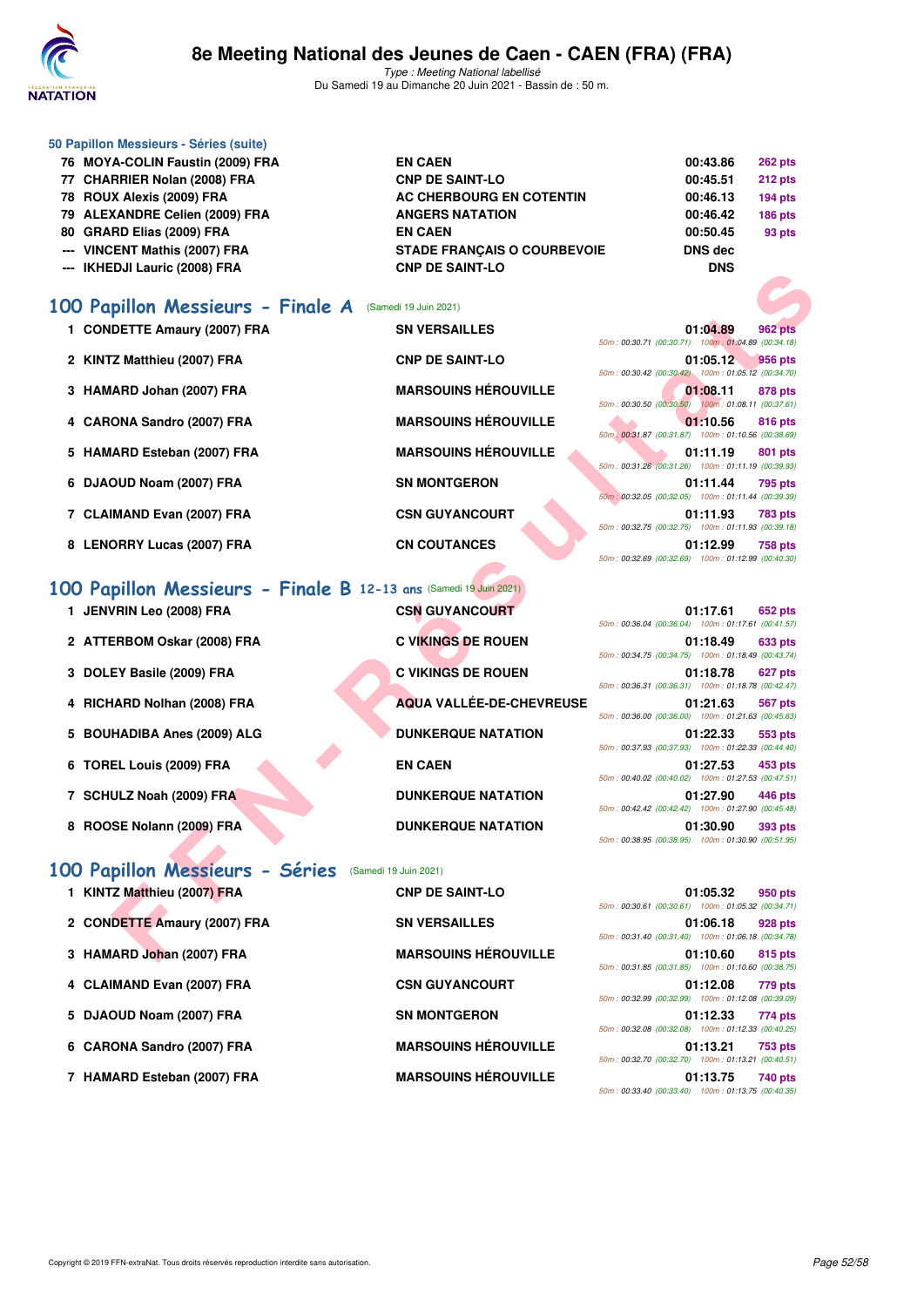

Type : Meeting National labellisé Du Samedi 19 au Dimanche 20 Juin 2021 - Bassin de : 50 m.

| 100 Papillon Messieurs - Séries (suite)                   |                                    |                                                     |          |                |
|-----------------------------------------------------------|------------------------------------|-----------------------------------------------------|----------|----------------|
| 8 LENORRY Lucas (2007) FRA                                | <b>CN COUTANCES</b>                | 50m: 00:33.73 (00:33.73) 100m: 01:14.09 (00:40.36   | 01:14.09 | 732 pts        |
| 9 RIGUIDEL Erwan (2007) FRA                               | <b>CERGY PONTOISE NATATION</b>     | 50m: 00:31.31 (00:31.31) 100m: 01:14.53 (00:43.22)  | 01:14.53 | <b>722 pts</b> |
| 10 JENVRIN Leo (2008) FRA                                 | <b>CSN GUYANCOURT</b>              | 50m: 00:36.53 (00:36.53) 100m: 01:17.13 (00:40.60)  | 01:17.13 | 663 pts        |
| 11 DOLEY Basile (2009) FRA                                | <b>C VIKINGS DE ROUEN</b>          |                                                     | 01:18.54 | 632 pts        |
| 12 BERTRAND Aurelien (2007) FRA                           | <b>ANGERS NATATION</b>             | 50m: 00:36.97 (00:36.97) 100m: 01:18.54 (00:41.57   | 01:19.04 | 621 pts        |
| 13 RICHARD Nolhan (2008) FRA                              | AQUA VALLÉE-DE-CHEVREUSE           | 50m: 00:35.76 (00:35.76) 100m: 01:19.04 (00:43.28   | 01:19.84 | 604 pts        |
| 14 BOUHADIBA Anes (2009) ALG                              | <b>DUNKERQUE NATATION</b>          | 50m: 00:35.85 (00:35.85) 100m: 01:19.84 (00:43.99   | 01:21.07 | 579 pts        |
| 15 MAUDUIT Oscar (2007) FRA                               | <b>MARSOUINS HÉROUVILLE</b>        | 50m: 00:37.24 (00:37.24) 100m: 01:21.07 (00:43.83   | 01:21.54 | 569 pts        |
| 16 LEGRAND Gaspar (2007) FRA                              | <b>EN CAEN</b>                     | 50m: 00:35.53 (00:35.53) 100m: 01:21.54 (00:46.01)  | 01:21.97 | 560 pts        |
| 17 COLLET ROBINET Jules (2007) FRA                        | <b>AS EMERAINVILLE</b>             | 50m : 00:35.96 (00:35.96) 100m : 01:21.97 (00:46.01 | 01:22.76 | 544 pts        |
| 18 LEGROS-GUITTON Nino (2007) FRA                         | <b>CN COUTANCES</b>                | 50m: 00:34.13 (00:34.13) 100m: 01:22.76 (00:48.63   | 01:23.03 | 539 pts        |
| 19 SEVIL Evan (2007) FRA                                  | <b>CERGY PONTOISE NATATION</b>     | 50m: 00:37.60 (00:37.60) 100m: 01:23.03 (00:45.43)  | 01:23.08 | 538 pts        |
| 20 ATTERBOM Oskar (2008) FRA                              | <b>C VIKINGS DE ROUEN</b>          | 50m: 00:35.02 (00:35.02) 100m: 01:23.08 (00:48.06   | 01:23.69 | 526 pts        |
| 21 FAUCHIE Nathan (2007) FRA                              | <b>YERRES NATATION</b>             | 50m: 00:37.75 (00:37.75) 100m: 01:23.69 (00:45.94)  | 01:24.05 | 519 pts        |
| 22 SCHULZ Noah (2009) FRA                                 | <b>DUNKERQUE NATATION</b>          | 50m: 00:38.08 (00:38.08) 100m: 01:24.05 (00:45.97   | 01:28.51 | 435 pts        |
| 23 ROOSE Nolann (2009) FRA                                | <b>DUNKERQUE NATATION</b>          | 50m: 00:41.65 (00:41.65) 100m: 01:28.51 (00:46.86   | 01:30.22 | 405 pts        |
| 24 TOREL Louis (2009) FRA                                 | <b>EN CAEN</b>                     | 50m: 00:38.73 (00:38.73) 100m: 01:30.22 (00:51.49)  | 01:30.63 | 398 pts        |
| 25 CASBAS Simon (2007) FRA                                | <b>CERGY PONTOISE NATATION</b>     | 50m: 00:41.23 (00:41.23) 100m: 01:30.63 (00:49.40   | 01:31.88 | 377 pts        |
| 26 SCHACHTEBECK ALONSO Axel (2009) FRA                    |                                    | 50m: 00:37.38 (00:37.38) 100m: 01:31.88 (00:54.50)  |          |                |
|                                                           | <b>STADE FRANÇAIS O COURBEVOIE</b> | 50m: 00:40.97 (00:40.97) 100m: 01:33.68 (00:52.71   | 01:33.68 | 347 pts        |
| 27 FLYNN Rex (2009) FRA                                   | <b>EN CAEN</b>                     | 50m: 00:40.18 (00:40.18) 100m: 01:33.95 (00:53.77   | 01:33.95 | 343 pts        |
| 28 VALLEE Clément (2008) FRA                              | <b>CNP DE SAINT-LO</b>             | 50m: 00:45.32 (00:45.32) 100m: 01:34.41 (00:49.09   | 01:34.41 | 336 pts        |
| 29 SALDANA Gino (2009) FRA                                | <b>EN CAEN</b>                     | 50m: 00:42.51 (00:42.51) 100m: 01:35.15 (00:52.64   | 01:35.15 | <b>324 pts</b> |
| 30 TANGE Nolan (2009) FRA                                 | <b>DUNKERQUE NATATION</b>          | 50m: 00:42.38 (00:42.38) 100m: 01:37.37 (00:54.99   | 01:37.37 | 291 pts        |
| 31 PERROTTE Ivo (2008) FRA                                | <b>CNP DE SAINT-LO</b>             |                                                     | 01:37.65 | <b>286 pts</b> |
| 32 DUBAU Remy (2009) FRA                                  | <b>CSN GUYANCOURT</b>              | 50m: 00:43.53 (00:43.53) 100m: 01:37.65 (00:54.12)  | 01:43.85 | <b>203 pts</b> |
| 200 Papillon Messieurs - Finale A (Dimanche 20 Juin 2021) |                                    | 50m: 00:46.22 (00:46.22) 100m: 01:43.85 (00:57.63   |          |                |

- **1 HALTER Camille (2007) FRA**
- 2 CARONA Sandro (2007) FRA
- **3 MASSE Louis (2007) FRA EN CAEN 02:49.88 611 pts**
- **4 CHERRIER Charlie (2007) FRA EN CAEN 02:52.56 582 pts**
- 5 ATTERBOM Oskar (2008) FRA

| <b>CN COUTANCES</b>             |
|---------------------------------|
| <b>CERGY PONTOISE NATATION</b>  |
| <b>CSN GUYANCOURT</b>           |
| <b>C VIKINGS DE ROUEN</b>       |
| <b>ANGERS NATATION</b>          |
| <b>AQUA VALLÉE-DE-CHEVREUSE</b> |
| <b>DUNKERQUE NATATION</b>       |
| <b>MARSOUINS HÉROUVILLE</b>     |
| <b>EN CAEN</b>                  |
| <b>AS EMERAINVILLE</b>          |
| <b>CN COUTANCES</b>             |
| <b>CERGY PONTOISE NATATION</b>  |
| <b>C VIKINGS DE ROUEN</b>       |
| <b>YERRES NATATION</b>          |
| <b>DUNKERQUE NATATION</b>       |
| <b>DUNKERQUE NATATION</b>       |
| <b>EN CAEN</b>                  |
| <b>CERGY PONTOISE NATATION</b>  |
| STADE FRANÇAIS O COURBEVO       |
| <b>EN CAEN</b>                  |
| <b>CNP DE SAINT-LO</b>          |
| <b>EN CAEN</b>                  |
| <b>DUNKERQUE NATATION</b>       |
| <b>CNP DE SAINT-LO</b>          |
| <b>CSN GUYANCOURT</b>           |

| <b>US IVRY-SUR-SEINE</b>    |                                                                                                        |                                                     | 02:19.84 | 975 pts        |
|-----------------------------|--------------------------------------------------------------------------------------------------------|-----------------------------------------------------|----------|----------------|
|                             | 50m: 00:30.79 (00:30.79) 100m: 01:07.08 (00:36.29)                                                     | 150m: 01:43.23 (00:36.15) 200m: 02:19.84 (00:36.61) |          |                |
| <b>MARSOUINS HÉROUVILLE</b> |                                                                                                        |                                                     | 02:44.15 | <b>674 pts</b> |
|                             | 50m: 00:34.08 (00:34.08) 100m: 01:16.31 (00:42.23)                                                     | 150m: 01:59.57 (00:43.26) 200m: 02:44.15 (00:44.58) |          |                |
| <b>EN CAEN</b>              |                                                                                                        |                                                     | 02:49.88 | 611 pts        |
|                             | 50m: 00:35.02 (00:35.02) 100m: 01:18.86 (00:43.84)                                                     | 150m: 02:03.29 (00:44.43) 200m: 02:49.88 (00:46.59) |          |                |
| <b>EN CAEN</b>              |                                                                                                        |                                                     | 02:52.56 | 582 pts        |
|                             | 50m; 00:34.85 (00:34.85) 100m; 01:18.95 (00:44.10) 150m; 02:06.20 (00:47.25) 200m; 02:52.56 (00:46.36) |                                                     |          |                |
| <b>C VIKINGS DE ROUEN</b>   |                                                                                                        |                                                     | 02:57.91 | 528 pts        |
|                             | 50m: 00:36.61 (00:36.61) 100m: 01:19.84 (00:43.23)                                                     | 150m: 02:08.15 (00:48.31) 200m: 02:57.91 (00:49.76) |          |                |

| ORRY Lucas (2007) FRA                                    | <b>CN COUTANCES</b>                | 01:14.09<br>732 pts<br>50m: 00:33.73 (00:33.73) 100m: 01:14.09 (00:40.36)        |
|----------------------------------------------------------|------------------------------------|----------------------------------------------------------------------------------|
| JIDEL Erwan (2007) FRA                                   | <b>CERGY PONTOISE NATATION</b>     | 01:14.53<br>722 pts                                                              |
| /RIN Leo (2008) FRA                                      | <b>CSN GUYANCOURT</b>              | 50m: 00:31.31 (00:31.31) 100m: 01:14.53 (00:43.22)<br>01:17.13<br>663 pts        |
| EY Basile (2009) FRA                                     | <b>C VIKINGS DE ROUEN</b>          | 50m: 00:36.53 (00:36.53) 100m: 01:17.13 (00:40.60)<br>01:18.54<br>632 pts        |
| TRAND Aurelien (2007) FRA                                | <b>ANGERS NATATION</b>             | 50m: 00:36.97 (00:36.97) 100m: 01:18.54 (00:41.57)<br>01:19.04<br>621 pts        |
| IARD Nolhan (2008) FRA                                   | AQUA VALLÉE-DE-CHEVREUSE           | 50m: 00:35.76 (00:35.76) 100m: 01:19.04 (00:43.28)<br>01:19.84<br><b>604 pts</b> |
| <b>HADIBA Anes (2009) ALG</b>                            | <b>DUNKERQUE NATATION</b>          | 50m: 00:35.85 (00:35.85) 100m: 01:19.84 (00:43.99)<br>579 pts<br>01:21.07        |
| DUIT Oscar (2007) FRA                                    | <b>MARSOUINS HÉROUVILLE</b>        | 50m: 00:37.24 (00:37.24) 100m: 01:21.07 (00:43.83)<br>01:21.54<br><b>569 pts</b> |
| RAND Gaspar (2007) FRA                                   | <b>EN CAEN</b>                     | 50m: 00:35.53 (00:35.53) 100m: 01:21.54 (00:46.01)<br>01:21.97<br>560 pts        |
| LET ROBINET Jules (2007) FRA                             | <b>AS EMERAINVILLE</b>             | 50m: 00:35.96 (00:35.96) 100m: 01:21.97 (00:46.01)<br>01:22.76<br><b>544 pts</b> |
| ROS-GUITTON Nino (2007) FRA                              | <b>CN COUTANCES</b>                | 50m: 00:34.13 (00:34.13) 100m: 01:22.76 (00:48.63)<br>01:23.03<br>539 pts        |
| IL Evan (2007) FRA                                       | <b>CERGY PONTOISE NATATION</b>     | 50m: 00:37.60 (00:37.60) 100m: 01:23.03 (00:45.43)<br>01:23.08<br>538 pts        |
| ERBOM Oskar (2008) FRA                                   | <b>C VIKINGS DE ROUEN</b>          | 50m: 00:35.02 (00:35.02) 100m: 01:23.08 (00:48.06)<br>01:23.69<br>526 pts        |
| CHIE Nathan (2007) FRA                                   | <b>YERRES NATATION</b>             | 50m: 00:37.75 (00:37.75) 100m: 01:23.69 (00:45.94)<br>01:24.05<br>519 pts        |
| ULZ Noah (2009) FRA                                      | <b>DUNKERQUE NATATION</b>          | 50m: 00:38.08 (00:38.08) 100m: 01:24.05 (00:45.97)<br>01:28.51<br>435 pts        |
|                                                          |                                    | 50m: 00:41.65 (00:41.65) 100m: 01:28.51 (00:46.86)                               |
| <b>SE Nolann (2009) FRA</b>                              | <b>DUNKERQUE NATATION</b>          | 01:30.22<br>405 pts<br>50m: 00:38.73 (00:38.73) 100m: 01:30.22 (00:51.49)        |
| EL Louis (2009) FRA                                      | <b>EN CAEN</b>                     | 01:30.63<br>398 pts<br>50m: 00:41.23 (00:41.23) 100m: 01:30.63 (00:49.40)        |
| BAS Simon (2007) FRA                                     | <b>CERGY PONTOISE NATATION</b>     | 01:31.88<br><b>377 pts</b><br>50m: 00:37.38 (00:37.38) 100m: 01:31.88 (00:54.50) |
| ACHTEBECK ALONSO Axel (2009) FRA                         | <b>STADE FRANÇAIS O COURBEVOIE</b> | 01:33.68<br><b>347 pts</b><br>50m: 00:40.97 (00:40.97) 100m: 01:33.68 (00:52.71) |
| <b>\N Rex (2009) FRA</b>                                 | <b>EN CAEN</b>                     | 01:33.95<br>343 pts                                                              |
| LEE Clément (2008) FRA                                   | <b>CNP DE SAINT-LO</b>             | 50m: 00:40.18 (00:40.18) 100m: 01:33.95 (00:53.77)<br>01:34.41<br><b>336 pts</b> |
| <b>DANA Gino (2009) FRA</b>                              | <b>EN CAEN</b>                     | 50m: 00:45.32 (00:45.32) 100m: 01:34.41 (00:49.09)<br>01:35.15<br><b>324 pts</b> |
| GE Nolan (2009) FRA                                      | <b>DUNKERQUE NATATION</b>          | 50m: 00:42.51 (00:42.51) 100m: 01:35.15 (00:52.64)<br>01:37.37<br><b>291 pts</b> |
|                                                          |                                    | 50m: 00:42.38 (00:42.38) 100m: 01:37.37 (00:54.99)                               |
|                                                          | <b>CNP DE SAINT-LO</b>             | 01:37.65<br><b>286 pts</b>                                                       |
| <b>ROTTE Ivo (2008) FRA</b><br><b>AU Remy (2009) FRA</b> | <b>CSN GUYANCOURT</b>              | 100m: 01:37.65 (00:54.12)<br>50m: 00:43.53 (00:43.53)<br>01:43.85<br>203 pts     |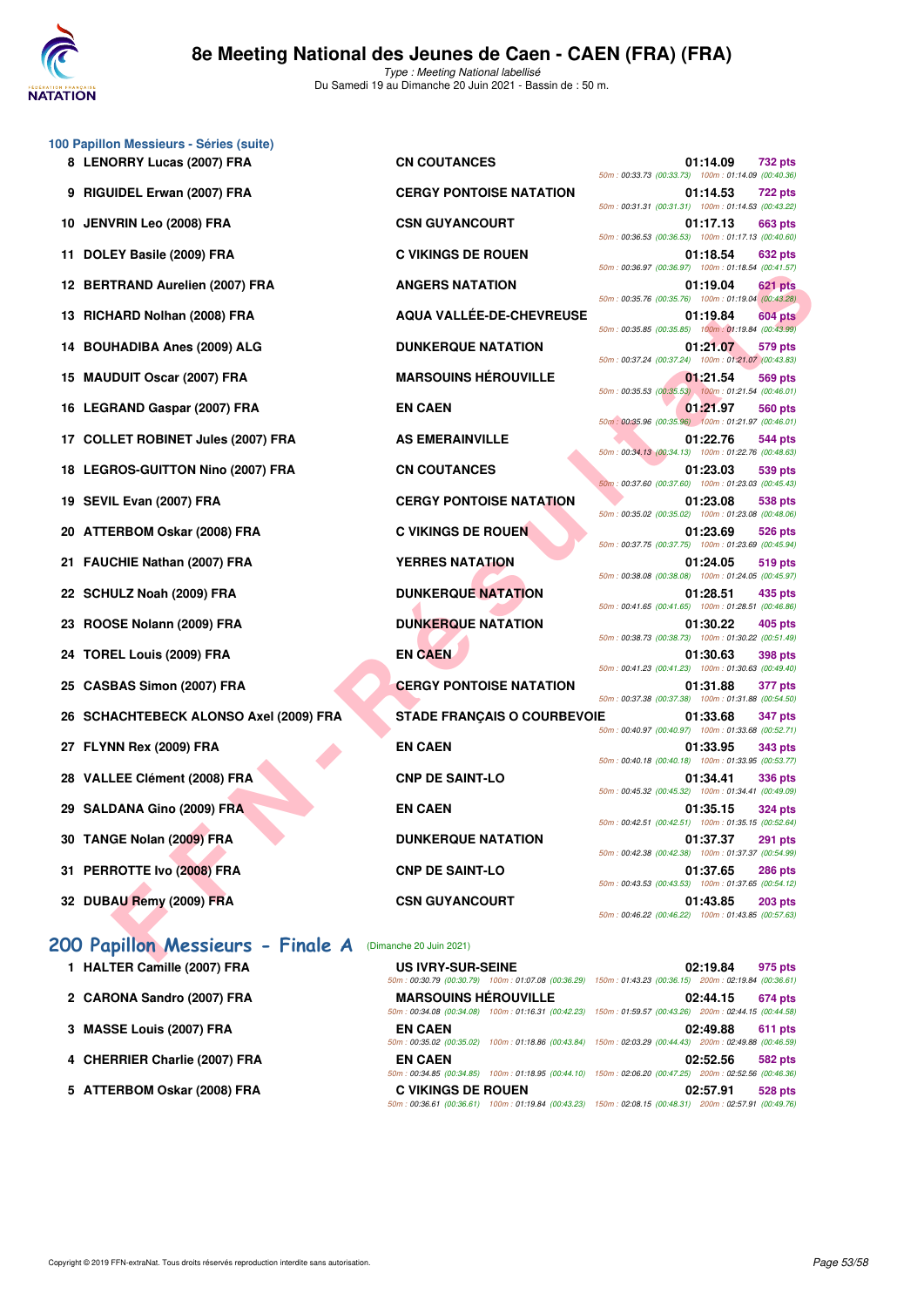

Type : Meeting National labellisé Du Samedi 19 au Dimanche 20 Juin 2021 - Bassin de : 50 m.

|   | 200 Papillon Messieurs - Finale A (suite)                           |                                                                                   |                                                                                                                                          |
|---|---------------------------------------------------------------------|-----------------------------------------------------------------------------------|------------------------------------------------------------------------------------------------------------------------------------------|
|   | 6 BOUHADIBA Anes (2009) ALG                                         | <b>DUNKERQUE NATATION</b>                                                         | 02:58.51<br>522 pts<br>50m : 00:38.89 (00:38.89) 100m : 01:23.93 (00:45.04) 150m : 02:12.12 (00:48.19) 200m : 02:58.51 (00:46.39)        |
|   | 7 PAVLOVIC Luka (2009) FRA                                          | <b>SN MONTGERON</b>                                                               | 02:59.17<br>515 pts<br>50m : 00:35.45 (00:35.45) 100m : 01:21.86 (00:46.41) 150m : 02:11.08 (00:49.22) 200m : 02:59.17 (00:48.09)        |
|   | 8 JENVRIN Leo (2008) FRA                                            | <b>CSN GUYANCOURT</b>                                                             | 03:02.11<br>487 pts<br>50m: 00:40.68 (00:40.68) 100m: 01:27.35 (00:46.67) 150m: 02:18.75 (00:51.40) 200m: 03:02.11 (00:43.36)            |
|   | 200 Papillon Messieurs - Finale B 12-13 ans (Dimanche 20 Juin 2021) |                                                                                   |                                                                                                                                          |
|   | 1 ARHAB BOTKO Mathias (2008) FRA                                    | <b>AS HERBLAY NATATION</b>                                                        | 03:03.69<br>472 pts<br>50m : 00:37.74 (00:37.74) 100m : 01:25.07 (00:47.33) 150m : 02:13.91 (00:48.84) 200m : 03:03.69 (00:49.78)        |
|   | 2 VALLEE Clément (2008) FRA                                         | <b>CNP DE SAINT-LO</b>                                                            | 03:32.17<br><b>242 pts</b><br>50m : 00:46.54 (00:46.54) 100m : 01:42.28 (00:55.74) 150m : 02:39.05 (00:56.77) 200m : 03:32.17 (00:53.12) |
|   | <b>PERROTTE Ivo (2008) FRA</b>                                      | <b>CNP DE SAINT-LO</b>                                                            | <b>DSQ</b>                                                                                                                               |
|   | 200 Papillon Messieurs - Séries                                     | (Dimanche 20 Juin 2021)                                                           |                                                                                                                                          |
|   | 1 HALTER Camille (2007) FRA                                         | <b>US IVRY-SUR-SEINE</b>                                                          | 02:22.01<br>946 pts<br>50m : 00:30.04 (00:30.04) 100m : 01:05.63 (00:35.59) 150m : 01:43.19 (00:37.56) 200m : 02:22.01 (00:38.82)        |
|   | 2 CHERRIER Charlie (2007) FRA                                       | <b>EN CAEN</b><br>50m: 00:35.27 (00:35.27) 100m: 01:19.51 (00:44.24)              | 02:50.44<br>605 pts<br>150m: 02:08.44 (00:48.93) 200m: 02:50.44 (00:42.00)                                                               |
|   | 3 CARONA Sandro (2007) FRA                                          | <b>MARSOUINS HÉROUVILLE</b><br>50m: 00:35.13 (00:35.13) 100m: 01:17.13 (00:42.00) | 02:50.87<br><b>600 pts</b><br>150m: 02:03.59 (00:46.46) 200m: 02:50.87 (00:47.28)                                                        |
|   | 4 ATTERBOM Oskar (2008) FRA                                         | <b>C VIKINGS DE ROUEN</b>                                                         | 02:54.86<br>559 pts                                                                                                                      |
| 5 | <b>MASSE Louis (2007) FRA</b>                                       | 50m: 00:36.31 (00:36.31) 100m: 01:21.45 (00:45.14)<br><b>EN CAEN</b>              | 150m: 02:05.95 (00:44.50) 200m: 02:54.86 (00:48.91)<br>02:55.27<br>555 pts                                                               |
|   | 6 JENVRIN Leo (2008) FRA                                            | <b>CSN GUYANCOURT</b>                                                             | 50m : 00:34.29 (00:34.29) 100m : 01:18.09 (00:43.80) 150m : 02:05.85 (00:47.76) 200m : 02:55.27 (00:49.42)<br>02:55.87<br>548 pts        |
|   | 7 PAVLOVIC Luka (2009) FRA                                          | <b>SN MONTGERON</b>                                                               | 50m: 00:37.29 (00:37.29) 100m: 01:21.17 (00:43.88) 150m: 02:08.82 (00:47.65) 200m: 02:55.87 (00:47.05)<br>02:58.14<br>526 pts            |
| 8 | <b>BOUHADIBA Anes (2009) ALG</b>                                    | <b>DUNKERQUE NATATION</b>                                                         | 50m : 00:37.44 (00:37.44) 100m : 01:23.14 (00:45.70) 150m : 02:11.40 (00:48.26) 200m : 02:58.14 (00:46.74)<br>03:02.09<br>487 pts        |
| 9 | RICHARD Nolhan (2008) FRA                                           | <b>AQUA VALLEE-DE-CHEVREUSE</b>                                                   | 50m : 00:38.04 (00:38.04) 100m : 01:24.90 (00:46.86) 150m : 02:14.34 (00:49.44) 200m : 03:02.09 (00:47.75)<br>03:04.82<br>461 pts        |
|   | 10 ARHAB BOTKO Mathias (2008) FRA                                   | <b>AS HERBLAY NATATION</b>                                                        | 50m : 00:38.50 (00:38.50) 100m : 01:26.79 (00:48.29) 150m : 02:19.22 (00:52.43) 200m : 03:04.82 (00:45.60)<br>03:05.81<br>452 pts        |
|   | 11 LEGROS-GUITTON Nino (2007) FRA                                   | <b>CN COUTANCES</b>                                                               | 50m : 00:36.39 (00:36.39) 100m : 01:22.06 (00:45.67) 150m : 02:12.95 (00:50.89) 200m : 03:05.81 (00:52.86)<br>03:07.81<br>434 pts        |
|   | 12 VALLEE Clément (2008) FRA                                        | <b>CNP DE SAINT-LO</b>                                                            | 50m: 00:39.32 (00:39.32) 100m: 01:27.79 (00:48.47) 150m: 02:19.66 (00:51.87) 200m: 03:07.81 (00:48.15)<br>03:38.57<br><b>201 pts</b>     |
|   | 13 PERROTTE Ivo (2008) FRA                                          | <b>CNP DE SAINT-LO</b>                                                            | 50m: 00:47.91 (00:47.91) 100m: 01:46.23 (00:58.32) 150m: 02:44.91 (00:58.68) 200m: 03:38.57 (00:53.66)<br>03:39.02<br>$198$ pts          |
|   | --- CLAIMAND Evan (2007) FRA                                        | <b>CSN GUYANCOURT</b>                                                             | 50m : 00:45.49 (00:45.49) 100m : 01:40.82 (00:55.33) 150m : 02:39.32 (00:58.50) 200m : 03:39.02 (00:59.70)<br>DNS dec                    |
|   | DJAOUD Noam (2007) FRA                                              | <b>SN MONTGERON</b>                                                               | <b>DNS</b> dec                                                                                                                           |
|   | 200 4 Nages Messieurs - Finale A                                    | (Samedi 19 Juin 2021)                                                             |                                                                                                                                          |
|   | 1 HENAUT Célian (2007) FRA                                          | <b>EN CAEN</b>                                                                    | 02:24.21<br>933 pts<br>50m: 00:33.04 (00:33.04) 100m: 01:08.37 (00:35.33) 150m: 01:51.79 (00:43.42) 200m: 02:24.21 (00:32.42)            |
|   | 2 MOUSSA Adam-Samy (2007) FRA                                       | <b>CNO ST-GERMAIN-EN-LAYE</b>                                                     | 02:25.82<br>911 pts<br>50m: 00:30.08 (00:30.08) 100m: 01:08.38 (00:38.30) 150m: 01:53.84 (00:45.46) 200m: 02:25.82 (00:31.98)            |
|   | 3 CHMIELEWSKI Martin (2007) FRA                                     | <b>DUNKERQUE NATATION</b>                                                         | 02:29.97<br>856 pts                                                                                                                      |

# [200 4 Nages Messieurs - Finale A](http://www.ffnatation.fr/webffn/resultats.php?idact=nat&go=epr&idcpt=70045&idepr=91) (Samedi 19 Juin 2021)

| <b>EN CAEN</b>                |                                                                                                        |                                                     | 02:24.21 | 933 pts |
|-------------------------------|--------------------------------------------------------------------------------------------------------|-----------------------------------------------------|----------|---------|
|                               | 50m: 00:33.04 (00:33.04) 100m: 01:08.37 (00:35.33)                                                     | 150m: 01:51.79 (00:43.42) 200m: 02:24.21 (00:32.42) |          |         |
| <b>CNO ST-GERMAIN-EN-LAYE</b> |                                                                                                        |                                                     | 02:25.82 | 911 pts |
|                               | 50m: 00:30.08 (00:30.08) 100m: 01:08.38 (00:38.30)                                                     | 150m: 01:53.84 (00:45.46) 200m: 02:25.82 (00:31.98) |          |         |
| <b>DUNKERQUE NATATION</b>     |                                                                                                        |                                                     | 02:29.97 | 856 pts |
|                               | 50m: 00:33.44 (00:33.44) 100m: 01:11.91 (00:38.47) 150m: 01:56.61 (00:44.70) 200m: 02:29.97 (00:33.36) |                                                     |          |         |
| <b>EN CAEN</b>                |                                                                                                        |                                                     | 02:30.89 | 844 pts |
|                               | 50m: 00:32.67 (00:32.67) 100m: 01:13.06 (00:40.39)                                                     | 150m: 01:56.50 (00:43.44) 200m: 02:30.89 (00:34.39) |          |         |
| <b>EN CAEN</b>                |                                                                                                        |                                                     | 02:31.39 | 838 pts |
|                               | 50m: 00:31.76 (00:31.76) 100m: 01:13.10 (00:41.34) 150m: 01:56.24 (00:43.14) 200m: 02:31.39 (00:35.15) |                                                     |          |         |
| C VIKINGS DE ROUEN            |                                                                                                        |                                                     | 02:44.50 | 678 pts |
|                               | 50m: 00:36.83 (00:36.83) 100m: 01:20.26 (00:43.43)                                                     | 150m: 02:07.95 (00:47.69) 200m: 02:44.50 (00:36.55) |          |         |
| <b>CNP DE SAINT-LO</b>        |                                                                                                        |                                                     | 02:45.57 | 666 pts |
|                               | 50m: 00:36.70 (00:36.70) 100m: 01:20.22 (00:43.52) 150m: 02:06.97 (00:46.75) 200m: 02:45.57 (00:38.60) |                                                     |          |         |
|                               |                                                                                                        |                                                     |          |         |

**4 MASSE Louis (2007) FRA EN CAEN 02:30.89 844 pts**

- **5 CHERRIER Charlie (2007) FRA**
- **6 LE GRATIET Yannis (2008) FRA**

7 CHUQUET Paul (2007) FRA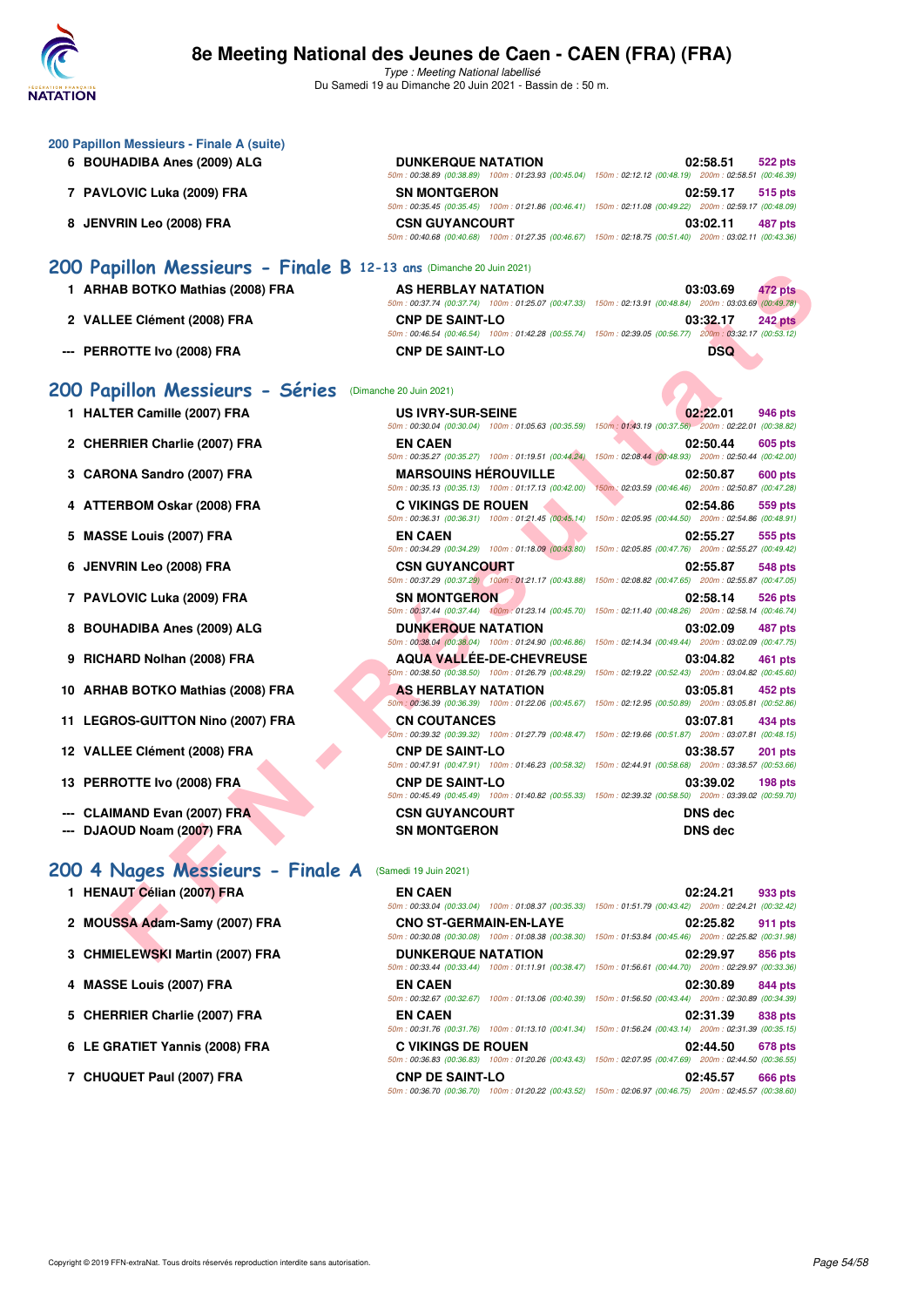

Type : Meeting National labellisé Du Samedi 19 au Dimanche 20 Juin 2021 - Bassin de : 50 m.

#### **200 4 Nages Messieurs - Finale A (suite)**

**8 LAGARDE Louis (2007) FRA CNP DE SAINT-LO 02:48.34 635 pts**

50m : 00:36.30 (00:36.30) 100m : 01:20.20 (00:43.90) 150m : 02:11.22 (00:51.02) 200m : 02:48.34 (00:37.12)

## **[200 4 Nages Messieurs - Finale B](http://www.ffnatation.fr/webffn/resultats.php?idact=nat&go=epr&idcpt=70045&idepr=91) 12**

- **1 DOMBEK--MIRO Alexander (2008) FRA**
- 2 SERTTAS Novan (2009) FRA
- **3 PAVLOVIC Luka (2009) FRA**
- **4 BETTEMBOURG Etienne (2008) FRA**
- **5 CLÉMENT Constant (2009) FRA**
- **6 DOLEY Basile (2009) FRA**
- **7 ATTERBOM Oskar (2008) FRA**
- **8 ASSELIN Benjamin (2008) FRA**

## 200 4 Nages Messieurs - Se

- 1 **MOUSSA Adam-Samy (2007) FRA**
- 2 HENAUT Célian (2007) FRA
- **3 MASSE Louis (2007) FRA**
- **4 CHMIELEWSKI Martin (2007) FRA**
- **5 CHERRIER Charlie (2007) FRA**
- **6 CHUQUET Paul (2007) FRA**
- **7 LE GRATIET Yannis (2008) FRA**
- **8 LAGARDE Louis (2007) FRA**
- **9 DOMBEK--MIRO Alexander (2008) FRA**
- **10 MESLIER Tristan (2007) FRA**
- 11 BETTEMBOURG Etienne (2008) FRA
- **12 SCHAEFER AUDOUY Pierre-Armand (2007) FRA**
- 13 SERTTAS Noyan (2009) FRA
- 14 ARNETT Nicolas (2007) FRA
- 15 CLÉMENT Constant (2009) FRA
- 16 PAVLOVIC Luka (2009) FRA
- 17 ATTERBOM Oskar (2008) FRA
- **18 DOLEY Basile (2009) FRA**
- **19 MARINIER Thibault (2007) FRA**
- 20 ASSELIN Benjamin (2008) FRA

| 2-13 ans (Samedi 19 Juin 2021) |                                                                                                        |          |                |
|--------------------------------|--------------------------------------------------------------------------------------------------------|----------|----------------|
|                                |                                                                                                        |          |                |
|                                | <b>AQUA VALLÉE-DE-CHEVREUSE</b>                                                                        | 02:47.90 | 639 pts        |
|                                | 50m: 00:36.94 (00:36.94) 100m: 01:19.22 (00:42.28) 150m: 02:09.47 (00:50.25) 200m: 02:47.90 (00:38.43) |          |                |
| <b>SN MONTGERON</b>            |                                                                                                        | 02:48.33 | 635 pts        |
|                                | 50m: 00:35.45 (00:35.45) 100m: 01:22.30 (00:46.85) 150m: 02:12.56 (00:50.26) 200m: 02:48.33 (00:35.77) |          |                |
| <b>SN MONTGERON</b>            |                                                                                                        | 02:49.96 | 617 pts        |
|                                | 50m: 00:34.67 (00:34.67) 100m: 01:21.46 (00:46.79) 150m: 02:11.03 (00:49.57) 200m: 02:49.96 (00:38.93) |          |                |
| <b>C VIKINGS DE ROUEN</b>      |                                                                                                        | 02:50.03 | <b>616 pts</b> |
|                                | 50m: 00:36.77 (00:36.77) 100m: 01:19.41 (00:42.64) 150m: 02:12.32 (00:52.91) 200m: 02:50.03 (00:37.71) |          |                |
| <b>ANDELLE NATATION</b>        |                                                                                                        | 02:50.43 | 611 pts        |
|                                | 50m: 00:35.39 (00:35.39) 100m: 01:22.94 (00:47.55) 150m: 02:14.21 (00:51.27) 200m: 02:50.43 (00:36.22) |          |                |
| C VIKINGS DE ROUEN             |                                                                                                        | 02:50.61 | 609 pts        |
|                                | 50m: 00:35.12 (00:35.12) 100m: 01:21.74 (00:46.62) 150m: 02:11.91 (00:50.17) 200m: 02:50.61 (00:38.70) |          |                |
| C VIKINGS DE ROUEN             |                                                                                                        | 02:51.22 | <b>603 pts</b> |
|                                | 50m: 00:34.97 (00:34.97) 100m: 01:21.23 (00:46.26) 150m: 02:12.82 (00:51.59) 200m: 02:51.22 (00:38.40) |          |                |
| <b>EN CAEN</b>                 |                                                                                                        | 03:02.24 | 489 pts        |
|                                | 50m: 00:37.88 (00:37.88) 100m: 01:24.71 (00:46.83) 150m: 02:22.05 (00:57.34) 200m: 03:02.24 (00:40.19) |          |                |
|                                |                                                                                                        |          |                |

| {<br>erıes<br>(Samedi 19 Juin 2021) |  |
|-------------------------------------|--|
|-------------------------------------|--|

|                                              |                                                                                     | 50m: 00:35.45 (00:35.45) 100m: 01:22.30 (00:46.85) 150m: 02:12.56 (00:50.26) 200m: 02:48.33 (00:35.77)                            |
|----------------------------------------------|-------------------------------------------------------------------------------------|-----------------------------------------------------------------------------------------------------------------------------------|
| LOVIC Luka (2009) FRA                        | <b>SN MONTGERON</b>                                                                 | 02:49.96<br>617 pts<br>50m : 00:34.67 (00:34.67) 100m : 01:21.46 (00:46.79) 150m : 02:11.03 (00:49.57) 200m : 02:49.96 (00:38.93) |
| <b>TEMBOURG Etienne (2008) FRA</b>           | <b>C VIKINGS DE ROUEN</b>                                                           | 02:50.03<br>616 pts                                                                                                               |
|                                              |                                                                                     | 50m: 00:36.77 (00:36.77) 100m: 01:19.41 (00:42.64) 150m: 02:12.32 (00:52.91) 200m: 02:50.03 (00:37.71)                            |
| <b>MENT Constant (2009) FRA</b>              | <b>ANDELLE NATATION</b>                                                             | 02:50.43<br>611 pts<br>50m: 00:35.39 (00:35.39) 100m: 01:22.94 (00:47.55) 150m: 02:14.21 (00:51.27) 200m: 02:50.43 (00:36.22)     |
| EY Basile (2009) FRA                         | <b>C VIKINGS DE ROUEN</b>                                                           | 02:50.61<br>609 pts                                                                                                               |
| ERBOM Oskar (2008) FRA                       | 50m: 00:35.12 (00:35.12) 100m: 01:21.74 (00:46.62)<br><b>C VIKINGS DE ROUEN</b>     | 150m: 02:11.91 (00:50.17) 200m: 02:50.61 (00:38.70)<br>02:51.22<br>603 pts                                                        |
|                                              | 50m: 00:34.97 (00:34.97) 100m: 01:21.23 (00:46.26)                                  | 150m: 02:12.82 (00:51.59) 200m: 02:51.22 (00:38.40)                                                                               |
| ELIN Benjamin (2008) FRA                     | <b>EN CAEN</b><br>50m: 00:37.88 (00:37.88) 100m: 01:24.71 (00:46.83)                | 03:02.24<br>489 pts<br>150m: 02:22.05 (00:57.34) 200m: 03:02.24 (00:40.19)                                                        |
|                                              |                                                                                     |                                                                                                                                   |
| Nages Messieurs - Séries                     | (Samedi 19 Juin 2021)                                                               |                                                                                                                                   |
| <b>ISSA Adam-Samy (2007) FRA</b>             | <b>CNO ST-GERMAIN-EN-LAYE</b><br>50m: 00:29.57 (00:29.57) 100m: 01:07.75 (00:38.18) | 02:23.85<br>937 pts<br>150m: 01:52.49 (00:44.74) 200m: 02:23.85 (00:31.36)                                                        |
| AUT Célian (2007) FRA                        | <b>EN CAEN</b>                                                                      | 02:28.00<br>882 pts                                                                                                               |
| SE Louis (2007) FRA                          | 50m: 00:32.83 (00:32.83) 100m: 01:09.52 (00:36.69)<br><b>EN CAEN</b>                | 150m: 01:53.77 (00:44.25) 200m: 02:28.00 (00:34.23)<br>02:32.45<br>824 pts                                                        |
|                                              | 50m: 00:32.07 (00:32.07) 100m: 01:12.53 (00:40.46)                                  | 150m: 01:56.57 (00:44.04) 200m: 02:32.45 (00:35.88)                                                                               |
| IIELEWSKI Martin (2007) FRA                  | <b>DUNKERQUE NATATION</b>                                                           | 02:32.70<br>821 pts                                                                                                               |
| RRIER Charlie (2007) FRA                     | <b>EN CAEN</b>                                                                      | 50m: 00:33.08 (00:33.08) 100m: 01:11.91 (00:38.83) 150m: 01:57.53 (00:45.62) 200m: 02:32.70 (00:35.17)<br>02:33.24<br>814 pts     |
|                                              |                                                                                     | 50m: 00:30.93 (00:30.93) 100m: 01:10.62 (00:39.69) 150m: 01:56.17 (00:45.55) 200m: 02:33.24 (00:37.07)                            |
| QUET Paul (2007) FRA                         | <b>CNP DE SAINT-LO</b>                                                              | 02:46.24<br>658 pts                                                                                                               |
| <b>RATIET Yannis (2008) FRA</b>              | 50m: 00:36.57 (00:36.57) 100m: 01:20.15 (00:43.58)<br><b>C VIKINGS DE ROUEN</b>     | 150m: 02:07.25 (00:47.10) 200m: 02:46.24 (00:38.99)<br>02:48.60<br>632 pts                                                        |
|                                              | 50m: 00:37.59 (00:37.59) 100m: 01:23.25 (00:45.66)                                  | 150m: 02:10.76 (00:47.51) 200m: 02:48.60 (00:37.84)                                                                               |
| ARDE Louis (2007) FRA                        | <b>CNP DE SAINT-LO</b>                                                              | 02:49.88<br>617 pts<br>50m: 00:36.54 (00:36.54) 100m: 01:22.31 (00:45.77) 150m: 02:13.31 (00:51.00) 200m: 02:49.88 (00:36.57)     |
| IBEK--MIRO Alexander (2008) FRA              | <b>AQUA VALLEE-DE-CHEVREUSE</b>                                                     | 02:50.08<br>615 pts                                                                                                               |
|                                              |                                                                                     | 50m: 00:37.39 (00:37.39) 100m: 01:20.54 (00:43.15) 150m: 02:11.68 (00:51.14) 200m: 02:50.08 (00:38.40)                            |
| LIER Tristan (2007) FRA                      | <b>CNP DE SAINT-LO</b>                                                              | 02:51.01<br>605 pts<br>50m : 00:38.24 (00:38.24) 100m : 01:24.46 (00:46.22) 150m : 02:12.06 (00:47.60) 200m : 02:51.01 (00:38.95) |
| TEMBOURG Etienne (2008) FRA                  | <b>C VIKINGS DE ROUEN</b>                                                           | 02:52.48<br>589 pts<br>50m : 00:36.84 (00:36.84) 100m : 01:20.36 (00:43.52) 150m : 02:14.54 (00:54.18) 200m : 02:52.48 (00:37.94) |
| <b>AEFER AUDOUY Pierre-Armand (2007) FRA</b> | <b>CN SARREGUEMINES</b>                                                             | 02:52.95<br>584 pts                                                                                                               |
|                                              |                                                                                     | 50m: 00:37.05 (00:37.05) 100m: 01:23.79 (00:46.74) 150m: 02:16.15 (00:52.36) 200m: 02:52.95 (00:36.80)                            |
| TTAS Noyan (2009) FRA                        | <b>SN MONTGERON</b>                                                                 | 02:53.30<br>580 pts<br>50m: 00:37.79 (00:37.79) 100m: 01:25.36 (00:47.57) 150m: 02:17.02 (00:51.66) 200m: 02:53.30 (00:36.28)     |
| ETT Nicolas (2007) FRA                       | <b>CN SARREGUEMINES</b>                                                             | 02:54.24<br>570 pts                                                                                                               |
| <b>MENT Constant (2009) FRA</b>              | <b>ANDELLE NATATION</b>                                                             | 50m : 00:35.94 (00:35.94) 100m : 01:21.99 (00:46.05) 150m : 02:16.54 (00:54.55) 200m : 02:54.24 (00:37.70)<br>02:54.80<br>564 pts |
|                                              |                                                                                     | 50m: 00:36.03 (00:36.03) 100m: 01:23.53 (00:47.50) 150m: 02:17.98 (00:54.45) 200m: 02:54.80 (00:36.82)                            |
| LOVIC Luka (2009) FRA                        | <b>SN MONTGERON</b>                                                                 | 02:55.26<br>560 pts<br>50m: 00:37.40 (00:37.40) 100m: 01:23.88 (00:46.48) 150m: 02:16.48 (00:52.60) 200m: 02:55.26 (00:38.78)     |
| ERBOM Oskar (2008) FRA                       | <b>C VIKINGS DE ROUEN</b>                                                           | 02:56.00<br>552 pts                                                                                                               |
| EY Basile (2009) FRA                         | <b>C VIKINGS DE ROUEN</b>                                                           | 50m: 00:36.56 (00:36.56) 100m: 01:23.20 (00:46.64) 150m: 02:16.27 (00:53.07) 200m: 02:56.00 (00:39.73)<br>02:56.43<br>547 pts     |
|                                              |                                                                                     | 50m: 00:36.87 (00:36.87) 100m: 01:24.16 (00:47.29) 150m: 02:17.34 (00:53.18) 200m: 02:56.43 (00:39.09)                            |
| INIER Thibault (2007) FRA                    | <b>STADE FRANÇAIS O COURBEVOIE</b>                                                  | 02:56.79<br>544 pts<br>50m: 00:38.67 (00:38.67) 100m: 01:24.99 (00:46.32) 150m: 02:17.30 (00:52.31) 200m: 02:56.79 (00:39.49)     |
| ELIN Benjamin (2008) FRA                     | <b>EN CAEN</b>                                                                      | 02:57.22<br>539 pts                                                                                                               |
|                                              |                                                                                     | 50m: 00:37.88 (00:37.88) 100m: 01:24.66 (00:46.78) 150m: 02:18.30 (00:53.64) 200m: 02:57.22 (00:38.92)                            |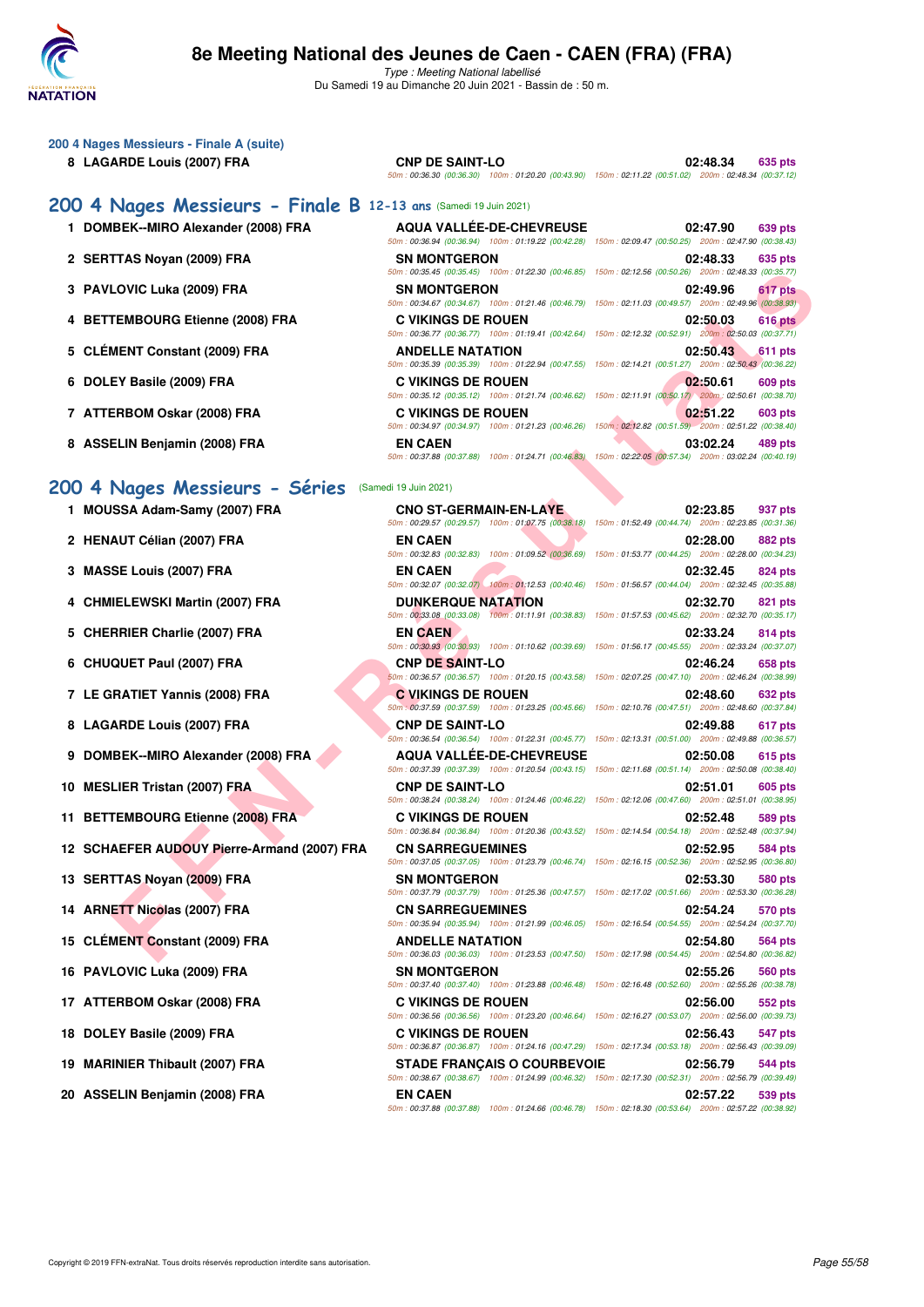

| 200 4 Nages Messieurs - Séries (suite) |  |  |  |
|----------------------------------------|--|--|--|
|----------------------------------------|--|--|--|

- 21 LEVESQUE Jan (2008) FRA
- 22 VINCENT Mathis (2007) FRA
- 23 POUPPEVILLE Elouan (2008) FRA
- 24 VILHEM Gautier (2008) FRA
- **25 GROSSE Lucas (2008) FRA**
- 26 SCHACHTEBECK ALONSO Axel (2009) FRA
- **27 VIGOT Noa (2008) FRA**
- 28 LE GRATIET Yohann (2009) FRA
- 29 GODEFROY Gaspard (2009) FRA
- **30 VALLEE Clément (2008) FRA**
- **31 GUNTZBERGER Matthias (2009) FRA**
- 32 CHARRIER Nolan (2008) FRA
- **33 PERROTTE Ivo (2008) FRA**
- **34 SOLIER Mathias (2009) FRA**
- **35 BANC David (2008) FRA**
- --- **IKHEDJI Lauric (2008) FRA**

#### **[400 4 Nages Messieurs - Finale A](http://www.ffnatation.fr/webffn/resultats.php?idact=nat&go=epr&idcpt=70045&idepr=92)** (Dimanche 20 Juin 2021)

- **1 HENAUT Célian (2007) FRA EN CAEN 05:18.66 834 pts**
- **2 CHMIELEWSKI Martin (2007) FRA**
- **3 LE GRATIET Yannis (2008) FRA**
- **4 DOLEY Basile (2009) FRA**
- **5 LE GRATIET Yohann (2009) FRA**

## **[400 4 Nages Messieurs - Séries](http://www.ffnatation.fr/webffn/resultats.php?idact=nat&go=epr&idcpt=70045&idepr=92)** (Dimanche 20 Juin 2021)

- **1 CHMIELEWSKI Martin (2007) FRA**
- 2 HENAUT Célian (2007) FRA
- **3 LE GRATIET Yannis (2008) FRA**
- 4 DOLEY Basile (2009) FRA
- 5 LE GRATIET Yohann (2009) FRA

| ESQUE Jan (2008) FRA               | <b>EN CAEN</b>                                                                                                                         | 02:57.64<br>535 pts<br>50m : 00:40.84 (00:40.84) 100m : 01:24.65 (00:43.81) 150m : 02:18.67 (00:54.02) 200m : 02:57.64 (00:38.97)    |
|------------------------------------|----------------------------------------------------------------------------------------------------------------------------------------|--------------------------------------------------------------------------------------------------------------------------------------|
| ENT Mathis (2007) FRA:             | <b>STADE FRANCAIS O COURBEVOIE</b>                                                                                                     | 02:58.25<br>529 pts<br>50m : 00:36.58 (00:36.58) 100m : 01:24.85 (00:48.27) 150m : 02:15.07 (00:50.22) 200m : 02:58.25 (00:43.18)    |
| PPEVILLE Elouan (2008) FRA         | <b>CNP DE SAINT-LO</b>                                                                                                                 | 02:59.46<br>516 pts<br>50m : 00:38.46 (00:38.46) 100m : 01:27.02 (00:48.56) 150m : 02:17.49 (00:50.47) 200m : 02:59.46 (00:41.97)    |
| EM Gautier (2008) FRA              | <b>CN SARREGUEMINES</b>                                                                                                                | 03:06.37<br>449 pts<br>50m: 00:39.06 (00:39.06) 100m: 01:28.28 (00:49.22) 150m: 02:26.62 (00:58.34) 200m: 03:06.37 (00:39.75)        |
| <b>SSE Lucas (2008) FRA</b>        | <b>CN SARREGUEMINES</b>                                                                                                                | 03:06.65<br>447 pts<br>50m: 00:41.26 (00:41.26) 100m: 01:32.95 (00:51.69) 150m: 02:25.88 (00:52.93) 200m: 03:06.65 (00:40.77)        |
| ACHTEBECK ALONSO Axel (2009) FRA   | <b>STADE FRANÇAIS O COURBEVOIE</b>                                                                                                     | 03:07.07<br>443 pts<br>50m : 00:42.44 (00:42.44) 100m : 01:33.73 (00:51.29) 150m : 02:27.32 (00:53.59) 200m : 03:07.07 (00:39.75)    |
| )T Noa (2008) FRA                  | <b>CNP DE SAINT-LO</b>                                                                                                                 | 03:07.31<br>440 pts<br>50m: 00:40.59 (00:40.59) 100m: 01:28.18 (00:47.59) 150m: 02:24.03 (00:55.85) 200m: 03:07.31 (00:43.28)        |
| <b>:RATIET Yohann (2009) FRA</b>   | <b>C VIKINGS DE ROUEN</b>                                                                                                              | 03:07.99<br>434 pts<br>50m : 00:40.43 (00:40.43) 100m : 01:31.24 (00:50.81) 150m : 02:26.21 (00:54.97) 200m : 03:07.99 (00:41.78)    |
| EFROY Gaspard (2009) FRA           | <b>CNP DE SAINT-LO</b><br>50m: 00:40.29 (00:40.29) 100m: 01:30.95 (00:50.66)                                                           | 03:08.95<br>425 pts<br>150m: 02:23.87 (00:52.92) 200m: 03:08.95 (00:45.08)                                                           |
| LEE Clément (2008) FRA             | <b>CNP DE SAINT-LO</b><br>50m: 00:41.08 (00:41.08) 100m: 01:33.09 (00:52.01)                                                           | 03:11.63<br>401 pts<br>150m: 02:27.60 (00:54.51) 200m: 03:11.63 (00:44.03)                                                           |
| TZBERGER Matthias (2009) FRA       | <b>SN VERSAILLES</b><br>50m: 00:43.06 (00:43.06) 100m: 01:30.98 (00:47.92)                                                             | 03:14.91<br>373 pts<br>150m: 02:33.44 (01:02.46) 200m: 03:14.91 (00:41.47)                                                           |
| RRIER Nolan (2008) FRA             | <b>CNP DE SAINT-LO</b><br>50m: 00:45.77 (00:45.77) 100m: 01:36.72 (00:50.95)                                                           | 03:17.55<br>350 pts<br>150m: 02:31.64 (00:54.92) 200m: 03:17.55 (00:45.91)                                                           |
| ROTTE Ivo (2008) FRA               | <b>CNP DE SAINT-LO</b>                                                                                                                 | 03:18.25<br>345 pts<br>50m : 00:41.71 (00:41.71) 100m : 01:34.61 (00:52.90) 150m : 02:35.79 (01:01.18) 200m : 03:18.25 (00:42.46)    |
| IER Mathias (2009) FRA             | <b>CNP DE SAINT-LO</b>                                                                                                                 | 03:20.82<br><b>324 pts</b><br>50m: 00:47.33 (00:47.33) 100m: 01:38.21 (00:50.88) 150m: 02:40.93 (01:02.72) 200m: 03:20.82 (00:39.89) |
| C David (2008) FRA                 | <b>EN CAEN</b>                                                                                                                         | 03:21.11<br>321 pts<br>50m: 00:43.87 (00:43.87) 100m: 01:37.99 (00:54.12) 150m: 02:36.51 (00:58.52) 200m: 03:21.11 (00:44.60)        |
| :DJI Lauric (2008) FRA             | <b>CNP DE SAINT-LO</b>                                                                                                                 | <b>DNS</b>                                                                                                                           |
| Nages Messieurs - Finale A         | (Dimanche 20 Juin 2021)                                                                                                                |                                                                                                                                      |
| AUT Célian (2007) FRA              | <b>EN CAEN</b><br>250m: 03:22.51 (00:46.61) 300m: 04:08.35 (00:45.84) 350m: 04:44.22 (00:35.87) 400m: 05:18.66 (00:34.44)              | 05:18.66<br>834 pts<br>50m: 00:36.03 (00:36.03) 100m: 01:18.93 (00:42.90) 150m: 01:57.58 (00:38.65) 200m: 02:35.90 (00:38.32)        |
| IIELEWSKI Martin (2007) FRA        | <b>DUNKERQUE NATATION</b><br>250m: 03:25.78 (00:45.59) 300m: 04:12.07 (00:46.29) 350m: 04:48.54 (00:36.47) 400m: 05:24.01 (00:35.47)   | 05:24.01<br>800 pts<br>50m: 00:34.83 (00:34.83) 100m: 01:17.87 (00:43.04) 150m: 01:58.94 (00:41.07) 200m: 02:40.19 (00:41.25)        |
| <b>RATIET Yannis (2008) FRA</b>    | <b>C VIKINGS DE ROUEN</b><br>50m: 00:37.59 (00:37.59) 100m: 01:22.83 (00:45.24)                                                        | 05:48.16<br>656 pts<br>150m: 02:08.24 (00:45.41) 200m: 02:53.54 (00:45.30)                                                           |
| EY Basile (2009) FRA               | 250m: 03:41.75 (00:48.21) 300m: 04:31.22 (00:49.47)<br><b>C VIKINGS DE ROUEN</b>                                                       | 350m: 05:10.03 (00:38.81) 400m: 05:48.16 (00:38.13)<br>05:57.22<br>606 pts                                                           |
| <b>RATIET Yohann (2009) FRA</b>    | 50m: 00:37.73 (00:37.73) 100m: 01:19.95 (00:42.22)<br>250m: 03:43.31 (00:51.27) 300m: 04:35.99 (00:52.68)<br><b>C VIKINGS DE ROUEN</b> | 150m: 02:06.74 (00:46.79) 200m: 02:52.04 (00:45.30)<br>350m: 05:17.64 (00:41.65) 400m: 05:57.22 (00:39.58)<br>06:28.52<br>448 pts    |
|                                    | 250m : 04:08.53 (00:50.69) 300m : 05:03.18 (00:54.65) 350m : 05:46.66 (00:43.48) 400m : 06:28.52 (00:41.86)                            | 50m: 00:41.05 (00:41.05) 100m: 01:34.57 (00:53.52) 150m: 02:24.86 (00:50.29) 200m: 03:17.84 (00:52.98)                               |
| Nages Messieurs - Séries           | (Dimanche 20 Juin 2021)                                                                                                                |                                                                                                                                      |
| <b>IIELEWSKI Martin (2007) FRA</b> | <b>DUNKERQUE NATATION</b><br>250m: 03:30.73 (00:46.96) 300m: 04:16.48 (00:45.75) 350m: 04:54.11 (00:37.63) 400m: 05:29.41 (00:35.30)   | 05:29.41<br><b>767 pts</b><br>50m: 00:36.99 (00:36.99) 100m: 01:20.64 (00:43.65) 150m: 02:02.63 (00:41.99) 200m: 02:43.77 (00:41.14) |
| AUT Célian (2007) FRA              | <b>EN CAEN</b>                                                                                                                         | 05:35.92<br><b>727 pts</b>                                                                                                           |

| 50m: 00:36.03 (00:36.03)  | 150m: 01:57.58 (00:38.65)  |
|---------------------------|----------------------------|
| 100m: 01:18.93 (00:42.90) | 200m: 02:35.90 (00:38.32)  |
| 250m: 03:22.51 (00:46.61) | 400m: 05:18.66 (00:34.44)  |
| 300m: 04:08.35 (00:45.84) | 350m: 04:44.22 (00:35.87)  |
| <b>DUNKERQUE NATATION</b> | 05:24.01<br><b>800 pts</b> |
| 100m: 01:17.87 (00:43.04) | 150m: 01:58.94 (00:41.07)  |
| 50m: 00:34.83 (00:34.83)  | 200m: 02:40.19 (00:41.25)  |
| 300m: 04:12.07 (00:46.29) | 400m: 05:24.01 (00:35.47)  |
| 250m: 03:25.78 (00:45.59) | 350m: 04:48.54 (00:36.47)  |
| <b>C VIKINGS DE ROUEN</b> | 05:48.16<br>656 pts        |
| 50m: 00:37.59 (00:37.59)  | 150m: 02:08.24 (00:45.41)  |
| 100m: 01:22.83 (00:45.24) | 200m: 02:53.54 (00:45.30)  |
| 300m: 04:31.22 (00:49.47) | 350m: 05:10.03 (00:38.81)  |
| 250m: 03:41.75 (00:48.21) | 400m: 05:48.16 (00:38.13)  |
| C VIKINGS DE ROUEN        | 05:57.22<br>606 pts        |
| 100m: 01:19.95 (00:42.22) | 150m: 02:06.74 (00:46.79)  |
| 50m: 00:37.73 (00:37.73)  | 200m: 02:52.04 (00:45.30)  |
| 300m: 04:35.99 (00:52.68) | 350m: 05:17.64 (00:41.65)  |
| 250m: 03:43.31 (00:51.27) | 400m: 05:57.22 (00:39.58)  |
| C VIKINGS DE ROUEN        | 06:28.52<br>448 pts        |
| 50m: 00:41.05 (00:41.05)  | 150m: 02:24.86 (00:50.29)  |
| 100m: 01:34.57 (00:53.52) | 200m: 03:17.84 (00:52.98)  |
| 250m: 04:08.53 (00:50.69) | 350m: 05:46.66 (00:43.48)  |
| 300m: 05:03.18 (00:54.65) | 400m: 06:28.52 (00:41.86)  |

| <b>DUNKERQUE NATATION</b>                             |                                                        |                                                                                  | 05:29.41                                               | <b>767 pts</b> |
|-------------------------------------------------------|--------------------------------------------------------|----------------------------------------------------------------------------------|--------------------------------------------------------|----------------|
| 50m: 00:36.99 (00:36.99)<br>250m: 03:30.73 (00:46.96) | 100m: 01:20.64 (00:43.65)<br>300m: 04:16.48 (00:45.75) | 150m: 02:02.63 (00:41.99)<br>350m: 04:54.11 (00:37.63)                           | 200m: 02:43.77 (00:41.14)<br>400m: 05:29.41 (00:35.30) |                |
| <b>EN CAEN</b>                                        |                                                        |                                                                                  | 05:35.92                                               | <b>727 pts</b> |
| 50m: 00:38.26 (00:38.26)<br>250m: 03:32.73 (00:48.85) | 100m: 01:23.25 (00:44.99)<br>300m: 04:21.40 (00:48.67) | 150m: 02:03.45 (00:40.20)<br>350m: 04:58.15 (00:36.75)                           | 200m: 02:43.88 (00:40.43)<br>400m: 05:35.92 (00:37.77) |                |
| <b>C VIKINGS DE ROUEN</b>                             |                                                        |                                                                                  | 05:53.65                                               | 626 pts        |
| 50m: 00:38.87 (00:38.87)<br>250m: 03:46.26 (00:48.95) | 100m: 01:26.13 (00:47.26)<br>300m: 04:36.58 (00:50.32) | 150m: 02:11.85 (00:45.72)<br>350m: 05:15.95 (00:39.37)                           | 200m: 02:57.31 (00:45.46)<br>400m: 05:53.65 (00:37.70) |                |
| <b>C VIKINGS DE ROUEN</b>                             |                                                        |                                                                                  | 06:08.77                                               | 545 pts        |
| 50m: 00:38.21 (00:38.21)<br>250m: 03:51.91 (00:52.39) | 100m: 01:24.05 (00:45.84)<br>300m: 04:45.84 (00:53.93) | 150m: 02:11.91 (00:47.86) 200m: 02:59.52 (00:47.61)<br>350m: 05:28.67 (00:42.83) | 400m: 06:08.77 (00:40.10)                              |                |
| <b>C VIKINGS DE ROUEN</b>                             |                                                        |                                                                                  | 06:33.95                                               | 423 pts        |
| 50m: 00:41.38 (00:41.38)<br>250m: 04:13.04 (00:52.86) | 100m: 01:35.83 (00:54.45)<br>300m: 05:07.62 (00:54.58) | 150m: 02:28.43 (00:52.60)<br>350m: 05:52.41 (00:44.79)                           | 200m: 03:20.18 (00:51.75)<br>400m: 06:33.95 (00:41.54) |                |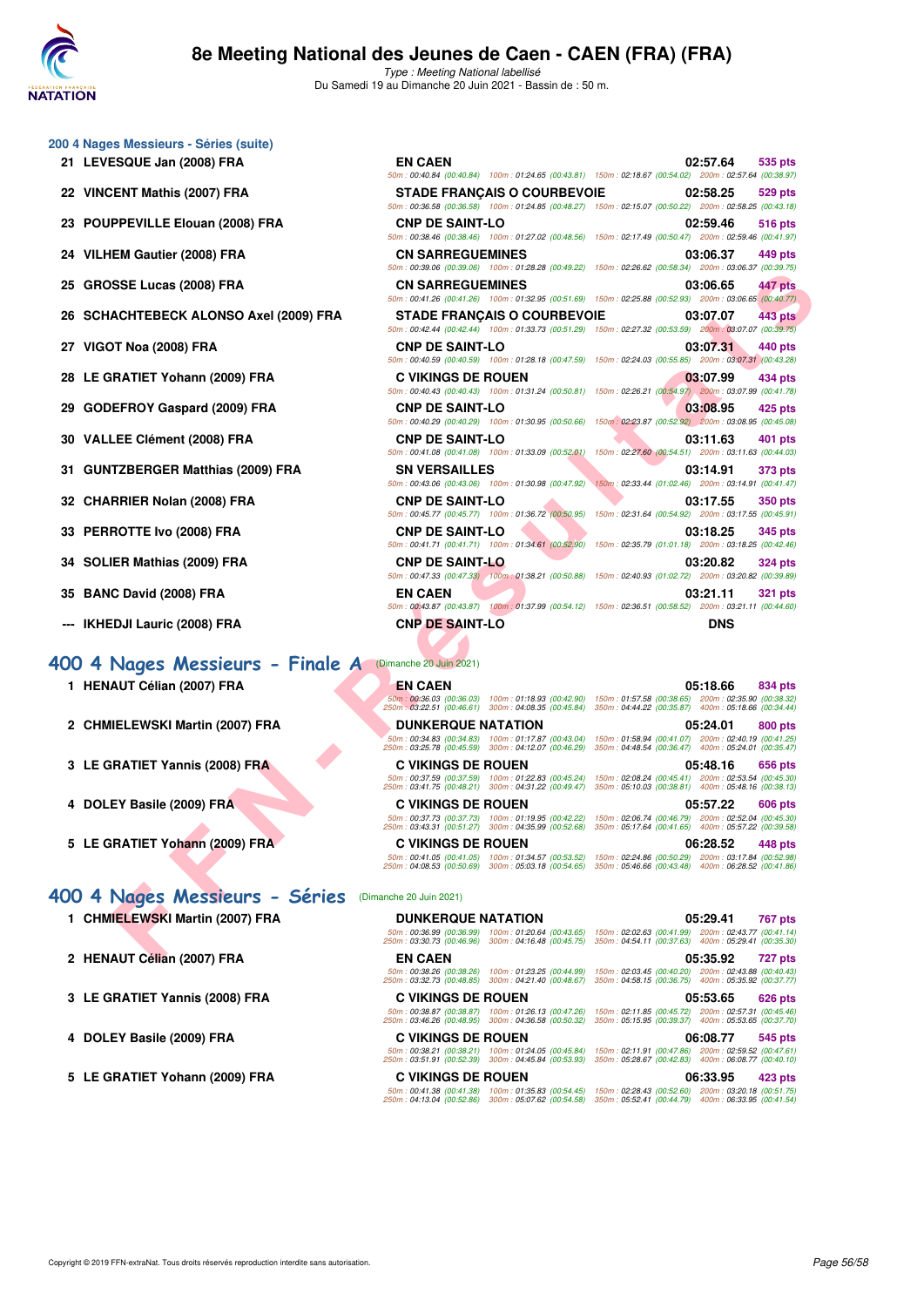

Type : Meeting National labellisé Du Samedi 19 au Dimanche 20 Juin 2021 - Bassin de : 50 m.

|          | 4x50 4 Nages Messieurs - Séries                                                                                                                | (Dimanche 20 Juin 2021)                                                       |          |          |
|----------|------------------------------------------------------------------------------------------------------------------------------------------------|-------------------------------------------------------------------------------|----------|----------|
|          | 1 TOMAS Léo (2008) FRA                                                                                                                         | <b>SN VERSAILLES</b>                                                          | 02:00.96 | 1040 pts |
|          | NOTTRELET--MARIE Paul-Victor (2007) FRA                                                                                                        |                                                                               |          |          |
|          | <b>CONDETTE Amaury (2007) FRA</b>                                                                                                              |                                                                               |          |          |
|          | <b>RENAULT Léandre (2007) FRA</b>                                                                                                              |                                                                               |          |          |
|          | 50m : 00:32.40 (00:32.40) 100m : 01:06.37 (00:33.97) 150m : 01:35.21 (00:28.84) 200m : 02:00.96 (00:25.75)<br>2 HENAUT Célian (2007) FRA       | <b>EN CAEN</b>                                                                | 02:07.02 | 966 pts  |
|          | <b>CHERRIER Charlie (2007) FRA</b>                                                                                                             |                                                                               |          |          |
|          | <b>MASSE Louis (2007) FRA</b>                                                                                                                  |                                                                               |          |          |
|          | FLYNN Rex (2009) FRA                                                                                                                           |                                                                               |          |          |
|          | 50m : 00:30.90 (00:30.90) 100m : 01:04.92 (00:34.02) 150m : 01:35.05 (00:30.13) 200m : 02:07.02 (00:31.97)<br>3 BENSOLTANE Samy (2007) FRA     | <b>CERGY PONTOISE NATATION</b>                                                | 02:07.58 | 959 pts  |
|          | TRAN Adrien (2007) FRA                                                                                                                         |                                                                               |          |          |
|          | RIGUIDEL Erwan (2007) FRA                                                                                                                      |                                                                               |          |          |
|          | SEVIL Evan (2007) FRA                                                                                                                          |                                                                               |          |          |
|          | 50m : 00:33.49 (00:33.49) 100m : 01:09.76 (00:36.27) 150m : 01:39.20 (00:29.44) 200m : 02:07.58 (00:28.38)                                     |                                                                               |          |          |
|          | 4 ERNOUX Tom (2007) FRA                                                                                                                        | <b>MARSOUINS HÉROUVILLE</b>                                                   | 02:07.64 | 959 pts  |
|          | <b>HAMARD Esteban (2007) FRA</b>                                                                                                               |                                                                               |          |          |
|          | HAMARD Johan (2007) FRA                                                                                                                        |                                                                               |          |          |
|          | <b>CARONA Sandro (2007) FRA</b><br>50m: 00:33.74 (00:33.74) 100m: 01:09.44 (00:35.70) 150m: 01:38.91 (00:29.47) 200m: 02:07.64 (00:28.73)      |                                                                               |          |          |
|          | 5 HANNON Eliott (2008) FRA                                                                                                                     | <b>DUNKERQUE NATATION</b>                                                     | 02:08.30 | 951 pts  |
|          | WALLET Noa (2007) FRA                                                                                                                          |                                                                               |          |          |
|          | <b>CHMIELEWSKI Martin (2007) FRA</b>                                                                                                           |                                                                               |          |          |
|          | <b>BEKAERT Mathys (2009) FRA</b><br>50m : 00:35.32 (00:35.32) 100m : 01:08.68 (00:33.36) 150m : 01:39.59 (00:30.91) 200m : 02:08.30 (00:28.71) |                                                                               |          |          |
|          | 6 VILLESANGE Maxime (2008) FRA                                                                                                                 | <b>SN MONTGERON</b>                                                           | 02:18.40 | 834 pts  |
|          | FETTAR Issam (2008) FRA                                                                                                                        |                                                                               |          |          |
|          | <b>SERTTAS Noyan (2009) FRA</b>                                                                                                                |                                                                               |          |          |
|          | DJAOUD Noam (2007) FRA                                                                                                                         |                                                                               |          |          |
|          | 50m: 00:34.88 (00:34.88) 100m: 01:16.82 (00:41.94) 150m: 01:50.74 (00:33.92) 200m: 02:18.40 (00:27.66)<br>7 GIRARD Eytan (2007) FRA            | <b>CN COUTANCES</b>                                                           | 02:19.41 | 823 pts  |
|          | <b>BOROT Antoine (2008) FRA</b>                                                                                                                |                                                                               |          |          |
|          | <b>LEGROS-GUITTON Nino (2007) FRA</b>                                                                                                          |                                                                               |          |          |
|          | <b>LENORRY Lucas (2007) FRA</b>                                                                                                                |                                                                               |          |          |
|          | $50m$ : 00:37.26 (00:37.26) 100m: 01:12.93 (00:35.67) 150m: 01:50.93 (00:38.00) 200m: 02:19.41 (00:28.48)                                      |                                                                               |          |          |
|          | 8 AZIZI Seifeddine (2008) FRA                                                                                                                  | <b>SN VERSAILLES</b>                                                          | 02:20.39 | 812 pts  |
|          | HUDE Raphaël (2007) FRA                                                                                                                        |                                                                               |          |          |
|          | <b>MANUELLI Pierre-ange (2008) FRA</b><br><b>DESMAISON Tom (2008) FRA</b>                                                                      |                                                                               |          |          |
|          | 50m : 00:36.27 (00:36.27) 100m : 01:15.16 (00:38.89) 150m : 01:48.04 (00:32.88) 200m : 02:20.39 (00:32.35)                                     |                                                                               |          |          |
|          | 9 LE GRATIET Yannis (2008) FRA                                                                                                                 | <b>C VIKINGS DE ROUEN</b>                                                     | 02:24.51 | 768 pts  |
|          | LE GRATIET Yohann (2009) FRA                                                                                                                   |                                                                               |          |          |
|          | ATTERBOM Oskar (2008) FRA                                                                                                                      |                                                                               |          |          |
| $50m: -$ | DOLEY Basile (2009) FRA                                                                                                                        | 100m: 01:20.95 (01:20.95) 150m: 01:51.54 (00:30.59) 200m: 02:24.51 (00:32.97) |          |          |
|          | 10 MOYA-COLIN Faustin (2009) FRA                                                                                                               | <b>EN CAEN</b>                                                                | 02:29.31 | 717 pts  |
|          | LEFEBVRE Matthieu (2008) FRA                                                                                                                   |                                                                               |          |          |
|          |                                                                                                                                                |                                                                               |          |          |